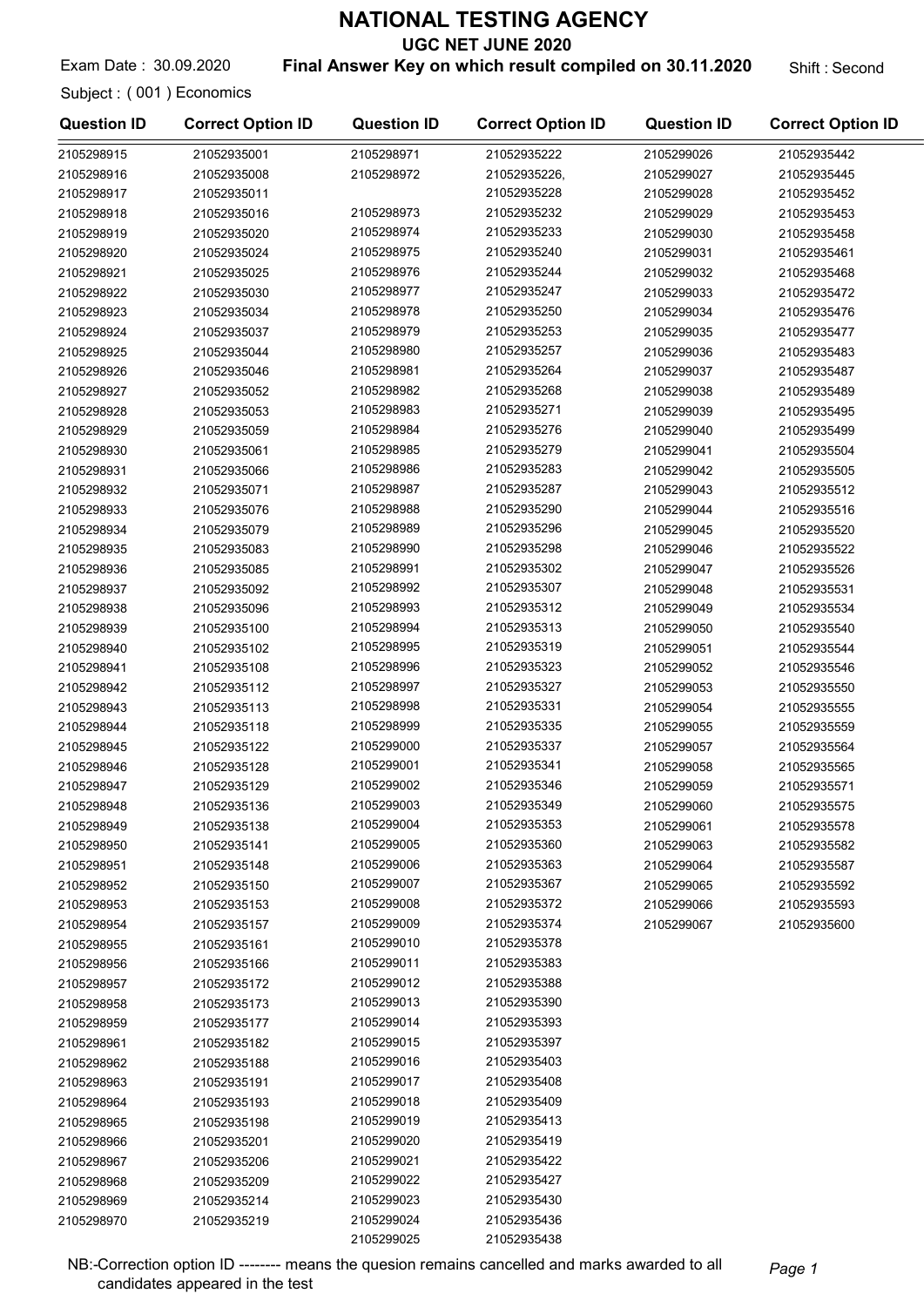UGC NET JUNE 2020

## Exam Date : 09.10.2020 **Final Answer Key on which result compiled on 30.11.2020** Shift : Second

Subject : ( 002 ) Political Science

| <b>Question ID</b> | <b>Correct Option ID</b> | <b>Question ID</b> | <b>Correct Option ID</b> | <b>Question ID</b> | <b>Correct Option ID</b> |
|--------------------|--------------------------|--------------------|--------------------------|--------------------|--------------------------|
| 536228156          | 536228602                | 536228212          | 536228822                | 536228267          | 5362281043               |
| 536228157          | 536228607                | 536228213          | 536228828                | 536228268          | 5362281048               |
| 536228158          | 536228611                | 536228214          | 536228829                | 536228269          | 5362281050               |
| 536228159          | 536228616                | 536228215          | 536228836                | 536228270          | 5362281053               |
| 536228160          | 536228617                | 536228216          | 536228838                | 536228271          | 5362281059               |
| 536228161          | 536228622                | 536228217          | 536228842                | 536228272          |                          |
| 536228162          | 536228625                | 536228218          | 536228847                | 536228273          | 5362281067               |
| 536228163          | 536228632                | 536228219          | 536228851                | 536228274          | 5362281071               |
| 536228164          | 536228636                | 536228220          | 536228854                | 536228275          | 5362281074               |
| 536228165          | 536228637                | 536228221          | 536228859                | 536228276          | 5362281078               |
| 536228166          | 536228643                | 536228222          | 536228861                | 536228277          | 5362281082               |
| 536228167          | 536228646                | 536228223          | 536228867                | 536228278          | 5362281087               |
| 536228168          | 536228652                | 536228224          | 536228869                | 536228279          | 5362281090               |
| 536228169          | 536228655                | 536228225          | 536228874                | 536228280          | 5362281094               |
| 536228170          | 536228657                | 536228226          | 536228880                | 536228281          | 5362281099               |
| 536228171          | 536228663                | 536228227          | 536228881                | 536228282          | 5362281104               |
| 536228172          | 536228667                | 536228228          | 536228885                | 536228283          | 5362281107               |
| 536228173          | 536228669                | 536228229          | 536228892                | 536228284          | 5362281112               |
| 536228174          | 536228675                | 536228230          | 536228896                | 536228285          | 5362281113               |
| 536228175          | 536228680                | 536228231          | 536228899                | 536228286          | 5362281117               |
| 536228176          | 536228682                | 536228232          | 536228903                | 536228287          | 5362281121               |
| 536228177          | 536228688                | 536228233          | 536228905                | 536228288          | 5362281128               |
| 536228178          | 536228692                | 536228234          | 536228911                | 536228289          | 5362281129               |
| 536228179          | --------                 | 536228235          | 536228915                | 536228290          | 5362281135               |
| 536228180          | 536228698                | 536228236          | 536228918                | 536228291          | 5362281137               |
| 536228181          | 536228702                | 536228237          | 536228924                | 536228292          | 5362281141               |
| 536228182          | 536228705                | 536228238          | 536228927                | 536228293          | 5362281147               |
| 536228183          | 536228711                | 536228239          | 536228932                | 536228294          | 5362281149               |
| 536228184          | 536228714                | 536228240          | 536228936                | 536228295          | 5362281153               |
| 536228185          | 536228720                | 536228241          | 536228938                | 536228296          | 5362281159               |
| 536228186          | 536228724                | 536228242          | 536228943                | 536228298          | 5362281161               |
| 536228187          | 536228726                | 536228243          | 536228946                | 536228299          | 5362281167               |
| 536228188          | 536228730                | 536228244          | 536228952                | 536228300          | 5362281169               |
| 536228189          | 536228735                | 536228245          | 536228953                | 536228301          | 5362281176               |
| 536228190          | 536228737                | 536228246          | 536228957                | 536228302          | 5362281178               |
| 536228191          | 536228743                | 536228247          | 536228962                | 536228304          | 5362281181               |
| 536228192          | 536228746                | 536228248          | 536228967                | 536228305          | 5362281187               |
| 536228193          | 536228751                | 536228249          | 536228972                | 536228306          | 5362281190               |
| 536228194          | 536228756                | 536228250          | 536228976                | 536228307          | 5362281195               |
| 536228195          | 536228757                | 536228251          | 536228980                | 536228308          | 5362281200               |
| 536228196          | 536228761                | 536228252          | 536228981                |                    |                          |
| 536228197          | 536228768                | 536228253          | 536228988                |                    |                          |
| 536228198          | 536228771                | 536228254          | 536228990                |                    |                          |
| 536228199          | 536228775                | 536228255          | 536228994                |                    |                          |
| 536228200          | 536228780                | 536228256          | 5362281000               |                    |                          |
| 536228202          | 536228782                | 536228257          | 5362281003               |                    |                          |
| 536228203          | 536228785                | 536228258          | 5362281008               |                    |                          |
| 536228204          | --------                 | 536228259          | 5362281011               |                    |                          |
| 536228205          | 536228796                | 536228260          | 5362281013               |                    |                          |
| 536228206          | 536228800                | 536228261          | 5362281017               |                    |                          |
| 536228207          | 536228803                | 536228262          | 5362281021               |                    |                          |
| 536228208          | 536228808                | 536228263          | 5362281026               |                    |                          |
| 536228209          | 536228812                | 536228264          | 5362281030               |                    |                          |
| 536228210          | 536228814                | 536228265          | 5362281034               |                    |                          |
| 536228211          | 536228817                | 536228266          | 5362281040               |                    |                          |

NB:-Correction option ID -------- means the quesion remains cancelled and marks awarded to all Page 1 candidates appeared in the test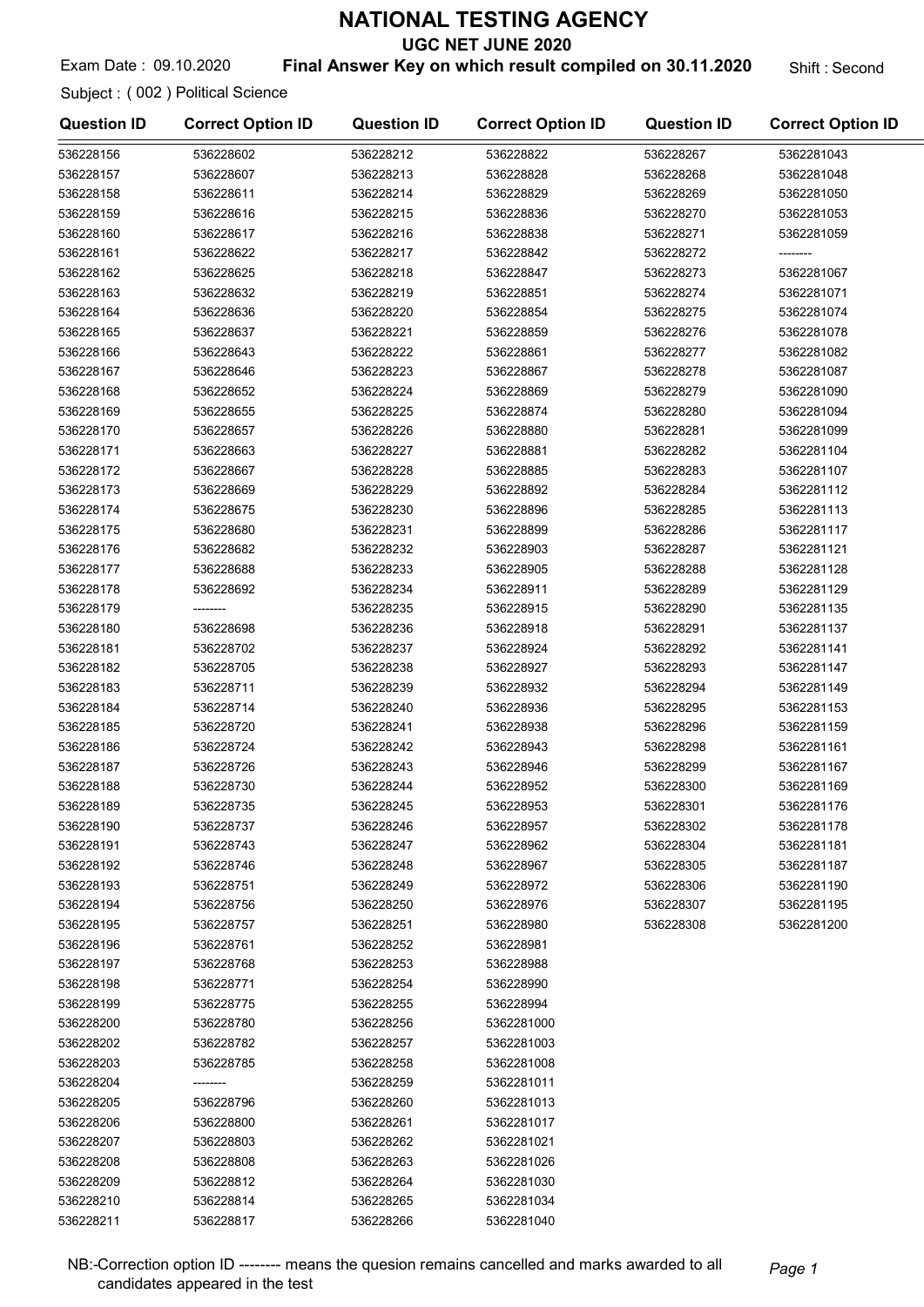UGC NET JUNE 2020

Exam Date : 25.09.2020 **Final Answer Key on which result compiled on 30.11.2020** Shift : Second

Subject : ( 003 ) Philosophy

71087011016 71087043893 71087011017 71087043900

| 71087010961<br>71087011018<br>71087043902<br>71087011073<br>71087044121<br>71087043687<br>71087011019<br>71087043905<br>71087011074<br>71087044126<br>71087043689<br>71087011020<br>71087043909<br>71087011075<br>71087044129<br>71087043693<br>71087011021<br>71087043915<br>71087011076<br>71087044133<br>71087043699<br>71087011022<br>71087043917<br>71087011077<br>71087044139<br>71087043704<br>71087011023<br>71087043924<br>71087011078<br>71087044142<br>71087043707<br>71087011024<br>71087043925<br>71087011079<br>71087044145<br>71087043709<br>71087011025<br>71087043931<br>71087011080<br>71087044152<br>71087043713<br>71087011026<br>71087043935<br>71087011081<br>71087044154<br>71087043719<br>71087011027<br>71087043940<br>71087011082<br>71087044158<br>71087043722<br>71087011028<br>71087043943<br>71087011083<br>71087044161<br>71087043728<br>71087011029<br>71087043945<br>71087011084<br>71087044166<br>71087043731<br>71087011030<br>71087043951<br>71087011085<br>71087044170<br>71087043733<br>71087011031<br>71087011086<br>71087044176<br>71087043738<br>71087011032<br>71087043960<br>71087011087<br>71087044179<br>71087043744<br>71087011033<br>71087043964<br>71087011088<br>71087044183<br>71087043748<br>71087011034<br>71087043967<br>71087011089<br>71087044186<br>71087043749<br>71087011035<br>71087043971<br>71087011090<br>71087044191<br>71087043756<br>71087011036<br>71087043976<br>71087011091<br>71087044195<br>71087010981<br>71087043760<br>71087011037<br>71087043979<br>71087011092<br>71087044200<br>71087010982<br>71087043764<br>71087011038<br>71087043984<br>71087011093<br>71087044204<br>71087010983<br>71087043768<br>71087011039<br>71087043987<br>71087011094<br>71087044206<br>71087010984<br>71087043770<br>71087011040<br>71087043990<br>71087011095<br>71087044210<br>71087010985<br>71087043775<br>71087011041<br>71087043995<br>71087011096<br>71087044213<br>71087010986<br>71087043779<br>71087011042<br>71087044000<br>71087011097<br>71087044219<br>71087010987<br>71087043784<br>71087011043<br>71087044001<br>71087011098<br>71087044221<br>71087010988<br>71087043787<br>71087011044<br>71087044008<br>71087011099<br>71087044227<br>71087010989<br>71087043789<br>71087011045<br>71087044011<br>71087011100<br>71087044229<br>71087010990<br>71087043794<br>71087011046<br>71087044016<br>71087011101<br>71087044233<br>71087010991<br>71087043799<br>71087011102<br>71087044237<br>71087011047<br>71087044020<br>71087010993<br>71087043802<br>71087044022<br>71087011104<br>71087044241<br>71087011048<br>71087010994<br>71087011105<br>71087044246<br>71087043807<br>71087011049<br>71087044027<br>71087010995<br>71087043812<br>71087011050<br>71087044032<br>71087011106<br>71087044250<br>71087010996<br>71087043813<br>71087011051<br>71087044033<br>71087011107<br>71087044254<br>71087010997<br>71087043819<br>71087011052<br>71087044038<br>71087011108<br>71087044257<br>71087010998<br>71087043822<br>71087011053<br>71087044044<br>71087011110<br>71087044263<br>71087010999<br>71087043828<br>71087011054<br>71087044047<br>71087011111<br>71087044267<br>71087011000<br>71087043829<br>71087011112<br>71087044269<br>71087011055<br>71087044049<br>71087011001<br>71087043835,<br>71087044273<br>71087011056<br>71087044055<br>71087011113<br>71087043836<br>71087011114<br>71087044278<br>71087011057<br>71087044058<br>71087011002<br>71087043840<br>71087011058<br>71087044064<br>71087011003<br>71087043844<br>71087011059<br>71087044068<br>71087011004<br>71087043846<br>71087011060<br>71087044072<br>71087011005<br>71087043851<br>71087011061<br>71087044076<br>71087011006<br>71087043853<br>71087011062<br>71087044079<br>71087011007<br>71087043857<br>71087011063<br>71087044083<br>71087011008<br>71087043864<br>71087011064<br>71087044088<br>71087011009<br>71087043867<br>71087011065<br>71087044092<br>71087011010<br>71087043870<br>71087011066<br>71087044095<br>71087011011<br>71087043873<br>71087011067<br>71087044100<br>71087011012<br>71087043878<br>71087011068<br>71087044103<br>71087011013<br>71087043883<br>71087011069<br>71087044106<br>71087011014<br>71087043887<br>71087011070<br>71087044111<br>71087011015<br>71087043892<br>71087011071<br>71087044113 | <b>Question ID</b> | <b>Correct Option ID</b> | <b>Question ID</b> | <b>Correct Option ID</b> | <b>Question ID</b> | <b>Correct Option ID</b> |
|--------------------------------------------------------------------------------------------------------------------------------------------------------------------------------------------------------------------------------------------------------------------------------------------------------------------------------------------------------------------------------------------------------------------------------------------------------------------------------------------------------------------------------------------------------------------------------------------------------------------------------------------------------------------------------------------------------------------------------------------------------------------------------------------------------------------------------------------------------------------------------------------------------------------------------------------------------------------------------------------------------------------------------------------------------------------------------------------------------------------------------------------------------------------------------------------------------------------------------------------------------------------------------------------------------------------------------------------------------------------------------------------------------------------------------------------------------------------------------------------------------------------------------------------------------------------------------------------------------------------------------------------------------------------------------------------------------------------------------------------------------------------------------------------------------------------------------------------------------------------------------------------------------------------------------------------------------------------------------------------------------------------------------------------------------------------------------------------------------------------------------------------------------------------------------------------------------------------------------------------------------------------------------------------------------------------------------------------------------------------------------------------------------------------------------------------------------------------------------------------------------------------------------------------------------------------------------------------------------------------------------------------------------------------------------------------------------------------------------------------------------------------------------------------------------------------------------------------------------------------------------------------------------------------------------------------------------------------------------------------------------------------------------------------------------------------------------------------------------------------------------------------------------------------------------------------------------------------------------------------------------------------------------------------------------------------------------------------------------------------------------------------------------------------------------------------------------------------------------------------------------------------------------------------------------------------------------------------------------------------------------------------------------------------------------------------------------------------------------------------------------------------------------------------------------------------------------------------------------------------------------------------------------------------------------------------------------------------------------------------------------------------------------------------------------------------------------------------------------------------------------------------------------------------------------------------------------------------------------------------------------------------------------------------|--------------------|--------------------------|--------------------|--------------------------|--------------------|--------------------------|
|                                                                                                                                                                                                                                                                                                                                                                                                                                                                                                                                                                                                                                                                                                                                                                                                                                                                                                                                                                                                                                                                                                                                                                                                                                                                                                                                                                                                                                                                                                                                                                                                                                                                                                                                                                                                                                                                                                                                                                                                                                                                                                                                                                                                                                                                                                                                                                                                                                                                                                                                                                                                                                                                                                                                                                                                                                                                                                                                                                                                                                                                                                                                                                                                                                                                                                                                                                                                                                                                                                                                                                                                                                                                                                                                                                                                                                                                                                                                                                                                                                                                                                                                                                                                                                                                                            |                    |                          |                    |                          |                    |                          |
|                                                                                                                                                                                                                                                                                                                                                                                                                                                                                                                                                                                                                                                                                                                                                                                                                                                                                                                                                                                                                                                                                                                                                                                                                                                                                                                                                                                                                                                                                                                                                                                                                                                                                                                                                                                                                                                                                                                                                                                                                                                                                                                                                                                                                                                                                                                                                                                                                                                                                                                                                                                                                                                                                                                                                                                                                                                                                                                                                                                                                                                                                                                                                                                                                                                                                                                                                                                                                                                                                                                                                                                                                                                                                                                                                                                                                                                                                                                                                                                                                                                                                                                                                                                                                                                                                            | 71087010962        |                          |                    |                          |                    |                          |
|                                                                                                                                                                                                                                                                                                                                                                                                                                                                                                                                                                                                                                                                                                                                                                                                                                                                                                                                                                                                                                                                                                                                                                                                                                                                                                                                                                                                                                                                                                                                                                                                                                                                                                                                                                                                                                                                                                                                                                                                                                                                                                                                                                                                                                                                                                                                                                                                                                                                                                                                                                                                                                                                                                                                                                                                                                                                                                                                                                                                                                                                                                                                                                                                                                                                                                                                                                                                                                                                                                                                                                                                                                                                                                                                                                                                                                                                                                                                                                                                                                                                                                                                                                                                                                                                                            | 71087010963        |                          |                    |                          |                    |                          |
|                                                                                                                                                                                                                                                                                                                                                                                                                                                                                                                                                                                                                                                                                                                                                                                                                                                                                                                                                                                                                                                                                                                                                                                                                                                                                                                                                                                                                                                                                                                                                                                                                                                                                                                                                                                                                                                                                                                                                                                                                                                                                                                                                                                                                                                                                                                                                                                                                                                                                                                                                                                                                                                                                                                                                                                                                                                                                                                                                                                                                                                                                                                                                                                                                                                                                                                                                                                                                                                                                                                                                                                                                                                                                                                                                                                                                                                                                                                                                                                                                                                                                                                                                                                                                                                                                            | 71087010964        |                          |                    |                          |                    |                          |
|                                                                                                                                                                                                                                                                                                                                                                                                                                                                                                                                                                                                                                                                                                                                                                                                                                                                                                                                                                                                                                                                                                                                                                                                                                                                                                                                                                                                                                                                                                                                                                                                                                                                                                                                                                                                                                                                                                                                                                                                                                                                                                                                                                                                                                                                                                                                                                                                                                                                                                                                                                                                                                                                                                                                                                                                                                                                                                                                                                                                                                                                                                                                                                                                                                                                                                                                                                                                                                                                                                                                                                                                                                                                                                                                                                                                                                                                                                                                                                                                                                                                                                                                                                                                                                                                                            | 71087010965        |                          |                    |                          |                    |                          |
|                                                                                                                                                                                                                                                                                                                                                                                                                                                                                                                                                                                                                                                                                                                                                                                                                                                                                                                                                                                                                                                                                                                                                                                                                                                                                                                                                                                                                                                                                                                                                                                                                                                                                                                                                                                                                                                                                                                                                                                                                                                                                                                                                                                                                                                                                                                                                                                                                                                                                                                                                                                                                                                                                                                                                                                                                                                                                                                                                                                                                                                                                                                                                                                                                                                                                                                                                                                                                                                                                                                                                                                                                                                                                                                                                                                                                                                                                                                                                                                                                                                                                                                                                                                                                                                                                            | 71087010966        |                          |                    |                          |                    |                          |
|                                                                                                                                                                                                                                                                                                                                                                                                                                                                                                                                                                                                                                                                                                                                                                                                                                                                                                                                                                                                                                                                                                                                                                                                                                                                                                                                                                                                                                                                                                                                                                                                                                                                                                                                                                                                                                                                                                                                                                                                                                                                                                                                                                                                                                                                                                                                                                                                                                                                                                                                                                                                                                                                                                                                                                                                                                                                                                                                                                                                                                                                                                                                                                                                                                                                                                                                                                                                                                                                                                                                                                                                                                                                                                                                                                                                                                                                                                                                                                                                                                                                                                                                                                                                                                                                                            | 71087010967        |                          |                    |                          |                    |                          |
|                                                                                                                                                                                                                                                                                                                                                                                                                                                                                                                                                                                                                                                                                                                                                                                                                                                                                                                                                                                                                                                                                                                                                                                                                                                                                                                                                                                                                                                                                                                                                                                                                                                                                                                                                                                                                                                                                                                                                                                                                                                                                                                                                                                                                                                                                                                                                                                                                                                                                                                                                                                                                                                                                                                                                                                                                                                                                                                                                                                                                                                                                                                                                                                                                                                                                                                                                                                                                                                                                                                                                                                                                                                                                                                                                                                                                                                                                                                                                                                                                                                                                                                                                                                                                                                                                            | 71087010968        |                          |                    |                          |                    |                          |
|                                                                                                                                                                                                                                                                                                                                                                                                                                                                                                                                                                                                                                                                                                                                                                                                                                                                                                                                                                                                                                                                                                                                                                                                                                                                                                                                                                                                                                                                                                                                                                                                                                                                                                                                                                                                                                                                                                                                                                                                                                                                                                                                                                                                                                                                                                                                                                                                                                                                                                                                                                                                                                                                                                                                                                                                                                                                                                                                                                                                                                                                                                                                                                                                                                                                                                                                                                                                                                                                                                                                                                                                                                                                                                                                                                                                                                                                                                                                                                                                                                                                                                                                                                                                                                                                                            | 71087010969        |                          |                    |                          |                    |                          |
|                                                                                                                                                                                                                                                                                                                                                                                                                                                                                                                                                                                                                                                                                                                                                                                                                                                                                                                                                                                                                                                                                                                                                                                                                                                                                                                                                                                                                                                                                                                                                                                                                                                                                                                                                                                                                                                                                                                                                                                                                                                                                                                                                                                                                                                                                                                                                                                                                                                                                                                                                                                                                                                                                                                                                                                                                                                                                                                                                                                                                                                                                                                                                                                                                                                                                                                                                                                                                                                                                                                                                                                                                                                                                                                                                                                                                                                                                                                                                                                                                                                                                                                                                                                                                                                                                            | 71087010970        |                          |                    |                          |                    |                          |
|                                                                                                                                                                                                                                                                                                                                                                                                                                                                                                                                                                                                                                                                                                                                                                                                                                                                                                                                                                                                                                                                                                                                                                                                                                                                                                                                                                                                                                                                                                                                                                                                                                                                                                                                                                                                                                                                                                                                                                                                                                                                                                                                                                                                                                                                                                                                                                                                                                                                                                                                                                                                                                                                                                                                                                                                                                                                                                                                                                                                                                                                                                                                                                                                                                                                                                                                                                                                                                                                                                                                                                                                                                                                                                                                                                                                                                                                                                                                                                                                                                                                                                                                                                                                                                                                                            | 71087010972        |                          |                    |                          |                    |                          |
|                                                                                                                                                                                                                                                                                                                                                                                                                                                                                                                                                                                                                                                                                                                                                                                                                                                                                                                                                                                                                                                                                                                                                                                                                                                                                                                                                                                                                                                                                                                                                                                                                                                                                                                                                                                                                                                                                                                                                                                                                                                                                                                                                                                                                                                                                                                                                                                                                                                                                                                                                                                                                                                                                                                                                                                                                                                                                                                                                                                                                                                                                                                                                                                                                                                                                                                                                                                                                                                                                                                                                                                                                                                                                                                                                                                                                                                                                                                                                                                                                                                                                                                                                                                                                                                                                            | 71087010973        |                          |                    |                          |                    |                          |
|                                                                                                                                                                                                                                                                                                                                                                                                                                                                                                                                                                                                                                                                                                                                                                                                                                                                                                                                                                                                                                                                                                                                                                                                                                                                                                                                                                                                                                                                                                                                                                                                                                                                                                                                                                                                                                                                                                                                                                                                                                                                                                                                                                                                                                                                                                                                                                                                                                                                                                                                                                                                                                                                                                                                                                                                                                                                                                                                                                                                                                                                                                                                                                                                                                                                                                                                                                                                                                                                                                                                                                                                                                                                                                                                                                                                                                                                                                                                                                                                                                                                                                                                                                                                                                                                                            | 71087010974        |                          |                    |                          |                    |                          |
|                                                                                                                                                                                                                                                                                                                                                                                                                                                                                                                                                                                                                                                                                                                                                                                                                                                                                                                                                                                                                                                                                                                                                                                                                                                                                                                                                                                                                                                                                                                                                                                                                                                                                                                                                                                                                                                                                                                                                                                                                                                                                                                                                                                                                                                                                                                                                                                                                                                                                                                                                                                                                                                                                                                                                                                                                                                                                                                                                                                                                                                                                                                                                                                                                                                                                                                                                                                                                                                                                                                                                                                                                                                                                                                                                                                                                                                                                                                                                                                                                                                                                                                                                                                                                                                                                            | 71087010975        |                          |                    |                          |                    |                          |
|                                                                                                                                                                                                                                                                                                                                                                                                                                                                                                                                                                                                                                                                                                                                                                                                                                                                                                                                                                                                                                                                                                                                                                                                                                                                                                                                                                                                                                                                                                                                                                                                                                                                                                                                                                                                                                                                                                                                                                                                                                                                                                                                                                                                                                                                                                                                                                                                                                                                                                                                                                                                                                                                                                                                                                                                                                                                                                                                                                                                                                                                                                                                                                                                                                                                                                                                                                                                                                                                                                                                                                                                                                                                                                                                                                                                                                                                                                                                                                                                                                                                                                                                                                                                                                                                                            | 71087010976        |                          |                    |                          |                    |                          |
|                                                                                                                                                                                                                                                                                                                                                                                                                                                                                                                                                                                                                                                                                                                                                                                                                                                                                                                                                                                                                                                                                                                                                                                                                                                                                                                                                                                                                                                                                                                                                                                                                                                                                                                                                                                                                                                                                                                                                                                                                                                                                                                                                                                                                                                                                                                                                                                                                                                                                                                                                                                                                                                                                                                                                                                                                                                                                                                                                                                                                                                                                                                                                                                                                                                                                                                                                                                                                                                                                                                                                                                                                                                                                                                                                                                                                                                                                                                                                                                                                                                                                                                                                                                                                                                                                            | 71087010977        |                          |                    |                          |                    |                          |
|                                                                                                                                                                                                                                                                                                                                                                                                                                                                                                                                                                                                                                                                                                                                                                                                                                                                                                                                                                                                                                                                                                                                                                                                                                                                                                                                                                                                                                                                                                                                                                                                                                                                                                                                                                                                                                                                                                                                                                                                                                                                                                                                                                                                                                                                                                                                                                                                                                                                                                                                                                                                                                                                                                                                                                                                                                                                                                                                                                                                                                                                                                                                                                                                                                                                                                                                                                                                                                                                                                                                                                                                                                                                                                                                                                                                                                                                                                                                                                                                                                                                                                                                                                                                                                                                                            | 71087010978        |                          |                    |                          |                    |                          |
|                                                                                                                                                                                                                                                                                                                                                                                                                                                                                                                                                                                                                                                                                                                                                                                                                                                                                                                                                                                                                                                                                                                                                                                                                                                                                                                                                                                                                                                                                                                                                                                                                                                                                                                                                                                                                                                                                                                                                                                                                                                                                                                                                                                                                                                                                                                                                                                                                                                                                                                                                                                                                                                                                                                                                                                                                                                                                                                                                                                                                                                                                                                                                                                                                                                                                                                                                                                                                                                                                                                                                                                                                                                                                                                                                                                                                                                                                                                                                                                                                                                                                                                                                                                                                                                                                            | 71087010979        |                          |                    |                          |                    |                          |
|                                                                                                                                                                                                                                                                                                                                                                                                                                                                                                                                                                                                                                                                                                                                                                                                                                                                                                                                                                                                                                                                                                                                                                                                                                                                                                                                                                                                                                                                                                                                                                                                                                                                                                                                                                                                                                                                                                                                                                                                                                                                                                                                                                                                                                                                                                                                                                                                                                                                                                                                                                                                                                                                                                                                                                                                                                                                                                                                                                                                                                                                                                                                                                                                                                                                                                                                                                                                                                                                                                                                                                                                                                                                                                                                                                                                                                                                                                                                                                                                                                                                                                                                                                                                                                                                                            | 71087010980        |                          |                    |                          |                    |                          |
|                                                                                                                                                                                                                                                                                                                                                                                                                                                                                                                                                                                                                                                                                                                                                                                                                                                                                                                                                                                                                                                                                                                                                                                                                                                                                                                                                                                                                                                                                                                                                                                                                                                                                                                                                                                                                                                                                                                                                                                                                                                                                                                                                                                                                                                                                                                                                                                                                                                                                                                                                                                                                                                                                                                                                                                                                                                                                                                                                                                                                                                                                                                                                                                                                                                                                                                                                                                                                                                                                                                                                                                                                                                                                                                                                                                                                                                                                                                                                                                                                                                                                                                                                                                                                                                                                            |                    |                          |                    |                          |                    |                          |
|                                                                                                                                                                                                                                                                                                                                                                                                                                                                                                                                                                                                                                                                                                                                                                                                                                                                                                                                                                                                                                                                                                                                                                                                                                                                                                                                                                                                                                                                                                                                                                                                                                                                                                                                                                                                                                                                                                                                                                                                                                                                                                                                                                                                                                                                                                                                                                                                                                                                                                                                                                                                                                                                                                                                                                                                                                                                                                                                                                                                                                                                                                                                                                                                                                                                                                                                                                                                                                                                                                                                                                                                                                                                                                                                                                                                                                                                                                                                                                                                                                                                                                                                                                                                                                                                                            |                    |                          |                    |                          |                    |                          |
|                                                                                                                                                                                                                                                                                                                                                                                                                                                                                                                                                                                                                                                                                                                                                                                                                                                                                                                                                                                                                                                                                                                                                                                                                                                                                                                                                                                                                                                                                                                                                                                                                                                                                                                                                                                                                                                                                                                                                                                                                                                                                                                                                                                                                                                                                                                                                                                                                                                                                                                                                                                                                                                                                                                                                                                                                                                                                                                                                                                                                                                                                                                                                                                                                                                                                                                                                                                                                                                                                                                                                                                                                                                                                                                                                                                                                                                                                                                                                                                                                                                                                                                                                                                                                                                                                            |                    |                          |                    |                          |                    |                          |
|                                                                                                                                                                                                                                                                                                                                                                                                                                                                                                                                                                                                                                                                                                                                                                                                                                                                                                                                                                                                                                                                                                                                                                                                                                                                                                                                                                                                                                                                                                                                                                                                                                                                                                                                                                                                                                                                                                                                                                                                                                                                                                                                                                                                                                                                                                                                                                                                                                                                                                                                                                                                                                                                                                                                                                                                                                                                                                                                                                                                                                                                                                                                                                                                                                                                                                                                                                                                                                                                                                                                                                                                                                                                                                                                                                                                                                                                                                                                                                                                                                                                                                                                                                                                                                                                                            |                    |                          |                    |                          |                    |                          |
|                                                                                                                                                                                                                                                                                                                                                                                                                                                                                                                                                                                                                                                                                                                                                                                                                                                                                                                                                                                                                                                                                                                                                                                                                                                                                                                                                                                                                                                                                                                                                                                                                                                                                                                                                                                                                                                                                                                                                                                                                                                                                                                                                                                                                                                                                                                                                                                                                                                                                                                                                                                                                                                                                                                                                                                                                                                                                                                                                                                                                                                                                                                                                                                                                                                                                                                                                                                                                                                                                                                                                                                                                                                                                                                                                                                                                                                                                                                                                                                                                                                                                                                                                                                                                                                                                            |                    |                          |                    |                          |                    |                          |
|                                                                                                                                                                                                                                                                                                                                                                                                                                                                                                                                                                                                                                                                                                                                                                                                                                                                                                                                                                                                                                                                                                                                                                                                                                                                                                                                                                                                                                                                                                                                                                                                                                                                                                                                                                                                                                                                                                                                                                                                                                                                                                                                                                                                                                                                                                                                                                                                                                                                                                                                                                                                                                                                                                                                                                                                                                                                                                                                                                                                                                                                                                                                                                                                                                                                                                                                                                                                                                                                                                                                                                                                                                                                                                                                                                                                                                                                                                                                                                                                                                                                                                                                                                                                                                                                                            |                    |                          |                    |                          |                    |                          |
|                                                                                                                                                                                                                                                                                                                                                                                                                                                                                                                                                                                                                                                                                                                                                                                                                                                                                                                                                                                                                                                                                                                                                                                                                                                                                                                                                                                                                                                                                                                                                                                                                                                                                                                                                                                                                                                                                                                                                                                                                                                                                                                                                                                                                                                                                                                                                                                                                                                                                                                                                                                                                                                                                                                                                                                                                                                                                                                                                                                                                                                                                                                                                                                                                                                                                                                                                                                                                                                                                                                                                                                                                                                                                                                                                                                                                                                                                                                                                                                                                                                                                                                                                                                                                                                                                            |                    |                          |                    |                          |                    |                          |
|                                                                                                                                                                                                                                                                                                                                                                                                                                                                                                                                                                                                                                                                                                                                                                                                                                                                                                                                                                                                                                                                                                                                                                                                                                                                                                                                                                                                                                                                                                                                                                                                                                                                                                                                                                                                                                                                                                                                                                                                                                                                                                                                                                                                                                                                                                                                                                                                                                                                                                                                                                                                                                                                                                                                                                                                                                                                                                                                                                                                                                                                                                                                                                                                                                                                                                                                                                                                                                                                                                                                                                                                                                                                                                                                                                                                                                                                                                                                                                                                                                                                                                                                                                                                                                                                                            |                    |                          |                    |                          |                    |                          |
|                                                                                                                                                                                                                                                                                                                                                                                                                                                                                                                                                                                                                                                                                                                                                                                                                                                                                                                                                                                                                                                                                                                                                                                                                                                                                                                                                                                                                                                                                                                                                                                                                                                                                                                                                                                                                                                                                                                                                                                                                                                                                                                                                                                                                                                                                                                                                                                                                                                                                                                                                                                                                                                                                                                                                                                                                                                                                                                                                                                                                                                                                                                                                                                                                                                                                                                                                                                                                                                                                                                                                                                                                                                                                                                                                                                                                                                                                                                                                                                                                                                                                                                                                                                                                                                                                            |                    |                          |                    |                          |                    |                          |
|                                                                                                                                                                                                                                                                                                                                                                                                                                                                                                                                                                                                                                                                                                                                                                                                                                                                                                                                                                                                                                                                                                                                                                                                                                                                                                                                                                                                                                                                                                                                                                                                                                                                                                                                                                                                                                                                                                                                                                                                                                                                                                                                                                                                                                                                                                                                                                                                                                                                                                                                                                                                                                                                                                                                                                                                                                                                                                                                                                                                                                                                                                                                                                                                                                                                                                                                                                                                                                                                                                                                                                                                                                                                                                                                                                                                                                                                                                                                                                                                                                                                                                                                                                                                                                                                                            |                    |                          |                    |                          |                    |                          |
|                                                                                                                                                                                                                                                                                                                                                                                                                                                                                                                                                                                                                                                                                                                                                                                                                                                                                                                                                                                                                                                                                                                                                                                                                                                                                                                                                                                                                                                                                                                                                                                                                                                                                                                                                                                                                                                                                                                                                                                                                                                                                                                                                                                                                                                                                                                                                                                                                                                                                                                                                                                                                                                                                                                                                                                                                                                                                                                                                                                                                                                                                                                                                                                                                                                                                                                                                                                                                                                                                                                                                                                                                                                                                                                                                                                                                                                                                                                                                                                                                                                                                                                                                                                                                                                                                            |                    |                          |                    |                          |                    |                          |
|                                                                                                                                                                                                                                                                                                                                                                                                                                                                                                                                                                                                                                                                                                                                                                                                                                                                                                                                                                                                                                                                                                                                                                                                                                                                                                                                                                                                                                                                                                                                                                                                                                                                                                                                                                                                                                                                                                                                                                                                                                                                                                                                                                                                                                                                                                                                                                                                                                                                                                                                                                                                                                                                                                                                                                                                                                                                                                                                                                                                                                                                                                                                                                                                                                                                                                                                                                                                                                                                                                                                                                                                                                                                                                                                                                                                                                                                                                                                                                                                                                                                                                                                                                                                                                                                                            |                    |                          |                    |                          |                    |                          |
|                                                                                                                                                                                                                                                                                                                                                                                                                                                                                                                                                                                                                                                                                                                                                                                                                                                                                                                                                                                                                                                                                                                                                                                                                                                                                                                                                                                                                                                                                                                                                                                                                                                                                                                                                                                                                                                                                                                                                                                                                                                                                                                                                                                                                                                                                                                                                                                                                                                                                                                                                                                                                                                                                                                                                                                                                                                                                                                                                                                                                                                                                                                                                                                                                                                                                                                                                                                                                                                                                                                                                                                                                                                                                                                                                                                                                                                                                                                                                                                                                                                                                                                                                                                                                                                                                            |                    |                          |                    |                          |                    |                          |
|                                                                                                                                                                                                                                                                                                                                                                                                                                                                                                                                                                                                                                                                                                                                                                                                                                                                                                                                                                                                                                                                                                                                                                                                                                                                                                                                                                                                                                                                                                                                                                                                                                                                                                                                                                                                                                                                                                                                                                                                                                                                                                                                                                                                                                                                                                                                                                                                                                                                                                                                                                                                                                                                                                                                                                                                                                                                                                                                                                                                                                                                                                                                                                                                                                                                                                                                                                                                                                                                                                                                                                                                                                                                                                                                                                                                                                                                                                                                                                                                                                                                                                                                                                                                                                                                                            |                    |                          |                    |                          |                    |                          |
|                                                                                                                                                                                                                                                                                                                                                                                                                                                                                                                                                                                                                                                                                                                                                                                                                                                                                                                                                                                                                                                                                                                                                                                                                                                                                                                                                                                                                                                                                                                                                                                                                                                                                                                                                                                                                                                                                                                                                                                                                                                                                                                                                                                                                                                                                                                                                                                                                                                                                                                                                                                                                                                                                                                                                                                                                                                                                                                                                                                                                                                                                                                                                                                                                                                                                                                                                                                                                                                                                                                                                                                                                                                                                                                                                                                                                                                                                                                                                                                                                                                                                                                                                                                                                                                                                            |                    |                          |                    |                          |                    |                          |
|                                                                                                                                                                                                                                                                                                                                                                                                                                                                                                                                                                                                                                                                                                                                                                                                                                                                                                                                                                                                                                                                                                                                                                                                                                                                                                                                                                                                                                                                                                                                                                                                                                                                                                                                                                                                                                                                                                                                                                                                                                                                                                                                                                                                                                                                                                                                                                                                                                                                                                                                                                                                                                                                                                                                                                                                                                                                                                                                                                                                                                                                                                                                                                                                                                                                                                                                                                                                                                                                                                                                                                                                                                                                                                                                                                                                                                                                                                                                                                                                                                                                                                                                                                                                                                                                                            |                    |                          |                    |                          |                    |                          |
|                                                                                                                                                                                                                                                                                                                                                                                                                                                                                                                                                                                                                                                                                                                                                                                                                                                                                                                                                                                                                                                                                                                                                                                                                                                                                                                                                                                                                                                                                                                                                                                                                                                                                                                                                                                                                                                                                                                                                                                                                                                                                                                                                                                                                                                                                                                                                                                                                                                                                                                                                                                                                                                                                                                                                                                                                                                                                                                                                                                                                                                                                                                                                                                                                                                                                                                                                                                                                                                                                                                                                                                                                                                                                                                                                                                                                                                                                                                                                                                                                                                                                                                                                                                                                                                                                            |                    |                          |                    |                          |                    |                          |
|                                                                                                                                                                                                                                                                                                                                                                                                                                                                                                                                                                                                                                                                                                                                                                                                                                                                                                                                                                                                                                                                                                                                                                                                                                                                                                                                                                                                                                                                                                                                                                                                                                                                                                                                                                                                                                                                                                                                                                                                                                                                                                                                                                                                                                                                                                                                                                                                                                                                                                                                                                                                                                                                                                                                                                                                                                                                                                                                                                                                                                                                                                                                                                                                                                                                                                                                                                                                                                                                                                                                                                                                                                                                                                                                                                                                                                                                                                                                                                                                                                                                                                                                                                                                                                                                                            |                    |                          |                    |                          |                    |                          |
|                                                                                                                                                                                                                                                                                                                                                                                                                                                                                                                                                                                                                                                                                                                                                                                                                                                                                                                                                                                                                                                                                                                                                                                                                                                                                                                                                                                                                                                                                                                                                                                                                                                                                                                                                                                                                                                                                                                                                                                                                                                                                                                                                                                                                                                                                                                                                                                                                                                                                                                                                                                                                                                                                                                                                                                                                                                                                                                                                                                                                                                                                                                                                                                                                                                                                                                                                                                                                                                                                                                                                                                                                                                                                                                                                                                                                                                                                                                                                                                                                                                                                                                                                                                                                                                                                            |                    |                          |                    |                          |                    |                          |
|                                                                                                                                                                                                                                                                                                                                                                                                                                                                                                                                                                                                                                                                                                                                                                                                                                                                                                                                                                                                                                                                                                                                                                                                                                                                                                                                                                                                                                                                                                                                                                                                                                                                                                                                                                                                                                                                                                                                                                                                                                                                                                                                                                                                                                                                                                                                                                                                                                                                                                                                                                                                                                                                                                                                                                                                                                                                                                                                                                                                                                                                                                                                                                                                                                                                                                                                                                                                                                                                                                                                                                                                                                                                                                                                                                                                                                                                                                                                                                                                                                                                                                                                                                                                                                                                                            |                    |                          |                    |                          |                    |                          |
|                                                                                                                                                                                                                                                                                                                                                                                                                                                                                                                                                                                                                                                                                                                                                                                                                                                                                                                                                                                                                                                                                                                                                                                                                                                                                                                                                                                                                                                                                                                                                                                                                                                                                                                                                                                                                                                                                                                                                                                                                                                                                                                                                                                                                                                                                                                                                                                                                                                                                                                                                                                                                                                                                                                                                                                                                                                                                                                                                                                                                                                                                                                                                                                                                                                                                                                                                                                                                                                                                                                                                                                                                                                                                                                                                                                                                                                                                                                                                                                                                                                                                                                                                                                                                                                                                            |                    |                          |                    |                          |                    |                          |
|                                                                                                                                                                                                                                                                                                                                                                                                                                                                                                                                                                                                                                                                                                                                                                                                                                                                                                                                                                                                                                                                                                                                                                                                                                                                                                                                                                                                                                                                                                                                                                                                                                                                                                                                                                                                                                                                                                                                                                                                                                                                                                                                                                                                                                                                                                                                                                                                                                                                                                                                                                                                                                                                                                                                                                                                                                                                                                                                                                                                                                                                                                                                                                                                                                                                                                                                                                                                                                                                                                                                                                                                                                                                                                                                                                                                                                                                                                                                                                                                                                                                                                                                                                                                                                                                                            |                    |                          |                    |                          |                    |                          |
|                                                                                                                                                                                                                                                                                                                                                                                                                                                                                                                                                                                                                                                                                                                                                                                                                                                                                                                                                                                                                                                                                                                                                                                                                                                                                                                                                                                                                                                                                                                                                                                                                                                                                                                                                                                                                                                                                                                                                                                                                                                                                                                                                                                                                                                                                                                                                                                                                                                                                                                                                                                                                                                                                                                                                                                                                                                                                                                                                                                                                                                                                                                                                                                                                                                                                                                                                                                                                                                                                                                                                                                                                                                                                                                                                                                                                                                                                                                                                                                                                                                                                                                                                                                                                                                                                            |                    |                          |                    |                          |                    |                          |
|                                                                                                                                                                                                                                                                                                                                                                                                                                                                                                                                                                                                                                                                                                                                                                                                                                                                                                                                                                                                                                                                                                                                                                                                                                                                                                                                                                                                                                                                                                                                                                                                                                                                                                                                                                                                                                                                                                                                                                                                                                                                                                                                                                                                                                                                                                                                                                                                                                                                                                                                                                                                                                                                                                                                                                                                                                                                                                                                                                                                                                                                                                                                                                                                                                                                                                                                                                                                                                                                                                                                                                                                                                                                                                                                                                                                                                                                                                                                                                                                                                                                                                                                                                                                                                                                                            |                    |                          |                    |                          |                    |                          |
|                                                                                                                                                                                                                                                                                                                                                                                                                                                                                                                                                                                                                                                                                                                                                                                                                                                                                                                                                                                                                                                                                                                                                                                                                                                                                                                                                                                                                                                                                                                                                                                                                                                                                                                                                                                                                                                                                                                                                                                                                                                                                                                                                                                                                                                                                                                                                                                                                                                                                                                                                                                                                                                                                                                                                                                                                                                                                                                                                                                                                                                                                                                                                                                                                                                                                                                                                                                                                                                                                                                                                                                                                                                                                                                                                                                                                                                                                                                                                                                                                                                                                                                                                                                                                                                                                            |                    |                          |                    |                          |                    |                          |
|                                                                                                                                                                                                                                                                                                                                                                                                                                                                                                                                                                                                                                                                                                                                                                                                                                                                                                                                                                                                                                                                                                                                                                                                                                                                                                                                                                                                                                                                                                                                                                                                                                                                                                                                                                                                                                                                                                                                                                                                                                                                                                                                                                                                                                                                                                                                                                                                                                                                                                                                                                                                                                                                                                                                                                                                                                                                                                                                                                                                                                                                                                                                                                                                                                                                                                                                                                                                                                                                                                                                                                                                                                                                                                                                                                                                                                                                                                                                                                                                                                                                                                                                                                                                                                                                                            |                    |                          |                    |                          |                    |                          |
|                                                                                                                                                                                                                                                                                                                                                                                                                                                                                                                                                                                                                                                                                                                                                                                                                                                                                                                                                                                                                                                                                                                                                                                                                                                                                                                                                                                                                                                                                                                                                                                                                                                                                                                                                                                                                                                                                                                                                                                                                                                                                                                                                                                                                                                                                                                                                                                                                                                                                                                                                                                                                                                                                                                                                                                                                                                                                                                                                                                                                                                                                                                                                                                                                                                                                                                                                                                                                                                                                                                                                                                                                                                                                                                                                                                                                                                                                                                                                                                                                                                                                                                                                                                                                                                                                            |                    |                          |                    |                          |                    |                          |
|                                                                                                                                                                                                                                                                                                                                                                                                                                                                                                                                                                                                                                                                                                                                                                                                                                                                                                                                                                                                                                                                                                                                                                                                                                                                                                                                                                                                                                                                                                                                                                                                                                                                                                                                                                                                                                                                                                                                                                                                                                                                                                                                                                                                                                                                                                                                                                                                                                                                                                                                                                                                                                                                                                                                                                                                                                                                                                                                                                                                                                                                                                                                                                                                                                                                                                                                                                                                                                                                                                                                                                                                                                                                                                                                                                                                                                                                                                                                                                                                                                                                                                                                                                                                                                                                                            |                    |                          |                    |                          |                    |                          |
|                                                                                                                                                                                                                                                                                                                                                                                                                                                                                                                                                                                                                                                                                                                                                                                                                                                                                                                                                                                                                                                                                                                                                                                                                                                                                                                                                                                                                                                                                                                                                                                                                                                                                                                                                                                                                                                                                                                                                                                                                                                                                                                                                                                                                                                                                                                                                                                                                                                                                                                                                                                                                                                                                                                                                                                                                                                                                                                                                                                                                                                                                                                                                                                                                                                                                                                                                                                                                                                                                                                                                                                                                                                                                                                                                                                                                                                                                                                                                                                                                                                                                                                                                                                                                                                                                            |                    |                          |                    |                          |                    |                          |
|                                                                                                                                                                                                                                                                                                                                                                                                                                                                                                                                                                                                                                                                                                                                                                                                                                                                                                                                                                                                                                                                                                                                                                                                                                                                                                                                                                                                                                                                                                                                                                                                                                                                                                                                                                                                                                                                                                                                                                                                                                                                                                                                                                                                                                                                                                                                                                                                                                                                                                                                                                                                                                                                                                                                                                                                                                                                                                                                                                                                                                                                                                                                                                                                                                                                                                                                                                                                                                                                                                                                                                                                                                                                                                                                                                                                                                                                                                                                                                                                                                                                                                                                                                                                                                                                                            |                    |                          |                    |                          |                    |                          |
|                                                                                                                                                                                                                                                                                                                                                                                                                                                                                                                                                                                                                                                                                                                                                                                                                                                                                                                                                                                                                                                                                                                                                                                                                                                                                                                                                                                                                                                                                                                                                                                                                                                                                                                                                                                                                                                                                                                                                                                                                                                                                                                                                                                                                                                                                                                                                                                                                                                                                                                                                                                                                                                                                                                                                                                                                                                                                                                                                                                                                                                                                                                                                                                                                                                                                                                                                                                                                                                                                                                                                                                                                                                                                                                                                                                                                                                                                                                                                                                                                                                                                                                                                                                                                                                                                            |                    |                          |                    |                          |                    |                          |
|                                                                                                                                                                                                                                                                                                                                                                                                                                                                                                                                                                                                                                                                                                                                                                                                                                                                                                                                                                                                                                                                                                                                                                                                                                                                                                                                                                                                                                                                                                                                                                                                                                                                                                                                                                                                                                                                                                                                                                                                                                                                                                                                                                                                                                                                                                                                                                                                                                                                                                                                                                                                                                                                                                                                                                                                                                                                                                                                                                                                                                                                                                                                                                                                                                                                                                                                                                                                                                                                                                                                                                                                                                                                                                                                                                                                                                                                                                                                                                                                                                                                                                                                                                                                                                                                                            |                    |                          |                    |                          |                    |                          |
|                                                                                                                                                                                                                                                                                                                                                                                                                                                                                                                                                                                                                                                                                                                                                                                                                                                                                                                                                                                                                                                                                                                                                                                                                                                                                                                                                                                                                                                                                                                                                                                                                                                                                                                                                                                                                                                                                                                                                                                                                                                                                                                                                                                                                                                                                                                                                                                                                                                                                                                                                                                                                                                                                                                                                                                                                                                                                                                                                                                                                                                                                                                                                                                                                                                                                                                                                                                                                                                                                                                                                                                                                                                                                                                                                                                                                                                                                                                                                                                                                                                                                                                                                                                                                                                                                            |                    |                          |                    |                          |                    |                          |
|                                                                                                                                                                                                                                                                                                                                                                                                                                                                                                                                                                                                                                                                                                                                                                                                                                                                                                                                                                                                                                                                                                                                                                                                                                                                                                                                                                                                                                                                                                                                                                                                                                                                                                                                                                                                                                                                                                                                                                                                                                                                                                                                                                                                                                                                                                                                                                                                                                                                                                                                                                                                                                                                                                                                                                                                                                                                                                                                                                                                                                                                                                                                                                                                                                                                                                                                                                                                                                                                                                                                                                                                                                                                                                                                                                                                                                                                                                                                                                                                                                                                                                                                                                                                                                                                                            |                    |                          |                    |                          |                    |                          |
|                                                                                                                                                                                                                                                                                                                                                                                                                                                                                                                                                                                                                                                                                                                                                                                                                                                                                                                                                                                                                                                                                                                                                                                                                                                                                                                                                                                                                                                                                                                                                                                                                                                                                                                                                                                                                                                                                                                                                                                                                                                                                                                                                                                                                                                                                                                                                                                                                                                                                                                                                                                                                                                                                                                                                                                                                                                                                                                                                                                                                                                                                                                                                                                                                                                                                                                                                                                                                                                                                                                                                                                                                                                                                                                                                                                                                                                                                                                                                                                                                                                                                                                                                                                                                                                                                            |                    |                          |                    |                          |                    |                          |

NB:-Correction option ID -------- means the quesion remains cancelled and marks awarded to all Page 1 candidates appeared in the test

71087011072 71087044118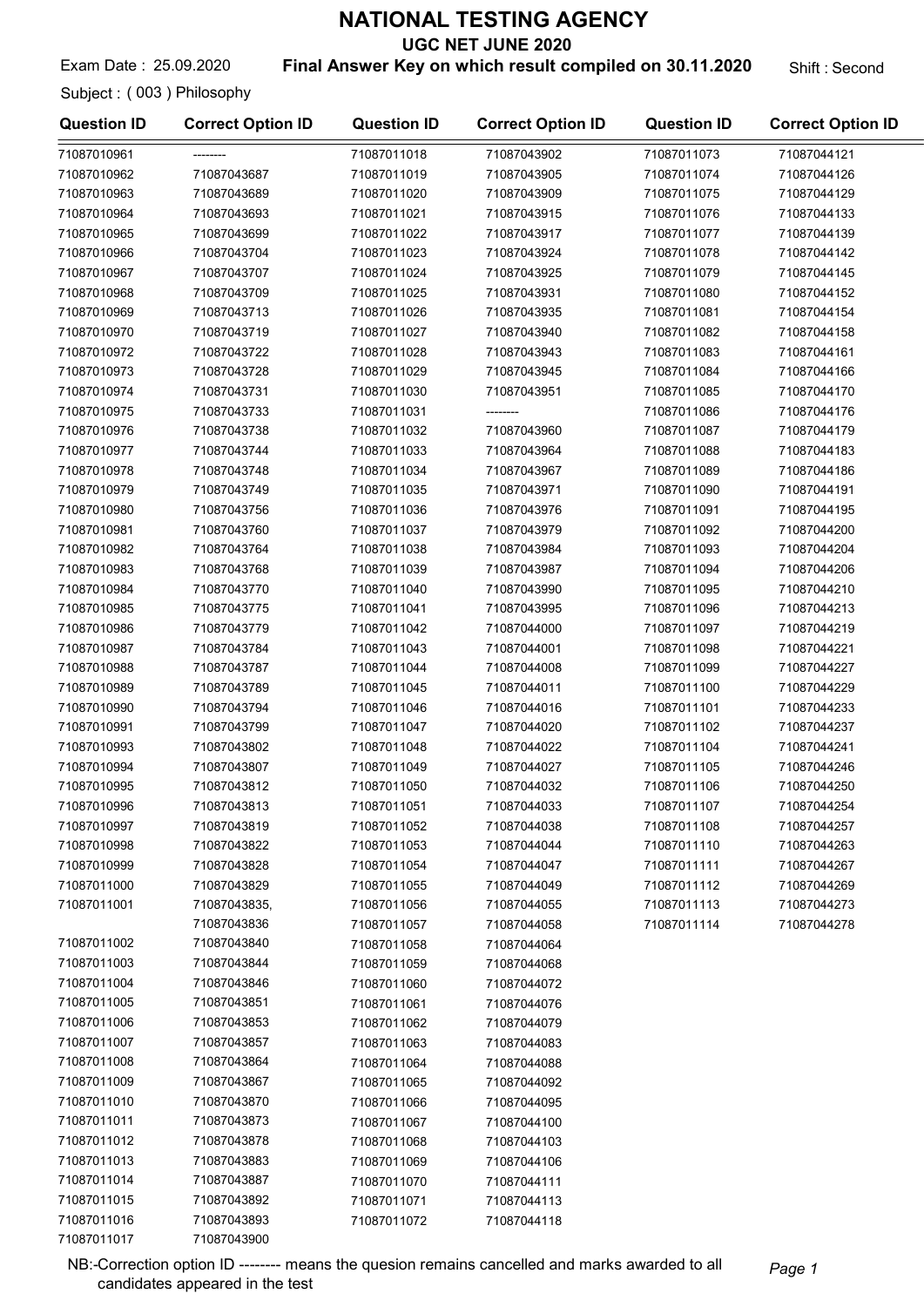UGC NET JUNE 2020

Exam Date: 25.09.2020 **Final Answer Key on which result compiled on 30.11.2020** Shift: First

Subject : ( 004 ) Psychology

| <b>Question ID</b> | <b>Correct Option ID</b> | <b>Question ID</b> | <b>Correct Option ID</b> | <b>Question ID</b> | <b>Correct Option ID</b> |
|--------------------|--------------------------|--------------------|--------------------------|--------------------|--------------------------|
| 71087010191        | 71087040682              | 71087010248        | 71087040903              | 71087010303        | 71087041123              |
| 71087010192        | 71087040685              | 71087010249        | 71087040907              | 71087010304        | 71087041126              |
| 71087010193        | 71087040691              | 71087010250        | 71087040912              | 71087010305        | 71087041132              |
| 71087010194        | 71087040693              | 71087010251        | 71087040915              | 71087010306        | 71087041134              |
| 71087010195        | 71087040700              | 71087010252        | 71087040917              | 71087010307        | 71087041138              |
| 71087010196        | 71087040704              | 71087010253        | 71087040922              | 71087010308        |                          |
| 71087010197        | 71087040705              | 71087010254        | 71087040925              | 71087010309        | 71087041148              |
| 71087010198        | 71087040712              | 71087010255        | 71087040931              | 71087010310        | 71087041151              |
| 71087010199        | 71087040714              | 71087010256        | 71087040936              | 71087010311        | 71087041155              |
| 71087010200        | 71087040717              | 71087010257        | 71087040939              | 71087010312        | 71087041158              |
| 71087010202        | 71087040722              | 71087010258        | 71087040942              | 71087010313        | 71087041163              |
| 71087010203        | 71087040727              | 71087010259        | 71087040948              | 71087010314        | 71087041166              |
| 71087010204        | 71087040729              | 71087010260        | 71087040949              | 71087010315        | 71087041172              |
| 71087010205        | 71087040735              | 71087010261        | 71087040956              | 71087010316        | --------                 |
| 71087010206        | 71087040738              | 71087010262        | 71087040960              | 71087010317        | 71087041180              |
| 71087010207        | 71087040741              | 71087010263        | 71087040963              | 71087010318        | 71087041182              |
| 71087010208        | 71087040747              | 71087010264        | 71087040968              | 71087010319        | 71087041186              |
| 71087010209        | 71087040749              | 71087010265        | 71087040972              | 71087010320        | 71087041192              |
| 71087010210        | 71087040756              | 71087010266        | 71087040975              | 71087010321        | 71087041195              |
| 71087010211        | 71087040759              | 71087010267        | 71087040980              | 71087010322        | 71087041199              |
| 71087010212        | 71087040764              | 71087010268        | 71087040982              | 71087010323        | 71087041202              |
| 71087010213        | 71087040767              | 71087010269        | 71087040987              | 71087010324        | 71087041205              |
|                    |                          |                    |                          |                    |                          |
| 71087010214        | 71087040772              | 71087010270        | 71087040991              | 71087010325        | 71087041212              |
| 71087010215        | 71087040773              | 71087010271        | 71087040995              | 71087010326        | 71087041213              |
| 71087010216        | 71087040779              | 71087010272        | 71087040997              | 71087010327        | 71087041218              |
| 71087010217        |                          | 71087010273        | 71087041001              | 71087010328        | 71087041221              |
| 71087010218        | 71087040786              | 71087010274        | 71087041005              | 71087010329        | 71087041227              |
| 71087010219        | 71087040790              | 71087010275        | 71087041010              | 71087010330        | 71087041229              |
| 71087010220        | 71087040794              | 71087010276        | 71087041015              | 71087010331        | 71087041233              |
| 71087010221        | 71087040797              | 71087010277        | 71087041020              | 71087010332        | 71087041237              |
| 71087010223        | 71087040802              | 71087010278        | 71087041021              | 71087010334        | 71087041241,             |
| 71087010224        | 71087040808              | 71087010279        | 71087041028              |                    | 71087041243              |
| 71087010225        | 71087040809              | 71087010280        | 71087041030              | 71087010335        | 71087041248              |
| 71087010226        | 71087040815              | 71087010281        | 71087041034              | 71087010336        | 71087041251              |
| 71087010227        | 71087040818              | 71087010282        | 71087041039              | 71087010337        | 71087041256              |
| 71087010228        | 71087040822              | 71087010283        | 71087041044              | 71087010338        | 71087041257              |
| 71087010229        | 71087040827              | 71087010284        | 71087041045              | 71087010340        | 71087041264              |
| 71087010230        | 71087040829              | 71087010285        | 71087041050              | 71087010341        | 71087041266              |
| 71087010231        | 71087040833              | 71087010286        | 71087041054              | 71087010342        | 71087041269              |
| 71087010232        | 71087040838              | 71087010287        | 71087041059              | 71087010343        | --------                 |
| 71087010233        | 71087040842              | 71087010288        | 71087041061              | 71087010344        | 71087041279              |
| 71087010234        | 71087040847              | 71087010289        | 71087041065              |                    |                          |
| 71087010235        | 71087040849              | 71087010290        | 71087041071              |                    |                          |
| 71087010236        | 71087040854              | 71087010291        | 71087041073              |                    |                          |
| 71087010237        | 71087040859              | 71087010292        | 71087041078              |                    |                          |
| 71087010238        | 71087040861              | 71087010293        | 71087041083              |                    |                          |
| 71087010239        | 71087040868              | 71087010294        | 71087041087              |                    |                          |
| 71087010240        | 71087040871              | 71087010295        | 71087041089              |                    |                          |
| 71087010241        | 71087040875              | 71087010296        | 71087041096              |                    |                          |
| 71087010242        | 71087040878              | 71087010297        | 71087041098              |                    |                          |
| 71087010243        | 71087040883              | 71087010298        | 71087041104              |                    |                          |
| 71087010244        | 71087040887              | 71087010299        | 71087041108              |                    |                          |
| 71087010245        | 71087040890              | 71087010300        | 71087041110              |                    |                          |
| 71087010246        | 71087040895              | 71087010301        | 71087041113              |                    |                          |
| 71087010247        | 71087040899              | 71087010302        | 71087041119              |                    |                          |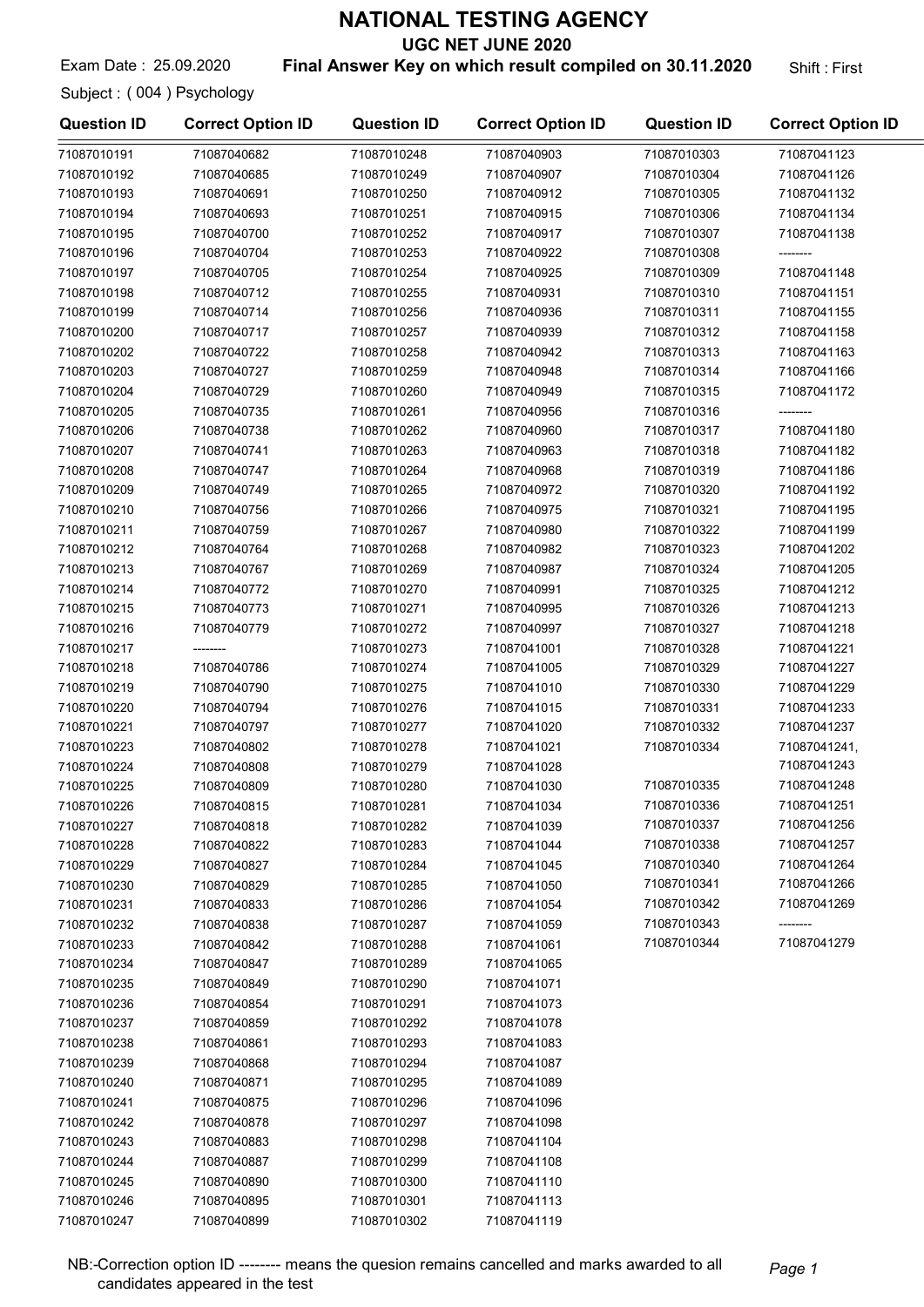UGC NET JUNE 2020

Exam Date: 11.11.2020 **Final Answer Key on which result compiled on 30.11.2020** Shift: First

Subject : ( 005 ) Sociology

| 5362284083<br>53622815904<br>5362284139<br>53622816123<br>5362284194<br>53622816341<br>5362284084<br>53622815907<br>5362284140<br>53622816127<br>5362284195<br>53622816347<br>5362284085<br>53622815910<br>5362284141<br>53622816131<br>5362284196<br>53622816349<br>5362284086<br>53622815916<br>53622816134<br>5362284142<br>5362284197<br>53622816354<br>5362284087<br>53622815919<br>5362284143<br>53622816137<br>5362284198<br>5362284088<br>53622815922<br>5362284144<br>53622816143<br>5362284199<br>53622816362<br>5362284089<br>53622816367<br>53622815928<br>5362284145<br>53622816145<br>5362284200<br>5362284090<br>53622816370<br>53622815931<br>5362284146<br>53622816151<br>5362284201<br>5362284091<br>53622815933<br>5362284147<br>53622816154<br>5362284202<br>53622816375<br>5362284092<br>53622815937<br>5362284148<br>53622816158<br>5362284203<br>53622816378<br>5362284093<br>53622815942<br>5362284149<br>53622816161<br>5362284204<br>53622816381<br>5362284094<br>53622815947<br>5362284150<br>53622816168<br>5362284205<br>53622816385<br>5362284095<br>53622816391<br>53622815952<br>5362284151<br>53622816171<br>5362284206<br>5362284096<br>53622815955<br>5362284152<br>53622816176<br>5362284207<br>53622816394<br>5362284097<br>53622815957<br>5362284153<br>53622816178<br>5362284208<br>53622816397<br>5362284098<br>53622816183<br>53622815961<br>5362284154<br>5362284209<br>53622816403<br>5362284099<br>53622816187<br>5362284210<br>53622815966<br>5362284155<br>53622816408<br>5362284100<br>53622815971<br>5362284156<br>53622816192<br>5362284211<br>53622816411<br>5362284101<br>53622816194<br>53622816415<br>53622815976<br>5362284157<br>5362284212<br>5362284102<br>53622815978<br>5362284158<br>53622816197<br>5362284213<br>53622816417<br>5362284103<br>53622815982<br>5362284159<br>53622816204<br>5362284214<br>53622816422<br>5362284104<br>53622815986<br>5362284160<br>53622816205<br>5362284215<br>53622816426<br>5362284105<br>53622815992<br>5362284161<br>53622816210<br>5362284216<br>53622816432<br>5362284106<br>53622815995<br>5362284162<br>53622816215<br>5362284217<br>53622816434<br>5362284107<br>5362284163<br>53622816219<br>5362284218<br>53622815998<br>53622816439<br>5362284108<br>53622816002<br>5362284164<br>5362284219<br>53622816222<br>53622816441<br>5362284109<br>53622816007<br>5362284165<br>53622816225<br>5362284220<br>53622816445<br>5362284110<br>53622816012<br>5362284166<br>53622816230<br>5362284221<br>53622816450<br>5362284111<br>53622816015<br>5362284167<br>53622816233<br>5362284222<br>53622816454<br>5362284112<br>53622816018<br>5362284168<br>53622816237<br>5362284223<br>53622816457<br>5362284113<br>53622816022<br>5362284169<br>53622816244<br>5362284225<br>53622816463<br>5362284114<br>53622816026<br>5362284170<br>53622816248<br>5362284226<br>53622816466<br>5362284115<br>53622816031<br>5362284171<br>53622816249<br>5362284227<br>53622816470<br>5362284228<br>5362284116<br>53622816034<br>5362284172<br>53622816253<br>53622816474<br>5362284117<br>53622816039<br>5362284173<br>53622816258<br>5362284229<br>53622816478<br>5362284118<br>53622816041<br>5362284174<br>53622816261<br>5362284231<br>53622816484<br>5362284119<br>53622816048<br>5362284175<br>53622816267<br>5362284232<br>53622816487<br>5362284120<br>53622816050<br>53622816270<br>5362284233<br>53622816489<br>5362284176<br>5362284121<br>53622816055<br>5362284177<br>53622816273<br>5362284234<br>53622816495<br>5362284122<br>53622816058<br>5362284178<br>53622816279<br>5362284235<br>53622816499<br>5362284123<br>53622816063<br>5362284179<br>53622816283<br>5362284124<br>53622816066<br>5362284180<br>53622816288<br>5362284125<br>53622816070<br>5362284181<br>53622816290<br>5362284126<br>53622816073<br>5362284182<br>53622816296<br>5362284127<br>53622816079<br>5362284183<br>53622816300<br>5362284129<br>53622816084<br>5362284184<br>53622816302<br>5362284130<br>53622816085<br>53622816306<br>5362284185<br>5362284131<br>53622816090,<br>5362284186<br>53622816311<br>53622816091<br>5362284187<br>53622816314<br>5362284132<br>53622816096<br>5362284188<br>53622816319<br>5362284133<br>53622816099<br>5362284189<br>53622816322<br>5362284134<br>53622816101<br>5362284190<br>53622816327<br>5362284135<br>53622816106<br>5362284191<br>53622816329<br>5362284136<br>53622816109<br>5362284192<br>53622816336<br>5362284137<br>53622816116<br>5362284193<br>53622816339<br>5362284138<br>53622816117 | <b>Question ID</b> | <b>Correct Option ID</b> | <b>Question ID</b> | <b>Correct Option ID</b> | <b>Question ID</b> | <b>Correct Option ID</b> |
|-----------------------------------------------------------------------------------------------------------------------------------------------------------------------------------------------------------------------------------------------------------------------------------------------------------------------------------------------------------------------------------------------------------------------------------------------------------------------------------------------------------------------------------------------------------------------------------------------------------------------------------------------------------------------------------------------------------------------------------------------------------------------------------------------------------------------------------------------------------------------------------------------------------------------------------------------------------------------------------------------------------------------------------------------------------------------------------------------------------------------------------------------------------------------------------------------------------------------------------------------------------------------------------------------------------------------------------------------------------------------------------------------------------------------------------------------------------------------------------------------------------------------------------------------------------------------------------------------------------------------------------------------------------------------------------------------------------------------------------------------------------------------------------------------------------------------------------------------------------------------------------------------------------------------------------------------------------------------------------------------------------------------------------------------------------------------------------------------------------------------------------------------------------------------------------------------------------------------------------------------------------------------------------------------------------------------------------------------------------------------------------------------------------------------------------------------------------------------------------------------------------------------------------------------------------------------------------------------------------------------------------------------------------------------------------------------------------------------------------------------------------------------------------------------------------------------------------------------------------------------------------------------------------------------------------------------------------------------------------------------------------------------------------------------------------------------------------------------------------------------------------------------------------------------------------------------------------------------------------------------------------------------------------------------------------------------------------------------------------------------------------------------------------------------------------------------------------------------------------------------------------------------------------------------------------------------------------------------------------------------------------------------------------------------------------------------------------------------------------------------------------------------------------------------------------------------------------------------------------------------------------------------------------------------------------------------------------------------------------------------------------------------------------------------------------------------------------------------------------------------------------------------------------------------------------------------------------------------------------------------------------------------------------------------------------------------------------------------------------------------------------------------------------------------------------------------------------------------------------------------------------------------------|--------------------|--------------------------|--------------------|--------------------------|--------------------|--------------------------|
|                                                                                                                                                                                                                                                                                                                                                                                                                                                                                                                                                                                                                                                                                                                                                                                                                                                                                                                                                                                                                                                                                                                                                                                                                                                                                                                                                                                                                                                                                                                                                                                                                                                                                                                                                                                                                                                                                                                                                                                                                                                                                                                                                                                                                                                                                                                                                                                                                                                                                                                                                                                                                                                                                                                                                                                                                                                                                                                                                                                                                                                                                                                                                                                                                                                                                                                                                                                                                                                                                                                                                                                                                                                                                                                                                                                                                                                                                                                                                                                                                                                                                                                                                                                                                                                                                                                                                                                                                                                                                                                             |                    |                          |                    |                          |                    |                          |
|                                                                                                                                                                                                                                                                                                                                                                                                                                                                                                                                                                                                                                                                                                                                                                                                                                                                                                                                                                                                                                                                                                                                                                                                                                                                                                                                                                                                                                                                                                                                                                                                                                                                                                                                                                                                                                                                                                                                                                                                                                                                                                                                                                                                                                                                                                                                                                                                                                                                                                                                                                                                                                                                                                                                                                                                                                                                                                                                                                                                                                                                                                                                                                                                                                                                                                                                                                                                                                                                                                                                                                                                                                                                                                                                                                                                                                                                                                                                                                                                                                                                                                                                                                                                                                                                                                                                                                                                                                                                                                                             |                    |                          |                    |                          |                    |                          |
|                                                                                                                                                                                                                                                                                                                                                                                                                                                                                                                                                                                                                                                                                                                                                                                                                                                                                                                                                                                                                                                                                                                                                                                                                                                                                                                                                                                                                                                                                                                                                                                                                                                                                                                                                                                                                                                                                                                                                                                                                                                                                                                                                                                                                                                                                                                                                                                                                                                                                                                                                                                                                                                                                                                                                                                                                                                                                                                                                                                                                                                                                                                                                                                                                                                                                                                                                                                                                                                                                                                                                                                                                                                                                                                                                                                                                                                                                                                                                                                                                                                                                                                                                                                                                                                                                                                                                                                                                                                                                                                             |                    |                          |                    |                          |                    |                          |
|                                                                                                                                                                                                                                                                                                                                                                                                                                                                                                                                                                                                                                                                                                                                                                                                                                                                                                                                                                                                                                                                                                                                                                                                                                                                                                                                                                                                                                                                                                                                                                                                                                                                                                                                                                                                                                                                                                                                                                                                                                                                                                                                                                                                                                                                                                                                                                                                                                                                                                                                                                                                                                                                                                                                                                                                                                                                                                                                                                                                                                                                                                                                                                                                                                                                                                                                                                                                                                                                                                                                                                                                                                                                                                                                                                                                                                                                                                                                                                                                                                                                                                                                                                                                                                                                                                                                                                                                                                                                                                                             |                    |                          |                    |                          |                    |                          |
|                                                                                                                                                                                                                                                                                                                                                                                                                                                                                                                                                                                                                                                                                                                                                                                                                                                                                                                                                                                                                                                                                                                                                                                                                                                                                                                                                                                                                                                                                                                                                                                                                                                                                                                                                                                                                                                                                                                                                                                                                                                                                                                                                                                                                                                                                                                                                                                                                                                                                                                                                                                                                                                                                                                                                                                                                                                                                                                                                                                                                                                                                                                                                                                                                                                                                                                                                                                                                                                                                                                                                                                                                                                                                                                                                                                                                                                                                                                                                                                                                                                                                                                                                                                                                                                                                                                                                                                                                                                                                                                             |                    |                          |                    |                          |                    |                          |
|                                                                                                                                                                                                                                                                                                                                                                                                                                                                                                                                                                                                                                                                                                                                                                                                                                                                                                                                                                                                                                                                                                                                                                                                                                                                                                                                                                                                                                                                                                                                                                                                                                                                                                                                                                                                                                                                                                                                                                                                                                                                                                                                                                                                                                                                                                                                                                                                                                                                                                                                                                                                                                                                                                                                                                                                                                                                                                                                                                                                                                                                                                                                                                                                                                                                                                                                                                                                                                                                                                                                                                                                                                                                                                                                                                                                                                                                                                                                                                                                                                                                                                                                                                                                                                                                                                                                                                                                                                                                                                                             |                    |                          |                    |                          |                    |                          |
|                                                                                                                                                                                                                                                                                                                                                                                                                                                                                                                                                                                                                                                                                                                                                                                                                                                                                                                                                                                                                                                                                                                                                                                                                                                                                                                                                                                                                                                                                                                                                                                                                                                                                                                                                                                                                                                                                                                                                                                                                                                                                                                                                                                                                                                                                                                                                                                                                                                                                                                                                                                                                                                                                                                                                                                                                                                                                                                                                                                                                                                                                                                                                                                                                                                                                                                                                                                                                                                                                                                                                                                                                                                                                                                                                                                                                                                                                                                                                                                                                                                                                                                                                                                                                                                                                                                                                                                                                                                                                                                             |                    |                          |                    |                          |                    |                          |
|                                                                                                                                                                                                                                                                                                                                                                                                                                                                                                                                                                                                                                                                                                                                                                                                                                                                                                                                                                                                                                                                                                                                                                                                                                                                                                                                                                                                                                                                                                                                                                                                                                                                                                                                                                                                                                                                                                                                                                                                                                                                                                                                                                                                                                                                                                                                                                                                                                                                                                                                                                                                                                                                                                                                                                                                                                                                                                                                                                                                                                                                                                                                                                                                                                                                                                                                                                                                                                                                                                                                                                                                                                                                                                                                                                                                                                                                                                                                                                                                                                                                                                                                                                                                                                                                                                                                                                                                                                                                                                                             |                    |                          |                    |                          |                    |                          |
|                                                                                                                                                                                                                                                                                                                                                                                                                                                                                                                                                                                                                                                                                                                                                                                                                                                                                                                                                                                                                                                                                                                                                                                                                                                                                                                                                                                                                                                                                                                                                                                                                                                                                                                                                                                                                                                                                                                                                                                                                                                                                                                                                                                                                                                                                                                                                                                                                                                                                                                                                                                                                                                                                                                                                                                                                                                                                                                                                                                                                                                                                                                                                                                                                                                                                                                                                                                                                                                                                                                                                                                                                                                                                                                                                                                                                                                                                                                                                                                                                                                                                                                                                                                                                                                                                                                                                                                                                                                                                                                             |                    |                          |                    |                          |                    |                          |
|                                                                                                                                                                                                                                                                                                                                                                                                                                                                                                                                                                                                                                                                                                                                                                                                                                                                                                                                                                                                                                                                                                                                                                                                                                                                                                                                                                                                                                                                                                                                                                                                                                                                                                                                                                                                                                                                                                                                                                                                                                                                                                                                                                                                                                                                                                                                                                                                                                                                                                                                                                                                                                                                                                                                                                                                                                                                                                                                                                                                                                                                                                                                                                                                                                                                                                                                                                                                                                                                                                                                                                                                                                                                                                                                                                                                                                                                                                                                                                                                                                                                                                                                                                                                                                                                                                                                                                                                                                                                                                                             |                    |                          |                    |                          |                    |                          |
|                                                                                                                                                                                                                                                                                                                                                                                                                                                                                                                                                                                                                                                                                                                                                                                                                                                                                                                                                                                                                                                                                                                                                                                                                                                                                                                                                                                                                                                                                                                                                                                                                                                                                                                                                                                                                                                                                                                                                                                                                                                                                                                                                                                                                                                                                                                                                                                                                                                                                                                                                                                                                                                                                                                                                                                                                                                                                                                                                                                                                                                                                                                                                                                                                                                                                                                                                                                                                                                                                                                                                                                                                                                                                                                                                                                                                                                                                                                                                                                                                                                                                                                                                                                                                                                                                                                                                                                                                                                                                                                             |                    |                          |                    |                          |                    |                          |
|                                                                                                                                                                                                                                                                                                                                                                                                                                                                                                                                                                                                                                                                                                                                                                                                                                                                                                                                                                                                                                                                                                                                                                                                                                                                                                                                                                                                                                                                                                                                                                                                                                                                                                                                                                                                                                                                                                                                                                                                                                                                                                                                                                                                                                                                                                                                                                                                                                                                                                                                                                                                                                                                                                                                                                                                                                                                                                                                                                                                                                                                                                                                                                                                                                                                                                                                                                                                                                                                                                                                                                                                                                                                                                                                                                                                                                                                                                                                                                                                                                                                                                                                                                                                                                                                                                                                                                                                                                                                                                                             |                    |                          |                    |                          |                    |                          |
|                                                                                                                                                                                                                                                                                                                                                                                                                                                                                                                                                                                                                                                                                                                                                                                                                                                                                                                                                                                                                                                                                                                                                                                                                                                                                                                                                                                                                                                                                                                                                                                                                                                                                                                                                                                                                                                                                                                                                                                                                                                                                                                                                                                                                                                                                                                                                                                                                                                                                                                                                                                                                                                                                                                                                                                                                                                                                                                                                                                                                                                                                                                                                                                                                                                                                                                                                                                                                                                                                                                                                                                                                                                                                                                                                                                                                                                                                                                                                                                                                                                                                                                                                                                                                                                                                                                                                                                                                                                                                                                             |                    |                          |                    |                          |                    |                          |
|                                                                                                                                                                                                                                                                                                                                                                                                                                                                                                                                                                                                                                                                                                                                                                                                                                                                                                                                                                                                                                                                                                                                                                                                                                                                                                                                                                                                                                                                                                                                                                                                                                                                                                                                                                                                                                                                                                                                                                                                                                                                                                                                                                                                                                                                                                                                                                                                                                                                                                                                                                                                                                                                                                                                                                                                                                                                                                                                                                                                                                                                                                                                                                                                                                                                                                                                                                                                                                                                                                                                                                                                                                                                                                                                                                                                                                                                                                                                                                                                                                                                                                                                                                                                                                                                                                                                                                                                                                                                                                                             |                    |                          |                    |                          |                    |                          |
|                                                                                                                                                                                                                                                                                                                                                                                                                                                                                                                                                                                                                                                                                                                                                                                                                                                                                                                                                                                                                                                                                                                                                                                                                                                                                                                                                                                                                                                                                                                                                                                                                                                                                                                                                                                                                                                                                                                                                                                                                                                                                                                                                                                                                                                                                                                                                                                                                                                                                                                                                                                                                                                                                                                                                                                                                                                                                                                                                                                                                                                                                                                                                                                                                                                                                                                                                                                                                                                                                                                                                                                                                                                                                                                                                                                                                                                                                                                                                                                                                                                                                                                                                                                                                                                                                                                                                                                                                                                                                                                             |                    |                          |                    |                          |                    |                          |
|                                                                                                                                                                                                                                                                                                                                                                                                                                                                                                                                                                                                                                                                                                                                                                                                                                                                                                                                                                                                                                                                                                                                                                                                                                                                                                                                                                                                                                                                                                                                                                                                                                                                                                                                                                                                                                                                                                                                                                                                                                                                                                                                                                                                                                                                                                                                                                                                                                                                                                                                                                                                                                                                                                                                                                                                                                                                                                                                                                                                                                                                                                                                                                                                                                                                                                                                                                                                                                                                                                                                                                                                                                                                                                                                                                                                                                                                                                                                                                                                                                                                                                                                                                                                                                                                                                                                                                                                                                                                                                                             |                    |                          |                    |                          |                    |                          |
|                                                                                                                                                                                                                                                                                                                                                                                                                                                                                                                                                                                                                                                                                                                                                                                                                                                                                                                                                                                                                                                                                                                                                                                                                                                                                                                                                                                                                                                                                                                                                                                                                                                                                                                                                                                                                                                                                                                                                                                                                                                                                                                                                                                                                                                                                                                                                                                                                                                                                                                                                                                                                                                                                                                                                                                                                                                                                                                                                                                                                                                                                                                                                                                                                                                                                                                                                                                                                                                                                                                                                                                                                                                                                                                                                                                                                                                                                                                                                                                                                                                                                                                                                                                                                                                                                                                                                                                                                                                                                                                             |                    |                          |                    |                          |                    |                          |
|                                                                                                                                                                                                                                                                                                                                                                                                                                                                                                                                                                                                                                                                                                                                                                                                                                                                                                                                                                                                                                                                                                                                                                                                                                                                                                                                                                                                                                                                                                                                                                                                                                                                                                                                                                                                                                                                                                                                                                                                                                                                                                                                                                                                                                                                                                                                                                                                                                                                                                                                                                                                                                                                                                                                                                                                                                                                                                                                                                                                                                                                                                                                                                                                                                                                                                                                                                                                                                                                                                                                                                                                                                                                                                                                                                                                                                                                                                                                                                                                                                                                                                                                                                                                                                                                                                                                                                                                                                                                                                                             |                    |                          |                    |                          |                    |                          |
|                                                                                                                                                                                                                                                                                                                                                                                                                                                                                                                                                                                                                                                                                                                                                                                                                                                                                                                                                                                                                                                                                                                                                                                                                                                                                                                                                                                                                                                                                                                                                                                                                                                                                                                                                                                                                                                                                                                                                                                                                                                                                                                                                                                                                                                                                                                                                                                                                                                                                                                                                                                                                                                                                                                                                                                                                                                                                                                                                                                                                                                                                                                                                                                                                                                                                                                                                                                                                                                                                                                                                                                                                                                                                                                                                                                                                                                                                                                                                                                                                                                                                                                                                                                                                                                                                                                                                                                                                                                                                                                             |                    |                          |                    |                          |                    |                          |
|                                                                                                                                                                                                                                                                                                                                                                                                                                                                                                                                                                                                                                                                                                                                                                                                                                                                                                                                                                                                                                                                                                                                                                                                                                                                                                                                                                                                                                                                                                                                                                                                                                                                                                                                                                                                                                                                                                                                                                                                                                                                                                                                                                                                                                                                                                                                                                                                                                                                                                                                                                                                                                                                                                                                                                                                                                                                                                                                                                                                                                                                                                                                                                                                                                                                                                                                                                                                                                                                                                                                                                                                                                                                                                                                                                                                                                                                                                                                                                                                                                                                                                                                                                                                                                                                                                                                                                                                                                                                                                                             |                    |                          |                    |                          |                    |                          |
|                                                                                                                                                                                                                                                                                                                                                                                                                                                                                                                                                                                                                                                                                                                                                                                                                                                                                                                                                                                                                                                                                                                                                                                                                                                                                                                                                                                                                                                                                                                                                                                                                                                                                                                                                                                                                                                                                                                                                                                                                                                                                                                                                                                                                                                                                                                                                                                                                                                                                                                                                                                                                                                                                                                                                                                                                                                                                                                                                                                                                                                                                                                                                                                                                                                                                                                                                                                                                                                                                                                                                                                                                                                                                                                                                                                                                                                                                                                                                                                                                                                                                                                                                                                                                                                                                                                                                                                                                                                                                                                             |                    |                          |                    |                          |                    |                          |
|                                                                                                                                                                                                                                                                                                                                                                                                                                                                                                                                                                                                                                                                                                                                                                                                                                                                                                                                                                                                                                                                                                                                                                                                                                                                                                                                                                                                                                                                                                                                                                                                                                                                                                                                                                                                                                                                                                                                                                                                                                                                                                                                                                                                                                                                                                                                                                                                                                                                                                                                                                                                                                                                                                                                                                                                                                                                                                                                                                                                                                                                                                                                                                                                                                                                                                                                                                                                                                                                                                                                                                                                                                                                                                                                                                                                                                                                                                                                                                                                                                                                                                                                                                                                                                                                                                                                                                                                                                                                                                                             |                    |                          |                    |                          |                    |                          |
|                                                                                                                                                                                                                                                                                                                                                                                                                                                                                                                                                                                                                                                                                                                                                                                                                                                                                                                                                                                                                                                                                                                                                                                                                                                                                                                                                                                                                                                                                                                                                                                                                                                                                                                                                                                                                                                                                                                                                                                                                                                                                                                                                                                                                                                                                                                                                                                                                                                                                                                                                                                                                                                                                                                                                                                                                                                                                                                                                                                                                                                                                                                                                                                                                                                                                                                                                                                                                                                                                                                                                                                                                                                                                                                                                                                                                                                                                                                                                                                                                                                                                                                                                                                                                                                                                                                                                                                                                                                                                                                             |                    |                          |                    |                          |                    |                          |
|                                                                                                                                                                                                                                                                                                                                                                                                                                                                                                                                                                                                                                                                                                                                                                                                                                                                                                                                                                                                                                                                                                                                                                                                                                                                                                                                                                                                                                                                                                                                                                                                                                                                                                                                                                                                                                                                                                                                                                                                                                                                                                                                                                                                                                                                                                                                                                                                                                                                                                                                                                                                                                                                                                                                                                                                                                                                                                                                                                                                                                                                                                                                                                                                                                                                                                                                                                                                                                                                                                                                                                                                                                                                                                                                                                                                                                                                                                                                                                                                                                                                                                                                                                                                                                                                                                                                                                                                                                                                                                                             |                    |                          |                    |                          |                    |                          |
|                                                                                                                                                                                                                                                                                                                                                                                                                                                                                                                                                                                                                                                                                                                                                                                                                                                                                                                                                                                                                                                                                                                                                                                                                                                                                                                                                                                                                                                                                                                                                                                                                                                                                                                                                                                                                                                                                                                                                                                                                                                                                                                                                                                                                                                                                                                                                                                                                                                                                                                                                                                                                                                                                                                                                                                                                                                                                                                                                                                                                                                                                                                                                                                                                                                                                                                                                                                                                                                                                                                                                                                                                                                                                                                                                                                                                                                                                                                                                                                                                                                                                                                                                                                                                                                                                                                                                                                                                                                                                                                             |                    |                          |                    |                          |                    |                          |
|                                                                                                                                                                                                                                                                                                                                                                                                                                                                                                                                                                                                                                                                                                                                                                                                                                                                                                                                                                                                                                                                                                                                                                                                                                                                                                                                                                                                                                                                                                                                                                                                                                                                                                                                                                                                                                                                                                                                                                                                                                                                                                                                                                                                                                                                                                                                                                                                                                                                                                                                                                                                                                                                                                                                                                                                                                                                                                                                                                                                                                                                                                                                                                                                                                                                                                                                                                                                                                                                                                                                                                                                                                                                                                                                                                                                                                                                                                                                                                                                                                                                                                                                                                                                                                                                                                                                                                                                                                                                                                                             |                    |                          |                    |                          |                    |                          |
|                                                                                                                                                                                                                                                                                                                                                                                                                                                                                                                                                                                                                                                                                                                                                                                                                                                                                                                                                                                                                                                                                                                                                                                                                                                                                                                                                                                                                                                                                                                                                                                                                                                                                                                                                                                                                                                                                                                                                                                                                                                                                                                                                                                                                                                                                                                                                                                                                                                                                                                                                                                                                                                                                                                                                                                                                                                                                                                                                                                                                                                                                                                                                                                                                                                                                                                                                                                                                                                                                                                                                                                                                                                                                                                                                                                                                                                                                                                                                                                                                                                                                                                                                                                                                                                                                                                                                                                                                                                                                                                             |                    |                          |                    |                          |                    |                          |
|                                                                                                                                                                                                                                                                                                                                                                                                                                                                                                                                                                                                                                                                                                                                                                                                                                                                                                                                                                                                                                                                                                                                                                                                                                                                                                                                                                                                                                                                                                                                                                                                                                                                                                                                                                                                                                                                                                                                                                                                                                                                                                                                                                                                                                                                                                                                                                                                                                                                                                                                                                                                                                                                                                                                                                                                                                                                                                                                                                                                                                                                                                                                                                                                                                                                                                                                                                                                                                                                                                                                                                                                                                                                                                                                                                                                                                                                                                                                                                                                                                                                                                                                                                                                                                                                                                                                                                                                                                                                                                                             |                    |                          |                    |                          |                    |                          |
|                                                                                                                                                                                                                                                                                                                                                                                                                                                                                                                                                                                                                                                                                                                                                                                                                                                                                                                                                                                                                                                                                                                                                                                                                                                                                                                                                                                                                                                                                                                                                                                                                                                                                                                                                                                                                                                                                                                                                                                                                                                                                                                                                                                                                                                                                                                                                                                                                                                                                                                                                                                                                                                                                                                                                                                                                                                                                                                                                                                                                                                                                                                                                                                                                                                                                                                                                                                                                                                                                                                                                                                                                                                                                                                                                                                                                                                                                                                                                                                                                                                                                                                                                                                                                                                                                                                                                                                                                                                                                                                             |                    |                          |                    |                          |                    |                          |
|                                                                                                                                                                                                                                                                                                                                                                                                                                                                                                                                                                                                                                                                                                                                                                                                                                                                                                                                                                                                                                                                                                                                                                                                                                                                                                                                                                                                                                                                                                                                                                                                                                                                                                                                                                                                                                                                                                                                                                                                                                                                                                                                                                                                                                                                                                                                                                                                                                                                                                                                                                                                                                                                                                                                                                                                                                                                                                                                                                                                                                                                                                                                                                                                                                                                                                                                                                                                                                                                                                                                                                                                                                                                                                                                                                                                                                                                                                                                                                                                                                                                                                                                                                                                                                                                                                                                                                                                                                                                                                                             |                    |                          |                    |                          |                    |                          |
|                                                                                                                                                                                                                                                                                                                                                                                                                                                                                                                                                                                                                                                                                                                                                                                                                                                                                                                                                                                                                                                                                                                                                                                                                                                                                                                                                                                                                                                                                                                                                                                                                                                                                                                                                                                                                                                                                                                                                                                                                                                                                                                                                                                                                                                                                                                                                                                                                                                                                                                                                                                                                                                                                                                                                                                                                                                                                                                                                                                                                                                                                                                                                                                                                                                                                                                                                                                                                                                                                                                                                                                                                                                                                                                                                                                                                                                                                                                                                                                                                                                                                                                                                                                                                                                                                                                                                                                                                                                                                                                             |                    |                          |                    |                          |                    |                          |
|                                                                                                                                                                                                                                                                                                                                                                                                                                                                                                                                                                                                                                                                                                                                                                                                                                                                                                                                                                                                                                                                                                                                                                                                                                                                                                                                                                                                                                                                                                                                                                                                                                                                                                                                                                                                                                                                                                                                                                                                                                                                                                                                                                                                                                                                                                                                                                                                                                                                                                                                                                                                                                                                                                                                                                                                                                                                                                                                                                                                                                                                                                                                                                                                                                                                                                                                                                                                                                                                                                                                                                                                                                                                                                                                                                                                                                                                                                                                                                                                                                                                                                                                                                                                                                                                                                                                                                                                                                                                                                                             |                    |                          |                    |                          |                    |                          |
|                                                                                                                                                                                                                                                                                                                                                                                                                                                                                                                                                                                                                                                                                                                                                                                                                                                                                                                                                                                                                                                                                                                                                                                                                                                                                                                                                                                                                                                                                                                                                                                                                                                                                                                                                                                                                                                                                                                                                                                                                                                                                                                                                                                                                                                                                                                                                                                                                                                                                                                                                                                                                                                                                                                                                                                                                                                                                                                                                                                                                                                                                                                                                                                                                                                                                                                                                                                                                                                                                                                                                                                                                                                                                                                                                                                                                                                                                                                                                                                                                                                                                                                                                                                                                                                                                                                                                                                                                                                                                                                             |                    |                          |                    |                          |                    |                          |
|                                                                                                                                                                                                                                                                                                                                                                                                                                                                                                                                                                                                                                                                                                                                                                                                                                                                                                                                                                                                                                                                                                                                                                                                                                                                                                                                                                                                                                                                                                                                                                                                                                                                                                                                                                                                                                                                                                                                                                                                                                                                                                                                                                                                                                                                                                                                                                                                                                                                                                                                                                                                                                                                                                                                                                                                                                                                                                                                                                                                                                                                                                                                                                                                                                                                                                                                                                                                                                                                                                                                                                                                                                                                                                                                                                                                                                                                                                                                                                                                                                                                                                                                                                                                                                                                                                                                                                                                                                                                                                                             |                    |                          |                    |                          |                    |                          |
|                                                                                                                                                                                                                                                                                                                                                                                                                                                                                                                                                                                                                                                                                                                                                                                                                                                                                                                                                                                                                                                                                                                                                                                                                                                                                                                                                                                                                                                                                                                                                                                                                                                                                                                                                                                                                                                                                                                                                                                                                                                                                                                                                                                                                                                                                                                                                                                                                                                                                                                                                                                                                                                                                                                                                                                                                                                                                                                                                                                                                                                                                                                                                                                                                                                                                                                                                                                                                                                                                                                                                                                                                                                                                                                                                                                                                                                                                                                                                                                                                                                                                                                                                                                                                                                                                                                                                                                                                                                                                                                             |                    |                          |                    |                          |                    |                          |
|                                                                                                                                                                                                                                                                                                                                                                                                                                                                                                                                                                                                                                                                                                                                                                                                                                                                                                                                                                                                                                                                                                                                                                                                                                                                                                                                                                                                                                                                                                                                                                                                                                                                                                                                                                                                                                                                                                                                                                                                                                                                                                                                                                                                                                                                                                                                                                                                                                                                                                                                                                                                                                                                                                                                                                                                                                                                                                                                                                                                                                                                                                                                                                                                                                                                                                                                                                                                                                                                                                                                                                                                                                                                                                                                                                                                                                                                                                                                                                                                                                                                                                                                                                                                                                                                                                                                                                                                                                                                                                                             |                    |                          |                    |                          |                    |                          |
|                                                                                                                                                                                                                                                                                                                                                                                                                                                                                                                                                                                                                                                                                                                                                                                                                                                                                                                                                                                                                                                                                                                                                                                                                                                                                                                                                                                                                                                                                                                                                                                                                                                                                                                                                                                                                                                                                                                                                                                                                                                                                                                                                                                                                                                                                                                                                                                                                                                                                                                                                                                                                                                                                                                                                                                                                                                                                                                                                                                                                                                                                                                                                                                                                                                                                                                                                                                                                                                                                                                                                                                                                                                                                                                                                                                                                                                                                                                                                                                                                                                                                                                                                                                                                                                                                                                                                                                                                                                                                                                             |                    |                          |                    |                          |                    |                          |
|                                                                                                                                                                                                                                                                                                                                                                                                                                                                                                                                                                                                                                                                                                                                                                                                                                                                                                                                                                                                                                                                                                                                                                                                                                                                                                                                                                                                                                                                                                                                                                                                                                                                                                                                                                                                                                                                                                                                                                                                                                                                                                                                                                                                                                                                                                                                                                                                                                                                                                                                                                                                                                                                                                                                                                                                                                                                                                                                                                                                                                                                                                                                                                                                                                                                                                                                                                                                                                                                                                                                                                                                                                                                                                                                                                                                                                                                                                                                                                                                                                                                                                                                                                                                                                                                                                                                                                                                                                                                                                                             |                    |                          |                    |                          |                    |                          |
|                                                                                                                                                                                                                                                                                                                                                                                                                                                                                                                                                                                                                                                                                                                                                                                                                                                                                                                                                                                                                                                                                                                                                                                                                                                                                                                                                                                                                                                                                                                                                                                                                                                                                                                                                                                                                                                                                                                                                                                                                                                                                                                                                                                                                                                                                                                                                                                                                                                                                                                                                                                                                                                                                                                                                                                                                                                                                                                                                                                                                                                                                                                                                                                                                                                                                                                                                                                                                                                                                                                                                                                                                                                                                                                                                                                                                                                                                                                                                                                                                                                                                                                                                                                                                                                                                                                                                                                                                                                                                                                             |                    |                          |                    |                          |                    |                          |
|                                                                                                                                                                                                                                                                                                                                                                                                                                                                                                                                                                                                                                                                                                                                                                                                                                                                                                                                                                                                                                                                                                                                                                                                                                                                                                                                                                                                                                                                                                                                                                                                                                                                                                                                                                                                                                                                                                                                                                                                                                                                                                                                                                                                                                                                                                                                                                                                                                                                                                                                                                                                                                                                                                                                                                                                                                                                                                                                                                                                                                                                                                                                                                                                                                                                                                                                                                                                                                                                                                                                                                                                                                                                                                                                                                                                                                                                                                                                                                                                                                                                                                                                                                                                                                                                                                                                                                                                                                                                                                                             |                    |                          |                    |                          |                    |                          |
|                                                                                                                                                                                                                                                                                                                                                                                                                                                                                                                                                                                                                                                                                                                                                                                                                                                                                                                                                                                                                                                                                                                                                                                                                                                                                                                                                                                                                                                                                                                                                                                                                                                                                                                                                                                                                                                                                                                                                                                                                                                                                                                                                                                                                                                                                                                                                                                                                                                                                                                                                                                                                                                                                                                                                                                                                                                                                                                                                                                                                                                                                                                                                                                                                                                                                                                                                                                                                                                                                                                                                                                                                                                                                                                                                                                                                                                                                                                                                                                                                                                                                                                                                                                                                                                                                                                                                                                                                                                                                                                             |                    |                          |                    |                          |                    |                          |
|                                                                                                                                                                                                                                                                                                                                                                                                                                                                                                                                                                                                                                                                                                                                                                                                                                                                                                                                                                                                                                                                                                                                                                                                                                                                                                                                                                                                                                                                                                                                                                                                                                                                                                                                                                                                                                                                                                                                                                                                                                                                                                                                                                                                                                                                                                                                                                                                                                                                                                                                                                                                                                                                                                                                                                                                                                                                                                                                                                                                                                                                                                                                                                                                                                                                                                                                                                                                                                                                                                                                                                                                                                                                                                                                                                                                                                                                                                                                                                                                                                                                                                                                                                                                                                                                                                                                                                                                                                                                                                                             |                    |                          |                    |                          |                    |                          |
|                                                                                                                                                                                                                                                                                                                                                                                                                                                                                                                                                                                                                                                                                                                                                                                                                                                                                                                                                                                                                                                                                                                                                                                                                                                                                                                                                                                                                                                                                                                                                                                                                                                                                                                                                                                                                                                                                                                                                                                                                                                                                                                                                                                                                                                                                                                                                                                                                                                                                                                                                                                                                                                                                                                                                                                                                                                                                                                                                                                                                                                                                                                                                                                                                                                                                                                                                                                                                                                                                                                                                                                                                                                                                                                                                                                                                                                                                                                                                                                                                                                                                                                                                                                                                                                                                                                                                                                                                                                                                                                             |                    |                          |                    |                          |                    |                          |
|                                                                                                                                                                                                                                                                                                                                                                                                                                                                                                                                                                                                                                                                                                                                                                                                                                                                                                                                                                                                                                                                                                                                                                                                                                                                                                                                                                                                                                                                                                                                                                                                                                                                                                                                                                                                                                                                                                                                                                                                                                                                                                                                                                                                                                                                                                                                                                                                                                                                                                                                                                                                                                                                                                                                                                                                                                                                                                                                                                                                                                                                                                                                                                                                                                                                                                                                                                                                                                                                                                                                                                                                                                                                                                                                                                                                                                                                                                                                                                                                                                                                                                                                                                                                                                                                                                                                                                                                                                                                                                                             |                    |                          |                    |                          |                    |                          |
|                                                                                                                                                                                                                                                                                                                                                                                                                                                                                                                                                                                                                                                                                                                                                                                                                                                                                                                                                                                                                                                                                                                                                                                                                                                                                                                                                                                                                                                                                                                                                                                                                                                                                                                                                                                                                                                                                                                                                                                                                                                                                                                                                                                                                                                                                                                                                                                                                                                                                                                                                                                                                                                                                                                                                                                                                                                                                                                                                                                                                                                                                                                                                                                                                                                                                                                                                                                                                                                                                                                                                                                                                                                                                                                                                                                                                                                                                                                                                                                                                                                                                                                                                                                                                                                                                                                                                                                                                                                                                                                             |                    |                          |                    |                          |                    |                          |
|                                                                                                                                                                                                                                                                                                                                                                                                                                                                                                                                                                                                                                                                                                                                                                                                                                                                                                                                                                                                                                                                                                                                                                                                                                                                                                                                                                                                                                                                                                                                                                                                                                                                                                                                                                                                                                                                                                                                                                                                                                                                                                                                                                                                                                                                                                                                                                                                                                                                                                                                                                                                                                                                                                                                                                                                                                                                                                                                                                                                                                                                                                                                                                                                                                                                                                                                                                                                                                                                                                                                                                                                                                                                                                                                                                                                                                                                                                                                                                                                                                                                                                                                                                                                                                                                                                                                                                                                                                                                                                                             |                    |                          |                    |                          |                    |                          |
|                                                                                                                                                                                                                                                                                                                                                                                                                                                                                                                                                                                                                                                                                                                                                                                                                                                                                                                                                                                                                                                                                                                                                                                                                                                                                                                                                                                                                                                                                                                                                                                                                                                                                                                                                                                                                                                                                                                                                                                                                                                                                                                                                                                                                                                                                                                                                                                                                                                                                                                                                                                                                                                                                                                                                                                                                                                                                                                                                                                                                                                                                                                                                                                                                                                                                                                                                                                                                                                                                                                                                                                                                                                                                                                                                                                                                                                                                                                                                                                                                                                                                                                                                                                                                                                                                                                                                                                                                                                                                                                             |                    |                          |                    |                          |                    |                          |
|                                                                                                                                                                                                                                                                                                                                                                                                                                                                                                                                                                                                                                                                                                                                                                                                                                                                                                                                                                                                                                                                                                                                                                                                                                                                                                                                                                                                                                                                                                                                                                                                                                                                                                                                                                                                                                                                                                                                                                                                                                                                                                                                                                                                                                                                                                                                                                                                                                                                                                                                                                                                                                                                                                                                                                                                                                                                                                                                                                                                                                                                                                                                                                                                                                                                                                                                                                                                                                                                                                                                                                                                                                                                                                                                                                                                                                                                                                                                                                                                                                                                                                                                                                                                                                                                                                                                                                                                                                                                                                                             |                    |                          |                    |                          |                    |                          |
|                                                                                                                                                                                                                                                                                                                                                                                                                                                                                                                                                                                                                                                                                                                                                                                                                                                                                                                                                                                                                                                                                                                                                                                                                                                                                                                                                                                                                                                                                                                                                                                                                                                                                                                                                                                                                                                                                                                                                                                                                                                                                                                                                                                                                                                                                                                                                                                                                                                                                                                                                                                                                                                                                                                                                                                                                                                                                                                                                                                                                                                                                                                                                                                                                                                                                                                                                                                                                                                                                                                                                                                                                                                                                                                                                                                                                                                                                                                                                                                                                                                                                                                                                                                                                                                                                                                                                                                                                                                                                                                             |                    |                          |                    |                          |                    |                          |
|                                                                                                                                                                                                                                                                                                                                                                                                                                                                                                                                                                                                                                                                                                                                                                                                                                                                                                                                                                                                                                                                                                                                                                                                                                                                                                                                                                                                                                                                                                                                                                                                                                                                                                                                                                                                                                                                                                                                                                                                                                                                                                                                                                                                                                                                                                                                                                                                                                                                                                                                                                                                                                                                                                                                                                                                                                                                                                                                                                                                                                                                                                                                                                                                                                                                                                                                                                                                                                                                                                                                                                                                                                                                                                                                                                                                                                                                                                                                                                                                                                                                                                                                                                                                                                                                                                                                                                                                                                                                                                                             |                    |                          |                    |                          |                    |                          |
|                                                                                                                                                                                                                                                                                                                                                                                                                                                                                                                                                                                                                                                                                                                                                                                                                                                                                                                                                                                                                                                                                                                                                                                                                                                                                                                                                                                                                                                                                                                                                                                                                                                                                                                                                                                                                                                                                                                                                                                                                                                                                                                                                                                                                                                                                                                                                                                                                                                                                                                                                                                                                                                                                                                                                                                                                                                                                                                                                                                                                                                                                                                                                                                                                                                                                                                                                                                                                                                                                                                                                                                                                                                                                                                                                                                                                                                                                                                                                                                                                                                                                                                                                                                                                                                                                                                                                                                                                                                                                                                             |                    |                          |                    |                          |                    |                          |
|                                                                                                                                                                                                                                                                                                                                                                                                                                                                                                                                                                                                                                                                                                                                                                                                                                                                                                                                                                                                                                                                                                                                                                                                                                                                                                                                                                                                                                                                                                                                                                                                                                                                                                                                                                                                                                                                                                                                                                                                                                                                                                                                                                                                                                                                                                                                                                                                                                                                                                                                                                                                                                                                                                                                                                                                                                                                                                                                                                                                                                                                                                                                                                                                                                                                                                                                                                                                                                                                                                                                                                                                                                                                                                                                                                                                                                                                                                                                                                                                                                                                                                                                                                                                                                                                                                                                                                                                                                                                                                                             |                    |                          |                    |                          |                    |                          |
|                                                                                                                                                                                                                                                                                                                                                                                                                                                                                                                                                                                                                                                                                                                                                                                                                                                                                                                                                                                                                                                                                                                                                                                                                                                                                                                                                                                                                                                                                                                                                                                                                                                                                                                                                                                                                                                                                                                                                                                                                                                                                                                                                                                                                                                                                                                                                                                                                                                                                                                                                                                                                                                                                                                                                                                                                                                                                                                                                                                                                                                                                                                                                                                                                                                                                                                                                                                                                                                                                                                                                                                                                                                                                                                                                                                                                                                                                                                                                                                                                                                                                                                                                                                                                                                                                                                                                                                                                                                                                                                             |                    |                          |                    |                          |                    |                          |
|                                                                                                                                                                                                                                                                                                                                                                                                                                                                                                                                                                                                                                                                                                                                                                                                                                                                                                                                                                                                                                                                                                                                                                                                                                                                                                                                                                                                                                                                                                                                                                                                                                                                                                                                                                                                                                                                                                                                                                                                                                                                                                                                                                                                                                                                                                                                                                                                                                                                                                                                                                                                                                                                                                                                                                                                                                                                                                                                                                                                                                                                                                                                                                                                                                                                                                                                                                                                                                                                                                                                                                                                                                                                                                                                                                                                                                                                                                                                                                                                                                                                                                                                                                                                                                                                                                                                                                                                                                                                                                                             |                    |                          |                    |                          |                    |                          |
|                                                                                                                                                                                                                                                                                                                                                                                                                                                                                                                                                                                                                                                                                                                                                                                                                                                                                                                                                                                                                                                                                                                                                                                                                                                                                                                                                                                                                                                                                                                                                                                                                                                                                                                                                                                                                                                                                                                                                                                                                                                                                                                                                                                                                                                                                                                                                                                                                                                                                                                                                                                                                                                                                                                                                                                                                                                                                                                                                                                                                                                                                                                                                                                                                                                                                                                                                                                                                                                                                                                                                                                                                                                                                                                                                                                                                                                                                                                                                                                                                                                                                                                                                                                                                                                                                                                                                                                                                                                                                                                             |                    |                          |                    |                          |                    |                          |
|                                                                                                                                                                                                                                                                                                                                                                                                                                                                                                                                                                                                                                                                                                                                                                                                                                                                                                                                                                                                                                                                                                                                                                                                                                                                                                                                                                                                                                                                                                                                                                                                                                                                                                                                                                                                                                                                                                                                                                                                                                                                                                                                                                                                                                                                                                                                                                                                                                                                                                                                                                                                                                                                                                                                                                                                                                                                                                                                                                                                                                                                                                                                                                                                                                                                                                                                                                                                                                                                                                                                                                                                                                                                                                                                                                                                                                                                                                                                                                                                                                                                                                                                                                                                                                                                                                                                                                                                                                                                                                                             |                    |                          |                    |                          |                    |                          |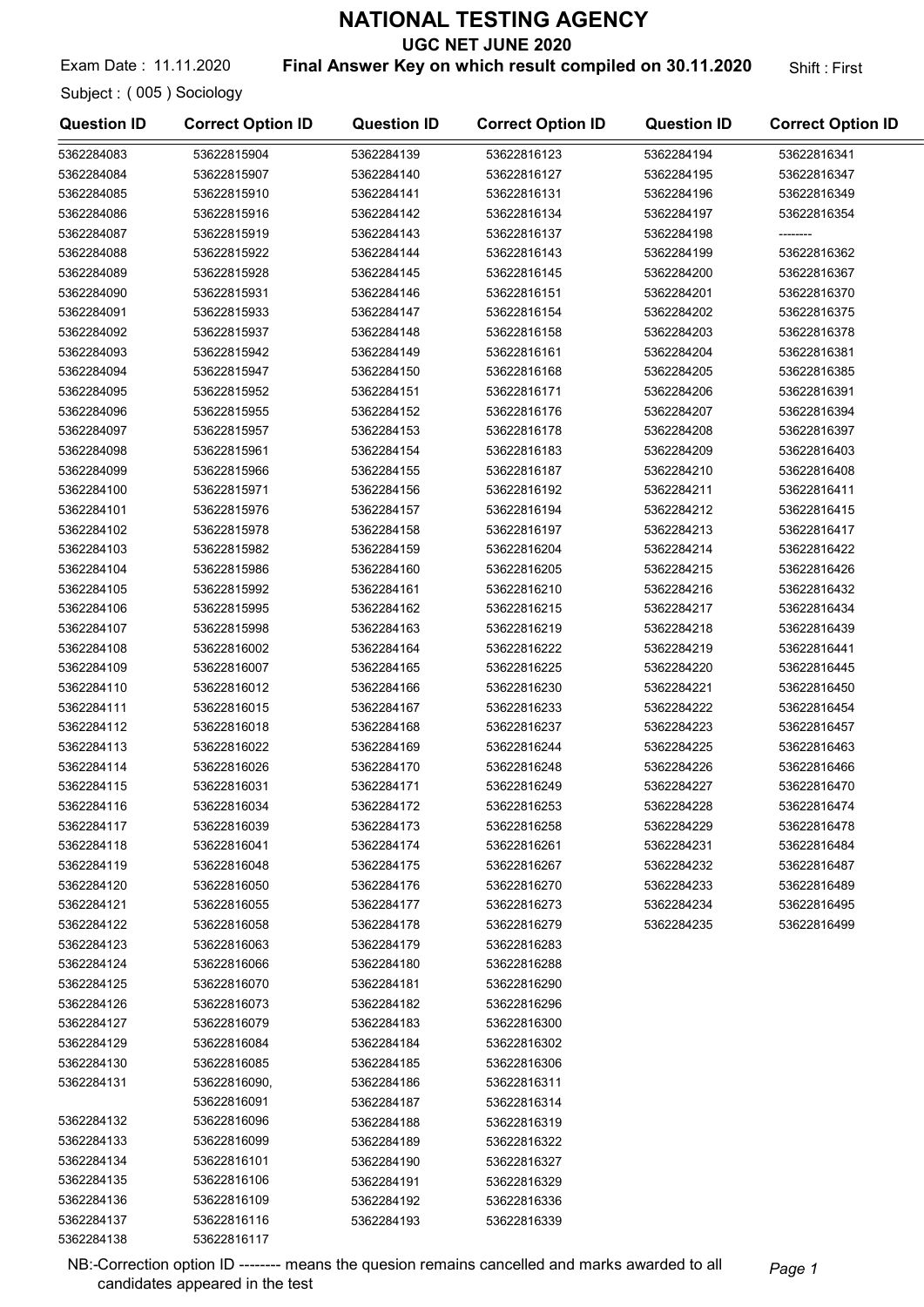UGC NET JUNE 2020

Exam Date: 09.10.2020 **Final Answer Key on which result compiled on 30.11.2020** Shift: First

Subject : ( 006 ) History

| <b>Question ID</b>   | <b>Correct Option ID</b> | <b>Question ID</b>     | <b>Correct Option ID</b> | <b>Question ID</b> | <b>Correct Option ID</b> |
|----------------------|--------------------------|------------------------|--------------------------|--------------------|--------------------------|
| 5362282              | 5362282                  | 53622858               | 536228224                | 536228113          | 536228444                |
| 5362283              | 5362287                  | 53622859               | 536228225                | 536228114          | 536228448                |
| 5362284              | 53622812                 | 53622860               | 536228231                | 536228115          | 536228449                |
| 5362285              | 53622813                 | 53622861               | 536228233                | 536228116          | 536228454                |
| 5362286              | 53622818                 | 53622862               | 536228239                | 536228117          | 536228458                |
| 5362287              | 53622823                 | 53622863               | 536228244                | 536228118          | 536228461                |
| 5362288              | 53622825                 | 53622864               | 536228247                | 536228119          | 536228465                |
| 5362289              | 53622832                 | 53622865               | 536228252                | 536228120          | 536228471                |
| 53622810             | 53622834                 | 53622866               | 536228254                | 536228121          | 536228476                |
| 53622811             | 53622839                 | 53622867               | 536228260                | 536228122          | 536228480                |
| 53622812             | 53622844                 | 53622868               | 536228262                | 536228123          | 536228482                |
| 53622813             | 53622846                 | 53622869               | 536228267                | 536228124          | 536228487                |
| 53622814             | 53622851                 | 53622870               | 536228271                | 536228125          | 536228492                |
| 53622815             | 53622855                 | 53622871               | 536228274                | 536228126          | 536228493                |
| 53622816             | 53622858                 | 53622872               | 536228280                | 536228127          | 536228497                |
| 53622817             | 53622863                 | 53622873               | 536228284                | 536228128          | 536228502                |
| 53622818             | 53622867                 | 53622874               | 536228287                | 536228129          | 536228506                |
| 53622819             | 53622869                 | 53622875               | 536228292                | 536228130          | 536228509                |
| 53622820             | 53622876                 | 53622876               | 536228295                | 536228131          | 536228516                |
| 53622821             | 53622880                 | 53622877               | 536228297                | 536228132          | 536228519                |
| 53622822             | 53622884                 | 53622878               | 536228304                | 536228133          | 536228524                |
| 53622823             | 53622887                 | 53622879               | 536228307                | 536228134          | 536228525                |
| 53622824             | 53622892                 | 53622880               | 536228311                | 536228135          | 536228530                |
| 53622825             | 53622894                 | 53622881               | 536228315                | 536228136          | 536228534                |
| 53622826             | 53622899                 | 53622882               | 536228317                | 536228137          | 536228538                |
| 53622827             | 536228104                | 53622883               | 536228322                | 536228138          | 536228543                |
| 53622828             | 536228106                | 53622884               | 536228328                | 536228139          | 536228546                |
| 53622829             | 536228112                | 53622885               | 536228332                | 536228140          | 536228550                |
| 53622830             | 536228113                | 53622886               | 536228333                | 536228141          | 536228553                |
| 53622831             | 536228119                | 53622887               | 536228337                | 536228142          | 536228557                |
| 53622832             | 536228123                | 53622888               | 536228341                | 536228144          | 536228562                |
| 53622833             | 536228127                | 53622889               | 536228347                | 536228145          | 536228566                |
| 53622834             | 536228129                | 53622890               | 536228352                | 536228146          | 536228571                |
| 53622835             | 536228134                | 53622891               | 536228353                | 536228147          | 536228576                |
| 53622836             | 536228139                | 53622892               | 536228359                | 536228148          | 536228580                |
| 53622837             | 536228143                | 53622893               | 536228363                | 536228150          | 536228583                |
| 53622838             | 536228145                | 53622894               | 536228367                | 536228151          | 536228586                |
| 53622839             | 536228152                | 53622895               | 536228371                | 536228152          | 536228589                |
| 53622840             | 536228153                | 53622896               | 536228376                | 536228153          | 536228594                |
| 53622841             | 536228157                | 53622897               | 536228378                | 536228154          | 536228600                |
| 53622842             |                          | 53622898               | 536228383                |                    |                          |
| 53622843             | 536228166                | 53622899               | 536228386                |                    |                          |
| 53622844             | 536228171                | 536228100              | 536228391                |                    |                          |
| 53622845             | 536228176                | 536228101              | 536228396                |                    |                          |
| 53622846             | 536228177                | 536228102              | 536228398                |                    |                          |
| 53622848             | 536228184                | 536228103              | 536228402                |                    |                          |
| 53622849             | 536228186                | 536228104              | 536228407                |                    |                          |
| 53622850<br>53622851 | 536228189<br>536228195   | 536228105<br>536228106 | 536228411<br>536228415   |                    |                          |
| 53622852             | 536228198                | 536228107              | 536228420                |                    |                          |
| 53622853             | 536228201                | 536228108              | 536228423                |                    |                          |
| 53622854             | 536228205                | 536228109              | 536228425                |                    |                          |
| 53622855             | 536228211                | 536228110              | 536228429                |                    |                          |
| 53622856             | 536228216                | 536228111              | 536228433                |                    |                          |
| 53622857             | 536228217                | 536228112              | 536228439                |                    |                          |
|                      |                          |                        |                          |                    |                          |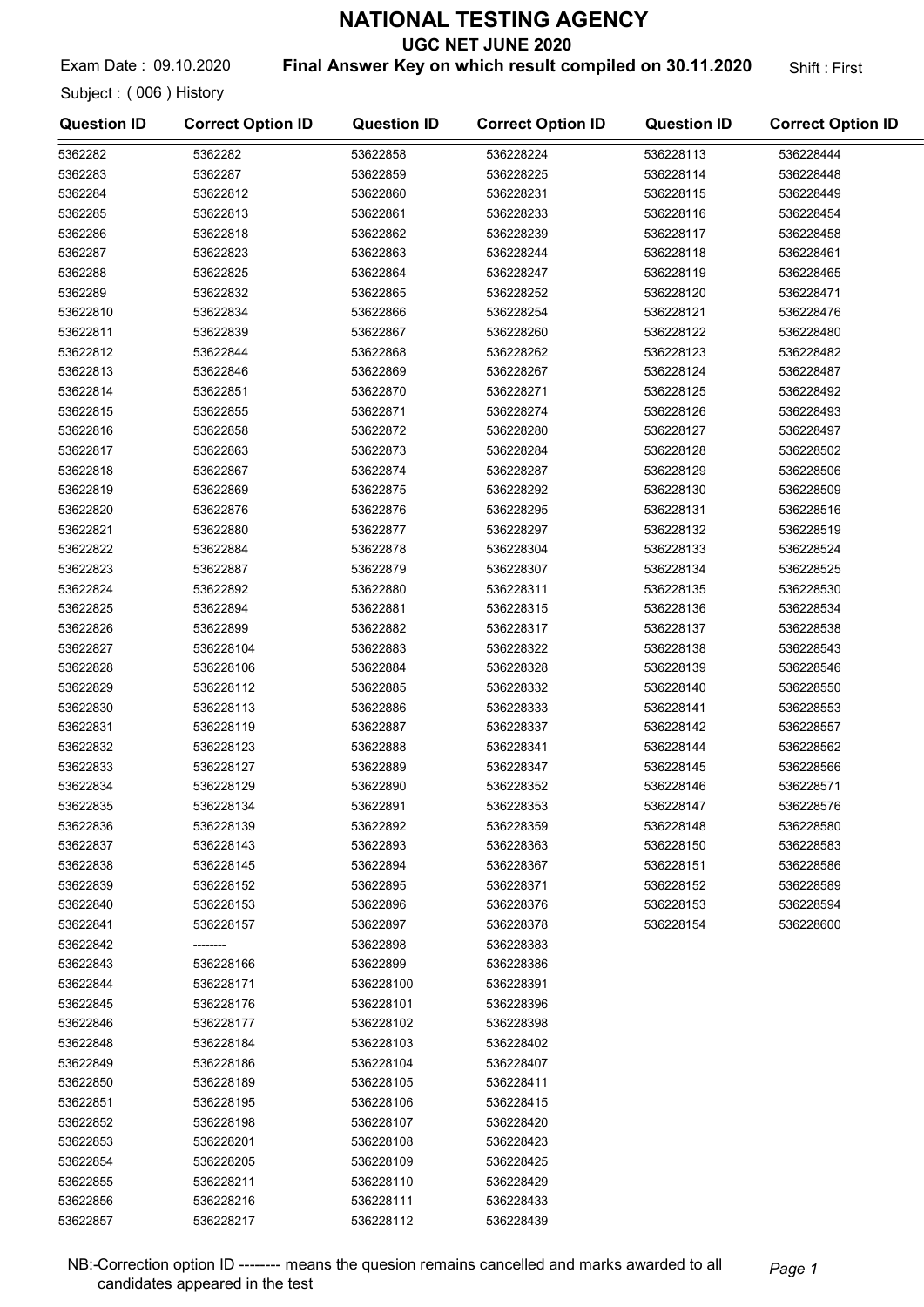UGC NET JUNE 2020

Exam Date : 05.11.2020 **Final Answer Key on which result compiled on 30.11.2020** Shift : Second

Subject : ( 007 ) Anthropology

| <b>Question ID</b> | <b>Correct Option ID</b> | <b>Question ID</b> | <b>Correct Option ID</b> | <b>Question ID</b> | <b>Correct Option ID</b> |
|--------------------|--------------------------|--------------------|--------------------------|--------------------|--------------------------|
| 5362283313         | 53622812904              | 5362283369         | 53622813124              | 5362283424         | 53622813342              |
| 5362283314         | 53622812905              | 5362283370         | 53622813128              | 5362283425         | 53622813345              |
| 5362283315         | 53622812910              | 5362283371         | 53622813131              | 5362283426         | 53622813350              |
| 5362283316         | 53622812915              | 5362283372         | 53622813133              | 5362283427         | 53622813355              |
| 5362283317         | 53622812919              | 5362283373         | 53622813138              | 5362283428         | 53622813357              |
| 5362283318         | 53622812923              | 5362283374         | 53622813144              | 5362283429         | 53622813364              |
| 5362283319         | 53622812926              | 5362283375         | 53622813148              | 5362283430         | 53622813367              |
| 5362283320         | 53622812929              | 5362283376         | 53622813151              | 5362283431         | 53622813369              |
| 5362283321         | 53622812933              | 5362283377         | 53622813156              | 5362283432         | 53622813373              |
| 5362283322         | 53622812937              | 5362283378         | 53622813159              | 5362283433         | 53622813378              |
| 5362283323         | 53622812943              | 5362283379         | 53622813164              | 5362283434         | 53622813383              |
| 5362283324         | 53622812947              | 5362283380         | 53622813166              | 5362283435         | 53622813385              |
| 5362283325         | 53622812952              | 5362283381         | 53622813171              | 5362283436         | 53622813391              |
| 5362283326         | 53622812953              | 5362283382         | 53622813173              | 5362283437         | 53622813394              |
| 5362283327         | 53622812960              | 5362283383         | 53622813177              | 5362283438         | 53622813397              |
| 5362283328         | 53622812963              | 5362283384         | 53622813182              | 5362283439         | 53622813402              |
| 5362283329         | 53622812968              | 5362283385         | 53622813187              | 5362283440         | 53622813407              |
| 5362283330         | 53622812970              | 5362283386         | 53622813189              | 5362283441         | 53622813411              |
| 5362283331         | 53622812973              | 5362283387         | 53622813196              | 5362283442         | 53622813413              |
| 5362283332         | 53622812979              | 5362283388         | 53622813198              | 5362283443         | 53622813418              |
| 5362283333         | 53622812983              | 5362283389         | 53622813202              | 5362283444         | 53622813421              |
| 5362283334         | 53622812988              | 5362283390         | 53622813208              | 5362283445         | 53622813426              |
| 5362283335         | 53622812990              | 5362283391         | 53622813209              | 5362283446         | 53622813432              |
| 5362283336         | 53622812994              | 5362283392         | 53622813215              | 5362283447         | 53622813433              |
| 5362283337         | 53622812999              | 5362283393         | 53622813218              | 5362283448         | 53622813437              |
| 5362283338         | 53622813001              | 5362283394         | 53622813224              | 5362283449         | 53622813443              |
| 5362283339         | 53622813005              | 5362283395         | 53622813227              | 5362283450         | 53622813445              |
| 5362283340         | 53622813011              | 5362283396         | 53622813229              | 5362283451         | 53622813449              |
| 5362283341         | 53622813016              | 5362283397         | 53622813233              | 5362283452         | 53622813453              |
| 5362283342         | 53622813018              | 5362283398         | 53622813239              | 5362283453         | 53622813457              |
| 5362283343         | 53622813022              | 5362283399         | 53622813241              | 5362283455         | 53622813463              |
| 5362283344         | 53622813027              | 5362283400         | 53622813245              | 5362283456         | 53622813467              |
| 5362283345         | 53622813030              | 5362283401         | 53622813250              | 5362283457         | 53622813469              |
| 5362283346         | 53622813034              | 5362283402         | 53622813253              | 5362283458         | 53622813475              |
| 5362283347         | 53622813040              | 5362283403         | 53622813257              | 5362283459         | 53622813479              |
| 5362283348         | 53622813044              | 5362283404         | 53622813264              | 5362283461         | 53622813483              |
| 5362283349         | 53622813048              | 5362283405         | 53622813265              | 5362283462         | 53622813486              |
| 5362283350         | 53622813051              | 5362283406         | 53622813270              | 5362283463         | 53622813492              |
| 5362283351         | 53622813056              | 5362283407         | 53622813273              | 5362283464         | 53622813496              |
| 5362283352         | 53622813060              | 5362283408         | 53622813279              | 5362283465         | 53622813499              |
| 5362283353         | 53622813062              | 5362283409         | 53622813283              |                    |                          |
| 5362283354         | 53622813065              | 5362283410         | 53622813286              |                    |                          |
| 5362283355         | 53622813071              | 5362283411         | 53622813290              |                    |                          |
| 5362283356         | 53622813073              | 5362283412         | 53622813295              |                    |                          |
| 5362283357         | 53622813078              | 5362283413         | 53622813297              |                    |                          |
| 5362283359         | 53622813082              | 5362283414         | 53622813304              |                    |                          |
| 5362283360         | 53622813087              | 5362283415         | 53622813306              |                    |                          |
| 5362283361         | 53622813092              | 5362283416         | 53622813309              |                    |                          |
| 5362283362         | 53622813093              | 5362283417         | 53622813314              |                    |                          |
| 5362283363         | 53622813098              | 5362283418         | 53622813317              |                    |                          |
| 5362283364         | 53622813103              | 5362283419         | 53622813321              |                    |                          |
| 5362283365         | 53622813107              | 5362283420         | 53622813328              |                    |                          |
| 5362283366         | 53622813109              | 5362283421         | 53622813331              |                    |                          |
| 5362283367         | 53622813113              | 5362283422         | 53622813336              |                    |                          |
| 5362283368         | 53622813119              | 5362283423         | 53622813338              |                    |                          |

NB:-Correction option ID -------- means the quesion remains cancelled and marks awarded to all Page 1 candidates appeared in the test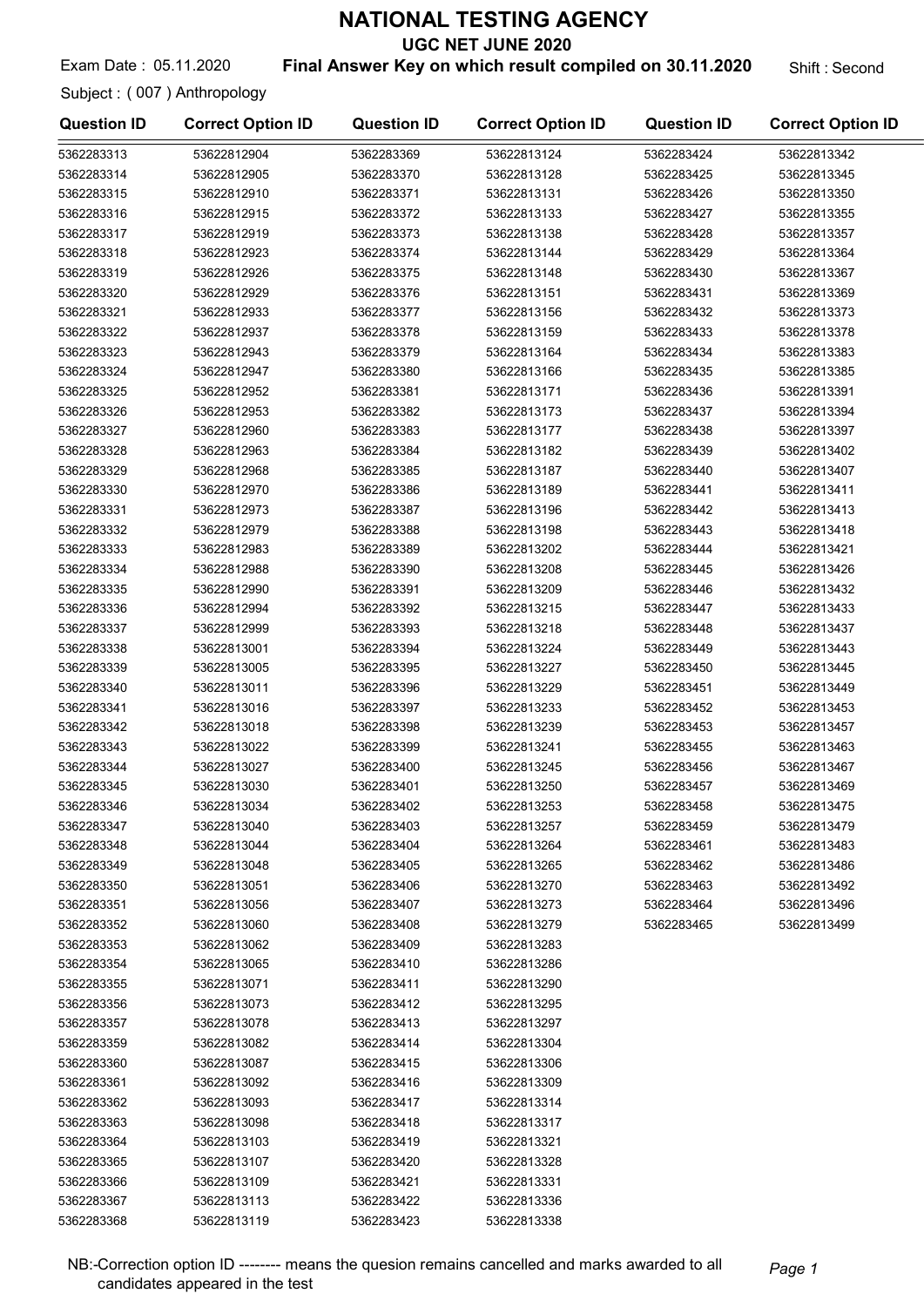UGC NET JUNE 2020

Exam Date: 17.10.2020 **Final Answer Key on which result compiled on 30.11.2020** Shift: First

Subject : ( 008 ) Commerce

536228361 5362281402 536228362 5362281407 536228363 5362281410 536228364 5362281416 536228365 5362281418

| <b>Question ID</b> | <b>Correct Option ID</b> | <b>Question ID</b> | <b>Correct Option ID</b> | <b>Question ID</b> | <b>Correct Option ID</b> |
|--------------------|--------------------------|--------------------|--------------------------|--------------------|--------------------------|
| 536228310          | 5362281201               | 536228366          | 5362281421,              | 536228420          | 5362281640               |
| 536228311          | 5362281207               |                    | 5362281422,              | 536228421          | 5362281642               |
| 536228312          | 5362281212               |                    | 5362281423               | 536228422          | 5362281645               |
| 536228313          | 5362281216               | 536228367          | 5362281426               | 536228423          | 5362281651               |
| 536228314          | 5362281218               | 536228368          | 5362281431               | 536228424          | 5362281653               |
| 536228315          | 5362281221               | 536228369          | 5362281435               | 536228425          | 5362281660               |
| 536228316          | 5362281228               | 536228370          | 5362281440               | 536228426          | 5362281662               |
| 536228317          | 5362281229               | 536228371          | 5362281441               | 536228427          | 5362281665               |
| 536228318          | 5362281235               | 536228372          | 5362281445               | 536228428          | 5362281671               |
| 536228319          | 5362281240               | 536228373          | 5362281450               | 536228429          | 5362281675               |
| 536228320          | 5362281244               | 536228374          | 5362281453               | 536228430          | 5362281680               |
| 536228321          | 5362281247               | 536228375          | 5362281459               | 536228431          | 5362281681               |
| 536228322          | 5362281252               | 536228376          | 5362281462               | 536228432          | 5362281686               |
| 536228323          | 5362281253               | 536228377          | 5362281465               | 536228433          | 5362281689               |
| 536228324          | 5362281257               | 536228378          | 5362281472               | 536228434          | 5362281693               |
| 536228325          | 5362281264               | 536228379          | 5362281474               | 536228435          | 5362281697               |
| 536228326          | 5362281266               | 536228380          | 5362281477               | 536228436          | 5362281702               |
| 536228327          | 5362281272               | 536228381          | 5362281481               | 536228437          | 5362281707               |
| 536228328          | 5362281276               | 536228382          | 5362281486               | 536228438          | 5362281709               |
| 536228329          | 5362281277               | 536228383          | 5362281491               | 536228439          | 5362281714               |
| 536228330          | 5362281283               | 536228384          | 5362281496               | 536228440          | 5362281717               |
| 536228331          | 5362281286               | 536228385          | 5362281497               | 536228441          | 5362281723               |
| 536228332          | 5362281290               | 536228386          | 5362281502               | 536228442          | 5362281725               |
| 536228333          | 5362281294               | 536228387          | 5362281506               | 536228443          | 5362281732               |
| 536228334          | 5362281298               | 536228388          | 5362281511               | 536228444          | 5362281736               |
| 536228335          | 5362281303               | 536228389          | 5362281515               | 536228445          | 5362281740               |
| 536228336          | 5362281307               | 536228390          | 5362281518               | 536228446          | 5362281742               |
| 536228337          | 5362281312               | 536228391          | 5362281521               | 536228447          | 5362281746               |
| 536228338          | 5362281313               | 536228392          | 5362281528               | 536228448          | 5362281749               |
| 536228339          | 5362281317               | 536228393          | 5362281530               | 536228449          | 5362281753               |
| 536228340          | 5362281322               | 536228394          | 5362281536               | 536228450          | 5362281757               |
| 536228341          | 5362281327               | 536228395          | 5362281539               | 536228452          | 5362281761               |
| 536228342          | 5362281331               | 536228396          | 5362281541               | 536228453          | 5362281768               |
| 536228343          | 5362281334               | 536228397          | 5362281545               | 536228454          | 5362281771               |
| 536228344          | 5362281340               | 536228398          | 5362281551               | 536228455          | 5362281775               |
| 536228345          | 5362281344               | 536228399          | 5362281556               | 536228456          | 5362281779               |
| 536228346          | 5362281345               | 536228400          | 5362281559               | 536228458          | 5362281782               |
| 536228347          | 5362281350               | 536228401          | 5362281562               | 536228459          | 5362281788               |
| 536228348          | 5362281353               | 536228402          |                          | 536228460          | 5362281790               |
| 536228349          | 5362281357               | 536228403          | 5362281571               | 536228461          | 5362281793               |
| 536228350          | 5362281364               | 536228404          | 5362281575               | 536228462          | 5362281798               |
| 536228351          | 5362281366               | 536228405          | 5362281577               |                    |                          |
| 536228352          | 5362281371               | 536228406          | 5362281582               |                    |                          |
| 536228353          | 5362281375               | 536228407          | 5362281588               |                    |                          |
| 536228354          | 5362281377               | 536228408          | 5362281592               |                    |                          |
| 536228356          | 5362281382               | 536228409          | 5362281596               |                    |                          |
| 536228357          | 5362281385               | 536228410          | 5362281598               |                    |                          |
| 536228358          | 5362281392               | 536228411          | 5362281602               |                    |                          |
| 536228359          | 5362281394               | 536228412          | 5362281605               |                    |                          |
| 536228360          | 5362281400               | 536228413          | 5362281611               |                    |                          |

NB:-Correction option ID ------- means the quesion remains cancelled and marks awarded to all Page 1 candidates appeared in the test

536228414 5362281615 536228415 5362281619 536228416 5362281623 536228417 5362281625 536228418 5362281630 536228419 5362281636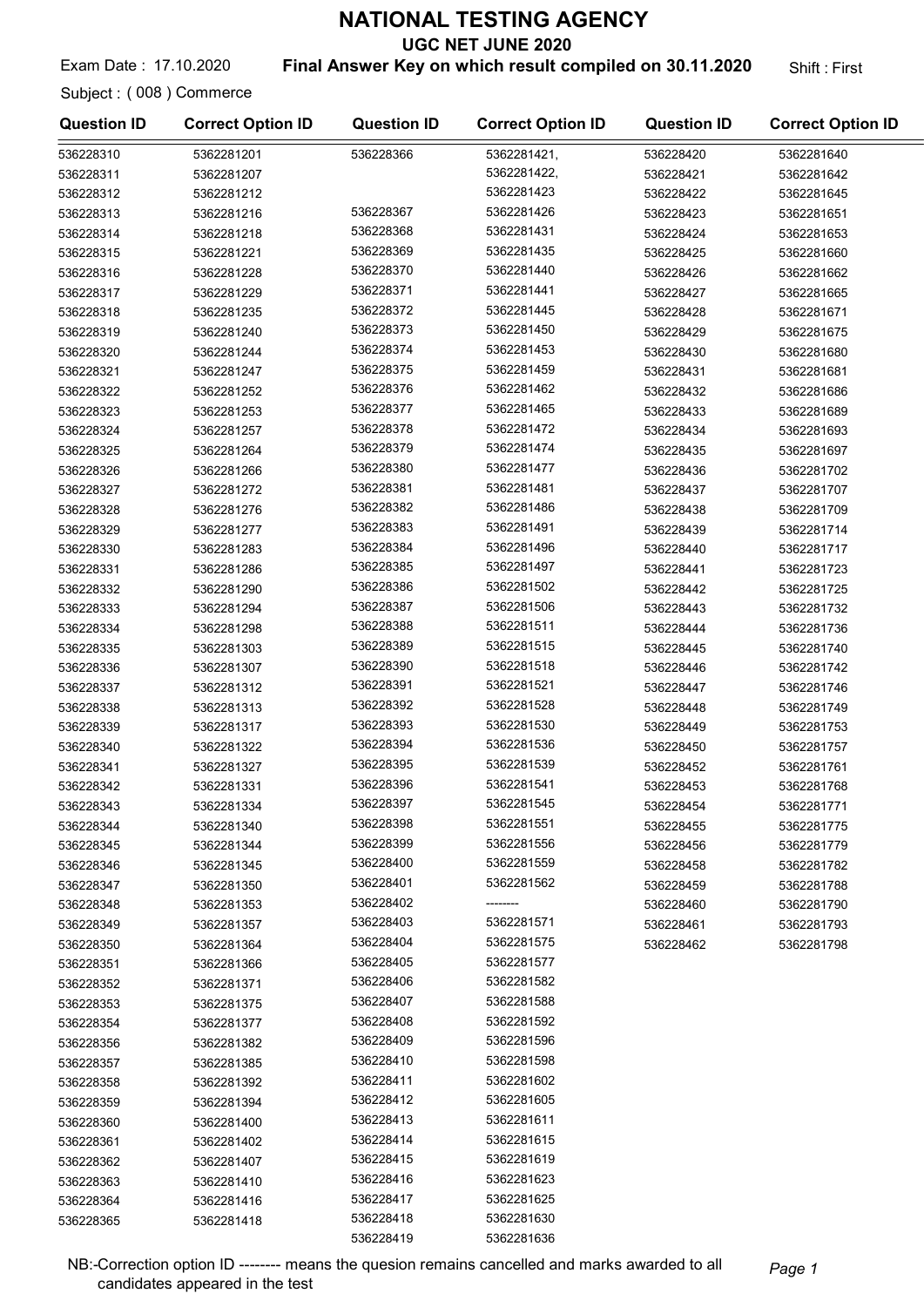UGC NET JUNE 2020

Exam Date: 17.10.2020 **Final Answer Key on which result compiled on 30.11.2020** Shift : Second

Subject : ( 008 ) Commerce

| <b>Question ID</b> | <b>Correct Option ID</b> | <b>Question ID</b> | <b>Correct Option ID</b> | <b>Question ID</b> | <b>Correct Option ID</b> |
|--------------------|--------------------------|--------------------|--------------------------|--------------------|--------------------------|
| 536228464          | 5362281801               | 536228520          | 5362282022               | 536228575          | 5362282244               |
| 536228465          | 5362281808               | 536228521          | 5362282025               | 536228576          | 5362282246               |
| 536228466          | 5362281811               | 536228522          | 5362282029               | 536228577          | 5362282249               |
| 536228467          | 5362281815               | 536228523          | 5362282035               | 536228578          | 5362282253               |
| 536228468          | 5362281819               | 536228524          | 5362282038               | 536228579          | 5362282259               |
| 536228469          | 5362281823               | 536228525          | 5362282043               | 536228580          | 5362282263               |
| 536228470          | 5362281825               | 536228526          | 5362282045               | 536228581          | 5362282266               |
| 536228471          | 5362281831               | 536228527          | 5362282051               | 536228582          | 5362282269               |
| 536228472          | 5362281835               | 536228528          | 5362282054               | 536228583          | 5362282275               |
| 536228473          | 5362281840               | 536228529          | 5362282057               | 536228584          | 5362282277               |
| 536228474          | 5362281844               | 536228530          | 5362282063               | 536228585          | 5362282281               |
| 536228475          | 5362281848               | 536228531          | 5362282065               | 536228586          | 5362282288               |
| 536228476          | 5362281852               | 536228532          | 5362282069               | 536228587          | 5362282291               |
| 536228477          | 5362281855               | 536228533          | 5362282076               | 536228588          | 5362282295               |
| 536228478          | 5362281857               | 536228534          | 5362282077               | 536228589          | 5362282297               |
| 536228479          | 5362281863               | 536228535          | 5362282083               | 536228590          | 5362282302               |
| 536228480          | 5362281868               | 536228536          | 5362282088               | 536228591          | 5362282305               |
| 536228481          | 5362281871               | 536228537          | 5362282091               | 536228592          | 5362282311               |
| 536228482          | 5362281874               | 536228538          | 5362282093               | 536228593          | 5362282314               |
| 536228483          | 5362281877               | 536228539          | 5362282100               | 536228594          | 5362282319               |
| 536228484          | 5362281882               | 536228540          | 5362282103               | 536228595          | 5362282322               |
| 536228485          | 5362281886               | 536228541          | 5362282107               | 536228596          | 5362282325               |
| 536228486          | 5362281890               | 536228542          | 5362282111               | 536228597          | 5362282332               |
| 536228487          | 5362281895               | 536228543          | 5362282113               | 536228598          | 5362282334               |
| 536228488          | 5362281900               | 536228544          | 5362282118               | 536228599          | 5362282337               |
| 536228489          | 5362281904               | 536228545          | 5362282123               | 536228600          | 5362282341               |
| 536228490          | 5362281906               | 536228546          | 5362282125               | 536228601          | 5362282346               |
| 536228491          | 5362281910               | 536228547          | 5362282130               | 536228602          | 5362282349               |
| 536228492          | 5362281915               | 536228548          | 5362282134               | 536228603          | 5362282353               |
| 536228493          | 5362281920               | 536228549          | 5362282138               | 536228604          | 5362282358               |
| 536228494          | 5362281921               | 536228550          | 5362282143               | 536228606          | 5362282362               |
| 536228495          | 5362281928               | 536228551          | 5362282145               | 536228607          | 5362282367               |
| 536228496          | 5362281929               | 536228552          | 5362282151               | 536228608          | 5362282372               |
| 536228497          | 5362281934               | 536228553          | 5362282154               | 536228609          | 5362282375               |
| 536228498          | 5362281938               | 536228554          | 5362282160               | 536228610          | 5362282377               |
| 536228499          | 5362281943               | 536228555          | 5362282164               | 536228612          | 5362282383               |
| 536228500          | 5362281945               | 536228556          | 5362282167               | 536228613          | 5362282388               |
| 536228501          | 5362281949               | 536228557          |                          | 536228614          | 5362282392               |
| 536228502          | 5362281954               | 536228558          | 5362282176               | 536228615          | 5362282394               |
| 536228503          | 5362281957               | 536228559          | 5362282180               | 536228616          | 5362282397               |
| 536228504          | 5362281964               | 536228560          | 5362282181               |                    |                          |
| 536228505          | 5362281967               | 536228561          | 5362282188               |                    |                          |
| 536228506          | 5362281970               | 536228562          | 5362282189               |                    |                          |
| 536228507          | 5362281973               | 536228563          | 5362282194               |                    |                          |
| 536228508          | 5362281980               | 536228564          | 5362282199               |                    |                          |
| 536228510          | 5362281983               | 536228565          | 5362282204               |                    |                          |
| 536228511          | 5362281988               | 536228566          | 5362282208               |                    |                          |
| 536228512          | 5362281992               | 536228567          | 5362282210               |                    |                          |
| 536228513          | 5362281993               | 536228568          | 5362282214               |                    |                          |
| 536228514          | 5362281999               | 536228569          | 5362282220               |                    |                          |
| 536228515          | 5362282003               | 536228570          | 5362282223               |                    |                          |
| 536228516          | 5362282006               | 536228571          | 5362282228               |                    |                          |
| 536228517          | 5362282011               | 536228572          | 5362282229               |                    |                          |
| 536228518          | 5362282014               | 536228573          | 5362282235               |                    |                          |
| 536228519          | 5362282019               | 536228574          | 5362282238               |                    |                          |

NB:-Correction option ID -------- means the quesion remains cancelled and marks awarded to all Page 1 candidates appeared in the test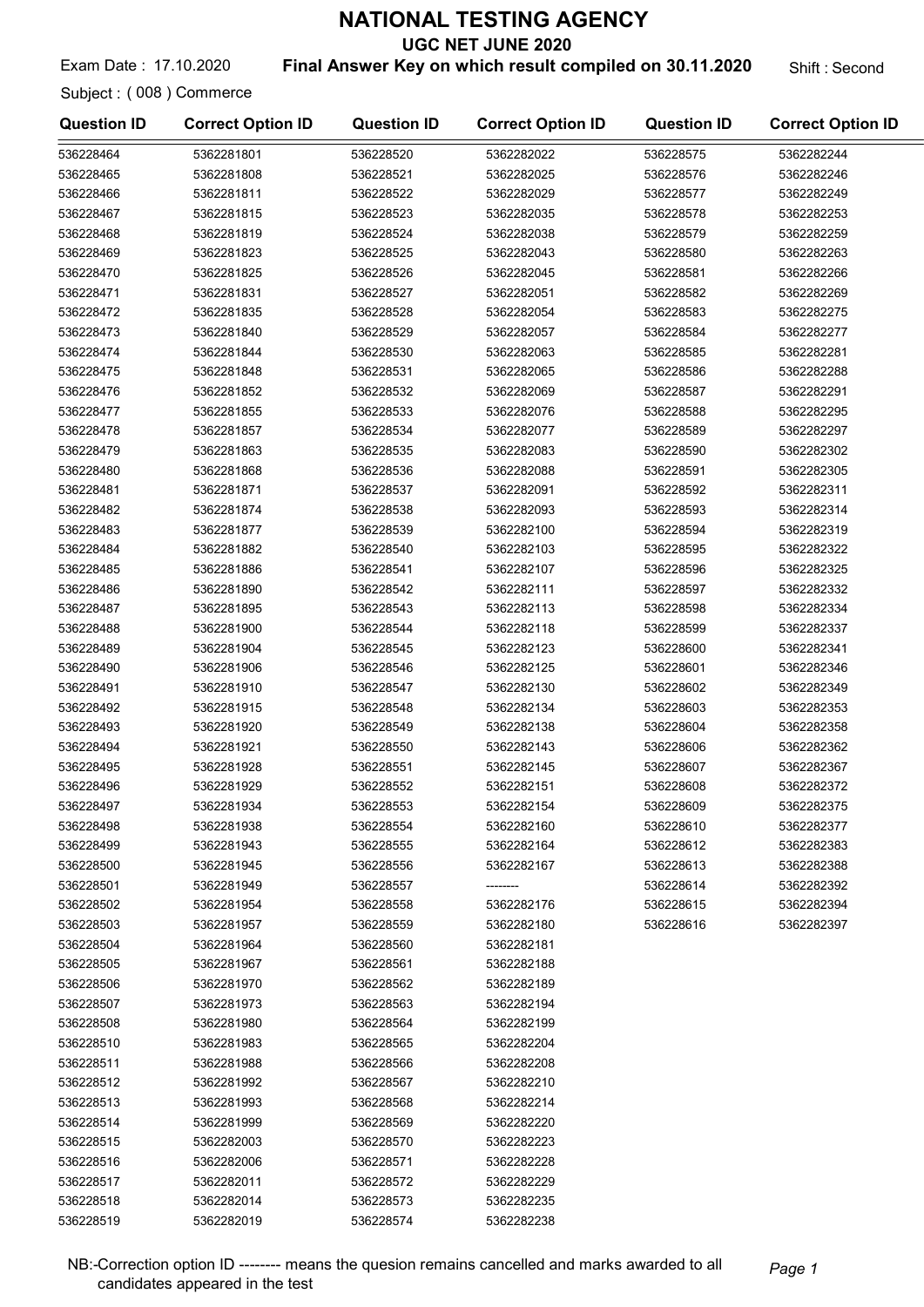UGC NET JUNE 2020

Exam Date: 12.11.2020 **Final Answer Key on which result compiled on 30.11.2020** Shift: First

Subject : ( 009 ) Education

| <b>Question ID</b> | <b>Correct Option ID</b> | <b>Question ID</b> | <b>Correct Option ID</b> | <b>Question ID</b> | <b>Correct Option ID</b> |
|--------------------|--------------------------|--------------------|--------------------------|--------------------|--------------------------|
| 5362284390         | 53622817102              | 5362284447         | 53622817323              | 5362284502         | 53622817544              |
| 5362284391         | 53622817107              | 5362284448         | 53622817328              | 5362284503         | 53622817548              |
| 5362284392         | 53622817110              | 5362284449         | 53622817331              | 5362284504         | 53622817552              |
| 5362284393         | 53622817116              | 5362284450         | 53622817334              | 5362284505         | 53622817555              |
| 5362284394         | 53622817119              | 5362284451         | 53622817338              | 5362284506         | 53622817559              |
| 5362284395         | 53622817121              | 5362284452         | 53622817344              | 5362284507         | 53622817564              |
| 5362284396         | 53622817125              | 5362284453         | 53622817347              | 5362284508         | 53622817565              |
| 5362284397         | 53622817130              | 5362284454         | 53622817350              | 5362284509         | 53622817570              |
| 5362284398         | 53622817136              | 5362284455         | 53622817356              | 5362284510         | 53622817575              |
| 5362284399         | 53622817138              | 5362284456         | 53622817359              | 5362284511         | 53622817578              |
| 5362284400         | 53622817141              | 5362284457         | 53622817363              | 5362284512         | 53622817581              |
| 5362284401         | 53622817146              | 5362284458         | 53622817367              | 5362284513         | 53622817588              |
| 5362284402         | 53622817151              | 5362284459         | 53622817372              | 5362284514         | 53622817589              |
| 5362284403         | 53622817156              | 5362284460         | 53622817373              | 5362284515         | 53622817594              |
| 5362284404         | 53622817159              | 5362284461         | 53622817377              | 5362284516         | 53622817600              |
| 5362284405         | 53622817161              | 5362284462         | 53622817383              | 5362284517         | 53622817603              |
| 5362284406         | 53622817166              | 5362284463         | 53622817385              | 5362284518         | 53622817608              |
| 5362284407         | 53622817172              | 5362284464         | 53622817391              | 5362284519         | 53622817611              |
| 5362284408         | 53622817175              | 5362284465         | 53622817393              | 5362284520         | 53622817614              |
| 5362284409         | 53622817179              | 5362284466         | 53622817400              | 5362284521         | 53622817619              |
| 5362284410         | 53622817182              | 5362284467         | 53622817404              | 5362284522         | 53622817621              |
| 5362284411         | 53622817188              | 5362284468         | 53622817408              | 5362284523         | 53622817625              |
| 5362284412         | 53622817192              | 5362284469         | 53622817411              | 5362284524         | 53622817631              |
| 5362284413         | 53622817193              | 5362284470         | 53622817415              | 5362284525         | 53622817633              |
| 5362284414         | 53622817198              | 5362284471         | 53622817418              | 5362284526         | 53622817638              |
| 5362284416         | 53622817204              | 5362284472         | 53622817422              | 5362284527         | 53622817643              |
| 5362284417         | 53622817205              | 5362284473         | 53622817427              | 5362284528         | 53622817647              |
| 5362284418         | 53622817210              | 5362284474         | 53622817431              | 5362284529         | 53622817649              |
| 5362284419         | 53622817216              | 5362284475         | 53622817434              | 5362284530         | 53622817653              |
| 5362284420         | 53622817218              | 5362284476         | 53622817438              | 5362284531         | 53622817657              |
| 5362284421         | 53622817222              | 5362284477         | 53622817444              | 5362284533         | 53622817662              |
| 5362284422         | 53622817225              | 5362284478         | 53622817448              | 5362284534         | 53622817668              |
| 5362284423         | 53622817232              | 5362284479         | 53622817449              | 5362284535         | 53622817670              |
| 5362284424         | 53622817234              | 5362284480         | 53622817455              | 5362284536         | 53622817676              |
| 5362284425         | 53622817238              | 5362284481         | 53622817457              | 5362284537         | 53622817677,             |
| 5362284426         | 53622817244              | 5362284482         | 53622817464              |                    | 53622817678              |
| 5362284427         | 53622817247              | 5362284483         | 53622817468              | 5362284539         | 53622817683              |
| 5362284428         | 53622817252              | 5362284484         | 53622817471              | 5362284540         | 53622817685              |
| 5362284429         | 53622817254              | 5362284485         | 53622817475              | 5362284541         | 53622817691              |
| 5362284430         | 53622817258              | 5362284486         | 53622817479              | 5362284542         | 53622817693              |
| 5362284431         | 53622817263              | 5362284487         | 53622817482              | 5362284543         | 53622817700              |
| 5362284432         | 53622817268              | 5362284488         | 53622817486              |                    |                          |
| 5362284433         | 53622817272              | 5362284489         | 53622817492              |                    |                          |
| 5362284434         | 53622817274              | 5362284490         | 53622817496              |                    |                          |
| 5362284435         | 53622817280              | 5362284491         | 53622817497              |                    |                          |
| 5362284437         | 53622817284              | 5362284492         | 53622817503              |                    |                          |
| 5362284438         | 53622817287              | 5362284493         | 53622817506              |                    |                          |
| 5362284439         | 53622817290              | 5362284494         | 53622817512              |                    |                          |
| 5362284440         | 53622817293              | 5362284495         | 53622817513              |                    |                          |
| 5362284441         | 53622817300              | 5362284496         | 53622817518              |                    |                          |
| 5362284442         | 53622817302              | 5362284497         | 53622817523              |                    |                          |
| 5362284443         | 53622817307              | 5362284498         | 53622817528              |                    |                          |
| 5362284444         | 53622817310              | 5362284499         | 53622817530              |                    |                          |
| 5362284445         | 53622817316              | 5362284500         | 53622817534              |                    |                          |
| 5362284446         | 53622817319              | 5362284501         | 53622817540              |                    |                          |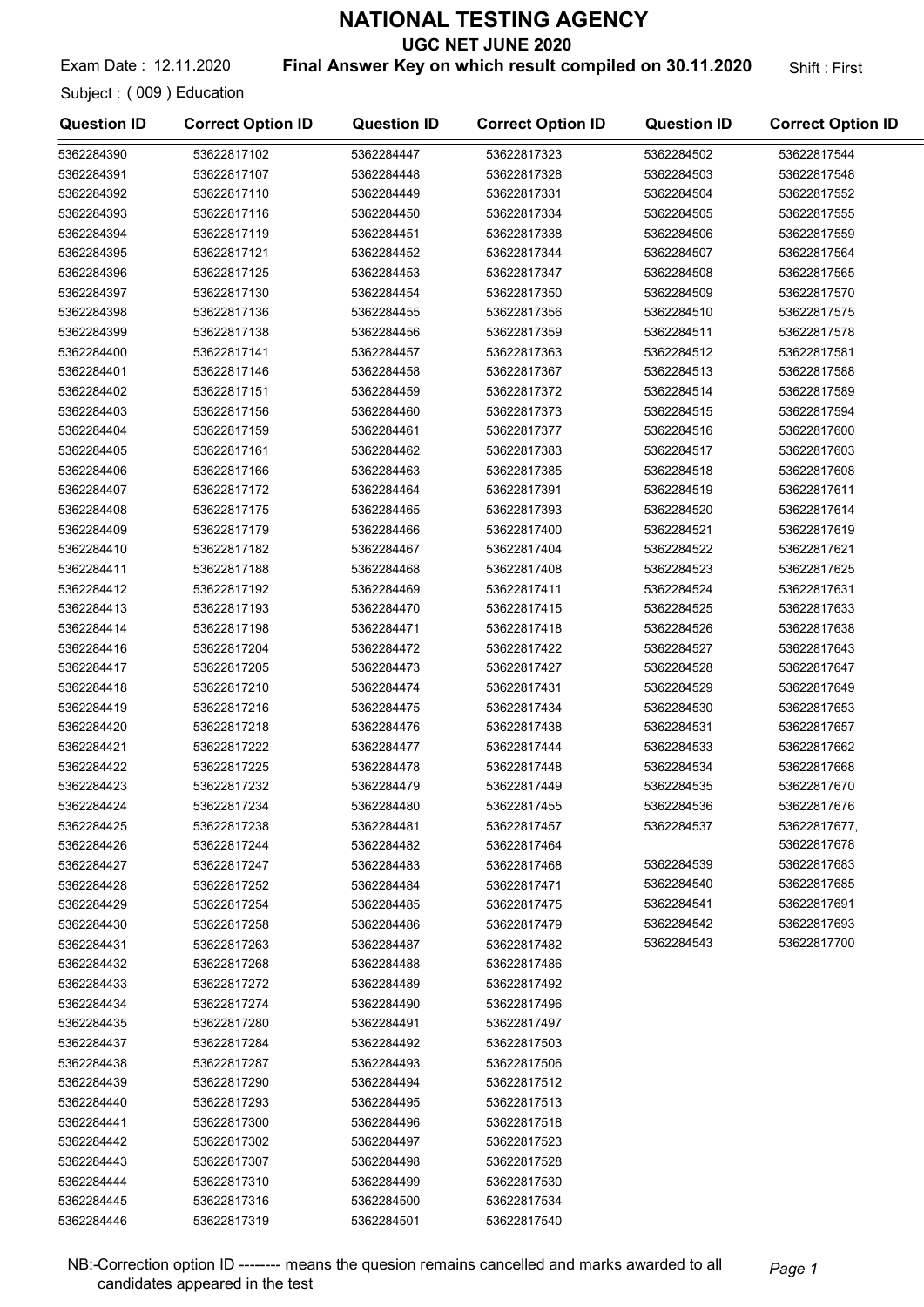UGC NET JUNE 2020

Exam Date : 05.11.2020 **Final Answer Key on which result compiled on 30.11.2020** Shift : Second

Subject : ( 010 ) Social Work

| <b>Question ID</b> | <b>Correct Option ID</b> | <b>Question ID</b> | <b>Correct Option ID</b> | <b>Question ID</b> | <b>Correct Option ID</b> |
|--------------------|--------------------------|--------------------|--------------------------|--------------------|--------------------------|
| 5362283467         | 53622813504              | 5362283523         | 53622813721,             | 5362283575         | 53622813932              |
| 5362283468         | 53622813505              |                    | 53622813722              | 5362283576         | 53622813935              |
| 5362283469         | 53622813510              | 5362283524         | 53622813725              | 5362283577         | 53622813938              |
| 5362283470         | 53622813515              | 5362283525         | 53622813731              | 5362283578         | 53622813943              |
| 5362283471         | 53622813519              | 5362283526         | 53622813734              | 5362283579         | 53622813945              |
| 5362283472         | 53622813523              | 5362283527         | 53622813738              | 5362283580         | 53622813950              |
| 5362283473         | 53622813526              | 5362283528         | 53622813741,             | 5362283581         | 53622813956              |
| 5362283474         | 53622813529              |                    | 53622813742              | 5362283582         | 53622813960              |
| 5362283475         | 53622813533              | 5362283529         | 53622813746              | 5362283583         | 53622813961              |
| 5362283476         | 53622813537              | 5362283530         | 53622813749              | 5362283584         | 53622813966              |
| 5362283477         | 53622813543              | 5362283531         | 53622813756              | 5362283585         | 53622813971              |
| 5362283478         | 53622813547              | 5362283532         | 53622813757              | 5362283586         | 53622813976              |
| 5362283479         | 53622813552              | 5362283533         | 53622813764              | 5362283587         | 53622813977              |
| 5362283480         | 53622813553              | 5362283534         | 53622813767              | 5362283588         | 53622813982              |
| 5362283481         | 53622813560              | 5362283535         | 53622813769              | 5362283589         | 53622813986              |
| 5362283482         | 53622813563              | 5362283536         | 53622813773              | 5362283590         | 53622813989              |
| 5362283483         | 53622813568              | 5362283537         | 53622813779              | 5362283591         | 53622813993              |
| 5362283484         | 53622813570              | 5362283538         | 53622813782              | 5362283592         | 53622813998              |
| 5362283485         | 53622813573              | 5362283539         | 53622813788              | 5362283593         | 53622814001,             |
| 5362283486         | 53622813579              | 5362283540         | 53622813791              |                    | 53622814002              |
| 5362283487         | 53622813583              | 5362283541         | 53622813794              | 5362283594         | 53622814005              |
| 5362283488         | 53622813588              | 5362283542         | 53622813800              | 5362283595         | 53622814012              |
| 5362283489         | 53622813590              | 5362283543         | 53622813804              | 5362283596         | 53622814014              |
| 5362283490         | 53622813594              | 5362283544         | 53622813807              | 5362283597         | 53622814019              |
| 5362283491         | 53622813599              | 5362283545         | 53622813809              | 5362283598         | 53622814023              |
| 5362283492         | 53622813601              | 5362283546         | 53622813814              | 5362283599         | --------                 |
| 5362283493         | 53622813605              | 5362283547         | 53622813818              | 5362283600         | 53622814030              |
| 5362283494         | 53622813611              | 5362283548         | 53622813822              | 5362283601         | 53622814033              |
| 5362283495         | 53622813616              | 5362283549         | 53622813826              | 5362283602         | 53622814039              |
| 5362283496         | 53622813618              | 5362283550         | 53622813829              | 5362283603         | 53622814041              |
| 5362283497         | 53622813622              | 5362283551         | 53622813835              | 5362283604         | 53622814047              |
| 5362283498         | 53622813627              | 5362283552         | 53622813839              | 5362283605         | 53622814050              |
| 5362283499         | 53622813630              | 5362283553         | 53622813843              | 5362283606         | 53622814056              |
| 5362283500         | 53622813634              | 5362283554         | 53622813845              | 5362283607         | 53622814058              |
| 5362283501         | 53622813640              | 5362283555         | 53622813849              | 5362283609         | --------                 |
| 5362283502         | 53622813644              | 5362283556         | 53622813853              | 5362283610         | 53622814065              |
| 5362283503         | 53622813648              | 5362283557         | 53622813860              | 5362283611         | 53622814070              |
| 5362283504         | 53622813651              | 5362283558         | 53622813861              | 5362283612         | 53622814075              |
| 5362283505         | 53622813656              | 5362283559         | 53622813868              | 5362283613         | 53622814077              |
| 5362283506         | 53622813660              | 5362283560         | 53622813869,             | 5362283615         | 53622814083              |
| 5362283507         | 53622813662              |                    | 53622813872              | 5362283616         | 53622814085              |
| 5362283508         | 53622813665              | 5362283561         | 53622813875              | 5362283617         | 53622814092              |
| 5362283509         | 53622813671              | 5362283562         | 53622813877,             | 5362283618         | 53622814095              |
| 5362283510         | 53622813673              |                    | 53622813878              | 5362283619         | 53622814098              |
| 5362283511         | 53622813678              | 5362283563         | 53622813884              |                    |                          |
| 5362283513         | 53622813682              | 5362283564         |                          |                    |                          |
| 5362283514         | 53622813687              | 5362283565         | 53622813890              |                    |                          |
| 5362283515         | 53622813692              | 5362283566         | 53622813896              |                    |                          |
| 5362283516         | 53622813693              | 5362283567         | 53622813898              |                    |                          |
| 5362283517         | 53622813698              | 5362283568         | 53622813902              |                    |                          |
| 5362283518         | 53622813701              | 5362283569         | 53622813907              |                    |                          |
| 5362283519         | 53622813707              | 5362283570         | 53622813911              |                    |                          |
| 5362283520         | 53622813710              | 5362283571         | 53622813916              |                    |                          |
| 5362283521         | 53622813715              | 5362283572         | 53622813918              |                    |                          |
| 5362283522         |                          | 5362283573         | 53622813921              |                    |                          |
|                    |                          | 5362283574         | 53622813927              |                    |                          |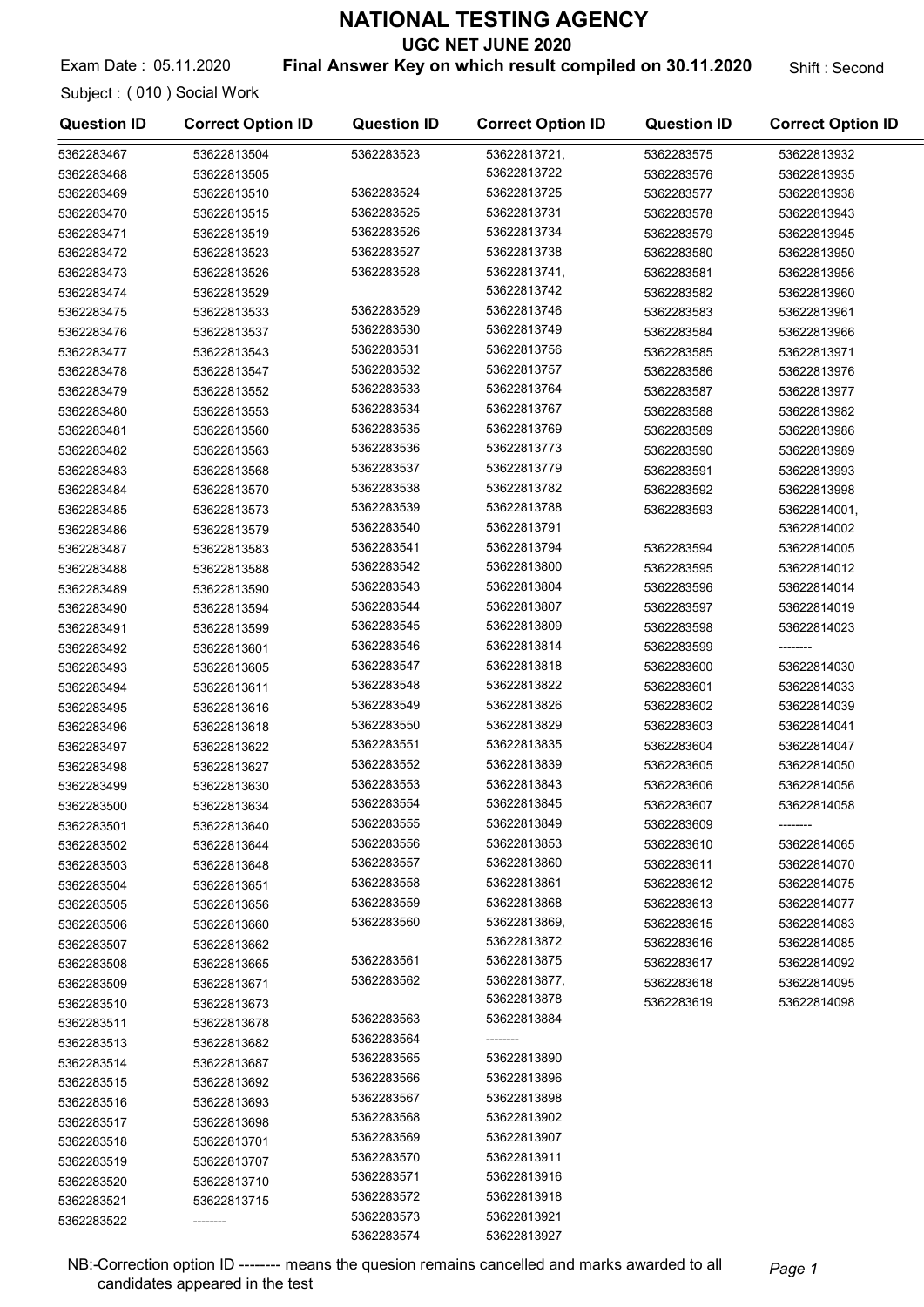UGC NET JUNE 2020

## Exam Date: 24.09.2020 **Final Answer Key on which result compiled on 30.11.2020** Shift: Second

Subject : ( 011 ) Defence and Strategic Studies

| <b>Question ID</b> | <b>Correct Option ID</b> | <b>Question ID</b> | <b>Correct Option ID</b> | <b>Question ID</b> | <b>Correct Option ID</b> |
|--------------------|--------------------------|--------------------|--------------------------|--------------------|--------------------------|
| 2105294090         | 21052916202              | 2105294147         | 21052916422              | 2105294202         | 21052916644              |
| 2105294091         | 21052916207              | 2105294148         | 21052916426              | 2105294203         | 21052916646              |
| 2105294092         | 21052916209              | 2105294149         | 21052916432              | 2105294204         | 21052916651              |
| 2105294093         | 21052916216              | 2105294150         | 21052916434              | 2105294205         | 21052916655              |
| 2105294094         | 21052916219              | 2105294151         | 21052916439              | 2105294206         | 21052916660              |
| 2105294095         | 21052916224              | 2105294152         | 21052916441              | 2105294207         | 21052916663              |
| 2105294096         | 21052916228              | 2105294153         | 21052916448              | 2105294208         | 21052916666              |
| 2105294097         | 21052916229              | 2105294154         | 21052916449              | 2105294209         | 21052916670              |
| 2105294098         | 21052916233              | 2105294155         | 21052916455              | 2105294210         | 21052916676              |
| 2105294099         | 21052916239              | 2105294156         | 21052916459              | 2105294211         | 21052916679              |
| 2105294101         | 21052916243              | 2105294157         | 21052916461              | 2105294212         | 21052916681              |
| 2105294102         | 21052916246              | 2105294158         | 21052916467              | 2105294213         | 21052916685              |
| 2105294103         | 21052916249              | 2105294159         | 21052916469              | 2105294214         | 21052916690              |
| 2105294104         | 21052916255              | 2105294160         | 21052916473              | 2105294215         | 21052916695              |
| 2105294105         | 21052916258              | 2105294161         | 21052916479              | 2105294216         | 21052916698              |
| 2105294106         | 21052916262              | 2105294162         | 21052916484              | 2105294217         | 21052916702              |
| 2105294107         | 21052916267              | 2105294163         | 21052916486              | 2105294218         | 21052916707              |
| 2105294108         | 21052916272              | 2105294164         | 21052916491              | 2105294219         | 21052916711              |
| 2105294109         | 21052916274              | 2105294165         | 21052916494              | 2105294220         | 21052916713              |
| 2105294110         | 21052916277              | 2105294166         | 21052916500              | 2105294221         | --------                 |
| 2105294111         | 21052916282              | 2105294167         | 21052916504              | 2105294222         | 21052916724              |
| 2105294112         | 21052916285              | 2105294168         | 21052916507              | 2105294223         | 21052916727              |
| 2105294113         | 21052916290              | 2105294169         | 21052916509              | 2105294224         | 21052916729              |
| 2105294114         | 21052916293              | 2105294170         | 21052916516              | 2105294225         | 21052916733              |
| 2105294115         | 21052916299              | 2105294171         | 21052916517              | 2105294226         | 21052916740              |
| 2105294116         | 21052916303              | 2105294172         | 21052916522              | 2105294227         | 21052916741              |
| 2105294117         | 21052916305              | 2105294173         | 21052916528              | 2105294228         | 21052916746              |
| 2105294118         | 21052916309              | 2105294174         | 21052916529              | 2105294229         | 21052916751              |
| 2105294119         | 21052916315              | 2105294175         | 21052916534              | 2105294230         | 21052916756              |
| 2105294120         | 21052916319              | 2105294176         | 21052916537              | 2105294231         | 21052916758              |
| 2105294122         | 21052916322              | 2105294177         | 21052916543              | 2105294233         | 21052916761              |
| 2105294123         | 21052916325              | 2105294178         | 21052916545              | 2105294234         | 21052916766              |
| 2105294124         | 21052916330              | 2105294179         | 21052916551              | 2105294235         | 21052916772              |
| 2105294125         | 21052916336              | 2105294180         | 21052916556              | 2105294236         | 21052916774              |
| 2105294126         | 21052916338              | 2105294181         | 21052916559              | 2105294237         | 21052916780              |
| 2105294127         | 21052916343              | 2105294182         | 21052916564              | 2105294239         | 21052916783              |
| 2105294128         | 21052916346              | 2105294183         |                          | 2105294240         | 21052916788              |
| 2105294129         | 21052916351              | 2105294184         | 21052916572              | 2105294241         | 21052916789              |
| 2105294130         | 21052916354              | 2105294185         | 21052916575              | 2105294242         | 21052916794              |
| 2105294131         | 21052916359              | 2105294186         | 21052916579              | 2105294243         | 21052916800              |
| 2105294132         | 21052916362              | 2105294187         | 21052916584              |                    |                          |
| 2105294133         | 21052916365              | 2105294188         | 21052916588              |                    |                          |
| 2105294134         | 21052916370              | 2105294189         | 21052916592              |                    |                          |
| 2105294135         | 21052916376              | 2105294190         | 21052916594              |                    |                          |
| 2105294136         | 21052916377              | 2105294191         | 21052916597              |                    |                          |
| 2105294137         | 21052916383              | 2105294192         | 21052916604              |                    |                          |
| 2105294138         | 21052916387              | 2105294193         | 21052916605              |                    |                          |
| 2105294139         | 21052916390              | 2105294194         | 21052916611              |                    |                          |
| 2105294140         | 21052916394              | 2105294195         | 21052916616              |                    |                          |
| 2105294141         | 21052916400              | 2105294196         | 21052916619              |                    |                          |
| 2105294142         | 21052916402              | 2105294197         | 21052916622              |                    |                          |
| 2105294143         | 21052916406              | 2105294198         | 21052916626              |                    |                          |
| 2105294144         | 21052916410              | 2105294199         | 21052916631              |                    |                          |
| 2105294145         | 21052916416              | 2105294200         | 21052916633              |                    |                          |
| 2105294146         | 21052916417              | 2105294201         | 21052916637              |                    |                          |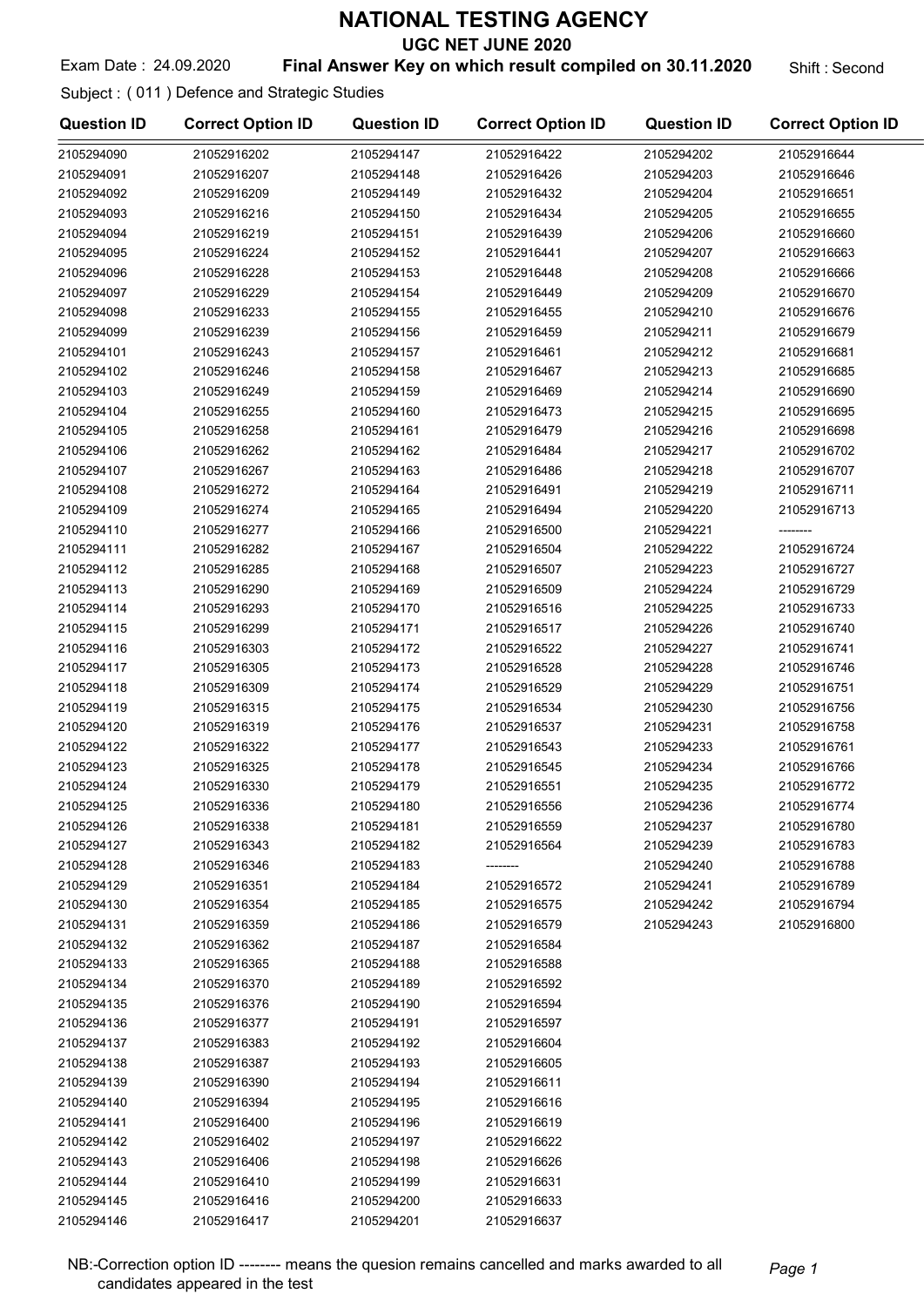UGC NET JUNE 2020

Exam Date : 05.11.2020 **Final Answer Key on which result compiled on 30.11.2020** Shift : Second

Subject : ( 012 ) Home Science

| <b>Question ID</b> | <b>Correct Option ID</b> | <b>Question ID</b> | <b>Correct Option ID</b> | <b>Question ID</b> | <b>Correct Option ID</b> |
|--------------------|--------------------------|--------------------|--------------------------|--------------------|--------------------------|
| 5362283621         | 53622814104              | 5362283677         | 53622814323              | 5362283732         | 53622814544              |
| 5362283622         | 53622814105              | 5362283678         | 53622814325              | 5362283733         | 53622814548              |
| 5362283623         | 53622814110              | 5362283679         | 53622814332              | 5362283734         | 53622814550              |
| 5362283624         | 53622814115              | 5362283680         | 53622814333              | 5362283735         | 53622814556              |
| 5362283625         | 53622814119              | 5362283681         | 53622814340              | 5362283736         | 53622814558              |
| 5362283626         | 53622814123              | 5362283682         | 53622814341              | 5362283737         | 53622814564              |
| 5362283627         | 53622814126              | 5362283683         | 53622814345              | 5362283738         | 53622814567              |
| 5362283628         | 53622814129              | 5362283684         | 53622814349              | 5362283739         | 53622814570              |
| 5362283629         | 53622814133              | 5362283685         | 53622814353              | 5362283740         | 53622814573              |
| 5362283630         | 53622814137              | 5362283686         | 53622814358              | 5362283741         | 53622814579              |
| 5362283631         | 53622814143              | 5362283687         | 53622814362              | 5362283742         | 53622814584              |
| 5362283632         | 53622814147              | 5362283688         | 53622814366              | 5362283743         | 53622814588              |
| 5362283633         | 53622814152              | 5362283689         | 53622814369              | 5362283744         | 53622814590              |
| 5362283634         | 53622814153              | 5362283690         | 53622814375              | 5362283745         | 53622814593              |
| 5362283635         | 53622814160              | 5362283691         | 53622814380              | 5362283746         | 53622814599              |
| 5362283636         | 53622814163              | 5362283692         | 53622814382              | 5362283747         | 53622814602              |
| 5362283637         | 53622814168              | 5362283693         | 53622814387              | 5362283748         | 53622814607              |
| 5362283638         | 53622814170              | 5362283694         | 53622814392              | 5362283749         | 53622814609              |
| 5362283639         | 53622814173              | 5362283695         | 53622814393              | 5362283750         | 53622814613              |
| 5362283640         | 53622814179              | 5362283696         | 53622814399              | 5362283751         | 53622814620              |
| 5362283641         | 53622814183              | 5362283697         | 53622814404              | 5362283752         | 53622814624              |
| 5362283642         | 53622814188              | 5362283698         | 53622814408              | 5362283753         | 53622814627              |
| 5362283643         | 53622814190              | 5362283699         | 53622814410              | 5362283754         | 53622814631              |
| 5362283644         | 53622814194              | 5362283700         | 53622814414              | 5362283755         | 53622814635              |
| 5362283645         | 53622814199              | 5362283701         | 53622814419              | 5362283756         | 53622814640              |
| 5362283646         | 53622814201              | 5362283702         | 53622814422              | 5362283757         | 53622814643              |
| 5362283647         | 53622814205              | 5362283703         | 53622814427              | 5362283758         | 53622814645              |
| 5362283648         | 53622814211              | 5362283704         | 53622814430              | 5362283759         | 53622814651              |
| 5362283649         | 53622814216              | 5362283705         | 53622814436              | 5362283760         | 53622814653              |
| 5362283650         | 53622814218              | 5362283706         | 53622814439              | 5362283761         | 53622814660              |
| 5362283651         | 53622814222              | 5362283707         | 53622814443              | 5362283763         | 53622814662              |
| 5362283652         | 53622814227              | 5362283708         | 53622814446              | 5362283764         | 53622814666              |
| 5362283653         | 53622814230              | 5362283709         | 53622814449              | 5362283765         | 53622814671              |
| 5362283654         | 53622814234              | 5362283710         | 53622814454              | 5362283766         | 53622814676              |
| 5362283655         | 53622814240              | 5362283711         | 53622814459              | 5362283767         | 53622814677              |
| 5362283656         | 53622814244              | 5362283712         |                          | 5362283769         | 53622814683              |
| 5362283657         | 53622814248              | 5362283713         | 53622814466              | 5362283770         | 53622814688              |
| 5362283658         | 53622814251              | 5362283714         |                          | 5362283771         | 53622814689              |
| 5362283659         | 53622814256              | 5362283715         | 53622814476              | 5362283772         | 53622814694              |
| 5362283660         | 53622814260              | 5362283716         | 53622814477              | 5362283773         | 53622814700              |
| 5362283661         | 53622814262              | 5362283717         | 53622814482              |                    |                          |
| 5362283662         | 53622814265              | 5362283718         | 53622814488              |                    |                          |
| 5362283663         | 53622814271              | 5362283719         |                          |                    |                          |
| 5362283664         | 53622814273              | 5362283720         |                          |                    |                          |
| 5362283665         | 53622814278              | 5362283721         | 53622814498              |                    |                          |
| 5362283667         | 53622814282              | 5362283722         | 53622814501              |                    |                          |
| 5362283668         | 53622814287              | 5362283723         | 53622814508              |                    |                          |
| 5362283669         | 53622814292              | 5362283724         | 53622814511              |                    |                          |
| 5362283670         | 53622814293              | 5362283725         | 53622814516              |                    |                          |
| 5362283671         | 53622814298              | 5362283726         | 53622814518              |                    |                          |
| 5362283672         | 53622814302              | 5362283727         | 53622814523              |                    |                          |
| 5362283673         | 53622814305              | 5362283728         | 53622814528              |                    |                          |
| 5362283674         | 53622814312              | 5362283729         | 53622814531              |                    |                          |
| 5362283675         | 53622814314              | 5362283730         | 53622814533              |                    |                          |
| 5362283676         | 53622814319              | 5362283731         | 53622814539              |                    |                          |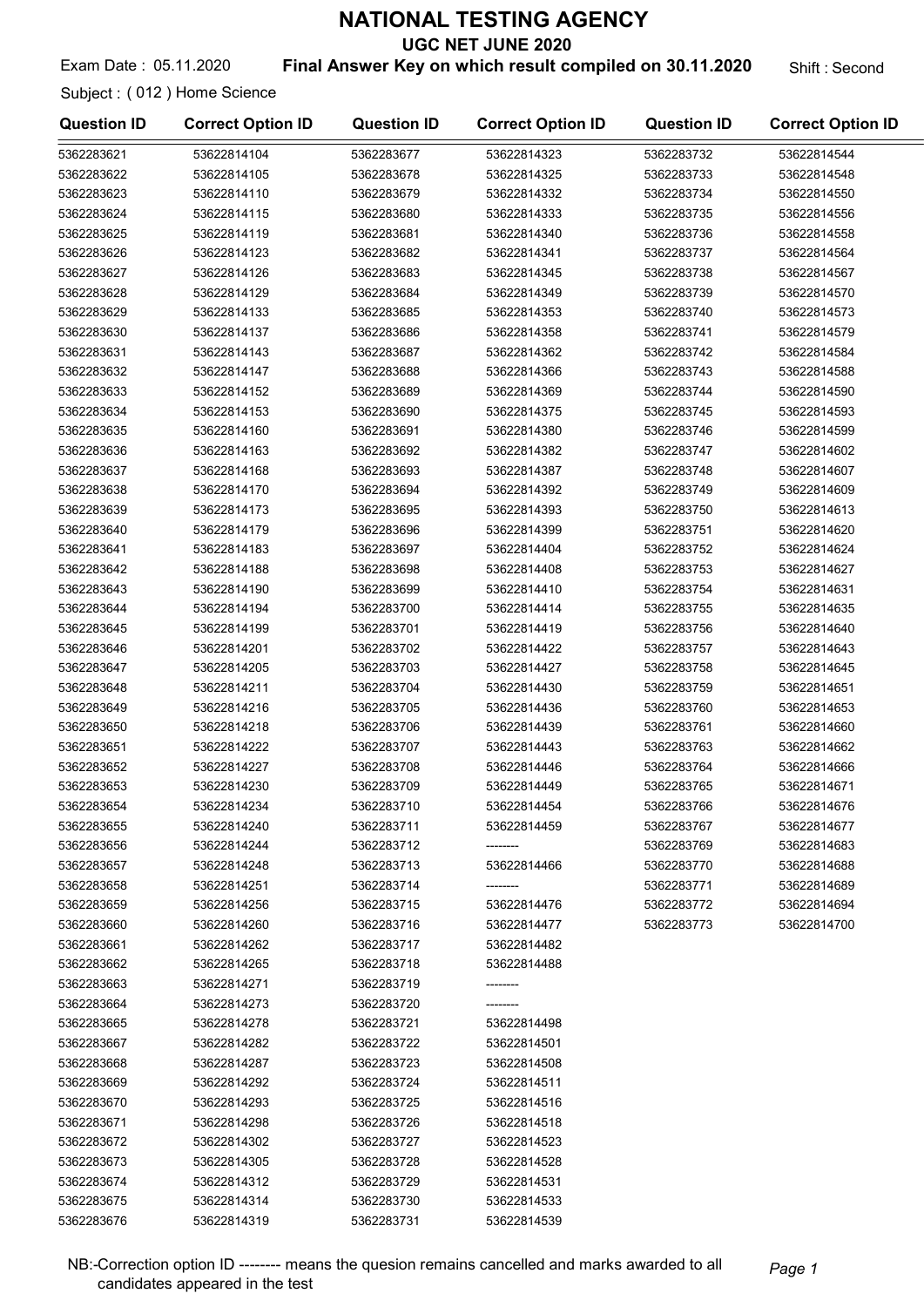UGC NET JUNE 2020

## Exam Date : 05.11.2020 **Final Answer Key on which result compiled on 30.11.2020** Shift : Second

Subject : ( 014 ) Public Administration

| <b>Question ID</b> | <b>Correct Option ID</b> | <b>Question ID</b> | <b>Correct Option ID</b> | <b>Question ID</b> | <b>Correct Option ID</b> |
|--------------------|--------------------------|--------------------|--------------------------|--------------------|--------------------------|
| 5362283775         | 53622814704              | 5362283831         | 53622814921              | 5362283886         | 53622815142              |
| 5362283776         | 53622814705              | 5362283832         | 53622814928              | 5362283887         | 53622815147              |
| 5362283777         | 53622814710              | 5362283833         | 53622814931              | 5362283888         | 53622815152              |
| 5362283778         | 53622814715              | 5362283834         | 53622814935              | 5362283889         | 53622815154              |
| 5362283779         | 53622814719              | 5362283835         | 53622814939              | 5362283890         | 53622815157              |
| 5362283780         | 53622814723              | 5362283836         | 53622814942              | 5362283891         | 53622815163              |
| 5362283781         | 53622814726              | 5362283837         | 53622814945              | 5362283892         | 53622815166              |
| 5362283782         | 53622814729              | 5362283838         | 53622814952              | 5362283893         | 53622815169              |
| 5362283783         | 53622814733              | 5362283839         | 53622814954              | 5362283894         | 53622815174              |
| 5362283784         | 53622814737              | 5362283840         | 53622814957              | 5362283895         | 53622815177              |
| 5362283785         | 53622814743              | 5362283841         | 53622814961              | 5362283896         | 53622815184              |
| 5362283786         | 53622814747              | 5362283842         | 53622814966              | 5362283897         | 53622815186              |
| 5362283787         | 53622814752              | 5362283843         | 53622814971              | 5362283898         | 53622815189              |
| 5362283788         | 53622814753              | 5362283844         | 53622814976              | 5362283899         | 53622815196              |
| 5362283789         | 53622814760              | 5362283845         | 53622814978              | 5362283900         | 53622815200              |
| 5362283790         | 53622814763              | 5362283846         | 53622814983              | 5362283901         | 53622815203              |
| 5362283791         | 53622814768              | 5362283847         | 53622814987              | 5362283902         | 53622815207              |
| 5362283792         | 53622814770              | 5362283848         | 53622814991              | 5362283903         | 53622815209              |
| 5362283793         | 53622814773              | 5362283849         | 53622814994              | 5362283904         | 53622815216              |
| 5362283794         | 53622814779              | 5362283850         | 53622814999              | 5362283905         | 53622815220              |
| 5362283795         | 53622814783              | 5362283851         | 53622815004              | 5362283906         | 53622815224              |
| 5362283796         | 53622814788              | 5362283852         | 53622815007              | 5362283907         | 53622815225              |
| 5362283797         | 53622814790              | 5362283853         | 53622815011              | 5362283908         | 53622815232              |
| 5362283798         | 53622814794              | 5362283854         | 53622815016              | 5362283909         | 53622815235              |
| 5362283799         | 53622814799              | 5362283855         | 53622815020              | 5362283910         | 53622815239              |
| 5362283800         | 53622814801              | 5362283856         | 53622815021              | 5362283911         | 53622815242              |
| 5362283801         | 53622814805              | 5362283857         | 53622815026              | 5362283912         | 53622815245              |
| 5362283802         | 53622814811              | 5362283858         | 53622815029              | 5362283913         | 53622815250              |
| 5362283803         | 53622814816              | 5362283859         | 53622815034              | 5362283914         | 53622815253              |
| 5362283804         | 53622814818              | 5362283860         | 53622815038              | 5362283915         | 53622815257              |
| 5362283805         | 53622814822              | 5362283861         | 53622815041,             | 5362283917         | 53622815262              |
| 5362283806         | 53622814827              |                    | 53622815043              | 5362283918         | 53622815267              |
| 5362283807         | 53622814830              | 5362283862         | 53622815048              | 5362283919         | 53622815269              |
| 5362283808         | 53622814834              | 5362283863         | 53622815051              | 5362283920         | 53622815275              |
| 5362283809         | 53622814840              | 5362283864         | 53622815055              | 5362283921         | 53622815278              |
| 5362283810         | 53622814844              | 5362283865         | 53622815058              | 5362283923         | 53622815283              |
| 5362283811         | 53622814848              | 5362283866         | 53622815064              | 5362283924         | 53622815287              |
| 5362283812         | 53622814851              | 5362283867         | 53622815065              | 5362283925         | 53622815289              |
| 5362283813         | 53622814856              | 5362283868         | 53622815069              | 5362283926         | 53622815296              |
| 5362283814         | 53622814860              | 5362283869         | 53622815074              | 5362283927         | 53622815299              |
| 5362283815         | 53622814862              | 5362283870         | 53622815079              |                    |                          |
| 5362283816         | 53622814865              | 5362283871         | 53622815084              |                    |                          |
| 5362283817         | 53622814871              | 5362283872         | 53622815085              |                    |                          |
| 5362283818         | 53622814873              | 5362283873         | 53622815090              |                    |                          |
| 5362283819         | 53622814878              | 5362283874         | 53622815096              |                    |                          |
| 5362283821         | 53622814882              | 5362283875         | 53622815100              |                    |                          |
| 5362283822         | 53622814887              | 5362283876         | 53622815103              |                    |                          |
| 5362283823         | 53622814892              | 5362283877         | 53622815107              |                    |                          |
| 5362283824         | 53622814893              | 5362283878         | 53622815111              |                    |                          |
| 5362283825         | 53622814898              | 5362283879         | 53622815115              |                    |                          |
| 5362283826         | 53622814902              | 5362283880         | 53622815119              |                    |                          |
| 5362283827         | 53622814906              | 5362283881         | 53622815123              |                    |                          |
| 5362283828         | 53622814911              | 5362283882         | 53622815127              |                    |                          |
| 5362283829         | 53622814915              | 5362283883         | 53622815130              |                    |                          |
| 5362283830         | 53622814919              | 5362283884         | 53622815135              |                    |                          |

NB:-Correction option ID -------- means the quesion remains cancelled and marks awarded to all Page 1 candidates appeared in the test

5362283885 53622815138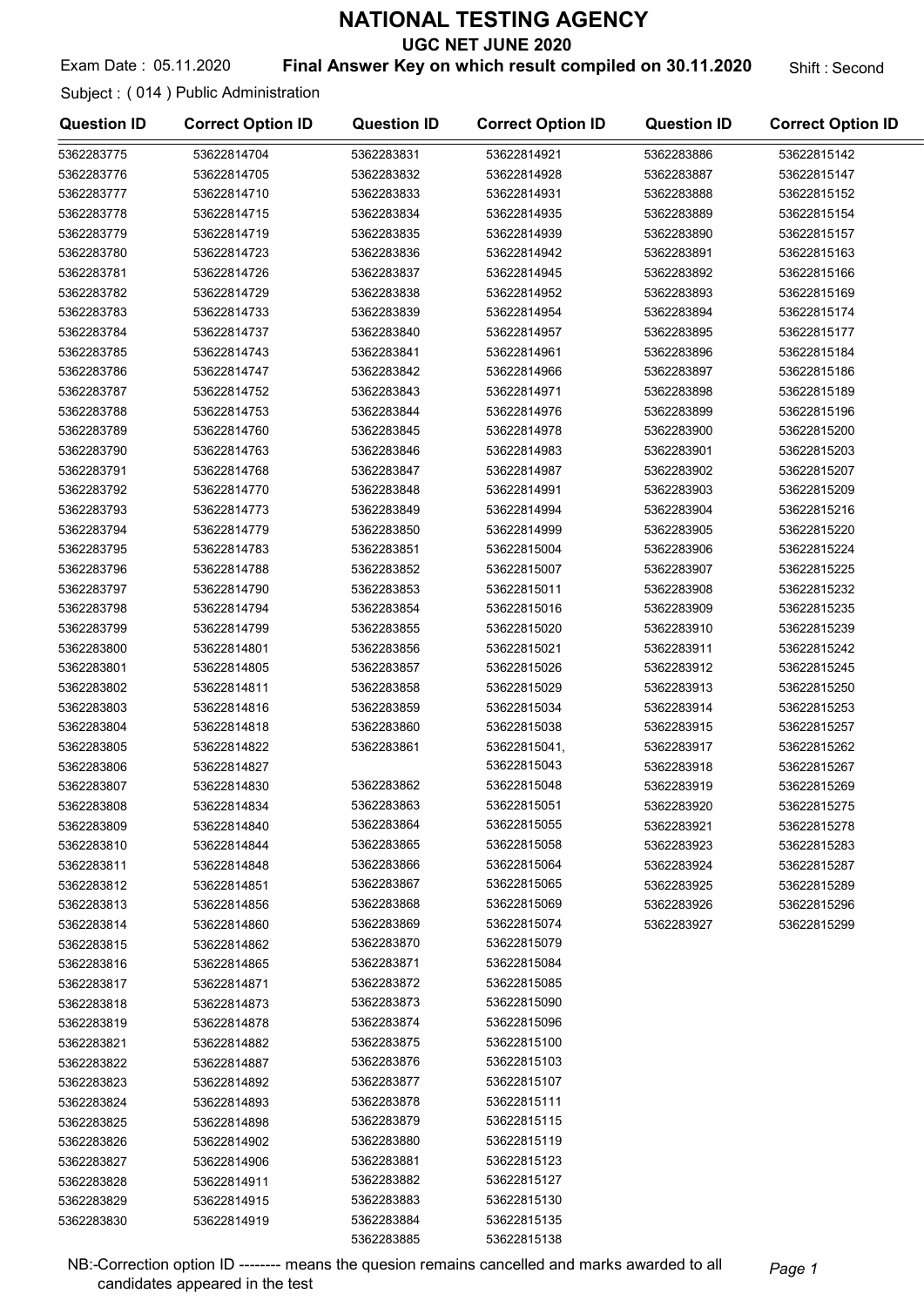UGC NET JUNE 2020

### Exam Date: 05.11.2020 **Final Answer Key on which result compiled on 30.11.2020** Shift: First

Subject : ( 015 ) Population Studies

| <b>Question ID</b> | <b>Correct Option ID</b> | <b>Question ID</b> | <b>Correct Option ID</b> | <b>Question ID</b> | <b>Correct Option ID</b> |
|--------------------|--------------------------|--------------------|--------------------------|--------------------|--------------------------|
| 5362283005         | 53622811702              |                    | 53622811920              | 5362283115         | 53622812137              |
| 5362283006         | 53622811707              | 5362283061         | 53622811921              | 5362283116         | 53622812141              |
| 5362283007         | 53622811712              | 5362283062         | 53622811927              | 5362283117         | 53622812145              |
| 5362283008         | 53622811713              | 5362283063         | 53622811931              | 5362283118         | 53622812149              |
| 5362283009         | 53622811719              | 5362283064         | 53622811935              | 5362283119         | 53622812154              |
| 5362283010         | 53622811721              | 5362283065         | 53622811939              | 5362283120         | 53622812157              |
| 5362283011         | 53622811726              | 5362283066         | 53622811941              | 5362283121         | 53622812161              |
| 5362283012         | 53622811732              | 5362283067         | 53622811946              | 5362283122         | 53622812165              |
| 5362283013         | 53622811733              | 5362283068         | 53622811952              | 5362283123         | 53622812171              |
| 5362283014         | 53622811737              | 5362283069         | 53622811954              | 5362283124         | 53622812176              |
| 5362283015         | 53622811744              | 5362283070         | 53622811958              | 5362283125         | 53622812180              |
| 5362283016         | 53622811745              | 5362283071         | 53622811961              | 5362283126         | 53622812182              |
| 5362283017         | 53622811750              | 5362283072         | 53622811968              | 5362283127         | 53622812187              |
| 5362283018         | 53622811755              | 5362283073         | 53622811970              | 5362283128         | 53622812190              |
| 5362283019         | 53622811759              | 5362283074         | 53622811974              | 5362283129         | 53622812193              |
| 5362283020         | 53622811764              | 5362283075         | 53622811979              | 5362283130         | 53622812200              |
| 5362283021         | 53622811765              | 5362283076         | 53622811982              | 5362283131         | 53622812203              |
| 5362283022         | 53622811772              | 5362283077         | 53622811987              | 5362283132         | 53622812207              |
| 5362283023         | 53622811774              | 5362283078         | 53622811990              | 5362283133         | 53622812210              |
| 5362283024         | 53622811779              | 5362283079         | 53622811995              | 5362283134         | 53622812215              |
| 5362283025         | 53622811781              | 5362283080         | 53622811998              | 5362283135         | 53622812220              |
| 5362283026         | 53622811785              | 5362283081         | 53622812002              | 5362283136         | 53622812221              |
| 5362283027         | 53622811790              | 5362283082         | 53622812007              | 5362283137         | 53622812226              |
| 5362283028         | 53622811796              | 5362283083         | 53622812011              | 5362283138         | 53622812230              |
| 5362283029         | 53622811799              | 5362283084         | 53622812015              | 5362283139         | 53622812233              |
| 5362283030         | 53622811802              | 5362283085         | 53622812020              | 5362283140         | 53622812237              |
| 5362283031         | 53622811807              | 5362283086         | 53622812022              | 5362283141         | 53622812241              |
| 5362283032         | 53622811809              | 5362283087         | 53622812025              | 5362283142         | 53622812245              |
| 5362283033         | 53622811816              | 5362283088         | 53622812032              | 5362283143         | 53622812251              |
| 5362283034         | 53622811817              | 5362283089         | 53622812035              | 5362283144         | 53622812254              |
| 5362283035         | 53622811822              | 5362283090         | 53622812039              | 5362283145         | 53622812258              |
| 5362283036         | 53622811828              | 5362283091         | 53622812043              | 5362283147         | 53622812261              |
| 5362283037         | 53622811832              | 5362283092         | 53622812047              | 5362283148         | 53622812267              |
| 5362283038         | 53622811834              | 5362283093         | 53622812049              | 5362283149         | 53622812272              |
| 5362283039         | 53622811838              | 5362283094         | 53622812056              | 5362283150         | 53622812274              |
| 5362283040         | 53622811841              | 5362283095         | 53622812058              | 5362283151         | 53622812279              |
| 5362283041         | 53622811846              | 5362283096         | 53622812062              | 5362283153         | 53622812281              |
| 5362283042         | 53622811849              | 5362283097         | 53622812067              | 5362283154         | 53622812285              |
| 5362283043         | 53622811854              | 5362283098         | 53622812070              | 5362283155         | 53622812292              |
| 5362283044         | 53622811860              | 5362283099         | 53622812074              | 5362283156         | 53622812293              |
| 5362283045         | 53622811862              | 5362283100         | 53622812077              | 5362283157         | 53622812298              |
| 5362283046         | 53622811867              | 5362283101         | 53622812083              |                    |                          |
| 5362283047         | 53622811872              | 5362283102         | 53622812086              |                    |                          |
| 5362283048         | 53622811873              | 5362283103         | 53622812090              |                    |                          |
| 5362283049         | 53622811878              | 5362283104         | 53622812094              |                    |                          |
| 5362283051         | 53622811882              | 5362283105         | 53622812100              |                    |                          |
| 5362283052         | 53622811885              | 5362283106         | 53622812103              |                    |                          |
| 5362283053         | 53622811891              | 5362283107         | 53622812108              |                    |                          |
| 5362283054         | 53622811896              | 5362283108         | 53622812112              |                    |                          |
| 5362283055         | 53622811897              | 5362283109         | 53622812114              |                    |                          |
| 5362283056         | 53622811901              | 5362283110         | 53622812118              |                    |                          |
| 5362283057         | 53622811905              | 5362283111         | 53622812123              |                    |                          |
| 5362283058         | 53622811912              | 5362283112         | 53622812125              |                    |                          |
| 5362283059         | 53622811916              | 5362283113         | 53622812131              |                    |                          |
| 5362283060         | 53622811917,             | 5362283114         | 53622812135              |                    |                          |

NB:-Correction option ID -------- means the quesion remains cancelled and marks awarded to all Page 1 candidates appeared in the test

53622811918,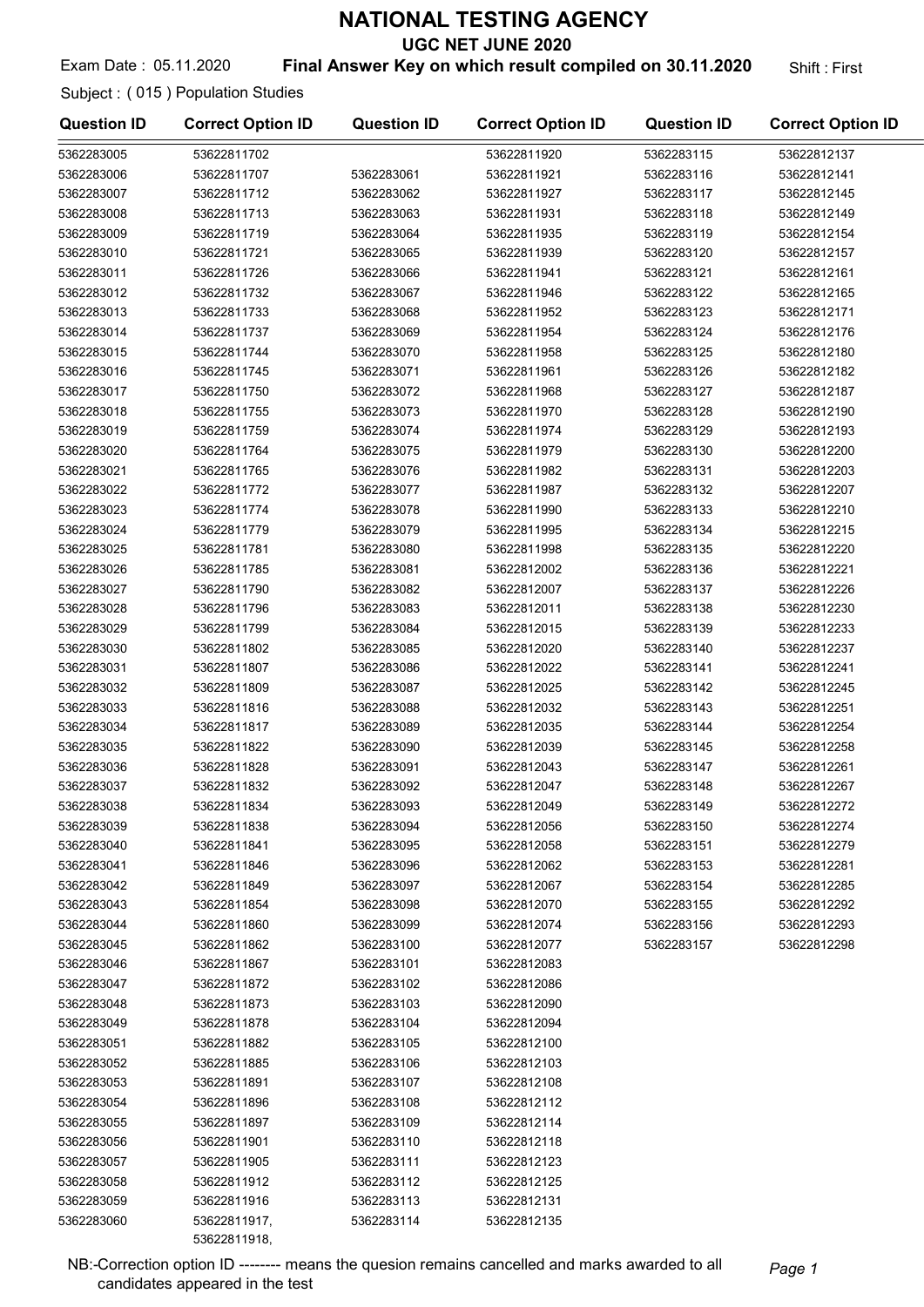UGC NET JUNE 2020

Exam Date: 05.11.2020 **Final Answer Key on which result compiled on 30.11.2020** Shift: First

Subject : ( 016 ) Music

| <b>Question ID</b> | <b>Correct Option ID</b> | <b>Question ID</b> | <b>Correct Option ID</b> | <b>Question ID</b> | <b>Correct Option ID</b> |
|--------------------|--------------------------|--------------------|--------------------------|--------------------|--------------------------|
| 5362282620         | 53622810202              | 5362282676         | 53622810421              | 5362282731         | 53622810642              |
| 5362282621         | 53622810207              | 5362282677         | 53622810425              | 5362282732         | 53622810648              |
| 5362282622         | 53622810212              | 5362282678         | 53622810431              | 5362282733         | 53622810651              |
| 5362282623         | 53622810213              | 5362282679         | 53622810435              | 5362282734         | 53622810656              |
| 5362282624         | 53622810219              | 5362282680         | 53622810439              | 5362282735         | 53622810660              |
| 5362282625         | 53622810221              | 5362282681         | 53622810444              | 5362282736         | 53622810663              |
| 5362282626         | 53622810226              | 5362282682         | 53622810447              | 5362282737         | 53622810668              |
| 5362282627         | 53622810232              | 5362282683         | 53622810451              | 5362282738         | 53622810672              |
| 5362282628         | 53622810233              | 5362282684         | 53622810456              | 5362282739         | 53622810676              |
| 5362282629         | 53622810237              | 5362282685         | 53622810460              | 5362282740         | 53622810679              |
| 5362282630         | 53622810244              | 5362282686         | 53622810461              | 5362282741         | 53622810683              |
| 5362282631         | 53622810245              | 5362282687         | 53622810465              | 5362282742         | 53622810687              |
| 5362282632         | 53622810250              | 5362282688         | 53622810471              | 5362282743         | 53622810690              |
| 5362282633         | 53622810255              | 5362282689         | 53622810476              | 5362282744         | 53622810693              |
| 5362282634         | 53622810259              | 5362282690         | 53622810479              | 5362282745         | 53622810697              |
| 5362282635         | 53622810264              | 5362282691         | 53622810481              | 5362282746         | 53622810702              |
| 5362282636         | 53622810265              | 5362282692         | 53622810487              | 5362282747         | 53622810708              |
| 5362282637         | 53622810272              | 5362282693         | 53622810492              | 5362282748         | 53622810712              |
| 5362282638         | 53622810274              | 5362282694         | 53622810495              | 5362282749         | 53622810713              |
| 5362282639         | 53622810279              | 5362282695         | 53622810499              | 5362282750         | 53622810718              |
| 5362282640         | 53622810281              | 5362282696         | 53622810504              | 5362282751         | 53622810724              |
| 5362282641         | 53622810285              | 5362282697         | 53622810505              | 5362282752         | 53622810727              |
| 5362282642         | 53622810290              | 5362282698         | 53622810512              | 5362282753         | 53622810732              |
| 5362282643         | 53622810296              | 5362282699         | 53622810514              | 5362282754         | 53622810735              |
| 5362282644         | 53622810299              | 5362282700         | 53622810518              | 5362282755         | 53622810740              |
| 5362282645         | 53622810302              | 5362282701         | 53622810523              | 5362282756         | 53622810741              |
| 5362282646         | 53622810307              | 5362282702         | 53622810525              | 5362282757         | 53622810745              |
| 5362282647         | 53622810309              | 5362282703         | 53622810531              | 5362282758         | 53622810749              |
| 5362282648         | 53622810316              | 5362282704         | 53622810535              | 5362282759         | 53622810755              |
| 5362282649         | 53622810317              | 5362282705         | 53622810540              | 5362282760         | 53622810759              |
| 5362282650         | 53622810322              | 5362282706         | 53622810542              | 5362282762         | 53622810761              |
| 5362282651         | 53622810328              | 5362282707         | 53622810547              | 5362282763         | 53622810766              |
| 5362282652         | 53622810332              | 5362282708         | 53622810550              | 5362282764         | 53622810770              |
| 5362282653         | 53622810334              | 5362282709         | 53622810553              | 5362282765         | 53622810776              |
| 5362282654         | 53622810338              | 5362282710         | 53622810560              | 5362282766         | 53622810779              |
| 5362282655         | 53622810341              | 5362282711         | 53622810562              | 5362282768         | 53622810783              |
| 5362282656         | 53622810346              | 5362282712         | 53622810568              | 5362282769         | 53622810787              |
| 5362282657         | 53622810349              | 5362282713         | 53622810572              | 5362282770         | 53622810790              |
| 5362282658         | 53622810354              | 5362282714         | 53622810574              | 5362282771         | 53622810794              |
| 5362282659         | 53622810360              | 5362282715         | 53622810579              | 5362282772         | 53622810799              |
| 5362282660         | 53622810362              | 5362282716         | 53622810583              | 5362282773         | 53622810803              |
| 5362282661         | 53622810367              | 5362282717         | 53622810587              | 5362282774         | 53622810806              |
| 5362282662         | 53622810372              | 5362282718         | 53622810589              | 5362282775         | 53622810811              |
| 5362282663         | 53622810373              | 5362282719         | 53622810595              | 5362282776         | 53622810816              |
| 5362282664         | 53622810378              | 5362282720         | 53622810597              | 5362282777         | 53622810819              |
| 5362282666         | 53622810382              | 5362282721         | 53622810601              | 5362282778         | 53622810823              |
| 5362282667         | 53622810385              | 5362282722         | 53622810607              | 5362282779         | 53622810828              |
| 5362282668         | 53622810391              | 5362282723         | 53622810609              | 5362282780         | 53622810830              |
| 5362282669         | 53622810396              | 5362282724         | 53622810616              | 5362282781         | 53622810835              |
| 5362282670         | 53622810397              | 5362282725         | 53622810619              | 5362282782         | 53622810838              |
| 5362282671         | 53622810403              | 5362282726         | 53622810623              | 5362282783         | 53622810843              |
| 5362282672         | 53622810405              | 5362282727         | 53622810627              | 5362282784         | 53622810848              |
| 5362282673         | 53622810410              | 5362282728         | 53622810631              | 5362282785         | 53622810851              |
| 5362282674         | 53622810413              | 5362282729         | 53622810633              | 5362282786         | 53622810855              |
| 5362282675         | 53622810420              | 5362282730         | 53622810638              | 5362282787         | 53622810858              |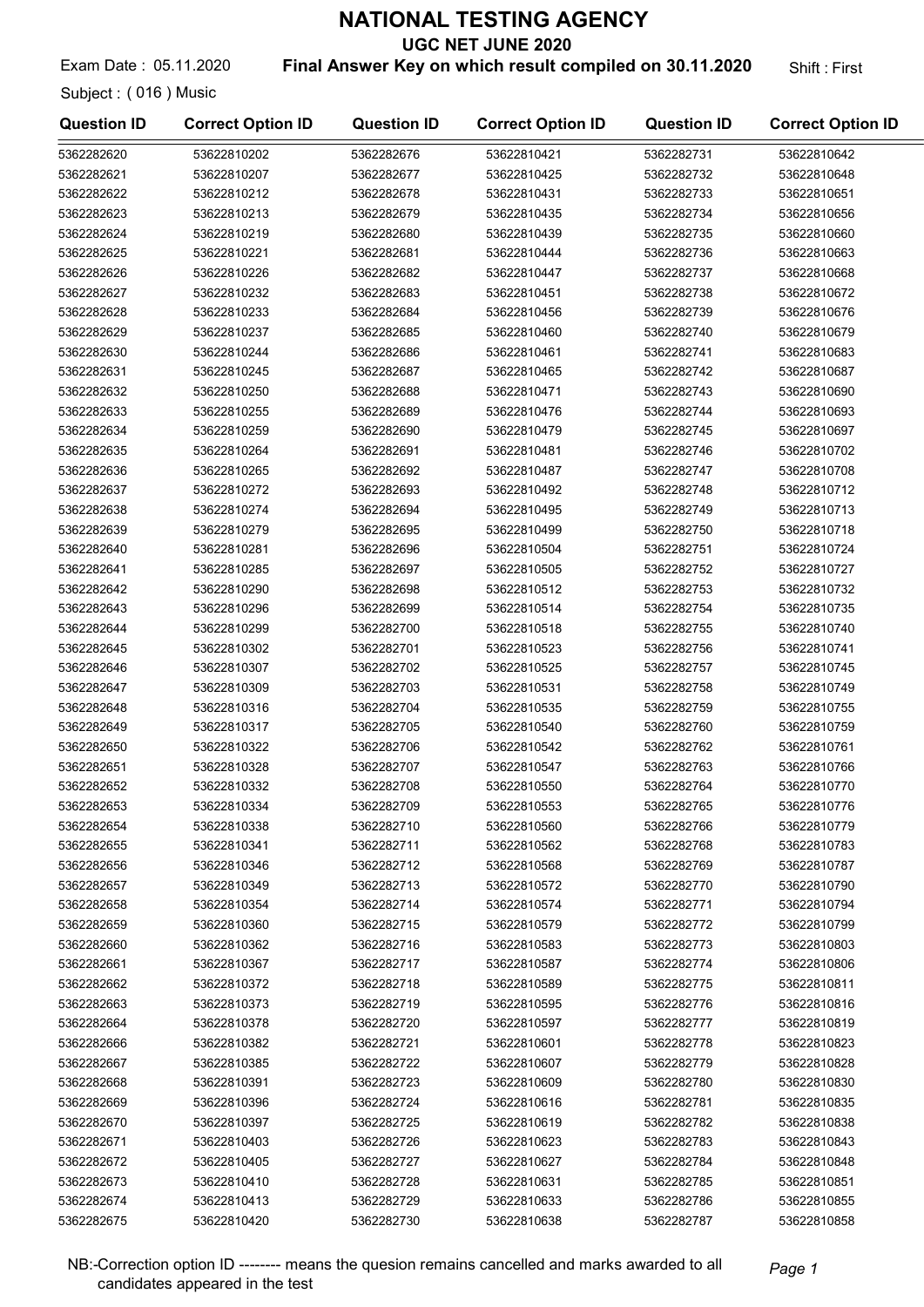UGC NET JUNE 2020

Exam Date: 05.11.2020 **Final Answer Key on which result compiled on 30.11.2020** Shift: First

Subject : ( 016 ) Music

| <b>Question ID</b>       | <b>Correct Option ID</b>   | <b>Question ID</b>       | <b>Correct Option ID</b>   | <b>Question ID</b>       | <b>Correct Option ID</b>   |
|--------------------------|----------------------------|--------------------------|----------------------------|--------------------------|----------------------------|
| 5362282788               | 53622810861                | 5362282845               | 53622811083                | 5362282900               | 53622811303                |
| 5362282789               | 53622810867                | 5362282846               | 53622811085                | 5362282901               | 53622811306                |
| 5362282790               | 53622810872                | 5362282847               | 53622811092                | 5362282902               | 53622811309                |
| 5362282791               | 53622810875                | 5362282848               | 53622811094                | 5362282903               | 53622811313                |
| 5362282792               | 53622810879                | 5362282849               | 53622811098                | 5362282904               | 53622811319                |
| 5362282793               | 53622810883                | 5362282850               | 53622811101                | 5362282905               | 53622811323                |
| 5362282794               | 53622810887                | 5362282851               | 53622811105                | 5362282906               | 53622811326                |
| 5362282795               | 53622810889                | 5362282852               | 53622811109                | 5362282907               | 53622811330                |
| 5362282796               | 53622810894                | 5362282853               | 53622811114                | 5362282908               | 53622811334                |
| 5362282797               | 53622810899                | 5362282854               | 53622811119                | 5362282909               | 53622811337                |
| 5362282798               | 53622810904                | 5362282855               | 53622811121                | 5362282910               | 53622811341                |
| 5362282799               | 53622810905                | 5362282856               | 53622811127                | 5362282911               | 53622811345                |
| 5362282800               | 53622810912                | 5362282857               | 53622811129                | 5362282912               | 53622811349                |
| 5362282801               | 53622810914                | 5362282858               | 53622811135                | 5362282913               | 53622811353                |
| 5362282802               | 53622810919                | 5362282859               | 53622811139                | 5362282914               | 53622811360                |
| 5362282803               | 53622810923                | 5362282860               | 53622811143                | 5362282916               | 53622811362                |
| 5362282804               | 53622810928                | 5362282861               | 53622811146                | 5362282917               | 53622811368                |
| 5362282805               | 53622810930                | 5362282862               | 53622811149                | 5362282918               | 53622811369                |
| 5362282806               | 53622810936                | 5362282863               | 53622811154                | 5362282919               | 53622811374                |
| 5362282807               | 53622810939                | 5362282864               | 53622811159                | 5362282920               | 53622811378                |
| 5362282808               | 53622810943                | 5362282865               | 53622811164                | 5362282922               | 53622811384                |
| 5362282809               | 53622810946                | 5362282866               | 53622811168                | 5362282923               | 53622811387                |
| 5362282810               | 53622810952                | 5362282867               | 53622811171                | 5362282924               | 53622811390                |
| 5362282811               | 53622810954                | 5362282868               | 53622811176                | 5362282925               | 53622811394                |
| 5362282812               | 53622810957                | 5362282869               | 53622811179                | 5362282926               | 53622811400                |
| 5362282813               | 53622810962                | 5362282870               | 53622811182                | 5362282927               | 53622811401                |
| 5362282814               | 53622810968                | 5362282871               | 53622811186                | 5362282928               | 53622811407                |
| 5362282815               | 53622810972                | 5362282872               | 53622811191                | 5362282929               | 53622811411                |
| 5362282816               | 53622810974                | 5362282873               | 53622811194                | 5362282930               | 53622811414                |
| 5362282817               | 53622810978                | 5362282874               | 53622811198                | 5362282931               | 53622811419                |
| 5362282818               | 53622810983                | 5362282875               | 53622811204                | 5362282932               | 53622811423                |
| 5362282819               | 53622810985                | 5362282876               | 53622811207                | 5362282933               | 53622811426                |
| 5362282820               | 53622810990                | 5362282877               | 53622811211                | 5362282934               | 53622811430                |
| 5362282821               | 53622810994                | 5362282878               | 53622811213                | 5362282935               | 53622811433                |
| 5362282822               | 53622811000                | 5362282879               | 53622811219                | 5362282936               | 53622811437                |
| 5362282823               | 53622811002                | 5362282880               | 53622811224                | 5362282937               | 53622811444                |
| 5362282824               | 53622811006                | 5362282881               | 53622811226                | 5362282938               | 53622811445                |
| 5362282825               | 53622811010                | 5362282882               | 53622811230                | 5362282939               | 53622811452                |
| 5362282826               | 53622811013                | 5362282883               | 53622811236                | 5362282940               | 53622811455                |
| 5362282827               | 53622811018                | 5362282884               | 53622811239                | 5362282941               | 53622811458                |
| 5362282828               | 53622811023                | 5362282885               | 53622811242                | 5362282942               | 53622811464                |
| 5362282829               | 53622811028                | 5362282886               | 53622811248                | 5362282943               | 53622811468                |
| 5362282830               | 53622811032                | 5362282887               | 53622811252                | 5362282944               | 53622811469                |
| 5362282831               | 53622811036                | 5362282888               | 53622811255                | 5362282945               | 53622811476                |
| 5362282832               | 53622811039                | 5362282889               | 53622811257                | 5362282946               | 53622811478                |
| 5362282833               | 53622811043                | 5362282890               | 53622811262                | 5362282947               | 53622811484                |
| 5362282834               | 53622811046<br>53622811051 | 5362282891               | 53622811267<br>53622811270 | 5362282948               | 53622811488<br>53622811489 |
| 5362282835               |                            | 5362282892               |                            | 5362282949               |                            |
| 5362282836<br>5362282837 | 53622811055<br>53622811059 | 5362282893<br>5362282894 | 53622811273<br>53622811278 | 5362282950<br>5362282951 | 53622811493<br>53622811500 |
| 5362282839               | 53622811061                | 5362282895               | 53622811282                | 5362282952               | 53622811503                |
| 5362282840               | 53622811067                | 5362282896               | 53622811288                | 5362282953               | 53622811505                |
| 5362282841               | 53622811070                | 5362282897               | 53622811291                | 5362282954               | 53622811509                |
| 5362282842               | 53622811075                | 5362282898               | 53622811294                | 5362282955               | 53622811513                |
| 5362282843               | 53622811079                | 5362282899               | 53622811298                | 5362282956               | 53622811520                |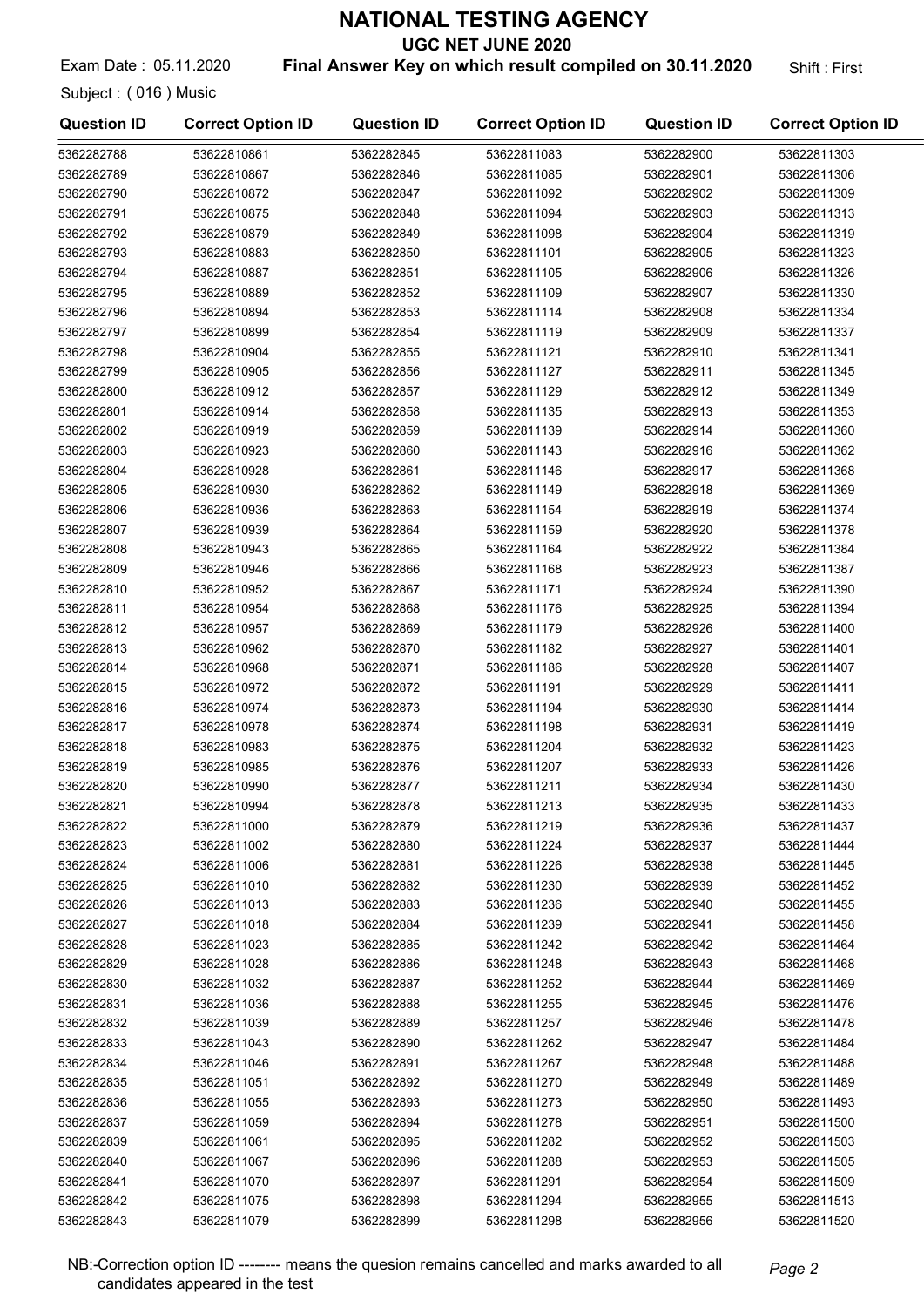UGC NET JUNE 2020

# Exam Date: 05.11.2020 **Final Answer Key on which result compiled on 30.11.2020** Shift: First

Subject : ( 016 ) Music

| <b>Question ID</b> | <b>Correct Option ID</b> |  |
|--------------------|--------------------------|--|
| 5362282957         | 53622811522              |  |
| 5362282958         | 53622811525              |  |
| 5362282959         | 53622811530              |  |
| 5362282960         | 53622811534              |  |
| 5362282961         | 53622811537              |  |
| 5362282962         | 53622811543              |  |
| 5362282963         | 53622811545              |  |
| 5362282964         | 53622811551              |  |
| 5362282965         | --------                 |  |
| 5362282966         | 53622811558              |  |
| 5362282967         | 53622811562              |  |
| 5362282968         | 53622811567              |  |
| 5362282969         | 53622811570              |  |
| 5362282970         | 53622811574              |  |
| 5362282971         | 53622811577              |  |
| 5362282972         | 53622811583              |  |
| 5362282973         | 53622811587              |  |
| 5362282974         | 53622811589              |  |
| 5362282975         | 53622811593              |  |
| 5362282976         | 53622811599              |  |
| 5362282977         | 53622811601              |  |
| 5362282978         | 53622811605              |  |
| 5362282979         | 53622811612              |  |
| 5362282980         | 53622811614              |  |
| 5362282981         | 53622811618              |  |
| 5362282982         | 53622811622              |  |
| 5362282983         | 53622811626              |  |
| 5362282984         | 53622811630              |  |
| 5362282985         | 53622811634              |  |
| 5362282986         | 53622811640              |  |
| 5362282987         | 53622811644              |  |
| 5362282988         | 53622811647              |  |
| 5362282989         | 53622811651              |  |
| 5362282990         | 53622811653              |  |
| 5362282991         | 53622811659              |  |
| 5362282993         | 53622811662              |  |
| 5362282994         | 53622811667              |  |
| 5362282995         | 53622811671              |  |
| 5362282996         | 53622811675              |  |
| 5362282997         | 53622811680              |  |
| 5362282999         | 53622811684              |  |
| 5362283000         | 53622811687              |  |
| 5362283001         | 53622811691              |  |
| 5362283002         | 53622811696              |  |
| 5362283003         | 53622811700              |  |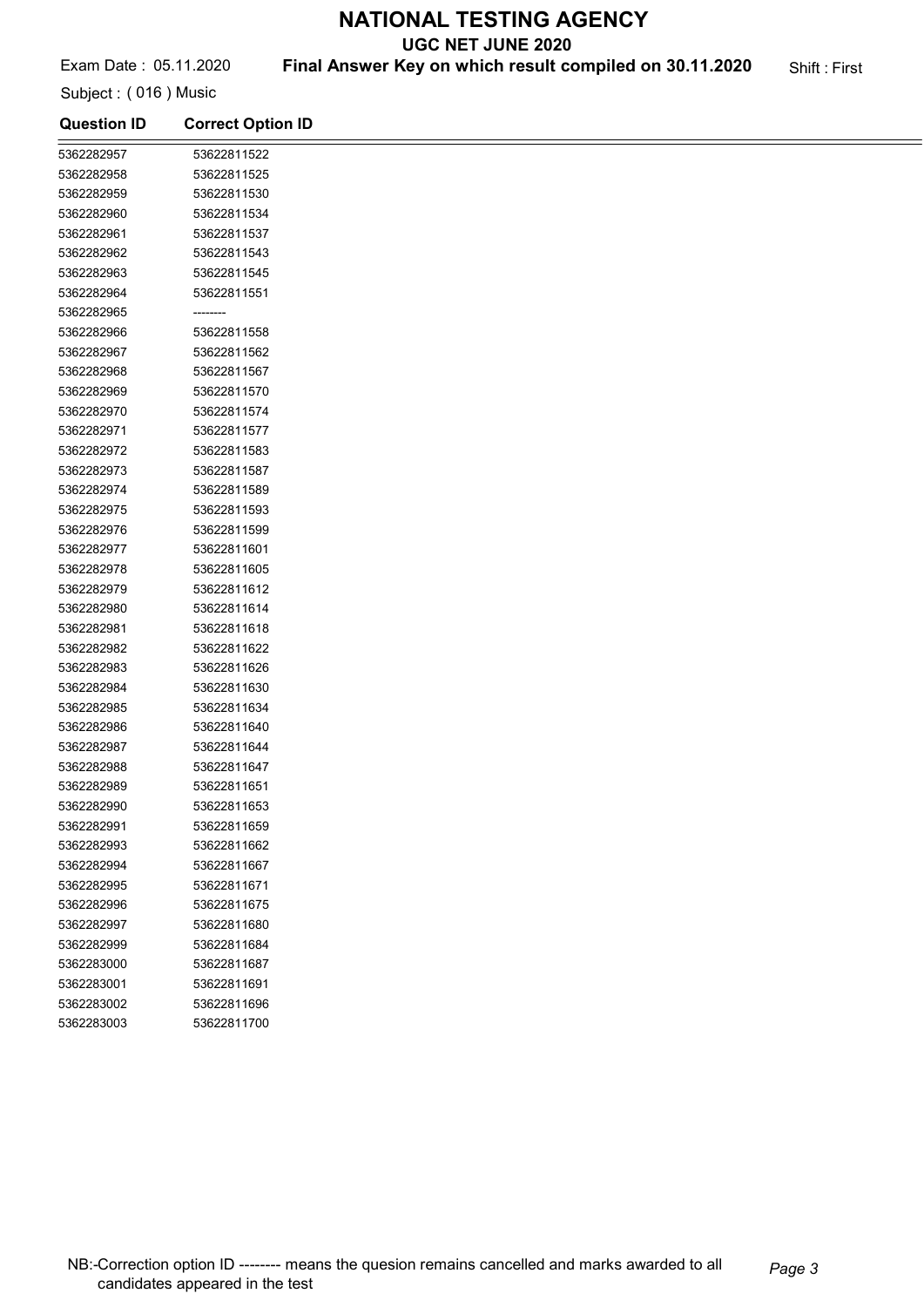UGC NET JUNE 2020

### Exam Date: 30.09.2020 **Final Answer Key on which result compiled on 30.11.2020** Shift: First

Subject : ( 017 ) Management

| <b>Question ID</b> | <b>Correct Option ID</b> | <b>Question ID</b> | <b>Correct Option ID</b> | <b>Question ID</b> | <b>Correct Option ID</b> |
|--------------------|--------------------------|--------------------|--------------------------|--------------------|--------------------------|
| 2105298761         | 21052934404              | 2105298817         | 21052934622              | 2105298872         | 21052934843              |
| 2105298762         | 21052934407              | 2105298818         | 21052934627              | 2105298873         | 21052934846              |
| 2105298763         | 21052934411              | 2105298819         | 21052934629              | 2105298874         | 21052934850              |
| 2105298764         | 21052934415              | 2105298820         | 21052934636              | 2105298875         | 21052934853              |
| 2105298765         | 21052934417              | 2105298821         | 21052934638              | 2105298876         | 21052934857              |
| 2105298766         | 21052934423              | 2105298822         | 21052934644              | 2105298877         | 21052934862              |
| 2105298767         | 21052934426              | 2105298823         | 21052934647              | 2105298878         | 21052934866              |
| 2105298768         | 21052934429              | 2105298824         | 21052934649              | 2105298879         | 21052934872              |
| 2105298769         | 21052934435              | 2105298825         | 21052934654              | 2105298880         | 21052934875              |
| 2105298770         | 21052934440              | 2105298826         | 21052934659              | 2105298881         | 21052934877              |
| 2105298771         | 21052934443              | 2105298827         | 21052934661              | 2105298882         | 21052934882              |
| 2105298772         | 21052934446              | 2105298828         | 21052934667              | 2105298883         | 21052934887              |
| 2105298773         | 21052934449              | 2105298829         | 21052934671              | 2105298884         | 21052934889              |
| 2105298774         | 21052934453              | 2105298830         | 21052934674              | 2105298885         | 21052934896              |
| 2105298775         | 21052934457              | 2105298831         | 21052934677              | 2105298886         | 21052934898              |
| 2105298776         | 21052934463              | 2105298832         | 21052934683              | 2105298887         | 21052934904              |
| 2105298777         | 21052934468              | 2105298833         | 21052934685              | 2105298888         | 21052934907              |
| 2105298778         | 21052934471              | 2105298834         | 21052934690              | 2105298889         | 21052934910              |
| 2105298779         | 21052934473              | 2105298835         | 21052934694              | 2105298890         | 21052934913              |
| 2105298780         | 21052934478              | 2105298836         | 21052934700              | 2105298891         | 21052934919              |
| 2105298781         | 21052934484              | 2105298837         | 21052934702              | 2105298892         | 21052934924              |
| 2105298782         | 21052934486              | 2105298838         | 21052934708              | 2105298893         | 21052934926              |
| 2105298783         | 21052934491              | 2105298839         | 21052934709              | 2105298894         | 21052934931              |
| 2105298784         | 21052934493              | 2105298840         | 21052934714              | 2105298895         | 21052934936              |
| 2105298785         | 21052934499              | 2105298841         | 21052934719              | 2105298896         | 21052934939              |
| 2105298786         | 21052934501              | 2105298842         | 21052934724              | 2105298897         | 21052934941              |
| 2105298787         | 21052934506              | 2105298843         | 21052934728              | 2105298898         | 21052934945              |
| 2105298788         | 21052934510              | 2105298844         | 21052934731              | 2105298899         | 21052934952              |
| 2105298789         | 21052934513              | 2105298845         | 21052934736              | 2105298900         | 21052934953              |
| 2105298790         | 21052934517              | 2105298846         | 21052934740              | 2105298901         | 21052934957              |
| 2105298791         | 21052934523              | 2105298847         | 21052934741              | 2105298903         | 21052934963              |
| 2105298792         | 21052934526              | 2105298848         | 21052934746              | 2105298904         | 21052934968              |
| 2105298793         | 21052934530              | 2105298849         | 21052934752              | 2105298905         | 21052934972              |
| 2105298794         | 21052934533              | 2105298850         | 21052934756              | 2105298906         | 21052934975              |
| 2105298795         | 21052934540              | 2105298851         | 21052934757              | 2105298907         | 21052934977              |
| 2105298796         | 21052934544              | 2105298852         | 21052934763              | 2105298909         | 21052934983              |
| 2105298797         | 21052934545              | 2105298853         | 21052934767              | 2105298910         | 21052934988              |
| 2105298798         | 21052934552              | 2105298854         |                          | 2105298911         | 21052934990              |
| 2105298799         | 21052934555              | 2105298855         | 21052934776              | 2105298912         | 21052934994              |
| 2105298800         | 21052934560              | 2105298856         | 21052934778              | 2105298913         | 21052934997              |
| 2105298801         | 21052934562              | 2105298857         | 21052934783              |                    |                          |
| 2105298802         | 21052934566              | 2105298858         | 21052934785              |                    |                          |
| 2105298803         | 21052934570              | 2105298859         | 21052934791              |                    |                          |
| 2105298804         | 21052934573              | 2105298860         | 21052934794              |                    |                          |
| 2105298805         | 21052934577              | 2105298861         | 21052934797              |                    |                          |
| 2105298807         | 21052934584              | 2105298862         | 21052934804              |                    |                          |
| 2105298808         | 21052934585              | 2105298863         | 21052934806              |                    |                          |
| 2105298809         | 21052934590              | 2105298864         | 21052934810              |                    |                          |
| 2105298810         | 21052934596              | 2105298865         | 21052934814              |                    |                          |
| 2105298811         | 21052934599              | 2105298866         | 21052934817              |                    |                          |
| 2105298812         | 21052934602              | 2105298867         | 21052934822              |                    |                          |
| 2105298813         | 21052934605              | 2105298868         | 21052934828              |                    |                          |
| 2105298814         | 21052934610              | 2105298869         | 21052934830              |                    |                          |
| 2105298815         | 21052934615              | 2105298870         | 21052934834              |                    |                          |
| 2105298816         | 21052934618              | 2105298871         | 21052934839              |                    |                          |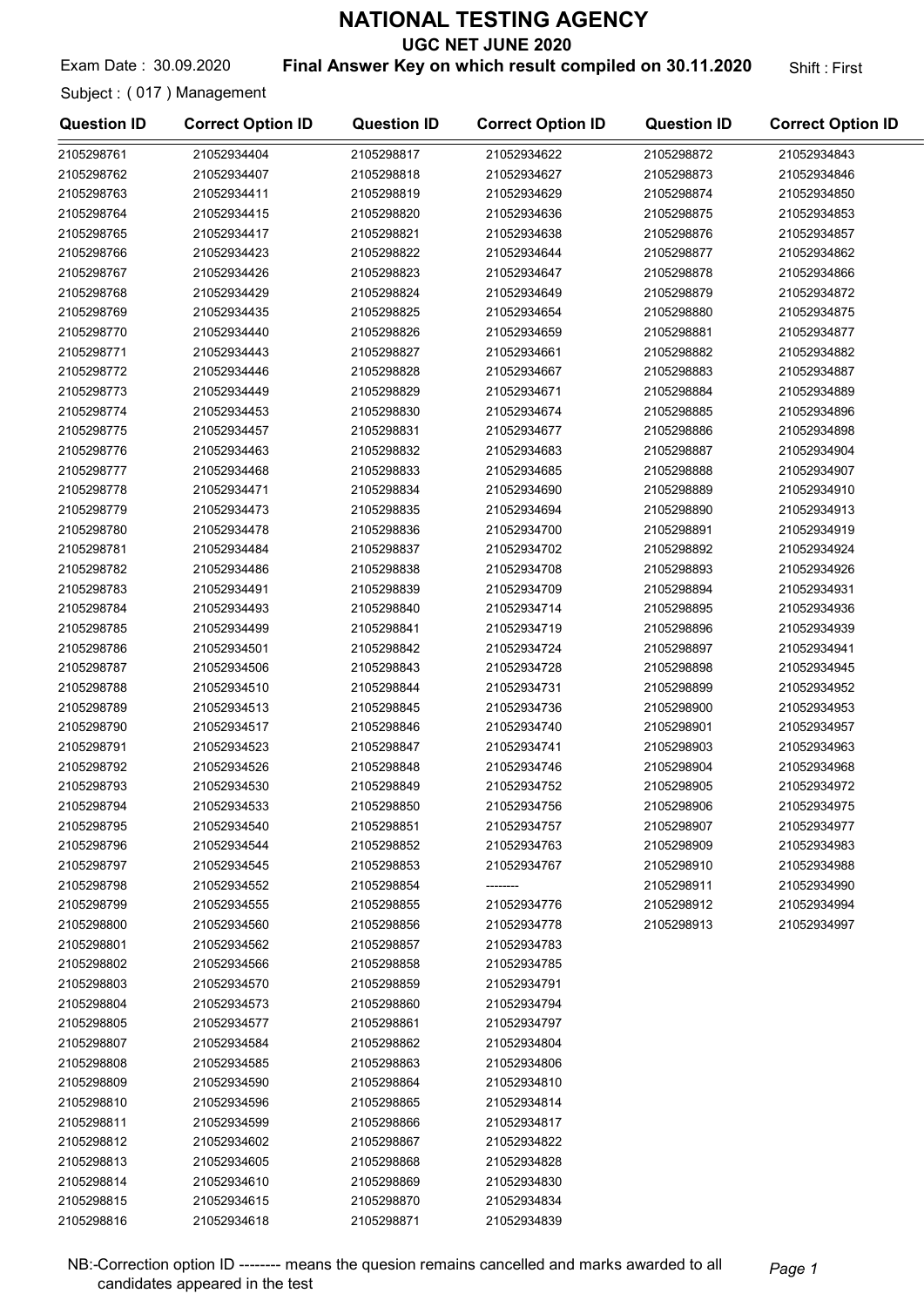UGC NET JUNE 2020

Exam Date: 24.09.2020 **Final Answer Key on which result compiled on 30.11.2020** Shift: First

Subject : ( 018 ) Maithili

| <b>Question ID</b> | <b>Correct Option ID</b> | <b>Question ID</b> | <b>Correct Option ID</b> | <b>Question ID</b> | <b>Correct Option ID</b> |
|--------------------|--------------------------|--------------------|--------------------------|--------------------|--------------------------|
| 71087012809        | 71087050882              | 71087012866        | 71087051103              | 71087012921        | 71087051324              |
| 71087012810        | 71087050888              | 71087012867        | 71087051105              | 71087012922        | 71087051327              |
| 71087012811        | 71087050891              | 71087012868        | 71087051111              | 71087012923        | 71087051332              |
| 71087012812        | 71087050894              | 71087012869        | 71087051114              | 71087012924        | 71087051335              |
| 71087012813        | 71087050897              | 71087012870        | 71087051118              | 71087012925        | 71087051339              |
| 71087012814        | 71087050902              | 71087012871        | 71087051123              | 71087012926        | 71087051341              |
| 71087012815        | 71087050907              | 71087012872        | 71087051126              | 71087012927        | 71087051345              |
| 71087012816        | 71087050912              | 71087012873        | 71087051132              | 71087012928        | 71087051349              |
| 71087012817        | 71087050913              | 71087012874        | 71087051134              | 71087012929        | 71087051354              |
| 71087012818        | 71087050920              | 71087012875        | 71087051138              | 71087012930        | 71087051359              |
| 71087012820        | 71087050924              | 71087012876        | 71087051144              | 71087012931        | 71087051362              |
| 71087012821        | 71087050925              | 71087012877        | 71087051145              | 71087012932        | 71087051368              |
| 71087012822        | 71087050931              | 71087012878        | 71087051152              | 71087012933        | 71087051370              |
| 71087012823        | 71087050935              | 71087012879        | 71087051155              | 71087012934        | 71087051375              |
| 71087012824        | 71087050940              | 71087012880        | 71087051159              | 71087012935        | 71087051378              |
| 71087012825        | 71087050942              | 71087012881        | 71087051163              | 71087012936        | 71087051382              |
| 71087012826        | 71087050947              | 71087012882        | 71087051168              | 71087012937        | 71087051386              |
| 71087012827        | 71087050951              | 71087012883        | 71087051171              | 71087012938        | 71087051390              |
|                    |                          |                    |                          |                    |                          |
| 71087012828        | 71087050953              | 71087012884        | 71087051175              | 71087012939        | 71087051395              |
| 71087012829        | 71087050957              | 71087012885        | 71087051178              | 71087012940        | 71087051399              |
| 71087012830        | 71087050964              | 71087012886        | 71087051184              | 71087012941        | 71087051401              |
| 71087012831        | 71087050967              | 71087012887        | 71087051186              | 71087012942        | 71087051405              |
| 71087012832        | 71087050969              | 71087012888        | 71087051191              | 71087012943        | 71087051412              |
| 71087012833        | 71087050974              | 71087012889        | 71087051196              | 71087012944        | 71087051416              |
| 71087012834        | 71087050980              | 71087012890        | 71087051199              | 71087012945        | 71087051418              |
| 71087012835        | 71087050982              | 71087012891        | 71087051202              | 71087012946        | 71087051423              |
| 71087012836        | 71087050985              | 71087012892        | 71087051208              | 71087012947        | 71087051428              |
| 71087012837        | 71087050989              | 71087012893        | 71087051210              | 71087012948        | 71087051430              |
| 71087012838        | 71087050995              | 71087012894        | 71087051216              | 71087012949        | 71087051435              |
| 71087012839        | 71087050999              | 71087012895        | 71087051217              | 71087012950        | 71087051440              |
| 71087012841        | 71087051002              | 71087012896        | 71087051223              | 71087012952        | 71087051442              |
| 71087012842        | 71087051008              | 71087012897        | 71087051226              | 71087012953        | 71087051448              |
| 71087012843        | 71087051009              | 71087012898        | 71087051229              | 71087012954        | 71087051451              |
| 71087012844        | 71087051016              | 71087012899        | 71087051236              | 71087012955        | 71087051454              |
| 71087012845        | 71087051019              | 71087012900        | 71087051239              | 71087012956        | 71087051459              |
| 71087012846        | 71087051023              | 71087012901        | 71087051242              | 71087012958        | 71087051464              |
| 71087012847        | 71087051028              | 71087012902        | 71087051246              | 71087012959        | 71087051466              |
| 71087012848        | 71087051031              | 71087012903        | 71087051251              | 71087012960        | 71087051469              |
| 71087012849        | 71087051033              | 71087012904        | 71087051255              | 71087012961        | 71087051475              |
| 71087012850        | 71087051038              | 71087012905        | 71087051258              | 71087012962        | 71087051480              |
| 71087012851        | 71087051042              | 71087012906        | 71087051263              |                    |                          |
| 71087012852        | 71087051045              | 71087012907        | 71087051268              |                    |                          |
| 71087012853        | 71087051052              | 71087012908        | 71087051271              |                    |                          |
| 71087012854        | 71087051055              | 71087012909        | 71087051274              |                    |                          |
| 71087012855        | 71087051059              | 71087012910        | 71087051279              |                    |                          |
| 71087012856        | 71087051062              | 71087012911        | 71087051282              |                    |                          |
| 71087012857        | 71087051067              | 71087012912        | 71087051288              |                    |                          |
| 71087012858        | 71087051071              | 71087012913        | 71087051289              |                    |                          |
| 71087012859        | 71087051073              | 71087012914        | 71087051294              |                    |                          |
| 71087012860        | 71087051080              | 71087012915        | 71087051300              |                    |                          |
| 71087012861        | 71087051082              | 71087012916        | 71087051304              |                    |                          |
| 71087012862        | 71087051087              | 71087012917        | 71087051307              |                    |                          |
| 71087012863        | 71087051090              | 71087012918        | 71087051311              |                    |                          |
| 71087012864        | 71087051096              | 71087012919        | 71087051315              |                    |                          |
| 71087012865        | 71087051099              | 71087012920        | 71087051318              |                    |                          |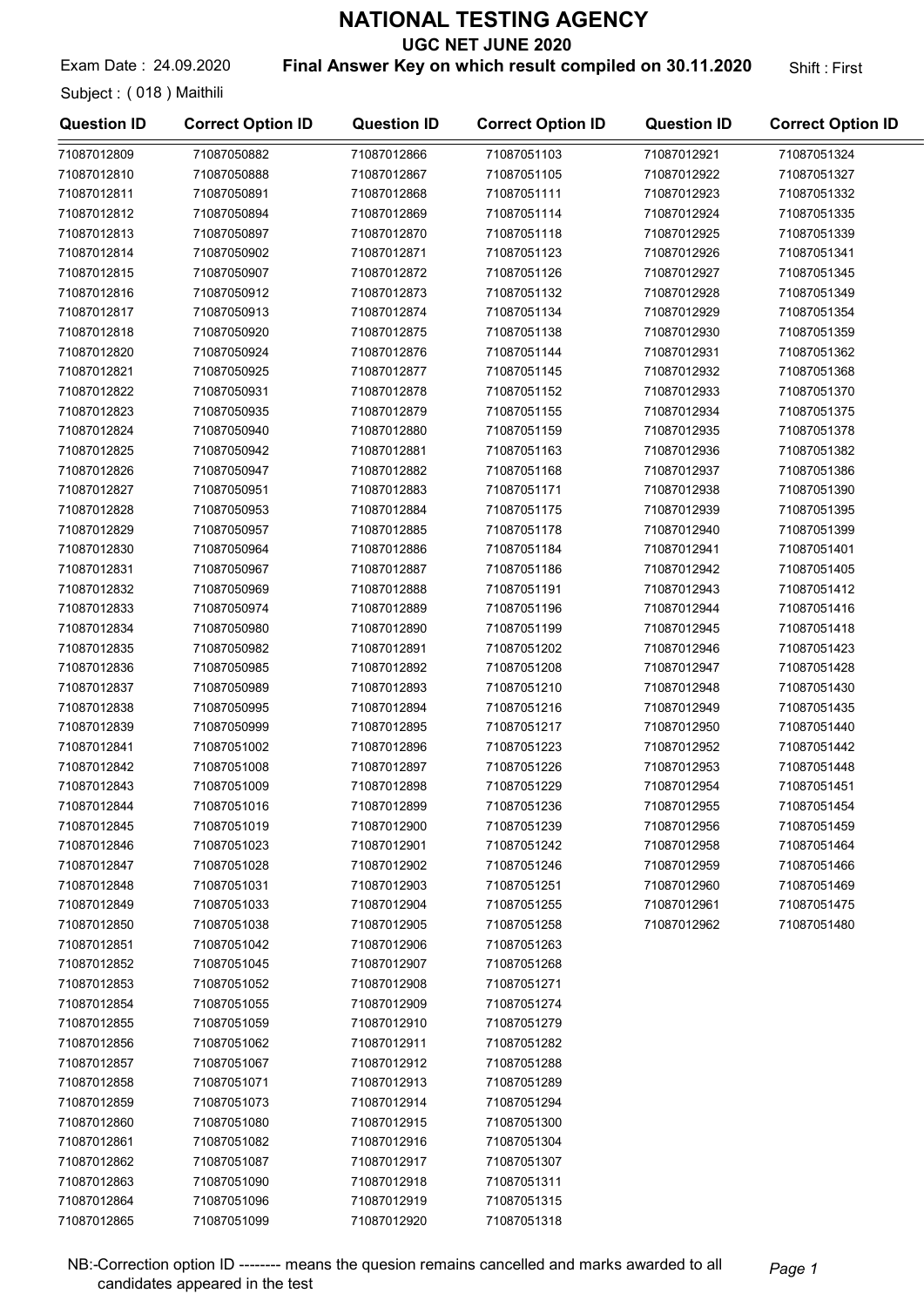UGC NET JUNE 2020

Exam Date: 04.11.2020 **Final Answer Key on which result compiled on 30.11.2020** Shift : Second

Subject : ( 019 ) Bengali

| <b>Question ID</b> | <b>Correct Option ID</b> | <b>Question ID</b> | <b>Correct Option ID</b> | <b>Question ID</b> | <b>Correct Option ID</b> |
|--------------------|--------------------------|--------------------|--------------------------|--------------------|--------------------------|
| 5362281696         | 5362286602               | 5362281752         | 5362286823               | 5362281806         | --------                 |
| 5362281697         | 5362286607               | 5362281753         | 5362286827               | 5362281807         | 5362287042               |
| 5362281698         | 5362286612               | 5362281754         | 5362286829               | 5362281808         | 5362287045               |
| 5362281699         | 5362286613               | 5362281755         | 5362286834               | 5362281809         | 5362287049               |
| 5362281700         | 5362286618               | 5362281756         | 5362286840               | 5362281810         | 5362287056               |
| 5362281701         | 5362286623               | 5362281757         | 5362286841               | 5362281811         | 5362287060               |
| 5362281702         | 5362286626               | 5362281758         | 5362286848               | 5362281812         | 5362287061               |
| 5362281703         | 5362286629               | 5362281759         | 5362286851               | 5362281813         | 5362287068               |
| 5362281704         | 5362286633               | 5362281760         | 5362286853               | 5362281814         | 5362287069               |
| 5362281705         | 5362286637               | 5362281761         | 5362286860               | 5362281815         | 5362287073               |
| 5362281706         | 5362286644               | 5362281762         | 5362286862               | 5362281816         | 5362287079               |
| 5362281707         | 5362286647               | 5362281763         | 5362286865               | 5362281817         | 5362287081               |
| 5362281708         | 5362286649               | 5362281764         | 5362286869               | 5362281818         | 5362287088               |
| 5362281709         | 5362286653               | 5362281765         | 5362286874               | 5362281819         | 5362287091               |
| 5362281710         | 5362286659               | 5362281766         | 5362286878               | 5362281820         | 5362287093               |
| 5362281711         | 5362286662               | 5362281767         | 5362286883               | 5362281821         | 5362287098               |
| 5362281712         | 5362286667               | 5362281768         | 5362286887               | 5362281822         | 5362287102               |
| 5362281713         | 5362286671               | 5362281769         | 5362286890               | 5362281823         | 5362287108               |
| 5362281714         | 5362286673               | 5362281770         | 5362286895               | 5362281824         | 5362287109               |
| 5362281715         | 5362286678               | 5362281771         | 5362286900               | 5362281825         | 5362287114               |
| 5362281716         | 5362286683               | 5362281772         | 5362286904               | 5362281826         | 5362287118               |
| 5362281717         | 5362286688               | 5362281773         |                          | 5362281827         | 5362287124               |
| 5362281718         | --------                 | 5362281774         | 5362286909,              | 5362281828         | 5362287125               |
| 5362281719         | 5362286694               |                    | 5362286910               | 5362281829         | 5362287129               |
| 5362281720         | 5362286697               | 5362281775         | 5362286915               | 5362281830         | 5362287135               |
| 5362281721         | 5362286701               | 5362281776         | 5362286917               | 5362281831         | --------                 |
| 5362281722         | 5362286707               | 5362281777         | 5362286924               | 5362281832         | --------                 |
| 5362281723         | 5362286710               | 5362281778         | 5362286928               | 5362281833         | 5362287147               |
| 5362281724         | 5362286715               | 5362281779         | 5362286932               | 5362281834         | 5362287149               |
| 5362281725         | 5362286718               | 5362281780         | 5362286935               | 5362281835         | 5362287154               |
| 5362281726         | 5362286722               | 5362281781         | 5362286937               | 5362281836         | 5362287160               |
| 5362281727         | 5362286727               | 5362281782         | 5362286944               | 5362281838         | 5362287162               |
| 5362281728         | 5362286731               | 5362281783         | 5362286948               | 5362281839         |                          |
| 5362281729         | 5362286734               | 5362281784         | 5362286950               | 5362281840         | 5362287172               |
| 5362281730         | 5362286737               | 5362281785         | 5362286954               | 5362281841         | 5362287174               |
| 5362281731         | 5362286744               | 5362281786         | 5362286960               | 5362281842         | 5362287178               |
| 5362281732         | 5362286745               | 5362281787         | 5362286962               | 5362281844         | 5362287181               |
| 5362281733         | 5362286750               | 5362281788         | 5362286966               | 5362281845         | 5362287185               |
| 5362281734         | 5362286755               | 5362281789         | 5362286972               | 5362281846         | 5362287192               |
| 5362281735         | 5362286757               | 5362281790         | 5362286974               | 5362281847         | 5362287194               |
| 5362281736         | 5362286762               | 5362281791         | 5362286977               | 5362281848         | 5362287198               |
| 5362281737         | 5362286766               | 5362281792         | 5362286983               |                    |                          |
| 5362281738         | 5362286771               | 5362281793         | 5362286987               |                    |                          |
| 5362281739         | 5362286776               | 5362281794         | 5362286992               |                    |                          |
| 5362281740         | 5362286778               | 5362281795         | 5362286994               |                    |                          |
| 5362281742         | 5362286783               | 5362281796         | 5362286998,              |                    |                          |
| 5362281743         | 5362286788               |                    | 5362287000               |                    |                          |
| 5362281744         | 5362286789               | 5362281797         | 5362287003               |                    |                          |
| 5362281745         | 5362286793               | 5362281798         | 5362287007               |                    |                          |
| 5362281746         | 5362286800               | 5362281799         | 5362287010               |                    |                          |
| 5362281747         | 5362286801               | 5362281800         | 5362287014               |                    |                          |
| 5362281748         | 5362286808               | 5362281801         | 5362287017               |                    |                          |
| 5362281749         | 5362286809               | 5362281802         | 5362287021               |                    |                          |
| 5362281750         | 5362286813,              | 5362281803         | 5362287027               |                    |                          |
|                    | 5362286814               | 5362281804         | 5362287032               |                    |                          |
| 5362281751         | 5362286817               | 5362281805         | 5362287036               |                    |                          |

NB:-Correction option ID -------- means the quesion remains cancelled and marks awarded to all Page 1 candidates appeared in the test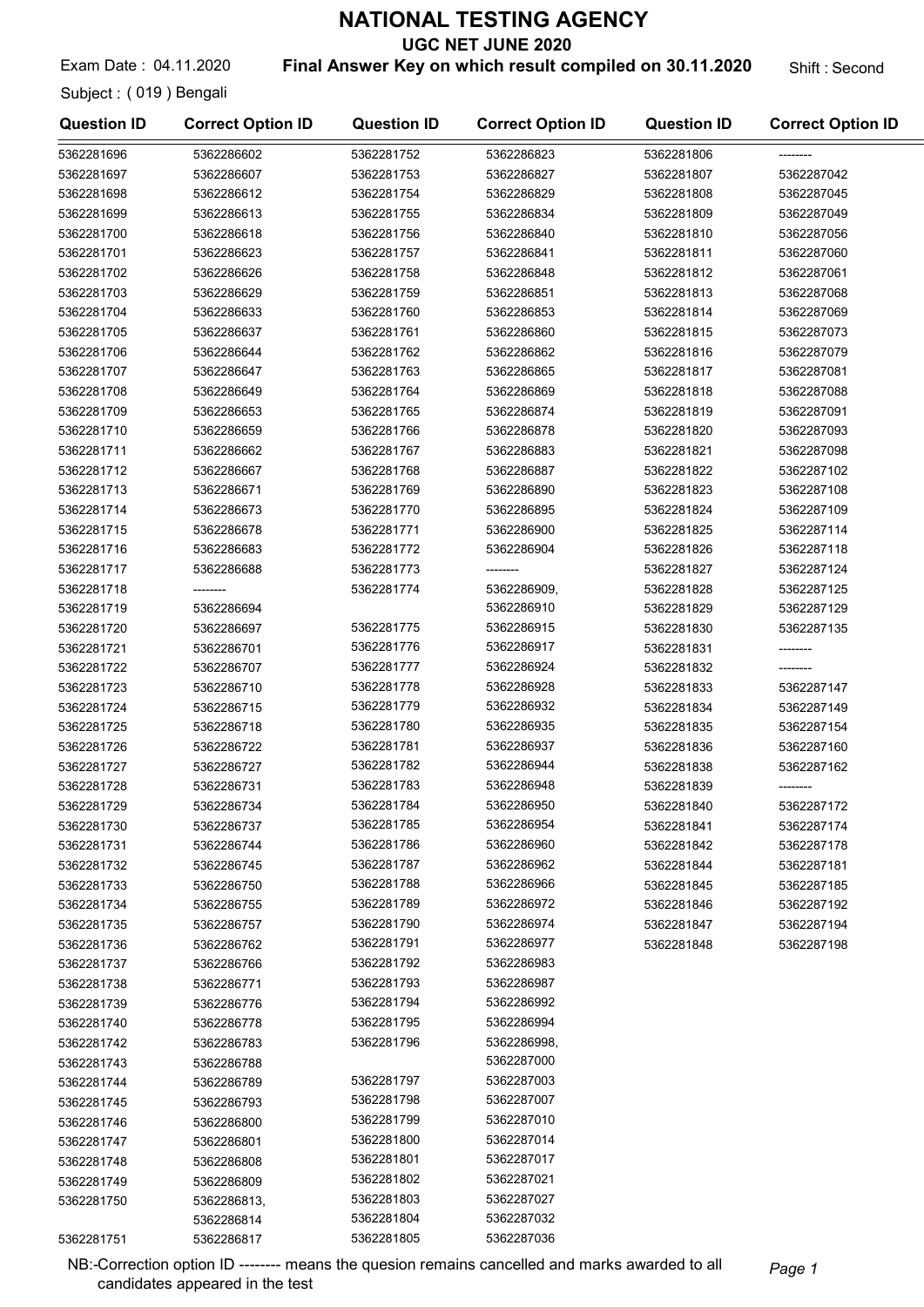UGC NET JUNE 2020

Exam Date: 13.11.2020 **Final Answer Key on which result compiled on 30.11.2020** Shift: First

Subject : ( 020 ) Hindi

| <b>Question ID</b> | <b>Correct Option ID</b> | <b>Question ID</b> | <b>Correct Option ID</b> | <b>Question ID</b> | <b>Correct Option ID</b> |
|--------------------|--------------------------|--------------------|--------------------------|--------------------|--------------------------|
| 5362284698         | 53622818303              | 5362284755         | 53622818522              | 5362284810         | 53622818744              |
| 5362284699         | 53622818308              | 5362284756         | 53622818526              | 5362284811         | 53622818746              |
| 5362284700         | 53622818309              | 5362284757         | 53622818529              | 5362284812         | 53622818750              |
| 5362284701         | 53622818314              | 5362284758         | 53622818535              | 5362284813         | 53622818754              |
| 5362284702         | 53622818320              | 5362284759         | 53622818538              | 5362284814         | 53622818760              |
| 5362284703         | 53622818321              | 5362284760         | 53622818541              | 5362284815         | 53622818761              |
| 5362284704         | 53622818328              | 5362284761         | 53622818548              | 5362284816         | 53622818766              |
| 5362284705         | 53622818330              | 5362284762         | 53622818551              | 5362284817         | 53622818769              |
| 5362284706         | 53622818335              | 5362284763         | 53622818553              | 5362284818         | 53622818775              |
| 5362284707         | 53622818339              | 5362284764         | 53622818558              | 5362284819         | 53622818780              |
| 5362284708         | 53622818343              | 5362284765         | 53622818564              | 5362284820         | 53622818783              |
| 5362284709         | 53622818345              | 5362284766         | 53622818567              | 5362284821         | 53622818788              |
| 5362284710         | 53622818350              | 5362284767         | 53622818570              | 5362284822         | 53622818790              |
| 5362284711         | 53622818356              | 5362284768         | 53622818574              | 5362284823         | 53622818795              |
| 5362284712         | 53622818359              | 5362284769         | 53622818578              | 5362284824         | 53622818797              |
| 5362284713         | 53622818362              | 5362284770         | 53622818582              | 5362284825         | 53622818802              |
| 5362284714         | 53622818367              | 5362284771         | 53622818585              | 5362284826         | 53622818807              |
| 5362284715         | 53622818372              | 5362284772         | 53622818591              | 5362284827         | 53622818810              |
| 5362284716         | 53622818373              | 5362284773         | 53622818595              | 5362284828         | 53622818814              |
| 5362284717         | 53622818378              | 5362284774         | 53622818599              | 5362284829         | 53622818818              |
| 5362284718         | 53622818383              | 5362284775         | 53622818604              | 5362284830         | 53622818821              |
| 5362284719         | 53622818385              | 5362284776         | 53622818605              | 5362284831         | 53622818827              |
| 5362284720         | 53622818389              | 5362284777         | 53622818609              | 5362284832         | 53622818829              |
| 5362284721         | 53622818396              | 5362284778         | 53622818615              | 5362284833         | 53622818836              |
| 5362284722         | 53622818398              | 5362284779         | 53622818617              | 5362284834         | 53622818837              |
| 5362284724         | 53622818403              | 5362284780         | 53622818621              | 5362284835         | 53622818843              |
| 5362284725         | 53622818406              | 5362284781         | 53622818625              | 5362284836         | 53622818846              |
| 5362284726         | 53622818412              | 5362284782         | 53622818632              | 5362284837         | 53622818852              |
| 5362284727         | 53622818413              | 5362284783         | 53622818634              | 5362284838         | 53622818854              |
| 5362284728         | 53622818417              | 5362284784         | 53622818638              | 5362284839         | 53622818858              |
| 5362284729         | 53622818424              | 5362284785         | 53622818644              | 5362284841         | 53622818861              |
| 5362284730         | 53622818425              | 5362284786         | 53622818647              | 5362284842         | 53622818867              |
| 5362284731         | 53622818432              | 5362284787         | 53622818651              | 5362284843         | 53622818870              |
| 5362284732         | 53622818435              | 5362284788         | 53622818654              | 5362284844         | 53622818874              |
| 5362284733         | 53622818440              | 5362284789         | 53622818659              | 5362284845         | 53622818878              |
| 5362284734         | 53622818442              | 5362284790         | 53622818664              | 5362284847         | 53622818883              |
| 5362284735         | 53622818447              | 5362284791         | 53622818666              | 5362284848         | 53622818888              |
| 5362284736         | 53622818451              | 5362284792         | 53622818671              | 5362284849         | 53622818889              |
| 5362284737         | 53622818454              | 5362284793         | 53622818673              | 5362284850         | 53622818895              |
| 5362284738         | 53622818460              | 5362284794         | 53622818677              | 5362284851         | 53622818898              |
| 5362284739         | 53622818461              | 5362284795         | 53622818683              |                    |                          |
| 5362284740         | 53622818466              | 5362284796         | 53622818686              |                    |                          |
| 5362284741         | 53622818471              | 5362284797         | 53622818690              |                    |                          |
| 5362284742         | 53622818475              | 5362284798         | 53622818696              |                    |                          |
| 5362284743         | 53622818478              | 5362284799         | 53622818697              |                    |                          |
| 5362284745         | 53622818484              | 5362284800         | 53622818701              |                    |                          |
| 5362284746         | 53622818485              | 5362284801         | 53622818708              |                    |                          |
| 5362284747         | 53622818491              | 5362284802         | 53622818711              |                    |                          |
| 5362284748         | 53622818494              | 5362284803         | 53622818716              |                    |                          |
| 5362284749         | 53622818500              | 5362284804         | 53622818719              |                    |                          |
| 5362284750         | 53622818504              | 5362284805         | 53622818723              |                    |                          |
| 5362284751         | 53622818505              | 5362284806         | 53622818728              |                    |                          |
| 5362284752         | 53622818509              | 5362284807         | 53622818731              |                    |                          |
| 5362284753         | 53622818514              | 5362284808         | 53622818734              |                    |                          |
| 5362284754         | 53622818518              | 5362284809         |                          |                    |                          |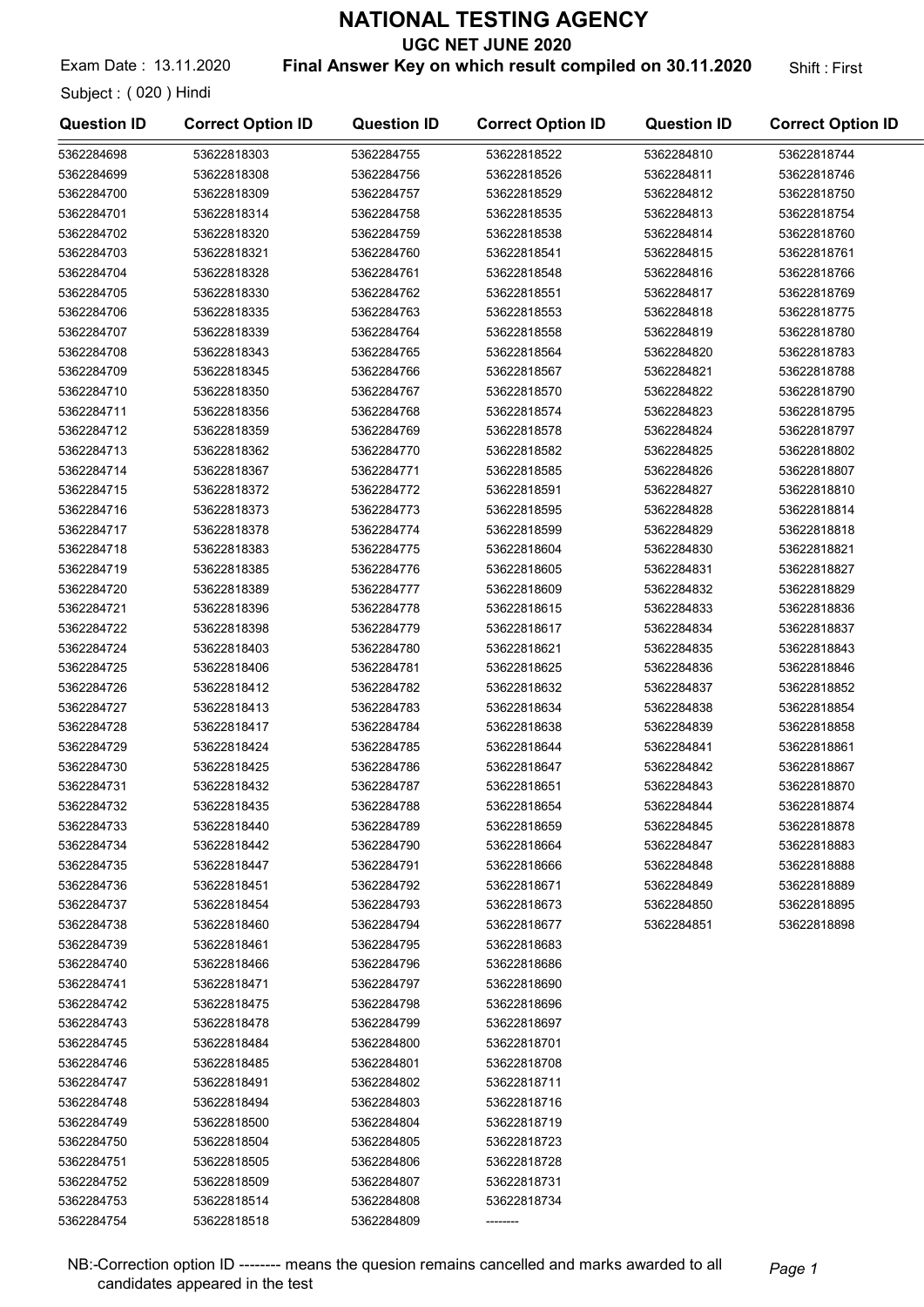UGC NET JUNE 2020

Exam Date: 13.11.2020 **Final Answer Key on which result compiled on 30.11.2020** Shift : Second

Subject : ( 020 ) Hindi

| <b>Question ID</b> | <b>Correct Option ID</b> | <b>Question ID</b> | <b>Correct Option ID</b> | <b>Question ID</b> | <b>Correct Option ID</b> |
|--------------------|--------------------------|--------------------|--------------------------|--------------------|--------------------------|
| 5362284852         | 53622818902              | 5362284909         | 53622819122              | 5362284964         | 53622819342              |
| 5362284853         | 53622818905              | 5362284910         | 53622819125              | 5362284965         | 53622819345              |
| 5362284854         | 53622818912              | 5362284911         | 53622819130              | 5362284966         | 53622819352              |
| 5362284855         | 53622818915              | 5362284912         | 53622819136              | 5362284967         | 53622819354              |
| 5362284856         | 53622818920              | 5362284913         | 53622819138              | 5362284968         | 53622819357              |
| 5362284857         | 53622818924              | 5362284914         | 53622819144              | 5362284969         | 53622819362              |
| 5362284858         | 53622818926              | 5362284915         | 53622819147              | 5362284970         | 53622819366              |
| 5362284859         | 53622818931              | 5362284916         | 53622819149              | 5362284971         | 53622819372              |
| 5362284860         | 53622818935              | 5362284917         | 53622819154              | 5362284972         | 53622819373              |
| 5362284861         | 53622818940              | 5362284918         | 53622819160              | 5362284973         | 53622819380              |
| 5362284862         | 53622818942              | 5362284919         | 53622819163              | 5362284974         | 53622819383              |
| 5362284863         | 53622818947              | 5362284920         | 53622819165              | 5362284975         | 53622819385              |
| 5362284864         | 53622818949              | 5362284921         | 53622819171              | 5362284976         | 53622819389              |
| 5362284865         | 53622818956              | 5362284922         | 53622819174              | 5362284977         | 53622819393              |
| 5362284866         | 53622818957              | 5362284923         | 53622819179              | 5362284978         | 53622819399              |
| 5362284867         | 53622818963              | 5362284924         | 53622819184              | 5362284979         | 53622819401              |
| 5362284868         | 53622818968              | 5362284925         | 53622819185              | 5362284980         | 53622819408              |
| 5362284869         | 53622818972              | 5362284926         | 53622819192              | 5362284981         | 53622819411              |
| 5362284870         | 53622818976              | 5362284927         | 53622819196              | 5362284982         | 53622819414              |
| 5362284871         | 53622818978              | 5362284928         | 53622819198              | 5362284983         | 53622819420              |
| 5362284872         | 53622818981              | 5362284929         | 53622819204              | 5362284984         | 53622819421              |
| 5362284873         | 53622818987              | 5362284930         | 53622819207              | 5362284985         | 53622819428              |
| 5362284874         | 53622818990              | 5362284931         | 53622819210              | 5362284986         | 53622819429              |
| 5362284875         | 53622818993              | 5362284932         | 53622819214              | 5362284987         | 53622819436              |
| 5362284876         | 53622818997              | 5362284933         | 53622819219              | 5362284988         | 53622819440              |
| 5362284878         | 53622819004              | 5362284934         | 53622819221              | 5362284989         | 53622819442              |
| 5362284879         | 53622819006              | 5362284935         | 53622819225              | 5362284990         | 53622819445              |
| 5362284880         | 53622819010              | 5362284936         | 53622819230              | 5362284991         | 53622819451              |
| 5362284881         | 53622819014              | 5362284937         | 53622819233              | 5362284992         | 53622819453              |
| 5362284882         | 53622819018              | 5362284938         | 53622819238              | 5362284993         | 53622819459              |
| 5362284883         | 53622819023              | 5362284939         | 53622819241              | 5362284995         | 53622819462              |
| 5362284884         | 53622819028              | 5362284940         | 53622819245              | 5362284996         | 53622819468              |
| 5362284885         | 53622819031              | 5362284941         | 53622819251              | 5362284997         | 53622819472              |
| 5362284886         | 53622819035              | 5362284942         | 53622819256              | 5362284998         | 53622819474              |
| 5362284887         | 53622819039              | 5362284943         | 53622819257              | 5362284999         | 53622819478              |
| 5362284888         | 53622819042              | 5362284944         | 53622819261              | 5362285001         | 53622819481              |
| 5362284889         | 53622819045              | 5362284945         | 53622819266              | 5362285002         | 53622819486              |
| 5362284890         | 53622819050              | 5362284946         | 53622819270              | 5362285003         | 53622819491              |
| 5362284891         | 53622819056              | 5362284947         | 53622819276              | 5362285004         | 53622819496              |
| 5362284892         | 53622819057              | 5362284948         | 53622819277              | 5362285005         | 53622819499              |
| 5362284893         | 53622819061              | 5362284949         | 53622819283              |                    |                          |
| 5362284894         | 53622819066              | 5362284950         | 53622819288              |                    |                          |
| 5362284895         | 53622819072              | 5362284951         | 53622819290              |                    |                          |
| 5362284896         | 53622819074              | 5362284952         | 53622819294              |                    |                          |
| 5362284897         | 53622819077              | 5362284953         | 53622819297              |                    |                          |
| 5362284899         | 53622819082              | 5362284954         | 53622819302              |                    |                          |
| 5362284900         | 53622819087              | 5362284955         | 53622819305              |                    |                          |
| 5362284901         | 53622819092              | 5362284956         | 53622819310              |                    |                          |
| 5362284902         | 53622819095              | 5362284957         | 53622819315              |                    |                          |
| 5362284903         | 53622819100              | 5362284958         | 53622819318              |                    |                          |
| 5362284904         | 53622819103              | 5362284959         | 53622819322              |                    |                          |
| 5362284905         | 53622819105              | 5362284960         | 53622819325              |                    |                          |
| 5362284906         | 53622819109              | 5362284961         | 53622819330              |                    |                          |
| 5362284907         | 53622819116              | 5362284962         | 53622819333              |                    |                          |
| 5362284908         | 53622819120              | 5362284963         | 53622819340              |                    |                          |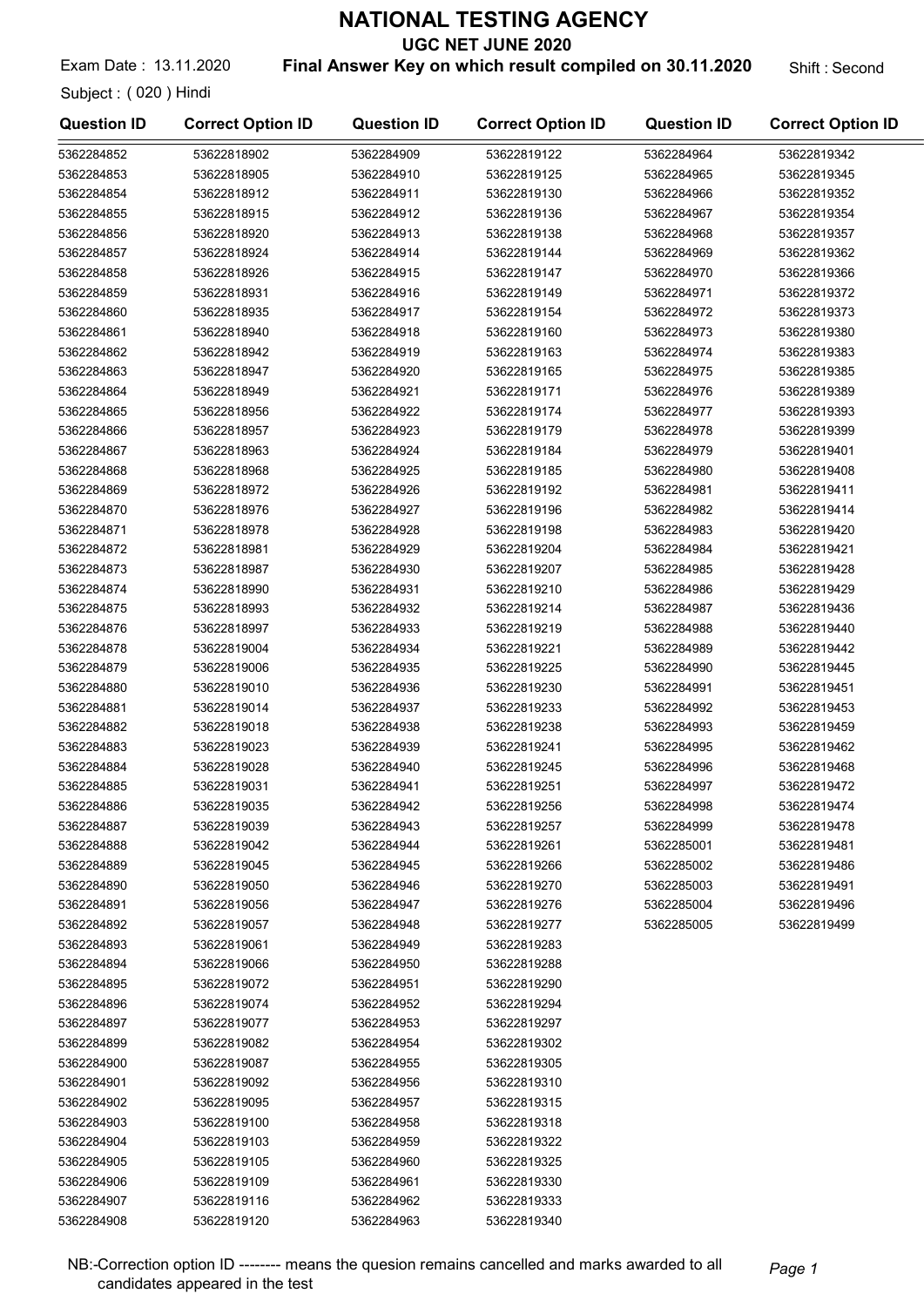UGC NET JUNE 2020

Exam Date: 24.09.2020 **Final Answer Key on which result compiled on 30.11.2020** Shift: First

Subject : ( 021 ) Kannada

71087012554 71087049885 71087012555 71087049889 71087012556 71087049894 71087012557 71087049899

| <b>Question ID</b> | <b>Correct Option ID</b> | <b>Question ID</b> | <b>Correct Option ID</b> | <b>Question ID</b> | <b>Correct Option ID</b> |
|--------------------|--------------------------|--------------------|--------------------------|--------------------|--------------------------|
| 71087012501        | 71087049682              | 71087012558        | 71087049903              | 71087012613        | 71087050123              |
| 71087012502        | 71087049688              | 71087012559        | 71087049906              | 71087012614        | 71087050128              |
| 71087012503        | 71087049691              | 71087012560        | 71087049909              | 71087012615        | 71087050130              |
| 71087012504        | 71087049694              | 71087012561        | 71087049916              | 71087012616        | 71087050136              |
| 71087012505        | 71087049697              | 71087012562        | 71087049918              | 71087012617        | 71087050137              |
| 71087012506        | 71087049702              | 71087012563        | 71087049921              | 71087012618        | 71087050141              |
| 71087012507        | 71087049707              | 71087012564        | 71087049926              | 71087012619        | 71087050148              |
| 71087012508        | 71087049712              | 71087012565        | 71087049929              | 71087012620        | 71087050150              |
| 71087012509        | 71087049713              | 71087012566        | 71087049935              | 71087012621        | 71087050153              |
| 71087012510        | 71087049720              | 71087012567        | 71087049938              | 71087012622        | 71087050159              |
| 71087012512        | 71087049724              | 71087012568        | 71087049941              | 71087012623        | 71087050164              |
| 71087012513        | 71087049725              | 71087012569        | 71087049946              | 71087012624        | 71087050165              |
| 71087012514        | 71087049731              | 71087012570        | 71087049949              | 71087012625        | 71087050170              |
| 71087012515        | 71087049735              | 71087012571        | 71087049956              | 71087012626        | 71087050175              |
| 71087012516        | 71087049740              | 71087012572        | 71087049958              | 71087012627        | 71087050180              |
| 71087012517        | 71087049742              | 71087012573        | 71087049961              | 71087012628        | 71087050183              |
| 71087012518        | 71087049747              | 71087012574        | 71087049967              | 71087012629        | 71087050186              |
| 71087012519        | 71087049751              | 71087012575        | 71087049970              | 71087012630        | 71087050192              |
| 71087012520        | 71087049753              | 71087012576        | 71087049975              | 71087012631        | 71087050195              |
| 71087012521        | 71087049757              | 71087012577        | 71087049978              | 71087012632        | 71087050198              |
| 71087012522        | 71087049764              | 71087012578        | 71087049981              | 71087012633        | 71087050203              |
| 71087012523        | 71087049767              | 71087012579        | 71087049988              | 71087012634        | 71087050205              |
| 71087012524        | 71087049769              | 71087012580        | 71087049990              | 71087012635        | 71087050211              |
| 71087012525        | 71087049774              | 71087012581        | 71087049993              | 71087012636        | 71087050214              |
| 71087012526        | 71087049780              | 71087012582        | 71087049997              | 71087012637        | 71087050219              |
| 71087012527        | 71087049782              | 71087012583        | 71087050003              | 71087012638        | 71087050223              |
| 71087012528        | 71087049785              | 71087012584        | 71087050006              | 71087012639        | 71087050226              |
| 71087012529        | 71087049789              | 71087012585        | 71087050009              | 71087012640        | 71087050229              |
| 71087012530        | 71087049795              | 71087012586        | 71087050015              | 71087012641        | 71087050235              |
| 71087012531        | 71087049799              | 71087012587        | 71087050018              | 71087012642        | 71087050238              |
| 71087012533        | 71087049802              | 71087012588        | 71087050023              | 71087012644        | 71087050241              |
| 71087012534        | 71087049808              | 71087012589        | 71087050025              | 71087012645        | 71087050246              |
| 71087012535        | 71087049809              | 71087012590        | 71087050031              | 71087012646        | 71087050251              |
| 71087012536        | 71087049816              | 71087012591        | 71087050033              | 71087012647        | 71087050256              |
| 71087012537        | 71087049819              | 71087012592        | 71087050038              | 71087012648        | 71087050259              |
| 71087012538        | 71087049823              | 71087012593        | 71087050043              | 71087012650        | 71087050261              |
| 71087012539        | 71087049828              | 71087012594        | 71087050048              | 71087012651        | 71087050266              |
| 71087012540        | 71087049831              | 71087012595        | 71087050051              | 71087012652        | 71087050272              |
| 71087012541        | 71087049833              | 71087012596        | 71087050054              | 71087012653        | 71087050276              |
| 71087012542        | 71087049838              | 71087012597        | 71087050060              | 71087012654        | 71087050278              |
| 71087012543        | 71087049842              | 71087012598        | 71087050063              |                    |                          |
| 71087012544        | 71087049845              | 71087012599        | 71087050065              |                    |                          |
| 71087012545        | 71087049852              | 71087012600        | 71087050071              |                    |                          |
| 71087012546        | 71087049855              | 71087012601        | 71087050073              |                    |                          |
| 71087012547        | 71087049859              | 71087012602        | 71087050079              |                    |                          |
| 71087012548        | 71087049862              | 71087012603        | 71087050082              |                    |                          |
| 71087012549        | 71087049867              | 71087012604        | 71087050085              |                    |                          |
| 71087012550        | 71087049871              | 71087012605        | 71087050092              |                    |                          |
| 71087012551        | 71087049873              | 71087012606        | 71087050094              |                    |                          |
| 71087012552        | 71087049880              | 71087012607        | 71087050099              |                    |                          |
| 71087012553        | 71087049883              | 71087012608        | 71087050104              |                    |                          |

71087012609 71087050105 71087012610 71087050112 71087012611 71087050114 71087012612 71087050117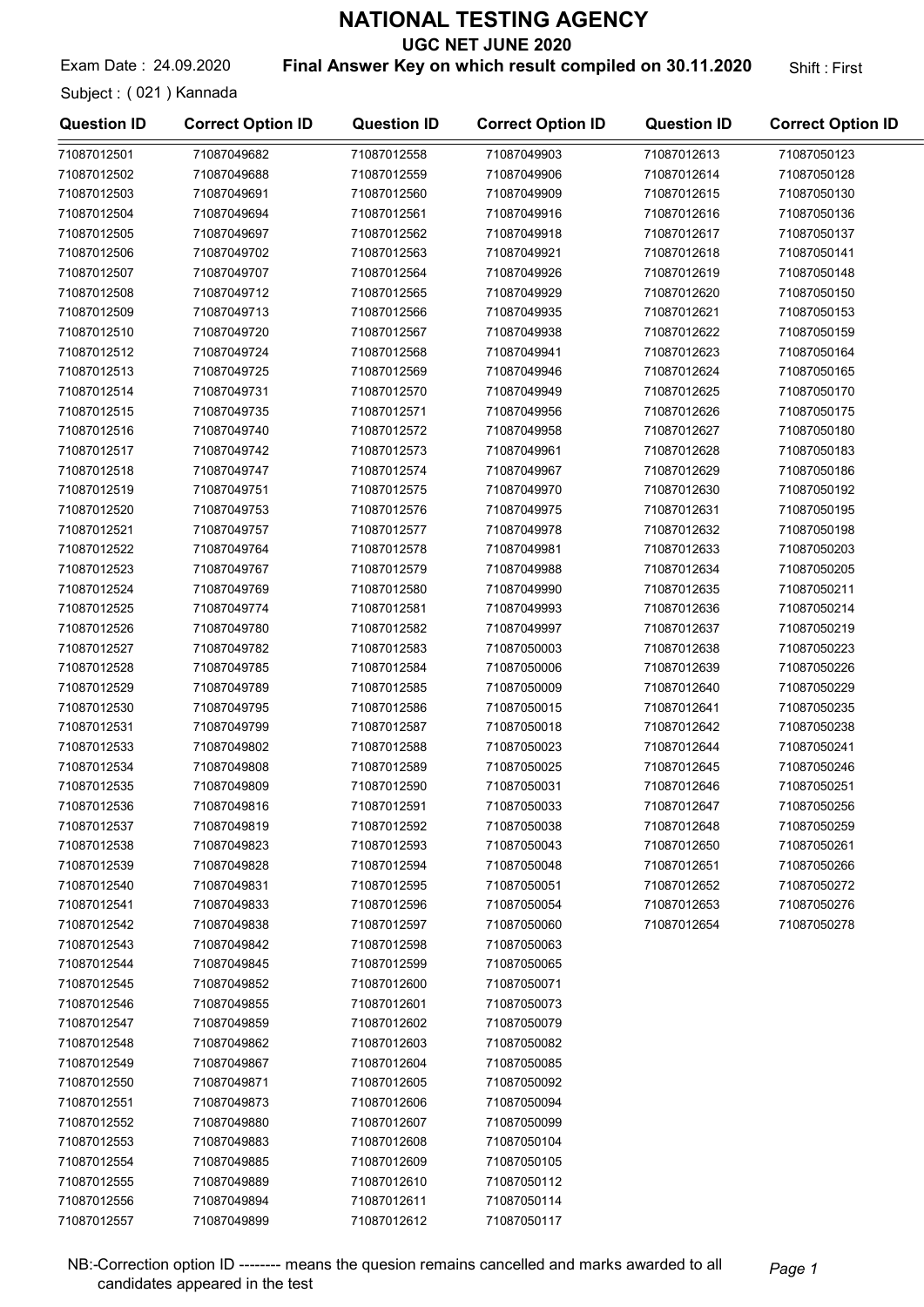UGC NET JUNE 2020

Exam Date: 04.11.2020 **Final Answer Key on which result compiled on 30.11.2020** Shift: First

Subject : ( 022 ) Malayalam

| <b>Question ID</b>     | <b>Correct Option ID</b> | <b>Question ID</b>     | <b>Correct Option ID</b> | <b>Question ID</b> | <b>Correct Option ID</b> |
|------------------------|--------------------------|------------------------|--------------------------|--------------------|--------------------------|
| 536228772              | 5362283004               | 536228828              | 5362283221               | 536228883          | 5362283443               |
| 536228773              | 5362283007               | 536228829              | 5362283226               | 536228884          | 5362283447               |
| 536228774              | 5362283010               | 536228830              | 5362283232               | 536228885          | 5362283451               |
| 536228775              | 5362283013               | 536228831              | 5362283235               | 536228886          | 5362283453               |
| 536228776              | 5362283018               | 536228832              | 5362283239               | 536228887          | 5362283458               |
| 536228777              | 5362283024               | 536228833              | 5362283242               | 536228888          | 5362283462               |
| 536228778              | 5362283028               | 536228834              | 5362283247               | 536228889          | 5362283466               |
| 536228779              | 5362283030               | 536228835              | 5362283249               | 536228890          | 5362283469               |
| 536228780              | 5362283034               | 536228836              | 5362283253               | 536228891          | 5362283473               |
| 536228781              | 5362283037               | 536228837              | 5362283259               | 536228892          | 5362283479               |
| 536228782              | 5362283041               | 536228838              | 5362283261               | 536228893          | 5362283482               |
| 536228783              | 5362283046               | 536228839              | 5362283265               | 536228894          | 5362283485               |
| 536228784              | 5362283051               | 536228840              | 5362283271               | 536228895          | 5362283489               |
| 536228785              | 5362283053               | 536228841              | 5362283275               | 536228896          | 5362283494               |
| 536228786              | 5362283059               | 536228842              | 5362283278               | 536228897          | 5362283500               |
| 536228787              | 5362283061               | 536228843              | 5362283283               | 536228898          | 5362283503               |
| 536228788              | 5362283067               | 536228844              | 5362283287               | 536228899          | 5362283506               |
| 536228789              | 5362283069               | 536228845              | 5362283291               | 536228900          | 5362283510               |
| 536228790              | 5362283074               | 536228846              | 5362283295               | 536228901          | 5362283514               |
| 536228791              | 5362283080               | 536228847              | 5362283300               | 536228902          | 5362283519               |
| 536228792              | 5362283083               | 536228848              | 5362283301               | 536228903          | 5362283524               |
| 536228793              | 5362283088               | 536228849              | 5362283305               | 536228904          | 5362283528               |
| 536228794              | 5362283089               | 536228850              | 5362283311               | 536228905          | 5362283530               |
| 536228795              | 5362283094               | 536228851              | 5362283315               | 536228906          | 5362283535               |
| 536228796              | 5362283099               | 536228852              | 5362283319               | 536228907          | 5362283539               |
| 536228797              | 5362283102               | 536228853              | 5362283322               | 536228908          | 5362283543               |
| 536228798              | 5362283106               | 536228854              | 5362283326               | 536228909          | 5362283548               |
| 536228799              | 5362283112               | 536228855              | 5362283332               | 536228910          | 5362283552               |
| 536228800              | 5362283113               | 536228856              | 5362283334               | 536228911          | 5362283555               |
| 536228801              | 5362283117               | 536228857              | 5362283337               | 536228912          | 5362283558               |
| 536228802              | 5362283122               | 536228858              | 5362283343               | 536228914          | 5362283563               |
| 536228803              | 5362283127               | 536228859              | 5362283346               | 536228915          | 5362283565               |
| 536228804              | 5362283130               | 536228860              | 5362283351               | 536228916          | 5362283569               |
| 536228805              | 5362283135               | 536228861              | 5362283356               | 536228917          | ---------                |
| 536228806              | 5362283140               | 536228862              | 5362283359               | 536228918          | 5362283578               |
| 536228807              | 5362283143               | 536228863              | 5362283361               | 536228920          | 5362283584               |
| 536228808              | 5362283146               | 536228864              | 5362283366               | 536228921          | 5362283586               |
| 536228809              | 5362283151               | 536228865              | 5362283370               | 536228922          | 5362283590               |
| 536228810              | 5362283155               | 536228866              | 5362283376               | 536228923          | 5362283593               |
| 536228811              | 5362283157               | 536228867              | 5362283379               | 536228924          | 5362283598               |
| 536228812              | 5362283163               | 536228868              | 5362283383               |                    |                          |
| 536228813              | 5362283168               | 536228869              | 5362283386               |                    |                          |
| 536228814              | 5362283170               | 536228870              | 5362283392               |                    |                          |
| 536228815              | 5362283175               | 536228871              | 5362283395               |                    |                          |
| 536228816              | 5362283177               | 536228872              | 5362283398               |                    |                          |
| 536228818              | 5362283181               | 536228873              | 5362283402               |                    |                          |
| 536228819              | 5362283186               |                        | 5362283406               |                    |                          |
| 536228820              | 5362283191               | 536228874<br>536228875 | 5362283412               |                    |                          |
| 536228821              | 5362283196               | 536228876              | 5362283414               |                    |                          |
| 536228822              | 5362283198               | 536228877              | 5362283420               |                    |                          |
| 536228823              | 5362283202               | 536228878              | 5362283421               |                    |                          |
|                        |                          |                        |                          |                    |                          |
| 536228824              | 5362283206               | 536228879              | 5362283427               |                    |                          |
| 536228825<br>536228826 | 5362283211<br>5362283213 | 536228880<br>536228881 | 5362283430<br>5362283433 |                    |                          |
| 536228827              | 5362283220               | 536228882              | 5362283438               |                    |                          |
|                        |                          |                        |                          |                    |                          |

NB:-Correction option ID -------- means the quesion remains cancelled and marks awarded to all Page 1 candidates appeared in the test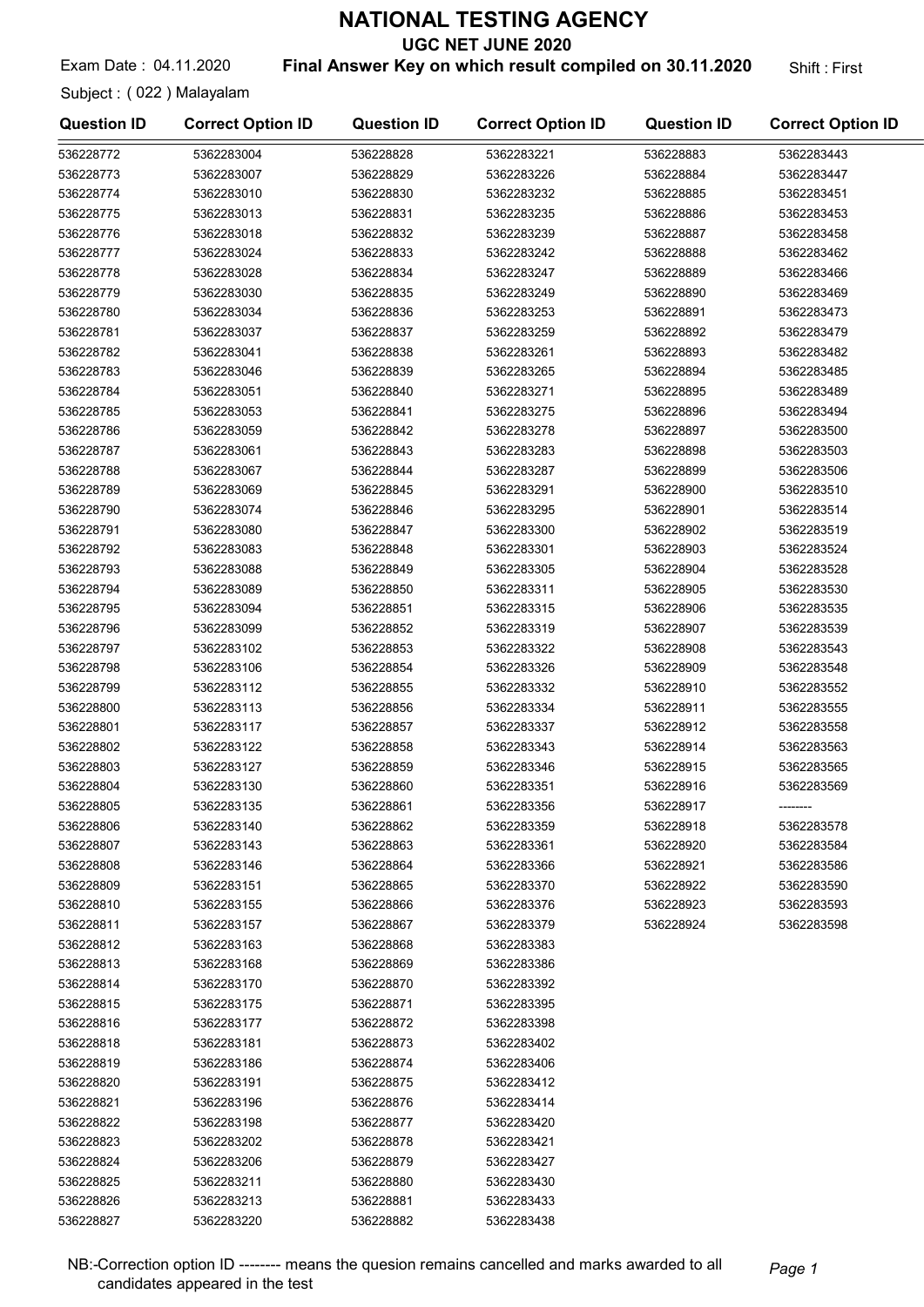UGC NET JUNE 2020

Exam Date: 24.09.2020 **Final Answer Key on which result compiled on 30.11.2020** Shift: Second

2105294300 21052917017

Subject : ( 023 ) Odia

| <b>Question ID</b> | <b>Correct Option ID</b> | <b>Question ID</b> | <b>Correct Option ID</b> | <b>Question ID</b> | <b>Correct Option ID</b> |
|--------------------|--------------------------|--------------------|--------------------------|--------------------|--------------------------|
| 2105294244         | 21052916802              | 2105294301         | 21052917024              | 2105294356         | 21052917244              |
| 2105294245         | 21052916807              | 2105294302         | 21052917027              | 2105294357         | 21052917245              |
| 2105294246         | 21052916809              | 2105294303         | 21052917031              | 2105294358         | 21052917250              |
| 2105294247         | 21052916816              | 2105294304         | 21052917033,             | 2105294359         | 21052917255              |
| 2105294248         | 21052916819              |                    | 21052917036              | 2105294360         | 21052917260              |
| 2105294249         | 21052916824              | 2105294305         | 21052917039              | 2105294361         | 21052917264              |
| 2105294250         | 21052916828              | 2105294306         | 21052917043              | 2105294362         | 21052917265              |
| 2105294251         | 21052916829              | 2105294307         | 21052917045              | 2105294363         | 21052917269              |
| 2105294252         | 21052916833              | 2105294308         | 21052917050              | 2105294364         | 21052917275              |
| 2105294253         | 21052916839              | 2105294309         | 21052917056              | 2105294365         | 21052917280              |
| 2105294255         | 21052916843              | 2105294310         | 21052917059              | 2105294366         | 21052917281              |
| 2105294256         | 21052916846              | 2105294311         | 21052917064              | 2105294367         | 21052917286              |
| 2105294257         | 21052916849              | 2105294312         | 21052917068              | 2105294368         | 21052917291              |
| 2105294258         | 21052916855              | 2105294313         | 21052917072              | 2105294369         | 21052917296              |
| 2105294259         | 21052916858              | 2105294314         | 21052917074              | 2105294370         | 21052917299              |
| 2105294260         | 21052916862              | 2105294315         | 21052917080              | 2105294371         | 21052917302              |
|                    | 21052916867              | 2105294316         | 21052917081              |                    |                          |
| 2105294261         | 21052916872              | 2105294317         | 21052917086              | 2105294372         | 21052917305              |
| 2105294262         |                          | 2105294318         | 21052917092              | 2105294373         | 21052917311              |
| 2105294263         | 21052916874              | 2105294319         | 21052917095              | 2105294374         | 21052917313              |
| 2105294264         | 21052916877              | 2105294320         |                          | 2105294375         | 21052917318              |
| 2105294265         | 21052916882              |                    | 21052917098              | 2105294376         | 21052917323              |
| 2105294266         | 21052916885              | 2105294321         | 21052917103              | 2105294377         | 21052917328              |
| 2105294267         | 21052916890              | 2105294322         | 21052917108              | 2105294378         | 21052917329              |
| 2105294268         | 21052916893              | 2105294323         | 21052917109              | 2105294379         | 21052917335              |
| 2105294269         | 21052916899              | 2105294324         | 21052917115              | 2105294380         | 21052917339              |
| 2105294270         | 21052916903              | 2105294325         | 21052917118              | 2105294381         | 21052917343              |
| 2105294271         | 21052916905              | 2105294326         | 21052917124              | 2105294382         | 21052917345              |
| 2105294272         | 21052916909              | 2105294327         | 21052917126              | 2105294383         | 21052917351              |
| 2105294273         | 21052916915              | 2105294328         | 21052917131              | 2105294384         | 21052917353              |
| 2105294274         | 21052916919              | 2105294329         | 21052917133              | 2105294385         | 21052917360              |
| 2105294276         | 21052916922              | 2105294330         | 21052917138              | 2105294387         | 21052917361              |
| 2105294277         | 21052916925              | 2105294331         | 21052917143              | 2105294388         | 21052917366              |
| 2105294278         | 21052916930              | 2105294332         | 21052917145              | 2105294389         | 21052917371              |
| 2105294279         | 21052916936              | 2105294333         | 21052917150              | 2105294390         | 21052917375              |
| 2105294280         | 21052916938              | 2105294334         | 21052917155              | 2105294391         | 21052917379              |
| 2105294281         | 21052916943              | 2105294335         | 21052917158              | 2105294393         | 21052917382              |
| 2105294282         | 21052916946              | 2105294336         | 21052917163              | 2105294394         | 21052917387              |
| 2105294283         | 21052916951              | 2105294337         | 21052917165              | 2105294395         | 21052917390              |
| 2105294284         | 21052916954              | 2105294338         | 21052917169              | 2105294396         | 21052917394              |
| 2105294285         | 21052916959              | 2105294339         | 21052917175              | 2105294397         | 21052917399              |
| 2105294286         | 21052916962              | 2105294340         | 21052917180              |                    |                          |
| 2105294287         | 21052916965              | 2105294341         | 21052917183              |                    |                          |
| 2105294288         | 21052916970              | 2105294342         | 21052917187              |                    |                          |
| 2105294289         | 21052916976              | 2105294343         | 21052917192              |                    |                          |
| 2105294290         | 21052916977              | 2105294344         | 21052917196              |                    |                          |
| 2105294291         | 21052916983              | 2105294345         | 21052917199              |                    |                          |
| 2105294292         | 21052916987              | 2105294346         | 21052917202              |                    |                          |
| 2105294293         | 21052916990              | 2105294347         | 21052917205              |                    |                          |
| 2105294294         | 21052916994              | 2105294348         | 21052917210              |                    |                          |
| 2105294295         | 21052917000              | 2105294349         | 21052917214              |                    |                          |
| 2105294296         | 21052917001              | 2105294350         | 21052917220              |                    |                          |
| 2105294297         | 21052917006              | 2105294351         | 21052917222              |                    |                          |
| 2105294298         | 21052917010              | 2105294352         | 21052917225              |                    |                          |
| 2105294299         | 21052917016              | 2105294353         | 21052917229              |                    |                          |

NB:-Correction option ID ------- means the quesion remains cancelled and marks awarded to all Page 1 candidates appeared in the test

2105294354 21052917234 2105294355 21052917239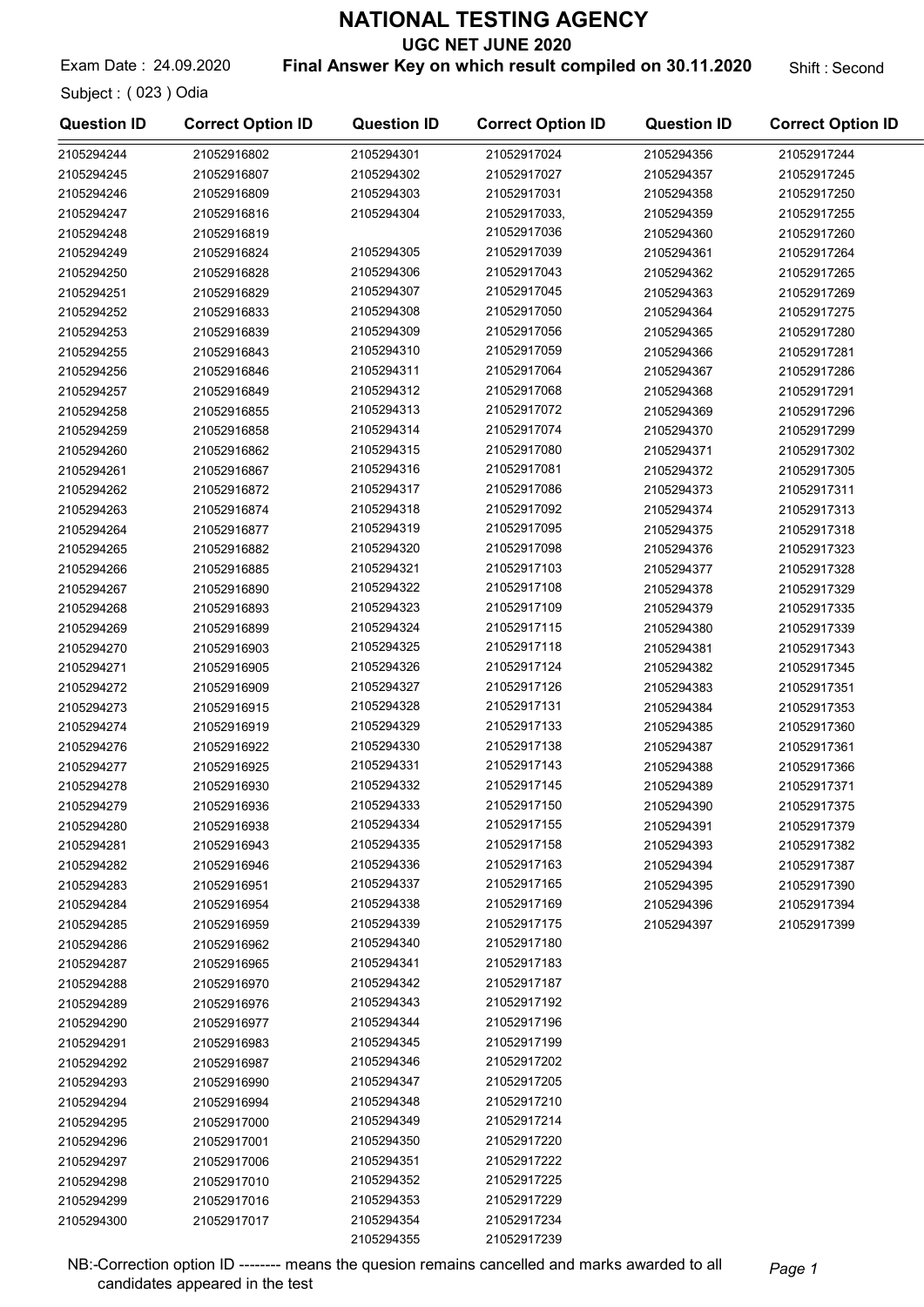UGC NET JUNE 2020

### Exam Date: 04.11.2020 **Final Answer Key on which result compiled on 30.11.2020** Shift: First

Subject : ( 024 ) Punjabi

|  |  | Shift : First |
|--|--|---------------|
|--|--|---------------|

| <b>Question ID</b> | <b>Correct Option ID</b> | <b>Question ID</b> | <b>Correct Option ID</b> | <b>Question ID</b> | <b>Correct Option ID</b> |
|--------------------|--------------------------|--------------------|--------------------------|--------------------|--------------------------|
| 5362281080         | 5362284204               | 5362281136         |                          | 5362281189         | 5362284633               |
| 5362281081         | 5362284207               | 5362281137         |                          | 5362281190         | 5362284637               |
| 5362281082         | 5362284210               | 5362281138         | 5362284430,              | 5362281191         | 5362284643               |
| 5362281083         | 5362284213               |                    | 5362284431               | 5362281192         | 5362284645               |
| 5362281084         | 5362284218               | 5362281139         | 5362284434               | 5362281193         | 5362284652               |
| 5362281085         | 5362284224               | 5362281140         | 5362284438               | 5362281194         | 5362284653               |
| 5362281086         | 5362284228               | 5362281141         | 5362284441               | 5362281195         | 5362284657               |
| 5362281087         | 5362284230               | 5362281142         | 5362284448               | 5362281196         | 5362284664               |
| 5362281088         | 5362284234               | 5362281143         | 5362284450               | 5362281197         | 5362284667               |
| 5362281089         | 5362284237               | 5362281144         | 5362284456               | 5362281198         |                          |
| 5362281090         | 5362284241               | 5362281145         | 5362284458               | 5362281199         | 5362284675               |
| 5362281091         | 5362284246               | 5362281146         | 5362284462               | 5362281200         | 5362284679               |
| 5362281092         | 5362284251               | 5362281147         | 5362284466,              | 5362281201         | 5362284681               |
| 5362281093         | 5362284253               |                    | 5362284467               | 5362281202         | 5362284685               |
| 5362281094         | 5362284259               | 5362281148         | 5362284469               | 5362281203         | 5362284689               |
| 5362281095         | 5362284261               | 5362281149         | 5362284474               | 5362281204         | 5362284694               |
| 5362281096         | 5362284267               | 5362281150         | 5362284479               | 5362281205         | 5362284700               |
| 5362281097         | 5362284269               | 5362281151         | 5362284483               | 5362281206         | 5362284702               |
| 5362281098         | 5362284274               | 5362281152         | 5362284488               | 5362281207         | 5362284707               |
| 5362281099         | 5362284280               | 5362281153         | 5362284489               | 5362281208         | 5362284712               |
| 5362281100         | 5362284283               | 5362281154         | 5362284496               | 5362281209         | 5362284714               |
| 5362281101         | 5362284288               | 5362281155         | 5362284500               | 5362281210         | 5362284720               |
| 5362281102         | 5362284289               | 5362281156         | 5362284501               | 5362281211         | 5362284722               |
| 5362281103         | 5362284294               | 5362281157         | 5362284506               | 5362281212         | 5362284725               |
| 5362281104         | 5362284299               | 5362281158         | 5362284511               | 5362281213         | 5362284732               |
| 5362281105         | 5362284302               | 5362281159         | 5362284515               | 5362281214         | 5362284735               |
| 5362281106         | 5362284306               | 5362281160         | 5362284520               | 5362281215         | 5362284738               |
| 5362281107         | 5362284312               | 5362281161         | 5362284524               | 5362281216         | 5362284741               |
| 5362281108         | 5362284313               | 5362281162         | 5362284527               | 5362281217         | 5362284745               |
| 5362281109         | 5362284317               | 5362281163         | 5362284531               | 5362281218         | 5362284749               |
| 5362281110         | 5362284322               | 5362281164         | 5362284534               | 5362281219         | 5362284753               |
| 5362281111         | 5362284327               | 5362281165         | 5362284537               | 5362281220         | 5362284757               |
| 5362281112         | 5362284330               | 5362281166         | 5362284544               | 5362281222         | 5362284762               |
| 5362281113         | 5362284335               | 5362281167         | 5362284547               | 5362281223         | 5362284768               |
| 5362281114         | 5362284340               | 5362281168         | 5362284549               | 5362281224         | 5362284769               |
| 5362281115         | 5362284343               | 5362281169         | 5362284553               | 5362281225         | 5362284773               |
| 5362281116         | 5362284346               | 5362281170         | 5362284558               | 5362281226         | 5362284779               |
| 5362281117         | 5362284351               | 5362281171         | 5362284561               | 5362281228         | 5362284782               |
| 5362281118         | 5362284355               | 5362281172         | 5362284566               | 5362281229         | 5362284788               |
| 5362281119         | 5362284357               | 5362281173         | 5362284572               | 5362281230         | 5362284789               |
|                    | 5362284363               | 5362281174         | 5362284574               |                    |                          |
| 5362281120         |                          | 5362281175         | 5362284579               | 5362281231         | 5362284794               |
| 5362281121         | 5362284368               | 5362281176         | 5362284584               | 5362281232         | 5362284799               |
| 5362281122         | 5362284370               | 5362281177         | 5362284586               |                    |                          |
| 5362281123         | 5362284375               | 5362281178         | 5362284590               |                    |                          |
| 5362281124         | 5362284377               | 5362281179         | 5362284593,              |                    |                          |
| 5362281126         | 5362284381               |                    | 5362284594               |                    |                          |
| 5362281127         | 5362284386               | 5362281180         | 5362284598               |                    |                          |
| 5362281128         | 5362284391               | 5362281181         | 5362284603               |                    |                          |
| 5362281129         | 5362284396               | 5362281182         | 5362284607               |                    |                          |
| 5362281130         | 5362284398               | 5362281183         | 5362284610               |                    |                          |
| 5362281131         | 5362284403               | 5362281184         | 5362284614               |                    |                          |
| 5362281132         | 5362284406               | 5362281185         | 5362284618               |                    |                          |
| 5362281133         | 5362284410               | 5362281186         | 5362284624               |                    |                          |
| 5362281134         | 5362284414               | 5362281187         | 5362284625               |                    |                          |
| 5362281135         | 5362284419               | 5362281188         | 5362284629               |                    |                          |
|                    |                          |                    |                          |                    |                          |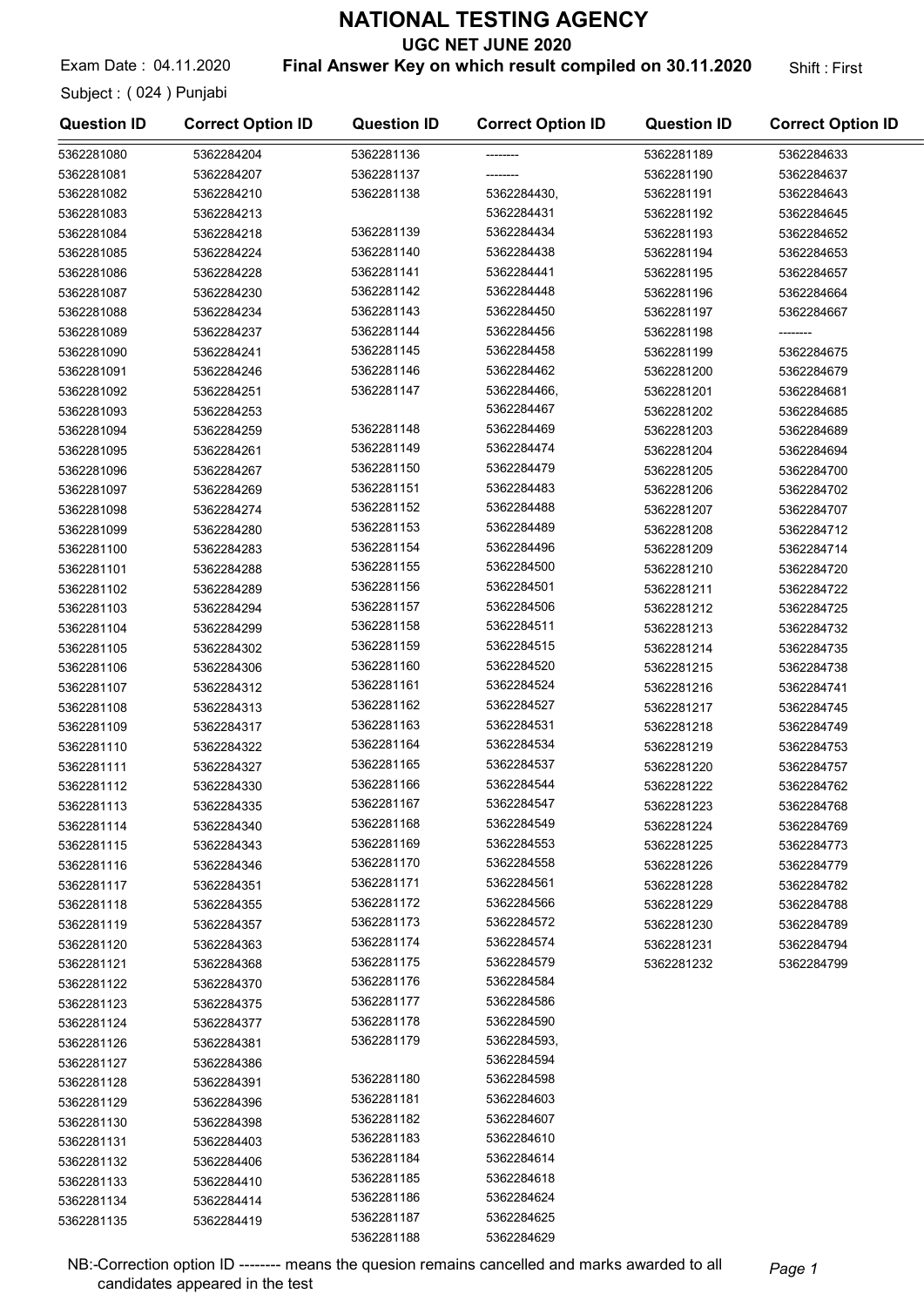UGC NET JUNE 2020

Exam Date: 24.09.2020 **Final Answer Key on which result compiled on 30.11.2020** Shift: First

Subject : ( 025 ) Sanskrit

| <b>Question ID</b> | <b>Correct Option ID</b> | <b>Question ID</b> | <b>Correct Option ID</b> | <b>Question ID</b> | <b>Correct Option ID</b> |
|--------------------|--------------------------|--------------------|--------------------------|--------------------|--------------------------|
| 71087013579        | 71087053882              | 71087013636        | 71087054103              | 71087013691        | 71087054322              |
| 71087013580        | 71087053888              | 71087013637        | 71087054107              | 71087013692        | 71087054327              |
| 71087013581        | 71087053891              | 71087013638        | 71087054111              | 71087013693        | 71087054331              |
| 71087013582        | 71087053894              | 71087013639        | 71087054114              | 71087013694        | 71087054333              |
| 71087013583        | 71087053897              | 71087013640        | 71087054120              | 71087013695        | 71087054339              |
| 71087013584        | 71087053902              | 71087013641        | 71087054122              | 71087013696        | 71087054341              |
| 71087013585        | 71087053907              | 71087013642        | 71087054128              | 71087013697        | 71087054345              |
| 71087013586        | 71087053912              | 71087013643        | 71087054129              | 71087013698        | 71087054351              |
| 71087013587        | 71087053913              | 71087013644        | 71087054135              | 71087013699        | 71087054353              |
| 71087013588        | 71087053920              | 71087013645        | 71087054138              | 71087013700        | 71087054358              |
| 71087013590        | 71087053924              | 71087013646        | 71087054141              | 71087013701        | 71087054361              |
| 71087013591        | 71087053925              | 71087013647        | 71087054148              | 71087013702        | 71087054366              |
| 71087013592        | 71087053931              | 71087013648        | 71087054150              | 71087013703        | 71087054372              |
| 71087013593        | 71087053935              | 71087013649        | 71087054155              | 71087013704        | 71087054373              |
| 71087013594        | 71087053940              | 71087013650        | 71087054159              | 71087013705        | 71087054380              |
| 71087013595        | 71087053942              | 71087013651        | 71087054164              | 71087013706        | 71087054384              |
| 71087013596        | 71087053947              | 71087013652        | 71087054168              | 71087013707        | 71087054387              |
| 71087013597        | 71087053951              | 71087013653        | 71087054169              | 71087013708        | 71087054390              |
| 71087013598        | 71087053953              | 71087013654        | 71087054175              | 71087013709        | 71087054394              |
| 71087013599        | 71087053957              | 71087013655        | 71087054178              | 71087013710        | 71087054400              |
| 71087013600        | 71087053964              | 71087013656        | 71087054183              | 71087013711        | 71087054404              |
| 71087013601        | 71087053967              | 71087013657        | 71087054188              | 71087013712        | 71087054406              |
| 71087013602        | 71087053969              | 71087013658        | 71087054191              | 71087013713        | 71087054410              |
| 71087013603        | 71087053974              | 71087013659        | 71087054195              | 71087013714        | 71087054415              |
| 71087013604        | 71087053980              | 71087013660        | 71087054198              | 71087013715        | 71087054420              |
| 71087013605        | 71087053982              | 71087013661        | 71087054204              | 71087013716        | 71087054422              |
| 71087013606        | 71087053985              | 71087013662        | 71087054205              | 71087013717        | 71087054425              |
| 71087013607        | 71087053989              | 71087013663        | 71087054210              | 71087013718        | 71087054429              |
| 71087013608        | 71087053995              | 71087013664        | 71087054213              | 71087013719        | 71087054434              |
| 71087013609        | 71087053999              | 71087013665        | 71087054220              | 71087013720        | 71087054438              |
| 71087013611        | 71087054002              | 71087013666        | 71087054224              | 71087013722        | 71087054442              |
| 71087013612        | 71087054008              | 71087013667        | 71087054227              | 71087013723        | 71087054445              |
| 71087013613        | 71087054009              | 71087013668        | 71087054231              | 71087013724        | 71087054451              |
| 71087013614        | 71087054016              | 71087013669        | 71087054233              | 71087013725        | 71087054456              |
| 71087013615        | 71087054019              | 71087013670        | 71087054238              | 71087013726        | 71087054458              |
| 71087013616        | 71087054023              | 71087013671        | 71087054243              | 71087013728        | 71087054463              |
| 71087013617        | 71087054028              | 71087013672        | 71087054245              | 71087013729        | 71087054468              |
| 71087013618        | 71087054031              | 71087013673        | 71087054252              | 71087013730        | 71087054471              |
| 71087013619        | 71087054033              | 71087013674        | 71087054254              | 71087013731        | 71087054476              |
| 71087013620        | 71087054038              | 71087013675        | 71087054258              | 71087013732        | 71087054479              |
| 71087013621        | 71087054042              | 71087013676        | 71087054262              |                    |                          |
| 71087013622        | 71087054045              | 71087013677        | 71087054267              |                    |                          |
| 71087013623        | 71087054052              | 71087013678        | 71087054272              |                    |                          |
| 71087013624        | 71087054055              | 71087013679        | 71087054273              |                    |                          |
| 71087013625        | 71087054059              | 71087013680        | 71087054278              |                    |                          |
| 71087013626        | 71087054062              | 71087013681        | 71087054282              |                    |                          |
| 71087013627        | 71087054067              | 71087013682        | 71087054287              |                    |                          |
| 71087013628        | 71087054071              | 71087013683        | 71087054292              |                    |                          |
| 71087013629        | 71087054073              | 71087013684        | 71087054296              |                    |                          |
| 71087013630        | 71087054080              | 71087013685        | 71087054297              |                    |                          |
| 71087013631        | 71087054082              | 71087013686        | 71087054303              |                    |                          |
| 71087013632        | 71087054086              | 71087013687        | 71087054305              |                    |                          |
| 71087013633        | 71087054092              | 71087013688        | 71087054311              |                    |                          |
| 71087013634        | 71087054096              | 71087013689        | 71087054314              |                    |                          |
| 71087013635        | 71087054099              | 71087013690        | 71087054319              |                    |                          |

NB:-Correction option ID -------- means the quesion remains cancelled and marks awarded to all Page 1 candidates appeared in the test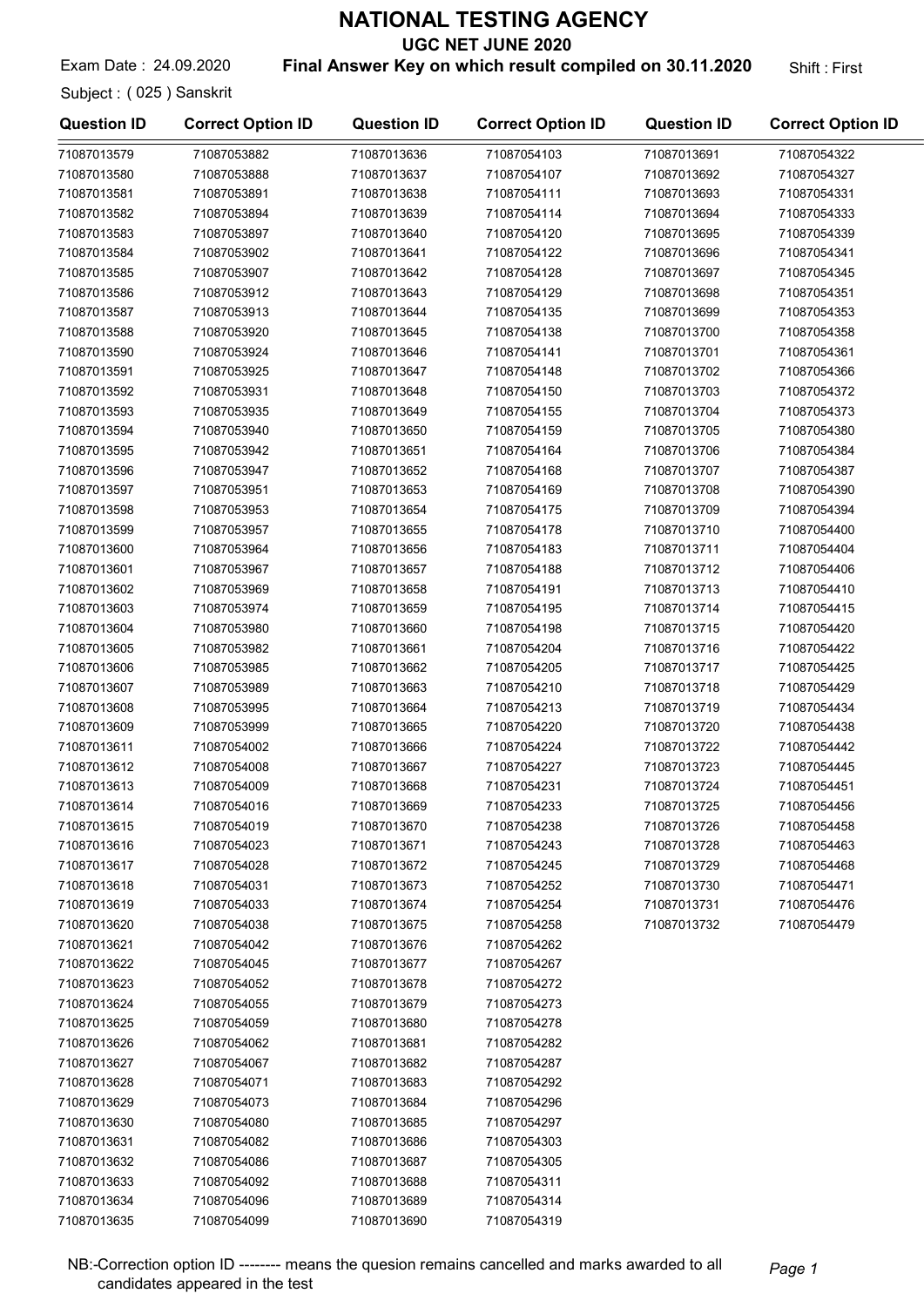UGC NET JUNE 2020

Exam Date: 24.09.2020 **Final Answer Key on which result compiled on 30.11.2020** Shift: Second

Subject : ( 026 ) Tamil

2105297225 21052928418

| <b>Question ID</b> | <b>Correct Option ID</b> | <b>Question ID</b> | <b>Correct Option ID</b> | <b>Question ID</b> | <b>Correct Option ID</b> |
|--------------------|--------------------------|--------------------|--------------------------|--------------------|--------------------------|
| 2105297169         | 21052928202              | 2105297226         | 21052928423              | 2105297281         | 21052928642              |
| 2105297170         | 21052928207              | 2105297227         | 21052928427              | 2105297282         | 21052928645              |
| 2105297171         | 21052928209              | 2105297228         | 21052928431              | 2105297283         | 21052928651              |
| 2105297172         | 21052928216              | 2105297229         | 21052928434              | 2105297284         | 21052928656              |
| 2105297173         | 21052928219              | 2105297230         | 21052928438              | 2105297285         | 21052928659              |
| 2105297174         | 21052928224              | 2105297231         | 21052928442              | 2105297286         | 21052928661              |
| 2105297175         | 21052928228              | 2105297232         | 21052928445              | 2105297287         | 21052928665              |
| 2105297176         | 21052928229              | 2105297233         | 21052928452              | 2105297288         | 21052928669              |
| 2105297177         | 21052928233              | 2105297234         | 21052928453              | 2105297289         | 21052928674              |
| 2105297178         | 21052928239              | 2105297235         | 21052928460              | 2105297290         | 21052928678              |
| 2105297180         | 21052928243              | 2105297236         | 21052928464              | 2105297291         | 21052928683              |
| 2105297181         | 21052928246              | 2105297237         | 21052928468              | 2105297292         | 21052928686              |
| 2105297182         | 21052928249              | 2105297238         | 21052928470              | 2105297293         | 21052928689              |
| 2105297183         | 21052928255              | 2105297239         | 21052928474              | 2105297294         | 21052928695              |
| 2105297184         | 21052928258              | 2105297240         | 21052928479              | 2105297295         | 21052928700              |
| 2105297185         | 21052928262              | 2105297241         | 21052928484              | 2105297296         | 21052928704              |
| 2105297186         | 21052928267              | 2105297242         | 21052928485              | 2105297297         | 21052928708              |
| 2105297187         | 21052928272              | 2105297243         | 21052928491              | 2105297298         | 21052928712              |
| 2105297188         | 21052928274              | 2105297244         | 21052928493              | 2105297299         | 21052928715              |
| 2105297189         | 21052928277              | 2105297245         | 21052928498              | 2105297300         | 21052928718              |
|                    |                          |                    |                          | 2105297301         | 21052928722              |
| 2105297190         | 21052928282              | 2105297246         | 21052928504              |                    |                          |
| 2105297191         | 21052928285              | 2105297247         | 21052928505              | 2105297302         | 21052928725              |
| 2105297192         | 21052928290              | 2105297248         | 21052928510              | 2105297303         | 21052928731              |
| 2105297193         | 21052928293              | 2105297249         | 21052928514              | 2105297304         | 21052928735              |
| 2105297194         | 21052928299              | 2105297250         | 21052928520              | 2105297305         | 21052928739              |
| 2105297195         | 21052928303              | 2105297251         | 21052928523              | 2105297306         | 21052928742              |
| 2105297196         | 21052928305              | 2105297252         | 21052928526              | 2105297307         | 21052928745              |
| 2105297197         | 21052928309              | 2105297253         | 21052928529              | 2105297308         | 21052928749              |
| 2105297198         | 21052928315              | 2105297254         | 21052928535              | 2105297309         | 21052928755              |
| 2105297199         | 21052928319              | 2105297255         | 21052928539              | 2105297310         | 21052928760              |
| 2105297201         | 21052928322              | 2105297256         | 21052928543              | 2105297312         | 21052928763              |
| 2105297202         | 21052928325              | 2105297257         | 21052928548              | 2105297313         | 21052928768              |
| 2105297203         | 21052928330              | 2105297258         | 21052928552              | 2105297314         | 21052928772              |
| 2105297204         | 21052928336              | 2105297259         | 21052928553              | 2105297315         | 21052928774              |
| 2105297205         | 21052928338              | 2105297260         | 21052928558              | 2105297316         | 21052928779              |
| 2105297206         | 21052928343              | 2105297261         | 21052928561              | 2105297318         | 21052928783              |
| 2105297207         | 21052928346              | 2105297262         | 21052928566              | 2105297319         | 21052928788              |
| 2105297208         | 21052928351              | 2105297263         | 21052928569              | 2105297320         | 21052928791              |
| 2105297209         | 21052928354              | 2105297264         | 21052928576              | 2105297321         | 21052928793              |
| 2105297210         | 21052928359              | 2105297265         | 21052928579              | 2105297322         | 21052928797              |
| 2105297211         | 21052928362              | 2105297266         | 21052928583              |                    |                          |
| 2105297212         | 21052928365              | 2105297267         | 21052928588              |                    |                          |
| 2105297213         | 21052928370              | 2105297268         | 21052928589              |                    |                          |
| 2105297214         | 21052928376              | 2105297269         | 21052928594              |                    |                          |
| 2105297215         | 21052928377              | 2105297270         | 21052928598              |                    |                          |
| 2105297216         | 21052928383              | 2105297271         | 21052928603              |                    |                          |
| 2105297217         | 21052928387              | 2105297272         | 21052928607              |                    |                          |
| 2105297218         | 21052928390              | 2105297273         | 21052928611              |                    |                          |
| 2105297219         | 21052928394              | 2105297274         | 21052928616              |                    |                          |
| 2105297220         | 21052928400              | 2105297275         | 21052928617              |                    |                          |
| 2105297221         | 21052928402              | 2105297276         | 21052928624              |                    |                          |
| 2105297222         | 21052928407              | 2105297277         | 21052928625              |                    |                          |
| 2105297223         | 21052928410              | 2105297278         | 21052928631              |                    |                          |
| 2105297224         | 21052928413              | 2105297279         | 21052928634              |                    |                          |

2105297280 21052928639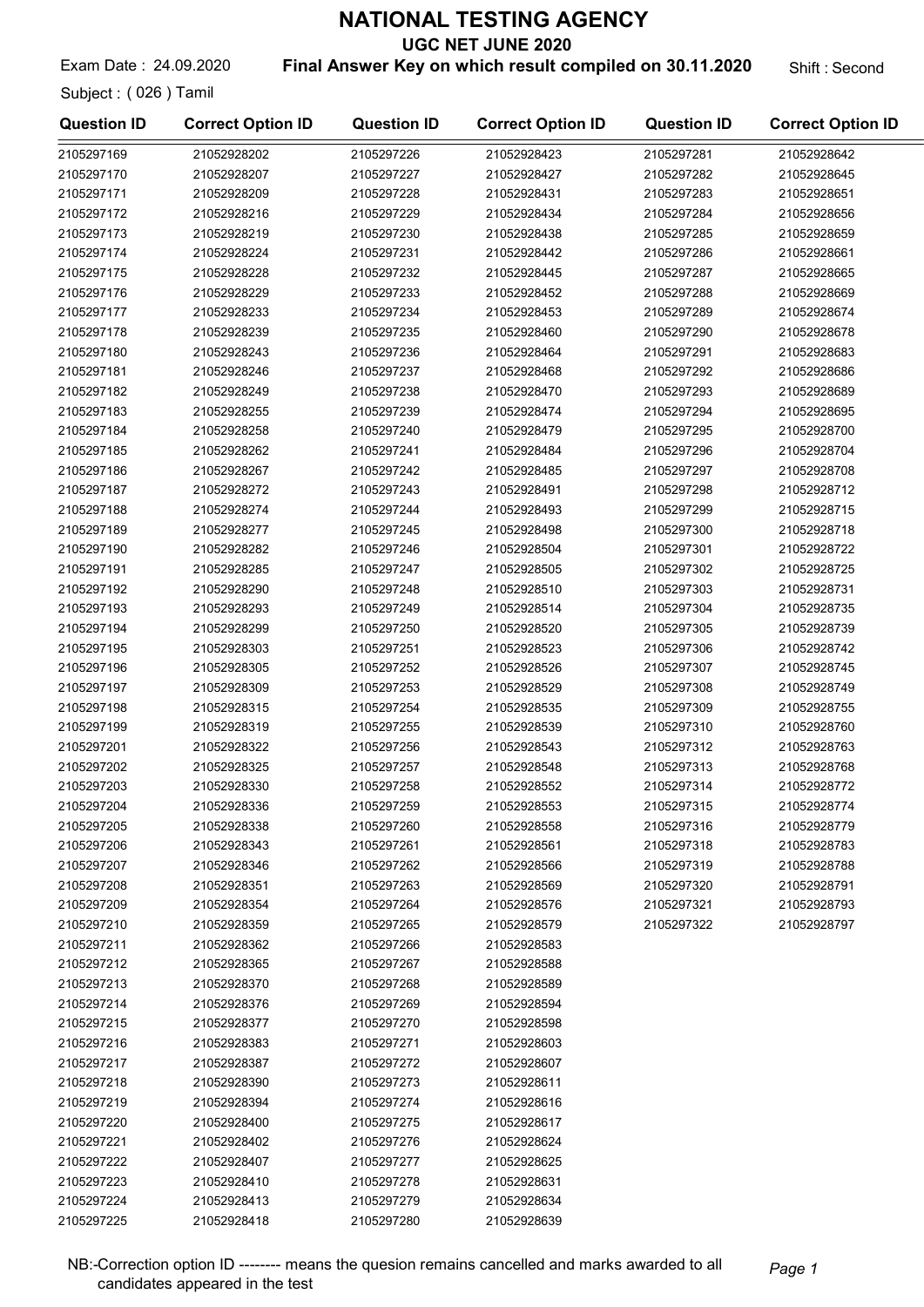UGC NET JUNE 2020

Exam Date: 04.11.2020 **Final Answer Key on which result compiled on 30.11.2020** Shift: First

Subject : ( 027 ) Telugu

| <b>Question ID</b> | <b>Correct Option ID</b> | <b>Question ID</b> | <b>Correct Option ID</b> | <b>Question ID</b> | <b>Correct Option ID</b> |
|--------------------|--------------------------|--------------------|--------------------------|--------------------|--------------------------|
| 5362281388         | 5362285404               | 5362281444         | 5362285623               | 5362281499         | 5362285844               |
| 5362281389         | 5362285407               | 5362281445         | 5362285626               | 5362281500         | 5362285848               |
| 5362281390         | 5362285410               | 5362281446         | 5362285631               | 5362281501         | 5362285852               |
| 5362281391         | 5362285413               | 5362281447         | 5362285635               | 5362281502         | 5362285853               |
| 5362281392         | 5362285418               | 5362281448         | 5362285638               | 5362281503         | 5362285860               |
| 5362281393         | 5362285424               | 5362281449         | 5362285643               | 5362281504         | 5362285862               |
| 5362281394         | 5362285428               | 5362281450         | 5362285646               | 5362281505         | 5362285865               |
| 5362281395         | 5362285430               | 5362281451         | 5362285649               | 5362281506         | 5362285872               |
| 5362281396         | 5362285434               | 5362281452         | 5362285656               | 5362281507         | 5362285875               |
| 5362281397         | 5362285437               | 5362281453         | 5362285659               | 5362281508         | 5362285878               |
| 5362281398         | 5362285441               | 5362281454         | 5362285662               | 5362281509         | 5362285881               |
| 5362281399         | 5362285446               | 5362281455         | 5362285665               | 5362281510         | 5362285888               |
| 5362281400         | 5362285451               | 5362281456         | 5362285672               | 5362281511         | 5362285890               |
| 5362281401         | 5362285453               | 5362281457         | 5362285675               | 5362281512         | 5362285893               |
| 5362281402         | 5362285459               | 5362281458         | 5362285678               | 5362281513         | 5362285899               |
| 5362281403         | 5362285461               | 5362281459         | 5362285683               | 5362281514         | 5362285904               |
| 5362281404         | 5362285467               | 5362281460         | 5362285687               | 5362281515         | 5362285906               |
| 5362281405         | 5362285469               | 5362281461         | 5362285689               | 5362281516         | 5362285912               |
| 5362281406         | 5362285474               | 5362281462         | 5362285695               | 5362281517         | 5362285914               |
| 5362281407         | 5362285480               | 5362281463         | 5362285700               | 5362281518         | 5362285920               |
| 5362281408         | 5362285483               | 5362281464         | 5362285701               | 5362281519         | 5362285923               |
| 5362281409         | 5362285488               | 5362281465         | 5362285706               | 5362281520         | 5362285926               |
| 5362281410         | 5362285489               | 5362281466         | 5362285709               | 5362281521         | 5362285929               |
| 5362281411         | 5362285494               | 5362281467         | 5362285713               | 5362281522         | 5362285935               |
| 5362281412         | 5362285499               | 5362281468         | 5362285717               | 5362281523         | 5362285939               |
| 5362281413         |                          |                    |                          | 5362281524         | 5362285944               |
|                    | 5362285502               | 5362281469         | 5362285722               |                    |                          |
| 5362281414         | 5362285506               | 5362281470         | 5362285728               | 5362281525         | 5362285948               |
| 5362281415         | 5362285512               | 5362281471         | 5362285731               | 5362281526         | 5362285949               |
| 5362281416         | 5362285513<br>5362285517 | 5362281472         | 5362285735               | 5362281527         | 5362285955               |
| 5362281417         |                          | 5362281473         | 5362285738               | 5362281528         | 5362285957               |
| 5362281418         | 5362285522               | 5362281474         | 5362285741               | 5362281530         | 5362285962               |
| 5362281419         | 5362285527               | 5362281475         | 5362285746               | 5362281531         | 5362285967               |
| 5362281420         | 5362285530               | 5362281476         | 5362285749               | 5362281532         | 5362285970               |
| 5362281421         | 5362285535               | 5362281477         | 5362285754               | 5362281533         | 5362285974               |
| 5362281422         | 5362285540               | 5362281478         | 5362285757               | 5362281534         | 5362285979               |
| 5362281423         | 5362285543               | 5362281479         | 5362285762               | 5362281536         | 5362285982               |
| 5362281424         | 5362285546               | 5362281480         | 5362285765               | 5362281537         | 5362285988               |
| 5362281425         | 5362285551               | 5362281481         | 5362285771               | 5362281538         | 5362285990               |
| 5362281426         | 5362285555               | 5362281482         | 5362285775               | 5362281539         | 5362285993               |
| 5362281427         | 5362285557               | 5362281483         | 5362285777               | 5362281540         | 5362286000               |
| 5362281428         | 5362285563               | 5362281484         |                          |                    |                          |
| 5362281429         | 5362285568               | 5362281485         | 5362285786               |                    |                          |
| 5362281430         | 5362285570               | 5362281486         | 5362285791               |                    |                          |
| 5362281431         | 5362285575               | 5362281487         | 5362285795               |                    |                          |
| 5362281432         | 5362285577               | 5362281488         | 5362285798               |                    |                          |
| 5362281434         | 5362285581               | 5362281489         | 5362285802,              |                    |                          |
| 5362281435         | 5362285586               |                    | 5362285804               |                    |                          |
| 5362281436         | 5362285591               | 5362281490         | 5362285807               |                    |                          |
| 5362281437         | 5362285596               | 5362281491         | 5362285811               |                    |                          |
| 5362281438         | 5362285598               | 5362281492         | 5362285813               |                    |                          |
| 5362281439         | 5362285604               | 5362281493         | 5362285818               |                    |                          |
| 5362281440         | 5362285607               | 5362281494         | 5362285824               |                    |                          |
| 5362281441         | 5362285609               | 5362281495         | 5362285827               |                    |                          |
| 5362281442         | 5362285614               | 5362281496         | 5362285830               |                    |                          |
| 5362281443         | 5362285618               | 5362281497         | 5362285835               |                    |                          |
|                    |                          | 5362281498         | 5362285840               |                    |                          |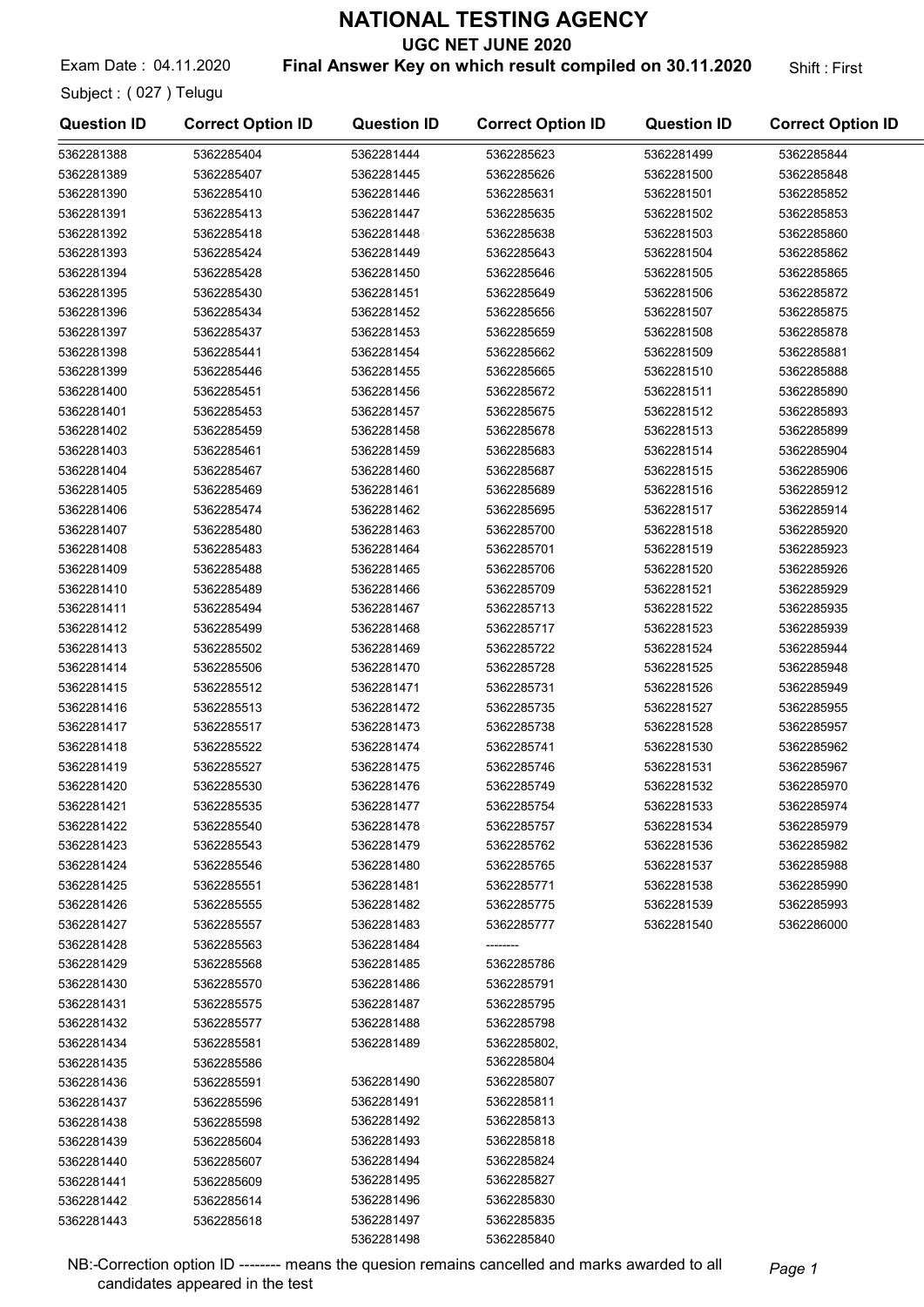UGC NET JUNE 2020

Exam Date: 04.11.2020 **Final Answer Key on which result compiled on 30.11.2020** Shift : Second

Subject : ( 028 ) Urdu

| <b>Question ID</b>       | <b>Correct Option ID</b> | <b>Question ID</b> | <b>Correct Option ID</b> | <b>Question ID</b> | <b>Correct Option ID</b> |
|--------------------------|--------------------------|--------------------|--------------------------|--------------------|--------------------------|
| 5362281542               | 5362286002               | 5362281598         | 5362286223               | 5362281653         | 5362286443               |
| 5362281543               | 5362286007               | 5362281599         | 5362286225               | 5362281654         | 5362286446               |
| 5362281544               | 5362286012               | 5362281600         | 5362286229               | 5362281655         | 5362286451               |
| 5362281545               | 5362286013               | 5362281601         | 5362286234               | 5362281656         | 5362286454               |
| 5362281546               | 5362286018               | 5362281602         | 5362286240               | 5362281657         | 5362286460               |
| 5362281547               | 5362286023               | 5362281603         | 5362286244               | 5362281658         | 5362286461               |
| 5362281548               | 5362286026               | 5362281604         | 5362286247               | 5362281659         | 5362286466               |
| 5362281549               | 5362286029               | 5362281605         | 5362286249               | 5362281660         | 5362286472               |
| 5362281550               | 5362286033               | 5362281606         | 5362286256               | 5362281661         | 5362286475               |
| 5362281551               | 5362286037               | 5362281607         | 5362286260               | 5362281662         | 5362286477               |
| 5362281552               | 5362286044               | 5362281608         | 5362286263               | 5362281663         | 5362286484               |
| 5362281553               | 5362286047               | 5362281609         | 5362286266               | 5362281664         | 5362286485               |
| 5362281554               | 5362286049               | 5362281610         | 5362286270               | 5362281665         | 5362286489               |
| 5362281555               | 5362286053               | 5362281611         | 5362286274               | 5362281666         | 5362286494               |
| 5362281556               | 5362286059               | 5362281612         | 5362286279               | 5362281667         | 5362286497               |
| 5362281557               | 5362286062               | 5362281613         | 5362286283               | 5362281668         | 5362286502               |
| 5362281558               | 5362286067               | 5362281614         | 5362286285,              | 5362281669         | 5362286506               |
| 5362281559               | 5362286071               |                    | 5362286288               | 5362281670         | 5362286510               |
| 5362281560               | 5362286073               | 5362281615         | 5362286292               | 5362281671         | 5362286515               |
| 5362281561               | 5362286078               | 5362281616         | 5362286296               | 5362281672         | 5362286518               |
| 5362281562               | 5362286083               | 5362281617         | 5362286299               | 5362281673         | 5362286522               |
| 5362281563               | 5362286088               | 5362281618         | 5362286304               | 5362281674         | 5362286525               |
| 5362281564               | --------                 | 5362281619         | 5362286306               | 5362281675         | 5362286529               |
| 5362281565               | 5362286094               | 5362281620         | 5362286311               | 5362281676         | --------                 |
| 5362281566               | 5362286097               | 5362281621         | 5362286314               | 5362281677         | 5362286540               |
| 5362281567               | 5362286101               | 5362281622         | 5362286320               | 5362281678         | 5362286542               |
| 5362281568               | 5362286107               | 5362281623         | 5362286324               | 5362281679         | 5362286545               |
| 5362281569               | 5362286110               | 5362281624         | 5362286327               | 5362281680         | 5362286549               |
|                          |                          | 5362281625         | 5362286332               |                    |                          |
| 5362281570               | 5362286115               | 5362281626         | 5362286335               | 5362281681         | 5362286554               |
| 5362281571<br>5362281572 | 5362286118               | 5362281627         | 5362286338               | 5362281682         | 5362286559<br>5362286562 |
|                          | 5362286122               | 5362281628         | 5362286343               | 5362281684         |                          |
| 5362281573               | 5362286127               | 5362281629         | 5362286348               | 5362281685         | 5362286566               |
| 5362281574               | 5362286131               | 5362281630         | 5362286350               | 5362281686         | 5362286571               |
| 5362281575               | 5362286134               | 5362281631         |                          | 5362281687         | 5362286574               |
| 5362281576               | 5362286137               |                    | 5362286355               | 5362281688         | 5362286577               |
| 5362281577               | 5362286144               | 5362281632         | 5362286359               | 5362281690         | 5362286581               |
| 5362281578               | 5362286145               | 5362281633         | 5362286364               | 5362281691         | 5362286586               |
| 5362281579               | 5362286150               | 5362281634         | 5362286366               | 5362281692         | 5362286589               |
| 5362281580               | 5362286155               | 5362281635         | 5362286372               | 5362281693         | 5362286595               |
| 5362281581               | 5362286157               | 5362281636         | 5362286376               | 5362281694         | 5362286597               |
| 5362281582               | 5362286162               | 5362281637         | 5362286378               |                    |                          |
| 5362281583               | 5362286166               | 5362281638         | 5362286381               |                    |                          |
| 5362281584               | 5362286171               | 5362281639         | 5362286387               |                    |                          |
| 5362281585               | 5362286176               | 5362281640         | 5362286391               |                    |                          |
| 5362281586               | 5362286178               | 5362281641         | 5362286396               |                    |                          |
| 5362281588               | 5362286183               | 5362281642         | 5362286399               |                    |                          |
| 5362281589               | 5362286188               | 5362281643         | 5362286403               |                    |                          |
| 5362281590               | 5362286189               | 5362281644         | 5362286406               |                    |                          |
| 5362281591               | 5362286193               | 5362281645         | 5362286410               |                    |                          |
| 5362281592               | 5362286200               | 5362281646         | 5362286413               |                    |                          |
| 5362281593               | 5362286203               | 5362281647         | 5362286419               |                    |                          |
| 5362281594               | 5362286207               | 5362281648         | 5362286422               |                    |                          |
| 5362281595               | 5362286211               | 5362281649         | 5362286426               |                    |                          |
| 5362281596               | 5362286214               | 5362281650         | 5362286432               |                    |                          |
| 5362281597               | 5362286218               | 5362281651         | 5362286436               |                    |                          |
|                          |                          | 5362281652         | 5362286439               |                    |                          |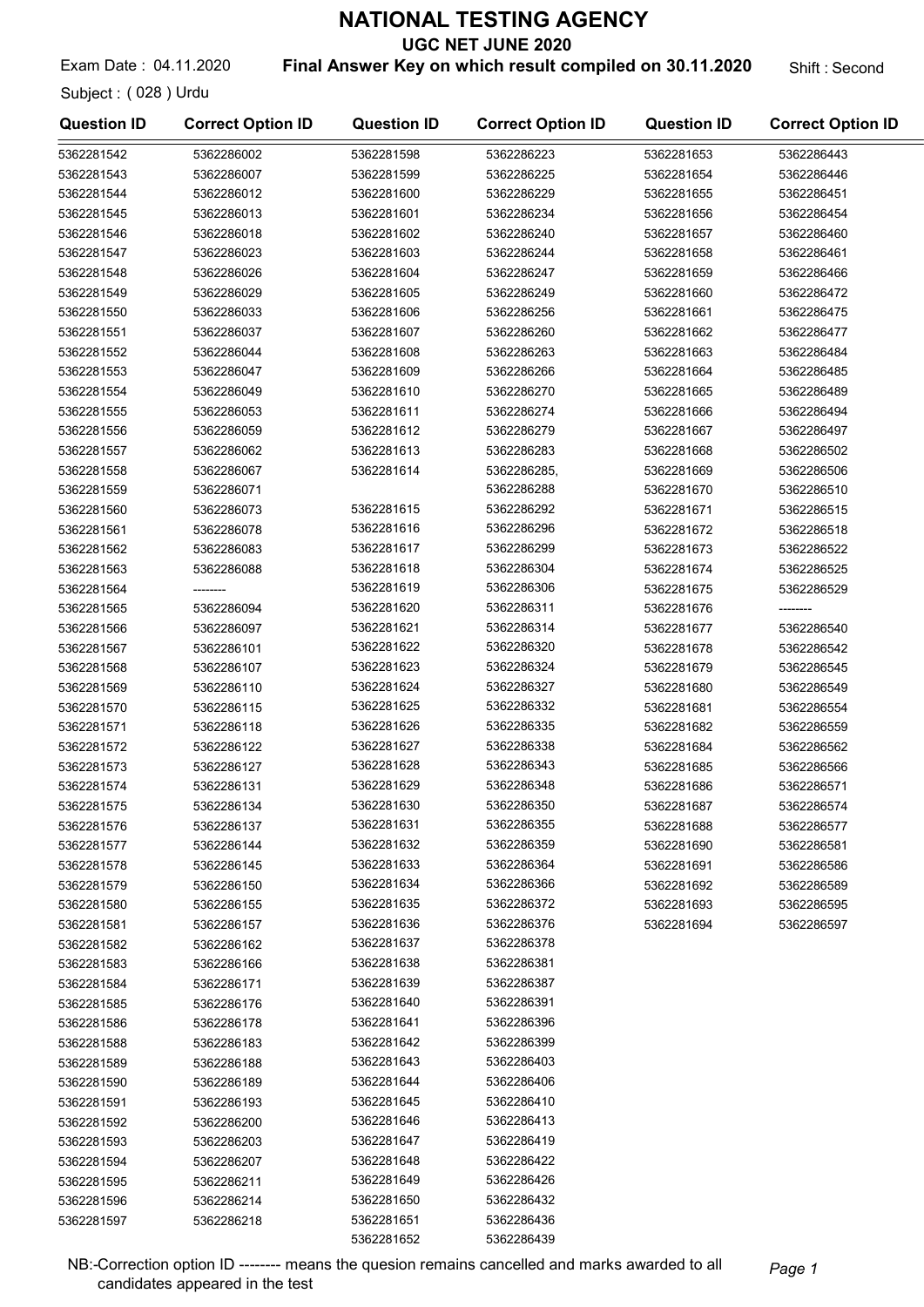UGC NET JUNE 2020

Exam Date: 24.09.2020 **Final Answer Key on which result compiled on 30.11.2020** Shift: Second

Subject : ( 029 ) Arabic

| <b>Question ID</b> | <b>Correct Option ID</b> | <b>Question ID</b> | <b>Correct Option ID</b> | <b>Question ID</b> | <b>Correct Option ID</b> |
|--------------------|--------------------------|--------------------|--------------------------|--------------------|--------------------------|
| 2105297477         | 21052929402              | 2105297534         | 21052929621              | 2105297589         | 21052929841              |
| 2105297478         | 21052929407              | 2105297535         | 21052929626              | 2105297590         | 21052929845              |
| 2105297479         | 21052929409              | 2105297536         | 21052929630              | 2105297591         | 21052929850,             |
| 2105297480         | 21052929416              | 2105297537         | 21052929633              |                    | 21052929851              |
| 2105297481         | 21052929419              | 2105297538         | 21052929638              | 2105297592         | 21052929854              |
| 2105297482         | 21052929424              | 2105297539         | 21052929641              | 2105297593         | 21052929857              |
| 2105297483         | 21052929428              | 2105297540         | 21052929647              | 2105297594         | 21052929862              |
| 2105297484         | 21052929429              | 2105297541         | 21052929652              | 2105297595         | 21052929868              |
| 2105297485         | 21052929433              | 2105297542         | 21052929653              | 2105297596         | 21052929869              |
| 2105297486         | 21052929439              | 2105297543         | 21052929658              | 2105297597         | --------                 |
| 2105297488         | 21052929443              | 2105297544         | 21052929662              | 2105297598         | 21052929879              |
| 2105297489         | 21052929446              | 2105297545         | 21052929667              | 2105297599         | 21052929883              |
| 2105297490         | 21052929449              | 2105297546         | 21052929670              | 2105297600         | 21052929886              |
| 2105297491         | 21052929455              | 2105297547         | 21052929674              | 2105297601         | 21052929891              |
| 2105297492         | 21052929458              | 2105297548         | 21052929677              | 2105297602         | 21052929894              |
| 2105297493         | 21052929462              | 2105297549         | 21052929684              | 2105297603         | 21052929899              |
| 2105297494         | 21052929467              | 2105297550         | 21052929688              | 2105297604         | 21052929904              |
| 2105297495         | 21052929472              | 2105297551         | 21052929689              | 2105297605         | 21052929905              |
| 2105297496         | 21052929474              | 2105297552         | 21052929694              | 2105297606         | 21052929910              |
| 2105297497         | 21052929477              | 2105297553         | 21052929699              | 2105297607         | 21052929913              |
| 2105297498         | 21052929482              | 2105297554         | 21052929702              | 2105297608         | 21052929920              |
| 2105297499         | 21052929485              | 2105297555         | 21052929706              | 2105297609         | 21052929922              |
| 2105297500         | 21052929490              | 2105297556         | 21052929711              | 2105297610         | 21052929926              |
| 2105297501         | 21052929493              | 2105297557         | 21052929714              | 2105297611         | 21052929929              |
| 2105297502         | 21052929499              | 2105297558         | 21052929719              | 2105297612         | 21052929933              |
| 2105297503         | 21052929503              | 2105297559         | 21052929721              | 2105297613         | 21052929939              |
| 2105297504         | 21052929505              | 2105297560         | 21052929726              | 2105297614         | 21052929944              |
| 2105297505         | 21052929509              | 2105297561         | 21052929730              | 2105297615         | 21052929945              |
| 2105297506         | 21052929515              | 2105297562         | 21052929735              | 2105297616         | 21052929951              |
| 2105297507         | 21052929519              | 2105297563         | 21052929739              | 2105297617         | 21052929955              |
| 2105297509         | 21052929522              | 2105297564         | 21052929742              | 2105297618         | 21052929960              |
| 2105297510         | 21052929525              | 2105297565         | 21052929748              | 2105297620         | 21052929961              |
| 2105297511         | 21052929530              | 2105297566         | 21052929749              | 2105297621         | 21052929966              |
| 2105297512         | 21052929536              | 2105297567         | 21052929753              | 2105297622         | 21052929971              |
| 2105297513         | 21052929538              | 2105297568         | 21052929757              | 2105297623         | 21052929975              |
| 2105297514         | 21052929543              | 2105297569         | 21052929763              | 2105297624         | 21052929980              |
| 2105297515         | 21052929546              | 2105297570         | 21052929766              | 2105297626         | 21052929981              |
| 2105297516         | 21052929551              | 2105297571         | 21052929771              | 2105297627         | 21052929987              |
| 2105297517         | 21052929554              | 2105297572         | 21052929773,             | 2105297628         | 21052929992              |
| 2105297518         | 21052929559              |                    | 21052929774              | 2105297629         | 21052929994              |
| 2105297519         | 21052929562              | 2105297573         | 21052929778              | 2105297630         | 21052929998              |
| 2105297520         | 21052929565              | 2105297574         | 21052929782              |                    |                          |
| 2105297521         | 21052929570              | 2105297575         | 21052929785              |                    |                          |
| 2105297522         | 21052929576              | 2105297576         | 21052929789              |                    |                          |
| 2105297523         | 21052929577              | 2105297577         | 21052929794              |                    |                          |
| 2105297524         | 21052929583              | 2105297578         | 21052929799              |                    |                          |
| 2105297525         | 21052929587              | 2105297579         | 21052929803              |                    |                          |
| 2105297526         | 21052929590              | 2105297580         | 21052929805              |                    |                          |
| 2105297527         | 21052929594              | 2105297581         | 21052929809              |                    |                          |
| 2105297528         | 21052929600              | 2105297582         | 21052929816              |                    |                          |
| 2105297529         | 21052929601              | 2105297583         | 21052929817              |                    |                          |
| 2105297530         | 21052929606              | 2105297584         | 21052929822              |                    |                          |
| 2105297531         | 21052929609              | 2105297585         | 21052929827              |                    |                          |
| 2105297532         | 21052929614              | 2105297586         | 21052929831              |                    |                          |
| 2105297533         | 21052929617              | 2105297587         | 21052929835              |                    |                          |

2105297588 21052929840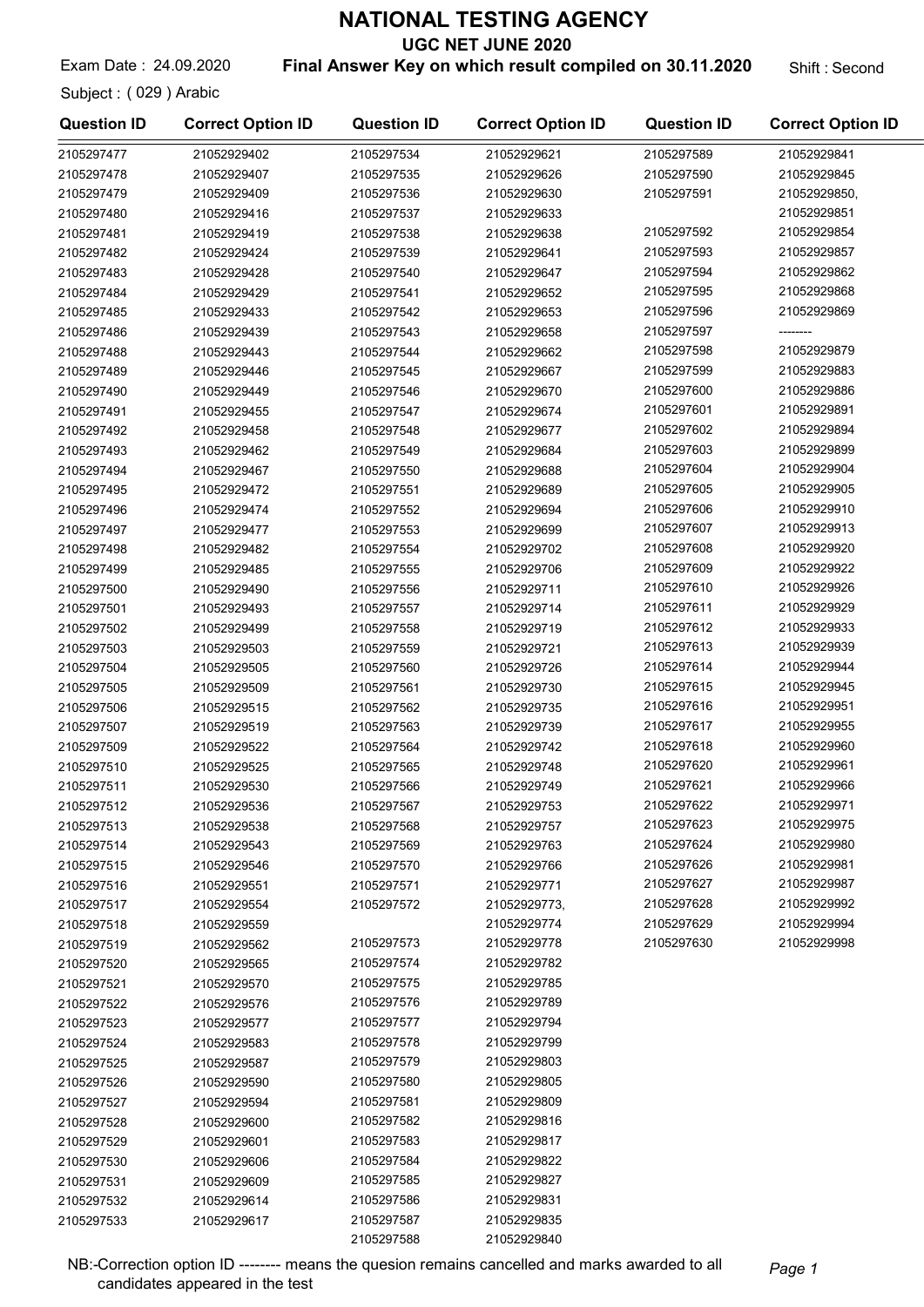UGC NET JUNE 2020

Exam Date: 01.10.2020 **Final Answer Key on which result compiled on 30.11.2020** Shift: First

Subject : ( 030 ) English

| <b>Question ID</b> | <b>Correct Option ID</b> | <b>Question ID</b>       | <b>Correct Option ID</b> | <b>Question ID</b>       | <b>Correct Option ID</b>   |
|--------------------|--------------------------|--------------------------|--------------------------|--------------------------|----------------------------|
| 2105299069         | 21052935604              | 2105299125               | 21052935823              | 2105299180               | 21052936043                |
| 2105299070         | 21052935606              | 2105299126               | 21052935828              | 2105299181               | 21052936048                |
| 2105299071         | 21052935610              | 2105299127               | 21052935832              | 2105299182               | 21052936052                |
| 2105299072         | 21052935615              | 2105299128               | 21052935836              | 2105299183               | 21052936054                |
| 2105299073         | 21052935619              | 2105299129               | 21052935838              | 2105299184               | 21052936058                |
| 2105299074         | 21052935623              | 2105299130               | 21052935841              | 2105299185               | 21052936061                |
| 2105299075         | 21052935628              | 2105299131               | 21052935847              | 2105299186               | 21052936066                |
| 2105299076         | 21052935629              | 2105299132               | 21052935852              | 2105299187               | 21052936071                |
| 2105299077         | 21052935634              | 2105299133               | 21052935853              | 2105299188               | 21052936075                |
| 2105299078         | 21052935637              | 2105299134               | 21052935859              | 2105299189               | 21052936078                |
| 2105299079         | 21052935644              | 2105299135               | 21052935861              | 2105299190               | 21052936081                |
| 2105299080         | 21052935647              | 2105299136               | 21052935866              | 2105299191               | 21052936086                |
| 2105299081         | 21052935652              | 2105299137               | 21052935869              | 2105299192               | 21052936090                |
| 2105299082         | 21052935653              | 2105299138               | 21052935876              | 2105299193               | 21052936095                |
| 2105299083         | 21052935658              | 2105299139               | 21052935878              | 2105299194               | 21052936098                |
| 2105299084         | 21052935661              | 2105299140               | 21052935884              | 2105299195               | 21052936103                |
| 2105299085         | 21052935668              | 2105299141               | 21052935885              | 2105299196               | 21052936107                |
| 2105299086         | 21052935669              | 2105299142               | 21052935890              | 2105299197               | 21052936111                |
| 2105299087         | 21052935673              | 2105299143               | 21052935894              | 2105299198               | 21052936115                |
| 2105299088         | 21052935679              | 2105299144               | 21052935899              | 2105299199               | 21052936120                |
| 2105299089         | 21052935682              | 2105299145               | 21052935904              | 2105299200               | 21052936124                |
| 2105299090         | 21052935685              | 2105299146               | 21052935905              | 2105299201               | 21052936127                |
| 2105299091         | 21052935689              | 2105299147               | 21052935909              | 2105299202               | 21052936129                |
| 2105299092         | 21052935693              | 2105299148               | 21052935914              | 2105299203               | 21052936135                |
| 2105299093         | 21052935699              | 2105299149               | 21052935918              | 2105299204               | 21052936138                |
| 2105299094         | 21052935704              | 2105299150               | 21052935921              | 2105299205               | 21052936142                |
| 2105299095         | 21052935706              | 2105299151               | 21052935928              | 2105299206               | 21052936145                |
| 2105299096         | 21052935709              | 2105299152               | 21052935932              | 2105299207               | 21052936149                |
| 2105299097         | 21052935713              | 2105299153               | 21052935934              | 2105299208               | 21052936156                |
| 2105299098         | 21052935717              | 2105299154               | 21052935939              | 2105299209               | 21052936158                |
| 2105299099         | 21052935723              | 2105299155               | 21052935943              | 2105299211               | 21052936162                |
| 2105299100         | 21052935725              | 2105299156               | 21052935947              | 2105299212               | 21052936167                |
| 2105299101         | 21052935731              | 2105299157               | 21052935950              | 2105299213               | 21052936169                |
| 2105299102         | 21052935734              | 2105299158               | 21052935955              | 2105299215               | 21052936174                |
| 2105299103         | 21052935740              | 2105299159               | 21052935958              | 2105299216               | 21052936180                |
| 2105299104         |                          | 2105299160               | 21052935963              | 2105299218               | 21052936183                |
| 2105299105         | 21052935747              | 2105299161               | 21052935967              | 2105299219               | 21052936187                |
| 2105299106         | 21052935751              |                          | 21052935972              |                          |                            |
| 2105299107         | 21052935753              | 2105299162<br>2105299163 | 21052935975              | 2105299220<br>2105299222 | 21052936192<br>21052936196 |
| 2105299108         | 21052935757              | 2105299164               | 21052935980              | 2105299223               | 21052936199                |
| 2105299109         | 21052935763              | 2105299165               | 21052935982              |                          |                            |
| 2105299110         |                          | 2105299166               |                          |                          |                            |
| 2105299111         | 21052935772              |                          | 21052935988              |                          |                            |
|                    |                          | 2105299167               | 21052935990              |                          |                            |
| 2105299112         | 21052935774              | 2105299168               | 21052935995              |                          |                            |
| 2105299113         | 21052935777              | 2105299169               | 21052935998              |                          |                            |
| 2105299115         | 21052935782              | 2105299170               | 21052936001              |                          |                            |
| 2105299116         | 21052935787              | 2105299171               | 21052936007              |                          |                            |
| 2105299117         | 21052935789              | 2105299172               | 21052936010              |                          |                            |
| 2105299118         | 21052935795              | 2105299173               | 21052936013              |                          |                            |
| 2105299119         | 21052935798              | 2105299174               | 21052936019              |                          |                            |
| 2105299120         | 21052935804              | 2105299175               | 21052936023              |                          |                            |
| 2105299121         | 21052935806              | 2105299176               | 21052936026              |                          |                            |
| 2105299122         | 21052935811              | 2105299177               | 21052936031              |                          |                            |
| 2105299123         | 21052935813              | 2105299178               | 21052936036              |                          |                            |
| 2105299124         | 21052935819              | 2105299179               | 21052936040              |                          |                            |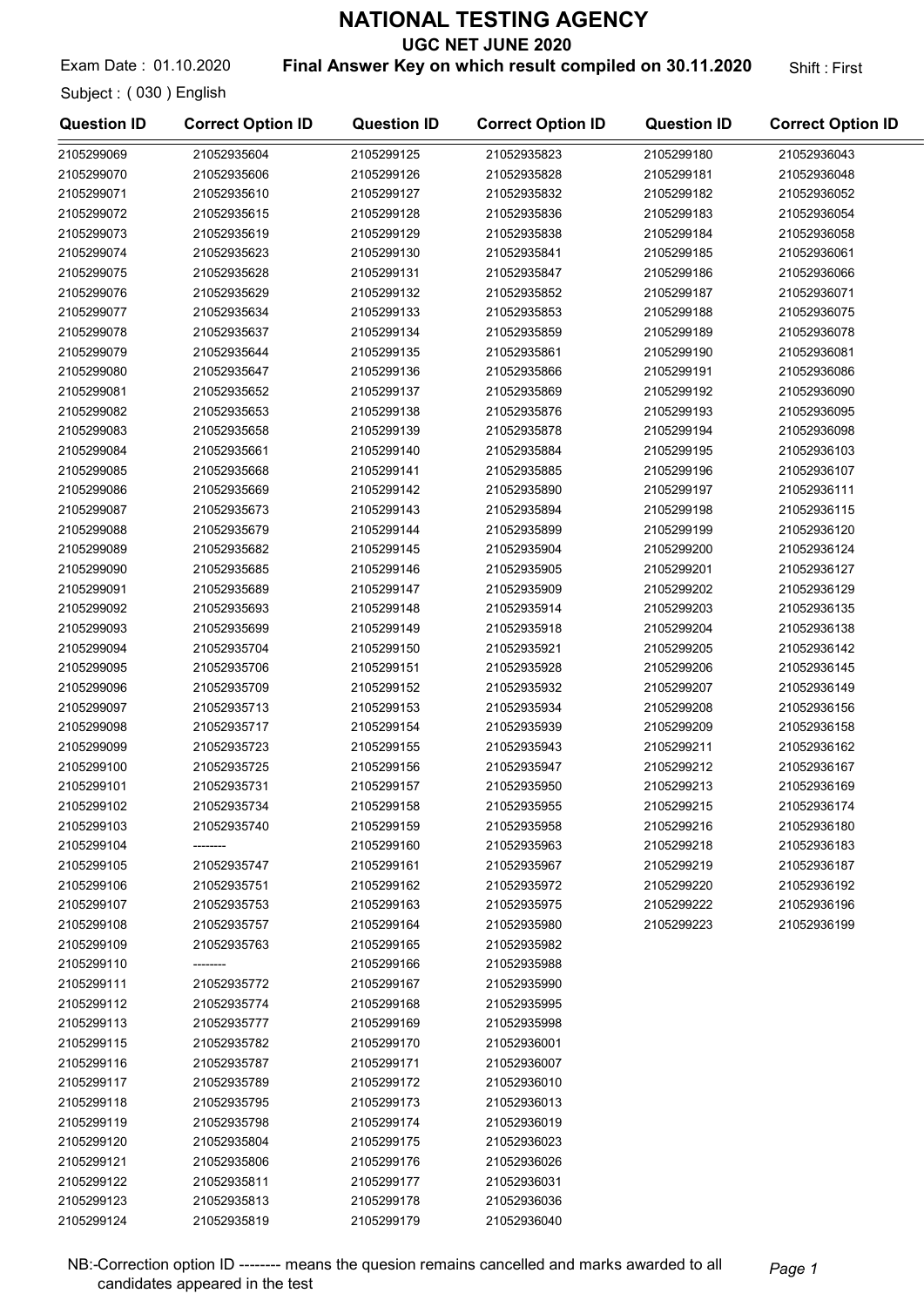UGC NET JUNE 2020

Exam Date: 01.10.2020 **Final Answer Key on which result compiled on 30.11.2020** Shift : Second

| LAGHI DUW. UT. IV. LULU |  |
|-------------------------|--|
| Subject: (030) English  |  |

| <b>Question ID</b> | <b>Correct Option ID</b> | <b>Question ID</b> | <b>Correct Option ID</b> | <b>Question ID</b> | <b>Correct Option ID</b> |
|--------------------|--------------------------|--------------------|--------------------------|--------------------|--------------------------|
| 2105299225         | 21052936204              | 2105299281         | 21052936424              | 2105299336         | 21052936643              |
| 2105299226         | 21052936206              | 2105299282         | 21052936426              | 2105299337         | 21052936646              |
| 2105299227         | 21052936212              | 2105299283         | 21052936431              | 2105299338         | 21052936652              |
| 2105299228         | 21052936214              | 2105299284         |                          | 2105299339         | 21052936654              |
| 2105299229         | 21052936217              | 2105299285         | 21052936438              | 2105299340         | 21052936659              |
| 2105299230         | 21052936223              | 2105299286         | 21052936442              | 2105299341         | 21052936663              |
| 2105299231         | 21052936225              | 2105299287         | 21052936447              | 2105299342         | 21052936667              |
| 2105299232         | 21052936230              | 2105299288         | 21052936450              | 2105299343         | 21052936671              |
| 2105299233         | 21052936233              | 2105299289         | 21052936455              | 2105299344         | 21052936675              |
| 2105299234         | 21052936238              | 2105299290         | 21052936459              | 2105299345         | 21052936679              |
| 2105299235         | 21052936242              | 2105299291         | 21052936464              | 2105299346         | 21052936683              |
| 2105299236         | 21052936246              | 2105299292         | 21052936466              | 2105299347         | 21052936688              |
| 2105299237         | 21052936249              | 2105299293         | 21052936471              | 2105299348         | 21052936692              |
| 2105299238         | 21052936254              | 2105299294         | 21052936475              | 2105299349         | 21052936695              |
| 2105299239         | 21052936259              | 2105299295         | 21052936479              | 2105299350         | 21052936700              |
| 2105299240         | 21052936261              | 2105299296         | 21052936482              | 2105299351         | 21052936702              |
| 2105299241         | 21052936268              | 2105299297         | 21052936487              | 2105299352         | 21052936707              |
| 2105299242         | 21052936272              | 2105299298         | 21052936489              | 2105299353         | 21052936711              |
| 2105299243         | 21052936274              | 2105299299         | 21052936494              | 2105299354         | 21052936715              |
| 2105299244         | 21052936278              | 2105299300         | 21052936499              | 2105299355         | 21052936719              |
| 2105299245         | 21052936284              | 2105299301         | 21052936502              | 2105299356         | 21052936721              |
| 2105299246         | 21052936285              | 2105299302         | 21052936506              | 2105299357         | 21052936725              |
| 2105299247         | 21052936291              | 2105299303         | 21052936512              | 2105299358         | --------                 |
| 2105299248         | 21052936295              | 2105299304         | 21052936513              | 2105299359         | 21052936735              |
| 2105299249         | 21052936299              | 2105299305         | 21052936518              | 2105299360         | 21052936738              |
| 2105299250         | 21052936304              | 2105299306         | 21052936522              | 2105299361         | 21052936742              |
| 2105299251         | 21052936307              | 2105299307         | 21052936526              | 2105299362         | 21052936748              |
| 2105299252         | 21052936312              | 2105299308         | 21052936530              | 2105299363         | 21052936749              |
| 2105299253         | 21052936315              | 2105299309         | 21052936535              | 2105299364         | 21052936753              |
| 2105299254         | 21052936320              | 2105299310         | 21052936538              | 2105299365         | 21052936760              |
| 2105299255         | 21052936324              | 2105299311         | 21052936542              | 2105299367         | 21052936761              |
| 2105299256         | 21052936328              | 2105299312         | 21052936547              | 2105299368         | 21052936767              |
| 2105299257         | 21052936331              | 2105299313         | 21052936552              | 2105299369         | 21052936770              |
| 2105299258         | 21052936334              | 2105299314         | 21052936554              | 2105299371         | 21052936774              |
| 2105299259         | 21052936338              | 2105299315         | 21052936558              | 2105299372         | 21052936780              |
| 2105299260         | 21052936341              | 2105299316         |                          | 2105299374         | 21052936784              |
| 2105299261         | 21052936346              | 2105299317         | 21052936567              | 2105299375         | 21052936785              |
| 2105299262         | 21052936352              | 2105299318         | 21052936569              | 2105299376         | 21052936790              |
| 2105299263         | 21052936354              | 2105299319         | 21052936576              | 2105299378         | 21052936795              |
| 2105299264         | 21052936358              | 2105299320         | 21052936579              | 2105299379         | 21052936797              |
| 2105299265         | 21052936364              | 2105299321         | 21052936582              |                    |                          |
| 2105299266         | 21052936367              | 2105299322         | 21052936585              |                    |                          |
| 2105299267         | 21052936369              | 2105299323         | 21052936592              |                    |                          |
| 2105299268         | 21052936376              | 2105299324         | 21052936594              |                    |                          |
| 2105299269         | 21052936379              | 2105299325         | 21052936599              |                    |                          |
| 2105299271         | 21052936384              | 2105299326         | 21052936602              |                    |                          |
| 2105299272         | 21052936386              | 2105299327         | 21052936605              |                    |                          |
| 2105299273         | 21052936392              | 2105299328         | 21052936609              |                    |                          |
| 2105299274         | 21052936393              | 2105299329         | 21052936616              |                    |                          |
| 2105299275         | 21052936398              | 2105299330         | 21052936618              |                    |                          |
| 2105299276         | 21052936402              | 2105299331         | 21052936621              |                    |                          |
| 2105299277         | 21052936406              | 2105299332         | 21052936628              |                    |                          |
| 2105299278         | 21052936411              | 2105299333         | 21052936632              |                    |                          |
| 2105299279         | 21052936414              | 2105299334         | 21052936635              |                    |                          |
| 2105299280         | 21052936419              | 2105299335         | 21052936638              |                    |                          |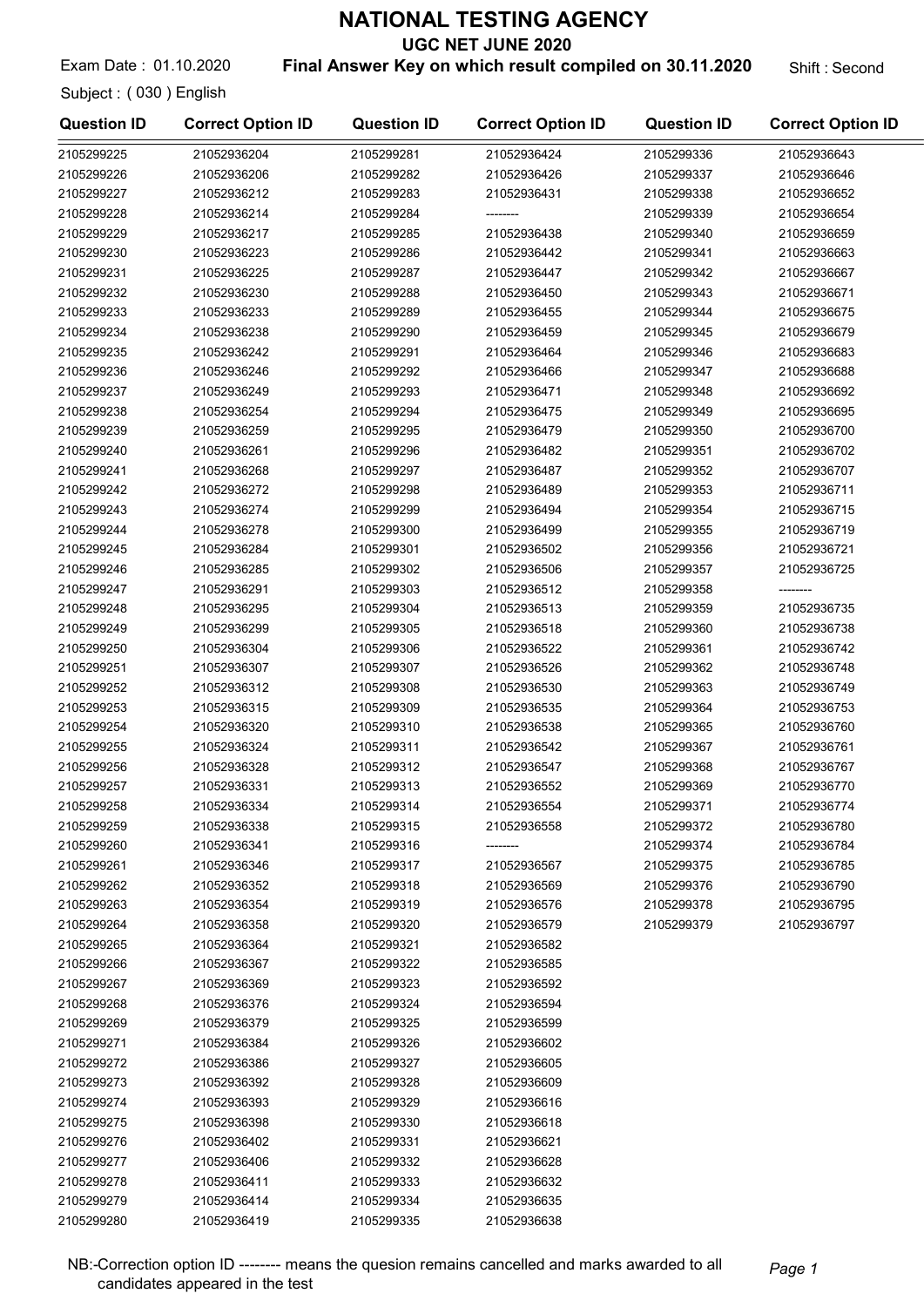UGC NET JUNE 2020

Exam Date: 24.09.2020 **Final Answer Key on which result compiled on 30.11.2020** Shift: Second

Subject : ( 031 ) Linguistics

| <b>Question ID</b> | <b>Correct Option ID</b> | <b>Question ID</b> | <b>Correct Option ID</b> | <b>Question ID</b> | <b>Correct Option ID</b> |
|--------------------|--------------------------|--------------------|--------------------------|--------------------|--------------------------|
| 2105294552         | 21052918002              | 2105294609         | 21052918221              | 2105294664         | 21052918443              |
| 2105294553         | 21052918007              | 2105294610         | 21052918226,             | 2105294665         | 21052918446              |
| 2105294554         | 21052918009              |                    | 21052918228              | 2105294666         | 21052918452              |
| 2105294555         | 21052918016              | 2105294611         | 21052918232              | 2105294667         | 21052918456              |
| 2105294556         | 21052918019              | 2105294612         | 21052918233              | 2105294668         | 21052918459              |
| 2105294557         | 21052918024              | 2105294613         | 21052918237              | 2105294669         | 21052918462              |
| 2105294558         | 21052918028              | 2105294614         | 21052918242              | 2105294670         | 21052918466              |
| 2105294559         | 21052918029              | 2105294615         | 21052918247              | 2105294671         | 21052918470              |
| 2105294560         | 21052918033              | 2105294616         | 21052918250              | 2105294672         | 21052918475              |
| 2105294561         | 21052918039              | 2105294617         | 21052918253              | 2105294673         | 21052918480              |
| 2105294563         | 21052918043              | 2105294618         | 21052918258              | 2105294674         | 21052918482              |
| 2105294564         | 21052918046              | 2105294619         | 21052918262              | 2105294675         | 21052918485              |
| 2105294565         | 21052918049              | 2105294620         | 21052918267              | 2105294676         | 21052918491              |
| 2105294566         | 21052918055              | 2105294621         | 21052918269              | 2105294677         | 21052918493              |
| 2105294567         | 21052918058              | 2105294622         | 21052918275              | 2105294678         | 21052918497              |
| 2105294568         | 21052918062              | 2105294623         | 21052918278              | 2105294679         | 21052918502              |
| 2105294569         | 21052918067              | 2105294624         | 21052918283              | 2105294680         | 21052918505              |
| 2105294570         | 21052918072              | 2105294625         | 21052918288              | 2105294681         | 21052918511              |
| 2105294571         | 21052918074              | 2105294626         | 21052918289              | 2105294682         | 21052918513              |
| 2105294572         | 21052918077              | 2105294627         | 21052918293              | 2105294683         | 21052918520              |
| 2105294573         | 21052918082              | 2105294628         | 21052918297              | 2105294684         | 21052918523              |
| 2105294574         | 21052918085              | 2105294629         | 21052918302              | 2105294685         | 21052918525              |
| 2105294575         | 21052918090              | 2105294630         | 21052918305              | 2105294686         | 21052918531              |
| 2105294576         | 21052918093              | 2105294631         | 21052918311              | 2105294687         | 21052918533              |
| 2105294577         | 21052918099              | 2105294632         | 21052918316              | 2105294688         | 21052918540              |
| 2105294578         | 21052918103              | 2105294633         | 21052918318              | 2105294689         | 21052918541              |
| 2105294579         | 21052918105              | 2105294634         | 21052918324              | 2105294690         | 21052918547              |
| 2105294580         | 21052918109              | 2105294635         | 21052918325              | 2105294691         | 21052918551              |
| 2105294581         | 21052918115              | 2105294636         | 21052918329              | 2105294692         | 21052918554              |
| 2105294582         | 21052918119              | 2105294637         | 21052918335              | 2105294693         | 21052918560              |
| 2105294584         | 21052918122              | 2105294638         | 21052918340              | 2105294695         | 21052918561              |
| 2105294585         | 21052918125              | 2105294639         | 21052918341              | 2105294696         | 21052918567              |
| 2105294586         | 21052918130              | 2105294640         | 21052918345              | 2105294697         | 21052918571              |
| 2105294587         | 21052918136              | 2105294641         | 21052918349              | 2105294698         | 21052918575              |
| 2105294588         | 21052918138              | 2105294642         | 21052918353              | 2105294699         | 21052918578              |
| 2105294589         | 21052918143              | 2105294643         | 21052918357              | 2105294701         | 21052918583              |
| 2105294590         | 21052918146              | 2105294644         | 21052918361              | 2105294702         | 21052918588              |
| 2105294591         | 21052918151              | 2105294645         | 21052918365              | 2105294703         | 21052918591              |
| 2105294592         | 21052918154              | 2105294646         | 21052918371              | 2105294704         | 21052918596              |
| 2105294593         | 21052918159              | 2105294647         | 21052918373              | 2105294705         | 21052918599              |
| 2105294594         | 21052918162              | 2105294648         | 21052918377              |                    |                          |
| 2105294595         | 21052918165              | 2105294649         | 21052918381              |                    |                          |
| 2105294596         | 21052918170              | 2105294650         | 21052918387              |                    |                          |
| 2105294597         | 21052918176              | 2105294651         | 21052918389              |                    |                          |
| 2105294598         | 21052918177              | 2105294652         | 21052918393              |                    |                          |
| 2105294599         | 21052918183              | 2105294653         | 21052918397              |                    |                          |
| 2105294600         | 21052918187              | 2105294654         | 21052918401              |                    |                          |
| 2105294601         | 21052918190              | 2105294655         | 21052918406              |                    |                          |
| 2105294602         | 21052918194              | 2105294656         | 21052918412              |                    |                          |
| 2105294603         | 21052918200              | 2105294657         | 21052918415              |                    |                          |
| 2105294604         | 21052918204              | 2105294658         | 21052918419              |                    |                          |
| 2105294605         | 21052918208              | 2105294659         | 21052918423              |                    |                          |
| 2105294606         | 21052918209              | 2105294660         | 21052918425              |                    |                          |
| 2105294607         | 21052918213              | 2105294661         | 21052918431              |                    |                          |
| 2105294608         | 21052918220              | 2105294662         | 21052918434              |                    |                          |

NB:-Correction option ID -------- means the quesion remains cancelled and marks awarded to all Page 1 candidates appeared in the test

2105294663 21052918437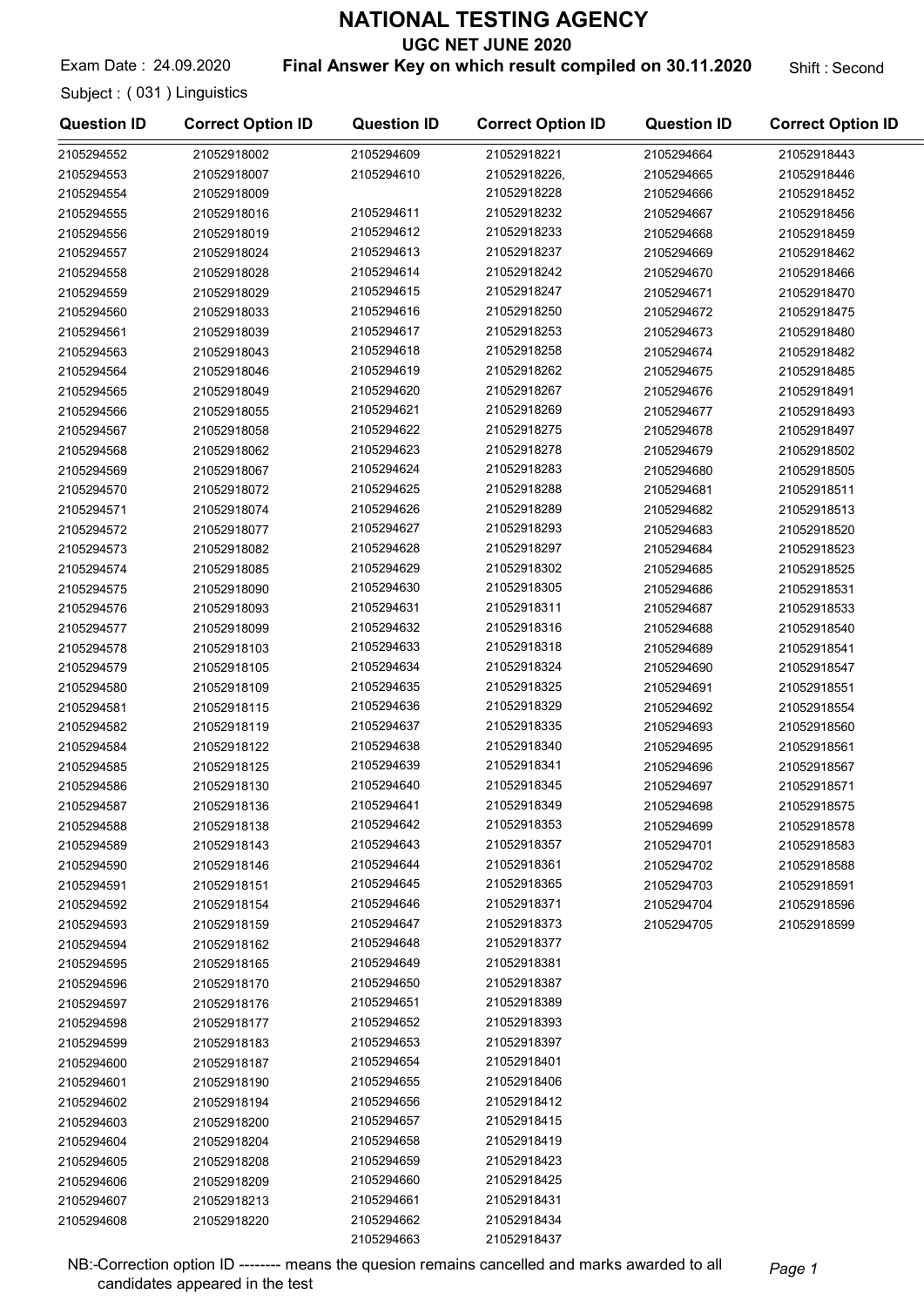UGC NET JUNE 2020

Exam Date: 24.09.2020 **Final Answer Key on which result compiled on 30.11.2020** Shift: First

Subject : ( 032 ) Chinese

| <b>Question ID</b>         | <b>Correct Option ID</b>   | <b>Question ID</b>         | <b>Correct Option ID</b>   | <b>Question ID</b> | <b>Correct Option ID</b> |
|----------------------------|----------------------------|----------------------------|----------------------------|--------------------|--------------------------|
| 71087011423                | 71087045482                | 71087011480                | 71087045703                | 71087011535        | 71087045921              |
| 71087011424                | 71087045488                | 71087011481                | 71087045705                | 71087011536        | 71087045926              |
| 71087011425                | 71087045491                | 71087011482                | 71087045712                | 71087011537        | 71087045932              |
| 71087011426                | 71087045494                | 71087011483                | 71087045715                | 71087011538        | 71087045935              |
| 71087011427                | 71087045497                | 71087011484                | 71087045719                | 71087011539        | 71087045937              |
| 71087011428                | 71087045502                | 71087011485                | 71087045723                | 71087011540        | 71087045942              |
| 71087011429                | 71087045507                | 71087011486                | 71087045728                | 71087011541        | 71087045947              |
| 71087011430                | 71087045512                | 71087011487                | 71087045729                | 71087011542        | 71087045950              |
| 71087011431                | 71087045513                | 71087011488                | 71087045734                | 71087011543        | 71087045955              |
| 71087011432                | 71087045520                | 71087011489                | 71087045739                | 71087011544        | 71087045958              |
| 71087011434                | 71087045524                | 71087011490                | 71087045742                | 71087011545        | 71087045962              |
| 71087011435                | 71087045525                | 71087011491                | 71087045747                | 71087011546        | 71087045966              |
| 71087011436                | 71087045531                | 71087011492                | 71087045749                | 71087011547        | 71087045972              |
| 71087011437                | 71087045535                | 71087011493                | 71087045754                | 71087011548        | 71087045974              |
| 71087011438                | 71087045540                | 71087011494                | 71087045757                | 71087011549        | 71087045979              |
| 71087011439                | 71087045542                | 71087011495                | 71087045763                | 71087011550        | 71087045983              |
| 71087011440                | 71087045547                | 71087011496                | 71087045767                | 71087011551        | 71087045987              |
| 71087011441                | 71087045551                | 71087011497                | 71087045771                | 71087011552        | 71087045992              |
| 71087011442                | 71087045553                | 71087011498                | 71087045774                | 71087011553        | 71087045996              |
| 71087011443                | 71087045557                | 71087011499                | 71087045779                | 71087011554        | 71087045997              |
| 71087011444                | 71087045564                | 71087011500                | 71087045783                | 71087011555        | 71087046003              |
| 71087011445                | 71087045567                | 71087011501                | 71087045785                | 71087011556        | 71087046007              |
| 71087011446                | 71087045569                | 71087011502                | 71087045791                | 71087011557        | 71087046010              |
| 71087011447                | 71087045574                | 71087011503                | 71087045796                | 71087011558        | 71087046016              |
| 71087011448                | 71087045580                | 71087011504                | 71087045799                | 71087011559        | 71087046019              |
| 71087011449                | 71087045582                | 71087011505                | 71087045803                | 71087011560        | 71087046021              |
| 71087011450                | 71087045585                | 71087011506                | 71087045806                | 71087011561        | 71087046025              |
| 71087011451                | 71087045589                | 71087011507                | 71087045809                | 71087011562        | 71087046031              |
| 71087011452                | 71087045595                | 71087011508                | 71087045816                | 71087011563        | 71087046033              |
| 71087011453                | 71087045599                | 71087011509                | 71087045818                | 71087011564        | 71087046037              |
| 71087011455                | 71087045602                | 71087011510                | 71087045821                | 71087011566        | 71087046041              |
| 71087011456                | 71087045608                | 71087011511                | 71087045827                | 71087011567        | 71087046045              |
| 71087011457                | 71087045609                | 71087011512                | 71087045831                | 71087011568        | 71087046050              |
| 71087011458                | 71087045616                | 71087011513                | 71087045833                | 71087011569        | 71087046053              |
| 71087011459                | 71087045619                | 71087011514                | 71087045840                | 71087011570        | 71087046057              |
| 71087011460                | 71087045623                | 71087011515                | 71087045842                | 71087011572        | 71087046063              |
| 71087011461                | 71087045628                | 71087011516                | 71087045846                | 71087011573        | 71087046067              |
| 71087011462                | 71087045631                | 71087011517                | 71087045849                | 71087011574        | 71087046069              |
| 71087011463                | 71087045633                | 71087011518                | 71087045856                | 71087011575        | 71087046076              |
| 71087011464                | 71087045638                | 71087011519                | 71087045858                | 71087011576        | 71087046079              |
| 71087011465                | 71087045642                | 71087011520                | 71087045863                |                    |                          |
| 71087011466                | 71087045645                | 71087011521                | 71087045865                |                    |                          |
| 71087011467                | 71087045652                | 71087011522                | 71087045872                |                    |                          |
| 71087011468                | 71087045655                | 71087011523                | 71087045876                |                    |                          |
| 71087011469                | 71087045659                | 71087011524                | 71087045880                |                    |                          |
| 71087011470                | 71087045662                | 71087011525                | 71087045883                |                    |                          |
| 71087011471                | 71087045667                | 71087011526                | 71087045887                |                    |                          |
| 71087011472                | 71087045671                | 71087011527                | 71087045889                |                    |                          |
| 71087011473                | 71087045673                | 71087011528                | 71087045895                |                    |                          |
| 71087011474                | 71087045680                | 71087011529                | 71087045899                |                    |                          |
| 71087011475                | 71087045683                | 71087011530                | 71087045902                |                    |                          |
|                            |                            |                            |                            |                    |                          |
| 71087011476<br>71087011477 | 71087045686<br>71087045692 | 71087011531                | 71087045906                |                    |                          |
| 71087011478                | 71087045693                | 71087011532<br>71087011533 | 71087045912<br>71087045913 |                    |                          |
| 71087011479                | 71087045700                | 71087011534                | 71087045919                |                    |                          |
|                            |                            |                            |                            |                    |                          |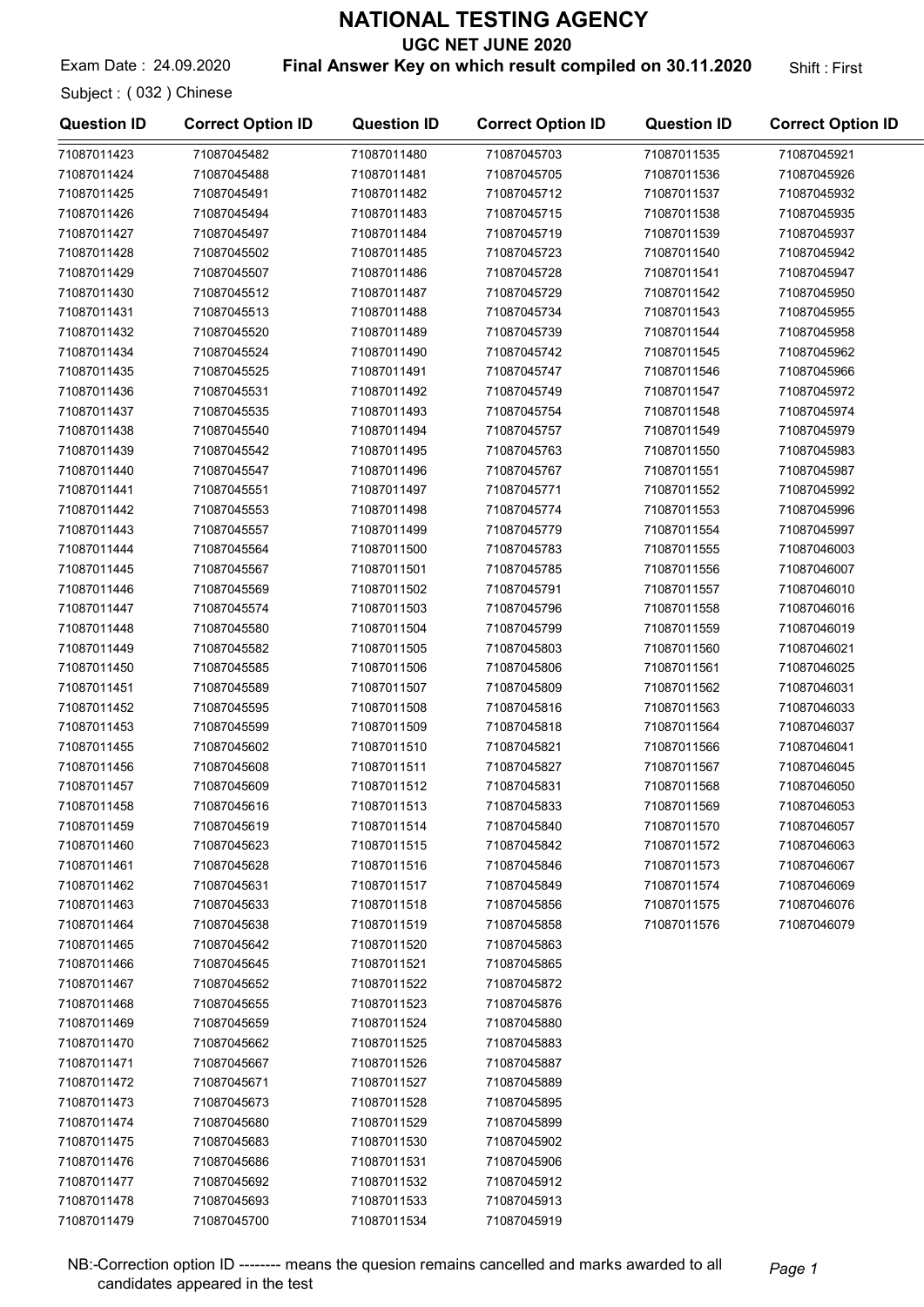UGC NET JUNE 2020

Subject : ( 033 ) Dogri

#### Exam Date: 24.09.2020 **Final Answer Key on which result compiled on 30.11.2020** Shift: First

| <b>Question ID</b> | <b>Correct Option ID</b> | <b>Question ID</b> | <b>Correct Option ID</b> | <b>Question ID</b> | <b>Correct Option ID</b> |
|--------------------|--------------------------|--------------------|--------------------------|--------------------|--------------------------|
| 71087011731        | 71087046682              | 71087011788        | 71087046901              | 71087011843        | 71087047121              |
| 71087011732        | 71087046688              | 71087011789        | 71087046907              | 71087011844        | 71087047126              |
| 71087011733        | 71087046691              | 71087011790        | 71087046912              | 71087011845        | 71087047130              |
| 71087011734        | 71087046694              | 71087011791        | 71087046914              | 71087011846        | 71087047133              |
| 71087011735        | 71087046697              | 71087011792        | 71087046919              | 71087011847        | 71087047137              |
| 71087011736        | 71087046702              | 71087011793        | 71087046924              | 71087011848        | 71087047141              |
| 71087011737        | 71087046707              | 71087011794        | 71087046926              | 71087011849        | 71087047146              |
| 71087011738        | 71087046712              | 71087011795        | 71087046931              | 71087011850        | 71087047149              |
| 71087011739        | 71087046713              | 71087011796        | 71087046934              | 71087011851        | 71087047156              |
| 71087011740        | 71087046720              | 71087011797        | 71087046938              | 71087011852        | 71087047160              |
| 71087011742        | 71087046724              | 71087011798        | 71087046942              | 71087011853        | 71087047163              |
| 71087011743        | 71087046725              | 71087011799        | 71087046946              | 71087011854        | 71087047166              |
| 71087011744        | 71087046731              | 71087011800        | 71087046951              | 71087011855        | 71087047170              |
| 71087011745        | 71087046735              | 71087011801        | 71087046955              | 71087011856        | 71087047175              |
| 71087011746        | 71087046740              | 71087011802        | 71087046960              | 71087011857        | 71087047179              |
| 71087011747        | 71087046742              | 71087011803        | 71087046964              | 71087011858        | 71087047181              |
| 71087011748        | 71087046747              | 71087011804        | 71087046968              | 71087011859        | 71087047187              |
| 71087011749        | 71087046751              | 71087011805        | 71087046972              | 71087011860        | 71087047191              |
| 71087011750        | 71087046753              | 71087011806        | 71087046974              | 71087011861        | 71087047194              |
| 71087011751        | 71087046757              | 71087011807        | 71087046977              | 71087011862        | 71087047198              |
| 71087011752        | 71087046764              | 71087011808        | 71087046984              | 71087011863        | 71087047204              |
| 71087011753        | 71087046767              | 71087011809        | 71087046985              | 71087011864        | 71087047205              |
| 71087011754        | 71087046769              | 71087011810        | 71087046991              | 71087011865        | 71087047209              |
| 71087011755        | 71087046774              | 71087011811        | 71087046993              | 71087011866        | 71087047216              |
| 71087011756        | 71087046780              | 71087011812        | 71087046999              | 71087011867        | 71087047219              |
| 71087011757        | 71087046782              | 71087011813        | 71087047002              | 71087011868        | 71087047221              |
| 71087011758        | 71087046785              | 71087011814        | 71087047007              | 71087011869        | 71087047227              |
| 71087011759        | 71087046789              | 71087011815        | 71087047009              | 71087011870        | 71087047229              |
| 71087011760        | 71087046795              | 71087011816        | 71087047014              | 71087011871        | 71087047235              |
| 71087011761        | 71087046799              | 71087011817        | 71087047018              | 71087011872        | 71087047238              |
| 71087011763        | 71087046802              | 71087011818        | 71087047023              | 71087011874        | 71087047242              |
| 71087011764        | 71087046808              | 71087011819        | 71087047025              | 71087011875        | 71087047245              |
| 71087011765        | 71087046809              | 71087011820        | 71087047031              | 71087011876        | 71087047252              |
| 71087011766        | 71087046816              | 71087011821        | 71087047034              | 71087011877        | 71087047255              |
| 71087011767        | 71087046819              | 71087011822        | 71087047037              | 71087011878        | 71087047258              |
| 71087011768        | 71087046823              | 71087011823        | 71087047041              | 71087011880        | 71087047262              |
| 71087011769        | 71087046828              | 71087011824        | 71087047045              | 71087011881        | 71087047267              |
| 71087011770        | 71087046831              | 71087011825        | 71087047050              | 71087011882        | 71087047270              |
| 71087011771        | 71087046833              | 71087011826        | 71087047053              | 71087011883        | 71087047273              |
| 71087011772        | 71087046838              | 71087011827        | 71087047060              | 71087011884        | 71087047279              |
| 71087011773        | 71087046842              | 71087011828        | 71087047063              |                    |                          |
| 71087011774        | 71087046845              | 71087011829        | 71087047068              |                    |                          |
| 71087011775        | 71087046852              | 71087011830        | 71087047070              |                    |                          |
| 71087011776        | 71087046855              | 71087011831        | 71087047075              |                    |                          |
| 71087011777        | 71087046859              | 71087011832        | 71087047077              |                    |                          |
| 71087011778        | 71087046862              | 71087011833        | 71087047083              |                    |                          |
| 71087011779        | 71087046867              | 71087011834        | 71087047086              |                    |                          |
| 71087011780        | 71087046871              | 71087011835        | 71087047091              |                    |                          |
| 71087011781        | 71087046873              | 71087011836        | 71087047094              |                    |                          |
| 71087011782        | 71087046880              | 71087011837        | 71087047100              |                    |                          |
| 71087011783        | 71087046882              | 71087011838        | 71087047101              |                    |                          |
| 71087011784        | 71087046887              | 71087011839        | 71087047107              |                    |                          |
| 71087011785        | 71087046889              | 71087011840        | 71087047111              |                    |                          |
| 71087011786        | 71087046894              | 71087011841        | 71087047115              |                    |                          |
| 71087011787        | 71087046898              | 71087011842        | 71087047120              |                    |                          |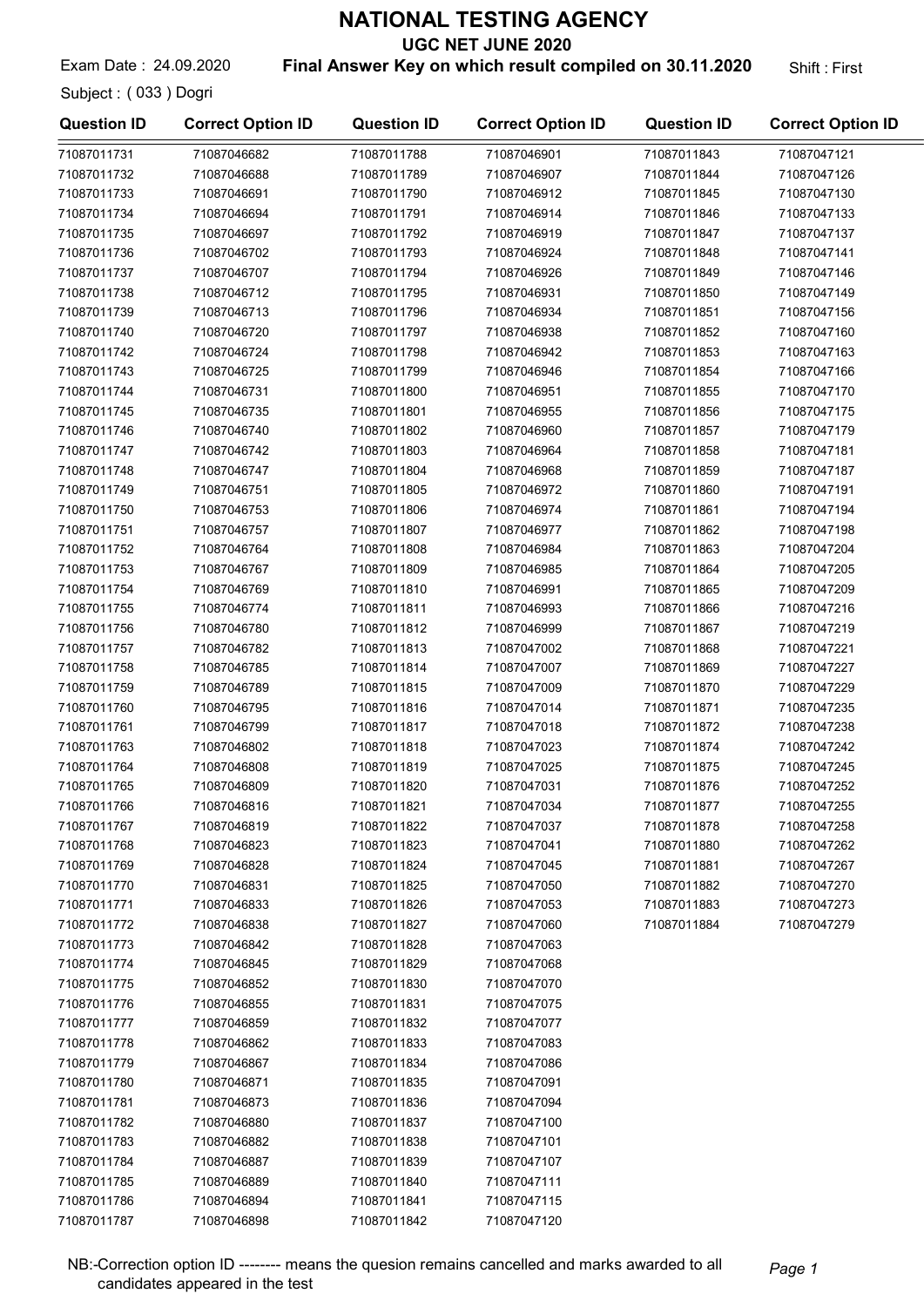UGC NET JUNE 2020

Exam Date: 24.09.2020 **Final Answer Key on which result compiled on 30.11.2020** Shift: Second

Subject : ( 034 ) Nepali

| <b>Question ID</b> | <b>Correct Option ID</b> | <b>Question ID</b> | <b>Correct Option ID</b> | <b>Question ID</b> | <b>Correct Option ID</b> |
|--------------------|--------------------------|--------------------|--------------------------|--------------------|--------------------------|
| 2105294706         | 21052918602              | 2105294763         | 21052918823              | 2105294818         | 21052919043              |
| 2105294707         | 21052918607              | 2105294764         | 21052918825              | 2105294819         | 21052919046              |
| 2105294708         | 21052918609              | 2105294765         | 21052918829              | 2105294820         | 21052919051              |
| 2105294709         | 21052918616              | 2105294766         | 21052918833              | 2105294821         | 21052919056              |
| 2105294710         | 21052918619              | 2105294767         | 21052918840              | 2105294822         | 21052919058              |
| 2105294711         | 21052918624              | 2105294768         | 21052918842              | 2105294823         | 21052919061              |
| 2105294712         | 21052918628              | 2105294769         | 21052918846              | 2105294824         | 21052919067              |
| 2105294713         | 21052918629              | 2105294770         | 21052918850              | 2105294825         | 21052919072              |
| 2105294714         | 21052918633              | 2105294771         | 21052918855              | 2105294826         | 21052919074              |
| 2105294715         | 21052918639              | 2105294772         | 21052918860              | 2105294827         | 21052919080              |
| 2105294717         | 21052918643              | 2105294773         | 21052918861              | 2105294828         | 21052919082              |
| 2105294718         | 21052918646              | 2105294774         | 21052918866              | 2105294829         | 21052919088              |
| 2105294719         | 21052918649              | 2105294775         | 21052918869              | 2105294830         | 21052919090              |
| 2105294720         | 21052918655              | 2105294776         | 21052918874              | 2105294831         | 21052919094              |
| 2105294721         | 21052918658              | 2105294777         | 21052918878              | 2105294832         | 21052919100              |
| 2105294722         | 21052918662              | 2105294778         | 21052918882              | 2105294833         | 21052919103              |
| 2105294723         | 21052918667              | 2105294779         | 21052918886              | 2105294834         | 21052919105              |
| 2105294724         | 21052918672              | 2105294780         | 21052918891              | 2105294835         | 21052919112              |
| 2105294725         | 21052918674              | 2105294781         | 21052918893              | 2105294836         | 21052919114              |
| 2105294726         | 21052918677              | 2105294782         | 21052918897              | 2105294837         | 21052919118              |
| 2105294727         | 21052918682              | 2105294783         | 21052918901              | 2105294838         | 21052919121              |
| 2105294728         | 21052918685              | 2105294784         | 21052918905              | 2105294839         | 21052919125              |
| 2105294729         | 21052918690              | 2105294785         | 21052918909              | 2105294840         | 21052919132              |
| 2105294730         | 21052918693              | 2105294786         | 21052918914              | 2105294841         | 21052919135              |
| 2105294731         | 21052918699              | 2105294787         | 21052918919              | 2105294842         | 21052919137              |
| 2105294732         | 21052918703              | 2105294788         | 21052918922              | 2105294843         | 21052919141              |
| 2105294733         | 21052918705              | 2105294789         | 21052918926              | 2105294844         | 21052919147              |
| 2105294734         | 21052918709              | 2105294790         | 21052918930              | 2105294845         | 21052919149              |
| 2105294735         | 21052918715              | 2105294791         | 21052918934              | 2105294846         | 21052919156              |
| 2105294736         | 21052918719              | 2105294792         | 21052918940              | 2105294847         | 21052919157              |
| 2105294738         | 21052918722              | 2105294793         | 21052918943              | 2105294849         | 21052919162              |
| 2105294739         | 21052918725              | 2105294794         | 21052918948              | 2105294850         | 21052919167              |
| 2105294740         | 21052918730              | 2105294795         | 21052918949              | 2105294851         | 21052919169              |
| 2105294741         | 21052918736              | 2105294796         | 21052918955              | 2105294852         | 21052919174              |
| 2105294742         | 21052918738              | 2105294797         | 21052918959              | 2105294853         | 21052919180              |
| 2105294743         | 21052918743              | 2105294798         | 21052918961              | 2105294855         | 21052919184              |
| 2105294744         | 21052918746              | 2105294799         | 21052918967              | 2105294856         | 21052919187              |
| 2105294745         | 21052918751              | 2105294800         | 21052918970              | 2105294857         | 21052919192              |
| 2105294746         | 21052918754              | 2105294801         | 21052918973              | 2105294858         | 21052919193              |
| 2105294747         | 21052918759              | 2105294802         | 21052918977              | 2105294859         | 21052919198              |
| 2105294748         | 21052918762              | 2105294803         | 21052918984              |                    |                          |
| 2105294749         | 21052918765              | 2105294804         | 21052918987              |                    |                          |
| 2105294750         | 21052918770              | 2105294805         | 21052918991              |                    |                          |
| 2105294751         | 21052918776              | 2105294806         | 21052918994              |                    |                          |
| 2105294752         | 21052918777              | 2105294807         | 21052918999              |                    |                          |
| 2105294753         | 21052918783              | 2105294808         | 21052919004              |                    |                          |
| 2105294754         | 21052918787              | 2105294809         | 21052919006              |                    |                          |
| 2105294755         | 21052918790              | 2105294810         | 21052919010              |                    |                          |
| 2105294756         | 21052918794              | 2105294811         | 21052919015              |                    |                          |
| 2105294757         | 21052918800              | 2105294812         | 21052919020              |                    |                          |
| 2105294758         | 21052918802              | 2105294813         | 21052919023              |                    |                          |
| 2105294759         | 21052918807              | 2105294814         | 21052919027              |                    |                          |
| 2105294760         | 21052918811              | 2105294815         | 21052919029              |                    |                          |
| 2105294761         | 21052918814              | 2105294816         | 21052919035              |                    |                          |
| 2105294762         | 21052918818              | 2105294817         | 21052919039              |                    |                          |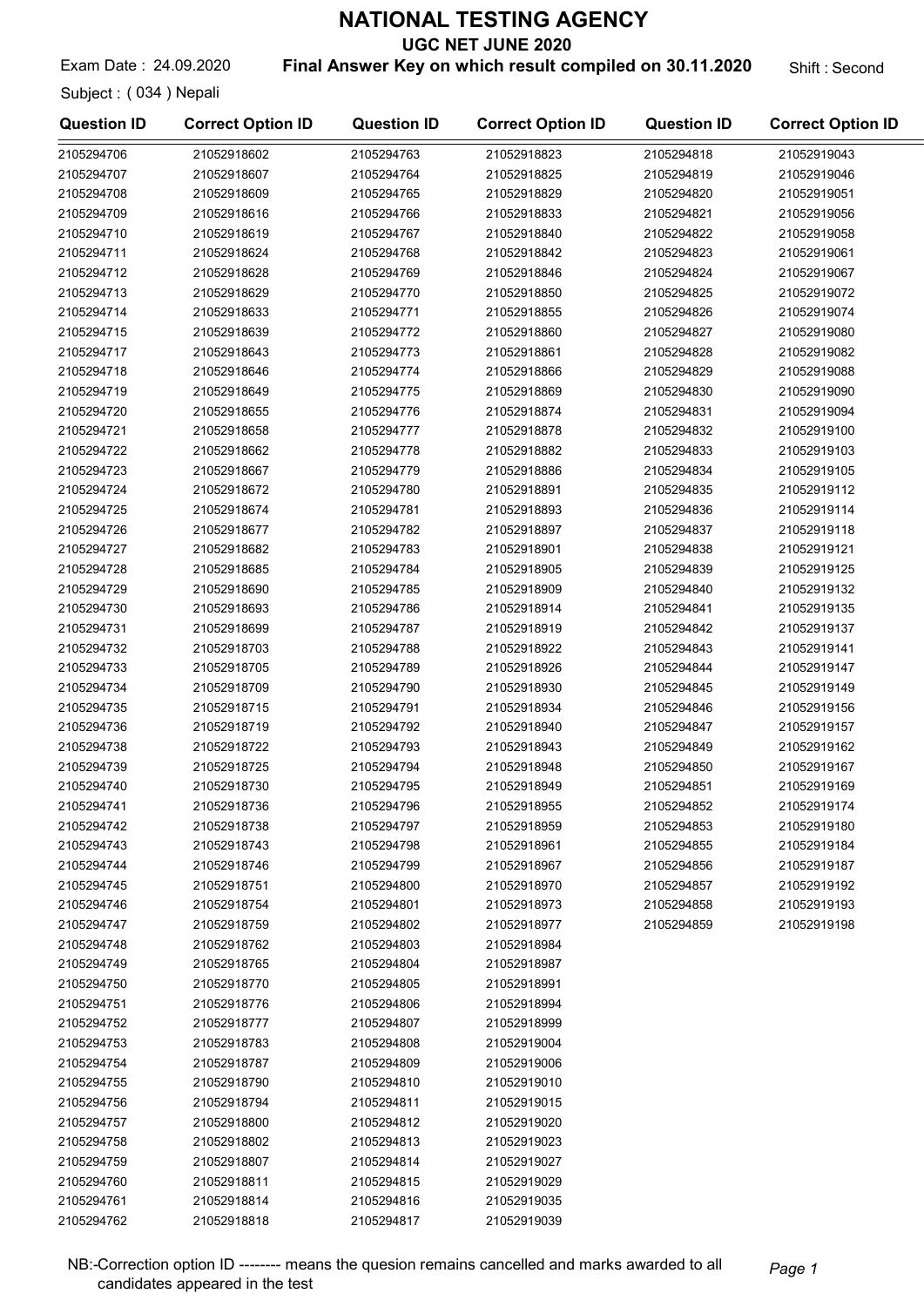UGC NET JUNE 2020

Exam Date: 24.09.2020 **Final Answer Key on which result compiled on 30.11.2020** Shift: First

Subject : ( 035 ) Manipuri

| <b>Question ID</b>         | <b>Correct Option ID</b> | <b>Question ID</b> | <b>Correct Option ID</b> | <b>Question ID</b>         | <b>Correct Option ID</b>   |
|----------------------------|--------------------------|--------------------|--------------------------|----------------------------|----------------------------|
| 71087012963                | 71087051482              | 71087013020        | 71087051701              | 71087013075                | 71087051922                |
| 71087012964                | 71087051488              | 71087013021        | 71087051707              | 71087013076                | 71087051928                |
| 71087012965                | 71087051491              | 71087013022        | 71087051709              | 71087013077                | 71087051931,               |
| 71087012966                | 71087051494              | 71087013023        | 71087051715              |                            | 71087051932                |
| 71087012967                | 71087051497              | 71087013024        | 71087051720              | 71087013078                | 71087051934                |
| 71087012968                | 71087051502              | 71087013025        | 71087051722              | 71087013079                | 71087051940                |
| 71087012969                | 71087051507              | 71087013026        | 71087051725              | 71087013080                | 71087051944                |
| 71087012970                | 71087051512              | 71087013027        | 71087051731              | 71087013081                | 71087051945                |
| 71087012971                | 71087051513              | 71087013028        | 71087051733              | 71087013082                | 71087051951                |
| 71087012972                | 71087051520              | 71087013029        | 71087051739              | 71087013083                | 71087051953                |
| 71087012974                | 71087051524              | 71087013030        | 71087051742              | 71087013084                | 71087051959                |
| 71087012975                | 71087051525              | 71087013031        | 71087051747              | 71087013085                | 71087051964                |
| 71087012976                | 71087051531              | 71087013032        | 71087051752              | 71087013086                | 71087051968                |
| 71087012977                | 71087051535              | 71087013033        | 71087051754              | 71087013087                | 71087051969                |
| 71087012978                | 71087051540              | 71087013034        | 71087051757              | 71087013088                | 71087051975                |
| 71087012979                | 71087051542              | 71087013035        | 71087051764              | 71087013089                | 71087051977                |
| 71087012980                | 71087051547              | 71087013036        | 71087051765              | 71087013090                | 71087051982                |
| 71087012981                | 71087051551              | 71087013037        | 71087051770              | 71087013091                | 71087051986                |
| 71087012982                | 71087051553              | 71087013038        | 71087051776              | 71087013092                | 71087051989                |
| 71087012983                | 71087051557              | 71087013039        | 71087051778              | 71087013093                | 71087051994                |
| 71087012984                | 71087051564              | 71087013040        | 71087051783              | 71087013094                | 71087051998                |
| 71087012985                | 71087051567              | 71087013041        | 71087051788              | 71087013095                | 71087052004                |
| 71087012986                | 71087051569              | 71087013042        | 71087051789              | 71087013096                | 71087052006                |
| 71087012987                | 71087051574              | 71087013043        | 71087051795              | 71087013097                | 71087052009                |
| 71087012988                | 71087051580              | 71087013044        | 71087051797              | 71087013098                | 71087052015                |
| 71087012989                | 71087051582              | 71087013045        | 71087051804              | 71087013099                | 71087052017                |
| 71087012990                | 71087051585              | 71087013046        | 71087051806              | 71087013100                | 71087052023                |
| 71087012991                | 71087051589              | 71087013047        | 71087051812              | 71087013101                | 71087052027                |
| 71087012992                | 71087051595              | 71087013048        | 71087051813              | 71087013102                | 71087052031                |
| 71087012993                | 71087051599              | 71087013049        | 71087051818              | 71087013103                | 71087052034                |
| 71087012995                | 71087051602              | 71087013050        | 71087051823              | 71087013104                | 71087052037                |
| 71087012996                | 71087051608              | 71087013051        | 71087051826              | 71087013106                | 71087052043                |
| 71087012997                | 71087051609              | 71087013052        | 71087051829              | 71087013107                | 71087052046                |
| 71087012998                | 71087051616              | 71087013053        | 71087051836              | 71087013108                | 71087052052                |
| 71087012999                | 71087051619              |                    | 71087051838              | 71087013109                | 71087052055                |
|                            | 71087051623              | 71087013054        |                          | 71087013110                | 71087052057                |
| 71087013000<br>71087013001 | 71087051628              | 71087013055        | 71087051842              | 71087013112                | 71087052063                |
|                            |                          | 71087013056        | 71087051847              | 71087013113                | 71087052068                |
| 71087013002                | 71087051631              | 71087013057        | 71087051850              |                            |                            |
| 71087013003                | 71087051633              | 71087013058        | 71087051855              | 71087013114                | 71087052070<br>71087052075 |
| 71087013004                | 71087051638              | 71087013059        | 71087051860              | 71087013115<br>71087013116 | 71087052080                |
| 71087013005                | 71087051642              | 71087013060        | 71087051863              |                            |                            |
| 71087013006                | 71087051645              | 71087013061        | 71087051865              |                            |                            |
| 71087013007                | 71087051652              | 71087013062        | 71087051871              |                            |                            |
| 71087013008                | 71087051655              | 71087013063        | 71087051875              |                            |                            |
| 71087013009                | 71087051659              | 71087013064        | 71087051878              |                            |                            |
| 71087013010                | 71087051662              | 71087013065        | 71087051884              |                            |                            |
| 71087013011                | 71087051667              | 71087013066        | 71087051886              |                            |                            |
| 71087013012                | 71087051671              | 71087013067        | 71087051891              |                            |                            |
| 71087013013                | 71087051673              | 71087013068        | 71087051896              |                            |                            |
| 71087013014                | 71087051680              | 71087013069        | 71087051897              |                            |                            |
| 71087013015                | 71087051683              | 71087013070        | 71087051904              |                            |                            |
| 71087013016                | 71087051685              | 71087013071        | 71087051906              |                            |                            |
| 71087013017                | 71087051690              | 71087013072        | 71087051911              |                            |                            |
| 71087013018                | 71087051693              | 71087013073        | 71087051916              |                            |                            |
| 71087013019                | 71087051698              | 71087013074        | 71087051919              |                            |                            |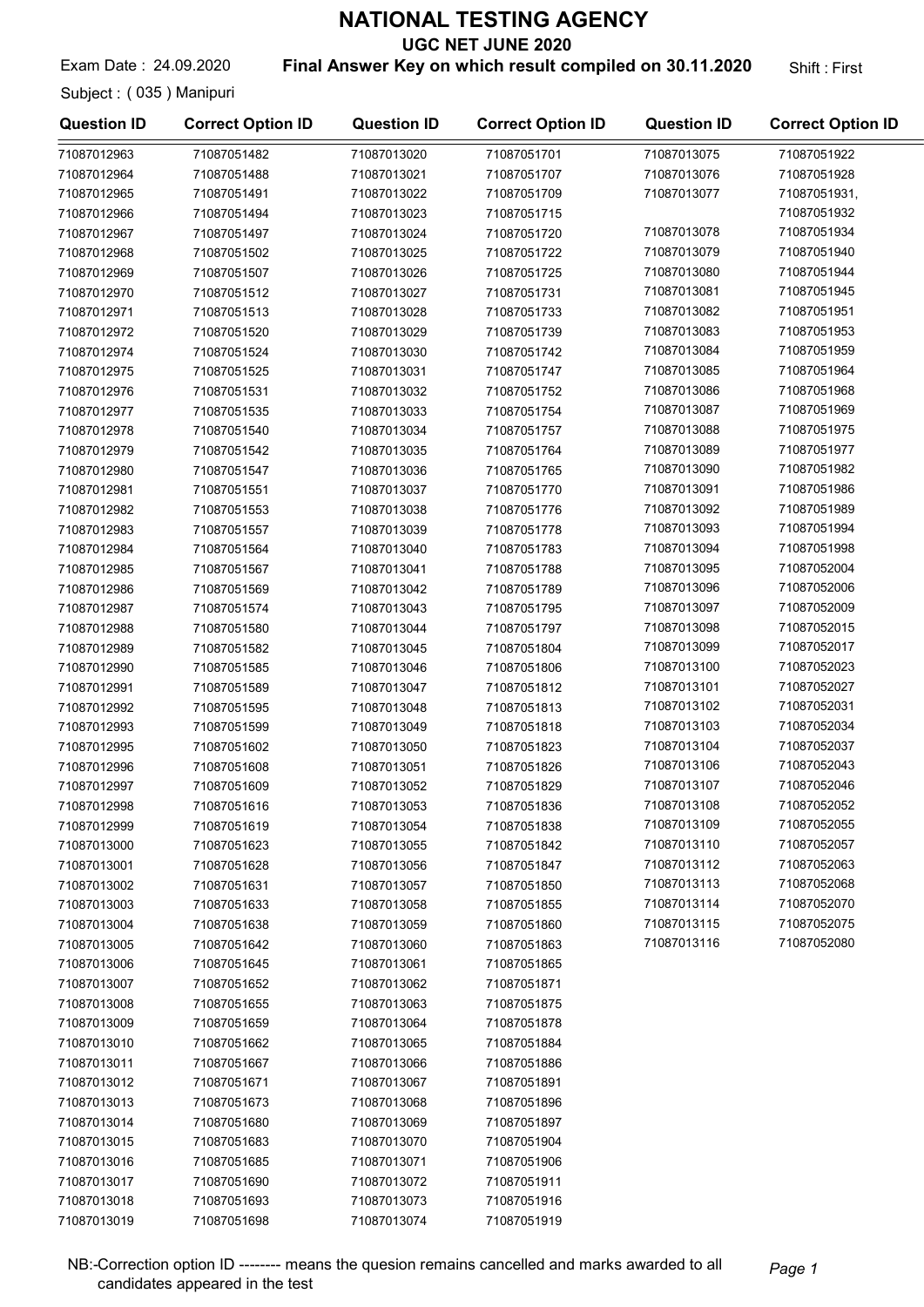UGC NET JUNE 2020

#### Exam Date: 04.11.2020 **Final Answer Key on which result compiled on 30.11.2020** Shift: First

Subject : ( 036 ) Assamese

| <b>Question ID</b> | <b>Correct Option ID</b> | <b>Question ID</b> | <b>Correct Option ID</b> | <b>Question ID</b> | <b>Correct Option ID</b> |
|--------------------|--------------------------|--------------------|--------------------------|--------------------|--------------------------|
| 536228618          | 5362282404               | 536228674          | 5362282622               | 536228729          | 5362282842               |
| 536228619          | 5362282407               | 536228675          | 5362282626               | 536228730          | 5362282847               |
| 536228620          | 5362282410               | 536228676          | 5362282630               | 536228731          | 5362282851               |
| 536228621          | 5362282413               | 536228677          | 5362282635               | 536228732          | 5362282856               |
| 536228622          | 5362282418               | 536228678          |                          | 536228733          | 5362282857               |
| 536228623          | 5362282424               | 536228679          | 5362282641               | 536228734          | 5362282862               |
| 536228624          | 5362282428               | 536228680          | 5362282647               | 536228735          | 5362282865               |
| 536228625          | 5362282430               | 536228681          | 5362282651               | 536228736          | 5362282872               |
| 536228626          | 5362282434               | 536228682          | 5362282655               | 536228737          | 5362282873               |
| 536228627          | 5362282437               | 536228683          | 5362282657               | 536228738          | 5362282880               |
| 536228628          | 5362282441               | 536228684          | 5362282662               | 536228739          | 5362282883               |
| 536228629          | 5362282446               | 536228685          | 5362282668               | 536228740          | 5362282887               |
| 536228630          | 5362282451               | 536228686          | 5362282670               | 536228741          | 5362282890               |
| 536228631          | 5362282453               | 536228687          | 5362282676               | 536228742          | 5362282896               |
| 536228632          | 5362282459               | 536228688          | 5362282677               | 536228743          | 5362282897               |
| 536228633          | 5362282461               | 536228689          | 5362282683               | 536228744          | 5362282901               |
| 536228634          | 5362282467               | 536228690          | 5362282687               | 536228745          | 5362282908               |
| 536228635          | 5362282469               | 536228691          | 5362282690               | 536228746          | 5362282910               |
| 536228636          | 5362282474               | 536228692          | 5362282693               | 536228747          | 5362282913               |
| 536228637          | 5362282480               | 536228693          | 5362282698               | 536228748          | 5362282920               |
| 536228638          | 5362282483               | 536228694          | 5362282702               | 536228749          | 5362282924               |
| 536228639          | 5362282488               | 536228695          | 5362282707               | 536228750          | 5362282925               |
| 536228640          | 5362282489               | 536228696          | 5362282712               | 536228751          | 5362282930               |
| 536228641          | 5362282494               | 536228697          | 5362282716               | 536228752          | 5362282936               |
| 536228642          | 5362282499               | 536228698          | 5362282718               | 536228753          | 5362282939               |
| 536228643          | 5362282502               | 536228699          | 5362282722               | 536228754          | 5362282941               |
| 536228644          | 5362282506               | 536228700          | 5362282727               | 536228755          | 5362282947               |
| 536228645          | 5362282512               | 536228701          | 5362282732               | 536228756          | 5362282951               |
| 536228646          | 5362282513               | 536228702          | 5362282733               | 536228757          | 5362282955               |
| 536228647          | 5362282517               | 536228703          | 5362282740               | 536228758          | 5362282959               |
| 536228648          | 5362282522               | 536228704          | 5362282743               | 536228760          | 5362282963               |
| 536228649          | 5362282527               | 536228705          | 5362282747               | 536228761          | 5362282965               |
| 536228650          | 5362282530               | 536228706          | 5362282749               | 536228762          | 5362282970               |
| 536228651          | 5362282535               | 536228707          | 5362282753               | 536228763          | 5362282974               |
| 536228652          | 5362282540               | 536228708          | 5362282757               | 536228764          | 5362282980               |
| 536228653          | 5362282543               | 536228709          | 5362282764               | 536228766          | 5362282984               |
| 536228654          | 5362282546               | 536228710          | 5362282765               | 536228767          | 5362282987               |
| 536228655          | 5362282551               | 536228711          | 5362282771               | 536228768          | 5362282991               |
| 536228656          | 5362282555               | 536228712          | 5362282776               | 536228769          | 5362282995               |
| 536228657          | 5362282557               | 536228713          | 5362282779               | 536228770          | 5362282999               |
| 536228658          | 5362282563               | 536228714          | 5362282781               |                    |                          |
| 536228659          | 5362282568               | 536228715          | 5362282786               |                    |                          |
| 536228660          | 5362282570               | 536228716          | 5362282789               |                    |                          |
| 536228661          | 5362282575               | 536228717          | 5362282794               |                    |                          |
| 536228662          | 5362282577               | 536228718          | 5362282798               |                    |                          |
| 536228664          | 5362282581               | 536228719          | 5362282802               |                    |                          |
| 536228665          | 5362282586               | 536228720          | 5362282806               |                    |                          |
| 536228666          | 5362282591               | 536228721          | 5362282812               |                    |                          |
| 536228667          | 5362282596               | 536228722          | 5362282814               |                    |                          |
| 536228668          | 5362282598               | 536228723          | 5362282817               |                    |                          |
| 536228669          | 5362282603               | 536228724          | 5362282822               |                    |                          |
| 536228670          | 5362282608               | 536228725          | 5362282828               |                    |                          |
| 536228671          | 5362282612               | 536228726          | 5362282830               |                    |                          |
| 536228672          | 5362282614               | 536228727          | 5362282835               |                    |                          |
| 536228673          | 5362282618               | 536228728          | --------                 |                    |                          |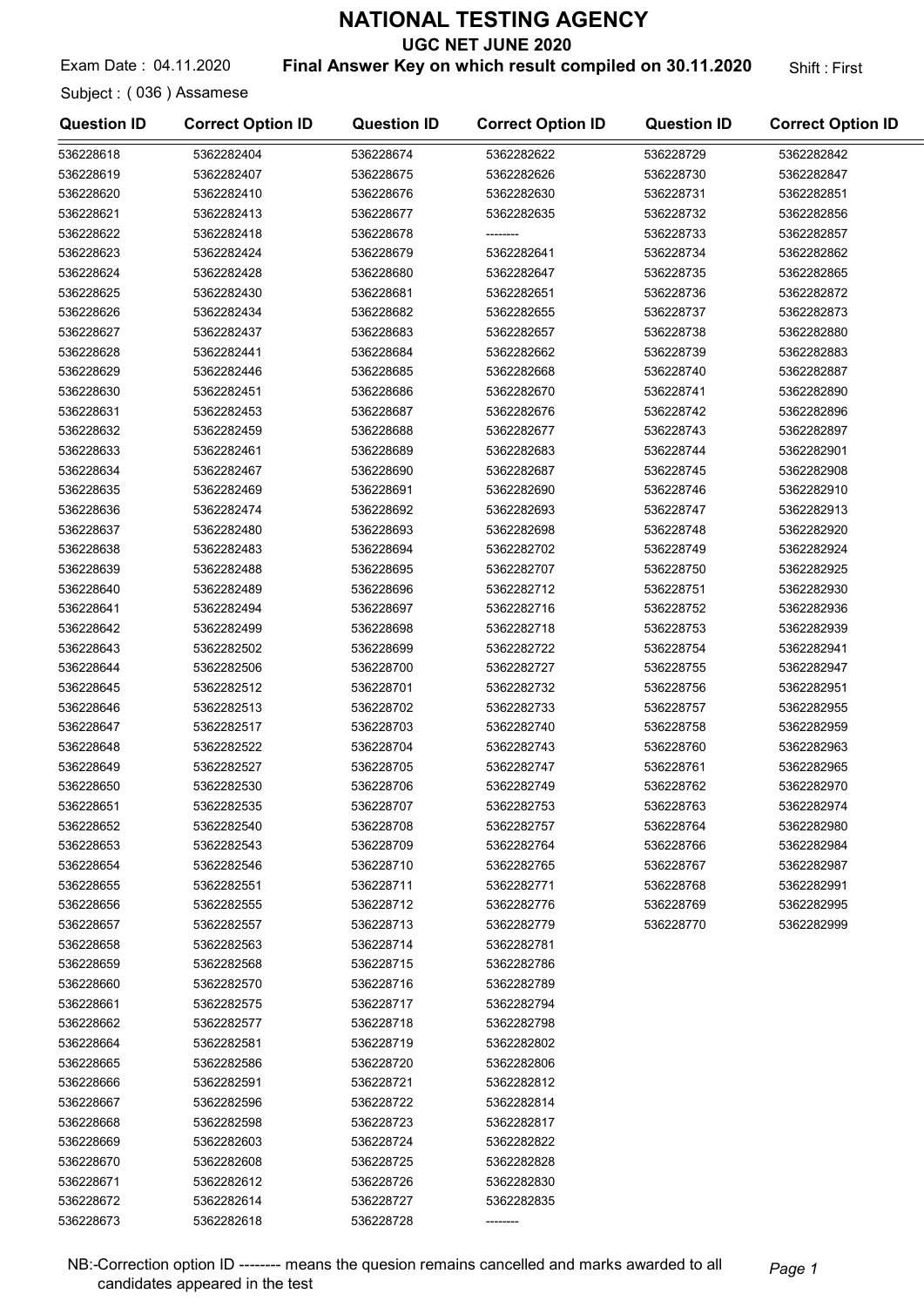UGC NET JUNE 2020

Exam Date: 24.09.2020 **Final Answer Key on which result compiled on 30.11.2020** Shift: First

Subject : ( 037 ) Gujarati

71087012094 71087048095 71087012095 71087048100

| <b>Question ID</b> | <b>Correct Option ID</b>   | <b>Question ID</b>         | <b>Correct Option ID</b>   | <b>Question ID</b>         | <b>Correct Option ID</b>   |
|--------------------|----------------------------|----------------------------|----------------------------|----------------------------|----------------------------|
| 71087012039        | 71087047882                | 71087012096                | 71087048102                | 71087012151                | 71087048321                |
| 71087012040        | 71087047888                | 71087012097                | 71087048105                | 71087012152                | 71087048328                |
| 71087012041        | 71087047891                | 71087012098                | 71087048111                | 71087012153                | 71087048331                |
| 71087012042        | 71087047894                | 71087012099                | 71087048113                | 71087012154                | 71087048334                |
| 71087012043        | 71087047897                | 71087012100                | 71087048120                | 71087012155                | 71087048337                |
| 71087012044        | 71087047902                | 71087012101                | 71087048122                | 71087012156                | 71087048344                |
| 71087012045        | 71087047907                | 71087012102                | 71087048127                | 71087012157                | 71087048347                |
| 71087012046        | 71087047912                | 71087012103                | 71087048129                | 71087012158                | 71087048350                |
| 71087012047        | 71087047913                | 71087012104                | 71087048136                | 71087012159                | 71087048353                |
| 71087012048        | 71087047920                | 71087012105                | 71087048138                | 71087012160                | 71087048360                |
| 71087012050        | 71087047924                | 71087012106                | 71087048143                | 71087012161                | 71087048363                |
| 71087012051        | 71087047925                | 71087012107                | 71087048146                | 71087012162                | 71087048366                |
| 71087012052        | 71087047931                | 71087012108                | 71087048152                | 71087012163                | 71087048369                |
| 71087012053        | 71087047935                | 71087012109                | 71087048153                | 71087012164                | 71087048376                |
| 71087012054        | 71087047940                | 71087012110                | 71087048159                | 71087012165                | 71087048379                |
| 71087012055        | 71087047942                | 71087012111                | 71087048162                | 71087012166                | 71087048382                |
| 71087012056        | 71087047947                | 71087012112                | 71087048168                | 71087012167                | 71087048385                |
| 71087012057        | 71087047951                | 71087012113                | 71087048169                | 71087012168                | 71087048390                |
| 71087012058        | 71087047953                | 71087012114                | 71087048175                | 71087012169                | 71087048396                |
| 71087012059        | 71087047957                | 71087012115                | 71087048180                | 71087012170                | 71087048399                |
| 71087012060        | 71087047964                | 71087012116                | 71087048183                | 71087012171                | 71087048401                |
| 71087012061        | 71087047967                | 71087012117                | 71087048185                | 71087012172                | 71087048406                |
| 71087012062        | 71087047969                | 71087012118                | 71087048190                | 71087012173                | 71087048412                |
| 71087012063        | 71087047974                | 71087012119                | 71087048196                | 71087012174                | 71087048415                |
| 71087012064        | 71087047980                | 71087012120                | 71087048197                | 71087012175                | 71087048418                |
| 71087012065        | 71087047982                | 71087012121                | 71087048203                | 71087012176                | 71087048421                |
| 71087012066        | 71087047985                | 71087012122                | 71087048205                | 71087012177                | 71087048427                |
| 71087012067        | 71087047989                | 71087012123                | 71087048210                | 71087012178                | 71087048432                |
| 71087012068        | 71087047995                | 71087012124                | 71087048216                | 71087012179                | 71087048434                |
| 71087012069        | 71087047999                | 71087012125                | 71087048219                | 71087012180                | 71087048440                |
| 71087012071        | 71087048002                |                            |                            | 71087012182                | 71087048443                |
| 71087012072        |                            | 71087012126<br>71087012127 | 71087048221<br>71087048226 | 71087012183                | 71087048447                |
|                    | 71087048008                |                            |                            |                            |                            |
| 71087012073        | 71087048009<br>71087048016 | 71087012128                | 71087048232<br>71087048235 | 71087012184                | 71087048450<br>71087048456 |
| 71087012074        |                            | 71087012129                |                            | 71087012185<br>71087012186 |                            |
| 71087012075        | 71087048019<br>71087048023 | 71087012130                | 71087048237                |                            | 71087048460                |
| 71087012076        |                            | 71087012131                | 71087048242                | 71087012188                | 71087048461                |
| 71087012077        | 71087048028                | 71087012132                | 71087048248                | 71087012189                | 71087048468                |
| 71087012078        | 71087048031                | 71087012133                | 71087048251                | 71087012190                | 71087048470                |
| 71087012079        | 71087048033                | 71087012134                | 71087048253                | 71087012191                | 71087048475                |
| 71087012080        | 71087048038                | 71087012135                | 71087048258                | 71087012192                | 71087048477                |
| 71087012081        | 71087048042                | 71087012136                | 71087048264                |                            |                            |
| 71087012082        | 71087048045                | 71087012137                | 71087048267                |                            |                            |
| 71087012083        | 71087048052                | 71087012138                | 71087048269                |                            |                            |
| 71087012084        | 71087048055                | 71087012139                | 71087048274                |                            |                            |
| 71087012085        | 71087048059                | 71087012140                | 71087048280                |                            |                            |
| 71087012086        | 71087048062                | 71087012141                | 71087048283                |                            |                            |
| 71087012087        | 71087048067                | 71087012142                | 71087048285                |                            |                            |
| 71087012088        | 71087048071                | 71087012143                | 71087048290                |                            |                            |
| 71087012089        | 71087048073                | 71087012144                | 71087048296                |                            |                            |
| 71087012090        | 71087048080                | 71087012145                | 71087048299                |                            |                            |
| 71087012091        | 71087048082                | 71087012146                | 71087048301                |                            |                            |
| 71087012092        | 71087048085                | 71087012147                | 71087048306                |                            |                            |
| 71087012093        | 71087048092                | 71087012148                | 71087048311                |                            |                            |
| 71087012094        | 71087048095                | 71087012149                | 71087048316                |                            |                            |

NB:-Correction option ID ------- means the quesion remains cancelled and marks awarded to all Page 1 candidates appeared in the test

71087012150 71087048318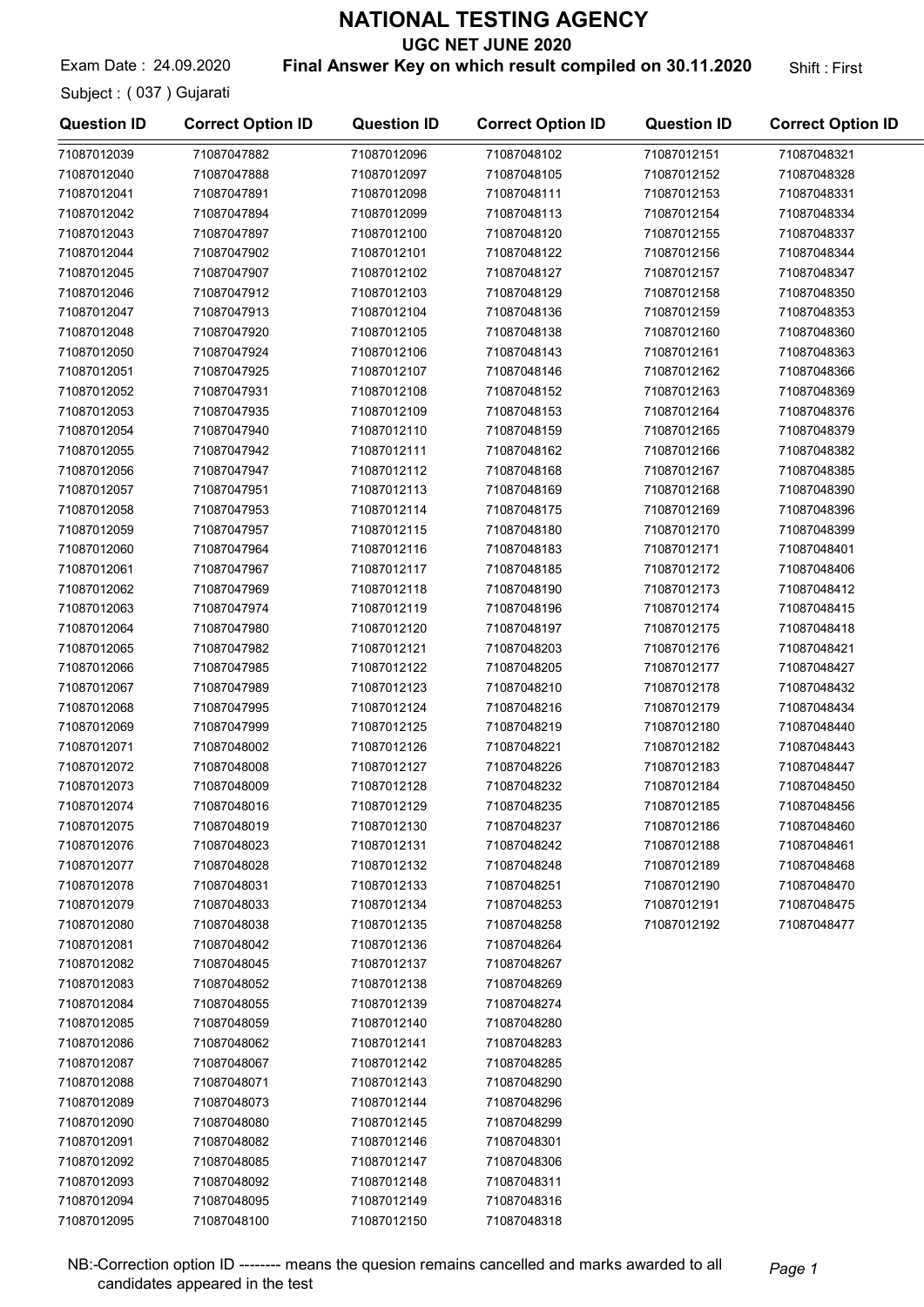UGC NET JUNE 2020

Exam Date: 04.11.2020 **Final Answer Key on which result compiled on 30.11.2020** Shift: First

Subject : ( 038 ) Marathi

| <b>Question ID</b> | <b>Correct Option ID</b> | <b>Question ID</b> | <b>Correct Option ID</b> | <b>Question ID</b> | <b>Correct Option ID</b> |
|--------------------|--------------------------|--------------------|--------------------------|--------------------|--------------------------|
| 536228926          | 5362283604               | 536228982          | 5362283823               | 5362281037         | 5362284041               |
| 536228927          | 5362283607               | 536228983          | 5362283825               | 5362281038         | 5362284046               |
| 536228928          | 5362283610               | 536228984          | 5362283829               | 5362281039         | 5362284052               |
| 536228929          | 5362283613               | 536228985          | 5362283834               | 5362281040         | 5362284054               |
| 536228930          | 5362283618               | 536228986          | 5362283839               | 5362281041         | 5362284059               |
| 536228931          | 5362283624               | 536228987          | 5362283844               | 5362281042         | 5362284062               |
| 536228932          | 5362283628               | 536228988          | 5362283847               | 5362281043         | 5362284065               |
| 536228933          | 5362283630               | 536228989          | 5362283850               | 5362281044         | 5362284069               |
| 536228934          | 5362283634               | 536228990          | 5362283855               | 5362281045         | 5362284074               |
| 536228935          | 5362283637               | 536228991          | 5362283860               | 5362281046         | 5362284080               |
| 536228936          | 5362283641               | 536228992          | 5362283861               | 5362281047         | 5362284083               |
| 536228937          | 5362283646               | 536228993          | 5362283865               | 5362281048         | 5362284085               |
| 536228938          | 5362283651               | 536228994          | 5362283872               | 5362281049         | 5362284089               |
| 536228939          | 5362283653               | 536228995          | 5362283876               | 5362281050         | 5362284095               |
| 536228940          | 5362283659               | 536228996          | 5362283879               | 5362281051         | 5362284099               |
| 536228941          | 5362283661               | 536228997          | 5362283882               | 5362281052         | 5362284102               |
| 536228942          | 5362283667               | 536228998          | 5362283886               | 5362281053         | 5362284108               |
| 536228943          | 5362283669               | 536228999          | 5362283891               | 5362281054         | 5362284109               |
| 536228944          | 5362283674               | 5362281000         | 5362283894               | 5362281055         | 5362284116               |
| 536228945          | 5362283680               | 5362281001         | 5362283900               | 5362281056         | 5362284118               |
| 536228946          | 5362283683               | 5362281002         | 5362283903               | 5362281057         | 5362284123               |
| 536228947          | 5362283688               | 5362281003         | 5362283906               | 5362281058         | 5362284127               |
| 536228948          | 5362283689               | 5362281004         | 5362283909               | 5362281059         | 5362284132               |
| 536228949          | 5362283694               | 5362281005         | 5362283915               | 5362281060         | 5362284134               |
| 536228950          | 5362283699               | 5362281006         | 5362283918               | 5362281061         | 5362284139               |
| 536228951          | 5362283702               | 5362281007         | 5362283921               | 5362281062         | 5362284141               |
| 536228952          | 5362283706               | 5362281008         | 5362283928               | 5362281063         | 5362284145               |
| 536228953          | 5362283712               | 5362281009         | 5362283929               | 5362281064         | 5362284150               |
| 536228954          | 5362283713               | 5362281010         | 5362283936               | 5362281065         | 5362284155               |
| 536228955          | 5362283717               | 5362281011         | 5362283940               | 5362281066         | 5362284157               |
| 536228956          | 5362283722               | 5362281012         | 5362283943               | 5362281068         | 5362284163               |
| 536228957          | 5362283727               | 5362281013         | 5362283946               | 5362281069         | 5362284168               |
| 536228958          | 5362283730               | 5362281014         | 5362283952               | 5362281070         | 5362284170               |
| 536228959          | 5362283735               | 5362281015         | 5362283953               | 5362281071         | 5362284174               |
| 536228960          | 5362283740               | 5362281016         | 5362283959               | 5362281072         | 5362284179               |
| 536228961          | 5362283743               | 5362281017         | 5362283962               | 5362281074         | 5362284184               |
| 536228962          | 5362283746               | 5362281018         | 5362283967               | 5362281075         | 5362284186               |
| 536228963          | 5362283751               | 5362281019         | 5362283971               | 5362281076         | 5362284191               |
| 536228964          | 5362283755               | 5362281020         | 5362283975               | 5362281077         | 5362284194               |
| 536228965          | 5362283757               | 5362281021         | 5362283980               | 5362281078         | 5362284197               |
| 536228966          | 5362283763               | 5362281022         | 5362283981               |                    |                          |
| 536228967          | 5362283768               | 5362281023         | 5362283987               |                    |                          |
| 536228968          | 5362283770               | 5362281024         | 5362283992               |                    |                          |
| 536228969          | 5362283775               | 5362281025         | 5362283993               |                    |                          |
| 536228970          | 5362283777               | 5362281026         | 5362283998               |                    |                          |
| 536228972          | 5362283781               | 5362281027         |                          |                    |                          |
| 536228973          | 5362283786               | 5362281028         | 5362284007               |                    |                          |
| 536228974          | 5362283791               | 5362281029         | 5362284009               |                    |                          |
| 536228975          | 5362283796               | 5362281030         | 5362284015               |                    |                          |
| 536228976          | 5362283798               | 5362281031         | 5362284019               |                    |                          |
| 536228977          | 5362283803               | 5362281032         | 5362284024               |                    |                          |
| 536228978          | 5362283805               | 5362281033         | 5362284027               |                    |                          |
| 536228979          | 5362283812               | 5362281034         | 5362284032               |                    |                          |
| 536228980          | 5362283814               | 5362281035         | 5362284034               |                    |                          |
| 536228981          | 5362283818               | 5362281036         | 5362284037               |                    |                          |

NB:-Correction option ID -------- means the quesion remains cancelled and marks awarded to all Page 1 candidates appeared in the test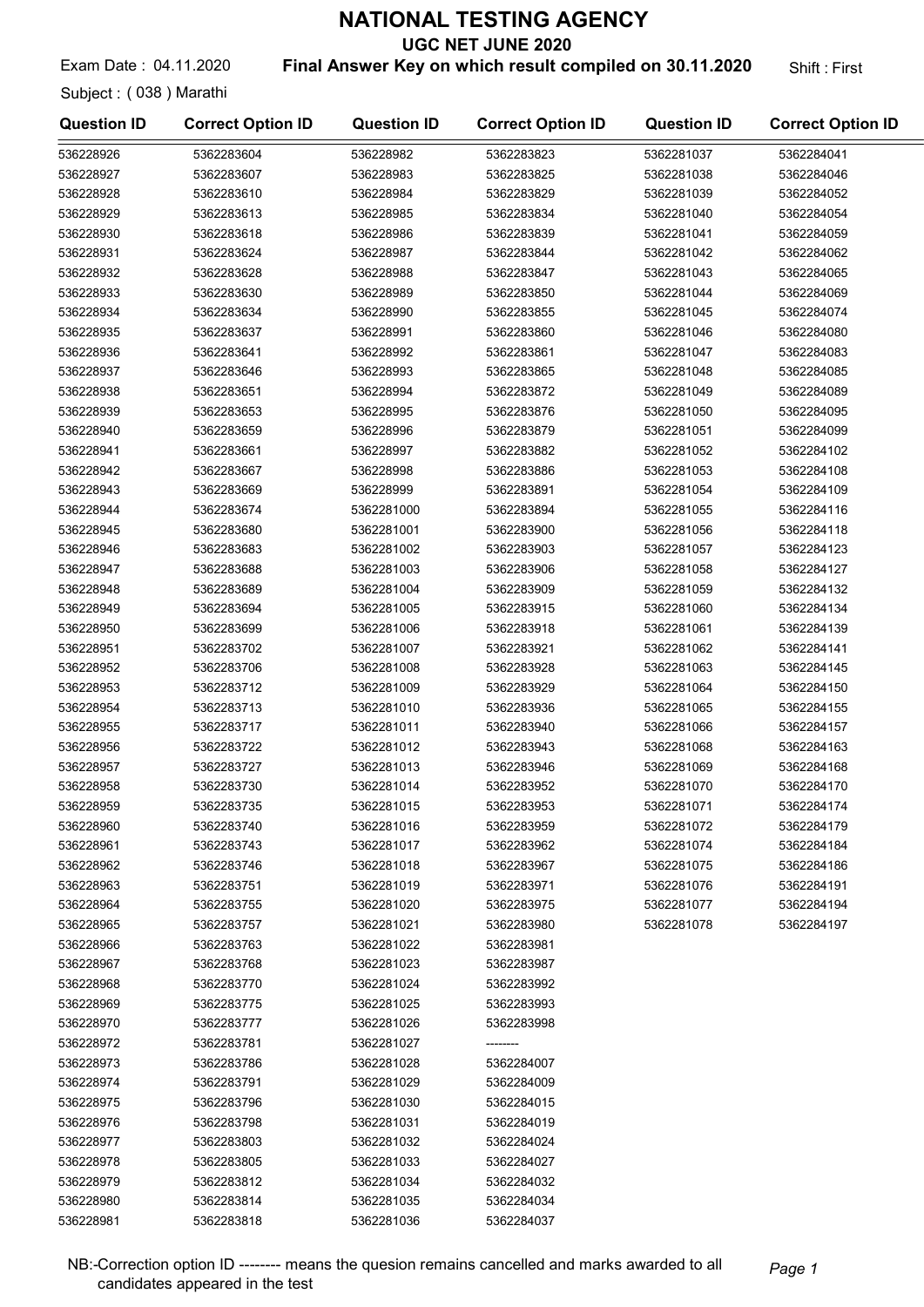UGC NET JUNE 2020

Exam Date: 25.09.2020 **Final Answer Key on which result compiled on 30.11.2020** Shift: First

Subject : ( 039 ) French

7108709939 71087039699

| <b>Question ID</b>       | <b>Correct Option ID</b>   | <b>Question ID</b> | <b>Correct Option ID</b>   | <b>Question ID</b>         | <b>Correct Option ID</b> |
|--------------------------|----------------------------|--------------------|----------------------------|----------------------------|--------------------------|
| 7108709883               | 71087039482                | 7108709940         | 71087039701                | 7108709995                 | 71087039924              |
| 7108709884               | 71087039485                | 7108709941         | 71087039707                | 7108709996                 | 71087039926              |
| 7108709885               | 71087039491                | 7108709942         | 71087039709                | 7108709997                 | 71087039932              |
| 7108709886               | 71087039493                | 7108709943         | 71087039716                | 7108709998                 | 71087039936              |
| 7108709887               | 71087039500                | 7108709944         | 71087039719                | 7108709999                 | 71087039939              |
| 7108709888               | 71087039504                | 7108709945         | 71087039723                | 71087010000                | 71087039943              |
| 7108709889               | 71087039505                | 7108709946         | 71087039727                | 71087010001                | 71087039948              |
| 7108709890               | 71087039512                | 7108709947         | 71087039730                | 71087010002                | 71087039949              |
| 7108709891               | 71087039514                | 7108709948         | 71087039734                | 71087010003                | 71087039953              |
| 7108709892               | 71087039517                | 7108709949         | 71087039738                | 71087010004                | 71087039957              |
| 7108709894               | 71087039522                | 7108709950         | 71087039744                | 71087010005                | 71087039961              |
| 7108709895               | 71087039527                | 7108709951         | 71087039747                | 71087010006                | 71087039967              |
| 7108709896               | 71087039529                | 7108709952         | 71087039750                | 71087010007                | 71087039969              |
| 7108709897               | 71087039535                | 7108709953         | 71087039754                | 71087010008                | 71087039974              |
| 7108709898               | 71087039538                | 7108709954         | 71087039758                | 71087010009                | 71087039980              |
| 7108709899               | 71087039541                | 7108709955         | 71087039762                | 71087010010                | 71087039982              |
| 7108709900               | 71087039547                | 7108709956         | 71087039766                | 71087010011                | 71087039985              |
| 7108709901               | 71087039549                | 7108709957         | 71087039772                | 71087010012                | 71087039991              |
| 7108709902               | 71087039556                | 7108709958         | 71087039774                | 71087010013                | 71087039995              |
| 7108709903               | 71087039559                | 7108709959         | 71087039780                | 71087010014                | 71087039997              |
| 7108709904               | 71087039564                | 7108709960         | 71087039784                | 71087010015                | 71087040002              |
| 7108709905               | 71087039567                | 7108709961         | 71087039786                | 71087010016                | 71087040005              |
| 7108709906               | 71087039572                | 7108709962         | 71087039792                | 71087010017                | 71087040011              |
| 7108709907               | 71087039573                | 7108709963         | 71087039793                | 71087010018                | 71087040015              |
| 7108709908               | 71087039579                | 7108709964         | 71087039798                | 71087010019                | 71087040019              |
| 7108709909               |                            | 7108709965         | 71087039801                | 71087010020                | 71087040021              |
| 7108709910               | 71087039586                | 7108709966         | 71087039808                | 71087010021                | 71087040027              |
| 7108709911               | 71087039590                | 7108709967         | 71087039809                | 71087010022                | 71087040031              |
| 7108709912               | 71087039594                | 7108709968         | 71087039815                | 71087010023                | 71087040034              |
| 7108709913               | 71087039597                | 7108709969         | 71087039817                | 71087010024                | 71087040037              |
| 7108709915               | 71087039602                | 7108709970         |                            |                            | 71087040043              |
| 7108709916               | 71087039608                | 7108709971         | 71087039822<br>71087039826 | 71087010026<br>71087010027 | 71087040048              |
| 7108709917               | 71087039609                | 7108709972         | 71087039830                | 71087010028                | 71087040051              |
|                          |                            | 7108709973         | 71087039834                | 71087010029                |                          |
| 7108709918<br>7108709919 | 71087039615<br>71087039618 | 7108709974         |                            | 71087010030                | 71087040054              |
|                          | 71087039622                |                    | 71087039837                |                            | 71087040057              |
| 7108709920               |                            | 7108709975         | 71087039843                | 71087010032                | 71087040062              |
| 7108709921               | 71087039627                | 7108709976         | 71087039847                | 71087010033                | 71087040067              |
| 7108709922               | 71087039629                | 7108709977         | 71087039852                | 71087010034                | 71087040072              |
| 7108709923               | 71087039633                | 7108709978         | 71087039856                | 71087010035                | 71087040073              |
| 7108709924               | 71087039638                | 7108709979         | 71087039858                | 71087010036                | 71087040080              |
| 7108709925               | 71087039642                | 7108709980         | 71087039861                |                            |                          |
| 7108709926               | 71087039647                | 7108709981         | 71087039866                |                            |                          |
| 7108709927               | 71087039649                | 7108709982         | 71087039870                |                            |                          |
| 7108709928               | 71087039654                | 7108709983         | 71087039874                |                            |                          |
| 7108709929               | 71087039659                | 7108709984         | 71087039879                |                            |                          |
| 7108709930               | 71087039661                | 7108709985         | 71087039884                |                            |                          |
| 7108709931               | 71087039668                | 7108709986         | 71087039887                |                            |                          |
| 7108709932               | 71087039671                | 7108709987         | 71087039892                |                            |                          |
| 7108709933               | 71087039675                | 7108709988         | 71087039893                |                            |                          |
| 7108709934               | 71087039678                | 7108709989         | 71087039897                |                            |                          |
| 7108709935               | 71087039683                | 7108709990         | 71087039902                |                            |                          |
| 7108709936               | 71087039688                | 7108709991         | 71087039907                |                            |                          |
| 7108709937               | 71087039691                | 7108709992         | 71087039911                |                            |                          |
| 7108709938               | 71087039693                | 7108709993         | 71087039913                |                            |                          |

7108709994 71087039919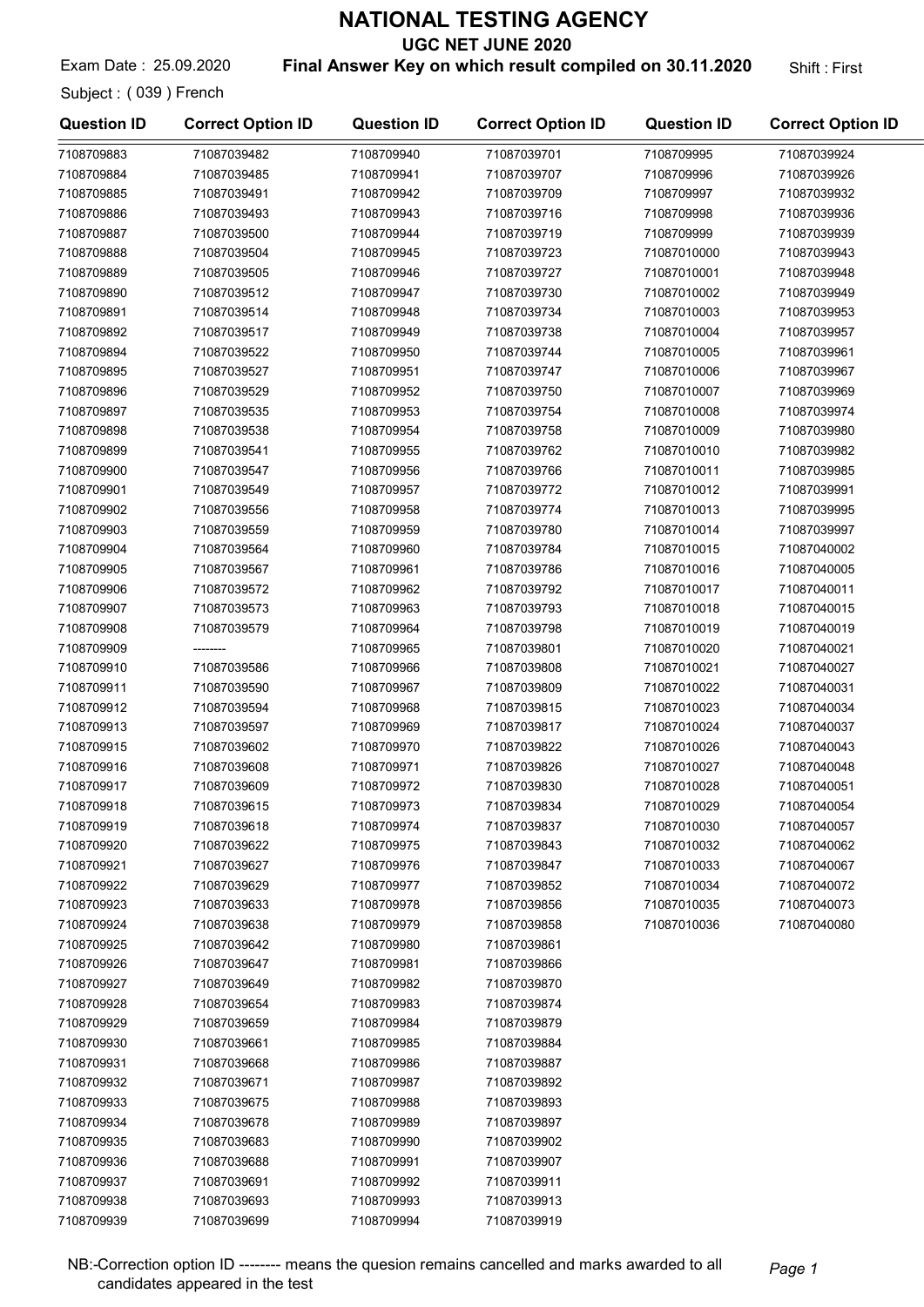UGC NET JUNE 2020

Exam Date: 24.09.2020 **Final Answer Key on which result compiled on 30.11.2020** Shift: First

Subject : ( 040 ) Spanish

| <b>Question ID</b> | <b>Correct Option ID</b> | <b>Question ID</b> | <b>Correct Option ID</b> | <b>Question ID</b> | <b>Correct Option ID</b> |
|--------------------|--------------------------|--------------------|--------------------------|--------------------|--------------------------|
| 71087013887        | 71087055082              | 71087013944        | 71087055301              | 71087013999        | 71087055521              |
| 71087013888        | 71087055088              | 71087013945        | 71087055308              | 71087014000        | 71087055526              |
| 71087013889        | 71087055091              | 71087013946        | 71087055310              | 71087014001        | 71087055529              |
| 71087013890        | 71087055094              | 71087013947        | 71087055313              | 71087014002        | 71087055534              |
| 71087013891        | 71087055097              | 71087013948        | 71087055320              | 71087014003        | 71087055540              |
| 71087013892        | 71087055102              | 71087013949        | 71087055323              | 71087014004        | 71087055543              |
| 71087013893        | 71087055107              | 71087013950        | 71087055325              | 71087014005        | 71087055545              |
| 71087013894        | 71087055112              | 71087013951        | 71087055329              | 71087014006        | 71087055550              |
| 71087013895        | 71087055113              | 71087013952        | 71087055335              | 71087014007        | 71087055555              |
| 71087013896        | 71087055120              | 71087013953        | 71087055338              | 71087014008        | 71087055559              |
| 71087013898        | 71087055124              | 71087013954        | 71087055342              | 71087014009        | 71087055562              |
| 71087013899        | 71087055125              | 71087013955        | 71087055346              | 71087014010        | 71087055568              |
| 71087013900        | 71087055131              | 71087013956        | 71087055351              | 71087014011        | 71087055572              |
| 71087013901        | 71087055135              | 71087013957        | 71087055355              | 71087014012        | 71087055573              |
| 71087013902        | 71087055140              | 71087013958        | 71087055359              | 71087014013        | 71087055579              |
| 71087013903        | 71087055142              | 71087013959        | 71087055363              | 71087014014        | 71087055582              |
| 71087013904        | 71087055147              | 71087013960        | 71087055367              | 71087014015        | 71087055585              |
| 71087013905        | 71087055151              | 71087013961        | 71087055370              | 71087014016        | 71087055590              |
|                    |                          |                    | 71087055373              |                    |                          |
| 71087013906        | 71087055153              | 71087013962        |                          | 71087014017        | 71087055595              |
| 71087013907        | 71087055157              | 71087013963        | 71087055378              | 71087014018        | 71087055598              |
| 71087013908        | 71087055164              | 71087013964        | 71087055383              | 71087014019        | 71087055602              |
| 71087013909        | 71087055167              | 71087013965        | 71087055386              | 71087014020        | 71087055607              |
| 71087013910        | 71087055169              | 71087013966        | 71087055389              | 71087014021        | 71087055610              |
| 71087013911        | 71087055174              | 71087013967        | 71087055394              | 71087014022        | 71087055616              |
| 71087013912        | 71087055180              | 71087013968        | 71087055400              | 71087014023        | 71087055619              |
| 71087013913        | 71087055182              | 71087013969        | 71087055403              | 71087014024        | 71087055622              |
| 71087013914        | 71087055185              | 71087013970        | 71087055405              | 71087014025        | 71087055628              |
| 71087013915        | 71087055189              | 71087013971        | 71087055410              | 71087014026        | 71087055631              |
| 71087013916        | 71087055195              | 71087013972        | 71087055415              | 71087014027        | 71087055634              |
| 71087013917        | 71087055199              | 71087013973        | 71087055417              | 71087014028        | 71087055639              |
| 71087013919        | 71087055202              | 71087013974        | 71087055421              | 71087014030        | 71087055641              |
| 71087013920        | 71087055208              | 71087013975        | 71087055428              | 71087014031        | 71087055648              |
| 71087013921        | 71087055209              | 71087013976        | 71087055431              | 71087014032        | 71087055652              |
| 71087013922        | 71087055216              | 71087013977        | 71087055433              | 71087014033        | 71087055654              |
| 71087013923        | 71087055219              | 71087013978        | 71087055438              | 71087014034        | 71087055659              |
| 71087013924        | 71087055223              | 71087013979        | 71087055441              | 71087014035        | 71087055661              |
| 71087013925        | 71087055228              | 71087013980        | 71087055446              | 71087014036        | 71087055666              |
| 71087013926        | 71087055231              | 71087013981        | 71087055451              | 71087014037        | 71087055671              |
| 71087013927        | 71087055233              | 71087013982        | 71087055456              | 71087014038        | 71087055673              |
| 71087013928        | 71087055238              | 71087013983        | 71087055458              | 71087014039        | 71087055680              |
| 71087013929        | 71087055242              | 71087013984        | 71087055462              |                    |                          |
| 71087013930        | 71087055245              | 71087013985        | 71087055467              |                    |                          |
| 71087013931        | 71087055252              | 71087013986        | 71087055469              |                    |                          |
| 71087013932        | 71087055255              | 71087013987        | 71087055475              |                    |                          |
| 71087013933        | 71087055259              | 71087013988        | 71087055479              |                    |                          |
| 71087013934        | 71087055262              | 71087013989        | 71087055483              |                    |                          |
| 71087013935        | 71087055267              | 71087013990        | 71087055486              |                    |                          |
| 71087013936        | 71087055271              | 71087013991        | 71087055490              |                    |                          |
| 71087013937        | 71087055273              | 71087013992        | 71087055495              |                    |                          |
| 71087013938        | 71087055280              | 71087013993        | 71087055498              |                    |                          |
| 71087013939        | 71087055282              | 71087013994        | 71087055503              |                    |                          |
| 71087013940        | 71087055288              | 71087013995        | 71087055508              |                    |                          |
| 71087013941        | 71087055291              | 71087013996        | 71087055510              |                    |                          |
| 71087013942        | 71087055294              | 71087013997        | 71087055516              |                    |                          |
| 71087013943        | 71087055297              | 71087013998        | 71087055519              |                    |                          |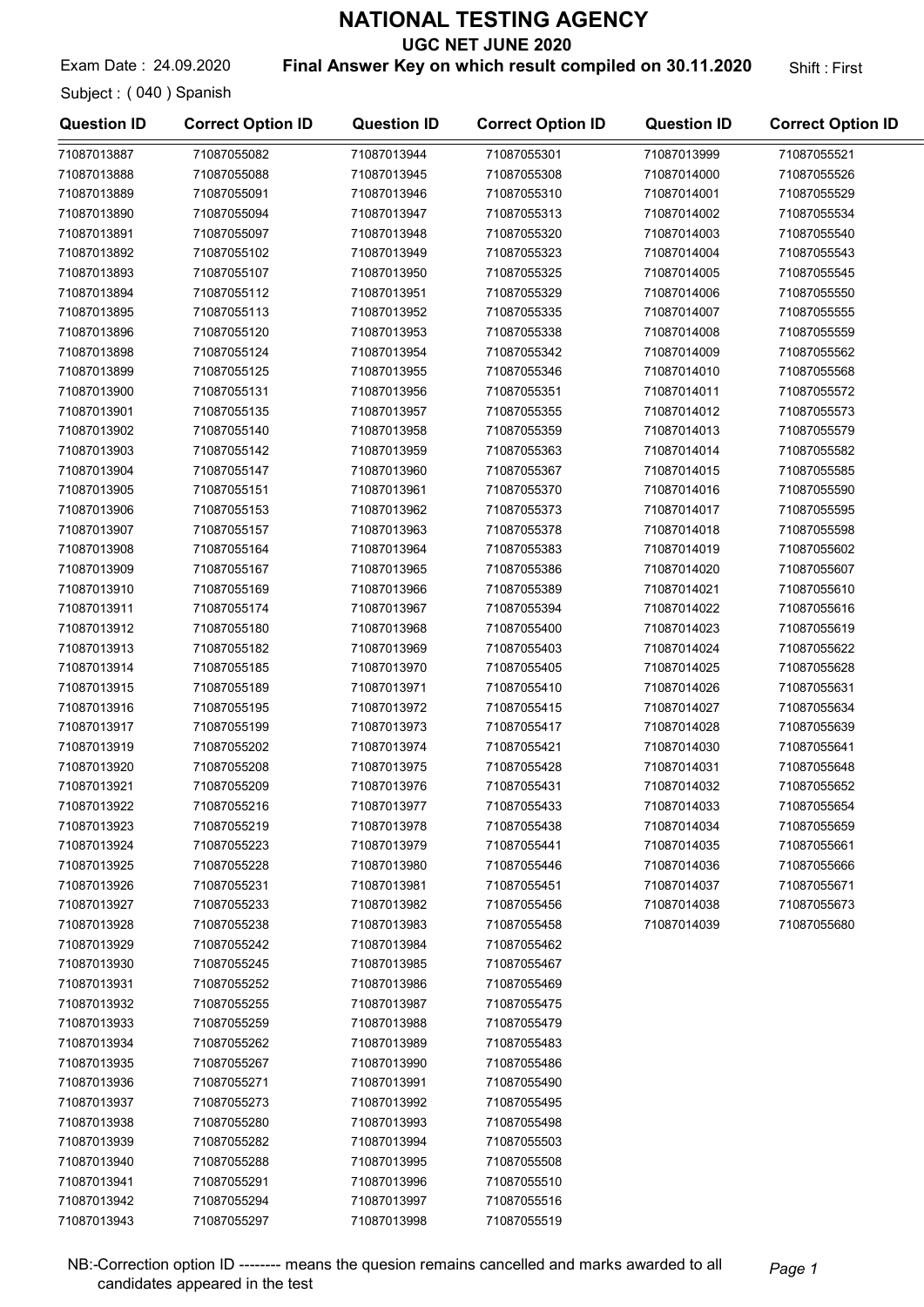UGC NET JUNE 2020

Exam Date: 04.11.2020 **Final Answer Key on which result compiled on 30.11.2020** Shift: First

Subject : ( 041 ) Russian

| <b>Question ID</b> | <b>Correct Option ID</b> | <b>Question ID</b> | <b>Correct Option ID</b> | <b>Question ID</b> | <b>Correct Option ID</b> |
|--------------------|--------------------------|--------------------|--------------------------|--------------------|--------------------------|
| 5362281234         | 5362284804               | 5362281290         | 5362285023               | 5362281345         | 5362285242               |
| 5362281235         | 5362284807               | 5362281291         | 5362285026               | 5362281346         | 5362285245               |
| 5362281236         | 5362284810               | 5362281292         | 5362285032               | 5362281347         | 5362285251               |
| 5362281237         | 5362284813               | 5362281293         | 5362285033               | 5362281348         | 5362285254               |
| 5362281238         | 5362284818               | 5362281294         | 5362285038               | 5362281349         | 5362285257               |
| 5362281239         | 5362284824               | 5362281295         | 5362285041               | 5362281350         | 5362285262               |
| 5362281240         | 5362284828               | 5362281296         | 5362285048               | 5362281351         | 5362285266               |
| 5362281241         | 5362284830               | 5362281297         | 5362285052               | 5362281352         | 5362285271               |
| 5362281242         | 5362284834               | 5362281298         | 5362285055               | 5362281353         | 5362285273               |
| 5362281243         | 5362284837               | 5362281299         | 5362285060               | 5362281354         | 5362285279               |
| 5362281244         | 5362284841               | 5362281300         | 5362285062               | 5362281355         | 5362285281               |
| 5362281245         | 5362284846               | 5362281301         | 5362285067               | 5362281356         | 5362285285               |
| 5362281246         | 5362284851               | 5362281302         | 5362285070               | 5362281357         | 5362285292               |
| 5362281247         | 5362284853               | 5362281303         | 5362285074               | 5362281358         | 5362285296               |
| 5362281248         | 5362284859               | 5362281304         | 5362285079               | 5362281359         | 5362285298               |
| 5362281249         | 5362284861               | 5362281305         | 5362285083               | 5362281360         | 5362285301               |
| 5362281250         | 5362284867               | 5362281306         | 5362285088               | 5362281361         | 5362285308               |
| 5362281251         | 5362284869               | 5362281307         | 5362285090               | 5362281362         | 5362285310               |
| 5362281252         | 5362284874               | 5362281308         | 5362285096               | 5362281363         | 5362285316               |
| 5362281253         | 5362284880               | 5362281309         | 5362285097               | 5362281364         | 5362285320               |
| 5362281254         | 5362284883               | 5362281310         | 5362285101               | 5362281365         | 5362285323               |
| 5362281255         | 5362284888               | 5362281311         | 5362285105               | 5362281366         | 5362285326               |
| 5362281256         | 5362284889               | 5362281312         | 5362285110               | 5362281367         | 5362285329               |
| 5362281257         | 5362284894               | 5362281313         | 5362285116               | 5362281368         | 5362285336               |
| 5362281258         | 5362284899               | 5362281314         | 5362285117               | 5362281369         | 5362285339               |
| 5362281259         | 5362284902               | 5362281315         | 5362285123               | 5362281370         | 5362285341               |
| 5362281260         | 5362284906               | 5362281316         | 5362285125               | 5362281371         | 5362285347               |
| 5362281261         | 5362284912               | 5362281317         | 5362285130               | 5362281372         | 5362285351               |
| 5362281262         | 5362284913               | 5362281318         | 5362285134               | 5362281373         | 5362285354               |
| 5362281263         | 5362284917               | 5362281319         | 5362285140               | 5362281374         | 5362285358               |
| 5362281264         | 5362284922               | 5362281320         | 5362285142               | 5362281375         | 5362285361               |
| 5362281265         | 5362284927               | 5362281321         | 5362285147               | 5362281376         | 5362285367               |
| 5362281266         | 5362284930               | 5362281322         | 5362285152               | 5362281377         | 5362285371               |
| 5362281267         | 5362284935               | 5362281323         | 5362285155               | 5362281378         | 5362285375               |
| 5362281268         | 5362284940               | 5362281324         | 5362285160               | 5362281380         | 5362285378               |
| 5362281269         | 5362284943               | 5362281325         | 5362285161               | 5362281381         | 5362285382               |
| 5362281270         | 5362284946               | 5362281326         | 5362285167               | 5362281383         | 5362285385               |
| 5362281271         | 5362284951               | 5362281327         | 5362285171               | 5362281384         | 5362285389               |
| 5362281272         | 5362284955               | 5362281328         | 5362285175               | 5362281385         | 5362285395               |
| 5362281273         | 5362284957               | 5362281329         | 5362285178               | 5362281386         | 5362285397               |
| 5362281274         | 5362284963               | 5362281330         | 5362285183               |                    |                          |
| 5362281275         | 5362284968               | 5362281331         | 5362285185               |                    |                          |
| 5362281276         | 5362284970               | 5362281332         | 5362285192               |                    |                          |
| 5362281277         | 5362284975               | 5362281333         | 5362285194               |                    |                          |
| 5362281278         | 5362284977               | 5362281334         | 5362285199               |                    |                          |
| 5362281280         | 5362284981               | 5362281335         | 5362285202               |                    |                          |
| 5362281281         | 5362284986               | 5362281336         | 5362285207               |                    |                          |
| 5362281282         | 5362284991               | 5362281337         | 5362285210               |                    |                          |
| 5362281283         | 5362284996               | 5362281338         | 5362285213               |                    |                          |
| 5362281284         | 5362284998               | 5362281339         | 5362285219               |                    |                          |
| 5362281285         | 5362285002               | 5362281340         | 5362285221               |                    |                          |
| 5362281286         | 5362285007               | 5362281341         | 5362285226               |                    |                          |
| 5362281287         | 5362285009               | 5362281342         | 5362285232               |                    |                          |
| 5362281288         | 5362285015               | 5362281343         | 5362285235               |                    |                          |
| 5362281289         | 5362285018               | 5362281344         | 5362285240               |                    |                          |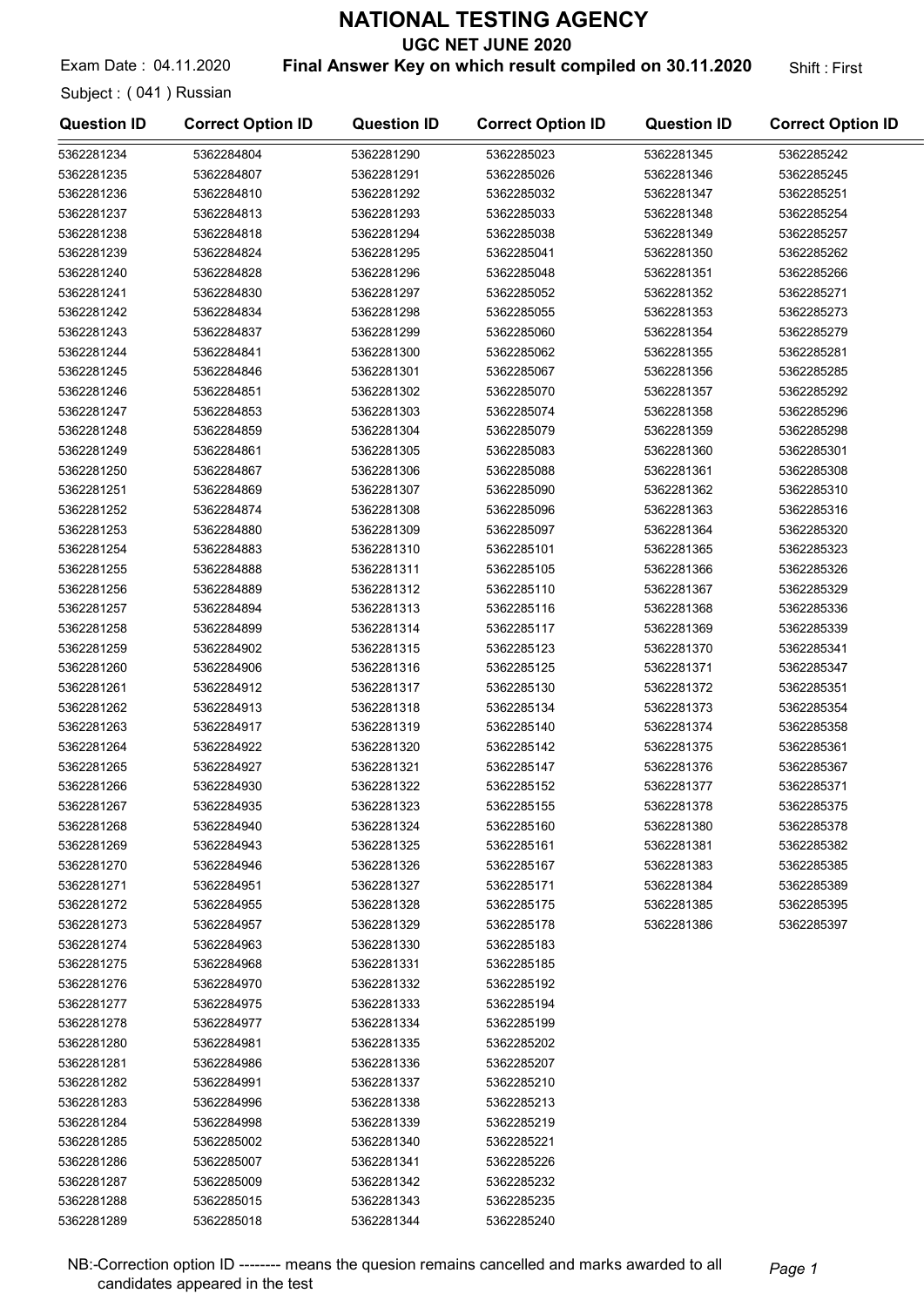UGC NET JUNE 2020

Exam Date: 24.09.2020 **Final Answer Key on which result compiled on 30.11.2020** Shift: First

Subject : ( 042 ) Persian

| <b>Question ID</b> | <b>Correct Option ID</b> | <b>Question ID</b> | <b>Correct Option ID</b>    | <b>Question ID</b> | <b>Correct Option ID</b> |
|--------------------|--------------------------|--------------------|-----------------------------|--------------------|--------------------------|
| 71087013117        | 71087052082              | 71087013174        | 71087052302                 | 71087013229        | 71087052523              |
| 71087013118        | 71087052088              | 71087013175        | 71087052305                 | 71087013230        | 71087052525              |
| 71087013119        | 71087052091              | 71087013176        | 71087052310                 | 71087013231        | 71087052531              |
| 71087013120        | 71087052094              | 71087013177        | 71087052316                 | 71087013232        | 71087052535              |
| 71087013121        | 71087052097              | 71087013178        | 71087052319                 | 71087013233        | 71087052537              |
| 71087013122        | 71087052102              | 71087013179        | 71087052321                 | 71087013234        | 71087052541              |
| 71087013123        | 71087052107              | 71087013180        | 71087052325                 | 71087013235        | 71087052547              |
| 71087013124        | 71087052112              | 71087013181        | 71087052332                 | 71087013236        | 71087052552              |
| 71087013125        | 71087052113              | 71087013182        | 71087052333                 | 71087013237        | 71087052554              |
| 71087013126        | 71087052120              | 71087013183        | 71087052338                 | 71087013238        | 71087052557              |
| 71087013128        | 71087052124              | 71087013184        | 71087052341                 | 71087013239        | 71087052563              |
| 71087013129        | 71087052125              | 71087013185        | 71087052347                 | 71087013240        | 71087052567              |
| 71087013130        | 71087052131              | 71087013186        | 71087052349                 | 71087013241        | 71087052569              |
| 71087013131        | 71087052135              | 71087013187        | 71087052355                 | 71087013242        | 71087052574              |
| 71087013132        | 71087052140              | 71087013188        | 71087052357                 | 71087013243        | 71087052577              |
| 71087013133        | 71087052142              | 71087013189        | 71087052362                 | 71087013244        | 71087052581              |
| 71087013134        | 71087052147              | 71087013190        | 71087052367                 | 71087013245        | 71087052588              |
| 71087013135        | 71087052151              | 71087013191        | 71087052372                 | 71087013246        | 71087052591              |
| 71087013136        | 71087052153              | 71087013192        | 71087052375                 | 71087013247        | 71087052594              |
| 71087013137        | 71087052157              | 71087013193        | 71087052377                 | 71087013248        | 71087052600              |
| 71087013138        | 71087052164              | 71087013194        | 71087052381                 | 71087013249        | 71087052601              |
| 71087013139        | 71087052167              | 71087013195        | 71087052388                 | 71087013250        | 71087052608              |
| 71087013140        | 71087052169              | 71087013196        | 71087052389                 | 71087013251        | 71087052609              |
| 71087013141        | 71087052174              | 71087013197        | 71087052395                 | 71087013252        | 71087052615              |
| 71087013142        | 71087052180              | 71087013198        | 71087052399                 | 71087013253        | 71087052618              |
| 71087013143        | 71087052182              | 71087013199        | 71087052401                 | 71087013254        | 71087052624              |
| 71087013144        | 71087052185              | 71087013200        | 71087052406                 | 71087013255        | 71087052627              |
| 71087013145        | 71087052189              | 71087013201        | 71087052411                 | 71087013256        | 71087052629              |
| 71087013146        | 71087052195              | 71087013202        | 71087052413                 | 71087013257        | 71087052635              |
| 71087013147        | 71087052199              | 71087013203        | 71087052420                 | 71087013258        | 71087052639              |
| 71087013149        | 71087052202              | 71087013204        | 71087052422                 | 71087013260        | 71087052641              |
| 71087013150        | 71087052208              | 71087013205        | 71087052426                 | 71087013261        | 71087052647              |
| 71087013151        | 71087052209              | 71087013206        | 71087052429                 | 71087013262        | 71087052651              |
| 71087013152        | 71087052216              | 71087013207        | 71087052433                 | 71087013263        | 71087052654              |
| 71087013153        | 71087052219              | 71087013208        | 71087052437                 | 71087013264        | 71087052660              |
| 71087013154        | 71087052223              | 71087013209        | 71087052442                 | 71087013266        | 71087052663              |
| 71087013155        | 71087052228              | 71087013210        | 71087052448                 | 71087013267        | 71087052666              |
| 71087013156        | 71087052231              | 71087013211        | 71087052449                 | 71087013268        | 71087052669              |
| 71087013157        | 71087052233              | 71087013212        | 71087052453                 | 71087013269        | 71087052673              |
| 71087013158        | 71087052238              | 71087013213        | 71087052458                 | 71087013270        | 71087052680              |
| 71087013159        | 71087052242              | 71087013214        | 71087052461                 |                    |                          |
| 71087013160        | 71087052245              | 71087013215        | 71087052467                 |                    |                          |
| 71087013161        | 71087052252              | 71087013216        | 71087052469                 |                    |                          |
| 71087013162        | 71087052255              | 71087013217        | 71087052473                 |                    |                          |
| 71087013163        | 71087052259              | 71087013218        | 71087052479                 |                    |                          |
| 71087013164        | 71087052262              | 71087013219        |                             |                    |                          |
| 71087013165        | 71087052267              | 71087013220        | 71087052485                 |                    |                          |
| 71087013166        | 71087052271              | 71087013221        | 71087052492                 |                    |                          |
| 71087013167        | 71087052273              | 71087013222        | 71087052496                 |                    |                          |
| 71087013168        | 71087052280              | 71087013223        | 71087052497                 |                    |                          |
| 71087013169        | 71087052284              | 71087013224        | 71087052501                 |                    |                          |
| 71087013170        | 71087052287              | 71087013225        | 71087052505                 |                    |                          |
| 71087013171        | 71087052291              | 71087013226        | 71087052511                 |                    |                          |
| 71087013172        |                          |                    |                             |                    |                          |
| 71087013173        | 71087052298              | 71087013227        | 71087052513,<br>71087052514 |                    |                          |
|                    |                          | 71087013228        | 71087052520                 |                    |                          |
|                    |                          |                    |                             |                    |                          |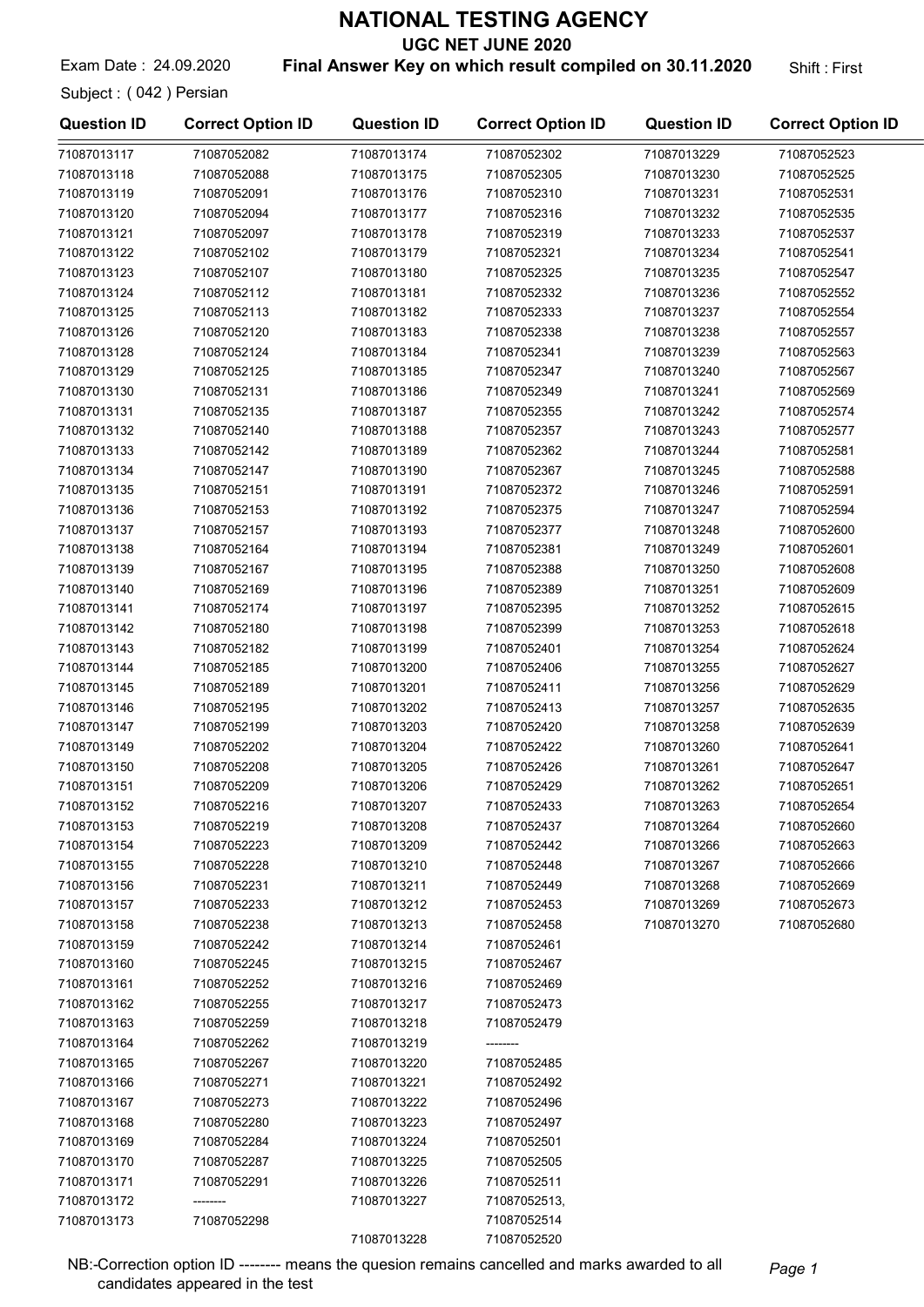UGC NET JUNE 2020

Exam Date: 24.09.2020 **Final Answer Key on which result compiled on 30.11.2020** Shift: First

Subject : ( 043 ) Rajasthani

| <b>Question ID</b> | <b>Correct Option ID</b> | <b>Question ID</b> | <b>Correct Option ID</b> | <b>Question ID</b>         | <b>Correct Option ID</b>   |
|--------------------|--------------------------|--------------------|--------------------------|----------------------------|----------------------------|
| 71087013425        | 71087053282              | 71087013482        | 71087053501              | 71087013537                | 71087053721                |
| 71087013426        | 71087053288              | 71087013483        | 71087053508              | 71087013538                | 71087053727                |
| 71087013427        | 71087053291              | 71087013484        | 71087053509              | 71087013539                | 71087053730                |
| 71087013428        | 71087053294              | 71087013485        | 71087053513              | 71087013540                | 71087053733                |
| 71087013429        | 71087053297              | 71087013486        | 71087053517              | 71087013541                | 71087053739                |
| 71087013430        | 71087053302              | 71087013487        | 71087053523              | 71087013542                | 71087053744                |
| 71087013431        | 71087053307              | 71087013488        | 71087053526              | 71087013543                | 71087053745                |
| 71087013432        | 71087053312              | 71087013489        | 71087053532              | 71087013544                | 71087053749                |
| 71087013433        | 71087053313              | 71087013490        | 71087053533              | 71087013545                | 71087053754                |
| 71087013434        | 71087053320              | 71087013491        | 71087053540              | 71087013546                | 71087053758                |
| 71087013436        | 71087053324              | 71087013492        | 71087053543              | 71087013547                | 71087053764                |
| 71087013437        | 71087053325              | 71087013493        | 71087053546              | 71087013548                | 71087053767                |
| 71087013438        | 71087053331              | 71087013494        | 71087053550              | 71087013549                | 71087053770                |
| 71087013439        | 71087053335              | 71087013495        | 71087053555              | 71087013550                | 71087053776                |
| 71087013440        | 71087053340              | 71087013496        | 71087053559              | 71087013551                | 71087053779                |
| 71087013441        | 71087053342              | 71087013497        | 71087053562              | 71087013552                | 71087053784                |
| 71087013442        | 71087053347              | 71087013498        | 71087053567              | 71087013553                | 71087053786                |
| 71087013443        | 71087053351              | 71087013499        | 71087053572              | 71087013554                | 71087053790                |
| 71087013444        | 71087053353              | 71087013500        | 71087053575              | 71087013555                | 71087053794                |
| 71087013445        | 71087053357              | 71087013501        | 71087053579              | 71087013556                | 71087053799                |
| 71087013446        | 71087053364              | 71087013502        | 71087053583              | 71087013557                | 71087053802                |
| 71087013447        | 71087053367              | 71087013503        | 71087053586              | 71087013558                | 71087053807                |
| 71087013448        | 71087053369              | 71087013504        | 71087053592              | 71087013559                | 71087053810                |
| 71087013449        | 71087053374              | 71087013505        | 71087053594              | 71087013560                | 71087053815                |
| 71087013450        | 71087053380              | 71087013506        | 71087053599              | 71087013561                | 71087053818                |
| 71087013451        | 71087053382              | 71087013507        | 71087053603              | 71087013562                | 71087053823                |
| 71087013452        | 71087053385              | 71087013508        | 71087053607              | 71087013563                | 71087053828                |
| 71087013453        | 71087053389              | 71087013509        | 71087053610              | 71087013564                | 71087053832                |
| 71087013454        | 71087053395              | 71087013510        | 71087053615              | 71087013565                | 71087053833                |
| 71087013455        | 71087053399              | 71087013511        | 71087053620              | 71087013566                | 71087053837                |
| 71087013457        | 71087053402              | 71087013512        | 71087053622              | 71087013568                | 71087053842                |
| 71087013458        | 71087053408              | 71087013513        | 71087053626              | 71087013569                | 71087053848                |
| 71087013459        | 71087053409              | 71087013514        | 71087053631              | 71087013570                | 71087053851                |
| 71087013460        | 71087053416              | 71087013515        | 71087053633              |                            |                            |
| 71087013461        |                          |                    |                          | 71087013571<br>71087013572 | 71087053855<br>71087053857 |
|                    | 71087053419              | 71087013516        | 71087053638              | 71087013574                |                            |
| 71087013462        | 71087053423              | 71087013517        | 71087053643              |                            | 71087053861                |
| 71087013463        | 71087053428              | 71087013518        | 71087053645              | 71087013575                | 71087053868                |
| 71087013464        | 71087053431              | 71087013519        | 71087053649              | 71087013576                | 71087053871                |
| 71087013465        | 71087053433              | 71087013520        | 71087053655              | 71087013577                | 71087053874                |
| 71087013466        | 71087053438              | 71087013521        | 71087053658              | 71087013578                | 71087053877                |
| 71087013467        | 71087053442              | 71087013522        | 71087053664              |                            |                            |
| 71087013468        | 71087053445              | 71087013523        | 71087053667              |                            |                            |
| 71087013469        | 71087053452              | 71087013524        | 71087053672              |                            |                            |
| 71087013470        | 71087053455              | 71087013525        | 71087053674              |                            |                            |
| 71087013471        | 71087053459              | 71087013526        | 71087053678              |                            |                            |
| 71087013472        | 71087053462              | 71087013527        | 71087053681              |                            |                            |
| 71087013473        | 71087053467              | 71087013528        | 71087053686              |                            |                            |
| 71087013474        | 71087053471              | 71087013529        | 71087053692              |                            |                            |
| 71087013475        | 71087053473              | 71087013530        | 71087053694              |                            |                            |
| 71087013476        | 71087053480              | 71087013531        | 71087053699              |                            |                            |
| 71087013477        | 71087053481              | 71087013532        | 71087053702              |                            |                            |
| 71087013478        | 71087053486              | 71087013533        | 71087053705              |                            |                            |
| 71087013479        | 71087053490              | 71087013534        | 71087053712              |                            |                            |
| 71087013480        | 71087053495              | 71087013535        | 71087053715              |                            |                            |
| 71087013481        | 71087053499              | 71087013536        | 71087053720              |                            |                            |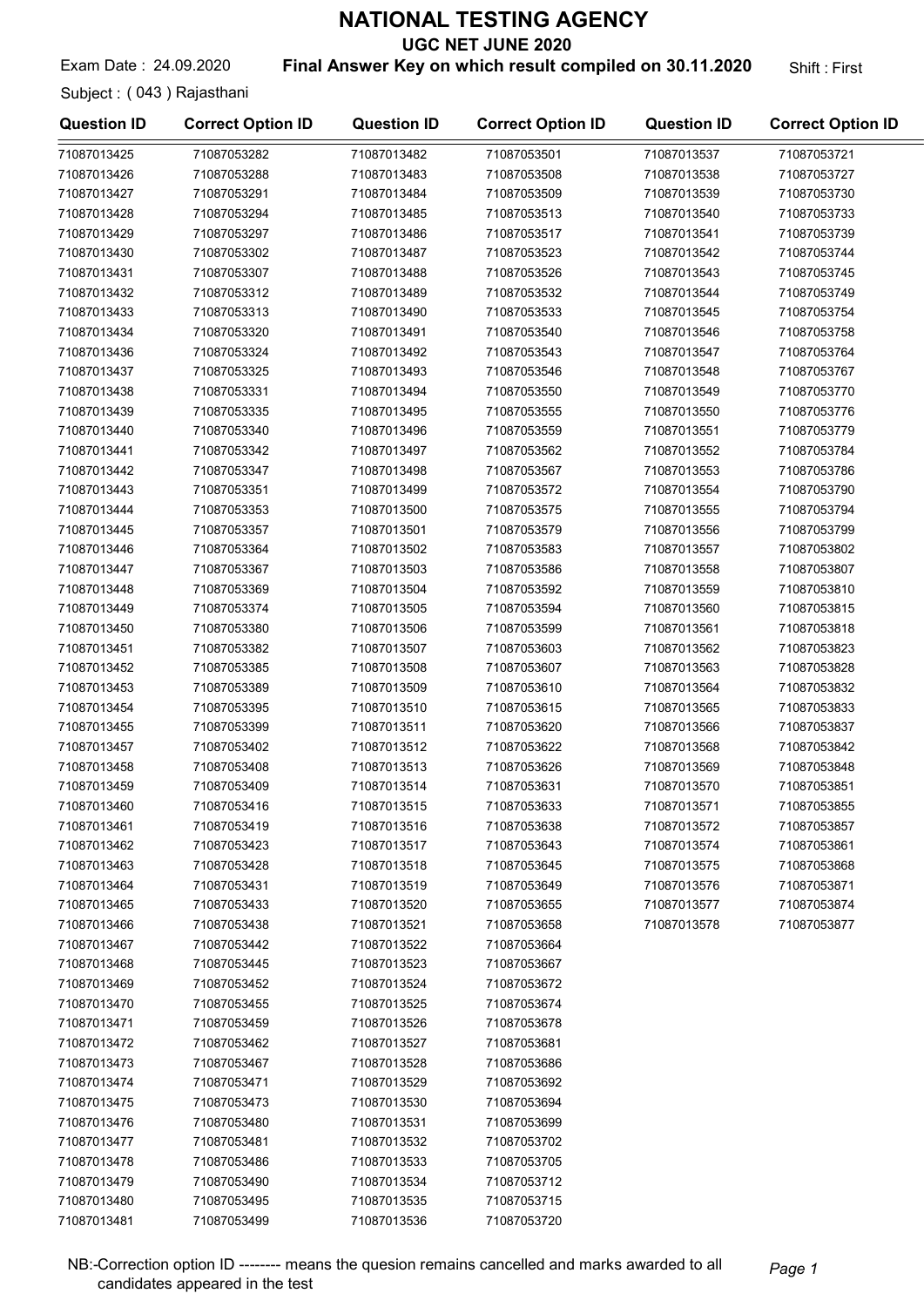UGC NET JUNE 2020

Exam Date: 24.09.2020 **Final Answer Key on which result compiled on 30.11.2020** Shift: First

Subject : ( 044 ) German

| <b>Question ID</b> | <b>Correct Option ID</b> | <b>Question ID</b> | <b>Correct Option ID</b> | <b>Question ID</b> | <b>Correct Option ID</b> |
|--------------------|--------------------------|--------------------|--------------------------|--------------------|--------------------------|
| 71087011885        | 71087047282              | 71087011942        | 71087047503              | 71087011997        | 71087047721              |
| 71087011886        | 71087047288              | 71087011943        | 71087047508              | 71087011998        | 71087047727              |
| 71087011887        | 71087047291              | 71087011944        | 71087047510              | 71087011999        | 71087047732              |
| 71087011888        | 71087047294              | 71087011945        | 71087047513              | 71087012000        | 71087047734              |
| 71087011889        | 71087047297              | 71087011946        | 71087047518              | 71087012001        | 71087047739              |
| 71087011890        | 71087047302              | 71087011947        | 71087047524              | 71087012002        | 71087047741              |
| 71087011891        | 71087047307              | 71087011948        | 71087047525              | 71087012003        | 71087047748              |
| 71087011892        | 71087047312              | 71087011949        | 71087047531              | 71087012004        | 71087047751              |
| 71087011893        | 71087047313              | 71087011950        | 71087047536              | 71087012005        | 71087047754              |
| 71087011894        | 71087047320              | 71087011951        | 71087047540              | 71087012006        | 71087047757              |
| 71087011896        | 71087047324              | 71087011952        | 71087047542              | 71087012007        | 71087047761              |
| 71087011897        | 71087047325              | 71087011953        | 71087047547              | 71087012008        | 71087047766              |
| 71087011898        | 71087047331              | 71087011954        | 71087047550              | 71087012009        | 71087047772              |
| 71087011899        | 71087047335              | 71087011955        | 71087047555              | 71087012010        | 71087047773              |
| 71087011900        | 71087047340              | 71087011956        | 71087047557              | 71087012011        | 71087047778              |
| 71087011901        | 71087047342              | 71087011957        | 71087047563              | 71087012012        | 71087047781              |
| 71087011902        | 71087047347              | 71087011958        | 71087047565              | 71087012013        | 71087047786              |
| 71087011903        | 71087047351              | 71087011959        | 71087047572              | 71087012014        | 71087047792              |
| 71087011904        | 71087047353              | 71087011960        | 71087047574              | 71087012015        | 71087047796              |
| 71087011905        | 71087047357              | 71087011961        | 71087047579              | 71087012016        | 71087047799              |
| 71087011906        | 71087047364              | 71087011962        | 71087047582              | 71087012017        | 71087047804              |
| 71087011907        | 71087047367              | 71087011963        | 71087047585              | 71087012018        | 71087047806              |
| 71087011908        | 71087047369              | 71087011964        | 71087047589              | 71087012019        | 71087047812              |
| 71087011909        | 71087047374              | 71087011965        | 71087047595              | 71087012020        | 71087047816              |
| 71087011910        | 71087047380              | 71087011966        | 71087047599              | 71087012021        | 71087047820              |
| 71087011911        | 71087047382              | 71087011967        | 71087047604              | 71087012022        | 71087047821              |
| 71087011912        | 71087047385              | 71087011968        | 71087047606              | 71087012023        | 71087047825              |
| 71087011913        | 71087047389              | 71087011969        | 71087047612              | 71087012024        | 71087047829              |
| 71087011914        | 71087047395              | 71087011970        | 71087047613              | 71087012025        | 71087047834              |
| 71087011915        | 71087047399              | 71087011971        | 71087047618              | 71087012026        | 71087047838              |
| 71087011917        | 71087047402              | 71087011972        | 71087047624              | 71087012028        | 71087047842              |
| 71087011918        | 71087047408              | 71087011973        | 71087047625              | 71087012029        | 71087047847              |
| 71087011919        | 71087047409              | 71087011974        | 71087047629              | 71087012030        | 71087047851              |
| 71087011920        | 71087047416              | 71087011975        | 71087047636              | 71087012031        | 71087047855              |
| 71087011921        | 71087047419              | 71087011976        | 71087047638              | 71087012032        | 71087047860              |
| 71087011922        | 71087047423              | 71087011977        | 71087047643              | 71087012034        | 71087047864              |
| 71087011923        | 71087047428              | 71087011978        | 71087047648              | 71087012035        | 71087047867              |
| 71087011924        | 71087047431              | 71087011979        | 71087047649              | 71087012036        | 71087047872              |
| 71087011925        | 71087047433              | 71087011980        | 71087047654              | 71087012037        | 71087047874              |
| 71087011926        | 71087047438              | 71087011981        | 71087047659              | 71087012038        | 71087047880              |
| 71087011927        | 71087047442              | 71087011982        | 71087047661              |                    |                          |
| 71087011928        | 71087047445              | 71087011983        | 71087047668              |                    |                          |
| 71087011929        | 71087047452              | 71087011984        | 71087047669              |                    |                          |
| 71087011930        | 71087047455              | 71087011985        | 71087047674              |                    |                          |
| 71087011931        | 71087047459              | 71087011986        | 71087047680              |                    |                          |
| 71087011932        | 71087047462              | 71087011987        | 71087047682              |                    |                          |
| 71087011933        | 71087047467              | 71087011988        | 71087047685              |                    |                          |
| 71087011934        | 71087047471              | 71087011989        | 71087047689              |                    |                          |
| 71087011935        | 71087047473              | 71087011990        | 71087047694              |                    |                          |
| 71087011936        | 71087047480              | 71087011991        | 71087047698              |                    |                          |
| 71087011937        | 71087047481              | 71087011992        | 71087047703              |                    |                          |
| 71087011938        | 71087047487              | 71087011993        | 71087047705              |                    |                          |
| 71087011939        | 71087047490              | 71087011994        | 71087047711              |                    |                          |
| 71087011940        | 71087047495              | 71087011995        | 71087047714              |                    |                          |
| 71087011941        | 71087047499              | 71087011996        | 71087047717              |                    |                          |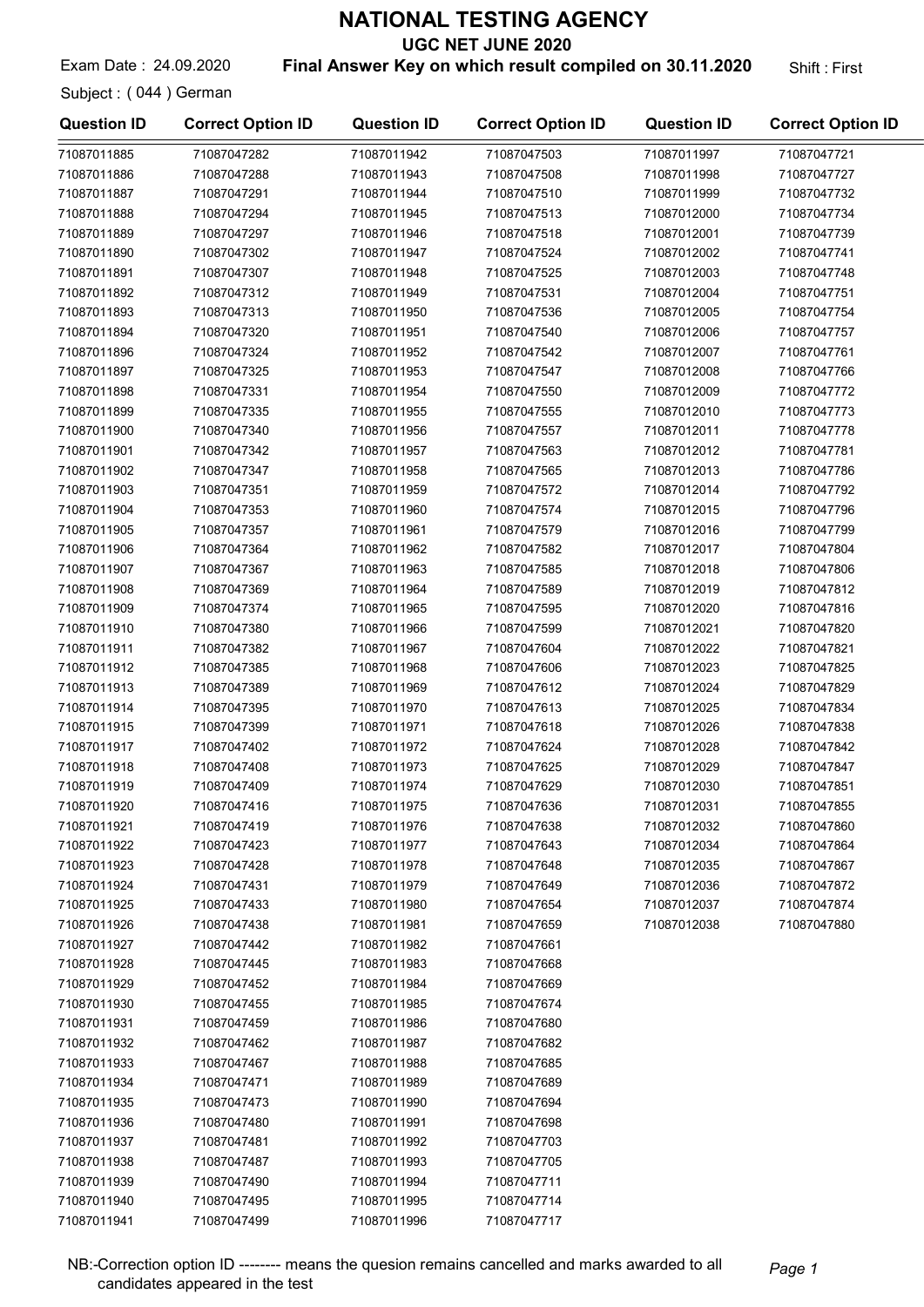UGC NET JUNE 2020

Exam Date: 24.09.2020 **Final Answer Key on which result compiled on 30.11.2020** Shift: First

Subject : ( 045 ) Japanese

| <b>Question ID</b> | <b>Correct Option ID</b> | <b>Question ID</b> | <b>Correct Option ID</b> | <b>Question ID</b> | <b>Correct Option ID</b> |
|--------------------|--------------------------|--------------------|--------------------------|--------------------|--------------------------|
| 71087012347        | 71087049082              | 71087012404        | 71087049303              | 71087012459        | 71087049521              |
| 71087012348        | 71087049088              | 71087012405        | 71087049306              | 71087012460        | 71087049526              |
| 71087012349        | 71087049091              | 71087012406        | 71087049310              | 71087012461        | 71087049529              |
| 71087012350        | 71087049094              | 71087012407        | 71087049314              | 71087012462        | 71087049533              |
| 71087012351        | 71087049097              | 71087012408        | 71087049317              | 71087012463        | 71087049539              |
| 71087012352        | 71087049102              | 71087012409        | 71087049323              | 71087012464        | 71087049543              |
| 71087012353        | 71087049107              | 71087012410        | 71087049327              | 71087012465        | 71087049547              |
| 71087012354        | 71087049112              | 71087012411        | 71087049332              | 71087012466        | 71087049549              |
| 71087012355        | 71087049113              | 71087012412        | 71087049334              | 71087012467        | 71087049553              |
| 71087012356        | 71087049120              | 71087012413        | 71087049339              | 71087012468        | 71087049560              |
| 71087012358        | 71087049124              | 71087012414        | 71087049343              | 71087012469        | 71087049563              |
| 71087012359        | 71087049125              | 71087012415        | 71087049345              | 71087012470        | 71087049565              |
| 71087012360        | 71087049131              | 71087012416        | 71087049352              | 71087012471        | 71087049570              |
| 71087012361        | 71087049135              | 71087012417        | 71087049354              | 71087012472        | 71087049574              |
| 71087012362        | 71087049140              | 71087012418        | 71087049357              | 71087012473        | 71087049579              |
| 71087012363        | 71087049142              | 71087012419        | 71087049364              | 71087012474        | 71087049584              |
| 71087012364        | 71087049147              | 71087012420        | 71087049365              | 71087012475        | 71087049586              |
| 71087012365        | 71087049151              | 71087012421        | 71087049371              | 71087012476        | 71087049591              |
| 71087012366        | 71087049153              | 71087012422        | 71087049374              | 71087012477        | 71087049596              |
| 71087012367        | 71087049157              | 71087012423        | 71087049380              | 71087012478        | 71087049600              |
| 71087012368        | 71087049164              | 71087012424        | 71087049383              | 71087012479        | 71087049601              |
| 71087012369        | 71087049167              | 71087012425        | 71087049388              | 71087012480        | 71087049607              |
| 71087012370        | 71087049169              | 71087012426        | 71087049390              | 71087012481        | 71087049610              |
| 71087012371        | 71087049174              | 71087012427        | 71087049393              | 71087012482        | 71087049613              |
| 71087012372        | 71087049180              | 71087012428        | 71087049397              | 71087012483        | 71087049619              |
| 71087012373        | 71087049182              | 71087012429        | 71087049403              | 71087012484        | 71087049622              |
| 71087012374        | 71087049185              | 71087012430        | 71087049406              | 71087012485        | 71087049627              |
| 71087012375        | 71087049189              | 71087012431        | 71087049409              | 71087012486        | 71087049630              |
| 71087012376        | 71087049195              | 71087012432        | 71087049413              | 71087012487        | 71087049633              |
| 71087012377        | 71087049199              | 71087012433        | 71087049418              | 71087012488        | 71087049637              |
| 71087012379        | 71087049202              | 71087012434        | 71087049424              | 71087012490        | 71087049642              |
| 71087012380        | 71087049208              | 71087012435        | 71087049425              | 71087012491        | 71087049648              |
| 71087012381        | 71087049209              | 71087012436        | 71087049430              | 71087012492        | 71087049651              |
| 71087012382        | 71087049216              | 71087012437        | 71087049434              | 71087012493        | 71087049655              |
| 71087012383        | 71087049219              | 71087012438        | 71087049440              | 71087012494        | 71087049659              |
| 71087012384        | 71087049223              | 71087012439        | 71087049444              | 71087012496        | 71087049663              |
| 71087012385        | 71087049228              | 71087012440        | 71087049447              | 71087012497        | 71087049665              |
| 71087012386        | 71087049231              | 71087012441        | 71087049450              | 71087012498        | 71087049672              |
| 71087012387        | 71087049233              | 71087012442        | 71087049454              | 71087012499        | 71087049675              |
| 71087012388        | 71087049238              | 71087012443        | 71087049458              | 71087012500        | 71087049677              |
| 71087012389        | 71087049242              | 71087012444        | 71087049461              |                    |                          |
| 71087012390        | 71087049245              | 71087012445        | 71087049465              |                    |                          |
| 71087012391        | 71087049252              | 71087012446        | 71087049472              |                    |                          |
| 71087012392        | 71087049255              | 71087012447        | 71087049474              |                    |                          |
| 71087012393        | 71087049259              | 71087012448        | 71087049479              |                    |                          |
| 71087012394        | 71087049262              | 71087012449        | 71087049483              |                    |                          |
| 71087012395        | 71087049267              | 71087012450        | 71087049485              |                    |                          |
| 71087012396        | 71087049271              | 71087012451        | 71087049491              |                    |                          |
| 71087012397        | 71087049273              | 71087012452        | 71087049493              |                    |                          |
| 71087012398        | 71087049280              | 71087012453        | 71087049498              |                    |                          |
| 71087012399        | 71087049281              | 71087012454        | 71087049504              |                    |                          |
| 71087012400        | 71087049286              | 71087012455        | 71087049507              |                    |                          |
| 71087012401        | 71087049291              | 71087012456        | 71087049511              |                    |                          |
| 71087012402        | 71087049296              | 71087012457        | 71087049515              |                    |                          |
| 71087012403        | 71087049298              | 71087012458        | 71087049520              |                    |                          |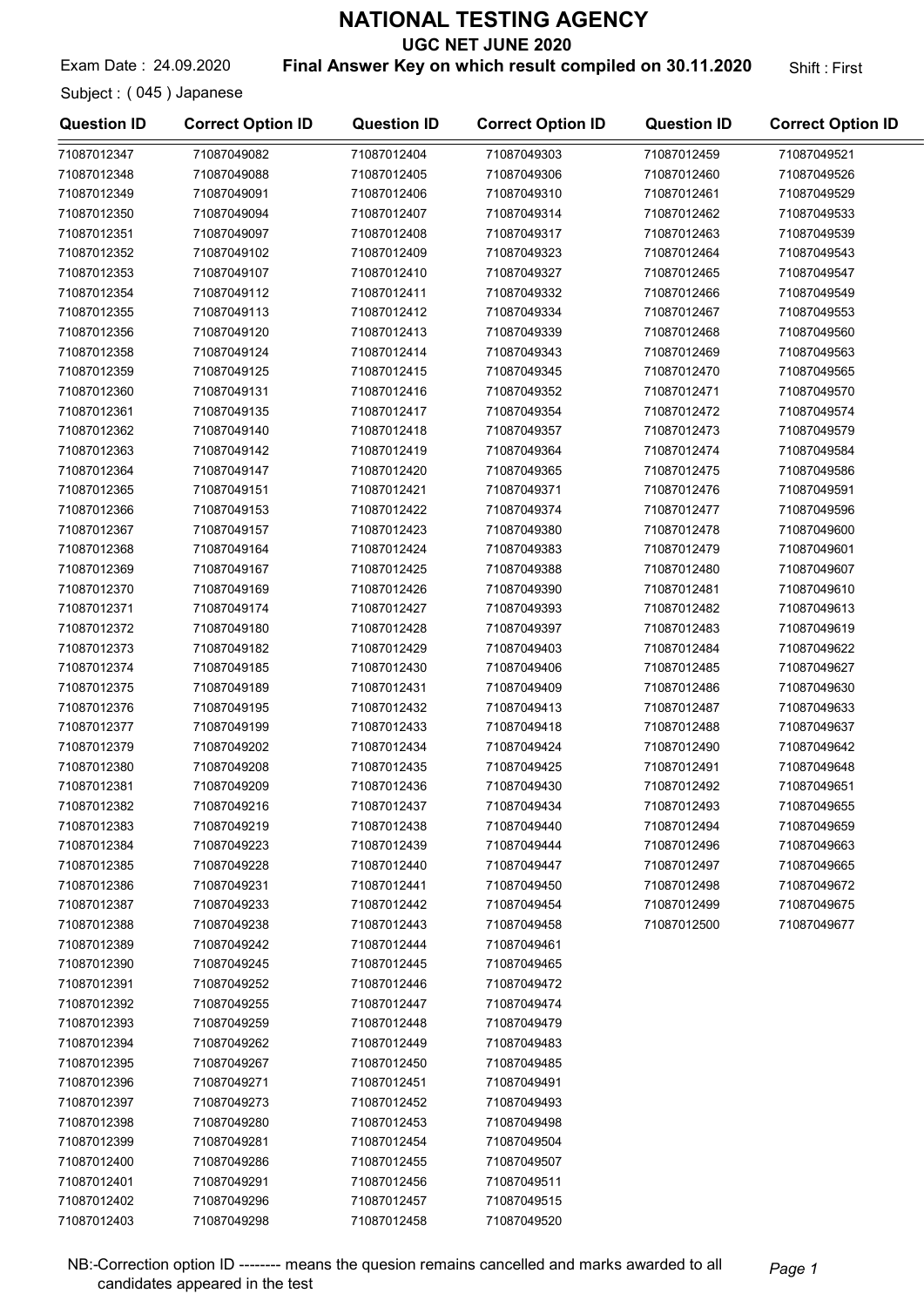UGC NET JUNE 2020

#### Exam Date: 24.09.2020 **Final Answer Key on which result compiled on 30.11.2020** Shift: First

Subject : ( 046 ) Adult Education

71087011325 71087045098

| <b>Question ID</b> | <b>Correct Option ID</b> | <b>Question ID</b> | <b>Correct Option ID</b> | <b>Question ID</b> | <b>Correct Option ID</b> |
|--------------------|--------------------------|--------------------|--------------------------|--------------------|--------------------------|
| 71087011269        | 71087044882              | 71087011326        | 71087045102              | 71087011381        | 71087045321              |
| 71087011270        | 71087044888              | 71087011327        | 71087045106              | 71087011382        | 71087045328              |
| 71087011271        | 71087044891              | 71087011328        | 71087045112              | 71087011383        | 71087045331              |
| 71087011272        | 71087044894              | 71087011329        | 71087045115              | 71087011384        | 71087045336              |
| 71087011273        | 71087044897              | 71087011330        | 71087045118              | 71087011385        | 71087045340              |
| 71087011274        | 71087044902              | 71087011331        | 71087045123              | 71087011386        | 71087045343              |
| 71087011275        | 71087044907              | 71087011332        | 71087045128              | 71087011387        | 71087045346              |
| 71087011276        | 71087044912              | 71087011333        | 71087045132              | 71087011388        | 71087045349              |
| 71087011277        | 71087044913              | 71087011334        | 71087045136              | 71087011389        | 71087045353              |
| 71087011278        | 71087044920              | 71087011335        | 71087045138              | 71087011390        | 71087045359              |
| 71087011280        | 71087044924              | 71087011336        | 71087045141              | 71087011391        | 71087045363              |
| 71087011281        | 71087044925              | 71087011337        | 71087045148              | 71087011392        | 71087045368              |
| 71087011282        | 71087044931              | 71087011338        | 71087045151              | 71087011393        | 71087045370              |
| 71087011283        | 71087044935              | 71087011339        | 71087045153              | 71087011394        | 71087045373              |
| 71087011284        | 71087044940              | 71087011340        | 71087045159              | 71087011395        | 71087045378              |
| 71087011285        | 71087044942              | 71087011341        | 71087045163              | 71087011396        | 71087045382              |
| 71087011286        | 71087044947              | 71087011342        | 71087045168              | 71087011397        | 71087045388              |
| 71087011287        | 71087044951              | 71087011343        | 71087045170              | 71087011398        | 71087045389              |
| 71087011288        | 71087044953              | 71087011344        | 71087045174              | 71087011399        | 71087045394              |
| 71087011289        | 71087044957              | 71087011345        | 71087045179              | 71087011400        | 71087045397              |
| 71087011290        | 71087044964              | 71087011346        | 71087045182              | 71087011401        | 71087045403              |
| 71087011291        | 71087044967              | 71087011347        | 71087045185              | 71087011402        | 71087045406              |
| 71087011292        | 71087044969              | 71087011348        | 71087045190              | 71087011403        | 71087045411              |
| 71087011293        | 71087044974              | 71087011349        | 71087045195              | 71087011404        | 71087045416              |
| 71087011294        | 71087044980              | 71087011350        | 71087045197              | 71087011405        | 71087045419              |
| 71087011295        | 71087044982              | 71087011351        | 71087045203              | 71087011406        | 71087045421              |
| 71087011296        | 71087044985              | 71087011352        | 71087045208              | 71087011407        | 71087045426              |
| 71087011297        | 71087044989              | 71087011353        | 71087045212              | 71087011408        | 71087045430              |
| 71087011298        | 71087044995              | 71087011354        | 71087045213              | 71087011409        | 71087045436              |
| 71087011299        | 71087044999              | 71087011355        | 71087045219              | 71087011410        | 71087045440              |
| 71087011301        | 71087045002              | 71087011356        | 71087045221              | 71087011412        | 71087045444              |
| 71087011302        | 71087045008              | 71087011357        | 71087045228              | 71087011413        | 71087045446              |
| 71087011303        | 71087045009              | 71087011358        | 71087045231              | 71087011414        | 71087045449              |
| 71087011304        | 71087045016              | 71087011359        | 71087045233              | 71087011415        | 71087045454              |
| 71087011305        | 71087045019              | 71087011360        | 71087045237              | 71087011416        | 71087045457              |
| 71087011306        | 71087045023              | 71087011361        | 71087045242              | 71087011418        | 71087045464              |
| 71087011307        | 71087045028              | 71087011362        | 71087045246              | 71087011419        | 71087045466              |
| 71087011308        | 71087045031              | 71087011363        | 71087045249              | 71087011420        | 71087045471              |
| 71087011309        | 71087045033              | 71087011364        | 71087045256              | 71087011421        | 71087045474              |
| 71087011310        | 71087045038              | 71087011365        | 71087045258              | 71087011422        | 71087045477              |
| 71087011311        | 71087045042              | 71087011366        | 71087045264              |                    |                          |
| 71087011312        | 71087045045              | 71087011367        | 71087045266              |                    |                          |
| 71087011313        | 71087045052              | 71087011368        | 71087045269              |                    |                          |
| 71087011314        | 71087045055              | 71087011369        | 71087045274              |                    |                          |
| 71087011315        | 71087045059              | 71087011370        | 71087045280              |                    |                          |
| 71087011316        | 71087045062              | 71087011371        | 71087045281              |                    |                          |
| 71087011317        | 71087045067              | 71087011372        | 71087045287              |                    |                          |
| 71087011318        | 71087045071              | 71087011373        | 71087045291              |                    |                          |
| 71087011319        | 71087045073              | 71087011374        | 71087045294              |                    |                          |
| 71087011320        | 71087045080              | 71087011375        | 71087045298              |                    |                          |
| 71087011321        | 71087045084              | 71087011376        | 71087045304              |                    |                          |
| 71087011322        | 71087045086              | 71087011377        | 71087045307              |                    |                          |
| 71087011323        | 71087045090              | 71087011378        | 71087045311              |                    |                          |
| 71087011324        | 71087045093              | 71087011379        | 71087045314              |                    |                          |

71087011380 71087045317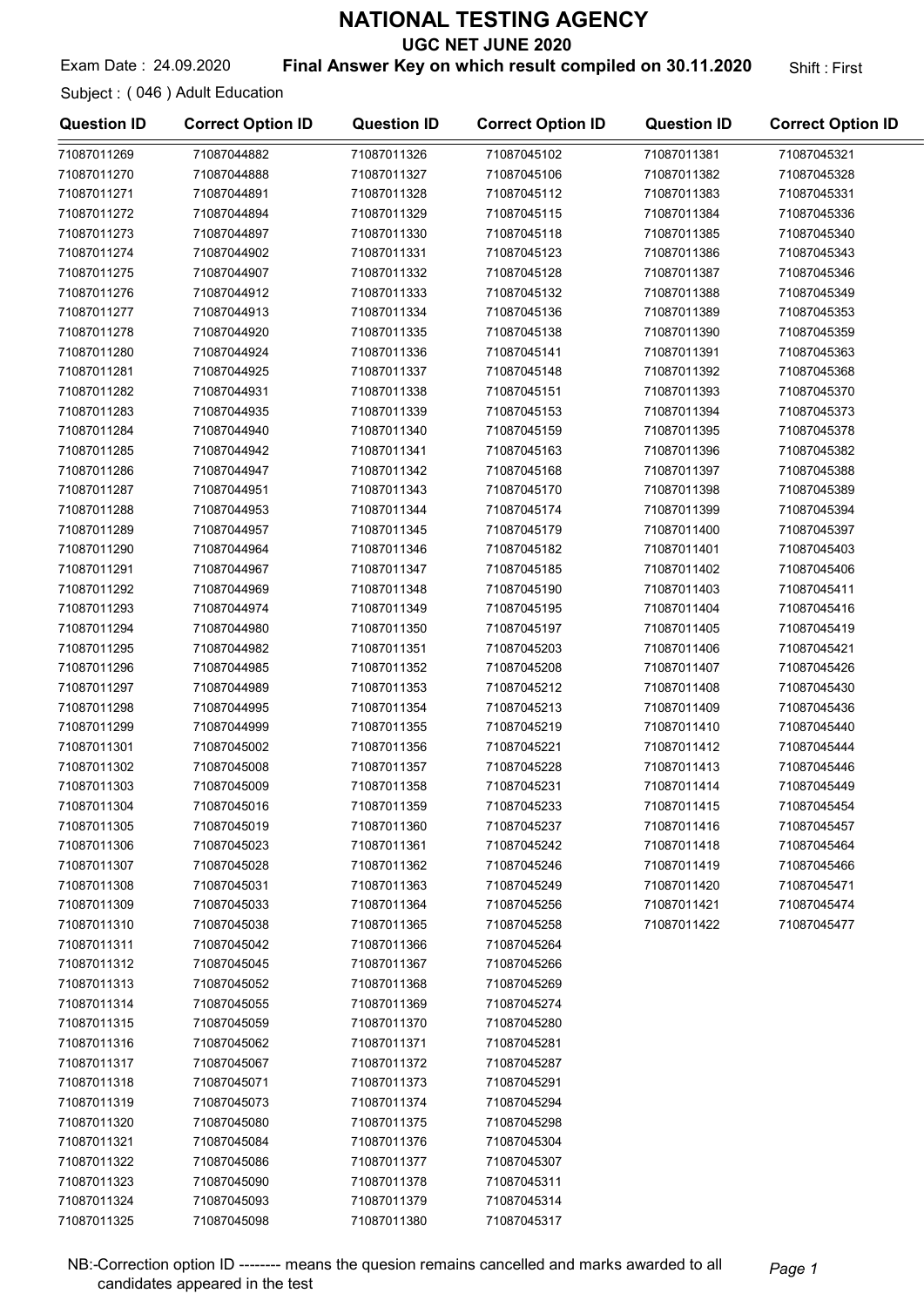UGC NET JUNE 2020

#### Exam Date: 29.09.2020 **Final Answer Key on which result compiled on 30.11.2020** Shift: First

Subject : ( 047 ) Physical Education

| <b>Question ID</b> | <b>Correct Option ID</b> | <b>Question ID</b> | <b>Correct Option ID</b> | <b>Question ID</b> | <b>Correct Option ID</b> |
|--------------------|--------------------------|--------------------|--------------------------|--------------------|--------------------------|
| 2105297785         | 21052930601              | 2105297842         | 21052930824              | 2105297897         | 21052931043              |
| 2105297786         | 21052930608              | 2105297843         | 21052930826              | 2105297898         | 21052931045              |
| 2105297787         | 21052930609              | 2105297844         | 21052930829              | 2105297899         | 21052931052              |
| 2105297788         | 21052930615              | 2105297845         | 21052930834              | 2105297900         | 21052931056              |
| 2105297789         | 21052930617              | 2105297846         | 21052930837              | 2105297901         | 21052931057              |
| 2105297790         | 21052930622              | 2105297847         | 21052930844              | 2105297902         | 21052931063              |
| 2105297791         | 21052930628              | 2105297848         | 21052930846              | 2105297903         | 21052931066              |
| 2105297792         | 21052930630              | 2105297849         | 21052930849              | 2105297904         | 21052931072              |
| 2105297793         | 21052930633              | 2105297850         | 21052930856              | 2105297905         | 21052931076              |
| 2105297794         | 21052930637              | 2105297851         | 21052930859              | 2105297906         | 21052931079              |
| 2105297796         | 21052930641              | 2105297852         | 21052930863              | 2105297907         | 21052931083              |
| 2105297797         | 21052930646              | 2105297853         | 21052930868              | 2105297908         | 21052931085              |
| 2105297798         | 21052930652              | 2105297854         | 21052930871              | 2105297909         | 21052931091              |
| 2105297799         | 21052930655              | 2105297855         | 21052930876              | 2105297910         | 21052931096              |
| 2105297800         | 21052930660              | 2105297856         | 21052930878              | 2105297911         | 21052931097              |
| 2105297801         | 21052930663              | 2105297857         | 21052930884              | 2105297912         | 21052931101              |
| 2105297802         | 21052930666              | 2105297858         | 21052930887              | 2105297913         | 21052931107              |
| 2105297803         | 21052930671              | 2105297859         | 21052930889              | 2105297914         | 21052931109              |
| 2105297804         | 21052930675              | 2105297860         | 21052930896              | 2105297915         | 21052931116              |
| 2105297805         | 21052930677              | 2105297861         | 21052930899              | 2105297916         | 21052931120              |
|                    |                          |                    | 21052930904              |                    |                          |
| 2105297806         | 21052930682              | 2105297862         |                          | 2105297917         | 21052931124              |
| 2105297807         | 21052930686              | 2105297863         | 21052930905              | 2105297918         | 21052931127              |
| 2105297808         | 21052930690              | 2105297864         | 21052930911              | 2105297919         | 21052931131              |
| 2105297809         | 21052930694              | 2105297865         | 21052930915              | 2105297920         | 21052931134              |
| 2105297810         | 21052930697              | 2105297866         | 21052930918              | 2105297921         | 21052931138              |
| 2105297811         | 21052930701              | 2105297867         | 21052930924              | 2105297922         | 21052931141              |
| 2105297812         | 21052930705              | 2105297868         | 21052930926              | 2105297923         | 21052931145              |
| 2105297813         | 21052930709              | 2105297869         | 21052930930              | 2105297924         | 21052931150              |
| 2105297814         | 21052930713              | 2105297870         | 21052930936              | 2105297925         | 21052931154              |
| 2105297815         | 21052930718              | 2105297871         | 21052930938              | 2105297926         | 21052931160              |
| 2105297817         | 21052930722              | 2105297872         | 21052930941              | 2105297928         | 21052931162              |
| 2105297818         | 21052930728              | 2105297873         | 21052930947              | 2105297929         | 21052931167              |
| 2105297819         | 21052930729              | 2105297874         | 21052930952              | 2105297930         | 21052931169              |
| 2105297820         | 21052930735              | 2105297875         | 21052930953              | 2105297931         | 21052931176              |
| 2105297821         | 21052930738              | 2105297876         | 21052930957              | 2105297932         | 21052931177              |
| 2105297822         | 21052930741              | 2105297877         | 21052930963              | 2105297934         | 21052931183              |
| 2105297823         | 21052930747              | 2105297878         | 21052930968              | 2105297935         | 21052931186              |
| 2105297824         | 21052930750              | 2105297879         | 21052930972              | 2105297936         | 21052931189              |
| 2105297825         | 21052930753              | 2105297880         | 21052930974              | 2105297937         | 21052931194              |
| 2105297826         | 21052930757              | 2105297881         | 21052930978              | 2105297938         | 21052931200              |
| 2105297827         | 21052930761              | 2105297882         | 21052930981              |                    |                          |
| 2105297828         | 21052930768              | 2105297883         | 21052930988              |                    |                          |
| 2105297829         | 21052930769              | 2105297884         | 21052930992              |                    |                          |
| 2105297830         | 21052930776              | 2105297885         | 21052930994              |                    |                          |
| 2105297831         | 21052930780              | 2105297886         | 21052930998              |                    |                          |
| 2105297832         | 21052930782              | 2105297887         | 21052931004              |                    |                          |
| 2105297833         | 21052930785              | 2105297888         | 21052931006              |                    |                          |
| 2105297834         | 21052930789              | 2105297889         | 21052931009              |                    |                          |
| 2105297835         | 21052930793              | 2105297890         | 21052931016              |                    |                          |
| 2105297836         | 21052930800              | 2105297891         | 21052931020              |                    |                          |
| 2105297837         | 21052930803              | 2105297892         | 21052931021              |                    |                          |
| 2105297838         | 21052930806              | 2105297893         | 21052931026              |                    |                          |
| 2105297839         | 21052930812              | 2105297894         | 21052931030              |                    |                          |
| 2105297840         | 21052930815              | 2105297895         | 21052931035              |                    |                          |
| 2105297841         | 21052930820              | 2105297896         | 21052931037              |                    |                          |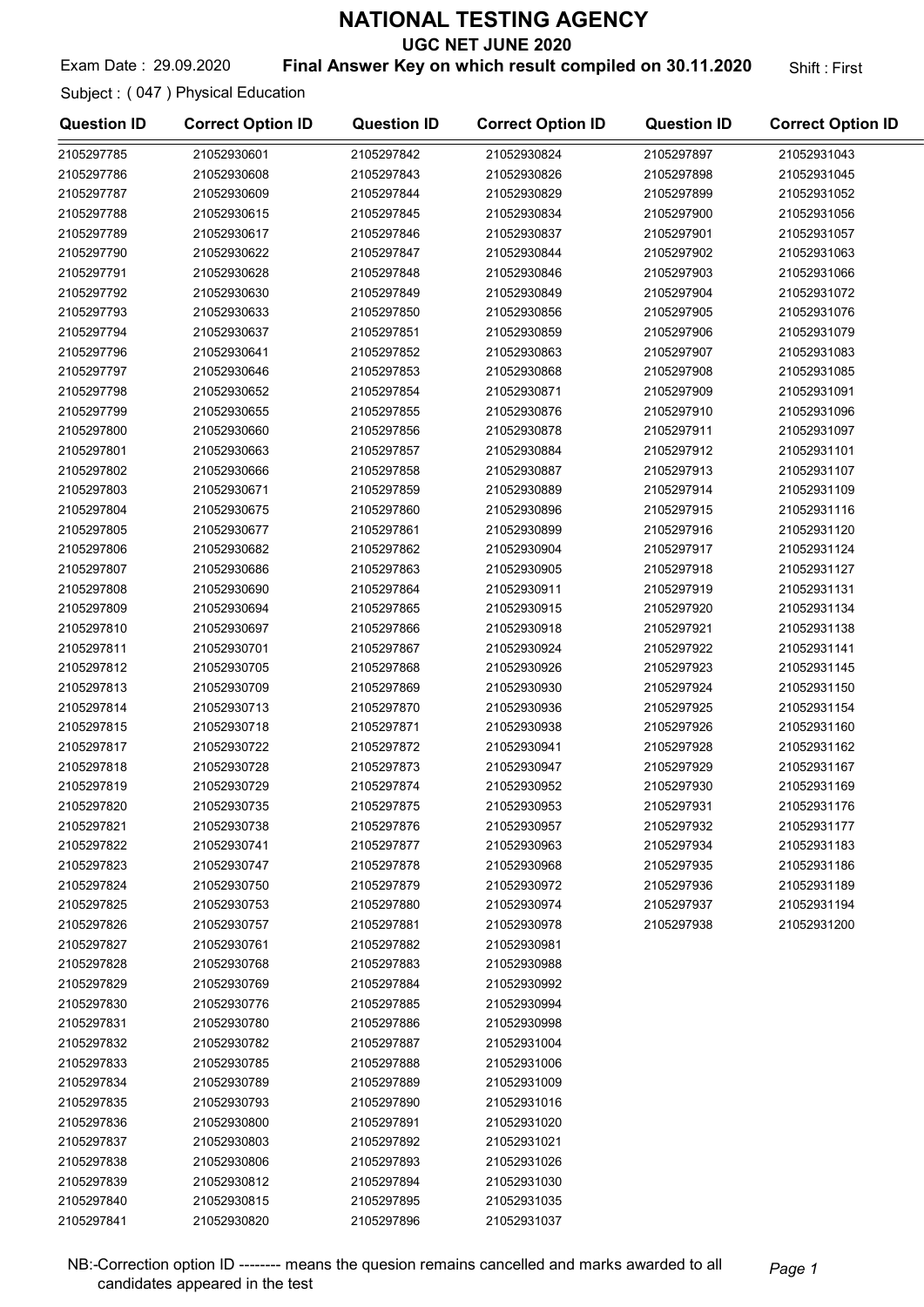UGC NET JUNE 2020

#### Exam Date: 24.09.2020 **Final Answer Key on which result compiled on 30.11.2020** Shift: Second

Subject : ( 049 ) Arab Culture and Islamic Studies

| <b>Question ID</b> | <b>Correct Option ID</b> | <b>Question ID</b> | <b>Correct Option ID</b> | <b>Question ID</b> | <b>Correct Option ID</b> |
|--------------------|--------------------------|--------------------|--------------------------|--------------------|--------------------------|
| 2105296554         | 21052925802              | 2105296611         | 21052926023              | 2105296666         | 21052926244              |
| 2105296555         | 21052925807              | 2105296612         | 21052926025              | 2105296667         | 21052926247              |
| 2105296556         | 21052925809              | 2105296613         | 21052926029              | 2105296668         | 21052926252              |
| 2105296557         | 21052925816              | 2105296614         | 21052926033              | 2105296669         | 21052926255              |
| 2105296558         | 21052925819              | 2105296615         | 21052926037              | 2105296670         | 21052926257              |
| 2105296559         | 21052925824              | 2105296616         | 21052926041              | 2105296671         | 21052926261              |
| 2105296560         | 21052925828              | 2105296617         | 21052926045              | 2105296672         | 21052926265              |
| 2105296561         | 21052925829              | 2105296618         | 21052926050              | 2105296673         | 21052926271              |
| 2105296562         | 21052925833              | 2105296619         | 21052926054              | 2105296674         | 21052926275              |
| 2105296563         | 21052925839              | 2105296620         | 21052926059              | 2105296675         | 21052926279              |
| 2105296565         | 21052925843              | 2105296621         | 21052926063              | 2105296676         | 21052926281              |
| 2105296566         | 21052925846              | 2105296622         | 21052926065              | 2105296677         | 21052926288              |
| 2105296567         | 21052925849              | 2105296623         | 21052926071              | 2105296678         | 21052926291              |
| 2105296568         | 21052925855              | 2105296624         | 21052926076              | 2105296679         | 21052926293              |
| 2105296569         | 21052925858              | 2105296625         | 21052926079              | 2105296680         | 21052926300              |
| 2105296570         | 21052925862              | 2105296626         | 21052926082              | 2105296681         | 21052926301              |
| 2105296571         | 21052925867              | 2105296627         | 21052926088              | 2105296682         | 21052926306              |
| 2105296572         | 21052925872              | 2105296628         | 21052926089              | 2105296683         | 21052926309              |
| 2105296573         | 21052925874              | 2105296629         | 21052926094              | 2105296684         | 21052926316              |
| 2105296574         | 21052925877              | 2105296630         | 21052926099              | 2105296685         | 21052926318              |
| 2105296575         | 21052925882              | 2105296631         | 21052926104              | 2105296686         | 21052926321              |
| 2105296576         | 21052925885              | 2105296632         | 21052926107              | 2105296687         | 21052926328              |
| 2105296577         | 21052925890              | 2105296633         | 21052926109              | 2105296688         | 21052926332              |
| 2105296578         | 21052925893              | 2105296634         | 21052926113              | 2105296689         | 21052926333              |
| 2105296579         | 21052925899              | 2105296635         | 21052926118              | 2105296690         | 21052926339              |
| 2105296580         | 21052925903              | 2105296636         | 21052926121              | 2105296691         | 21052926343              |
| 2105296581         | 21052925905              | 2105296637         | 21052926127              | 2105296692         | 21052926345              |
| 2105296582         | 21052925909              | 2105296638         | 21052926130              | 2105296693         | 21052926351              |
| 2105296583         | 21052925915              | 2105296639         | 21052926135              | 2105296694         | 21052926354              |
| 2105296584         | 21052925919              | 2105296640         | 21052926138              | 2105296695         | 21052926357              |
| 2105296586         | 21052925922              | 2105296641         | 21052926143              | 2105296697         | 21052926361              |
| 2105296587         | 21052925925              | 2105296642         | 21052926148              | 2105296698         | 21052926365              |
| 2105296588         | 21052925930              | 2105296643         | 21052926149              | 2105296699         | 21052926372              |
| 2105296589         | 21052925936              | 2105296644         | 21052926154              | 2105296700         | 21052926374              |
| 2105296590         | 21052925938              | 2105296645         | 21052926160              | 2105296701         | 21052926377              |
| 2105296591         | 21052925943              | 2105296646         | 21052926161              | 2105296703         | 21052926381              |
| 2105296592         | 21052925946              | 2105296647         | 21052926167              | 2105296704         | 21052926386              |
| 2105296593         | 21052925951              | 2105296648         | 21052926170              | 2105296705         | 21052926392              |
| 2105296594         | 21052925954              | 2105296649         | 21052926175              | 2105296706         | 21052926395              |
| 2105296595         | 21052925959              | 2105296650         | 21052926177              | 2105296707         | 21052926397              |
| 2105296596         | 21052925962              | 2105296651         | 21052926184              |                    |                          |
| 2105296597         | 21052925965              | 2105296652         | 21052926187              |                    |                          |
| 2105296598         | 21052925970              | 2105296653         | 21052926189              |                    |                          |
| 2105296599         | 21052925976              | 2105296654         | 21052926196              |                    |                          |
| 2105296600         | 21052925977              | 2105296655         | 21052926197              |                    |                          |
| 2105296601         | 21052925983              | 2105296656         | 21052926203              |                    |                          |
| 2105296602         | 21052925987              | 2105296657         | 21052926208              |                    |                          |
| 2105296603         | 21052925990              | 2105296658         | 21052926210              |                    |                          |
| 2105296604         | 21052925994              | 2105296659         | 21052926215              |                    |                          |
| 2105296605         | 21052926000              | 2105296660         | 21052926219              |                    |                          |
| 2105296606         | 21052926004              | 2105296661         | 21052926224              |                    |                          |
| 2105296607         | 21052926007              | 2105296662         | 21052926227              |                    |                          |
| 2105296608         | 21052926011              | 2105296663         | 21052926231              |                    |                          |
| 2105296609         | 21052926014              | 2105296664         | 21052926234              |                    |                          |
| 2105296610         | 21052926019              | 2105296665         | 21052926237              |                    |                          |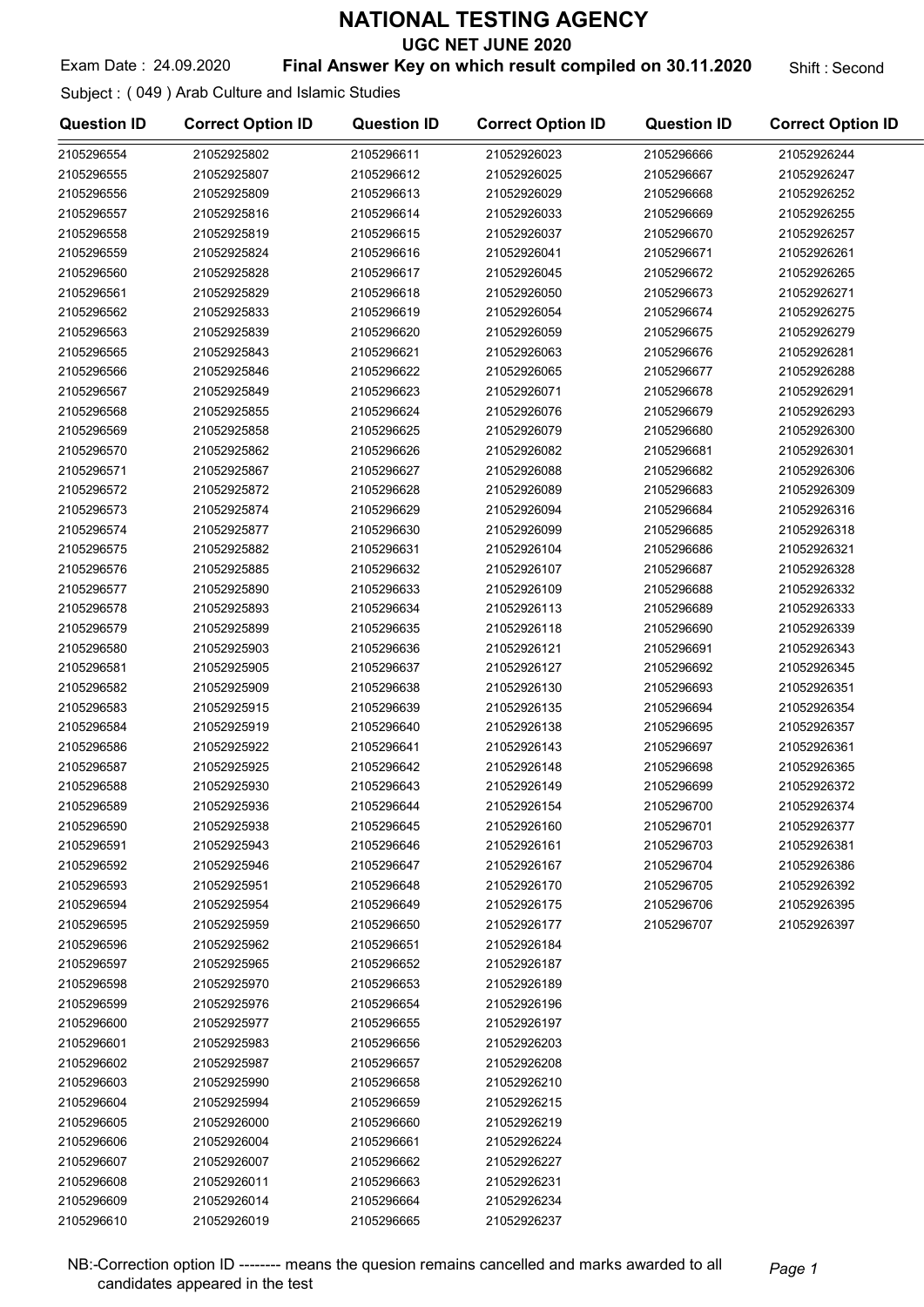UGC NET JUNE 2020

#### Exam Date: 24.09.2020 **Final Answer Key on which result compiled on 30.11.2020** Shift: First

Subject : ( 050 ) Indian Culture

| <b>Question ID</b> | <b>Correct Option ID</b> | <b>Question ID</b> | <b>Correct Option ID</b> | <b>Question ID</b> | <b>Correct Option ID</b> |
|--------------------|--------------------------|--------------------|--------------------------|--------------------|--------------------------|
| 71087012193        | 71087048482              | 71087012250        | 71087048701              | 71087012305        | 71087048923              |
| 71087012194        | 71087048488              | 71087012251        | 71087048707              | 71087012306        | 71087048925              |
| 71087012195        | 71087048491              | 71087012252        | 71087048711              | 71087012307        | 71087048930              |
| 71087012196        | 71087048494              | 71087012253        | 71087048714              | 71087012308        | 71087048934              |
| 71087012197        | 71087048497              | 71087012254        | 71087048720              | 71087012309        | 71087048940              |
| 71087012198        | 71087048502              | 71087012255        | 71087048721              | 71087012310        | 71087048941              |
| 71087012199        | 71087048507              | 71087012256        | 71087048725              | 71087012311        | 71087048946              |
| 71087012200        | 71087048512              | 71087012257        | 71087048731              | 71087012312        | 71087048951              |
| 71087012201        | 71087048513              | 71087012258        | 71087048735              | 71087012313        | 71087048953              |
| 71087012202        | 71087048520              | 71087012259        | 71087048738              | 71087012314        | 71087048958              |
| 71087012204        | 71087048524              | 71087012260        | 71087048741              | 71087012315        | 71087048962              |
| 71087012205        | 71087048525              | 71087012261        | 71087048748              | 71087012316        | 71087048968              |
| 71087012206        | 71087048531              | 71087012262        | 71087048751              | 71087012317        | 71087048969              |
| 71087012207        | 71087048535              | 71087012263        | 71087048753              | 71087012318        | 71087048974              |
| 71087012208        | 71087048540              | 71087012264        | 71087048757              | 71087012319        | 71087048979              |
| 71087012209        | 71087048542              | 71087012265        | 71087048763              | 71087012320        | 71087048982              |
| 71087012210        | 71087048547              | 71087012266        | 71087048767              | 71087012321        | 71087048988              |
| 71087012211        | 71087048551              | 71087012267        | 71087048769              | 71087012322        | 71087048989              |
| 71087012212        | 71087048553              | 71087012268        | 71087048776              | 71087012323        | 71087048994              |
| 71087012213        | 71087048557              | 71087012269        |                          | 71087012324        | 71087048999              |
| 71087012214        | 71087048564              | 71087012270        | 71087048784              | 71087012325        | 71087049003              |
| 71087012215        | 71087048567              | 71087012271        | 71087048788              | 71087012326        | 71087049005              |
| 71087012216        | 71087048569              | 71087012272        | 71087048791              | 71087012327        | 71087049009              |
| 71087012217        | 71087048574              | 71087012273        | 71087048795              | 71087012328        | 71087049013              |
| 71087012218        | 71087048580              | 71087012274        | 71087048797              | 71087012329        | 71087049017              |
| 71087012219        | 71087048582              | 71087012275        | 71087048801              | 71087012330        | 71087049021              |
| 71087012220        | 71087048585              | 71087012276        | 71087048805              | 71087012331        | 71087049025              |
| 71087012221        | 71087048589              | 71087012277        | 71087048812              | 71087012332        | 71087049029              |
| 71087012222        | 71087048595              | 71087012278        | 71087048815              | 71087012333        | 71087049033              |
| 71087012223        | 71087048599              | 71087012279        | 71087048820              | 71087012334        | 71087049039              |
| 71087012225        | 71087048602              | 71087012280        | 71087048824              | 71087012336        | 71087049043              |
| 71087012226        | 71087048608              | 71087012281        | 71087048828              | 71087012337        | 71087049048              |
| 71087012227        | 71087048609              | 71087012282        | 71087048830              | 71087012338        | 71087049052              |
| 71087012228        | 71087048616              | 71087012283        | 71087048836              | 71087012339        | 71087049053              |
| 71087012229        | 71087048619              | 71087012284        | 71087048840              | 71087012340        | 71087049058              |
| 71087012230        | 71087048623              | 71087012285        | 71087048843              | 71087012342        | 71087049062              |
| 71087012231        | 71087048628              | 71087012286        | 71087048848              | 71087012343        | 71087049065              |
| 71087012232        | 71087048631              | 71087012287        | 71087048851              | 71087012344        | 71087049069              |
| 71087012233        | 71087048633              | 71087012288        | 71087048854              | 71087012345        | 71087049076              |
| 71087012234        | 71087048638              | 71087012289        | 71087048858              | 71087012346        | 71087049078              |
| 71087012235        | 71087048642              | 71087012290        | 71087048863              |                    |                          |
| 71087012236        | 71087048645              | 71087012291        | 71087048867              |                    |                          |
| 71087012237        | 71087048652              | 71087012292        | 71087048870              |                    |                          |
| 71087012238        | 71087048655              | 71087012293        | 71087048876              |                    |                          |
| 71087012239        | 71087048659              | 71087012294        | 71087048879              |                    |                          |
| 71087012240        | 71087048662              | 71087012295        | 71087048881              |                    |                          |
| 71087012241        | 71087048667              | 71087012296        | 71087048886              |                    |                          |
| 71087012242        | 71087048671              | 71087012297        | 71087048890              |                    |                          |
| 71087012243        | 71087048673              | 71087012298        | 71087048894              |                    |                          |
| 71087012244        | 71087048680              | 71087012299        | 71087048897              |                    |                          |
| 71087012245        | 71087048684              | 71087012300        | 71087048903              |                    |                          |
| 71087012246        | 71087048687              | 71087012301        | 71087048906              |                    |                          |
| 71087012247        | 71087048691              | 71087012302        | 71087048910              |                    |                          |
| 71087012248        | 71087048695              | 71087012303        | 71087048913              |                    |                          |
| 71087012249        | 71087048698              | 71087012304        | 71087048918              |                    |                          |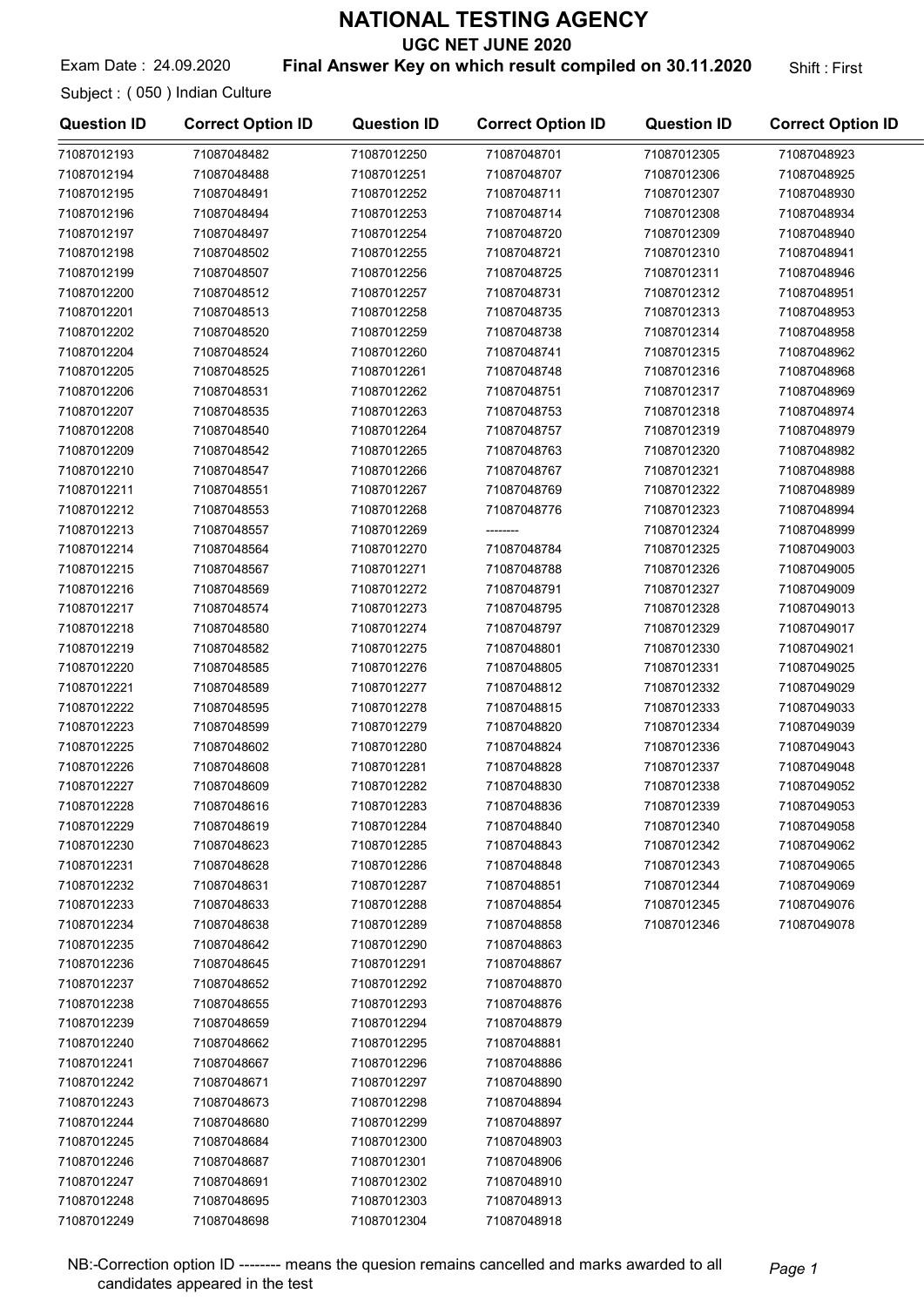UGC NET JUNE 2020

#### Exam Date: 05.11.2020 **Final Answer Key on which result compiled on 30.11.2020** Shift: First

Subject : ( 055 ) Labour Welfare

| <b>Question ID</b> | <b>Correct Option ID</b> | <b>Question ID</b> | <b>Correct Option ID</b> | <b>Question ID</b> | <b>Correct Option ID</b> |
|--------------------|--------------------------|--------------------|--------------------------|--------------------|--------------------------|
| 5362282466         | 5362289602               | 5362282522         | 5362289822               | 5362282577         | 53622810041              |
| 5362282467         | 5362289607               | 5362282523         | 5362289828               | 5362282578         | --------                 |
| 5362282468         | 5362289612               | 5362282524         | 5362289831               | 5362282579         | 53622810052              |
| 5362282469         | 5362289613               | 5362282525         | 5362289833               | 5362282580         |                          |
| 5362282470         | 5362289619               | 5362282526         | 5362289839               | 5362282581         |                          |
| 5362282471         | 5362289621               | 5362282527         | 5362289843               | 5362282582         | 53622810061              |
| 5362282472         | 5362289626               | 5362282528         | 5362289847               | 5362282583         | 53622810067              |
| 5362282473         | 5362289632               | 5362282529         | 5362289849               | 5362282584         | 53622810070              |
| 5362282474         | 5362289633               | 5362282530         | 5362289854               | 5362282585         | 53622810075              |
| 5362282475         | 5362289637               | 5362282531         | 5362289858               | 5362282586         | 53622810080              |
| 5362282476         | 5362289644               | 5362282532         | 5362289862               | 5362282587         | 53622810081              |
| 5362282477         | 5362289645               | 5362282533         | 5362289866               | 5362282588         | 53622810088              |
| 5362282478         | 5362289650               | 5362282534         | 5362289869               | 5362282589         | 53622810091              |
| 5362282479         | 5362289655               | 5362282535         | 5362289875               | 5362282590         | 53622810096              |
| 5362282480         | 5362289659               | 5362282536         | 5362289879               | 5362282591         | 53622810098              |
| 5362282481         | 5362289664               | 5362282537         | 5362289884               | 5362282592         | 53622810101              |
| 5362282482         | 5362289665               | 5362282538         | 5362289886               | 5362282593         | 53622810106              |
| 5362282483         | 5362289672               | 5362282539         | 5362289890               | 5362282594         | 53622810112              |
| 5362282484         | 5362289674               | 5362282540         | 5362289895               | 5362282595         | 53622810113              |
| 5362282485         | 5362289679               | 5362282541         | 5362289899               | 5362282596         | 53622810120              |
| 5362282486         | 5362289681               | 5362282542         | 5362289904               | 5362282597         | 53622810121              |
| 5362282487         | 5362289685               | 5362282543         | 5362289908               | 5362282598         | 53622810126              |
| 5362282488         | 5362289690               | 5362282544         | 5362289909               | 5362282599         | 53622810129              |
| 5362282489         | 5362289696               | 5362282545         | 5362289913               | 5362282600         | 53622810133              |
| 5362282490         | 5362289699               | 5362282546         | 5362289917               | 5362282601         | 53622810137              |
| 5362282491         | 5362289702               | 5362282547         | 5362289923               | 5362282602         | 53622810142              |
| 5362282492         | 5362289707               | 5362282548         | 5362289926               | 5362282603         | 53622810147              |
| 5362282493         | 5362289709               | 5362282549         | 5362289931               | 5362282604         | 53622810151              |
| 5362282494         | 5362289716               | 5362282550         | 5362289934               | 5362282605         | 53622810154              |
| 5362282495         | 5362289717               | 5362282551         | 5362289940               | 5362282606         | 53622810158              |
| 5362282496         | 5362289722               | 5362282552         | 5362289942               | 5362282608         | 53622810164              |
| 5362282497         | 5362289728               | 5362282553         | 5362289948               | 5362282609         | 53622810166              |
| 5362282498         | 5362289732               | 5362282554         | 5362289950               | 5362282610         | 53622810171              |
| 5362282499         | 5362289734               | 5362282555         | 5362289955               | 5362282611         | 53622810173              |
| 5362282500         | 5362289738               | 5362282556         | 5362289959               | 5362282612         | 53622810178              |
| 5362282501         | 5362289741               | 5362282557         | 5362289961               | 5362282614         | 53622810183              |
| 5362282502         | 5362289746               | 5362282558         | 5362289965               | 5362282615         | 53622810185              |
| 5362282503         | 5362289749               | 5362282559         | 5362289969               | 5362282616         | 53622810189              |
| 5362282504         | 5362289754               | 5362282560         | 5362289974               | 5362282617         | 53622810196              |
| 5362282505         | 5362289760               | 5362282561         | 5362289977               | 5362282618         | 53622810199              |
| 5362282506         | 5362289762               | 5362282562         | 5362289982               |                    |                          |
| 5362282507         | 5362289767               | 5362282563         | 5362289988               |                    |                          |
| 5362282508         | 5362289772               | 5362282564         | 5362289990               |                    |                          |
| 5362282509         | 5362289773               | 5362282565         | 5362289994               |                    |                          |
| 5362282510         | 5362289778               | 5362282566         | 5362289998               |                    |                          |
| 5362282512         | 5362289782               | 5362282567         | 53622810002              |                    |                          |
| 5362282513         | 5362289785               | 5362282568         | 53622810007              |                    |                          |
| 5362282514         | 5362289791               | 5362282569         | 53622810010              |                    |                          |
| 5362282515         | 5362289796               | 5362282570         | 53622810013              |                    |                          |
| 5362282516         | 5362289797               | 5362282571         | 53622810018              |                    |                          |
| 5362282517         | 5362289803               | 5362282572         | 53622810021              |                    |                          |
| 5362282518         | 5362289806               | 5362282573         | 53622810026              |                    |                          |
| 5362282519         | 5362289810               | 5362282574         | 53622810031              |                    |                          |
| 5362282520         | 5362289813               | 5362282575         | 53622810034              |                    |                          |
| 5362282521         | 5362289818               | 5362282576         | 53622810039              |                    |                          |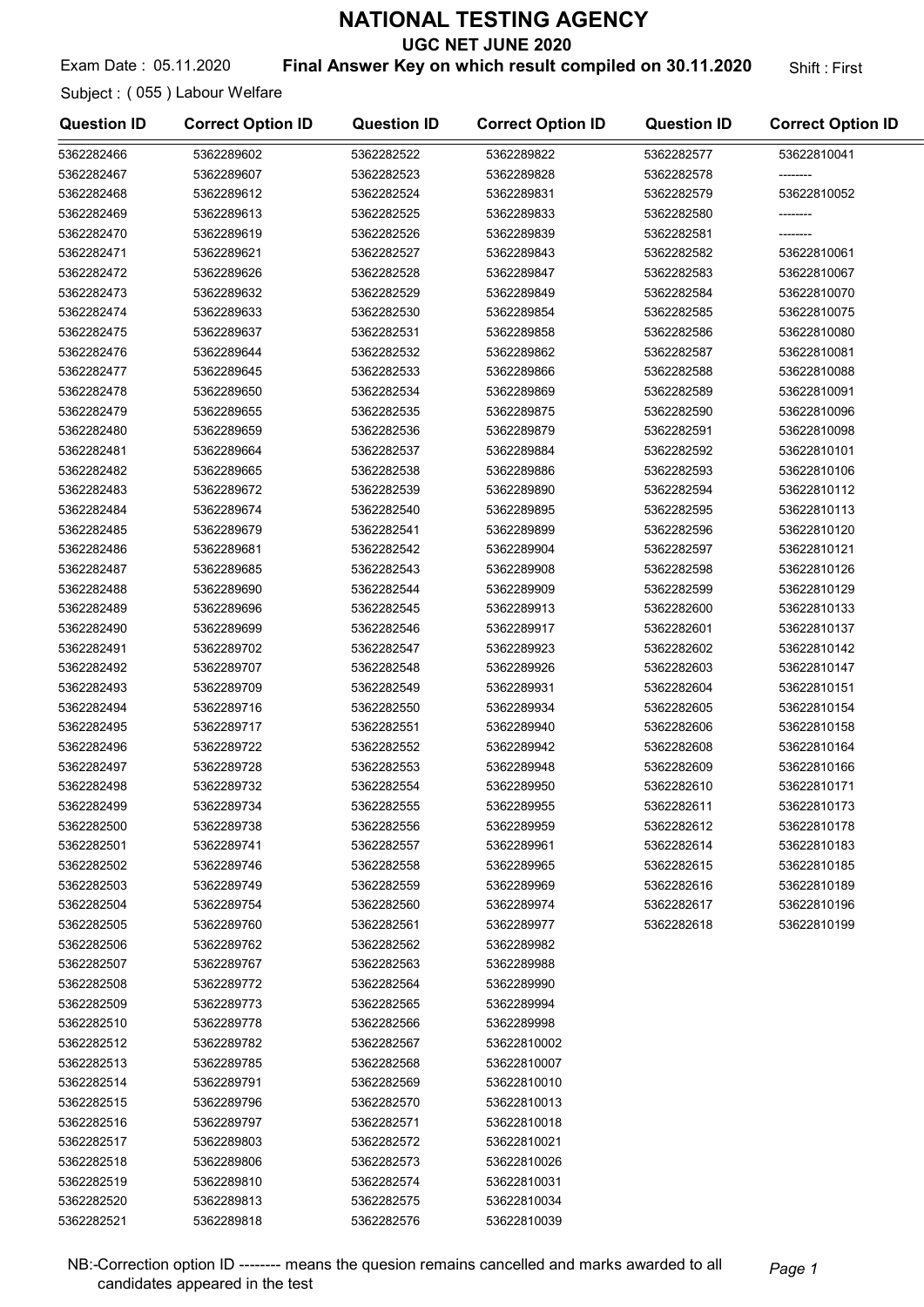UGC NET JUNE 2020

Exam Date: 29.09.2020 **Final Answer Key on which result compiled on 30.11.2020** Shift: First

Subject : ( 058 ) Law

| <b>Question ID</b>       | <b>Correct Option ID</b>   | <b>Question ID</b>       | <b>Correct Option ID</b>   | <b>Question ID</b>       | <b>Correct Option ID</b>   |
|--------------------------|----------------------------|--------------------------|----------------------------|--------------------------|----------------------------|
| 2105297631               | 21052930001                | 2105297688               | 21052930221                | 2105297743               | 21052930443                |
| 2105297632               | 21052930008                | 2105297689               | 21052930226                | 2105297744               | 21052930445                |
| 2105297633               | 21052930009                | 2105297690               | 21052930229                | 2105297745               | 21052930449                |
| 2105297634               | 21052930015                | 2105297691               | 21052930236                | 2105297746               | 21052930454                |
| 2105297635               | 21052930017                | 2105297692               | 21052930237                | 2105297747               | 21052930457                |
| 2105297636               | 21052930022                | 2105297693               | 21052930243                | 2105297748               | 21052930464                |
| 2105297637               | 21052930028                | 2105297694               | 21052930246                | 2105297749               | 21052930468                |
| 2105297638               | 21052930030                | 2105297695               | 21052930252                | 2105297750               | 21052930470                |
| 2105297639               | 21052930033                | 2105297696               | 21052930255                | 2105297751               | 21052930474                |
| 2105297640               | 21052930037                | 2105297697               | 21052930257                | 2105297752               | 21052930477                |
| 2105297642               | 21052930041                | 2105297698               | 21052930263                | 2105297753               | 21052930481                |
| 2105297643               | 21052930046                | 2105297699               | 21052930265                | 2105297754               | 21052930486                |
| 2105297644               | 21052930052                | 2105297700               | 21052930269                | 2105297755               | 21052930491                |
| 2105297645               | 21052930055                | 2105297701               | 21052930273                | 2105297756               | 21052930496                |
| 2105297646               | 21052930060                | 2105297702               | 21052930277                | 2105297757               | 21052930499                |
| 2105297647               | 21052930063                | 2105297703               | 21052930282                | 2105297758               | 21052930503                |
| 2105297648               | 21052930066                | 2105297704               | 21052930285                | 2105297759               | 21052930508                |
| 2105297649               | 21052930071                | 2105297705               | 21052930289                | 2105297760               |                            |
| 2105297650               | 21052930075                | 2105297706               | 21052930293                | 2105297761               | 21052930516                |
| 2105297651               | 21052930077                | 2105297707               | 21052930298                | 2105297762               | 21052930517                |
| 2105297652               | 21052930082                | 2105297708               | 21052930302                | 2105297763               | 21052930521                |
| 2105297653               | 21052930086                | 2105297709               | 21052930308                | 2105297764               | 21052930527                |
| 2105297654               | 21052930090                | 2105297710               | 21052930310                | 2105297765               | 21052930532                |
| 2105297655               | 21052930094                | 2105297711               | 21052930315                | 2105297766               | 21052930536                |
| 2105297656               | 21052930097                | 2105297712               | 21052930317,               | 2105297767               | 21052930537                |
| 2105297657               | 21052930101                |                          | 21052930319                | 2105297768               | 21052930541                |
| 2105297658               | 21052930105                | 2105297713               | 21052930323                | 2105297769               | 21052930547                |
| 2105297659               | 21052930109                | 2105297714               | 21052930325                | 2105297770               | 21052930549                |
| 2105297660               | 21052930113                | 2105297715               | 21052930332                | 2105297771               | 21052930553                |
| 2105297661               | 21052930118                | 2105297716               | 21052930333                | 2105297772               | 21052930558                |
| 2105297663               | 21052930122                | 2105297717               | 21052930340                | 2105297774               | 21052930561                |
| 2105297664               | 21052930128                | 2105297718               | 21052930341                | 2105297775               | 21052930568                |
| 2105297665               | 21052930129                | 2105297719               | 21052930348                | 2105297776               | 21052930569                |
| 2105297666               | 21052930135                | 2105297720               | 21052930351                | 2105297777               | 21052930573                |
| 2105297667               | 21052930138                | 2105297721               | 21052930355                | 2105297778               | 21052930577                |
| 2105297668               | 21052930141                | 2105297722               | 21052930357                | 2105297780               | 21052930583                |
| 2105297669               | 21052930147                | 2105297723               | 21052930361                | 2105297781               | 21052930585                |
| 2105297670               |                            | 2105297724               | 21052930367                |                          |                            |
| 2105297671               | 21052930150<br>21052930153 | 2105297725               | 21052930372                | 2105297782<br>2105297783 | 21052930590<br>21052930596 |
| 2105297672               | 21052930157                | 2105297726               | 21052930376                | 2105297784               |                            |
|                          | 21052930161                | 2105297727               | 21052930379                |                          | 21052930598                |
| 2105297673<br>2105297674 | 21052930168                | 2105297728               | 21052930382                |                          |                            |
|                          |                            | 2105297729               | 21052930385                |                          |                            |
| 2105297675               | 21052930169                |                          |                            |                          |                            |
| 2105297676               | 21052930176                | 2105297730<br>2105297731 | 21052930391<br>21052930396 |                          |                            |
| 2105297677               | 21052930180                |                          |                            |                          |                            |
| 2105297678               | 21052930182                | 2105297732               | 21052930400                |                          |                            |
| 2105297679               | 21052930185                | 2105297733               | 21052930401                |                          |                            |
| 2105297680               | 21052930189                | 2105297734               | 21052930408<br>21052930412 |                          |                            |
| 2105297681               | 21052930193                | 2105297735               |                            |                          |                            |
| 2105297682               | 21052930200                | 2105297736               | --------                   |                          |                            |
| 2105297683               | 21052930203                | 2105297737               | 21052930420                |                          |                            |
| 2105297684               | 21052930206                | 2105297738               | 21052930424                |                          |                            |
| 2105297685               | 21052930211                | 2105297739               | 21052930425                |                          |                            |
| 2105297686               | 21052930214                | 2105297740               | 21052930431                |                          |                            |
| 2105297687               | 21052930219                | 2105297741               | 21052930434                |                          |                            |
|                          |                            | 2105297742               | 21052930440                |                          |                            |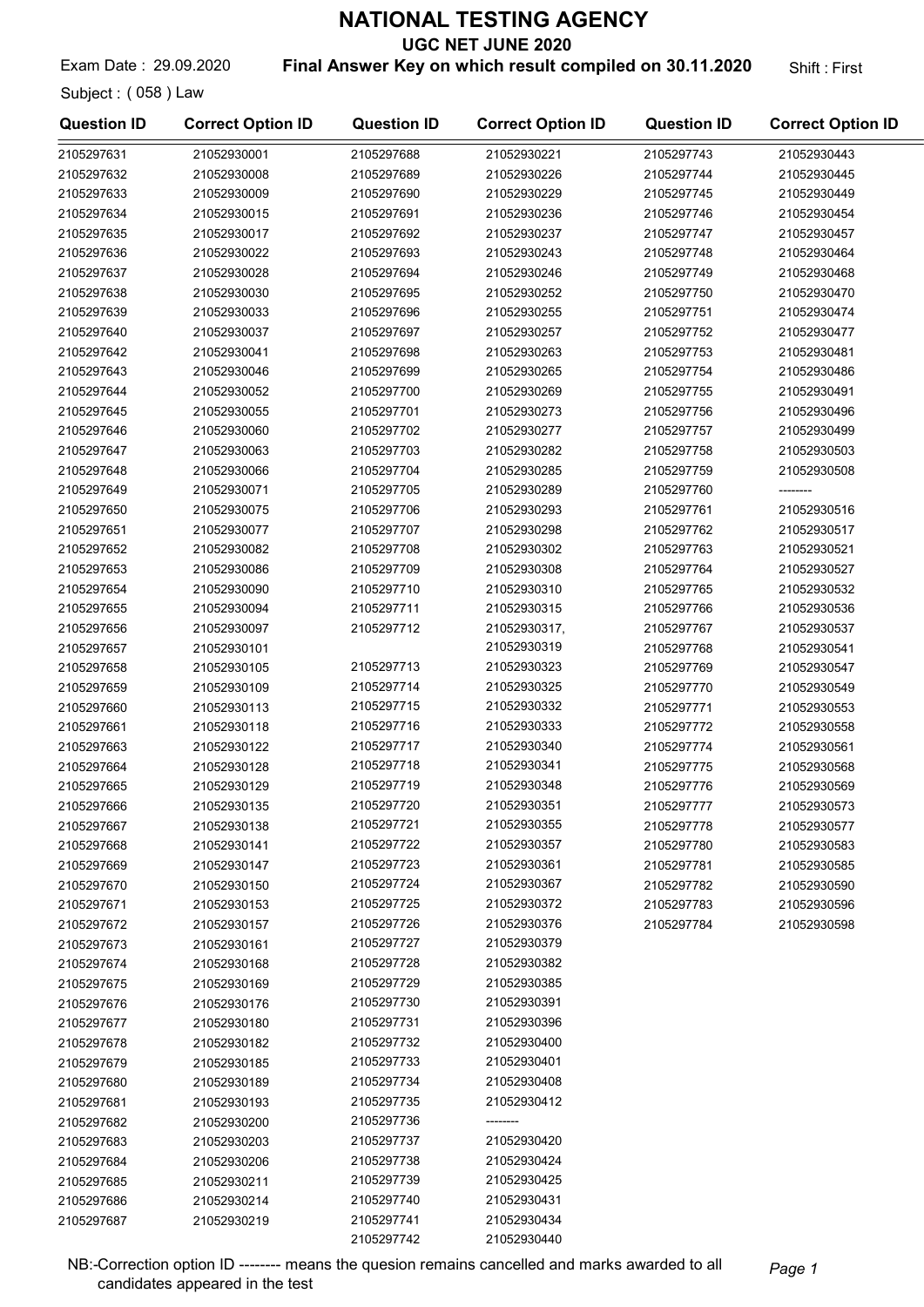UGC NET JUNE 2020

#### Exam Date : 25.09.2020 **Final Answer Key on which result compiled on 30.11.2020** Shift : Second

Subject : ( 059 ) Library and Information Science

| <b>Question ID</b> | <b>Correct Option ID</b> | <b>Question ID</b> | <b>Correct Option ID</b> | <b>Question ID</b>         | <b>Correct Option ID</b>   |
|--------------------|--------------------------|--------------------|--------------------------|----------------------------|----------------------------|
| 71087010807        |                          | 71087010864        |                          | 71087010919                | 71087043524                |
| 71087010808        | 71087043087              | 71087010865        | 71087043308              | 71087010920                | 71087043525,               |
| 71087010809        | 71087043089              | 71087010866        | 71087043310              |                            | 71087043528                |
| 71087010810        | 71087043093              | 71087010867        | 71087043313              | 71087010921                | 71087043531,               |
| 71087010811        | 71087043099              | 71087010868        | 71087043318              |                            | 71087043532                |
| 71087010812        | 71087043104              | 71087010869        | 71087043322              | 71087010922                | 71087043534                |
| 71087010813        | 71087043107              | 71087010870        | 71087043328              | 71087010923                | 71087043538                |
| 71087010814        | 71087043109              | 71087010871        | 71087043329              | 71087010924                | 71087043544                |
| 71087010815        | 71087043113              | 71087010872        | 71087043334              | 71087010925                | 71087043545                |
| 71087010816        | 71087043119              | 71087010873        | 71087043340              | 71087010926                | 71087043550                |
| 71087010818        | 71087043122              | 71087010874        | 71087043341              | 71087010927                | 71087043553                |
| 71087010819        | 71087043128              | 71087010875        | 71087043346              | 71087010928                | 71087043559                |
| 71087010820        | 71087043131              | 71087010876        | 71087043350              | 71087010929                | 71087043563                |
| 71087010821        | 71087043133              | 71087010877        | 71087043356              | 71087010930                | 71087043568                |
| 71087010822        | 71087043138              | 71087010878        | 71087043359              | 71087010931                | 71087043571                |
| 71087010823        | 71087043144              | 71087010879        | 71087043363              | 71087010932                | 71087043573                |
| 71087010824        | 71087043148              | 71087010880        | 71087043365              | 71087010933                | 71087043578                |
| 71087010825        | 71087043149              | 71087010881        | 71087043372              | 71087010934                | 71087043584                |
| 71087010826        | 71087043156              | 71087010882        | 71087043376              | 71087010935                | 71087043585                |
| 71087010827        | 71087043160              | 71087010883        | 71087043379              | 71087010936                | 71087043590                |
| 71087010828        | 71087043164              | 71087010884        | 71087043383              | 71087010937                | 71087043594                |
| 71087010829        | 71087043168              | 71087010885        | 71087043385              | 71087010938                | 71087043600                |
| 71087010830        | 71087043170              | 71087010886        | 71087043392              | 71087010939                | 71087043604                |
| 71087010831        | 71087043175              | 71087010887        | 71087043394              | 71087010940                | --------                   |
| 71087010832        | 71087043179              | 71087010888        | 71087043399              | 71087010941                | 71087043612                |
|                    |                          |                    |                          | 71087010942                | 71087043614                |
| 71087010833        | 71087043184              | 71087010889        | 71087043401              | 71087010943                | 71087043618                |
| 71087010834        | 71087043187              | 71087010890        | 71087043408              | 71087010944                | 71087043621                |
| 71087010835        | 71087043189              | 71087010891        | 71087043410              | 71087010945                | 71087043625                |
| 71087010836        | 71087043194              | 71087010892        | 71087043414              | 71087010946                | 71087043631                |
| 71087010837        | 71087043199              | 71087010893        | 71087043418              | 71087010947                | 71087043636                |
| 71087010839        | 71087043202              | 71087010894        | 71087043423              | 71087010948                | 71087043639                |
| 71087010840        | 71087043207              | 71087010895        |                          | 71087010950                | 71087043643                |
| 71087010841        | 71087043212              | 71087010896        | 71087043431              | 71087010951                | 71087043645                |
| 71087010842        | 71087043213              | 71087010897        | 71087043434              |                            |                            |
| 71087010843        | 71087043219              | 71087010898        | 71087043437              | 71087010952<br>71087010953 | 71087043650<br>71087043655 |
| 71087010844        | 71087043222              | 71087010899        | 71087043441              |                            |                            |
| 71087010845        | 71087043228              | 71087010900        | 71087043447              | 71087010954                | 71087043657                |
| 71087010846        | 71087043229              | 71087010901        | 71087043452              | 71087010956                | 71087043664                |
| 71087010847        | 71087043235,             | 71087010902        | 71087043454              | 71087010957                | 71087043665                |
|                    | 71087043236              | 71087010903        | 71087043460              | 71087010958                | 71087043670                |
| 71087010848        | 71087043240              | 71087010904        | 71087043463              | 71087010959                | 71087043675                |
| 71087010849        | 71087043244              | 71087010905        | 71087043465              | 71087010960                | 71087043680                |
| 71087010850        | 71087043246              | 71087010906        | 71087043472              |                            |                            |
| 71087010851        | 71087043251              | 71087010907        | 71087043475              |                            |                            |
| 71087010852        | 71087043253              | 71087010908        | 71087043477              |                            |                            |
| 71087010853        | 71087043257              | 71087010909        | 71087043484              |                            |                            |
| 71087010854        | 71087043264              | 71087010910        | 71087043485              |                            |                            |
| 71087010855        | 71087043267              | 71087010911        | 71087043490              |                            |                            |
| 71087010856        | 71087043270              | 71087010912        | 71087043496              |                            |                            |
| 71087010857        | 71087043273              | 71087010913        | 71087043498              |                            |                            |
| 71087010858        | 71087043278              | 71087010914        | 71087043504              |                            |                            |
| 71087010859        | 71087043284              | 71087010915        | 71087043506              |                            |                            |
| 71087010860        | 71087043285              | 71087010916        | 71087043509              |                            |                            |
| 71087010861        | 71087043291              | 71087010917        | 71087043514              |                            |                            |
| 71087010862        | 71087043294              | 71087010918        | 71087043517              |                            |                            |
| 71087010863        | 71087043298              |                    |                          |                            |                            |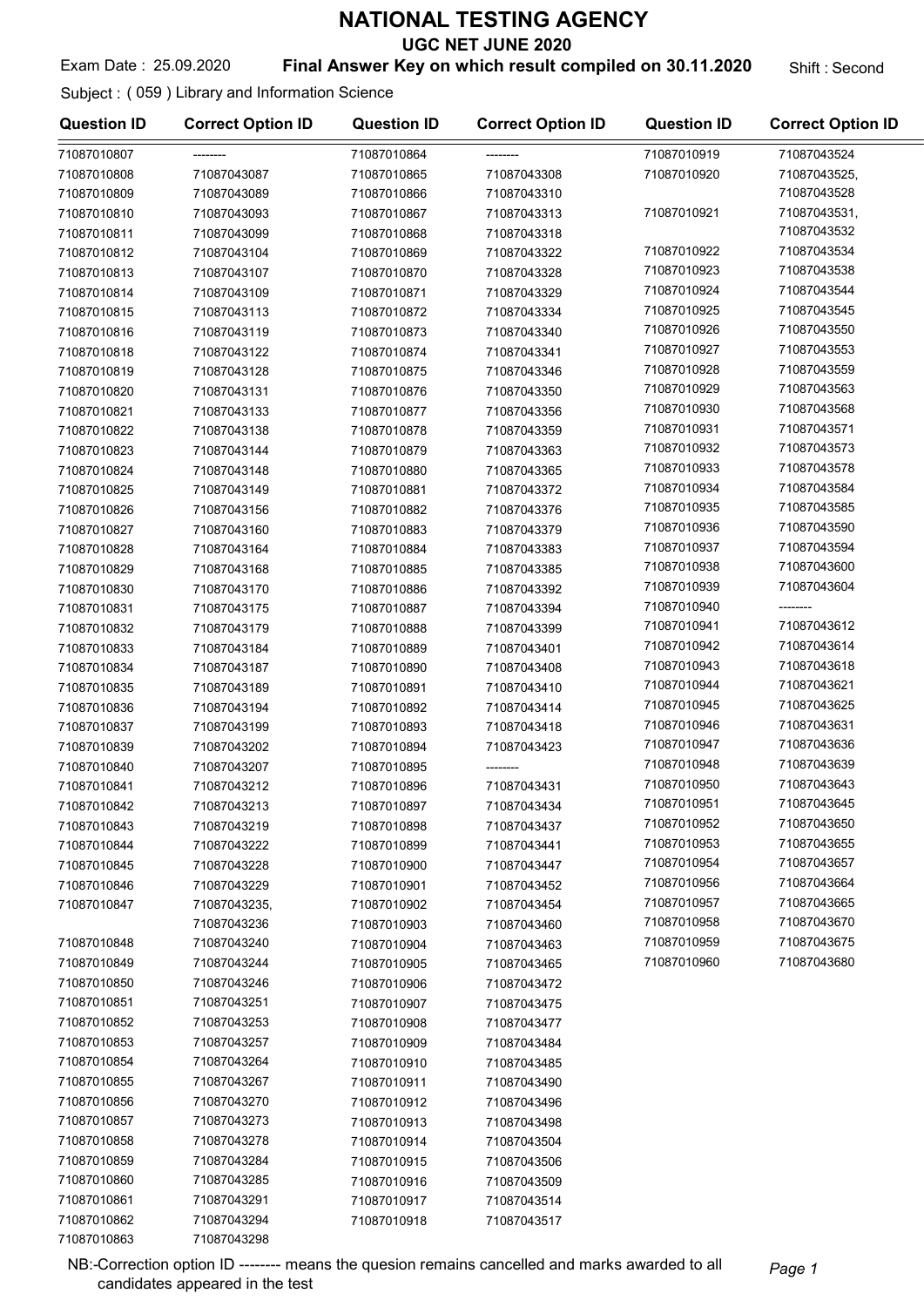UGC NET JUNE 2020

#### Exam Date: 24.09.2020 **Final Answer Key on which result compiled on 30.11.2020** Shift: Second

Subject : ( 060 ) Buddhist Jaina Gandhian and Peace Stu

| <b>Question ID</b> | <b>Correct Option ID</b> | <b>Question ID</b> | <b>Correct Option ID</b> | <b>Question ID</b> | <b>Correct Option ID</b> |
|--------------------|--------------------------|--------------------|--------------------------|--------------------|--------------------------|
| 2105294860         | 21052919202              | 2105294917         | 21052919421              | 2105294972         | 21052919644              |
| 2105294861         | 21052919207              | 2105294918         | 21052919426              | 2105294973         | 21052919645              |
| 2105294862         | 21052919209              | 2105294919         | 21052919431              | 2105294974         | 21052919649              |
| 2105294863         | 21052919216              | 2105294920         | 21052919436              | 2105294975         | 21052919656              |
| 2105294864         | 21052919219              | 2105294921         | 21052919437              | 2105294976         | 21052919660              |
| 2105294865         | 21052919224              | 2105294922         | 21052919444              | 2105294977         | 21052919664              |
| 2105294866         | 21052919228              | 2105294923         | 21052919445              | 2105294978         | 21052919666              |
| 2105294867         | 21052919229              | 2105294924         | 21052919449              | 2105294979         | 21052919670              |
| 2105294868         | 21052919233              | 2105294925         | 21052919455              | 2105294980         | 21052919675              |
| 2105294869         | 21052919239              | 2105294926         | 21052919460              | 2105294981         | 21052919679              |
| 2105294871         | 21052919243              | 2105294927         | 21052919462              | 2105294982         | 21052919681              |
| 2105294872         | 21052919246              | 2105294928         | 21052919466              | 2105294983         | 21052919685              |
| 2105294873         | 21052919249              | 2105294929         | 21052919471              | 2105294984         | 21052919689              |
| 2105294874         | 21052919255              | 2105294930         | 21052919473              | 2105294985         | 21052919694              |
| 2105294875         | 21052919258              | 2105294931         | 21052919479              | 2105294986         | 21052919697              |
| 2105294876         | 21052919262              | 2105294932         | 21052919482              | 2105294987         | 21052919704              |
| 2105294877         | 21052919267              | 2105294933         | 21052919486              | 2105294988         | 21052919705              |
| 2105294878         | 21052919272              | 2105294934         | 21052919490              | 2105294989         | 21052919712              |
| 2105294879         | 21052919274              | 2105294935         | 21052919494              | 2105294990         | 21052919713              |
| 2105294880         | 21052919277              | 2105294936         | 21052919497              | 2105294991         | 21052919717              |
| 2105294881         | 21052919282              | 2105294937         | 21052919503              | 2105294992         | 21052919721              |
| 2105294882         | 21052919285              | 2105294938         | 21052919506              | 2105294993         | 21052919726              |
| 2105294883         | 21052919290              | 2105294939         | 21052919509              | 2105294994         | 21052919729              |
| 2105294884         | 21052919293              | 2105294940         | 21052919516              | 2105294995         | 21052919734              |
| 2105294885         | 21052919299              | 2105294941         | 21052919519              | 2105294996         | 21052919739              |
| 2105294886         | 21052919303              | 2105294942         | 21052919521              | 2105294997         | 21052919744              |
| 2105294887         | 21052919305              | 2105294943         | 21052919527              | 2105294998         | 21052919747              |
| 2105294888         | 21052919309              | 2105294944         | 21052919531              | 2105294999         | 21052919750              |
| 2105294889         | 21052919315              | 2105294945         | 21052919536              | 2105295000         | 21052919753              |
| 2105294890         | 21052919319              | 2105294946         | 21052919539              | 2105295001         | 21052919758              |
| 2105294892         | 21052919322              | 2105294947         | 21052919543              | 2105295003         | 21052919764              |
| 2105294893         | 21052919325              | 2105294948         | 21052919546              | 2105295004         | 21052919767              |
| 2105294894         | 21052919330              | 2105294949         | 21052919549              | 2105295005         | 21052919769              |
| 2105294895         | 21052919336              | 2105294950         | 21052919556              | 2105295006         | 21052919775              |
| 2105294896         | 21052919338              | 2105294951         | 21052919558              | 2105295007         | 21052919779              |
| 2105294897         | 21052919343              | 2105294952         | 21052919561              | 2105295009         | 21052919782              |
| 2105294898         | 21052919346              | 2105294953         | 21052919565              | 2105295010         | 21052919785              |
| 2105294899         | 21052919351              | 2105294954         | 21052919571              | 2105295011         | 21052919791              |
| 2105294900         | 21052919354              | 2105294955         | 21052919574              | 2105295012         | 21052919796              |
| 2105294901         | 21052919359              | 2105294956         | 21052919580              | 2105295013         | 21052919798              |
| 2105294902         | 21052919362              | 2105294957         | 21052919584              |                    |                          |
| 2105294903         | 21052919365              | 2105294958         | 21052919586              |                    |                          |
| 2105294904         | 21052919370              | 2105294959         | 21052919592              |                    |                          |
| 2105294905         | 21052919376              | 2105294960         | 21052919594              |                    |                          |
| 2105294906         | 21052919377              | 2105294961         | 21052919597              |                    |                          |
| 2105294907         | 21052919383              | 2105294962         | 21052919603              |                    |                          |
| 2105294908         | 21052919387              | 2105294963         | 21052919607              |                    |                          |
| 2105294909         | 21052919390              | 2105294964         | 21052919610              |                    |                          |
| 2105294910         | 21052919394              | 2105294965         | 21052919616              |                    |                          |
| 2105294911         | 21052919400              | 2105294966         | 21052919618              |                    |                          |
| 2105294912         | 21052919401              | 2105294967         | 21052919624              |                    |                          |
| 2105294913         | 21052919408              | 2105294968         | 21052919625              |                    |                          |
| 2105294914         | 21052919410              | 2105294969         | 21052919631              |                    |                          |
| 2105294915         | 21052919414              | 2105294970         | 21052919636              |                    |                          |
| 2105294916         | 21052919417              | 2105294971         | 21052919639              |                    |                          |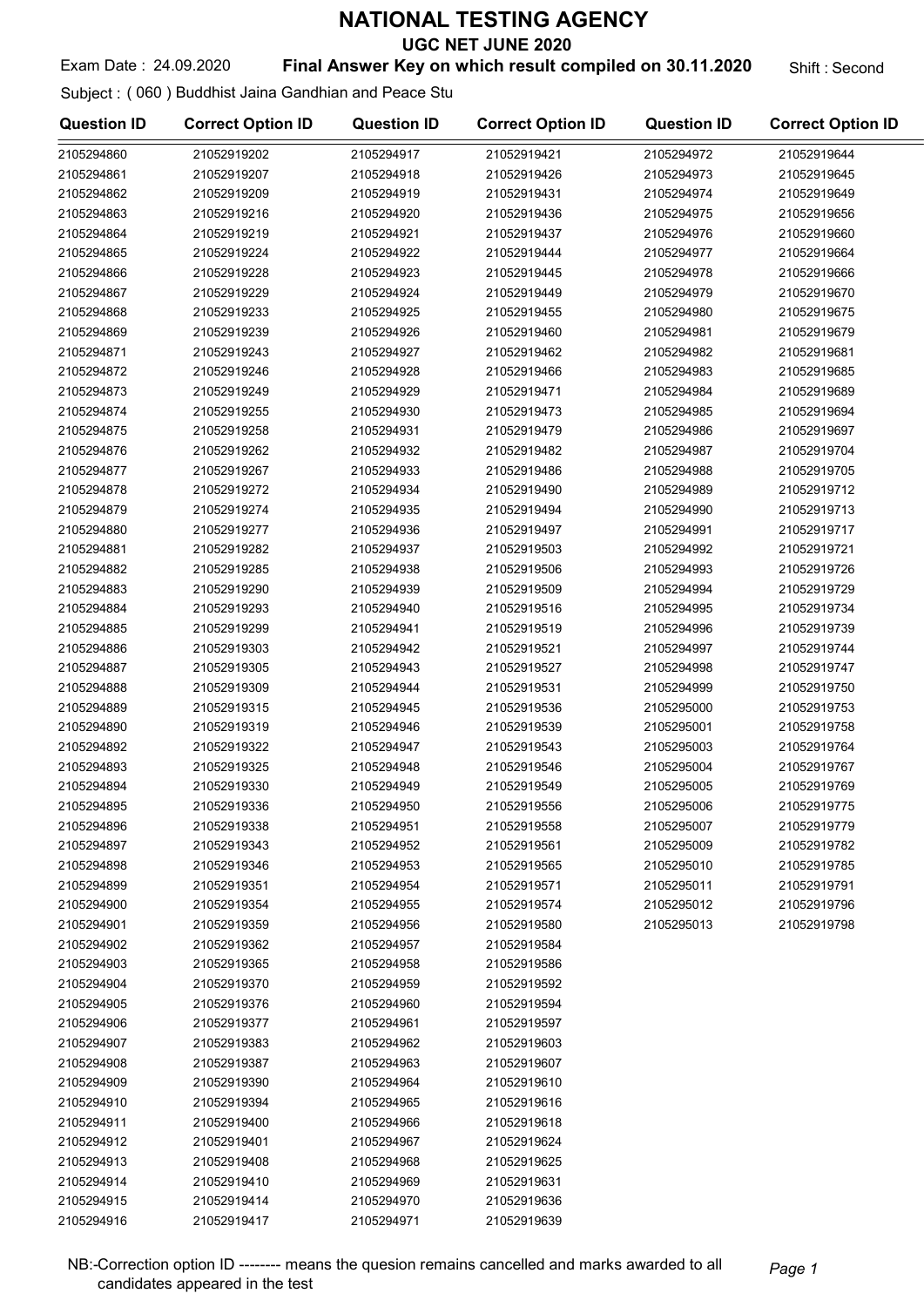UGC NET JUNE 2020

#### Exam Date: 24.09.2020 **Final Answer Key on which result compiled on 30.11.2020** Shift: First

Subject : ( 062 ) Comparative Study of Religions

| <b>Question ID</b> | <b>Correct Option ID</b> | <b>Question ID</b> | <b>Correct Option ID</b> | <b>Question ID</b> | <b>Correct Option ID</b> |
|--------------------|--------------------------|--------------------|--------------------------|--------------------|--------------------------|
| 71087011577        | 71087046082              | 71087011634        | 71087046301              | 71087011689        | 71087046522              |
| 71087011578        | 71087046088              | 71087011635        | 71087046308              | 71087011690        | 71087046525              |
| 71087011579        | 71087046091              | 71087011636        | 71087046310              | 71087011691        | 71087046531              |
| 71087011580        | 71087046094              | 71087011637        | 71087046315              | 71087011692        | 71087046536              |
| 71087011581        | 71087046097              | 71087011638        | 71087046318              | 71087011693        | 71087046537              |
| 71087011582        | 71087046102              | 71087011639        | 71087046321              | 71087011694        | 71087046544              |
| 71087011583        | 71087046107              | 71087011640        | 71087046325              | 71087011695        | 71087046548              |
| 71087011584        | 71087046112              | 71087011641        | 71087046330              | 71087011696        | 71087046550              |
| 71087011585        | 71087046113              | 71087011642        | 71087046335              | 71087011697        | 71087046553              |
| 71087011586        | 71087046120              | 71087011643        | 71087046339              | 71087011698        | 71087046559              |
| 71087011588        | 71087046124              | 71087011644        | 71087046343              | 71087011699        | 71087046561              |
| 71087011589        | 71087046125              | 71087011645        | 71087046348              | 71087011700        | 71087046568              |
| 71087011590        | 71087046131              | 71087011646        | 71087046351              | 71087011701        | 71087046570              |
| 71087011591        | 71087046135              | 71087011647        | 71087046354              | 71087011702        | 71087046573              |
| 71087011592        | 71087046140              | 71087011648        | 71087046358              | 71087011703        | 71087046580              |
| 71087011593        | 71087046142              | 71087011649        | 71087046363              | 71087011704        | 71087046583              |
| 71087011594        | 71087046147              | 71087011650        | 71087046366              | 71087011705        | 71087046588              |
| 71087011595        | 71087046151              | 71087011651        | 71087046372              | 71087011706        | 71087046591              |
| 71087011596        | 71087046153              | 71087011652        | 71087046376              | 71087011707        | 71087046596              |
| 71087011597        | 71087046157              | 71087011653        | 71087046380              | 71087011708        | 71087046600              |
| 71087011598        | 71087046164              | 71087011654        | 71087046383              | 71087011709        | 71087046601              |
| 71087011599        | 71087046167              | 71087011655        | 71087046385              | 71087011710        | 71087046605              |
| 71087011600        | 71087046169              | 71087011656        | 71087046391              | 71087011711        | 71087046611              |
| 71087011601        | 71087046174              | 71087011657        | 71087046393              | 71087011712        | 71087046613              |
| 71087011602        | 71087046180              | 71087011658        | 71087046399              | 71087011713        | 71087046617              |
| 71087011603        | 71087046182              | 71087011659        | 71087046403              | 71087011714        | 71087046624              |
| 71087011604        | 71087046185              | 71087011660        | 71087046406              | 71087011715        | 71087046625              |
| 71087011605        | 71087046189              | 71087011661        | 71087046412              | 71087011716        | 71087046629              |
| 71087011606        | 71087046195              | 71087011662        | 71087046414              | 71087011717        | 71087046636              |
| 71087011607        | 71087046199              | 71087011663        | 71087046420              | 71087011718        | 71087046637              |
| 71087011609        | 71087046202              | 71087011664        | 71087046423              | 71087011720        | 71087046643              |
| 71087011610        | 71087046208              | 71087011665        | 71087046425              | 71087011721        | 71087046646              |
| 71087011611        | 71087046209              | 71087011666        | 71087046429              | 71087011722        | 71087046652              |
| 71087011612        | 71087046216              | 71087011667        | 71087046436              | 71087011723        | 71087046654              |
| 71087011613        | 71087046219              | 71087011668        | 71087046438              | 71087011724        | 71087046658              |
| 71087011614        | 71087046223              | 71087011669        | 71087046443              | 71087011726        | 71087046662              |
| 71087011615        | 71087046228              | 71087011670        | 71087046445              | 71087011727        | 71087046667              |
| 71087011616        | 71087046231              | 71087011671        | 71087046449              | 71087011728        | 71087046672              |
| 71087011617        | 71087046233              | 71087011672        | 71087046455              | 71087011729        | 71087046676              |
| 71087011618        | 71087046238              | 71087011673        | 71087046459              | 71087011730        | 71087046678              |
| 71087011619        | 71087046242              | 71087011674        | 71087046464              |                    |                          |
| 71087011620        | 71087046245              | 71087011675        | 71087046466              |                    |                          |
| 71087011621        | 71087046252              | 71087011676        | 71087046470              |                    |                          |
| 71087011622        | 71087046255              | 71087011677        | 71087046476              |                    |                          |
| 71087011623        | 71087046259              | 71087011678        | 71087046480              |                    |                          |
| 71087011624        | 71087046262              | 71087011679        | 71087046484              |                    |                          |
| 71087011625        | 71087046267              | 71087011680        | 71087046488              |                    |                          |
| 71087011626        | 71087046271              | 71087011681        | 71087046492              |                    |                          |
| 71087011627        | 71087046273              | 71087011682        | 71087046494              |                    |                          |
| 71087011628        | 71087046280              | 71087011683        | 71087046497              |                    |                          |
| 71087011629        | 71087046282              | 71087011684        | 71087046501              |                    |                          |
| 71087011630        | 71087046287              | 71087011685        | 71087046507              |                    |                          |
| 71087011631        | 71087046291              | 71087011686        | 71087046510              |                    |                          |
| 71087011632        | 71087046296              | 71087011687        | 71087046516              |                    |                          |
| 71087011633        | 71087046299              | 71087011688        | 71087046518              |                    |                          |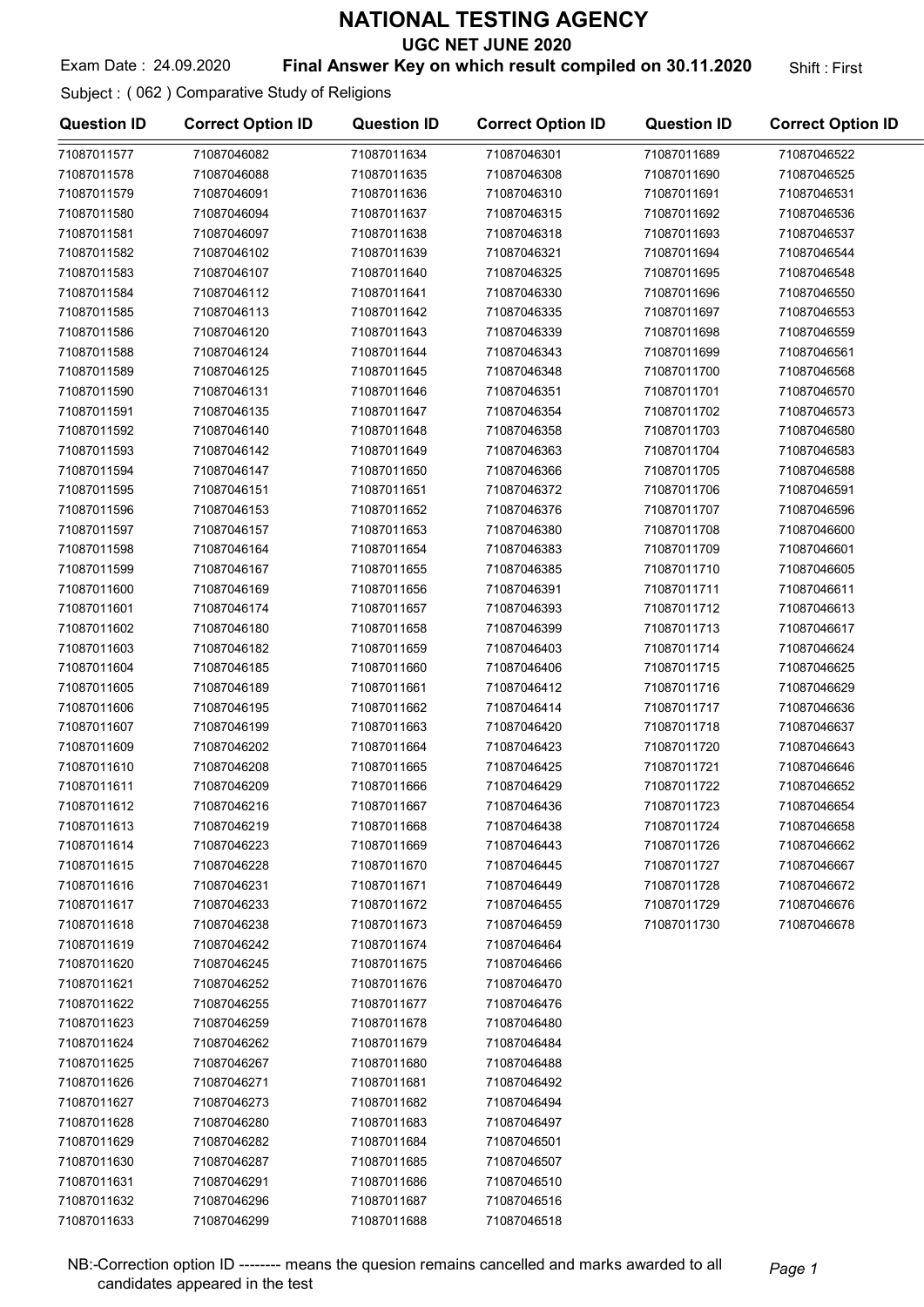UGC NET JUNE 2020

#### Exam Date: 24.09.2020 **Final Answer Key on which result compiled on 30.11.2020** Shift: Second

Subject : ( 063 ) Mass Communication and Journalism

| <b>Question ID</b>       | <b>Correct Option ID</b>   | <b>Question ID</b>       | <b>Correct Option ID</b>   | <b>Question ID</b> | <b>Correct Option ID</b> |
|--------------------------|----------------------------|--------------------------|----------------------------|--------------------|--------------------------|
| 2105295014               | 21052919802                | 2105295071               | 21052920023                | 2105295126         | 21052920241              |
| 2105295015               | 21052919807                | 2105295072               | 21052920027                | 2105295127         | 21052920245              |
| 2105295016               | 21052919809                | 2105295073               | 21052920032                | 2105295128         | 21052920251              |
| 2105295017               | 21052919816                | 2105295074               | 21052920035                | 2105295129         | 21052920256              |
| 2105295018               | 21052919819                | 2105295075               | 21052920039                | 2105295130         | 21052920259              |
| 2105295019               | 21052919824                | 2105295076               | 21052920042                | 2105295131         | 21052920261              |
| 2105295020               | 21052919828                | 2105295077               | 21052920047                | 2105295132         | 21052920266              |
| 2105295021               | 21052919829                | 2105295078               | 21052920051                | 2105295133         | 21052920271              |
| 2105295022               | 21052919833                | 2105295079               | 21052920054                | 2105295134         | 21052920276              |
| 2105295023               | 21052919839                | 2105295080               | 21052920059                | 2105295135         | 21052920280              |
| 2105295025               | 21052919843                | 2105295081               | 21052920062                | 2105295136         | 21052920281              |
| 2105295026               | 21052919846                | 2105295082               | 21052920067                | 2105295137         | 21052920287              |
| 2105295027               | 21052919849                | 2105295083               | 21052920070                | 2105295138         | 21052920290              |
| 2105295028               | 21052919855                | 2105295084               | 21052920075                | 2105295139         | 21052920295              |
| 2105295029               | 21052919858                | 2105295085               | 21052920080                | 2105295140         | 21052920298              |
| 2105295030               | 21052919862                | 2105295086               | 21052920081                | 2105295141         | 21052920303              |
| 2105295031               | 21052919867                | 2105295087               | 21052920086                | 2105295142         | 21052920305              |
| 2105295032               | 21052919872                | 2105295088               | 21052920091                | 2105295143         | 21052920309              |
| 2105295033               | 21052919874                | 2105295089               | 21052920096                | 2105295144         | 21052920316              |
| 2105295034               | 21052919877                | 2105295090               | 21052920099                | 2105295145         | 21052920318              |
| 2105295035               | 21052919882                | 2105295091               | 21052920103                | 2105295146         | 21052920324              |
| 2105295036               | 21052919885                | 2105295092               | 21052920107                | 2105295147         | 21052920327              |
| 2105295037               | 21052919890                | 2105295093               | 21052920110                | 2105295148         | 21052920330              |
| 2105295038               | 21052919893                | 2105295094               | 21052920114                | 2105295149         | 21052920334              |
| 2105295039               | 21052919899                | 2105295095               | 21052920119                | 2105295150         | 21052920338              |
| 2105295040               | 21052919903                | 2105295096               | 21052920121                | 2105295151         | 21052920344              |
| 2105295041               | 21052919905                | 2105295097               | 21052920125                | 2105295152         | 21052920345              |
| 2105295042               | 21052919909                | 2105295098               | 21052920130                | 2105295153         | 21052920349              |
| 2105295043               | 21052919915                | 2105295099               | 21052920133                | 2105295154         | 21052920353              |
| 2105295044               | 21052919919                | 2105295100               | 21052920139                | 2105295155         | 21052920360              |
| 2105295046               | 21052919922                | 2105295101               | 21052920144                | 2105295157         | 21052920361              |
| 2105295047               | 21052919925                | 2105295102               | 21052920148                | 2105295158         | 21052920367              |
| 2105295048               | 21052919930                | 2105295103               | 21052920151                | 2105295159         | 21052920371              |
| 2105295049               | 21052919936                | 2105295104               | 21052920153                | 2105295160         | 21052920373              |
| 2105295050               | 21052919938                | 2105295105               | 21052920158                | 2105295161         | 21052920377              |
| 2105295051               | 21052919943                | 2105295106               | 21052920164                | 2105295163         | 21052920382              |
| 2105295052               | 21052919946                | 2105295107               | 21052920166                | 2105295164         | 21052920385              |
| 2105295053               | 21052919951                | 2105295108               | 21052920170                | 2105295165         | 21052920390              |
| 2105295054               | 21052919954                | 2105295109               | 21052920174                | 2105295166         | 21052920395              |
| 2105295055               | 21052919959                | 2105295110               | 21052920178                | 2105295167         | 21052920400              |
| 2105295056               | 21052919962                | 2105295111               | 21052920181                |                    |                          |
| 2105295057               | 21052919965                | 2105295112               | 21052920186                |                    |                          |
| 2105295058               | 21052919970                | 2105295113               | 21052920191                |                    |                          |
| 2105295059               | 21052919976                | 2105295114               | 21052920196                |                    |                          |
| 2105295060               | 21052919977                | 2105295115               | 21052920198                |                    |                          |
| 2105295061               | 21052919983                | 2105295116               | 21052920203                |                    |                          |
| 2105295062               | 21052919987                | 2105295117               | 21052920205                |                    |                          |
| 2105295063               | 21052919990                | 2105295118               | 21052920211                |                    |                          |
| 2105295064               | 21052919994                | 2105295119               | 21052920214                |                    |                          |
| 2105295065               | 21052920000                | 2105295120               | 21052920219                |                    |                          |
| 2105295066               | 21052920001                | 2105295121               | 21052920224                |                    |                          |
| 2105295067               | 21052920008                | 2105295122               | 21052920226                |                    |                          |
| 2105295068               | 21052920010                | 2105295123               | 21052920232                |                    |                          |
| 2105295069<br>2105295070 | 21052920015<br>21052920018 | 2105295124<br>2105295125 | 21052920234<br>21052920240 |                    |                          |
|                          |                            |                          |                            |                    |                          |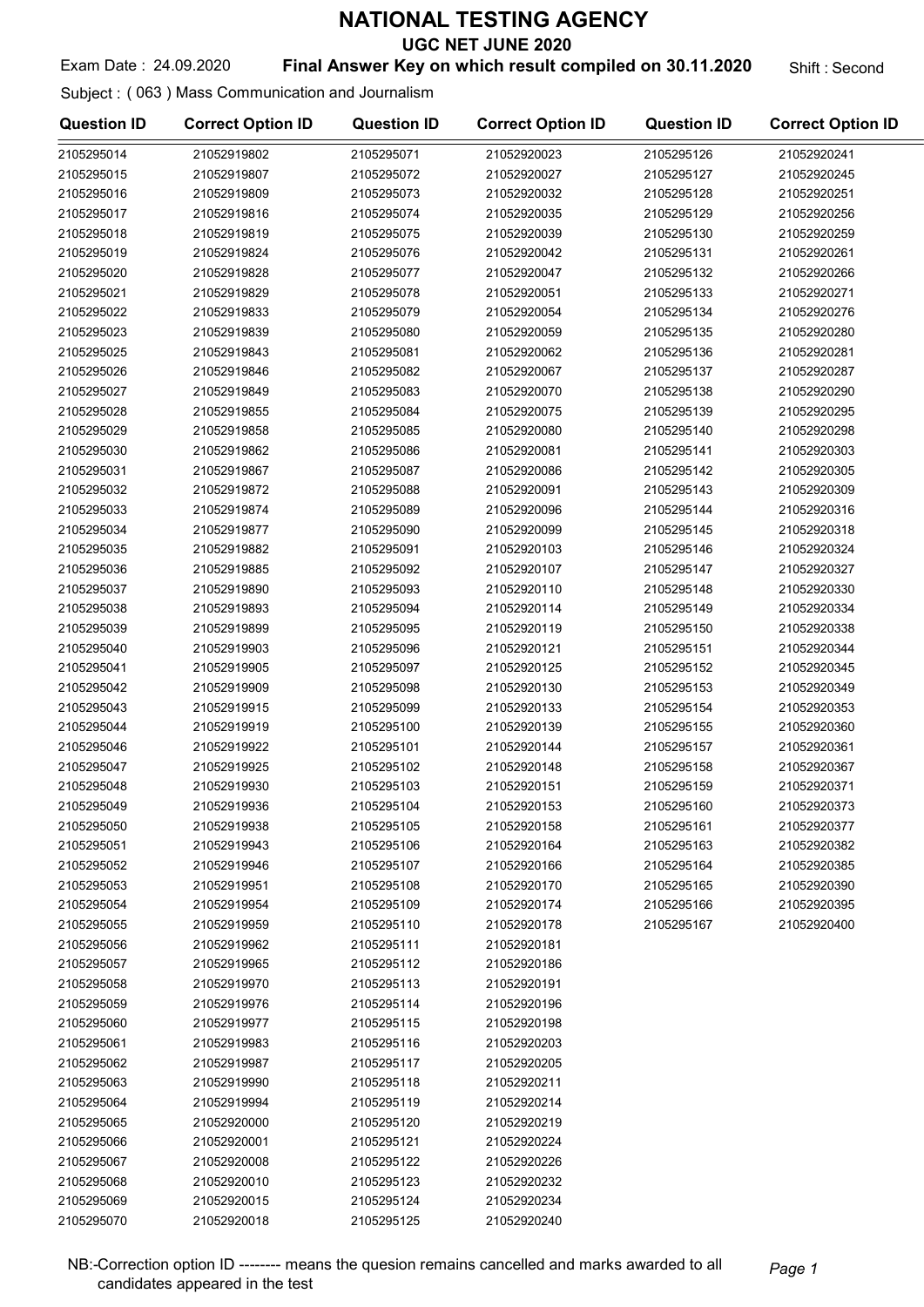UGC NET JUNE 2020

#### Exam Date: 29.09.2020 **Final Answer Key on which result compiled on 30.11.2020** Shift : Second

Subject : ( 065 ) Performing Art Dance Drama Theatre

| <b>Question ID</b> | <b>Correct Option ID</b> | <b>Question ID</b> | <b>Correct Option ID</b> | <b>Question ID</b> | <b>Correct Option ID</b> |
|--------------------|--------------------------|--------------------|--------------------------|--------------------|--------------------------|
| 2105298094         | 21052931802              | 2105298150         | 21052932021              | 2105298206         | 21052932242              |
| 2105298095         | 21052931807              | 2105298151         | 21052932026              | 2105298207         | 21052932248              |
| 2105298096         | 21052931809              | 2105298152         | 21052932029              | 2105298208         | 21052932249              |
| 2105298097         | 21052931816              | 2105298153         | 21052932035              | 2105298209         | 21052932256              |
| 2105298098         | 21052931820              | 2105298154         | 21052932039              | 2105298210         | 21052932260              |
| 2105298099         | 21052931824              | 2105298155         | 21052932043              | 2105298211         | 21052932261              |
| 2105298100         | 21052931828              | 2105298156         | 21052932046              | 2105298212         | 21052932266              |
| 2105298101         | 21052931830              | 2105298157         | 21052932050              | 2105298213         | 21052932270              |
| 2105298102         | 21052931833              | 2105298158         | 21052932055              | 2105298214         | 21052932276              |
| 2105298103         | 21052931839              | 2105298159         | 21052932059              | 2105298215         | 21052932280              |
| 2105298104         | 21052931843              | 2105298160         | 21052932063              | 2105298216         | 21052932283              |
| 2105298105         | 21052931847              | 2105298161         | 21052932067              | 2105298217         | 21052932285              |
| 2105298106         | 21052931849              | 2105298162         | 21052932069              | 2105298218         | 21052932292              |
| 2105298107         | 21052931853              | 2105298163         | 21052932076              | 2105298219         | 21052932293              |
| 2105298108         | 21052931859              | 2105298164         | 21052932079              | 2105298220         | 21052932300              |
| 2105298109         | 21052931864              | 2105298165         | 21052932083              | 2105298221         | 21052932301              |
| 2105298110         | 21052931866              | 2105298166         | 21052932087              | 2105298222         | 21052932306              |
| 2105298111         | 21052931869              | 2105298167         | 21052932091              | 2105298223         | 21052932311              |
| 2105298112         | 21052931875              | 2105298168         | 21052932093              | 2105298224         | 21052932314              |
| 2105298113         | 21052931880              | 2105298169         | 21052932097              | 2105298225         | 21052932320              |
| 2105298114         | 21052931884              | 2105298170         | 21052932103              | 2105298226         | 21052932324              |
| 2105298115         | 21052931886              | 2105298171         | 21052932106              | 2105298227         | 21052932325              |
| 2105298116         | 21052931892              | 2105298172         | 21052932112              | 2105298228         | 21052932330              |
| 2105298117         | 21052931893              | 2105298173         | 21052932114              | 2105298229         | 21052932336              |
| 2105298118         | 21052931898              | 2105298174         | 21052932120              | 2105298230         | 21052932340              |
| 2105298119         | 21052931902              | 2105298175         | 21052932121              | 2105298231         | 21052932343              |
| 2105298120         | 21052931908              | 2105298176         | 21052932125              | 2105298232         | 21052932348              |
| 2105298121         | 21052931911              | 2105298177         | 21052932130              | 2105298233         | 21052932349              |
| 2105298122         | 21052931916              | 2105298178         | 21052932133              | 2105298234         | 21052932355              |
| 2105298123         | 21052931918              | 2105298179         | 21052932137              | 2105298235         | 21052932357              |
| 2105298124         | 21052931923              | 2105298180         | 21052932143              | 2105298236         | 21052932361              |
| 2105298125         | 21052931928              | 2105298181         | 21052932146              | 2105298237         | 21052932365              |
| 2105298126         | 21052931929              | 2105298182         | 21052932152              | 2105298238         | 21052932370              |
| 2105298127         | 21052931934              | 2105298183         | 21052932153              | 2105298239         | 21052932374              |
| 2105298128         | 21052931937              | 2105298184         | 21052932157              | 2105298240         | 21052932379              |
| 2105298129         | 21052931941              | 2105298185         | 21052932164              | 2105298242         | 21052932381              |
| 2105298130         | 21052931948              | 2105298186         | 21052932167              | 2105298243         | 21052932388              |
| 2105298131         | 21052931951              | 2105298187         | 21052932171              | 2105298244         | 21052932389              |
| 2105298132         | 21052931956              | 2105298188         | 21052932174              | 2105298245         | 21052932395              |
| 2105298133         | 21052931958              | 2105298189         | 21052932178              | 2105298246         | 21052932397              |
| 2105298134         | 21052931961              | 2105298191         | 21052932182              | 2105298247         | 21052932403              |
| 2105298135         | 21052931965              | 2105298192         | 21052932185              | 2105298248         | 21052932405              |
| 2105298136         | 21052931972              | 2105298193         | 21052932192              | 2105298249         | 21052932409              |
| 2105298137         | 21052931975              | 2105298194         | 21052932193              | 2105298250         | 21052932414              |
| 2105298138         | 21052931978              | 2105298195         | 21052932200              | 2105298251         | 21052932419              |
| 2105298140         | 21052931982              | 2105298196         | 21052932204              | 2105298252         | 21052932424              |
| 2105298141         | 21052931985              | 2105298197         | 21052932208              | 2105298253         | 21052932427              |
| 2105298142         | 21052931990              | 2105298198         | 21052932211              | 2105298254         | 21052932430              |
| 2105298143         | 21052931995              | 2105298199         | 21052932214              | 2105298255         | 21052932434              |
| 2105298144         | 21052932000              | 2105298200         | 21052932217              | 2105298256         | 21052932440              |
| 2105298145         | 21052932003              | 2105298201         | 21052932222              | 2105298257         | 21052932442              |
| 2105298146         | 21052932007              | 2105298202         | 21052932225              | 2105298258         | 21052932447              |
| 2105298147         | 21052932009              | 2105298203         | 21052932231              | 2105298259         | 21052932449              |
| 2105298148         | 21052932014              | 2105298204         | 21052932236              | 2105298260         | 21052932454              |
| 2105298149         | 21052932018              | 2105298205         | 21052932240              | 2105298261         | 21052932459              |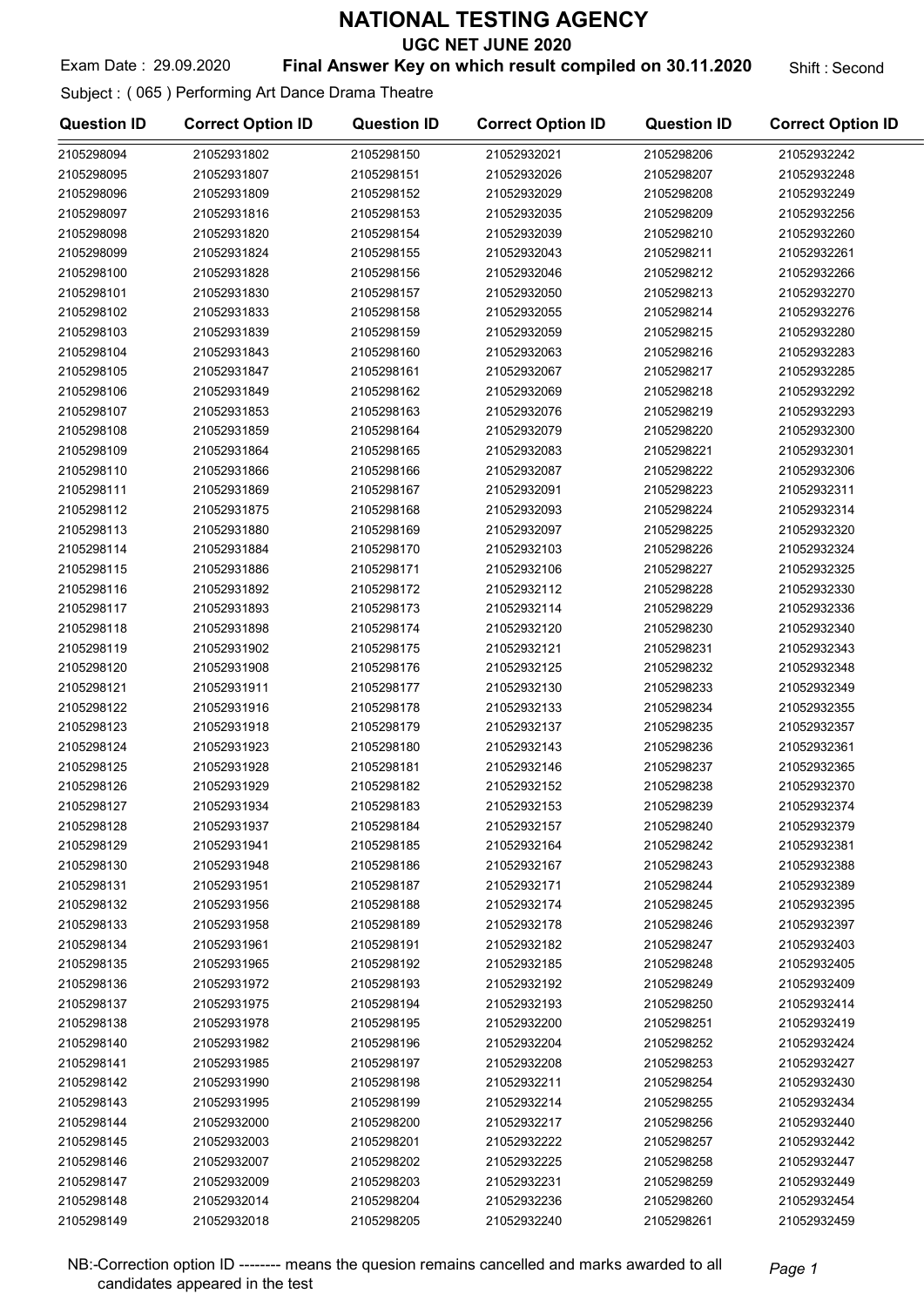UGC NET JUNE 2020

#### Exam Date: 29.09.2020 **Final Answer Key on which result compiled on 30.11.2020** Shift : Second

Subject : ( 065 ) Performing Art Dance Drama Theatre

| <b>Question ID</b> | <b>Correct Option ID</b> |  |
|--------------------|--------------------------|--|
| 2105298262         | 21052932461              |  |
| 2105298263         | 21052932466              |  |
| 2105298264         | 21052932471              |  |
| 2105298265         | 21052932475              |  |
| 2105298266         | 21052932477              |  |
| 2105298267         | 21052932481              |  |
| 2105298268         | 21052932488              |  |
| 2105298269         | 21052932490              |  |
| 2105298270         | 21052932495              |  |
| 2105298271         | 21052932497              |  |
| 2105298272         | 21052932501              |  |
| 2105298273         | 21052932507              |  |
| 2105298274         | 21052932509              |  |
| 2105298275         | 21052932516              |  |
| 2105298276         | 21052932518              |  |
| 2105298277         | 21052932524              |  |
| 2105298278         | 21052932528              |  |
| 2105298279         | 21052932530              |  |
| 2105298280         | 21052932533              |  |
| 2105298281         | 21052932537              |  |
| 2105298282         | 21052932543              |  |
| 2105298283         | 21052932548              |  |
| 2105298284         | 21052932550              |  |
| 2105298285         | 21052932554              |  |
| 2105298286         | 21052932557              |  |
| 2105298287         | 21052932563              |  |
| 2105298288         | 21052932567              |  |
| 2105298289         | 21052932571              |  |
| 2105298290         | 21052932573              |  |
| 2105298291         | 21052932579              |  |
| 2105298293         | 21052932582              |  |
| 2105298294         | 21052932587              |  |
| 2105298295         | 21052932591              |  |
| 2105298296         | 21052932594              |  |
| 2105298297         | 21052932598              |  |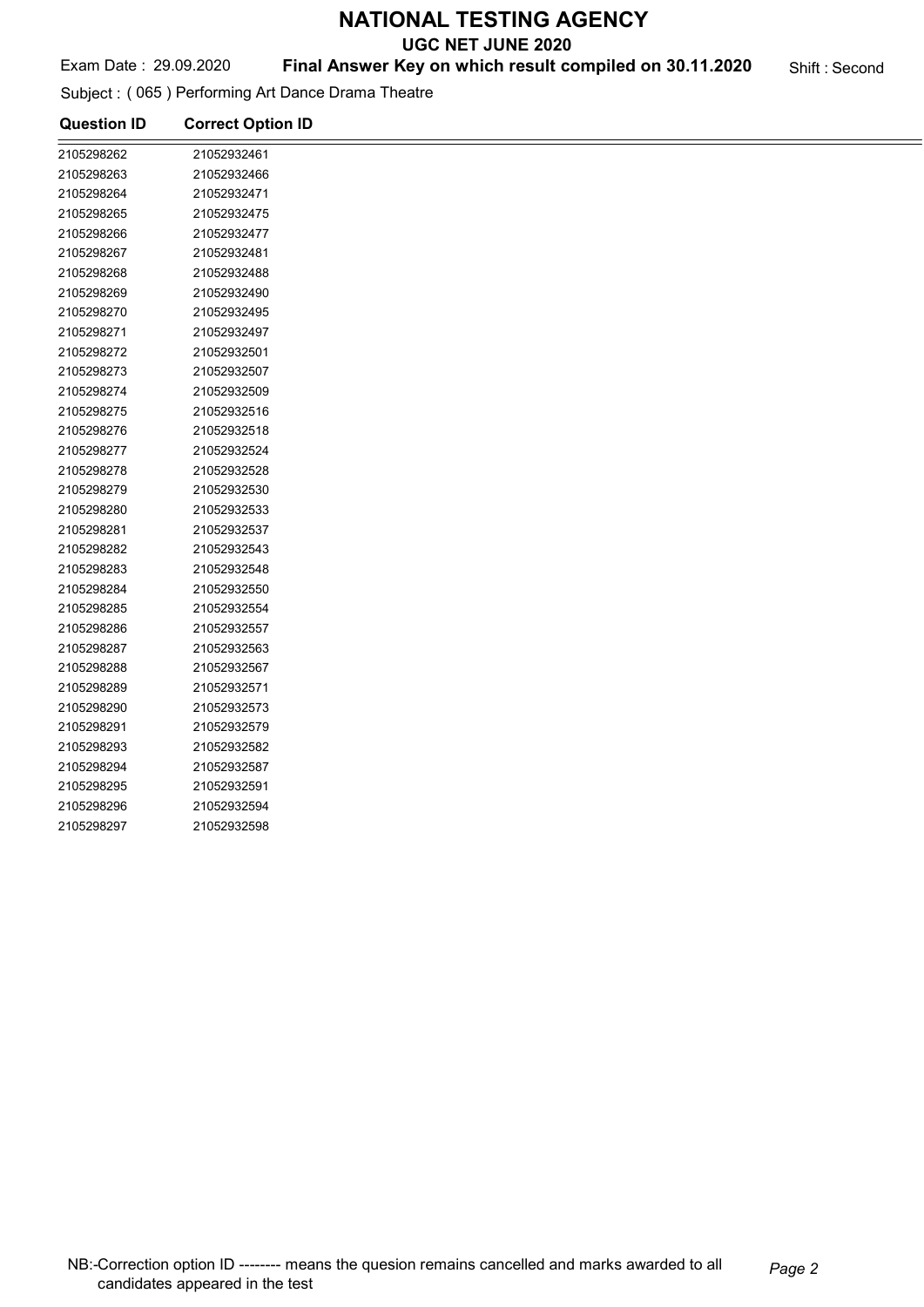UGC NET JUNE 2020

#### Exam Date: 25.09.2020 **Final Answer Key on which result compiled on 30.11.2020** Shift: First

#### Subject : ( 066 ) Museology and Conservation

| <b>Question ID</b> | <b>Correct Option ID</b> | <b>Question ID</b> | <b>Correct Option ID</b> | <b>Question ID</b> | <b>Correct Option ID</b> |
|--------------------|--------------------------|--------------------|--------------------------|--------------------|--------------------------|
| 71087010037        | 71087040082              | 71087010094        | 71087040302              | 71087010149        | 71087040521              |
| 71087010038        | 71087040085              | 71087010095        | 71087040307              | 71087010150        | 71087040525              |
| 71087010039        | 71087040091              | 71087010096        | 71087040312              | 71087010151        | 71087040529              |
| 71087010040        | 71087040093              | 71087010097        | 71087040314              | 71087010152        | 71087040533              |
| 71087010041        | 71087040100              | 71087010098        | 71087040320              | 71087010153        | 71087040539              |
| 71087010042        | 71087040104              | 71087010099        | 71087040321              | 71087010154        | 71087040541              |
| 71087010043        | 71087040105              | 71087010100        | 71087040328              | 71087010155        | 71087040546              |
| 71087010044        | 71087040112              | 71087010101        | 71087040329              | 71087010156        | 71087040551              |
| 71087010045        | 71087040114              | 71087010102        | 71087040336              | 71087010157        | 71087040553              |
| 71087010046        | 71087040117              | 71087010103        | 71087040337              | 71087010158        | 71087040557              |
| 71087010048        | 71087040122              | 71087010104        | 71087040344              | 71087010159        | 71087040563              |
| 71087010049        | 71087040127              | 71087010105        | 71087040346              | 71087010160        | 71087040565              |
| 71087010050        | 71087040129              | 71087010106        | 71087040351              | 71087010161        | 71087040571              |
| 71087010051        | 71087040135              | 71087010107        | 71087040353              | 71087010162        | 71087040574              |
| 71087010052        | 71087040138              | 71087010108        | 71087040360              | 71087010163        | 71087040577              |
| 71087010053        | 71087040141              | 71087010109        | 71087040363              | 71087010164        | 71087040584              |
| 71087010054        | 71087040147              | 71087010110        | 71087040367              | 71087010165        | 71087040585              |
| 71087010055        | 71087040149              | 71087010111        | 71087040372              | 71087010166        | 71087040592              |
| 71087010056        | 71087040156              | 71087010112        | 71087040375              | 71087010167        | 71087040595              |
| 71087010057        | 71087040159              | 71087010113        | 71087040378              | 71087010168        | 71087040597              |
| 71087010058        | 71087040164              | 71087010114        | 71087040384              | 71087010169        | 71087040603              |
| 71087010059        | 71087040167              | 71087010115        | 71087040386              | 71087010170        | 71087040605              |
| 71087010060        | 71087040172              | 71087010116        | 71087040390              | 71087010171        | 71087040611              |
| 71087010061        | 71087040173              | 71087010117        | 71087040393              | 71087010172        | 71087040615              |
| 71087010062        | 71087040179              | 71087010118        | 71087040400              | 71087010173        | 71087040620              |
| 71087010063        | --------                 | 71087010119        | 71087040402              | 71087010174        | 71087040621              |
| 71087010064        | 71087040186              | 71087010120        | 71087040407              | 71087010175        | 71087040626              |
| 71087010065        | 71087040190              | 71087010121        | 71087040412              | 71087010176        | 71087040631              |
| 71087010066        | 71087040194              | 71087010122        | 71087040414              | 71087010177        | 71087040633              |
| 71087010067        | 71087040197              | 71087010123        | 71087040420              | 71087010178        | 71087040638              |
| 71087010069        | 71087040202              | 71087010124        | 71087040422              | 71087010180        | 71087040641              |
| 71087010070        | 71087040208              | 71087010125        | 71087040428              | 71087010181        | 71087040647              |
| 71087010071        | 71087040209              | 71087010126        | 71087040431              | 71087010182        | 71087040650              |
| 71087010072        | 71087040215              | 71087010127        | 71087040433              | 71087010183        | 71087040656              |
| 71087010073        | 71087040218              | 71087010128        | 71087040440              | 71087010184        | 71087040660              |
| 71087010074        | 71087040222              | 71087010129        | 71087040443              | 71087010186        | 71087040664              |
| 71087010075        | 71087040227              | 71087010130        | 71087040446              | 71087010187        | 71087040666              |
| 71087010076        | 71087040229              | 71087010131        | 71087040452              | 71087010188        | 71087040669              |
| 71087010077        | 71087040233              | 71087010132        | 71087040455              | 71087010189        | 71087040673              |
| 71087010078        | 71087040238              | 71087010133        | 71087040458              | 71087010190        | 71087040678              |
| 71087010079        | 71087040242              | 71087010134        | 71087040462              |                    |                          |
| 71087010080        | 71087040247              | 71087010135        | 71087040468              |                    |                          |
| 71087010081        | 71087040249              | 71087010136        | 71087040470              |                    |                          |
| 71087010082        | 71087040254              | 71087010137        | 71087040476              |                    |                          |
| 71087010083        | 71087040259              | 71087010138        | 71087040479              |                    |                          |
| 71087010084        | 71087040261              | 71087010139        | 71087040484              |                    |                          |
| 71087010085        | 71087040268              | 71087010140        | 71087040487              |                    |                          |
| 71087010086        | 71087040271              | 71087010141        | 71087040492              |                    |                          |
| 71087010087        | 71087040275              | 71087010142        | 71087040495              |                    |                          |
| 71087010088        | 71087040278              | 71087010143        | 71087040500              |                    |                          |
| 71087010089        | 71087040281              | 71087010144        | 71087040502              |                    |                          |
| 71087010090        | 71087040285              | 71087010145        | 71087040506              |                    |                          |
| 71087010091        | 71087040291              | 71087010146        | 71087040511              |                    |                          |
| 71087010092        | 71087040296              | 71087010147        | 71087040516              |                    |                          |
| 71087010093        | 71087040300              | 71087010148        | 71087040518              |                    |                          |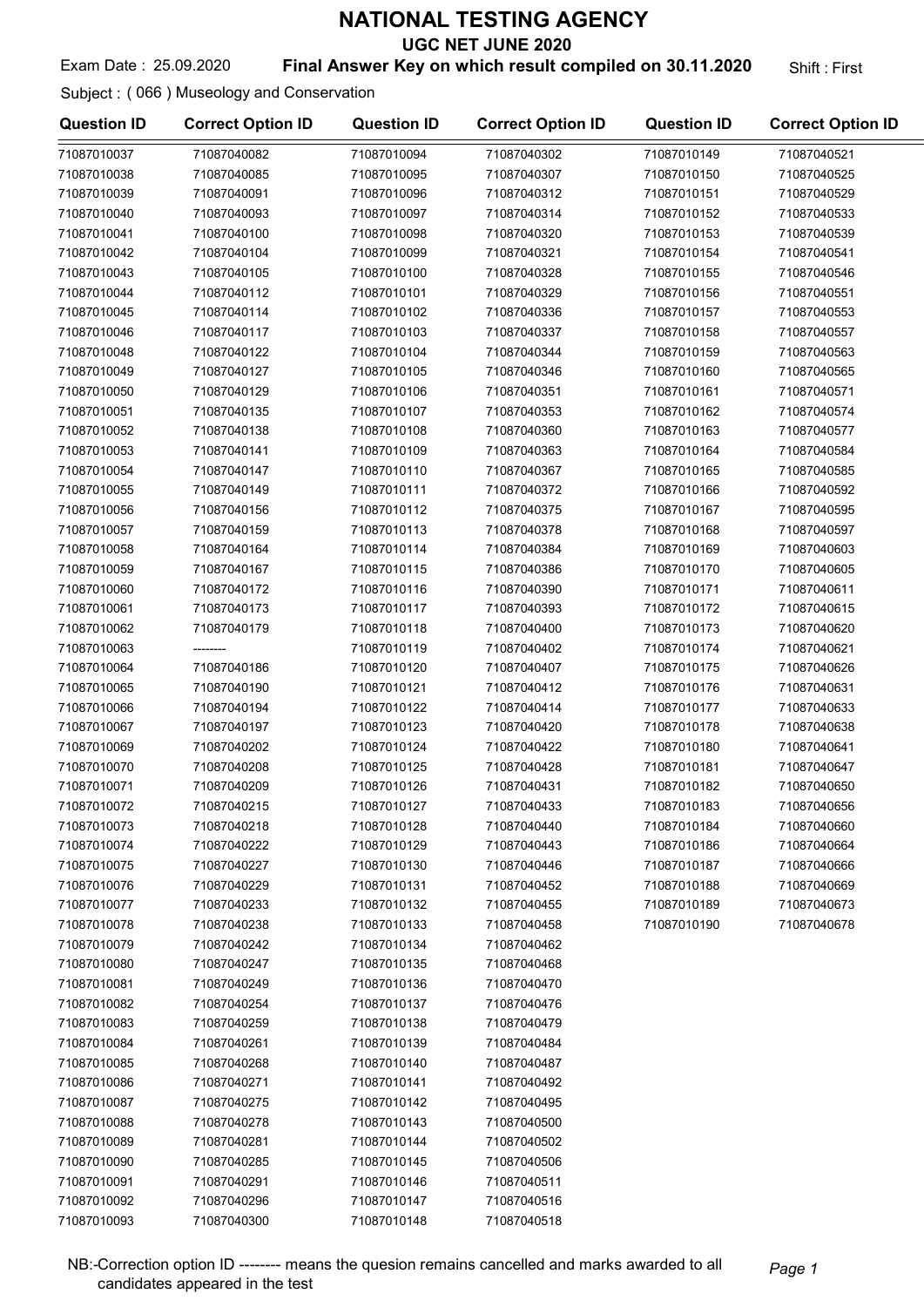UGC NET JUNE 2020

Exam Date : 25.09.2020 **Final Answer Key on which result compiled on 30.11.2020** Shift : Second

Subject : ( 067 ) Archaeology

71087010555 71087042100

| <b>Question ID</b> | <b>Correct Option ID</b> | <b>Question ID</b> | <b>Correct Option ID</b> | <b>Question ID</b> | <b>Correct Option ID</b> |
|--------------------|--------------------------|--------------------|--------------------------|--------------------|--------------------------|
| 71087010499        |                          | 71087010556        | 71087042103              | 71087010611        | 71087042323              |
| 71087010500        | 71087041887              | 71087010557        | 71087042107              | 71087010612        | 71087042326              |
| 71087010501        | 71087041889              | 71087010558        | 71087042110              | 71087010613        | 71087042330              |
| 71087010502        | 71087041893              | 71087010559        | 71087042116              | 71087010614        | 71087042334              |
| 71087010503        | 71087041899              | 71087010560        | 71087042117              | 71087010615        | 71087042339              |
| 71087010504        | 71087041904              | 71087010561        | 71087042123              | 71087010616        | 71087042344              |
| 71087010505        | 71087041907              | 71087010562        | 71087042125              | 71087010617        | 71087042347              |
| 71087010506        | 71087041909              | 71087010563        | 71087042130              | 71087010618        | 71087042352              |
| 71087010507        | 71087041913              | 71087010564        | 71087042136              | 71087010619        | 71087042354              |
| 71087010508        | 71087041919              | 71087010565        | 71087042137              | 71087010620        | 71087042357              |
| 71087010510        | 71087041922              | 71087010566        | 71087042144              | 71087010621        | 71087042361              |
| 71087010511        | 71087041928              | 71087010567        | 71087042148              | 71087010622        | 71087042365              |
| 71087010512        | 71087041931              | 71087010568        | 71087042152              | 71087010623        | 71087042370              |
| 71087010513        | 71087041933              | 71087010569        | 71087042154              | 71087010624        | 71087042375              |
| 71087010514        | 71087041938              | 71087010570        | 71087042159              | 71087010625        | 71087042379              |
| 71087010515        | 71087041944              | 71087010571        | 71087042161              | 71087010626        | 71087042384              |
| 71087010516        | 71087041948              | 71087010572        | 71087042166              | 71087010627        | 71087042387              |
| 71087010517        | 71087041949              | 71087010573        | 71087042170              | 71087010628        | 71087042392              |
| 71087010518        | 71087041956              | 71087010574        | 71087042175              | 71087010629        | 71087042395              |
| 71087010519        | 71087041960              | 71087010575        | 71087042177              | 71087010630        | 71087042400              |
| 71087010520        | 71087041964              | 71087010576        | 71087042182              | 71087010631        | 71087042403              |
|                    |                          |                    |                          |                    |                          |
| 71087010521        | 71087041968              | 71087010577        | 71087042185              | 71087010632        | 71087042406              |
| 71087010522        | 71087041970              | 71087010578        | 71087042192              | 71087010633        | 71087042409              |
| 71087010523        | 71087041975              | 71087010579        | 71087042195              | 71087010634        | 71087042415              |
| 71087010524        | 71087041979              | 71087010580        | 71087042198              | 71087010635        | 71087042419              |
| 71087010525        | 71087041984              | 71087010581        | 71087042202              | 71087010636        | 71087042421              |
| 71087010526        | 71087041987              | 71087010582        | 71087042208              | 71087010637        | 71087042426              |
| 71087010527        | 71087041989              | 71087010583        | 71087042209              | 71087010638        | 71087042432              |
| 71087010528        | 71087041994              | 71087010584        | 71087042214              | 71087010639        | 71087042435              |
| 71087010529        | 71087041999              | 71087010585        | 71087042218              | 71087010640        | 71087042438              |
| 71087010531        | 71087042002              | 71087010586        | 71087042223              | 71087010642        | 71087042443              |
| 71087010532        | 71087042007              | 71087010587        | 71087042228              | 71087010643        | 71087042448              |
| 71087010533        | 71087042012              | 71087010588        | 71087042231              | 71087010644        | 71087042451              |
| 71087010534        | 71087042013              | 71087010589        | 71087042235              | 71087010645        | 71087042454              |
| 71087010535        | 71087042019              | 71087010590        | 71087042238              | 71087010646        | 71087042459              |
| 71087010536        | 71087042022              | 71087010591        | 71087042242              | 71087010648        | 71087042463              |
| 71087010537        | 71087042028              | 71087010592        | 71087042247              | 71087010649        | 71087042466              |
| 71087010538        | 71087042029              | 71087010593        | 71087042251              | 71087010650        | 71087042471              |
| 71087010539        | 71087042035,             | 71087010594        | 71087042256              | 71087010651        | 71087042474              |
|                    | 71087042036              | 71087010595        | 71087042260              | 71087010652        | 71087042478              |
| 71087010540        | 71087042040              | 71087010596        | 71087042262              |                    |                          |
| 71087010541        | 71087042044              | 71087010597        | 71087042266              |                    |                          |
| 71087010542        | 71087042046              | 71087010598        | 71087042271              |                    |                          |
| 71087010543        | 71087042051              | 71087010599        | 71087042276              |                    |                          |
| 71087010544        | 71087042053              | 71087010600        | 71087042279              |                    |                          |
| 71087010545        | 71087042057              | 71087010601        | 71087042283              |                    |                          |
| 71087010546        | 71087042064              | 71087010602        | 71087042286              |                    |                          |
| 71087010547        | 71087042067              | 71087010603        | 71087042290              |                    |                          |
| 71087010548        | 71087042070              | 71087010604        | 71087042294              |                    |                          |
| 71087010549        | 71087042073              | 71087010605        | 71087042297              |                    |                          |
| 71087010550        | 71087042078              | 71087010606        | 71087042303              |                    |                          |
| 71087010551        | 71087042084              | 71087010607        | 71087042306              |                    |                          |
| 71087010552        | 71087042086              | 71087010608        | 71087042309              |                    |                          |
| 71087010553        | 71087042089              | 71087010609        | 71087042315              |                    |                          |
| 71087010554        | 71087042095              | 71087010610        | 71087042317              |                    |                          |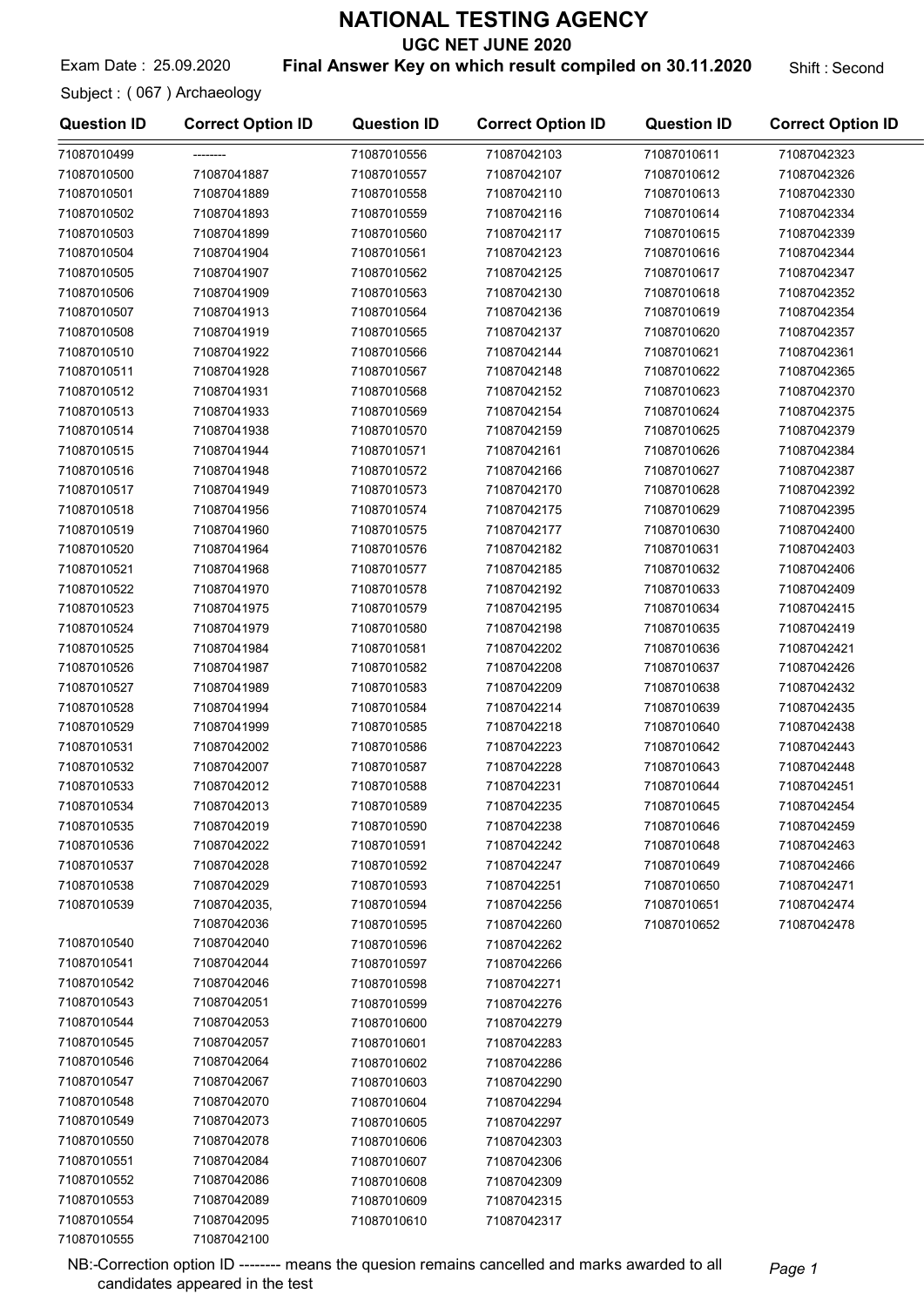UGC NET JUNE 2020

Exam Date: 25.09.2020 **Final Answer Key on which result compiled on 30.11.2020** Shift: First

Subject : ( 068 ) Criminology

| <b>Question ID</b> | <b>Correct Option ID</b> | <b>Question ID</b> | <b>Correct Option ID</b> | <b>Question ID</b> | <b>Correct Option ID</b> |
|--------------------|--------------------------|--------------------|--------------------------|--------------------|--------------------------|
| 7108709421         | 71087037682              | 7108709478         | 71087037904              | 7108709533         | 71087038124              |
| 7108709422         | 71087037685              | 7108709479         | 71087037906              | 7108709534         | 71087038128              |
| 7108709423         | 71087037691              | 7108709480         | 71087037911              | 7108709535         | 71087038130              |
| 7108709424         | 71087037693              | 7108709481         | 71087037914              | 7108709536         | 71087038134              |
| 7108709425         | 71087037700              | 7108709482         | 71087037919              | 7108709537         | 71087038138              |
| 7108709426         | 71087037704              | 7108709483         | 71087037924              | 7108709538         | 71087038144              |
| 7108709427         | 71087037705              | 7108709484         | 71087037926              | 7108709539         | 71087038145              |
| 7108709428         | 71087037712              | 7108709485         | 71087037931              | 7108709540         | 71087038149              |
| 7108709429         | 71087037714              | 7108709486         | 71087037934              | 7108709541         | 71087038156              |
| 7108709430         | 71087037717              | 7108709487         | 71087037938              | 7108709542         | 71087038157              |
| 7108709432         | 71087037722              | 7108709488         | 71087037944              | 7108709543         | 71087038164              |
| 7108709433         | 71087037727              | 7108709489         | 71087037948              | 7108709544         | 71087038165              |
| 7108709434         | 71087037729              | 7108709490         | 71087037951              | 7108709545         | 71087038171              |
| 7108709435         | 71087037735              | 7108709491         | 71087037954              | 7108709546         | 71087038174              |
| 7108709436         | 71087037738              | 7108709492         | 71087037959              | 7108709547         | 71087038180              |
| 7108709437         | 71087037741              | 7108709493         | 71087037963              | 7108709548         | 71087038184              |
| 7108709438         | 71087037747              | 7108709494         | 71087037967              | 7108709549         | 71087038188              |
| 7108709439         | 71087037749              | 7108709495         | 71087037969              | 7108709550         | 71087038189              |
| 7108709440         | 71087037756              | 7108709496         | 71087037973              | 7108709551         | 71087038194              |
| 7108709441         | 71087037759              | 7108709497         | 71087037979              | 7108709552         | 71087038198              |
| 7108709442         | 71087037764              | 7108709498         | 71087037982              | 7108709553         | 71087038203              |
| 7108709443         | 71087037767              | 7108709499         | 71087037986              | 7108709554         | 71087038206              |
| 7108709444         | 71087037772              | 7108709500         | 71087037991              | 7108709555         | 71087038210              |
| 7108709445         | 71087037773              | 7108709501         | 71087037994              | 7108709556         | 71087038215              |
| 7108709446         | 71087037779              | 7108709502         | 71087037998              | 7108709557         | 71087038219              |
| 7108709447         | ----                     | 7108709503         | 71087038004              | 7108709558         | 71087038221              |
| 7108709448         | 71087037786              | 7108709504         | 71087038007              | 7108709559         | 71087038225              |
| 7108709449         | 71087037790              | 7108709505         | 71087038009              | 7108709560         | 71087038229              |
| 7108709450         | 71087037794              | 7108709506         | 71087038014              | 7108709561         | 71087038233              |
| 7108709451         | 71087037797              | 7108709507         | 71087038019              | 7108709562         | 71087038237              |
| 7108709453         | 71087037802              | 7108709508         | 71087038021              | 7108709564         | 71087038242              |
| 7108709454         | 71087037808              | 7108709509         | 71087038025              | 7108709565         | 71087038246              |
| 7108709455         | 71087037809              | 7108709510         | 71087038031              | 7108709566         | 71087038251              |
| 7108709456         | 71087037815              | 7108709511         | 71087038036              | 7108709567         | 71087038254              |
| 7108709457         | 71087037818              | 7108709512         | 71087038038              | 7108709568         | 71087038259              |
| 7108709458         | 71087037822              | 7108709513         | 71087038044              | 7108709570         | 71087038263              |
| 7108709459         | 71087037827              | 7108709514         | 71087038048              | 7108709571         | 71087038267              |
| 7108709460         | 71087037829              | 7108709515         | 71087038052              | 7108709572         | 71087038270              |
| 7108709461         | 71087037833              | 7108709516         | 71087038053              | 7108709573         | 71087038276              |
| 7108709462         | 71087037838              | 7108709517         | 71087038058              | 7108709574         | 71087038280              |
| 7108709463         | 71087037842              | 7108709518         | 71087038063              |                    |                          |
| 7108709464         | 71087037847              | 7108709519         | 71087038065              |                    |                          |
| 7108709465         | 71087037849              | 7108709520         | 71087038069              |                    |                          |
| 7108709466         | 71087037854              | 7108709521         | 71087038076              |                    |                          |
| 7108709467         | 71087037859              | 7108709522         | 71087038079              |                    |                          |
| 7108709468         | 71087037861              | 7108709523         | 71087038084              |                    |                          |
| 7108709469         | 71087037868              | 7108709524         | 71087038088              |                    |                          |
| 7108709470         | 71087037871              | 7108709525         | 71087038092              |                    |                          |
| 7108709471         | 71087037875              | 7108709526         | 71087038094              |                    |                          |
| 7108709472         | 71087037878              | 7108709527         | 71087038098              |                    |                          |
| 7108709473         | 71087037882              | 7108709528         | 71087038101              |                    |                          |
| 7108709474         | 71087037886              | 7108709529         | 71087038108              |                    |                          |
| 7108709475         | 71087037892              | 7108709530         | 71087038110              |                    |                          |
| 7108709476         | 71087037896              | 7108709531         | 71087038116              |                    |                          |
| 7108709477         | 71087037900              | 7108709532         | 71087038120              |                    |                          |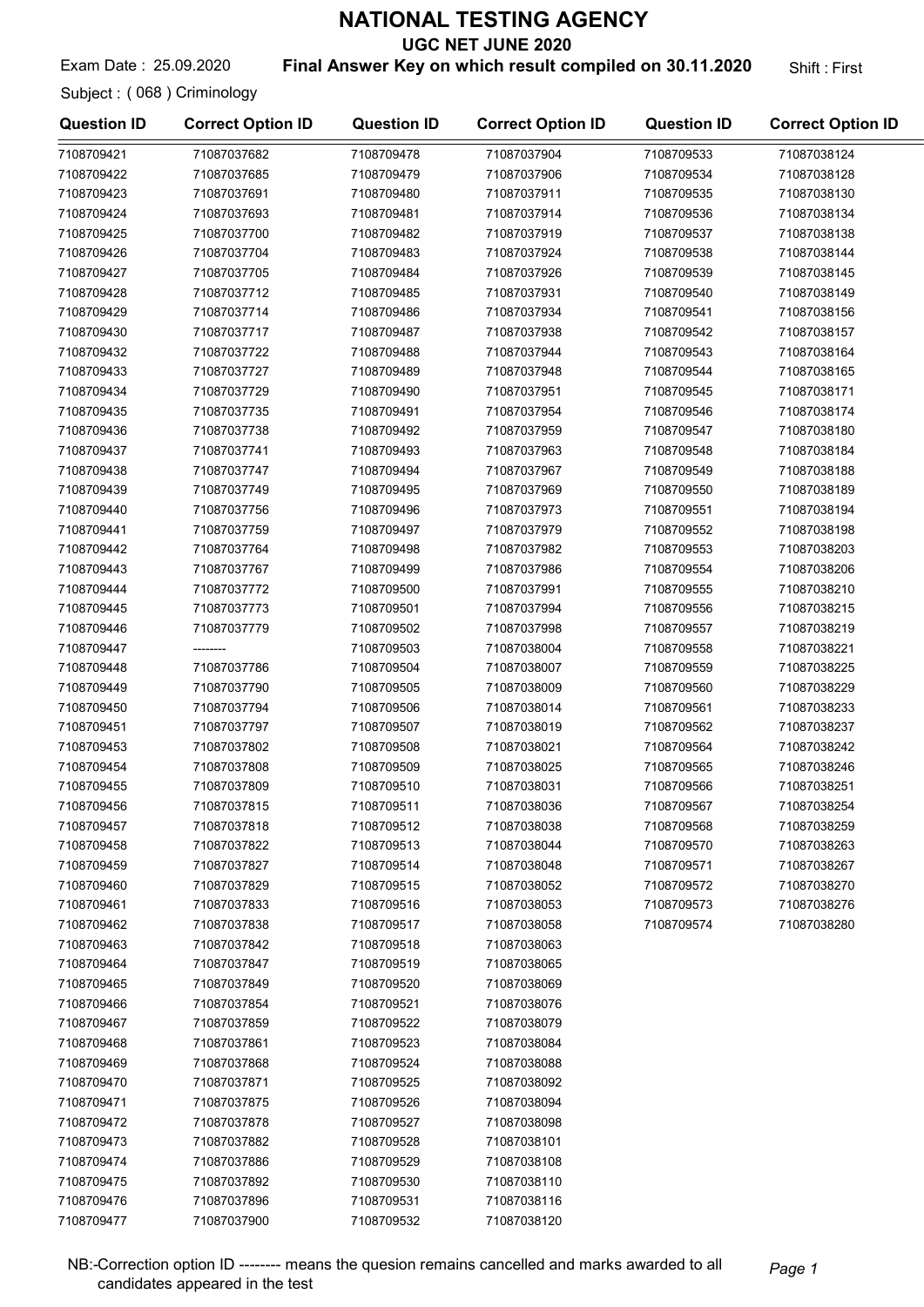UGC NET JUNE 2020

#### Exam Date: 24.09.2020 **Final Answer Key on which result compiled on 30.11.2020** Shift: First

#### Subject : ( 070 ) Tribal and Regional Language Literatu

| <b>Question ID</b> | <b>Correct Option ID</b> | <b>Question ID</b> | <b>Correct Option ID</b> | <b>Question ID</b> | <b>Correct Option ID</b> |
|--------------------|--------------------------|--------------------|--------------------------|--------------------|--------------------------|
| 71087014040        | 71087055682              | 71087014097        | 71087055901              | 71087014152        | 71087056122              |
| 71087014041        | 71087055688              | 71087014098        | 71087055908              | 71087014153        | 71087056127              |
| 71087014042        | 71087055691              | 71087014099        | 71087055912              | 71087014154        | 71087056132              |
| 71087014043        | 71087055694              | 71087014100        | 71087055913              | 71087014155        | 71087056133              |
| 71087014044        | 71087055697              | 71087014101        | 71087055918              | 71087014156        | 71087056138              |
| 71087014045        | 71087055702              | 71087014102        | 71087055924              | 71087014157        | 71087056143              |
| 71087014046        | 71087055707              | 71087014103        | 71087055926              | 71087014158        | 71087056146              |
| 71087014047        | 71087055712              | 71087014104        | 71087055931              | 71087014159        | 71087056150              |
| 71087014048        | 71087055713              | 71087014105        | 71087055933              | 71087014160        | 71087056156              |
| 71087014049        | 71087055720              | 71087014106        | 71087055940              | 71087014161        | 71087056157              |
| 71087014051        | 71087055724              | 71087014107        | 71087055942              | 71087014162        | 71087056163              |
| 71087014052        | 71087055725              | 71087014108        | 71087055945              | 71087014163        | 71087056166              |
| 71087014053        | 71087055731              | 71087014109        | 71087055952              | 71087014164        | 71087056172              |
| 71087014054        | 71087055735              | 71087014110        | 71087055955              | 71087014165        | 71087056173              |
| 71087014055        | 71087055740              | 71087014111        | 71087055960              | 71087014166        | 71087056179              |
| 71087014056        | 71087055742              | 71087014112        | 71087055964              | 71087014167        | 71087056181              |
| 71087014057        | 71087055747              | 71087014113        | 71087055966              | 71087014168        | 71087056186              |
| 71087014058        | 71087055751              | 71087014114        | 71087055971              | 71087014169        | 71087056191              |
| 71087014059        | 71087055753              | 71087014115        | 71087055973              | 71087014170        | 71087056196              |
| 71087014060        | 71087055757              | 71087014116        | 71087055978              | 71087014171        | 71087056198              |
| 71087014061        | 71087055764              | 71087014117        | 71087055984              | 71087014172        | 71087056203              |
| 71087014062        | 71087055767              | 71087014118        | 71087055986              | 71087014173        | 71087056205              |
| 71087014063        | 71087055769              | 71087014119        | 71087055989              | 71087014174        |                          |
| 71087014064        | 71087055774              | 71087014120        | 71087055995              | 71087014175        |                          |
| 71087014065        | 71087055780              | 71087014121        | 71087055997              | 71087014176        | 71087056219              |
| 71087014066        | 71087055782              | 71087014122        | 71087056004              | 71087014177        | 71087056221              |
| 71087014067        | 71087055785              | 71087014123        | 71087056008              | 71087014178        | 71087056226              |
| 71087014068        | 71087055789              | 71087014124        | 71087056010              | 71087014179        | 71087056231              |
| 71087014069        | 71087055795              | 71087014125        | 71087056014              | 71087014180        | 71087056233              |
| 71087014070        | 71087055799              | 71087014126        | 71087056017              | 71087014181        | 71087056240              |
| 71087014072        | 71087055802              | 71087014127        | 71087056023              | 71087014183        | 71087056244              |
| 71087014073        | 71087055808              | 71087014128        | 71087056027              | 71087014184        | 71087056246              |
| 71087014074        | 71087055809              | 71087014129        | 71087056029              | 71087014185        | 71087056251              |
| 71087014075        | 71087055816              | 71087014130        | 71087056034              | 71087014186        | 71087056254              |
| 71087014076        | 71087055819              | 71087014131        | 71087056039              | 71087014187        | 71087056257              |
| 71087014077        | 71087055823              | 71087014132        | 71087056041              | 71087014189        | 71087056264              |
| 71087014078        | 71087055828              | 71087014133        | 71087056046              | 71087014190        | 71087056267              |
| 71087014079        | 71087055831              | 71087014134        | 71087056051              | 71087014191        | 71087056271              |
| 71087014080        | 71087055833              | 71087014135        | 71087056055              | 71087014192        | 71087056273              |
| 71087014081        | 71087055838              | 71087014136        | 71087056060              | 71087014193        | 71087056278              |
| 71087014082        | 71087055842              | 71087014137        | 71087056061              |                    |                          |
| 71087014083        | 71087055845              | 71087014138        | 71087056067              |                    |                          |
| 71087014084        | 71087055852              | 71087014139        | 71087056071              |                    |                          |
| 71087014085        | 71087055855              | 71087014140        | 71087056074              |                    |                          |
| 71087014086        | 71087055859              | 71087014141        | 71087056079              |                    |                          |
| 71087014087        | 71087055862              | 71087014142        | 71087056082              |                    |                          |
| 71087014088        | 71087055867              | 71087014143        | 71087056085              |                    |                          |
| 71087014089        | 71087055871              | 71087014144        | 71087056089              |                    |                          |
| 71087014090        | 71087055873              | 71087014145        | 71087056096              |                    |                          |
| 71087014091        | 71087055880              | 71087014146        | 71087056097              |                    |                          |
| 71087014092        | 71087055883              | 71087014147        | 71087056102              |                    |                          |
| 71087014093        | 71087055885              | 71087014148        | 71087056106              |                    |                          |
| 71087014094        | 71087055891              | 71087014149        | 71087056111              |                    |                          |
| 71087014095        | 71087055893              | 71087014150        | 71087056116              |                    |                          |
| 71087014096        | 71087055898              | 71087014151        | 71087056119              |                    |                          |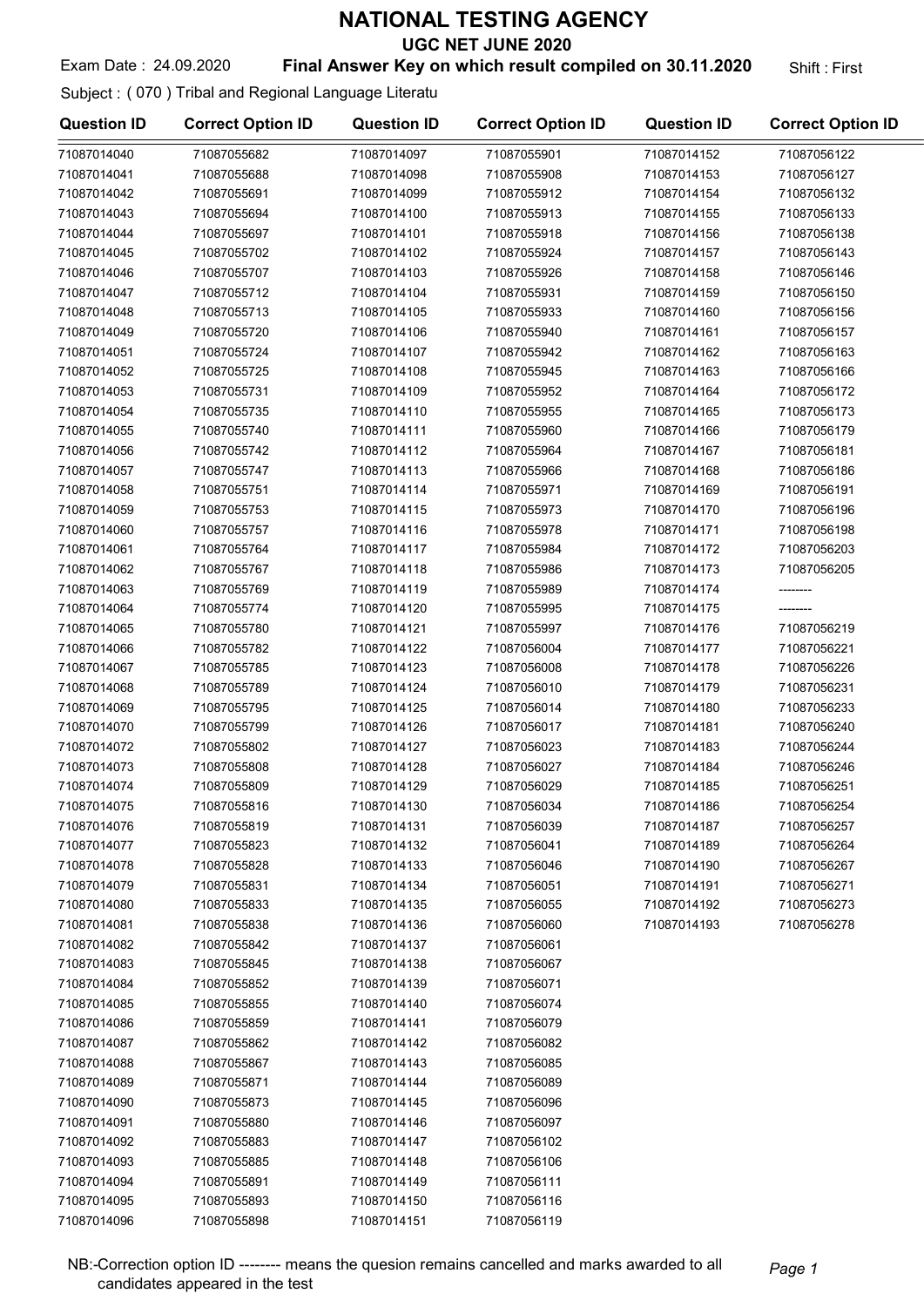UGC NET JUNE 2020

#### Exam Date: 25.09.2020 **Final Answer Key on which result compiled on 30.11.2020** Shift: First

Subject : ( 071 ) Folk Literature

| <b>Question ID</b> | <b>Correct Option ID</b> | <b>Question ID</b> | <b>Correct Option ID</b> | <b>Question ID</b> | <b>Correct Option ID</b> |
|--------------------|--------------------------|--------------------|--------------------------|--------------------|--------------------------|
| 7108709575         | 71087038282              | 7108709632         | 71087038501              | 7108709687         | 71087038724              |
| 7108709576         | 71087038285              | 7108709633         | 71087038508              | 7108709688         | 71087038725              |
| 7108709577         | 71087038291              | 7108709634         | 71087038509              | 7108709689         | 71087038730              |
| 7108709578         | 71087038293              | 7108709635         | 71087038515              | 7108709690         | 71087038735              |
| 7108709579         | 71087038300              | 7108709636         | 71087038518              | 7108709691         | 71087038737              |
| 7108709580         | 71087038304              | 7108709637         | 71087038524              | 7108709692         | 71087038744              |
| 7108709581         | 71087038305              | 7108709638         | 71087038526              | 7108709693         | 71087038746              |
| 7108709582         | 71087038312              | 7108709639         | 71087038531              | 7108709694         | 71087038751              |
| 7108709583         | 71087038314              | 7108709640         | 71087038534              | 7108709695         | 71087038754              |
| 7108709584         | 71087038317              | 7108709641         | 71087038540              | 7108709696         | 71087038760              |
| 7108709586         | 71087038322              | 7108709642         | 71087038544              | 7108709697         | 71087038762              |
| 7108709587         | 71087038327              | 7108709643         | 71087038546              | 7108709698         | 71087038767              |
| 7108709588         | 71087038329              | 7108709644         | 71087038551              | 7108709699         | 71087038772              |
| 7108709589         | 71087038335              | 7108709645         | 71087038556              | 7108709700         | 71087038774              |
| 7108709590         | 71087038338              | 7108709646         | 71087038559              | 7108709701         | 71087038779              |
| 7108709591         | 71087038341              | 7108709647         | 71087038564              | 7108709702         | 71087038783              |
| 7108709592         | 71087038347              | 7108709648         | 71087038565              | 7108709703         | 71087038785              |
| 7108709593         | 71087038349              | 7108709649         | 71087038571              | 7108709704         | 71087038790              |
| 7108709594         | 71087038356              | 7108709650         | 71087038574              | 7108709705         | 71087038795              |
| 7108709595         | 71087038359              | 7108709651         | 71087038579              | 7108709706         | 71087038800              |
| 7108709596         | 71087038364              | 7108709652         | 71087038582              | 7108709707         | 71087038802              |
| 7108709597         | 71087038367              | 7108709653         | 71087038588              | 7108709708         | 71087038807              |
| 7108709598         | 71087038372              | 7108709654         | 71087038590              | 7108709709         | 71087038809              |
| 7108709599         | 71087038373              | 7108709655         | 71087038593              | 7108709710         | 71087038815              |
| 7108709600         | 71087038379              | 7108709656         | 71087038599              | 7108709711         | 71087038820              |
| 7108709601         |                          | 7108709657         | 71087038604              | 7108709712         | 71087038823              |
| 7108709602         | 71087038386              | 7108709658         | 71087038606              | 7108709713         | 71087038825              |
| 7108709603         | 71087038390              | 7108709659         | 71087038611              | 7108709714         | 71087038831              |
| 7108709604         | 71087038394              | 7108709660         | 71087038613              | 7108709715         | 71087038833              |
| 7108709605         | 71087038397              | 7108709661         | 71087038618              | 7108709716         | 71087038839              |
| 7108709607         | 71087038402              | 7108709662         | 71087038624              | 7108709718         | 71087038844              |
| 7108709608         | 71087038408              | 7108709663         | 71087038625              | 7108709719         | 71087038846              |
| 7108709609         | 71087038409              | 7108709664         | 71087038632              | 7108709720         | 71087038852              |
| 7108709610         | 71087038415              | 7108709665         | 71087038634              | 7108709721         | 71087038855              |
| 7108709611         | 71087038418              | 7108709666         | 71087038639              | 7108709722         | 71087038858              |
| 7108709612         | 71087038422              | 7108709667         | 71087038642              | 7108709724         | 71087038864              |
| 7108709613         | 71087038427              | 7108709668         | 71087038647              | 7108709725         | 71087038866              |
| 7108709614         | 71087038429              | 7108709669         | 71087038649              | 7108709726         | 71087038871              |
| 7108709615         | 71087038433              | 7108709670         | 71087038656              | 7108709727         | 71087038873              |
| 7108709616         | 71087038438              | 7108709671         | 71087038657              | 7108709728         | 71087038878              |
| 7108709617         | 71087038442              | 7108709672         | 71087038662              |                    |                          |
| 7108709618         | 71087038447              | 7108709673         | 71087038668              |                    |                          |
| 7108709619         | 71087038449              | 7108709674         | 71087038671              |                    |                          |
| 7108709620         | 71087038454              | 7108709675         | 71087038674              |                    |                          |
| 7108709621         | 71087038459              | 7108709676         | 71087038680              |                    |                          |
| 7108709622         | 71087038461              | 7108709677         | 71087038681              |                    |                          |
| 7108709623         | 71087038468              | 7108709678         | 71087038687              |                    |                          |
| 7108709624         | 71087038471              | 7108709679         | 71087038690              |                    |                          |
| 7108709625         | 71087038475              | 7108709680         | 71087038696              |                    |                          |
| 7108709626         | 71087038478              | 7108709681         | 71087038697              |                    |                          |
| 7108709627         | 71087038482              | 7108709682         | 71087038702              |                    |                          |
| 7108709628         | 71087038485              | 7108709683         | 71087038707              |                    |                          |
| 7108709629         | 71087038491              | 7108709684         | 71087038712              |                    |                          |
| 7108709630         | 71087038494              | 7108709685         | 71087038714              |                    |                          |
| 7108709631         | 71087038500              | 7108709686         | 71087038719              |                    |                          |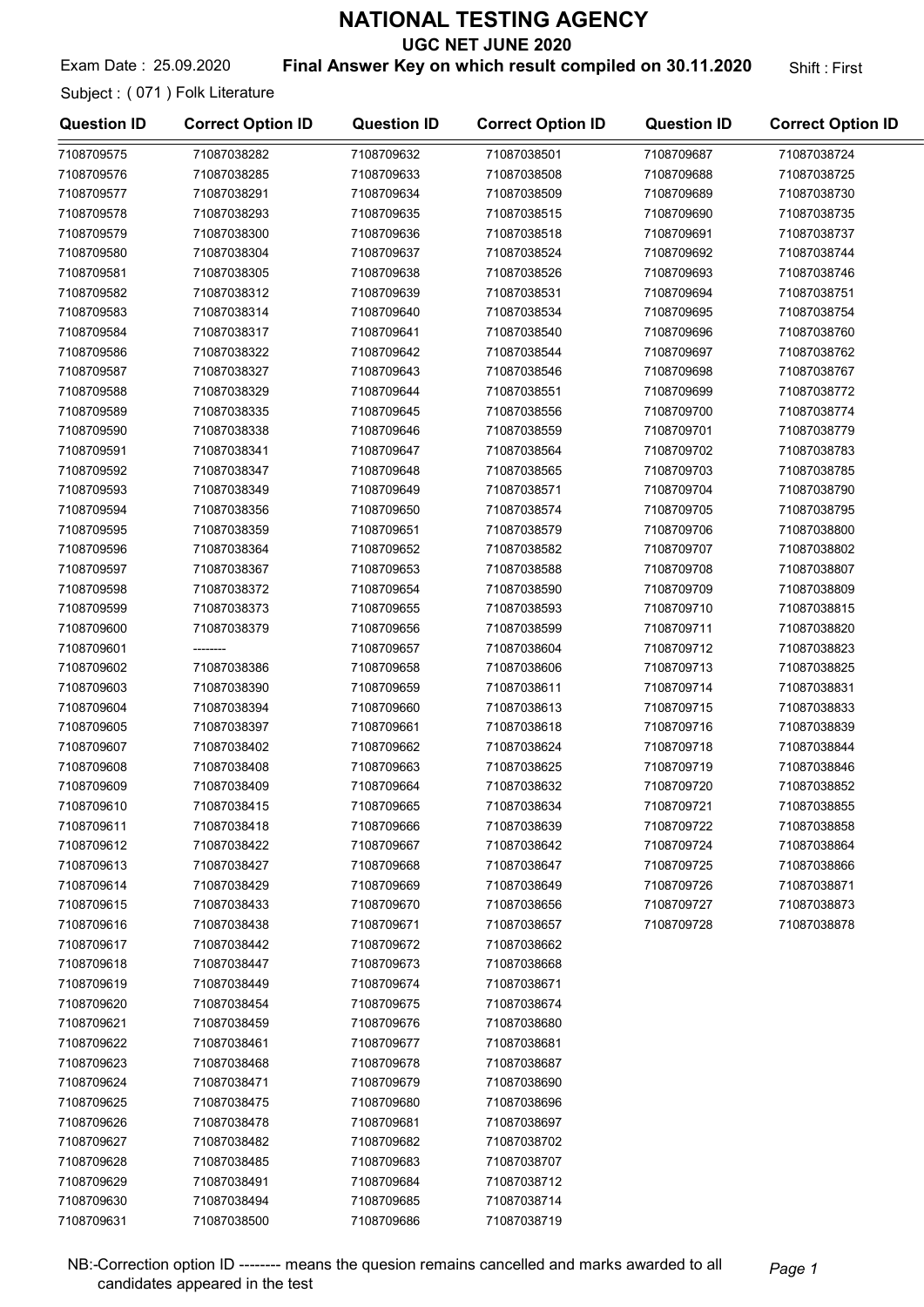UGC NET JUNE 2020

#### Exam Date: 25.09.2020 **Final Answer Key on which result compiled on 30.11.2020** Shift: First

Subject : ( 072 ) Comparative Literature

| <b>Question ID</b> | <b>Correct Option ID</b> | <b>Question ID</b> | <b>Correct Option ID</b> | <b>Question ID</b> | <b>Correct Option ID</b> |
|--------------------|--------------------------|--------------------|--------------------------|--------------------|--------------------------|
| 71087014194        | 71087056282              | 71087014251        | 71087056502              | 71087014306        | 71087056722              |
| 71087014195        | 71087056285              | 71087014252        | 71087056508              | 71087014307        | 71087056725              |
| 71087014196        | 71087056291              | 71087014253        | 71087056510              | 71087014308        | 71087056731              |
| 71087014197        | 71087056293              | 71087014254        | 71087056515              | 71087014309        | 71087056736              |
| 71087014198        | 71087056300              | 71087014255        | 71087056518              | 71087014310        | 71087056738              |
| 71087014199        | 71087056304              | 71087014256        | 71087056521              | 71087014311        | 71087056743              |
| 71087014200        | 71087056305              | 71087014257        | 71087056527              | 71087014312        | 71087056746              |
| 71087014201        | 71087056312              | 71087014258        | 71087056530              | 71087014313        | 71087056749              |
| 71087014202        | 71087056314              | 71087014259        | 71087056534              | 71087014314        | 71087056754              |
| 71087014203        | 71087056317              | 71087014260        | 71087056538              | 71087014315        | 71087056759              |
| 71087014205        | 71087056322              | 71087014261        | 71087056544              | 71087014316        | 71087056761              |
| 71087014206        | 71087056327              | 71087014262        | 71087056547              | 71087014317        | 71087056767              |
| 71087014207        | 71087056329              | 71087014263        | 71087056551              | 71087014318        | 71087056770              |
| 71087014208        | 71087056335              | 71087014264        | 71087056553              | 71087014319        | 71087056774              |
| 71087014209        | 71087056338              | 71087014265        | 71087056557              | 71087014320        | 71087056779              |
| 71087014210        | 71087056341              | 71087014266        | 71087056564              | 71087014321        | 71087056783              |
| 71087014211        | 71087056347              | 71087014267        | 71087056567              | 71087014322        | 71087056788              |
| 71087014212        | 71087056349              | 71087014268        | 71087056570              | 71087014323        | 71087056790              |
| 71087014213        | 71087056356              | 71087014269        | 71087056574              | 71087014324        | 71087056793              |
| 71087014214        | 71087056359              | 71087014270        | 71087056579              | 71087014325        | 71087056798              |
| 71087014215        | 71087056364              | 71087014271        | 71087056581              | 71087014326        | 71087056803              |
| 71087014216        | 71087056367              | 71087014272        | 71087056585              | 71087014327        | 71087056805              |
| 71087014217        | 71087056372              | 71087014273        | 71087056589              | 71087014328        | 71087056811              |
| 71087014218        | 71087056373              | 71087014274        | 71087056596              | 71087014329        | 71087056814              |
| 71087014219        | 71087056379              | 71087014275        | 71087056599              | 71087014330        | 71087056817              |
| 71087014220        |                          | 71087014276        | 71087056602              | 71087014331        | 71087056822              |
| 71087014221        | 71087056386              | 71087014277        | 71087056606              | 71087014332        | 71087056827              |
| 71087014222        | 71087056390              | 71087014278        | 71087056612              | 71087014333        | 71087056829              |
| 71087014223        | 71087056394              | 71087014279        | 71087056616              | 71087014334        | 71087056833              |
| 71087014224        | 71087056397              | 71087014280        | 71087056617              | 71087014335        | 71087056839              |
| 71087014226        | 71087056402              | 71087014281        | 71087056623              | 71087014337        | 71087056841              |
| 71087014227        | 71087056408              | 71087014282        | 71087056627              | 71087014338        | 71087056847              |
| 71087014228        | 71087056409              | 71087014283        | 71087056629              | 71087014339        | 71087056850              |
| 71087014229        | 71087056415              | 71087014284        | 71087056635              | 71087014341        | 71087056853              |
| 71087014230        | 71087056418              | 71087014285        | 71087056639              | 71087014342        | 71087056859              |
| 71087014231        | 71087056422              | 71087014286        | 71087056643              | 71087014343        | 71087056864              |
| 71087014232        | 71087056427              | 71087014287        | 71087056648              | 71087014345        | 71087056866              |
| 71087014233        | 71087056429              | 71087014288        | 71087056650              | 71087014346        | 71087056871              |
| 71087014234        | 71087056433              | 71087014289        | 71087056654              | 71087014347        | 71087056876              |
| 71087014235        | 71087056438              | 71087014290        | 71087056660              | 71087014348        | 71087056877              |
| 71087014236        | 71087056442              | 71087014291        | 71087056661              |                    |                          |
| 71087014237        | 71087056447              | 71087014292        | 71087056668              |                    |                          |
| 71087014238        | 71087056449              | 71087014293        | 71087056669              |                    |                          |
| 71087014239        | 71087056454              | 71087014294        | 71087056674              |                    |                          |
| 71087014240        | 71087056459              | 71087014295        | 71087056677              |                    |                          |
| 71087014241        | 71087056461              | 71087014296        | 71087056684              |                    |                          |
| 71087014242        | 71087056468              | 71087014297        | 71087056687              |                    |                          |
| 71087014243        | 71087056471              | 71087014298        | 71087056690              |                    |                          |
| 71087014244        | 71087056475              | 71087014299        | 71087056694              |                    |                          |
| 71087014245        | 71087056478              | 71087014300        | 71087056697              |                    |                          |
| 71087014246        | 71087056484              | 71087014301        | 71087056701              |                    |                          |
| 71087014247        | 71087056485              | 71087014302        | 71087056707              |                    |                          |
| 71087014248        | 71087056491              | 71087014303        | 71087056710              |                    |                          |
| 71087014249        | 71087056495              | 71087014304        | 71087056714              |                    |                          |
| 71087014250        | 71087056499              | 71087014305        | 71087056717              |                    |                          |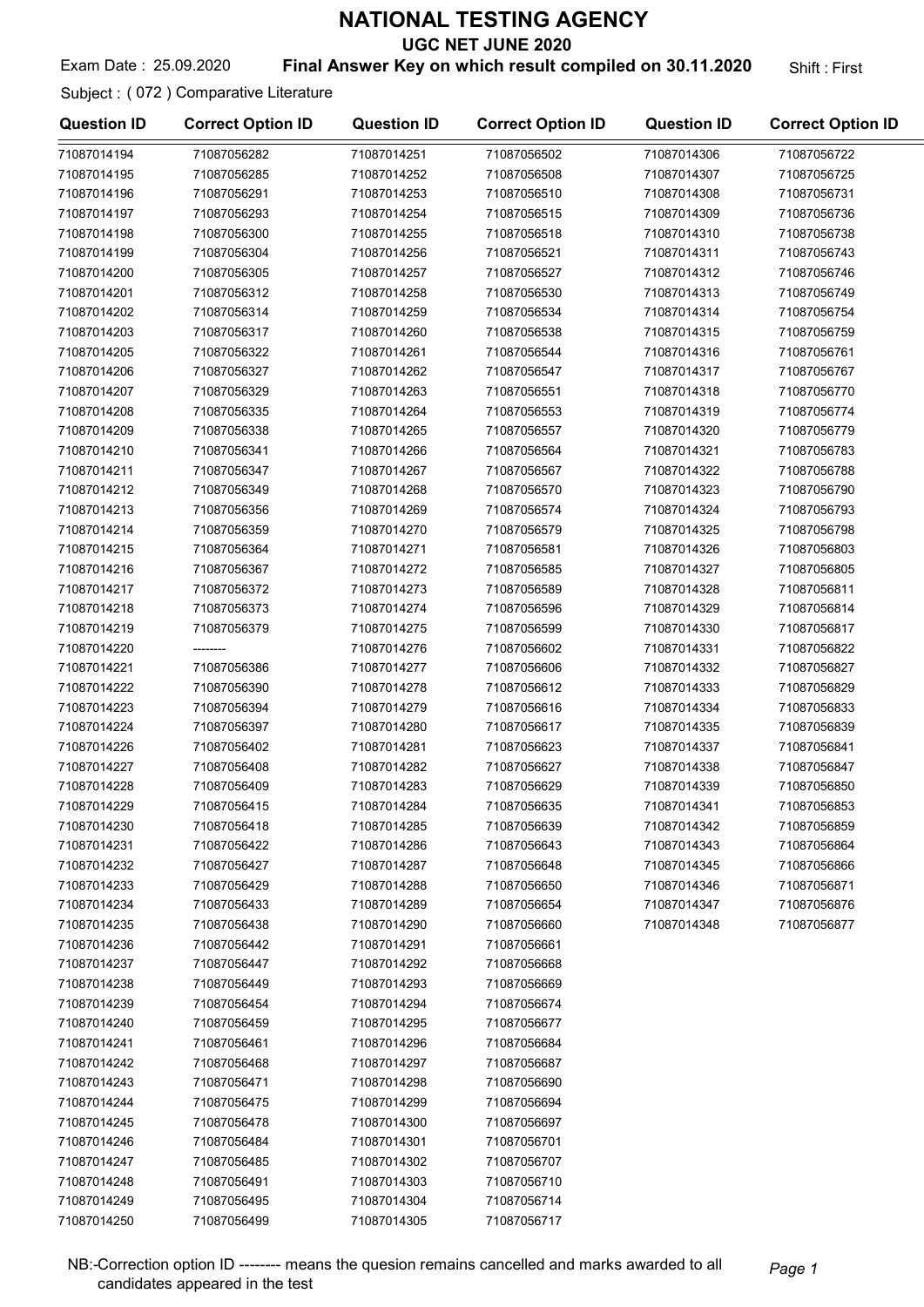UGC NET JUNE 2020

Exam Date: 29.09.2020 **Final Answer Key on which result compiled on 30.11.2020** Shift : Second

Subject : ( 073 ) Sanskrit Traditional Subjects

| <b>Question ID</b> | <b>Correct Option ID</b> | <b>Question ID</b>       | <b>Correct Option ID</b> | <b>Question ID</b> | <b>Correct Option ID</b>   |
|--------------------|--------------------------|--------------------------|--------------------------|--------------------|----------------------------|
| 2105298299         | 21052932602              | 2105298355               | 21052932821              | 2105298410         | 21052933042                |
| 2105298300         | 21052932607              | 2105298356               | 21052932828              | 2105298411         | 21052933047                |
| 2105298301         | 21052932609              | 2105298357               | 21052932830              | 2105298412         | 21052933051                |
| 2105298302         | 21052932616              | 2105298358               | 21052932834              | 2105298413         | 21052933056                |
| 2105298303         | 21052932620              | 2105298359               | 21052932838              | 2105298414         | 21052933058                |
| 2105298304         | 21052932624              | 2105298360               | 21052932842              | 2105298415         | 21052933062                |
| 2105298305         | 21052932628              | 2105298361               | 21052932845              | 2105298416         | 21052933067                |
| 2105298306         | 21052932630              | 2105298362               | 21052932849              | 2105298417         | 21052933069                |
| 2105298307         | 21052932633              | 2105298363               | 21052932853              | 2105298418         | 21052933074                |
| 2105298308         | 21052932639              | 2105298364               | 21052932859              | 2105298419         | 21052933079                |
| 2105298309         | 21052932643              | 2105298365               | 21052932864              | 2105298420         | 21052933084                |
| 2105298310         | 21052932647              | 2105298366               | 21052932866              | 2105298421         | 21052933085                |
| 2105298311         | 21052932649              | 2105298367               | 21052932872              | 2105298422         | 21052933090                |
| 2105298312         | 21052932653              | 2105298368               | 21052932875              | 2105298423         | 21052933094                |
| 2105298313         | 21052932659              | 2105298369               | 21052932880              | 2105298424         | 21052933099                |
| 2105298314         | 21052932664              | 2105298370               | 21052932884              | 2105298425         | 21052933101                |
| 2105298315         | 21052932666              | 2105298371               | 21052932885              | 2105298426         | 21052933105                |
| 2105298316         | 21052932669              | 2105298372               | 21052932892              | 2105298427         | 21052933109                |
| 2105298317         | 21052932675              | 2105298373               | 21052932895              | 2105298428         | 21052933113                |
| 2105298318         | 21052932680              | 2105298374               | 21052932899              | 2105298429         | 21052933118                |
| 2105298319         | 21052932684              | 2105298375               | 21052932902              | 2105298430         | 21052933122                |
| 2105298320         | 21052932686              | 2105298376               | 21052932908              | 2105298431         | 21052933126                |
| 2105298321         | 21052932692              | 2105298377               | 21052932911              | 2105298432         | 21052933131                |
| 2105298322         | 21052932693              | 2105298378               | 21052932915              | 2105298433         | 21052933133                |
| 2105298323         | 21052932698              | 2105298379               | 21052932919              | 2105298434         | 21052933140                |
| 2105298324         | 21052932702              | 2105298380               | 21052932921              | 2105298435         | 21052933141                |
| 2105298325         | 21052932708              | 2105298381               | 21052932926              | 2105298436         | 21052933145                |
| 2105298326         | 21052932711              | 2105298382               | 21052932930              | 2105298437         | 21052933151                |
| 2105298327         | 21052932716              | 2105298383               | 21052932934              | 2105298438         | 21052933153                |
| 2105298328         | 21052932718              | 2105298384               | 21052932938              | 2105298439         | 21052933159                |
| 2105298329         | 21052932723              | 2105298385               | 21052932944              | 2105298441         | 21052933162                |
| 2105298330         | 21052932728              | 2105298386               | 21052932948              | 2105298442         | 21052933167                |
| 2105298331         | 21052932729              | 2105298387               | 21052932949              | 2105298443         | 21052933172                |
| 2105298332         | 21052932734              | 2105298388               | 21052932955              | 2105298444         | 21052933175                |
| 2105298333         | 21052932737              |                          | 21052932958              | 2105298445         |                            |
|                    |                          | 2105298389<br>2105298390 |                          | 2105298447         | 21052933177                |
| 2105298334         | 21052932741              |                          | 21052932962              |                    | 21052933183<br>21052933186 |
| 2105298335         | 21052932748              | 2105298391               | 21052932967              | 2105298448         |                            |
| 2105298336         | 21052932751              | 2105298392               | 21052932970              | 2105298449         | 21052933192                |
| 2105298337         | 21052932756              | 2105298393               | 21052932974              | 2105298450         | 21052933193                |
| 2105298338         | 21052932758              | 2105298394               | 21052932977              | 2105298451         | 21052933198                |
| 2105298339         | 21052932761              | 2105298395               | 21052932982              |                    |                            |
| 2105298340         | 21052932765              | 2105298396               | 21052932988              |                    |                            |
| 2105298341         | 21052932772              | 2105298397               | 21052932991              |                    |                            |
| 2105298342         | 21052932775              | 2105298398               | 21052932995              |                    |                            |
| 2105298343         | 21052932778              | 2105298399               | 21052932997              |                    |                            |
| 2105298345         | 21052932782              | 2105298400               | 21052933003              |                    |                            |
| 2105298346         | 21052932785              | 2105298401               | 21052933007              |                    |                            |
| 2105298347         | 21052932790              | 2105298402               | 21052933012              |                    |                            |
| 2105298348         | 21052932795              | 2105298403               | 21052933016              |                    |                            |
| 2105298349         | 21052932800              | 2105298404               | 21052933018              |                    |                            |
| 2105298350         | 21052932802              | 2105298405               | 21052933021              |                    |                            |
| 2105298351         | 21052932806              | 2105298406               | 21052933027              |                    |                            |
| 2105298352         | 21052932812              | 2105298407               | 21052933029              |                    |                            |
| 2105298353         | 21052932813              | 2105298408               | 21052933035              |                    |                            |
| 2105298354         | 21052932818              | 2105298409               | 21052933038              |                    |                            |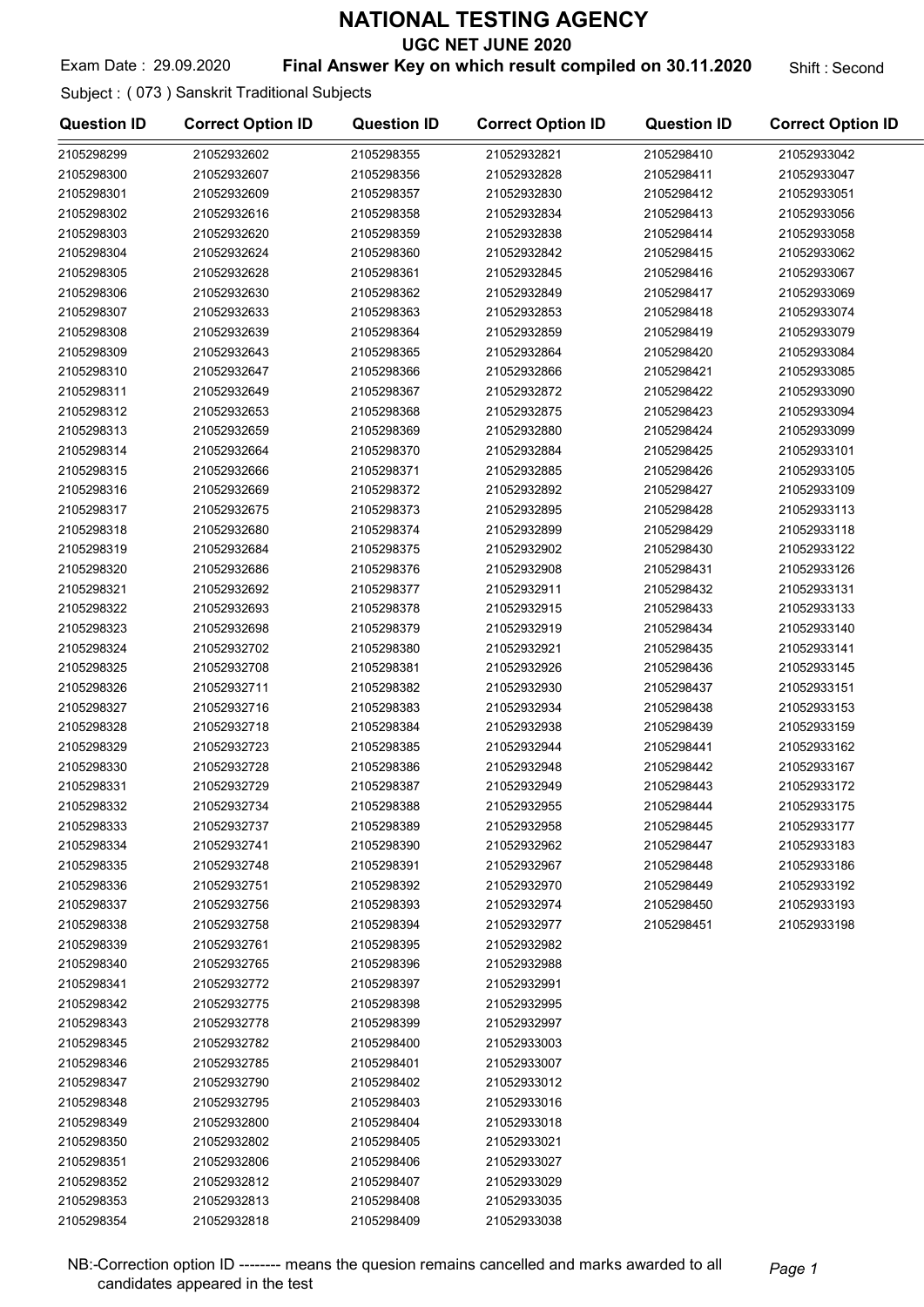UGC NET JUNE 2020

Exam Date: 29.09.2020 **Final Answer Key on which result compiled on 30.11.2020** Shift : Second

Subject : ( 074 ) Women Studies

2105298658 21052934002 2105298659 21052934007 2105298660 21052934009 2105298661 21052934014 2105298662 21052934017

| <b>Question ID</b> | <b>Correct Option ID</b> | <b>Question ID</b> | <b>Correct Option ID</b> | <b>Question ID</b> | <b>Correct Option ID</b> |
|--------------------|--------------------------|--------------------|--------------------------|--------------------|--------------------------|
| 2105298607         | 21052933802              | 2105298663         | 21052934024              | 2105298718         | 21052934242              |
| 2105298608         | 21052933807              | 2105298664         | 21052934026              | 2105298719         | 21052934247              |
| 2105298609         | 21052933809              | 2105298665         | 21052934029              | 2105298720         | 21052934250              |
| 2105298610         | 21052933816              | 2105298666         | 21052934034              | 2105298721         | 21052934255              |
| 2105298611         | 21052933820              | 2105298667         | 21052934039              | 2105298722         | 21052934260              |
| 2105298612         | 21052933824              | 2105298668         | 21052934043              | 2105298723         | 21052934262              |
| 2105298613         | 21052933828              | 2105298669         | 21052934048              | 2105298724         | 21052934267              |
| 2105298614         | 21052933830              | 2105298670         | 21052934050              | 2105298725         | 21052934271              |
| 2105298615         | 21052933833              | 2105298671         | 21052934055              | 2105298726         | 21052934275              |
| 2105298616         | 21052933839              | 2105298672         | 21052934058              | 2105298727         | 21052934280              |
| 2105298617         | 21052933843              | 2105298673         | 21052934064              | 2105298728         | 21052934284              |
| 2105298618         | 21052933847              | 2105298674         | 21052934066              | 2105298729         | 21052934286              |
| 2105298619         | 21052933849              | 2105298675         | 21052934070              | 2105298730         | 21052934289              |
| 2105298620         | 21052933853              | 2105298676         | 21052934073              | 2105298731         | 21052934295              |
| 2105298621         | 21052933859              | 2105298677         | 21052934077              | 2105298732         | 21052934300              |
| 2105298622         | 21052933864              | 2105298678         | 21052934083              | 2105298733         | 21052934303              |
| 2105298623         | 21052933866              | 2105298679         | 21052934086              | 2105298734         | 21052934306              |
| 2105298624         | 21052933869              | 2105298680         | 21052934091              | 2105298735         | 21052934311              |
| 2105298625         | 21052933875              | 2105298681         | 21052934093              | 2105298736         | 21052934314              |
| 2105298626         | 21052933880              | 2105298682         | 21052934100              | 2105298737         | 21052934317              |
| 2105298627         | 21052933884              | 2105298683         | 21052934103              | 2105298738         | 21052934321              |
| 2105298628         | 21052933886              | 2105298684         | 21052934106              | 2105298739         | 21052934325              |
| 2105298629         | 21052933892              | 2105298685         | 21052934112              | 2105298740         | 21052934329              |
| 2105298630         | 21052933893              | 2105298686         | 21052934116              | 2105298741         | 21052934333              |
| 2105298631         | 21052933898              | 2105298687         | 21052934118              | 2105298742         | 21052934338              |
| 2105298632         | 21052933902              | 2105298688         | 21052934121              | 2105298743         | 21052934341              |
| 2105298633         | 21052933908              | 2105298689         | 21052934127              | 2105298744         | 21052934345              |
| 2105298634         | 21052933911              | 2105298690         | 21052934129              | 2105298745         | 21052934351              |
| 2105298635         | 21052933916              | 2105298691         | 21052934134              | 2105298746         | 21052934353              |
| 2105298636         | 21052933918              | 2105298692         | 21052934139              | 2105298747         | 21052934357              |
| 2105298637         | 21052933923              | 2105298693         | 21052934144              | 2105298749         | 21052934361              |
| 2105298638         | 21052933928              | 2105298694         | 21052934147              | 2105298750         | 21052934365              |
| 2105298639         | 21052933929              | 2105298695         | 21052934149              | 2105298751         | 21052934371              |
| 2105298640         | 21052933934              | 2105298696         | 21052934154              | 2105298752         | 21052934373              |
| 2105298641         | 21052933937              | 2105298697         | 21052934159              | 2105298753         | 21052934380              |
| 2105298642         | 21052933941              | 2105298698         | 21052934163              | 2105298755         | 21052934382              |
| 2105298643         | 21052933948              | 2105298699         | 21052934165              | 2105298756         | 21052934385              |
| 2105298644         | 21052933951              | 2105298700         | 21052934171              | 2105298757         | 21052934390              |
| 2105298645         | 21052933956              | 2105298701         | 21052934174              | 2105298758         | 21052934393              |
| 2105298646         | 21052933958              | 2105298702         | 21052934180              | 2105298759         | 21052934398              |
| 2105298647         | 21052933961              | 2105298703         | 21052934183              |                    |                          |
| 2105298648         | 21052933965              | 2105298704         | 21052934187              |                    |                          |
| 2105298649         | 21052933972              | 2105298705         | 21052934189              |                    |                          |
| 2105298650         | 21052933975              | 2105298706         | 21052934193              |                    |                          |
| 2105298651         | 21052933978              | 2105298707         | 21052934198              |                    |                          |
| 2105298653         | 21052933982              | 2105298708         | 21052934202              |                    |                          |
| 2105298654         | 21052933985              | 2105298709         | 21052934207              |                    |                          |
| 2105298655         | 21052933990              | 2105298710         | 21052934211              |                    |                          |
| 2105298656         | 21052933995              | 2105298711         | 21052934214              |                    |                          |
| 2105298657         | 21052934000              | 2105298712         | 21052934220              |                    |                          |

2105298713 21052934224 2105298714 21052934228 2105298715 21052934232 2105298716 21052934234 2105298717 21052934238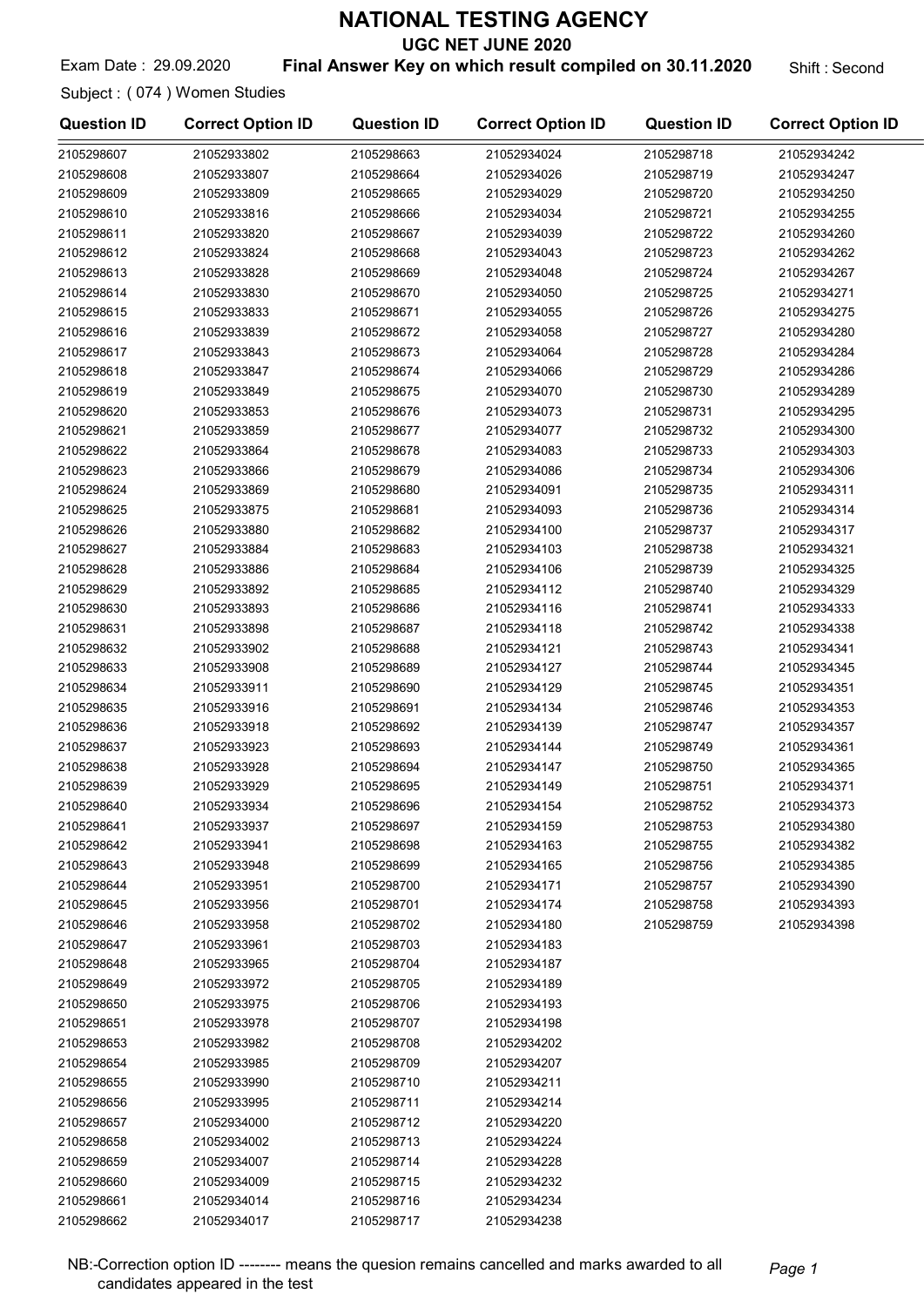UGC NET JUNE 2020

Exam Date: 05.11.2020 **Final Answer Key on which result compiled on 30.11.2020** Shift: First

Subject : ( 079 ) Visual Art

| <b>Question ID</b> | <b>Correct Option ID</b> | <b>Question ID</b> | <b>Correct Option ID</b> | <b>Question ID</b> | <b>Correct Option ID</b> |
|--------------------|--------------------------|--------------------|--------------------------|--------------------|--------------------------|
| 5362283159         | 53622812302              | 5362283215         | 53622812523              | 5362283270         | 53622812742              |
| 5362283160         | 53622812307              | 5362283216         | 53622812526              | 5362283271         | 53622812747              |
| 5362283161         | 53622812312              | 5362283217         | 53622812529              | 5362283272         | 53622812752              |
| 5362283162         | 53622812313              | 5362283218         | 53622812536              | 5362283273         | 53622812755              |
| 5362283163         | 53622812319              | 5362283219         | 53622812540              | 5362283274         | 53622812757              |
| 5362283164         | 53622812321              | 5362283220         | 53622812543              | 5362283275         | 53622812764              |
| 5362283165         | 53622812326              | 5362283221         | 53622812547              | 5362283276         | 53622812766              |
| 5362283166         | 53622812332              | 5362283222         | 53622812549              | 5362283277         | 53622812771              |
| 5362283167         | 53622812333              | 5362283223         | 53622812556              | 5362283278         | 53622812775              |
| 5362283168         | 53622812337              | 5362283224         | 53622812559              | 5362283279         | 53622812778              |
| 5362283169         | 53622812344              | 5362283225         | 53622812562              | 5362283280         | 53622812784              |
| 5362283170         | 53622812345              | 5362283226         | 53622812566              | 5362283281         | 53622812786              |
| 5362283171         | 53622812350              | 5362283227         | 53622812570              | 5362283282         | 53622812790              |
| 5362283172         | 53622812355              | 5362283228         | 53622812575              | 5362283283         | 53622812795              |
| 5362283173         | 53622812359              | 5362283229         | 53622812580              | 5362283284         | 53622812797              |
| 5362283174         | 53622812364              | 5362283230         | 53622812584              | 5362283285         | 53622812802              |
| 5362283175         | 53622812365              | 5362283231         | 53622812588              | 5362283286         | 53622812808              |
| 5362283176         | 53622812372              | 5362283232         | 53622812591              | 5362283287         | 53622812810              |
| 5362283177         | 53622812374              | 5362283233         | 53622812595              | 5362283288         | 53622812815              |
| 5362283178         | 53622812379              | 5362283234         | 53622812598              | 5362283289         | 53622812818              |
| 5362283179         | 53622812381              | 5362283235         | 53622812601              | 5362283290         | 53622812824              |
| 5362283180         | 53622812385              | 5362283236         | 53622812607              | 5362283291         | 53622812827              |
| 5362283181         | 53622812390              | 5362283237         | 53622812612              | 5362283292         | 53622812830              |
| 5362283182         | 53622812396              | 5362283238         | 53622812614              | 5362283293         | 53622812836              |
| 5362283183         | 53622812399              | 5362283239         | 53622812618              | 5362283294         | 53622812838              |
| 5362283184         | 53622812402              | 5362283240         | 53622812621              | 5362283295         | 53622812841              |
| 5362283185         | 53622812407              | 5362283241         | 53622812628              | 5362283296         | 53622812847              |
| 5362283186         | 53622812409              | 5362283242         | 53622812629              | 5362283297         | 53622812849              |
| 5362283187         | 53622812416              | 5362283243         | 53622812634              | 5362283298         | 53622812856              |
| 5362283188         | 53622812417              | 5362283244         | 53622812638              | 5362283299         | 53622812859              |
| 5362283189         | 53622812422              | 5362283245         | 53622812642              | 5362283301         | 53622812864              |
| 5362283190         | 53622812428              | 5362283246         | 53622812646              | 5362283302         | 53622812866              |
| 5362283191         | 53622812432              | 5362283247         | 53622812650              | 5362283303         | 53622812872              |
| 5362283192         | 53622812434              | 5362283248         | 53622812654              | 5362283304         | 53622812874              |
| 5362283193         | 53622812438              | 5362283249         | 53622812660              | 5362283305         | 53622812877              |
| 5362283194         | 53622812441              | 5362283250         | 53622812662              | 5362283307         | 53622812882              |
| 5362283195         | 53622812446              | 5362283251         | 53622812667              | 5362283308         | 53622812887              |
| 5362283196         | 53622812449              | 5362283252         | 53622812671              | 5362283309         | 53622812889              |
| 5362283197         | 53622812454              | 5362283253         | 53622812674              | 5362283310         | 53622812894              |
| 5362283198         | 53622812460              | 5362283254         | 53622812679              | 5362283311         | 53622812900              |
| 5362283199         | 53622812462              | 5362283255         | 53622812682              |                    |                          |
| 5362283200         | 53622812467              | 5362283256         | 53622812687              |                    |                          |
| 5362283201         | 53622812472              | 5362283257         | 53622812692              |                    |                          |
| 5362283202         | 53622812473              | 5362283258         | 53622812695              |                    |                          |
| 5362283203         | 53622812478              | 5362283259         | 53622812699              |                    |                          |
| 5362283205         | 53622812482              | 5362283260         | 53622812703              |                    |                          |
| 5362283206         | 53622812485              | 5362283261         | 53622812706              |                    |                          |
| 5362283207         | 53622812491              | 5362283262         | 53622812710              |                    |                          |
| 5362283208         | 53622812496              | 5362283263         | 53622812715              |                    |                          |
| 5362283209         | 53622812497              | 5362283264         | 53622812719              |                    |                          |
| 5362283210         | 53622812503              | 5362283265         | 53622812723              |                    |                          |
| 5362283211         | 53622812507              | 5362283266         | 53622812726              |                    |                          |
| 5362283212         | 53622812509              | 5362283267         | 53622812730              |                    |                          |
| 5362283213         | 53622812516              | 5362283268         | 53622812735              |                    |                          |
| 5362283214         | 53622812520              | 5362283269         | 53622812740              |                    |                          |

NB:-Correction option ID -------- means the quesion remains cancelled and marks awarded to all Page 1 candidates appeared in the test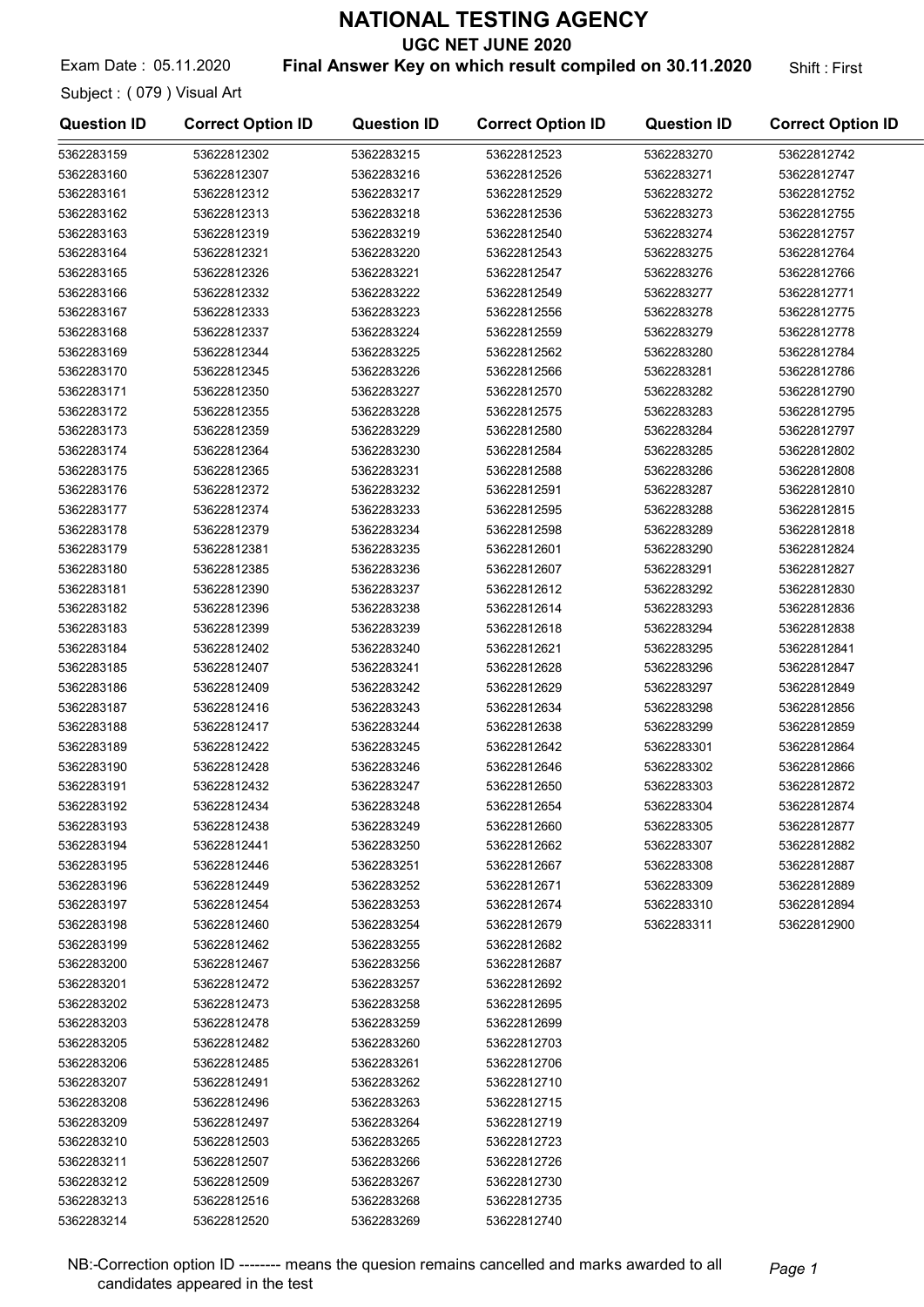UGC NET JUNE 2020

Exam Date: 12.11.2020 **Final Answer Key on which result compiled on 30.11.2020** Shift: Second

Subject : ( 080 ) Geography

| <b>Question ID</b> | <b>Correct Option ID</b> | <b>Question ID</b> | <b>Correct Option ID</b> | <b>Question ID</b> | <b>Correct Option ID</b> |
|--------------------|--------------------------|--------------------|--------------------------|--------------------|--------------------------|
| 5362284544         | 53622817704              | 5362284601         | 53622817924              | 5362284656         | 53622818141              |
| 5362284545         | 53622817707              | 5362284602         | 53622817925              | 5362284657         | 53622818147              |
| 5362284546         | 53622817710              | 5362284603         | 53622817931              | 5362284658         | 53622818151              |
| 5362284547         | 53622817713              | 5362284604         | 53622817935              | 5362284659         | 53622818153              |
| 5362284548         | 53622817719              | 5362284605         | 53622817939              | 5362284660         | 53622818158              |
| 5362284549         | 53622817722              | 5362284606         | 53622817941              | 5362284661         | 53622818161              |
| 5362284550         | 53622817725              | 5362284607         | 53622817946              | 5362284662         | 53622818168              |
| 5362284551         | 53622817729              | 5362284608         | 53622817950              | 5362284663         | 53622818169              |
| 5362284552         | 53622817735              | 5362284609         | 53622817953              | 5362284664         | 53622818173              |
| 5362284553         | 53622817740              | 5362284610         | 53622817957              | 5362284665         | 53622818180              |
| 5362284554         | 53622817742              | 5362284611         | 53622817962              | 5362284666         | 53622818184              |
| 5362284555         | 53622817746              | 5362284612         | 53622817966              | 5362284667         | 53622818185              |
| 5362284556         | 53622817751              | 5362284613         | 53622817971              | 5362284668         | 53622818191              |
| 5362284557         | 53622817753              | 5362284614         | 53622817975              | 5362284669         | 53622818196              |
| 5362284558         | 53622817760              | 5362284615         | 53622817979              | 5362284670         | 53622818200              |
| 5362284559         | 53622817762              | 5362284616         | 53622817981              | 5362284671         | 53622818202              |
| 5362284560         | 53622817765              | 5362284617         | 53622817988              | 5362284672         | 53622818205              |
| 5362284561         | 53622817771              | 5362284618         | 53622817991              | 5362284673         | 53622818211              |
| 5362284562         | 53622817774              | 5362284619         | 53622817996              | 5362284674         | 53622818213              |
| 5362284563         | 53622817777              | 5362284620         | 53622817999              | 5362284675         | 53622818217              |
| 5362284564         | 53622817781              | 5362284621         | 53622818002              | 5362284676         | 53622818222              |
| 5362284565         | 53622817788              | 5362284622         | 53622818005              | 5362284677         | 53622818228              |
| 5362284566         | 53622817790              | 5362284623         | 53622818010              | 5362284678         | 53622818230              |
| 5362284567         | 53622817794              | 5362284624         | 53622818015              | 5362284679         | 53622818233              |
| 5362284568         | 53622817797              | 5362284625         | 53622818019              | 5362284680         | 53622818237              |
| 5362284570         | 53622817804              | 5362284626         | 53622818022              | 5362284681         | 53622818243              |
| 5362284571         | 53622817806              | 5362284627         | 53622818026              | 5362284682         | 53622818246              |
| 5362284572         | 53622817811              | 5362284628         | 53622818031              | 5362284683         | 53622818250              |
| 5362284573         | 53622817814              | 5362284629         | 53622818034              | 5362284684         | 53622818255              |
| 5362284574         | 53622817820              | 5362284630         | 53622818037,             | 5362284685         | 53622818259              |
| 5362284575         | 53622817822              |                    | 53622818040              | 5362284687         | 53622818264              |
| 5362284576         | 53622817826              | 5362284631         | 53622818044              | 5362284688         | 53622818266              |
| 5362284577         | 53622817830              | 5362284632         | 53622818047              | 5362284689         | 53622818271              |
| 5362284578         | 53622817833              | 5362284633         | 53622818050              | 5362284690         | 53622818273              |
| 5362284579         | 53622817840              | 5362284634         | 53622818054              | 5362284691         | 53622818280              |
| 5362284580         | 53622817843              | 5362284635         | 53622818060              | 5362284693         | 53622818282              |
| 5362284581         | 53622817848              | 5362284636         | 53622818064              | 5362284694         | 53622818288              |
| 5362284582         | 53622817849              | 5362284637         | --------                 | 5362284695         | 53622818289              |
| 5362284583         | 53622817853              | 5362284638         | 53622818071              | 5362284696         | 53622818295              |
| 5362284584         | 53622817859              | 5362284639         | 53622818076              | 5362284697         | 53622818300              |
| 5362284585         | 53622817863              | 5362284640         | 53622818078              |                    |                          |
| 5362284586         | 53622817866              | 5362284641         | 53622818082              |                    |                          |
| 5362284587         | 53622817871              | 5362284642         | 53622818085              |                    |                          |
| 5362284588         | 53622817873              | 5362284643         | 53622818092              |                    |                          |
| 5362284589         | 53622817880              | 5362284644         | 53622818093              |                    |                          |
| 5362284591         | 53622817882              | 5362284645         | 53622818098              |                    |                          |
| 5362284592         | 53622817885              | 5362284646         | 53622818103              |                    |                          |
| 5362284593         | 53622817891              | 5362284647         | 53622818105              |                    |                          |
| 5362284594         | 53622817896              | 5362284648         | 53622818110              |                    |                          |
| 5362284595         | 53622817899              | 5362284649         | 53622818116              |                    |                          |
| 5362284596         | 53622817901              | 5362284650         | 53622818117              |                    |                          |
| 5362284597         | 53622817908              | 5362284651         | 53622818121              |                    |                          |
| 5362284598         | 53622817909              | 5362284652         | 53622818127              |                    |                          |
| 5362284599         | 53622817913              | 5362284653         | 53622818130              |                    |                          |
| 5362284600         | 53622817919              | 5362284654         | 53622818135              |                    |                          |
|                    |                          | 5362284655         | 53622818137              |                    |                          |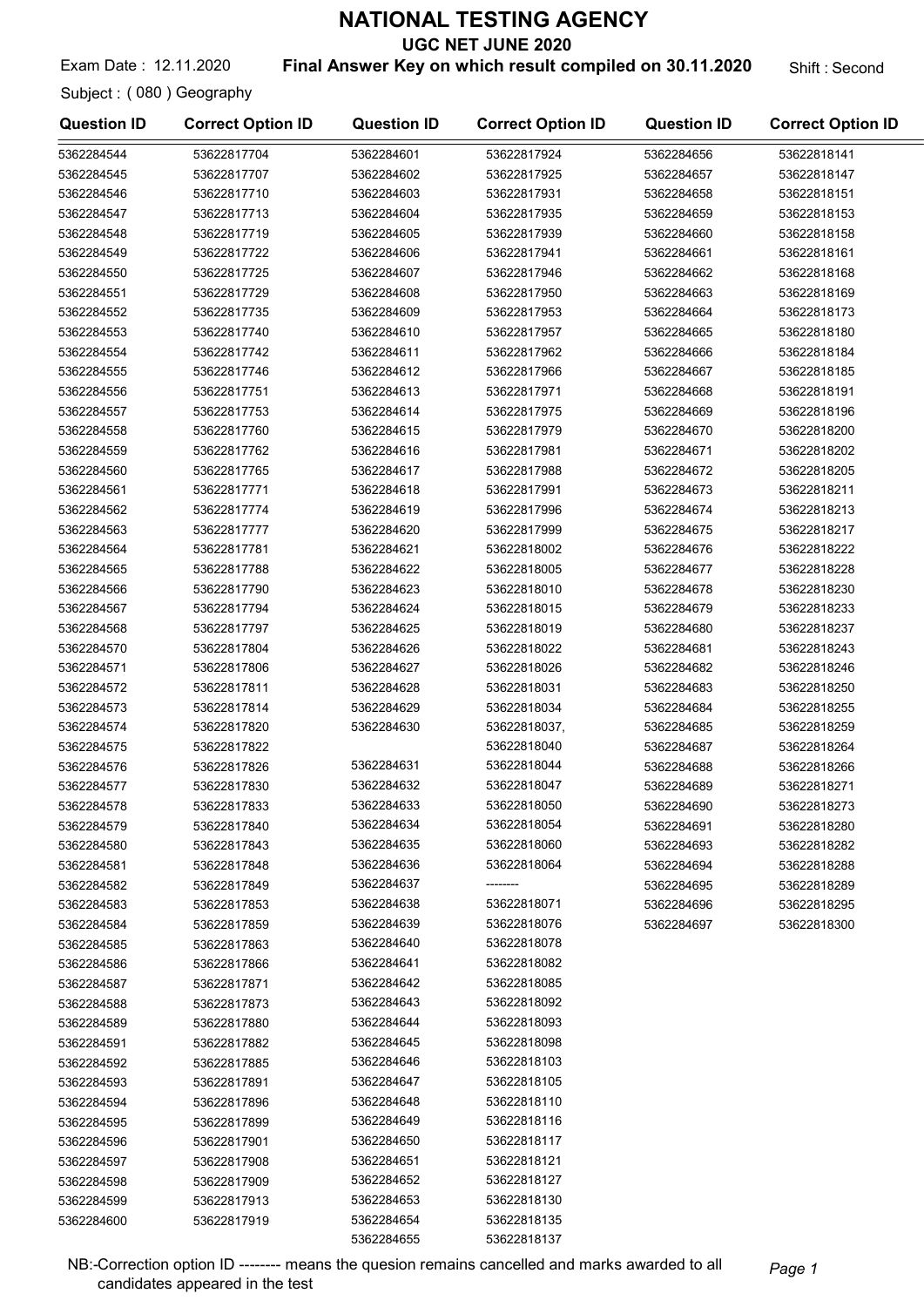UGC NET JUNE 2020

## Exam Date: 04.11.2020 **Final Answer Key on which result compiled on 30.11.2020** Shift : Second

Subject : ( 081 ) Social Medicine and Community Health

| <b>Question ID</b> | <b>Correct Option ID</b> | <b>Question ID</b> | <b>Correct Option ID</b> | <b>Question ID</b> | <b>Correct Option ID</b> |
|--------------------|--------------------------|--------------------|--------------------------|--------------------|--------------------------|
| 5362282158         | 5362288402               | 5362282214         | 5362288621               | 5362282269         | 5362288844               |
| 5362282159         | 5362288407               | 5362282215         | 5362288628               | 5362282270         | 5362288847               |
| 5362282160         | 5362288412               | 5362282216         | 5362288631               | 5362282271         | 5362288852               |
| 5362282161         | 5362288413               | 5362282217         | 5362288636               | 5362282272         | 5362288854               |
| 5362282162         | 5362288418               | 5362282218         | 5362288637               | 5362282273         | 5362288857               |
| 5362282163         | 5362288423               | 5362282219         | 5362288642               | 5362282274         | 5362288861               |
| 5362282164         | 5362288426               | 5362282220         | 5362288646               | 5362282275         | 5362288868               |
| 5362282165         | 5362288429               | 5362282221         | 5362288651               | 5362282276         | 5362288871               |
| 5362282166         | 5362288433               | 5362282222         | 5362288656               | 5362282277         | 5362288873               |
| 5362282167         | 5362288437               | 5362282223         | 5362288659               | 5362282278         | 5362288877               |
| 5362282168         | 5362288444               | 5362282224         | 5362288663               | 5362282279         | 5362288883               |
| 5362282169         | 5362288447               | 5362282225         | 5362288667               | 5362282280         | 5362288888               |
| 5362282170         | 5362288449               | 5362282226         | 5362288669               | 5362282281         | 5362288889               |
| 5362282171         | 5362288453               | 5362282227         | 5362288675               | 5362282282         | 5362288895               |
| 5362282172         | 5362288459               | 5362282228         | 5362288679               | 5362282283         | 5362288899               |
| 5362282173         | 5362288462               | 5362282229         | 5362288683               | 5362282284         | 5362288903               |
| 5362282174         | 5362288467               | 5362282230         | 5362288685               | 5362282285         | 5362288908               |
| 5362282175         | 5362288471               | 5362282231         | 5362288691               | 5362282286         | 5362288909               |
| 5362282176         | 5362288473               | 5362282232         | 5362288694               | 5362282287         | 5362288916               |
| 5362282177         | 5362288478               | 5362282233         | 5362288697               | 5362282288         | 5362288920               |
| 5362282178         | 5362288483               | 5362282234         | 5362288703               | 5362282289         | 5362288922               |
| 5362282179         | 5362288488               | 5362282235         | 5362288705               | 5362282290         | 5362288926               |
| 5362282180         |                          | 5362282236         | 5362288711               | 5362282291         | 5362288931               |
| 5362282181         | 5362288494               | 5362282237         | 5362288713               | 5362282292         | 5362288934               |
| 5362282182         | 5362288497               | 5362282238         | 5362288718               | 5362282293         | 5362288939               |
| 5362282183         | 5362288501               | 5362282239         | 5362288724               | 5362282294         | 5362288941               |
| 5362282184         | 5362288507               | 5362282240         | 5362288728               | 5362282295         | 5362288946               |
| 5362282185         | 5362288510               | 5362282241         | 5362288730               | 5362282296         | 5362288949               |
| 5362282186         | 5362288515               | 5362282242         | 5362288736               | 5362282297         | 5362288955               |
| 5362282187         | 5362288518               | 5362282243         | 5362288740               | 5362282298         | 5362288959               |
| 5362282188         | 5362288522               | 5362282244         | 5362288741               | 5362282300         | 5362288962               |
| 5362282189         | 5362288527               | 5362282245         | 5362288746               | 5362282301         | 5362288965               |
| 5362282190         | 5362288531               | 5362282246         | 5362288749               | 5362282302         | 5362288970               |
| 5362282191         | 5362288534               | 5362282247         | 5362288755               | 5362282303         | 5362288975               |
| 5362282192         | 5362288537               | 5362282248         | 5362288757               | 5362282304         | 5362288980               |
| 5362282193         | 5362288544               | 5362282249         | 5362288762               | 5362282306         | 5362288982               |
| 5362282194         | 5362288545               | 5362282250         | 5362288768               | 5362282307         | 5362288988               |
| 5362282195         | 5362288550               | 5362282251         | 5362288770               | 5362282308         | 5362288989               |
| 5362282196         | 5362288555               | 5362282252         | 5362288776               | 5362282309         | 5362288996               |
| 5362282197         | 5362288557               | 5362282253         | 5362288777               | 5362282310         | 5362288997               |
| 5362282198         | 5362288562               | 5362282254         | 5362288784               |                    |                          |
| 5362282199         | 5362288566               | 5362282255         | 5362288785               |                    |                          |
| 5362282200         | 5362288571               | 5362282256         | 5362288791               |                    |                          |
| 5362282201         | 5362288576               | 5362282257         | 5362288795               |                    |                          |
| 5362282202         | 5362288578               | 5362282258         | 5362288799               |                    |                          |
| 5362282204         | 5362288583               | 5362282259         | 5362288802               |                    |                          |
| 5362282205         | 5362288588               | 5362282260         | 5362288805               |                    |                          |
| 5362282206         | 5362288589               | 5362282261         | 5362288811               |                    |                          |
| 5362282207         | 5362288593               | 5362282262         | 5362288813               |                    |                          |
|                    |                          |                    |                          |                    |                          |
| 5362282208         | 5362288600               | 5362282263         | 5362288819               |                    |                          |
| 5362282209         | 5362288602               | 5362282264         | 5362288822               |                    |                          |
| 5362282210         | 5362288607               | 5362282265         | 5362288826               |                    |                          |
| 5362282211         | 5362288610               | 5362282266         | 5362288832               |                    |                          |
| 5362282212         | 5362288614               | 5362282267         | 5362288834               |                    |                          |
| 5362282213         | 5362288618               | 5362282268         | 5362288839               |                    |                          |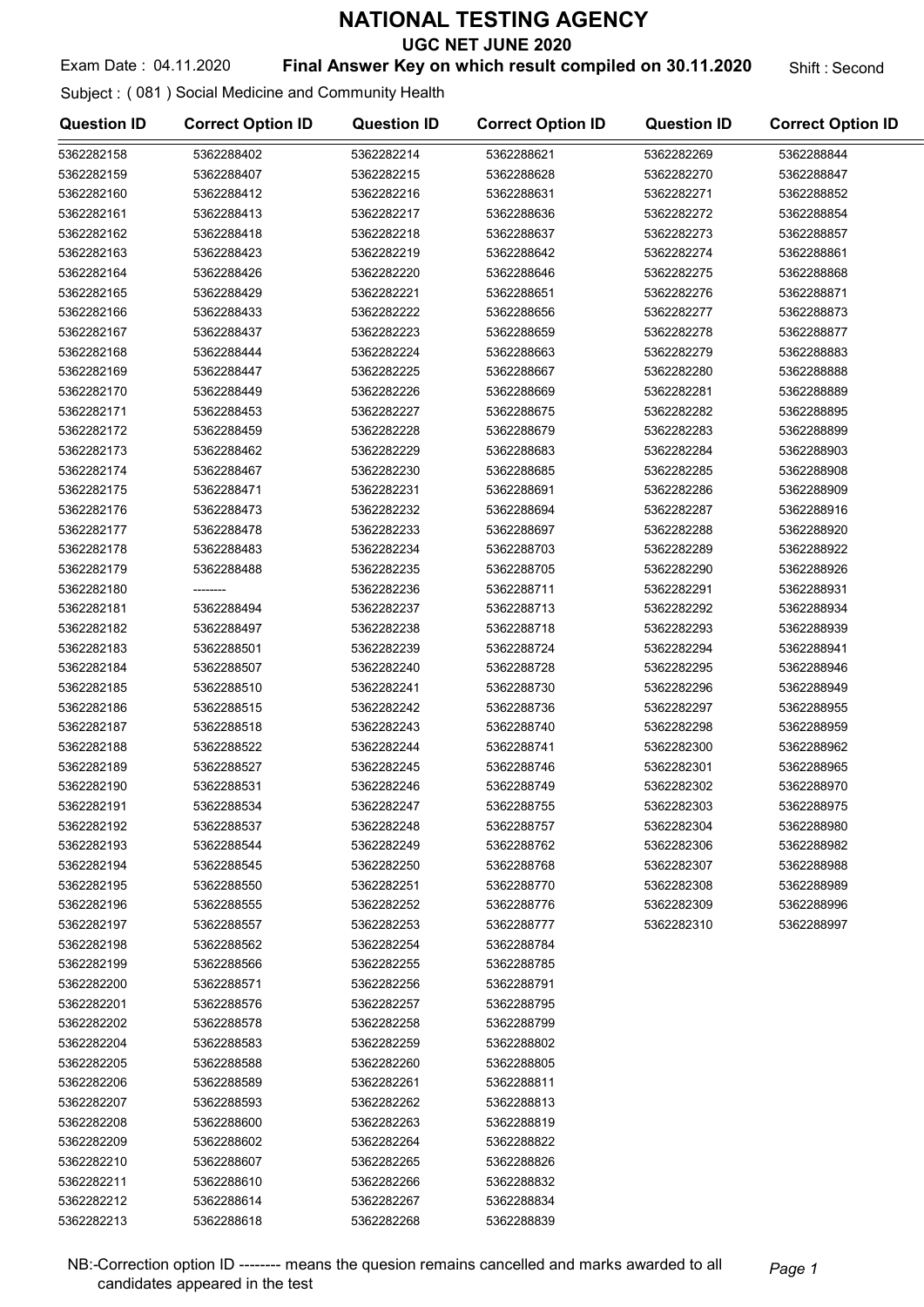UGC NET JUNE 2020

#### Exam Date: 25.09.2020 **Final Answer Key on which result compiled on 30.11.2020** Shift: First

Subject : ( 082 ) Forensic Science

7108709785 71087039099

| 7108709729<br>71087038882<br>7108709786<br>71087039101<br>7108709841<br>71087039323<br>7108709730<br>71087038885<br>7108709787<br>71087039105<br>7108709842<br>71087039327<br>7108709731<br>71087038891<br>7108709788<br>71087039109<br>7108709843<br>71087039332<br>7108709732<br>71087038893<br>7108709789<br>71087039114<br>7108709844<br>71087039336<br>7108709733<br>71087039118<br>71087038900<br>7108709790<br>7108709845<br>71087039340<br>7108709734<br>7108709846<br>71087039344<br>71087038904<br>7108709791<br>71087039122<br>7108709735<br>7108709792<br>71087038905<br>71087039127<br>7108709847<br>71087039348<br>7108709736<br>71087039349<br>71087038912<br>7108709793<br>71087039130<br>7108709848<br>7108709737<br>71087038914<br>7108709794<br>71087039133<br>7108709849<br>71087039356<br>7108709738<br>71087038917<br>7108709795<br>71087039137<br>7108709850<br>71087039359<br>7108709740<br>71087038922<br>7108709796<br>71087039142<br>7108709851<br>71087039362<br>7108709741<br>71087038927<br>7108709797<br>71087039148<br>7108709852<br>71087039366<br>7108709742<br>71087038929<br>7108709798<br>71087039149<br>7108709853<br>71087039371<br>7108709743<br>71087038935<br>7108709799<br>71087039155<br>7108709854<br>71087039374<br>7108709744<br>71087038938<br>7108709800<br>71087039157<br>7108709855<br>71087039378<br>7108709745<br>71087038941<br>7108709801<br>71087039161<br>7108709856<br>71087039383<br>7108709746<br>71087038947<br>7108709802<br>71087039168<br>7108709857<br>71087039388<br>7108709747<br>71087038949<br>7108709803<br>71087039169<br>71087039390<br>7108709858<br>7108709748<br>7108709804<br>71087038956<br>71087039176<br>7108709859<br>71087039393<br>7108709749<br>71087038959<br>7108709805<br>71087039178<br>7108709860<br>71087039399<br>7108709750<br>71087038964<br>7108709806<br>71087039181<br>7108709861<br>71087039401<br>7108709751<br>71087038967<br>7108709807<br>71087039185<br>7108709862<br>71087039406<br>7108709863<br>7108709752<br>71087038972<br>7108709808<br>71087039192<br>71087039409<br>7108709753<br>71087038973<br>7108709809<br>7108709864<br>71087039413<br>71087039195<br>7108709754<br>7108709810<br>71087039417<br>71087038979<br>71087039198<br>7108709865<br>7108709755<br>7108709811<br>7108709866<br>71087039421<br>71087039202<br>--------<br>7108709756<br>71087038986<br>7108709812<br>71087039207<br>7108709867<br>71087039425<br>7108709757<br>71087038990<br>7108709813<br>71087039210<br>7108709868<br>71087039429<br>7108709758<br>71087038994<br>7108709814<br>71087039216<br>7108709869<br>71087039433<br>7108709759<br>71087038997<br>7108709815<br>71087039218<br>7108709870<br>71087039437<br>7108709761<br>71087039002<br>7108709816<br>71087039223<br>7108709872<br>71087039442<br>7108709762<br>71087039008<br>7108709817<br>71087039227<br>7108709873<br>71087039447<br>7108709763<br>71087039009<br>7108709818<br>71087039231<br>7108709874<br>71087039451<br>7108709764<br>71087039015<br>7108709819<br>71087039234<br>7108709875<br>71087039453<br>7108709765<br>7108709820<br>71087039018<br>71087039238<br>7108709876<br>71087039459<br>7108709766<br>71087039022<br>7108709821<br>71087039243<br>7108709878<br>71087039463<br>7108709767<br>71087039027<br>7108709822<br>71087039245<br>7108709879<br>71087039467<br>7108709768<br>71087039029<br>7108709823<br>71087039250<br>71087039471<br>7108709880<br>7108709769<br>71087039033<br>7108709824<br>7108709881<br>71087039475<br>71087039256<br>7108709770<br>71087039038<br>7108709825<br>71087039260<br>7108709882<br>71087039480<br>7108709771<br>71087039042<br>7108709826<br>71087039262<br>7108709772<br>71087039047<br>7108709827<br>71087039265<br>7108709773<br>71087039049<br>71087039271<br>7108709828<br>7108709774<br>71087039054<br>7108709829<br>71087039273<br>7108709775<br>71087039059<br>71087039280<br>7108709830<br>7108709776<br>71087039061<br>7108709831<br>71087039284<br>7108709777<br>71087039068<br>7108709832<br>71087039287<br>7108709778<br>71087039071<br>7108709833<br>71087039291<br>7108709779<br>71087039075<br>7108709834<br>71087039293<br>7108709780<br>71087039078<br>7108709835<br>71087039298<br>7108709781<br>71087039084<br>7108709836<br>71087039304<br>7108709782<br>71087039088<br>7108709837<br>71087039306<br>7108709783<br>71087039090<br>7108709838<br>71087039310<br>7108709784<br>71087039095<br>7108709839<br>71087039315 | <b>Question ID</b> | <b>Correct Option ID</b> | <b>Question ID</b> | <b>Correct Option ID</b> | <b>Question ID</b> | <b>Correct Option ID</b> |
|---------------------------------------------------------------------------------------------------------------------------------------------------------------------------------------------------------------------------------------------------------------------------------------------------------------------------------------------------------------------------------------------------------------------------------------------------------------------------------------------------------------------------------------------------------------------------------------------------------------------------------------------------------------------------------------------------------------------------------------------------------------------------------------------------------------------------------------------------------------------------------------------------------------------------------------------------------------------------------------------------------------------------------------------------------------------------------------------------------------------------------------------------------------------------------------------------------------------------------------------------------------------------------------------------------------------------------------------------------------------------------------------------------------------------------------------------------------------------------------------------------------------------------------------------------------------------------------------------------------------------------------------------------------------------------------------------------------------------------------------------------------------------------------------------------------------------------------------------------------------------------------------------------------------------------------------------------------------------------------------------------------------------------------------------------------------------------------------------------------------------------------------------------------------------------------------------------------------------------------------------------------------------------------------------------------------------------------------------------------------------------------------------------------------------------------------------------------------------------------------------------------------------------------------------------------------------------------------------------------------------------------------------------------------------------------------------------------------------------------------------------------------------------------------------------------------------------------------------------------------------------------------------------------------------------------------------------------------------------------------------------------------------------------------------------------------------------------------------------------------------------------------------------------------------------------------------------------------------------------------------------------------------------------------------------------------------------------------------------------------------------------------------------------------------------------------------------------------------------------------------------------------------------------------------------------------------------------------------------------------------------------------------------------------------------------------------------------------------------------------------------------------------------------------------------------------------------------------------------------------------------------------------------------------------------------------------------------------------------------------------------------------------------------------------------------------------------------------------------------------------------------------------------------------------------------------------------------------------------------------------------------------------------------------------------------------------------------------------------------------------------------------------------------------------------------------------------------|--------------------|--------------------------|--------------------|--------------------------|--------------------|--------------------------|
|                                                                                                                                                                                                                                                                                                                                                                                                                                                                                                                                                                                                                                                                                                                                                                                                                                                                                                                                                                                                                                                                                                                                                                                                                                                                                                                                                                                                                                                                                                                                                                                                                                                                                                                                                                                                                                                                                                                                                                                                                                                                                                                                                                                                                                                                                                                                                                                                                                                                                                                                                                                                                                                                                                                                                                                                                                                                                                                                                                                                                                                                                                                                                                                                                                                                                                                                                                                                                                                                                                                                                                                                                                                                                                                                                                                                                                                                                                                                                                                                                                                                                                                                                                                                                                                                                                                                                                                                                                                               |                    |                          |                    |                          |                    |                          |
|                                                                                                                                                                                                                                                                                                                                                                                                                                                                                                                                                                                                                                                                                                                                                                                                                                                                                                                                                                                                                                                                                                                                                                                                                                                                                                                                                                                                                                                                                                                                                                                                                                                                                                                                                                                                                                                                                                                                                                                                                                                                                                                                                                                                                                                                                                                                                                                                                                                                                                                                                                                                                                                                                                                                                                                                                                                                                                                                                                                                                                                                                                                                                                                                                                                                                                                                                                                                                                                                                                                                                                                                                                                                                                                                                                                                                                                                                                                                                                                                                                                                                                                                                                                                                                                                                                                                                                                                                                                               |                    |                          |                    |                          |                    |                          |
|                                                                                                                                                                                                                                                                                                                                                                                                                                                                                                                                                                                                                                                                                                                                                                                                                                                                                                                                                                                                                                                                                                                                                                                                                                                                                                                                                                                                                                                                                                                                                                                                                                                                                                                                                                                                                                                                                                                                                                                                                                                                                                                                                                                                                                                                                                                                                                                                                                                                                                                                                                                                                                                                                                                                                                                                                                                                                                                                                                                                                                                                                                                                                                                                                                                                                                                                                                                                                                                                                                                                                                                                                                                                                                                                                                                                                                                                                                                                                                                                                                                                                                                                                                                                                                                                                                                                                                                                                                                               |                    |                          |                    |                          |                    |                          |
|                                                                                                                                                                                                                                                                                                                                                                                                                                                                                                                                                                                                                                                                                                                                                                                                                                                                                                                                                                                                                                                                                                                                                                                                                                                                                                                                                                                                                                                                                                                                                                                                                                                                                                                                                                                                                                                                                                                                                                                                                                                                                                                                                                                                                                                                                                                                                                                                                                                                                                                                                                                                                                                                                                                                                                                                                                                                                                                                                                                                                                                                                                                                                                                                                                                                                                                                                                                                                                                                                                                                                                                                                                                                                                                                                                                                                                                                                                                                                                                                                                                                                                                                                                                                                                                                                                                                                                                                                                                               |                    |                          |                    |                          |                    |                          |
|                                                                                                                                                                                                                                                                                                                                                                                                                                                                                                                                                                                                                                                                                                                                                                                                                                                                                                                                                                                                                                                                                                                                                                                                                                                                                                                                                                                                                                                                                                                                                                                                                                                                                                                                                                                                                                                                                                                                                                                                                                                                                                                                                                                                                                                                                                                                                                                                                                                                                                                                                                                                                                                                                                                                                                                                                                                                                                                                                                                                                                                                                                                                                                                                                                                                                                                                                                                                                                                                                                                                                                                                                                                                                                                                                                                                                                                                                                                                                                                                                                                                                                                                                                                                                                                                                                                                                                                                                                                               |                    |                          |                    |                          |                    |                          |
|                                                                                                                                                                                                                                                                                                                                                                                                                                                                                                                                                                                                                                                                                                                                                                                                                                                                                                                                                                                                                                                                                                                                                                                                                                                                                                                                                                                                                                                                                                                                                                                                                                                                                                                                                                                                                                                                                                                                                                                                                                                                                                                                                                                                                                                                                                                                                                                                                                                                                                                                                                                                                                                                                                                                                                                                                                                                                                                                                                                                                                                                                                                                                                                                                                                                                                                                                                                                                                                                                                                                                                                                                                                                                                                                                                                                                                                                                                                                                                                                                                                                                                                                                                                                                                                                                                                                                                                                                                                               |                    |                          |                    |                          |                    |                          |
|                                                                                                                                                                                                                                                                                                                                                                                                                                                                                                                                                                                                                                                                                                                                                                                                                                                                                                                                                                                                                                                                                                                                                                                                                                                                                                                                                                                                                                                                                                                                                                                                                                                                                                                                                                                                                                                                                                                                                                                                                                                                                                                                                                                                                                                                                                                                                                                                                                                                                                                                                                                                                                                                                                                                                                                                                                                                                                                                                                                                                                                                                                                                                                                                                                                                                                                                                                                                                                                                                                                                                                                                                                                                                                                                                                                                                                                                                                                                                                                                                                                                                                                                                                                                                                                                                                                                                                                                                                                               |                    |                          |                    |                          |                    |                          |
|                                                                                                                                                                                                                                                                                                                                                                                                                                                                                                                                                                                                                                                                                                                                                                                                                                                                                                                                                                                                                                                                                                                                                                                                                                                                                                                                                                                                                                                                                                                                                                                                                                                                                                                                                                                                                                                                                                                                                                                                                                                                                                                                                                                                                                                                                                                                                                                                                                                                                                                                                                                                                                                                                                                                                                                                                                                                                                                                                                                                                                                                                                                                                                                                                                                                                                                                                                                                                                                                                                                                                                                                                                                                                                                                                                                                                                                                                                                                                                                                                                                                                                                                                                                                                                                                                                                                                                                                                                                               |                    |                          |                    |                          |                    |                          |
|                                                                                                                                                                                                                                                                                                                                                                                                                                                                                                                                                                                                                                                                                                                                                                                                                                                                                                                                                                                                                                                                                                                                                                                                                                                                                                                                                                                                                                                                                                                                                                                                                                                                                                                                                                                                                                                                                                                                                                                                                                                                                                                                                                                                                                                                                                                                                                                                                                                                                                                                                                                                                                                                                                                                                                                                                                                                                                                                                                                                                                                                                                                                                                                                                                                                                                                                                                                                                                                                                                                                                                                                                                                                                                                                                                                                                                                                                                                                                                                                                                                                                                                                                                                                                                                                                                                                                                                                                                                               |                    |                          |                    |                          |                    |                          |
|                                                                                                                                                                                                                                                                                                                                                                                                                                                                                                                                                                                                                                                                                                                                                                                                                                                                                                                                                                                                                                                                                                                                                                                                                                                                                                                                                                                                                                                                                                                                                                                                                                                                                                                                                                                                                                                                                                                                                                                                                                                                                                                                                                                                                                                                                                                                                                                                                                                                                                                                                                                                                                                                                                                                                                                                                                                                                                                                                                                                                                                                                                                                                                                                                                                                                                                                                                                                                                                                                                                                                                                                                                                                                                                                                                                                                                                                                                                                                                                                                                                                                                                                                                                                                                                                                                                                                                                                                                                               |                    |                          |                    |                          |                    |                          |
|                                                                                                                                                                                                                                                                                                                                                                                                                                                                                                                                                                                                                                                                                                                                                                                                                                                                                                                                                                                                                                                                                                                                                                                                                                                                                                                                                                                                                                                                                                                                                                                                                                                                                                                                                                                                                                                                                                                                                                                                                                                                                                                                                                                                                                                                                                                                                                                                                                                                                                                                                                                                                                                                                                                                                                                                                                                                                                                                                                                                                                                                                                                                                                                                                                                                                                                                                                                                                                                                                                                                                                                                                                                                                                                                                                                                                                                                                                                                                                                                                                                                                                                                                                                                                                                                                                                                                                                                                                                               |                    |                          |                    |                          |                    |                          |
|                                                                                                                                                                                                                                                                                                                                                                                                                                                                                                                                                                                                                                                                                                                                                                                                                                                                                                                                                                                                                                                                                                                                                                                                                                                                                                                                                                                                                                                                                                                                                                                                                                                                                                                                                                                                                                                                                                                                                                                                                                                                                                                                                                                                                                                                                                                                                                                                                                                                                                                                                                                                                                                                                                                                                                                                                                                                                                                                                                                                                                                                                                                                                                                                                                                                                                                                                                                                                                                                                                                                                                                                                                                                                                                                                                                                                                                                                                                                                                                                                                                                                                                                                                                                                                                                                                                                                                                                                                                               |                    |                          |                    |                          |                    |                          |
|                                                                                                                                                                                                                                                                                                                                                                                                                                                                                                                                                                                                                                                                                                                                                                                                                                                                                                                                                                                                                                                                                                                                                                                                                                                                                                                                                                                                                                                                                                                                                                                                                                                                                                                                                                                                                                                                                                                                                                                                                                                                                                                                                                                                                                                                                                                                                                                                                                                                                                                                                                                                                                                                                                                                                                                                                                                                                                                                                                                                                                                                                                                                                                                                                                                                                                                                                                                                                                                                                                                                                                                                                                                                                                                                                                                                                                                                                                                                                                                                                                                                                                                                                                                                                                                                                                                                                                                                                                                               |                    |                          |                    |                          |                    |                          |
|                                                                                                                                                                                                                                                                                                                                                                                                                                                                                                                                                                                                                                                                                                                                                                                                                                                                                                                                                                                                                                                                                                                                                                                                                                                                                                                                                                                                                                                                                                                                                                                                                                                                                                                                                                                                                                                                                                                                                                                                                                                                                                                                                                                                                                                                                                                                                                                                                                                                                                                                                                                                                                                                                                                                                                                                                                                                                                                                                                                                                                                                                                                                                                                                                                                                                                                                                                                                                                                                                                                                                                                                                                                                                                                                                                                                                                                                                                                                                                                                                                                                                                                                                                                                                                                                                                                                                                                                                                                               |                    |                          |                    |                          |                    |                          |
|                                                                                                                                                                                                                                                                                                                                                                                                                                                                                                                                                                                                                                                                                                                                                                                                                                                                                                                                                                                                                                                                                                                                                                                                                                                                                                                                                                                                                                                                                                                                                                                                                                                                                                                                                                                                                                                                                                                                                                                                                                                                                                                                                                                                                                                                                                                                                                                                                                                                                                                                                                                                                                                                                                                                                                                                                                                                                                                                                                                                                                                                                                                                                                                                                                                                                                                                                                                                                                                                                                                                                                                                                                                                                                                                                                                                                                                                                                                                                                                                                                                                                                                                                                                                                                                                                                                                                                                                                                                               |                    |                          |                    |                          |                    |                          |
|                                                                                                                                                                                                                                                                                                                                                                                                                                                                                                                                                                                                                                                                                                                                                                                                                                                                                                                                                                                                                                                                                                                                                                                                                                                                                                                                                                                                                                                                                                                                                                                                                                                                                                                                                                                                                                                                                                                                                                                                                                                                                                                                                                                                                                                                                                                                                                                                                                                                                                                                                                                                                                                                                                                                                                                                                                                                                                                                                                                                                                                                                                                                                                                                                                                                                                                                                                                                                                                                                                                                                                                                                                                                                                                                                                                                                                                                                                                                                                                                                                                                                                                                                                                                                                                                                                                                                                                                                                                               |                    |                          |                    |                          |                    |                          |
|                                                                                                                                                                                                                                                                                                                                                                                                                                                                                                                                                                                                                                                                                                                                                                                                                                                                                                                                                                                                                                                                                                                                                                                                                                                                                                                                                                                                                                                                                                                                                                                                                                                                                                                                                                                                                                                                                                                                                                                                                                                                                                                                                                                                                                                                                                                                                                                                                                                                                                                                                                                                                                                                                                                                                                                                                                                                                                                                                                                                                                                                                                                                                                                                                                                                                                                                                                                                                                                                                                                                                                                                                                                                                                                                                                                                                                                                                                                                                                                                                                                                                                                                                                                                                                                                                                                                                                                                                                                               |                    |                          |                    |                          |                    |                          |
|                                                                                                                                                                                                                                                                                                                                                                                                                                                                                                                                                                                                                                                                                                                                                                                                                                                                                                                                                                                                                                                                                                                                                                                                                                                                                                                                                                                                                                                                                                                                                                                                                                                                                                                                                                                                                                                                                                                                                                                                                                                                                                                                                                                                                                                                                                                                                                                                                                                                                                                                                                                                                                                                                                                                                                                                                                                                                                                                                                                                                                                                                                                                                                                                                                                                                                                                                                                                                                                                                                                                                                                                                                                                                                                                                                                                                                                                                                                                                                                                                                                                                                                                                                                                                                                                                                                                                                                                                                                               |                    |                          |                    |                          |                    |                          |
|                                                                                                                                                                                                                                                                                                                                                                                                                                                                                                                                                                                                                                                                                                                                                                                                                                                                                                                                                                                                                                                                                                                                                                                                                                                                                                                                                                                                                                                                                                                                                                                                                                                                                                                                                                                                                                                                                                                                                                                                                                                                                                                                                                                                                                                                                                                                                                                                                                                                                                                                                                                                                                                                                                                                                                                                                                                                                                                                                                                                                                                                                                                                                                                                                                                                                                                                                                                                                                                                                                                                                                                                                                                                                                                                                                                                                                                                                                                                                                                                                                                                                                                                                                                                                                                                                                                                                                                                                                                               |                    |                          |                    |                          |                    |                          |
|                                                                                                                                                                                                                                                                                                                                                                                                                                                                                                                                                                                                                                                                                                                                                                                                                                                                                                                                                                                                                                                                                                                                                                                                                                                                                                                                                                                                                                                                                                                                                                                                                                                                                                                                                                                                                                                                                                                                                                                                                                                                                                                                                                                                                                                                                                                                                                                                                                                                                                                                                                                                                                                                                                                                                                                                                                                                                                                                                                                                                                                                                                                                                                                                                                                                                                                                                                                                                                                                                                                                                                                                                                                                                                                                                                                                                                                                                                                                                                                                                                                                                                                                                                                                                                                                                                                                                                                                                                                               |                    |                          |                    |                          |                    |                          |
|                                                                                                                                                                                                                                                                                                                                                                                                                                                                                                                                                                                                                                                                                                                                                                                                                                                                                                                                                                                                                                                                                                                                                                                                                                                                                                                                                                                                                                                                                                                                                                                                                                                                                                                                                                                                                                                                                                                                                                                                                                                                                                                                                                                                                                                                                                                                                                                                                                                                                                                                                                                                                                                                                                                                                                                                                                                                                                                                                                                                                                                                                                                                                                                                                                                                                                                                                                                                                                                                                                                                                                                                                                                                                                                                                                                                                                                                                                                                                                                                                                                                                                                                                                                                                                                                                                                                                                                                                                                               |                    |                          |                    |                          |                    |                          |
|                                                                                                                                                                                                                                                                                                                                                                                                                                                                                                                                                                                                                                                                                                                                                                                                                                                                                                                                                                                                                                                                                                                                                                                                                                                                                                                                                                                                                                                                                                                                                                                                                                                                                                                                                                                                                                                                                                                                                                                                                                                                                                                                                                                                                                                                                                                                                                                                                                                                                                                                                                                                                                                                                                                                                                                                                                                                                                                                                                                                                                                                                                                                                                                                                                                                                                                                                                                                                                                                                                                                                                                                                                                                                                                                                                                                                                                                                                                                                                                                                                                                                                                                                                                                                                                                                                                                                                                                                                                               |                    |                          |                    |                          |                    |                          |
|                                                                                                                                                                                                                                                                                                                                                                                                                                                                                                                                                                                                                                                                                                                                                                                                                                                                                                                                                                                                                                                                                                                                                                                                                                                                                                                                                                                                                                                                                                                                                                                                                                                                                                                                                                                                                                                                                                                                                                                                                                                                                                                                                                                                                                                                                                                                                                                                                                                                                                                                                                                                                                                                                                                                                                                                                                                                                                                                                                                                                                                                                                                                                                                                                                                                                                                                                                                                                                                                                                                                                                                                                                                                                                                                                                                                                                                                                                                                                                                                                                                                                                                                                                                                                                                                                                                                                                                                                                                               |                    |                          |                    |                          |                    |                          |
|                                                                                                                                                                                                                                                                                                                                                                                                                                                                                                                                                                                                                                                                                                                                                                                                                                                                                                                                                                                                                                                                                                                                                                                                                                                                                                                                                                                                                                                                                                                                                                                                                                                                                                                                                                                                                                                                                                                                                                                                                                                                                                                                                                                                                                                                                                                                                                                                                                                                                                                                                                                                                                                                                                                                                                                                                                                                                                                                                                                                                                                                                                                                                                                                                                                                                                                                                                                                                                                                                                                                                                                                                                                                                                                                                                                                                                                                                                                                                                                                                                                                                                                                                                                                                                                                                                                                                                                                                                                               |                    |                          |                    |                          |                    |                          |
|                                                                                                                                                                                                                                                                                                                                                                                                                                                                                                                                                                                                                                                                                                                                                                                                                                                                                                                                                                                                                                                                                                                                                                                                                                                                                                                                                                                                                                                                                                                                                                                                                                                                                                                                                                                                                                                                                                                                                                                                                                                                                                                                                                                                                                                                                                                                                                                                                                                                                                                                                                                                                                                                                                                                                                                                                                                                                                                                                                                                                                                                                                                                                                                                                                                                                                                                                                                                                                                                                                                                                                                                                                                                                                                                                                                                                                                                                                                                                                                                                                                                                                                                                                                                                                                                                                                                                                                                                                                               |                    |                          |                    |                          |                    |                          |
|                                                                                                                                                                                                                                                                                                                                                                                                                                                                                                                                                                                                                                                                                                                                                                                                                                                                                                                                                                                                                                                                                                                                                                                                                                                                                                                                                                                                                                                                                                                                                                                                                                                                                                                                                                                                                                                                                                                                                                                                                                                                                                                                                                                                                                                                                                                                                                                                                                                                                                                                                                                                                                                                                                                                                                                                                                                                                                                                                                                                                                                                                                                                                                                                                                                                                                                                                                                                                                                                                                                                                                                                                                                                                                                                                                                                                                                                                                                                                                                                                                                                                                                                                                                                                                                                                                                                                                                                                                                               |                    |                          |                    |                          |                    |                          |
|                                                                                                                                                                                                                                                                                                                                                                                                                                                                                                                                                                                                                                                                                                                                                                                                                                                                                                                                                                                                                                                                                                                                                                                                                                                                                                                                                                                                                                                                                                                                                                                                                                                                                                                                                                                                                                                                                                                                                                                                                                                                                                                                                                                                                                                                                                                                                                                                                                                                                                                                                                                                                                                                                                                                                                                                                                                                                                                                                                                                                                                                                                                                                                                                                                                                                                                                                                                                                                                                                                                                                                                                                                                                                                                                                                                                                                                                                                                                                                                                                                                                                                                                                                                                                                                                                                                                                                                                                                                               |                    |                          |                    |                          |                    |                          |
|                                                                                                                                                                                                                                                                                                                                                                                                                                                                                                                                                                                                                                                                                                                                                                                                                                                                                                                                                                                                                                                                                                                                                                                                                                                                                                                                                                                                                                                                                                                                                                                                                                                                                                                                                                                                                                                                                                                                                                                                                                                                                                                                                                                                                                                                                                                                                                                                                                                                                                                                                                                                                                                                                                                                                                                                                                                                                                                                                                                                                                                                                                                                                                                                                                                                                                                                                                                                                                                                                                                                                                                                                                                                                                                                                                                                                                                                                                                                                                                                                                                                                                                                                                                                                                                                                                                                                                                                                                                               |                    |                          |                    |                          |                    |                          |
|                                                                                                                                                                                                                                                                                                                                                                                                                                                                                                                                                                                                                                                                                                                                                                                                                                                                                                                                                                                                                                                                                                                                                                                                                                                                                                                                                                                                                                                                                                                                                                                                                                                                                                                                                                                                                                                                                                                                                                                                                                                                                                                                                                                                                                                                                                                                                                                                                                                                                                                                                                                                                                                                                                                                                                                                                                                                                                                                                                                                                                                                                                                                                                                                                                                                                                                                                                                                                                                                                                                                                                                                                                                                                                                                                                                                                                                                                                                                                                                                                                                                                                                                                                                                                                                                                                                                                                                                                                                               |                    |                          |                    |                          |                    |                          |
|                                                                                                                                                                                                                                                                                                                                                                                                                                                                                                                                                                                                                                                                                                                                                                                                                                                                                                                                                                                                                                                                                                                                                                                                                                                                                                                                                                                                                                                                                                                                                                                                                                                                                                                                                                                                                                                                                                                                                                                                                                                                                                                                                                                                                                                                                                                                                                                                                                                                                                                                                                                                                                                                                                                                                                                                                                                                                                                                                                                                                                                                                                                                                                                                                                                                                                                                                                                                                                                                                                                                                                                                                                                                                                                                                                                                                                                                                                                                                                                                                                                                                                                                                                                                                                                                                                                                                                                                                                                               |                    |                          |                    |                          |                    |                          |
|                                                                                                                                                                                                                                                                                                                                                                                                                                                                                                                                                                                                                                                                                                                                                                                                                                                                                                                                                                                                                                                                                                                                                                                                                                                                                                                                                                                                                                                                                                                                                                                                                                                                                                                                                                                                                                                                                                                                                                                                                                                                                                                                                                                                                                                                                                                                                                                                                                                                                                                                                                                                                                                                                                                                                                                                                                                                                                                                                                                                                                                                                                                                                                                                                                                                                                                                                                                                                                                                                                                                                                                                                                                                                                                                                                                                                                                                                                                                                                                                                                                                                                                                                                                                                                                                                                                                                                                                                                                               |                    |                          |                    |                          |                    |                          |
|                                                                                                                                                                                                                                                                                                                                                                                                                                                                                                                                                                                                                                                                                                                                                                                                                                                                                                                                                                                                                                                                                                                                                                                                                                                                                                                                                                                                                                                                                                                                                                                                                                                                                                                                                                                                                                                                                                                                                                                                                                                                                                                                                                                                                                                                                                                                                                                                                                                                                                                                                                                                                                                                                                                                                                                                                                                                                                                                                                                                                                                                                                                                                                                                                                                                                                                                                                                                                                                                                                                                                                                                                                                                                                                                                                                                                                                                                                                                                                                                                                                                                                                                                                                                                                                                                                                                                                                                                                                               |                    |                          |                    |                          |                    |                          |
|                                                                                                                                                                                                                                                                                                                                                                                                                                                                                                                                                                                                                                                                                                                                                                                                                                                                                                                                                                                                                                                                                                                                                                                                                                                                                                                                                                                                                                                                                                                                                                                                                                                                                                                                                                                                                                                                                                                                                                                                                                                                                                                                                                                                                                                                                                                                                                                                                                                                                                                                                                                                                                                                                                                                                                                                                                                                                                                                                                                                                                                                                                                                                                                                                                                                                                                                                                                                                                                                                                                                                                                                                                                                                                                                                                                                                                                                                                                                                                                                                                                                                                                                                                                                                                                                                                                                                                                                                                                               |                    |                          |                    |                          |                    |                          |
|                                                                                                                                                                                                                                                                                                                                                                                                                                                                                                                                                                                                                                                                                                                                                                                                                                                                                                                                                                                                                                                                                                                                                                                                                                                                                                                                                                                                                                                                                                                                                                                                                                                                                                                                                                                                                                                                                                                                                                                                                                                                                                                                                                                                                                                                                                                                                                                                                                                                                                                                                                                                                                                                                                                                                                                                                                                                                                                                                                                                                                                                                                                                                                                                                                                                                                                                                                                                                                                                                                                                                                                                                                                                                                                                                                                                                                                                                                                                                                                                                                                                                                                                                                                                                                                                                                                                                                                                                                                               |                    |                          |                    |                          |                    |                          |
|                                                                                                                                                                                                                                                                                                                                                                                                                                                                                                                                                                                                                                                                                                                                                                                                                                                                                                                                                                                                                                                                                                                                                                                                                                                                                                                                                                                                                                                                                                                                                                                                                                                                                                                                                                                                                                                                                                                                                                                                                                                                                                                                                                                                                                                                                                                                                                                                                                                                                                                                                                                                                                                                                                                                                                                                                                                                                                                                                                                                                                                                                                                                                                                                                                                                                                                                                                                                                                                                                                                                                                                                                                                                                                                                                                                                                                                                                                                                                                                                                                                                                                                                                                                                                                                                                                                                                                                                                                                               |                    |                          |                    |                          |                    |                          |
|                                                                                                                                                                                                                                                                                                                                                                                                                                                                                                                                                                                                                                                                                                                                                                                                                                                                                                                                                                                                                                                                                                                                                                                                                                                                                                                                                                                                                                                                                                                                                                                                                                                                                                                                                                                                                                                                                                                                                                                                                                                                                                                                                                                                                                                                                                                                                                                                                                                                                                                                                                                                                                                                                                                                                                                                                                                                                                                                                                                                                                                                                                                                                                                                                                                                                                                                                                                                                                                                                                                                                                                                                                                                                                                                                                                                                                                                                                                                                                                                                                                                                                                                                                                                                                                                                                                                                                                                                                                               |                    |                          |                    |                          |                    |                          |
|                                                                                                                                                                                                                                                                                                                                                                                                                                                                                                                                                                                                                                                                                                                                                                                                                                                                                                                                                                                                                                                                                                                                                                                                                                                                                                                                                                                                                                                                                                                                                                                                                                                                                                                                                                                                                                                                                                                                                                                                                                                                                                                                                                                                                                                                                                                                                                                                                                                                                                                                                                                                                                                                                                                                                                                                                                                                                                                                                                                                                                                                                                                                                                                                                                                                                                                                                                                                                                                                                                                                                                                                                                                                                                                                                                                                                                                                                                                                                                                                                                                                                                                                                                                                                                                                                                                                                                                                                                                               |                    |                          |                    |                          |                    |                          |
|                                                                                                                                                                                                                                                                                                                                                                                                                                                                                                                                                                                                                                                                                                                                                                                                                                                                                                                                                                                                                                                                                                                                                                                                                                                                                                                                                                                                                                                                                                                                                                                                                                                                                                                                                                                                                                                                                                                                                                                                                                                                                                                                                                                                                                                                                                                                                                                                                                                                                                                                                                                                                                                                                                                                                                                                                                                                                                                                                                                                                                                                                                                                                                                                                                                                                                                                                                                                                                                                                                                                                                                                                                                                                                                                                                                                                                                                                                                                                                                                                                                                                                                                                                                                                                                                                                                                                                                                                                                               |                    |                          |                    |                          |                    |                          |
|                                                                                                                                                                                                                                                                                                                                                                                                                                                                                                                                                                                                                                                                                                                                                                                                                                                                                                                                                                                                                                                                                                                                                                                                                                                                                                                                                                                                                                                                                                                                                                                                                                                                                                                                                                                                                                                                                                                                                                                                                                                                                                                                                                                                                                                                                                                                                                                                                                                                                                                                                                                                                                                                                                                                                                                                                                                                                                                                                                                                                                                                                                                                                                                                                                                                                                                                                                                                                                                                                                                                                                                                                                                                                                                                                                                                                                                                                                                                                                                                                                                                                                                                                                                                                                                                                                                                                                                                                                                               |                    |                          |                    |                          |                    |                          |
|                                                                                                                                                                                                                                                                                                                                                                                                                                                                                                                                                                                                                                                                                                                                                                                                                                                                                                                                                                                                                                                                                                                                                                                                                                                                                                                                                                                                                                                                                                                                                                                                                                                                                                                                                                                                                                                                                                                                                                                                                                                                                                                                                                                                                                                                                                                                                                                                                                                                                                                                                                                                                                                                                                                                                                                                                                                                                                                                                                                                                                                                                                                                                                                                                                                                                                                                                                                                                                                                                                                                                                                                                                                                                                                                                                                                                                                                                                                                                                                                                                                                                                                                                                                                                                                                                                                                                                                                                                                               |                    |                          |                    |                          |                    |                          |
|                                                                                                                                                                                                                                                                                                                                                                                                                                                                                                                                                                                                                                                                                                                                                                                                                                                                                                                                                                                                                                                                                                                                                                                                                                                                                                                                                                                                                                                                                                                                                                                                                                                                                                                                                                                                                                                                                                                                                                                                                                                                                                                                                                                                                                                                                                                                                                                                                                                                                                                                                                                                                                                                                                                                                                                                                                                                                                                                                                                                                                                                                                                                                                                                                                                                                                                                                                                                                                                                                                                                                                                                                                                                                                                                                                                                                                                                                                                                                                                                                                                                                                                                                                                                                                                                                                                                                                                                                                                               |                    |                          |                    |                          |                    |                          |
|                                                                                                                                                                                                                                                                                                                                                                                                                                                                                                                                                                                                                                                                                                                                                                                                                                                                                                                                                                                                                                                                                                                                                                                                                                                                                                                                                                                                                                                                                                                                                                                                                                                                                                                                                                                                                                                                                                                                                                                                                                                                                                                                                                                                                                                                                                                                                                                                                                                                                                                                                                                                                                                                                                                                                                                                                                                                                                                                                                                                                                                                                                                                                                                                                                                                                                                                                                                                                                                                                                                                                                                                                                                                                                                                                                                                                                                                                                                                                                                                                                                                                                                                                                                                                                                                                                                                                                                                                                                               |                    |                          |                    |                          |                    |                          |
|                                                                                                                                                                                                                                                                                                                                                                                                                                                                                                                                                                                                                                                                                                                                                                                                                                                                                                                                                                                                                                                                                                                                                                                                                                                                                                                                                                                                                                                                                                                                                                                                                                                                                                                                                                                                                                                                                                                                                                                                                                                                                                                                                                                                                                                                                                                                                                                                                                                                                                                                                                                                                                                                                                                                                                                                                                                                                                                                                                                                                                                                                                                                                                                                                                                                                                                                                                                                                                                                                                                                                                                                                                                                                                                                                                                                                                                                                                                                                                                                                                                                                                                                                                                                                                                                                                                                                                                                                                                               |                    |                          |                    |                          |                    |                          |
|                                                                                                                                                                                                                                                                                                                                                                                                                                                                                                                                                                                                                                                                                                                                                                                                                                                                                                                                                                                                                                                                                                                                                                                                                                                                                                                                                                                                                                                                                                                                                                                                                                                                                                                                                                                                                                                                                                                                                                                                                                                                                                                                                                                                                                                                                                                                                                                                                                                                                                                                                                                                                                                                                                                                                                                                                                                                                                                                                                                                                                                                                                                                                                                                                                                                                                                                                                                                                                                                                                                                                                                                                                                                                                                                                                                                                                                                                                                                                                                                                                                                                                                                                                                                                                                                                                                                                                                                                                                               |                    |                          |                    |                          |                    |                          |
|                                                                                                                                                                                                                                                                                                                                                                                                                                                                                                                                                                                                                                                                                                                                                                                                                                                                                                                                                                                                                                                                                                                                                                                                                                                                                                                                                                                                                                                                                                                                                                                                                                                                                                                                                                                                                                                                                                                                                                                                                                                                                                                                                                                                                                                                                                                                                                                                                                                                                                                                                                                                                                                                                                                                                                                                                                                                                                                                                                                                                                                                                                                                                                                                                                                                                                                                                                                                                                                                                                                                                                                                                                                                                                                                                                                                                                                                                                                                                                                                                                                                                                                                                                                                                                                                                                                                                                                                                                                               |                    |                          |                    |                          |                    |                          |
|                                                                                                                                                                                                                                                                                                                                                                                                                                                                                                                                                                                                                                                                                                                                                                                                                                                                                                                                                                                                                                                                                                                                                                                                                                                                                                                                                                                                                                                                                                                                                                                                                                                                                                                                                                                                                                                                                                                                                                                                                                                                                                                                                                                                                                                                                                                                                                                                                                                                                                                                                                                                                                                                                                                                                                                                                                                                                                                                                                                                                                                                                                                                                                                                                                                                                                                                                                                                                                                                                                                                                                                                                                                                                                                                                                                                                                                                                                                                                                                                                                                                                                                                                                                                                                                                                                                                                                                                                                                               |                    |                          |                    |                          |                    |                          |
|                                                                                                                                                                                                                                                                                                                                                                                                                                                                                                                                                                                                                                                                                                                                                                                                                                                                                                                                                                                                                                                                                                                                                                                                                                                                                                                                                                                                                                                                                                                                                                                                                                                                                                                                                                                                                                                                                                                                                                                                                                                                                                                                                                                                                                                                                                                                                                                                                                                                                                                                                                                                                                                                                                                                                                                                                                                                                                                                                                                                                                                                                                                                                                                                                                                                                                                                                                                                                                                                                                                                                                                                                                                                                                                                                                                                                                                                                                                                                                                                                                                                                                                                                                                                                                                                                                                                                                                                                                                               |                    |                          |                    |                          |                    |                          |
|                                                                                                                                                                                                                                                                                                                                                                                                                                                                                                                                                                                                                                                                                                                                                                                                                                                                                                                                                                                                                                                                                                                                                                                                                                                                                                                                                                                                                                                                                                                                                                                                                                                                                                                                                                                                                                                                                                                                                                                                                                                                                                                                                                                                                                                                                                                                                                                                                                                                                                                                                                                                                                                                                                                                                                                                                                                                                                                                                                                                                                                                                                                                                                                                                                                                                                                                                                                                                                                                                                                                                                                                                                                                                                                                                                                                                                                                                                                                                                                                                                                                                                                                                                                                                                                                                                                                                                                                                                                               |                    |                          |                    |                          |                    |                          |
|                                                                                                                                                                                                                                                                                                                                                                                                                                                                                                                                                                                                                                                                                                                                                                                                                                                                                                                                                                                                                                                                                                                                                                                                                                                                                                                                                                                                                                                                                                                                                                                                                                                                                                                                                                                                                                                                                                                                                                                                                                                                                                                                                                                                                                                                                                                                                                                                                                                                                                                                                                                                                                                                                                                                                                                                                                                                                                                                                                                                                                                                                                                                                                                                                                                                                                                                                                                                                                                                                                                                                                                                                                                                                                                                                                                                                                                                                                                                                                                                                                                                                                                                                                                                                                                                                                                                                                                                                                                               |                    |                          |                    |                          |                    |                          |
|                                                                                                                                                                                                                                                                                                                                                                                                                                                                                                                                                                                                                                                                                                                                                                                                                                                                                                                                                                                                                                                                                                                                                                                                                                                                                                                                                                                                                                                                                                                                                                                                                                                                                                                                                                                                                                                                                                                                                                                                                                                                                                                                                                                                                                                                                                                                                                                                                                                                                                                                                                                                                                                                                                                                                                                                                                                                                                                                                                                                                                                                                                                                                                                                                                                                                                                                                                                                                                                                                                                                                                                                                                                                                                                                                                                                                                                                                                                                                                                                                                                                                                                                                                                                                                                                                                                                                                                                                                                               |                    |                          |                    |                          |                    |                          |
|                                                                                                                                                                                                                                                                                                                                                                                                                                                                                                                                                                                                                                                                                                                                                                                                                                                                                                                                                                                                                                                                                                                                                                                                                                                                                                                                                                                                                                                                                                                                                                                                                                                                                                                                                                                                                                                                                                                                                                                                                                                                                                                                                                                                                                                                                                                                                                                                                                                                                                                                                                                                                                                                                                                                                                                                                                                                                                                                                                                                                                                                                                                                                                                                                                                                                                                                                                                                                                                                                                                                                                                                                                                                                                                                                                                                                                                                                                                                                                                                                                                                                                                                                                                                                                                                                                                                                                                                                                                               |                    |                          |                    |                          |                    |                          |
|                                                                                                                                                                                                                                                                                                                                                                                                                                                                                                                                                                                                                                                                                                                                                                                                                                                                                                                                                                                                                                                                                                                                                                                                                                                                                                                                                                                                                                                                                                                                                                                                                                                                                                                                                                                                                                                                                                                                                                                                                                                                                                                                                                                                                                                                                                                                                                                                                                                                                                                                                                                                                                                                                                                                                                                                                                                                                                                                                                                                                                                                                                                                                                                                                                                                                                                                                                                                                                                                                                                                                                                                                                                                                                                                                                                                                                                                                                                                                                                                                                                                                                                                                                                                                                                                                                                                                                                                                                                               |                    |                          |                    |                          |                    |                          |
|                                                                                                                                                                                                                                                                                                                                                                                                                                                                                                                                                                                                                                                                                                                                                                                                                                                                                                                                                                                                                                                                                                                                                                                                                                                                                                                                                                                                                                                                                                                                                                                                                                                                                                                                                                                                                                                                                                                                                                                                                                                                                                                                                                                                                                                                                                                                                                                                                                                                                                                                                                                                                                                                                                                                                                                                                                                                                                                                                                                                                                                                                                                                                                                                                                                                                                                                                                                                                                                                                                                                                                                                                                                                                                                                                                                                                                                                                                                                                                                                                                                                                                                                                                                                                                                                                                                                                                                                                                                               |                    |                          |                    |                          |                    |                          |
|                                                                                                                                                                                                                                                                                                                                                                                                                                                                                                                                                                                                                                                                                                                                                                                                                                                                                                                                                                                                                                                                                                                                                                                                                                                                                                                                                                                                                                                                                                                                                                                                                                                                                                                                                                                                                                                                                                                                                                                                                                                                                                                                                                                                                                                                                                                                                                                                                                                                                                                                                                                                                                                                                                                                                                                                                                                                                                                                                                                                                                                                                                                                                                                                                                                                                                                                                                                                                                                                                                                                                                                                                                                                                                                                                                                                                                                                                                                                                                                                                                                                                                                                                                                                                                                                                                                                                                                                                                                               |                    |                          |                    |                          |                    |                          |

7108709840 71087039320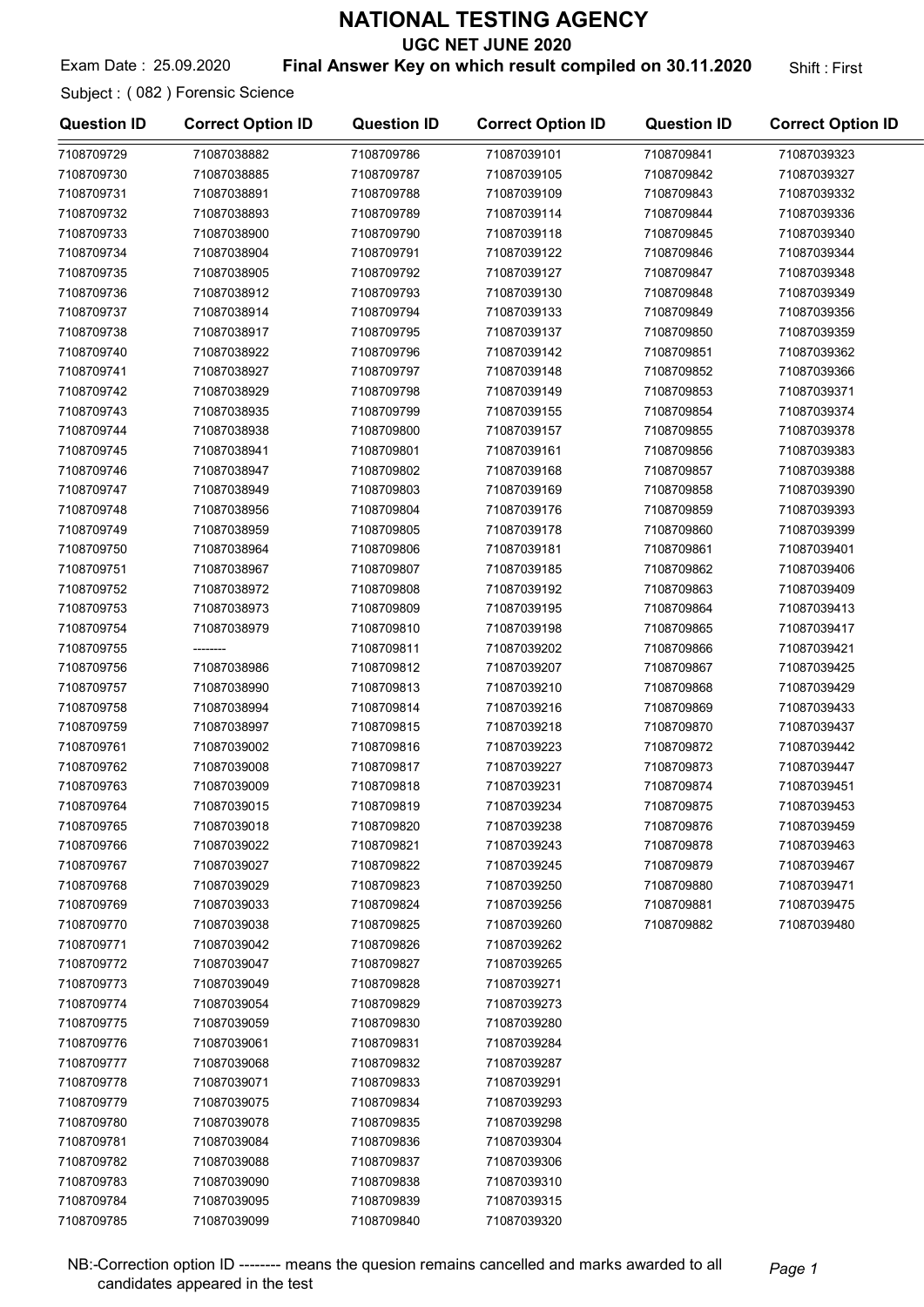UGC NET JUNE 2020

Exam Date: 24.09.2020 **Final Answer Key on which result compiled on 30.11.2020** Shift: Second

Subject : ( 083 ) Pali

| <b>Question ID</b> | <b>Correct Option ID</b> | <b>Question ID</b> | <b>Correct Option ID</b> | <b>Question ID</b> | <b>Correct Option ID</b> |
|--------------------|--------------------------|--------------------|--------------------------|--------------------|--------------------------|
| 2105295168         | 21052920402              | 2105295225         | 21052920623              | 2105295280         | 21052920843              |
| 2105295169         | 21052920407              | 2105295226         | 21052920628              | 2105295281         | 21052920848              |
| 2105295170         | 21052920409              | 2105295227         | 21052920632              | 2105295282         | 21052920852              |
| 2105295171         | 21052920416              | 2105295228         | 21052920634              | 2105295283         | 21052920853              |
| 2105295172         | 21052920419              | 2105295229         | 21052920637              | 2105295284         | 21052920857              |
| 2105295173         | 21052920424              | 2105295230         | 21052920642              | 2105295285         | 21052920861              |
| 2105295174         | 21052920428              | 2105295231         | 21052920648              | 2105295286         | 21052920868              |
| 2105295175         | 21052920429              | 2105295232         | 21052920649              | 2105295287         | 21052920869              |
| 2105295176         | 21052920433              | 2105295233         | 21052920654              | 2105295288         | 21052920874              |
| 2105295177         | 21052920439              | 2105295234         | 21052920657              | 2105295289         | 21052920878              |
| 2105295179         | 21052920443              | 2105295235         | 21052920663              | 2105295290         | 21052920881              |
| 2105295180         | 21052920446              | 2105295236         | 21052920665              | 2105295291         | 21052920886              |
| 2105295181         | 21052920449              | 2105295237         | 21052920670              | 2105295292         | 21052920892              |
| 2105295182         | 21052920455              | 2105295238         | 21052920673              | 2105295293         | 21052920893              |
| 2105295183         | 21052920458              | 2105295239         | 21052920679              | 2105295294         | 21052920898              |
| 2105295184         | 21052920462              | 2105295240         | --------                 | 2105295295         | 21052920901              |
| 2105295185         | 21052920467              | 2105295241         | 21052920685              | 2105295296         | 21052920907              |
| 2105295186         | 21052920472              | 2105295242         | 21052920691              | 2105295297         | 21052920912              |
| 2105295187         | 21052920474              | 2105295243         | 21052920695              | 2105295298         | 21052920913              |
| 2105295188         | 21052920477              | 2105295244         | 21052920697              | 2105295299         | 21052920919              |
| 2105295189         | 21052920482              | 2105295245         | 21052920702              | 2105295300         | --------                 |
| 2105295190         | 21052920485              | 2105295246         | 21052920705              | 2105295301         | 21052920928              |
| 2105295191         | 21052920490              | 2105295247         | 21052920712              | 2105295302         | 21052920930              |
| 2105295192         | 21052920493              | 2105295248         | 21052920713              | 2105295303         | 21052920935              |
| 2105295193         | 21052920499              | 2105295249         | 21052920719              | 2105295304         | 21052920938              |
| 2105295194         | 21052920503              | 2105295250         | 21052920724              | 2105295305         | 21052920943              |
| 2105295195         | 21052920505              | 2105295251         | 21052920727              | 2105295306         | 21052920947              |
| 2105295196         | 21052920509              | 2105295252         | 21052920731              | 2105295307         | 21052920949              |
| 2105295197         | 21052920515              | 2105295253         | 21052920736              | 2105295308         | 21052920953              |
| 2105295198         | 21052920519              | 2105295254         | 21052920740              | 2105295309         | 21052920957              |
| 2105295200         | 21052920522              | 2105295255         | 21052920743              | 2105295311         | 21052920964              |
| 2105295201         | 21052920525              | 2105295256         | 21052920745              | 2105295312         | 21052920965              |
| 2105295202         | 21052920530              | 2105295257         | 21052920752              | 2105295313         | 21052920971              |
| 2105295203         | 21052920536              | 2105295258         | 21052920754              | 2105295314         | 21052920974              |
| 2105295204         | 21052920538              | 2105295259         | 21052920759              | 2105295315         | 21052920977              |
| 2105295205         | 21052920543              | 2105295260         | 21052920763              | 2105295317         | 21052920984              |
| 2105295206         | 21052920546              | 2105295261         | 21052920767              | 2105295318         | 21052920985              |
| 2105295207         | 21052920551              | 2105295262         | 21052920769              | 2105295319         | 21052920990              |
| 2105295208         | 21052920554              | 2105295263         | 21052920774              | 2105295320         | 21052920993              |
| 2105295209         | 21052920559              | 2105295264         | 21052920778              | 2105295321         | 21052920999              |
| 2105295210         | 21052920562              | 2105295265         | 21052920784              |                    |                          |
| 2105295211         | 21052920565              | 2105295266         | 21052920788              |                    |                          |
| 2105295212         | 21052920570              | 2105295267         | 21052920791              |                    |                          |
| 2105295213         | 21052920576              | 2105295268         | 21052920793              |                    |                          |
| 2105295214         | 21052920577              | 2105295269         | 21052920797              |                    |                          |
| 2105295215         | 21052920583              | 2105295270         | 21052920801              |                    |                          |
| 2105295216         | 21052920587              | 2105295271         | 21052920808              |                    |                          |
| 2105295217         | 21052920590              | 2105295272         | 21052920812              |                    |                          |
| 2105295218         | 21052920594              | 2105295273         | 21052920813              |                    |                          |
| 2105295219         | 21052920600              | 2105295274         | 21052920818              |                    |                          |
| 2105295220         | 21052920601              | 2105295275         | 21052920824              |                    |                          |
| 2105295221         | 21052920606              | 2105295276         | --------                 |                    |                          |
| 2105295222         | 21052920610              | 2105295277         | 21052920830              |                    |                          |
| 2105295223         | 21052920614              | 2105295278         | 21052920835              |                    |                          |
| 2105295224         | 21052920618              | 2105295279         | 21052920839              |                    |                          |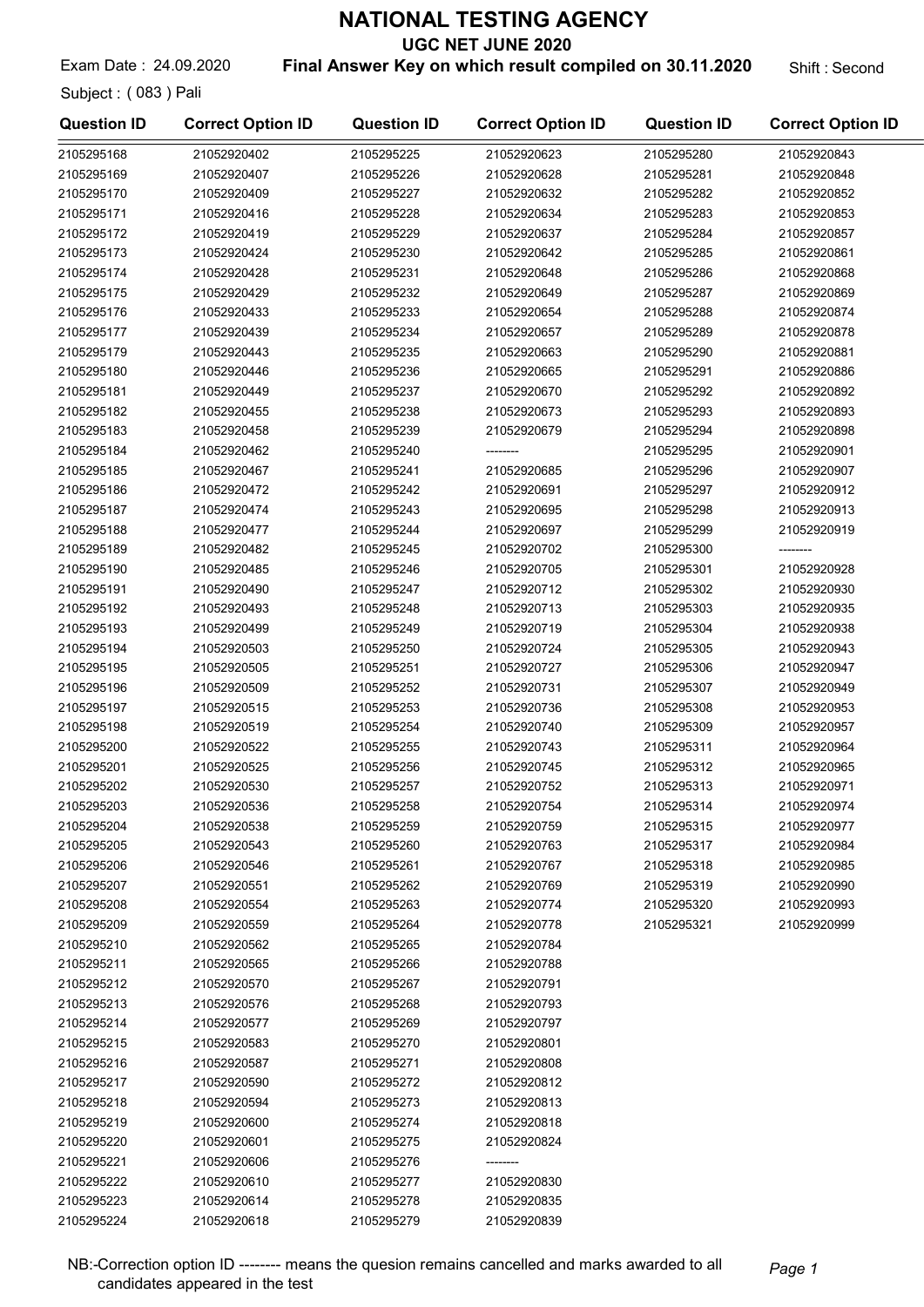UGC NET JUNE 2020

Exam Date: 04.11.2020 **Final Answer Key on which result compiled on 30.11.2020** Shift : Second

Subject : ( 084 ) Kashmiri

| <b>Question ID</b> | <b>Correct Option ID</b> | <b>Question ID</b> | <b>Correct Option ID</b> | <b>Question ID</b> | <b>Correct Option ID</b> |
|--------------------|--------------------------|--------------------|--------------------------|--------------------|--------------------------|
| 5362282004         | 5362287802               | 5362282060         | 5362288023               | 5362282115         | 5362288243               |
| 5362282005         | 5362287807               | 5362282061         | 5362288025               | 5362282116         | 5362288248               |
| 5362282006         | 5362287812               | 5362282062         | 5362288031               | 5362282117         | 5362288249               |
| 5362282007         | 5362287813               | 5362282063         | 5362288033               | 5362282118         | 5362288254               |
| 5362282008         | 5362287818               | 5362282064         | 5362288040               | 5362282119         | 5362288258               |
| 5362282009         | 5362287823               | 5362282065         | 5362288042               | 5362282120         | 5362288264               |
| 5362282010         | 5362287826               | 5362282066         | 5362288046               | 5362282121         | 5362288267               |
| 5362282011         | 5362287829               | 5362282067         | 5362288049               | 5362282122         | 5362288271               |
| 5362282012         | 5362287833               | 5362282068         | 5362288055               | 5362282123         | 5362288276               |
| 5362282013         | 5362287837               | 5362282069         | 5362288057               | 5362282124         | 5362288279               |
| 5362282014         | 5362287844               | 5362282070         | 5362288064               | 5362282125         | 5362288283               |
| 5362282015         | 5362287847               | 5362282071         | 5362288066               | 5362282126         | 5362288285               |
| 5362282016         | 5362287849               | 5362282072         | 5362288072               | 5362282127         | 5362288292               |
| 5362282017         | 5362287853               | 5362282073         | 5362288074               | 5362282128         | 5362288295               |
| 5362282018         | 5362287859               | 5362282074         | 5362288077               | 5362282129         | 5362288297               |
| 5362282019         | 5362287862               | 5362282075         | 5362288083               | 5362282130         | 5362288302               |
| 5362282020         | 5362287867               | 5362282076         | 5362288086               | 5362282131         | 5362288307               |
| 5362282021         | 5362287871               | 5362282077         | 5362288089               | 5362282132         | 5362288312               |
| 5362282022         | 5362287873               | 5362282078         | 5362288095               | 5362282133         | 5362288316               |
| 5362282023         | 5362287878               | 5362282079         | 5362288098               | 5362282134         | 5362288318               |
| 5362282024         | 5362287883               | 5362282080         | 5362288103               | 5362282135         | 5362288323               |
| 5362282025         | 5362287888               | 5362282081         | 5362288108               | 5362282136         | 5362288325               |
| 5362282026         | --------                 | 5362282082         | 5362288111               | 5362282137         | 5362288332               |
| 5362282027         | 5362287894               | 5362282083         | 5362288113               | 5362282138         | 5362288335               |
| 5362282028         | 5362287897               | 5362282084         | 5362288117               | 5362282139         | 5362288337               |
| 5362282029         | 5362287901               | 5362282085         | 5362288124               | 5362282140         | 5362288344               |
| 5362282030         | 5362287907               | 5362282086         | 5362288127               | 5362282141         | 5362288345               |
| 5362282031         | 5362287910               | 5362282087         | 5362288130               | 5362282142         | 5362288352               |
| 5362282032         | 5362287915               | 5362282088         | 5362288133               | 5362282143         | 5362288354               |
| 5362282033         | 5362287918               | 5362282089         | 5362288138               | 5362282144         | 5362288360               |
| 5362282034         | 5362287922               | 5362282090         | 5362288142               | 5362282146         | 5362288361               |
| 5362282035         | 5362287927               | 5362282091         | 5362288148               | 5362282147         | 5362288365               |
| 5362282036         | 5362287931               | 5362282092         | 5362288150               | 5362282148         | 5362288371               |
| 5362282037         | 5362287934               | 5362282093         | 5362288155               | 5362282149         | 5362288376               |
| 5362282038         | 5362287937               | 5362282094         | 5362288158               | 5362282150         | 5362288377               |
| 5362282039         | 5362287944               | 5362282095         | 5362288161               | 5362282152         | 5362288381               |
| 5362282040         | 5362287945               | 5362282096         | 5362288166               | 5362282153         | 5362288386               |
| 5362282041         | 5362287950               | 5362282097         | 5362288169               | 5362282154         | 5362288390               |
| 5362282042         | 5362287955               | 5362282098         | 5362288173               | 5362282155         | 5362288394               |
| 5362282043         | 5362287957               | 5362282099         | 5362288179               | 5362282156         | 5362288397               |
| 5362282044         | 5362287962               | 5362282100         | 5362288182               |                    |                          |
| 5362282045         | 5362287966               | 5362282101         | 5362288186               |                    |                          |
| 5362282046         | 5362287971               | 5362282102         | 5362288192               |                    |                          |
| 5362282047         | 5362287976               | 5362282103         | 5362288194               |                    |                          |
| 5362282048         | 5362287978               | 5362282104         | 5362288198               |                    |                          |
| 5362282050         | 5362287983               | 5362282105         | 5362288204               |                    |                          |
| 5362282051         | 5362287988               | 5362282106         | 5362288208               |                    |                          |
| 5362282052         | 5362287989               | 5362282107         | 5362288210               |                    |                          |
| 5362282053         | 5362287993               | 5362282108         | 5362288216               |                    |                          |
| 5362282054         | 5362288000               | 5362282109         | 5362288217               |                    |                          |
| 5362282055         | 5362288003               | 5362282110         | 5362288221               |                    |                          |
| 5362282056         | 5362288005               | 5362282111         | 5362288225               |                    |                          |
| 5362282057         | 5362288012               | 5362282112         | 5362288232               |                    |                          |
| 5362282058         | 5362288015               | 5362282113         | 5362288235               |                    |                          |
| 5362282059         | 5362288020               | 5362282114         | 5362288237               |                    |                          |

NB:-Correction option ID ------- means the quesion remains cancelled and marks awarded to all Page 1 candidates appeared in the test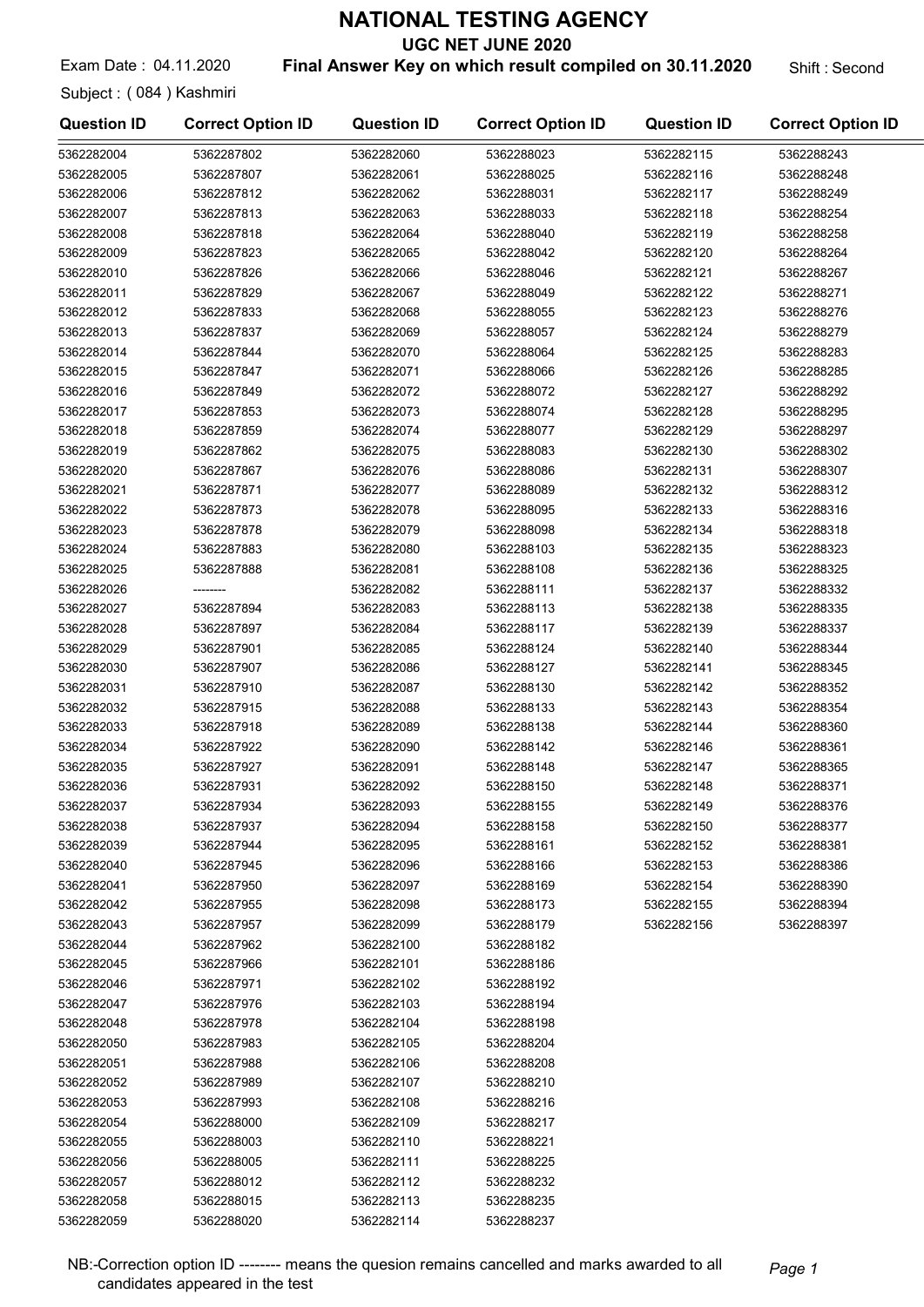UGC NET JUNE 2020

Exam Date: 24.09.2020 **Final Answer Key on which result compiled on 30.11.2020** Shift: First

Subject : ( 085 ) Konkani

| <b>Question ID</b> | <b>Correct Option ID</b> | <b>Question ID</b> | <b>Correct Option ID</b> | <b>Question ID</b> | <b>Correct Option ID</b> |
|--------------------|--------------------------|--------------------|--------------------------|--------------------|--------------------------|
| 71087012655        | 71087050282              | 71087012712        | 71087050501              | 71087012767        | 71087050723              |
| 71087012656        | 71087050288              | 71087012713        | 71087050507              | 71087012768        | 71087050727              |
| 71087012657        | 71087050291              | 71087012714        | 71087050510              | 71087012769        | 71087050730              |
| 71087012658        | 71087050294              | 71087012715        | 71087050516              | 71087012770        | 71087050735              |
| 71087012659        | 71087050297              | 71087012716        | 71087050520              | 71087012771        | 71087050738              |
| 71087012660        | 71087050302              | 71087012717        | 71087050521              | 71087012772        | 71087050742              |
| 71087012661        | 71087050307              | 71087012718        | 71087050527              | 71087012773        | 71087050748              |
| 71087012662        | 71087050312              | 71087012719        | 71087050532              | 71087012774        | 71087050751              |
| 71087012663        | 71087050313              | 71087012720        | 71087050535              | 71087012775        | 71087050753              |
| 71087012664        | 71087050320              | 71087012721        | 71087050537              | 71087012776        | 71087050757              |
| 71087012666        | 71087050324              | 71087012722        | 71087050543              | 71087012777        | 71087050764              |
| 71087012667        | 71087050325              | 71087012723        | 71087050546              | 71087012778        | 71087050768              |
| 71087012668        | 71087050331              | 71087012724        | 71087050549              | 71087012779        | 71087050770              |
| 71087012669        | 71087050335              | 71087012725        | 71087050555              | 71087012780        | 71087050773              |
| 71087012670        | 71087050340              | 71087012726        | 71087050557              | 71087012781        | 71087050780              |
| 71087012671        | 71087050342              | 71087012727        | 71087050562              | 71087012782        | 71087050781              |
| 71087012672        | 71087050347              | 71087012728        | 71087050567              | 71087012783        | 71087050787              |
| 71087012673        | 71087050351              | 71087012729        | 71087050572              | 71087012784        | 71087050791              |
| 71087012674        | 71087050353              | 71087012730        | 71087050575              | 71087012785        | 71087050794              |
| 71087012675        | 71087050357              | 71087012731        | 71087050578              | 71087012786        | 71087050800              |
| 71087012676        | 71087050364              | 71087012732        | 71087050582              | 71087012787        | 71087050801              |
|                    |                          |                    |                          |                    |                          |
| 71087012677        | 71087050367              | 71087012733        | 71087050588              | 71087012788        | 71087050807              |
| 71087012678        | 71087050369              | 71087012734        | 71087050590              | 71087012789        | 71087050810              |
| 71087012679        | 71087050374              | 71087012735        | 71087050593              | 71087012790        | 71087050813              |
| 71087012680        | 71087050380              | 71087012736        | 71087050600              | 71087012791        | 71087050818              |
| 71087012681        | 71087050382              | 71087012737        | 71087050602              | 71087012792        | 71087050821              |
| 71087012682        | 71087050385              | 71087012738        | 71087050608              | 71087012793        | 71087050826              |
| 71087012683        | 71087050389              | 71087012739        | 71087050609              | 71087012794        | 71087050829              |
| 71087012684        | 71087050395              | 71087012740        | 71087050614              | 71087012795        | 71087050833              |
| 71087012685        | 71087050399              | 71087012741        | 71087050619              | 71087012796        | 71087050839              |
| 71087012687        | 71087050402              | 71087012742        | 71087050622              | 71087012798        | 71087050842              |
| 71087012688        | 71087050408              | 71087012743        | 71087050627              | 71087012799        | 71087050847              |
| 71087012689        | 71087050409              | 71087012744        | 71087050629              | 71087012800        | 71087050849              |
| 71087012690        | 71087050416              | 71087012745        | 71087050634              | 71087012801        | 71087050853              |
| 71087012691        | 71087050419              | 71087012746        | 71087050639              | 71087012802        | 71087050859              |
| 71087012692        | 71087050423              | 71087012747        | 71087050641              | 71087012804        | 71087050864              |
| 71087012693        | 71087050428              | 71087012748        | 71087050645              | 71087012805        | 71087050867              |
| 71087012694        | 71087050431              | 71087012749        | 71087050649              | 71087012806        | 71087050870              |
| 71087012695        | 71087050433              | 71087012750        | 71087050653              | 71087012807        | 71087050876              |
| 71087012696        | 71087050438              | 71087012751        | 71087050659              | 71087012808        | 71087050877              |
| 71087012697        | 71087050442              | 71087012752        | 71087050662              |                    |                          |
| 71087012698        | 71087050445              | 71087012753        | 71087050668              |                    |                          |
| 71087012699        | 71087050452              | 71087012754        | 71087050671              |                    |                          |
| 71087012700        | 71087050455              | 71087012755        | 71087050673              |                    |                          |
| 71087012701        | 71087050459              | 71087012756        | 71087050678              |                    |                          |
| 71087012702        | 71087050462              | 71087012757        | 71087050683              |                    |                          |
| 71087012703        | 71087050467              | 71087012758        | 71087050688              |                    |                          |
| 71087012704        | 71087050471              | 71087012759        | 71087050689              |                    |                          |
| 71087012705        | 71087050473              | 71087012760        | 71087050695              |                    |                          |
| 71087012706        | 71087050480              | 71087012761        | 71087050699              |                    |                          |
| 71087012707        | 71087050482              | 71087012762        | 71087050702              |                    |                          |
| 71087012708        | 71087050487              | 71087012763        | 71087050708              |                    |                          |
| 71087012709        | 71087050490              | 71087012764        | 71087050711              |                    |                          |
| 71087012710        | 71087050495              | 71087012765        | 71087050713              |                    |                          |
| 71087012711        | 71087050499              | 71087012766        | 71087050718              |                    |                          |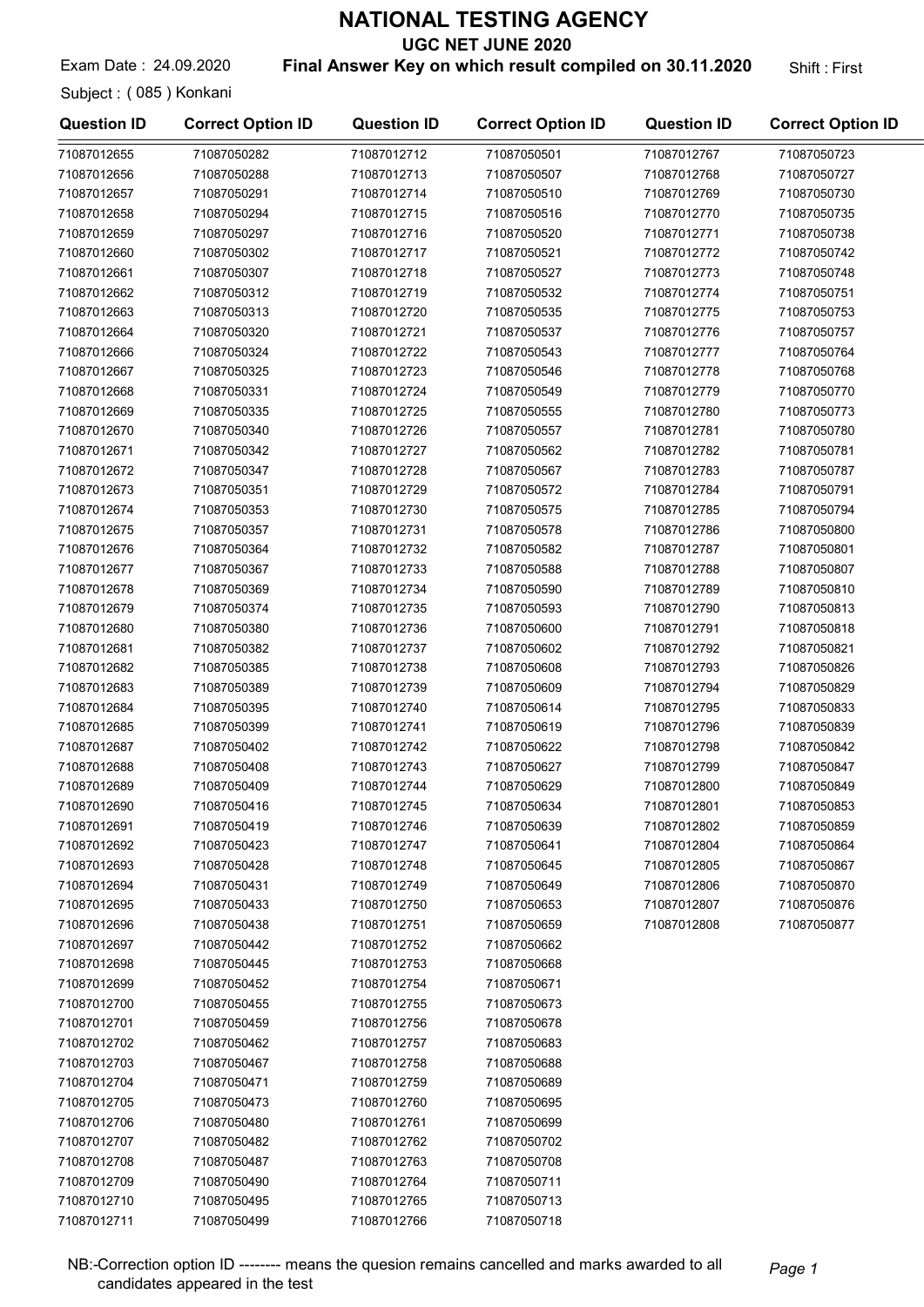UGC NET JUNE 2020

#### Exam Date: 11.11.2020 **Final Answer Key on which result compiled on 30.11.2020** Shift: Second

#### Subject : ( 087 ) Computer Science and Applications

| <b>Question ID</b> | <b>Correct Option ID</b> | <b>Question ID</b> | <b>Correct Option ID</b> | <b>Question ID</b> | <b>Correct Option ID</b> |
|--------------------|--------------------------|--------------------|--------------------------|--------------------|--------------------------|
| 5362284237         | 53622816502              | 5362284293         | 53622816724              | 5362284348         | 53622816944              |
| 5362284238         | 53622816508              | 5362284294         | 53622816726              | 5362284349         | 53622816948              |
| 5362284239         | 53622816511              | 5362284295         | 53622816732              | 5362284350         | 53622816951              |
| 5362284240         | 53622816516              | 5362284296         |                          | 5362284351         | 53622816956              |
| 5362284241         | 53622816517              | 5362284297         | 53622816738              | 5362284352         | 53622816959              |
| 5362284242         | 53622816521              | 5362284298         | 53622816743              | 5362284353         | 53622816964              |
| 5362284243         | 53622816528              | 5362284299         | 53622816745              | 5362284354         | 53622816967              |
| 5362284244         | 53622816529              | 5362284300         | 53622816749              | 5362284355         | 53622816971              |
| 5362284245         | 53622816534              | 5362284301         | 53622816756              | 5362284356         | 53622816973              |
| 5362284246         | 53622816539              | 5362284302         | 53622816760              | 5362284357         | --------                 |
| 5362284247         | 53622816541              | 5362284303         | 53622816763              | 5362284358         | 53622816983              |
| 5362284248         | 53622816548              | 5362284304         | 53622816766              | 5362284359         | 53622816986              |
| 5362284249         | 53622816550              | 5362284305         | 53622816770              | 5362284360         | 53622816989              |
| 5362284250         | 53622816553              | 5362284306         | 53622816774              | 5362284361         | 53622816994              |
| 5362284251         | 53622816557              | 5362284307         | 53622816779              | 5362284362         | 53622816999              |
| 5362284252         | 53622816561              | 5362284308         | 53622816783              | 5362284363         | 53622817003              |
| 5362284253         | 53622816566              | 5362284309         | 53622816786              | 5362284364         | 53622817008              |
| 5362284254         | 53622816571              | 5362284310         | 53622816791              | 5362284365         | 53622817009,             |
| 5362284255         | 53622816576              | 5362284311         | 53622816793              |                    | 53622817011              |
| 5362284256         | 53622816577              | 5362284312         | 53622816798              | 5362284366         | 53622817014              |
| 5362284257         | 53622816582              | 5362284313         | 53622816804              | 5362284367         | 53622817017              |
| 5362284258         | 53622816587              | 5362284314         | 53622816807              | 5362284368         | 53622817021              |
| 5362284259         | 53622816589              | 5362284315         | 53622816811              | 5362284369         | 53622817028              |
| 5362284260         | 53622816596              | 5362284316         | 53622816813              | 5362284370         | 53622817031              |
| 5362284261         | 53622816600              | 5362284317         | --------                 | 5362284371         | 53622817035              |
| 5362284262         | 53622816603              | 5362284318         | 53622816821              | 5362284372         | 53622817037              |
| 5362284263         | 53622816606              | 5362284319         | 53622816827              | 5362284373         | 53622817043              |
| 5362284264         | 53622816609              | 5362284320         | 53622816831              | 5362284374         | 53622817045              |
| 5362284265         | 53622816614              | 5362284321         | 53622816835              | 5362284375         | 53622817049              |
| 5362284266         | 53622816620              | 5362284322         | 53622816840              | 5362284376         | 53622817053              |
| 5362284267         | 53622816624              | 5362284323         | 53622816844              | 5362284377         | 53622817057              |
| 5362284268         | 53622816628              | 5362284324         | 53622816846              | 5362284379         | 53622817063              |
| 5362284269         | 53622816632              | 5362284325         | 53622816849              | 5362284380         | 53622817066              |
| 5362284270         | 53622816634              | 5362284326         | 53622816856              | 5362284381         | 53622817069              |
| 5362284271         | 53622816640              | 5362284327         | 53622816858              | 5362284382         | 53622817073              |
| 5362284272         | 53622816642              | 5362284328         | 53622816864              | 5362284383         | 53622817080              |
| 5362284273         | 53622816646              | 5362284329         | 53622816868              | 5362284385         | 53622817083              |
| 5362284274         | 53622816652              | 5362284330         | 53622816869              | 5362284386         | 53622817087              |
| 5362284275         | 53622816654              | 5362284331         | 53622816875              | 5362284387         | 53622817092              |
| 5362284276         | 53622816657              | 5362284332         | 53622816879              | 5362284388         | 53622817093              |
| 5362284277         | 53622816662              | 5362284333         | 53622816881              | 5362284389         | 53622817098              |
| 5362284278         | 53622816666              | 5362284334         | 53622816887              |                    |                          |
| 5362284279         | 53622816672              | 5362284335         | 53622816890              |                    |                          |
| 5362284280         | 53622816675              | 5362284336         | 53622816895              |                    |                          |
| 5362284281         | 53622816679              | 5362284337         | 53622816897              |                    |                          |
| 5362284283         | 53622816682              | 5362284338         | 53622816902              |                    |                          |
| 5362284284         | 53622816687              | 5362284339         | 53622816905              |                    |                          |
| 5362284285         | 53622816692              | 5362284340         | 53622816911              |                    |                          |
| 5362284286         | 53622816694              | 5362284341         | 53622816915              |                    |                          |
| 5362284287         | 53622816697              | 5362284342         | 53622816920              |                    |                          |
| 5362284288         | 53622816703              | 5362284343         | --------                 |                    |                          |
| 5362284289         | 53622816708              | 5362284344         | 53622816928              |                    |                          |
| 5362284290         | 53622816712              | 5362284345         | 53622816929              |                    |                          |
| 5362284291         | 53622816716              | 5362284346         | 53622816936              |                    |                          |
| 5362284292         | 53622816717              | 5362284347         | 53622816940              |                    |                          |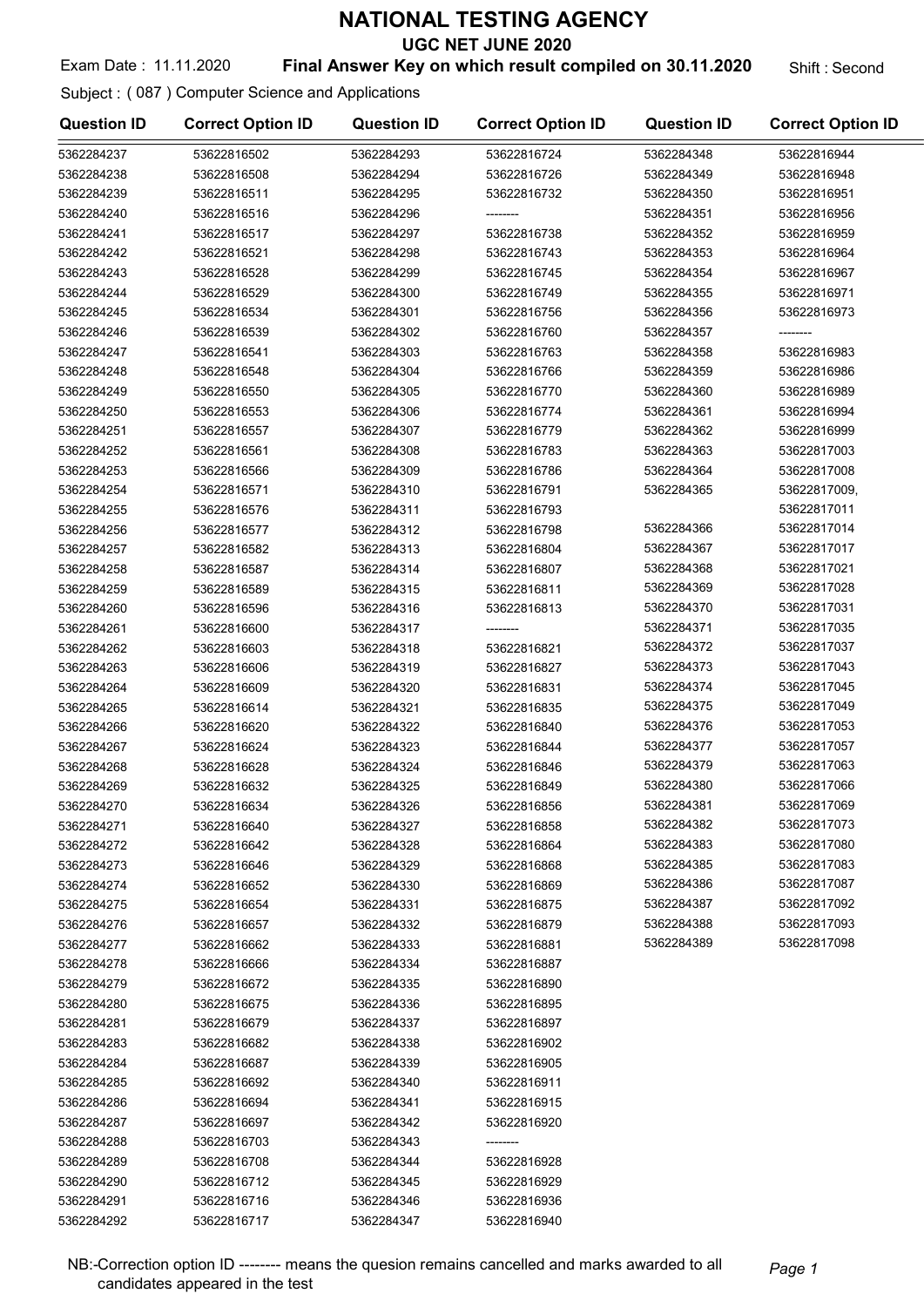UGC NET JUNE 2020

#### Exam Date: 05.11.2020 **Final Answer Key on which result compiled on 30.11.2020** Shift: First

Subject : ( 088 ) Electronic Science

| <b>Question ID</b> | <b>Correct Option ID</b> | <b>Question ID</b> | <b>Correct Option ID</b> | <b>Question ID</b> | <b>Correct Option ID</b> |
|--------------------|--------------------------|--------------------|--------------------------|--------------------|--------------------------|
| 5362282312         | 5362289002               | 5362282368         | 5362289224               | 5362282423         | 5362289444               |
| 5362282313         | 5362289007               | 5362282369         | 5362289228               | 5362282424         | 5362289445               |
| 5362282314         | 5362289012               | 5362282370         | 5362289231               | 5362282425         | 5362289449               |
| 5362282315         | 5362289013               | 5362282371         | 5362289235               | 5362282426         | 5362289454               |
| 5362282316         | 5362289019               | 5362282372         | 5362289237               | 5362282427         | 5362289459               |
| 5362282317         | 5362289021               | 5362282373         | 5362289242               | 5362282428         | 5362289462               |
| 5362282318         | 5362289026               | 5362282374         | 5362289246               | 5362282429         | 5362289466               |
| 5362282319         | 5362289032               | 5362282375         | 5362289249               | 5362282430         | 5362289472               |
| 5362282320         | 5362289033               | 5362282376         | 5362289255               | 5362282431         | 5362289476               |
| 5362282321         | 5362289037               | 5362282377         | 5362289258               | 5362282432         | 5362289477               |
| 5362282322         | 5362289044               | 5362282378         | 5362289263               | 5362282433         | 5362289481               |
| 5362282323         | 5362289045               | 5362282379         | 5362289266               | 5362282434         | 5362289485               |
| 5362282324         | 5362289050               | 5362282380         | 5362289271               | 5362282435         | 5362289489               |
| 5362282325         | 5362289055               | 5362282381         | 5362289274               | 5362282436         | 5362289495               |
| 5362282326         | 5362289059               | 5362282382         | 5362289280               | 5362282437         | 5362289497               |
| 5362282327         | 5362289064               | 5362282383         | --------                 | 5362282438         | 5362289504               |
| 5362282328         | 5362289065               | 5362282384         | 5362289285               | 5362282439         | 5362289507               |
| 5362282329         | 5362289072               | 5362282385         | 5362289289               | 5362282440         | 5362289511               |
| 5362282330         | 5362289074               | 5362282386         | 5362289294               | 5362282441         | 5362289516               |
| 5362282331         | 5362289079               | 5362282387         | 5362289298               | 5362282442         | 5362289520               |
| 5362282332         | 5362289081               | 5362282388         | 5362289301               | 5362282443         | 5362289521               |
| 5362282333         | 5362289085               | 5362282389         | 5362289308               | 5362282444         | 5362289528               |
| 5362282334         | 5362289090               | 5362282390         | 5362289311               | 5362282445         | 5362289532               |
| 5362282335         | 5362289096               | 5362282391         | 5362289314               | 5362282446         | 5362289533               |
| 5362282336         | 5362289099               | 5362282392         | 5362289320               | 5362282447         | 5362289539               |
| 5362282337         | 5362289102               | 5362282393         | 5362289323               | 5362282448         | 5362289541               |
| 5362282338         | 5362289107               | 5362282394         | 5362289327               | 5362282449         | 5362289548               |
| 5362282339         | 5362289109               | 5362282395         | 5362289329               | 5362282450         | 5362289552               |
| 5362282340         | 5362289116               | 5362282396         | 5362289333               | 5362282451         | 5362289553               |
| 5362282341         | 5362289117               | 5362282397         | 5362289338               | 5362282452         | 5362289560               |
| 5362282342         | 5362289122               | 5362282398         | 5362289341               | 5362282454         | 5362289564               |
| 5362282343         | 5362289128               | 5362282399         | 5362289346               | 5362282455         | 5362289568               |
| 5362282344         | 5362289132               | 5362282400         | 5362289352               | 5362282456         | 5362289569               |
| 5362282345         | 5362289134               | 5362282401         | 5362289356               | 5362282457         | 5362289576               |
| 5362282346         | 5362289138               | 5362282402         | 5362289360               | 5362282458         | 5362289579               |
| 5362282347         | 5362289141               | 5362282403         | 5362289362               | 5362282460         | 5362289581               |
| 5362282348         | 5362289146               | 5362282404         | 5362289367               | 5362282461         | 5362289586               |
| 5362282349         | 5362289149               | 5362282405         | 5362289370               | 5362282462         | 5362289592               |
| 5362282350         | 5362289154               | 5362282406         | 5362289376               | 5362282463         | 5362289593               |
| 5362282351         | 5362289160               | 5362282407         | 5362289380               | 5362282464         | 5362289599               |
| 5362282352         | 5362289162               | 5362282408         | 5362289383               |                    |                          |
| 5362282353         | 5362289167               | 5362282409         | 5362289388               |                    |                          |
| 5362282354         | 5362289172               | 5362282410         | 5362289389               |                    |                          |
| 5362282355         | 5362289173               | 5362282411         | 5362289396               |                    |                          |
| 5362282356         | 5362289178               | 5362282412         | 5362289400               |                    |                          |
| 5362282358         | 5362289182               | 5362282413         | 5362289402               |                    |                          |
| 5362282359         | 5362289185               | 5362282414         | 5362289407               |                    |                          |
| 5362282360         | 5362289191               | 5362282415         | 5362289409               |                    |                          |
| 5362282361         | 5362289196               | 5362282416         | 5362289413               |                    |                          |
| 5362282362         | 5362289197               | 5362282417         | 5362289417               |                    |                          |
| 5362282363         | 5362289202               | 5362282418         | 5362289423               |                    |                          |
| 5362282364         | 5362289208               | 5362282419         | 5362289425               |                    |                          |
| 5362282365         | 5362289210               | 5362282420         | 5362289429               |                    |                          |
| 5362282366         | 5362289214               | 5362282421         | 5362289434               |                    |                          |
| 5362282367         | 5362289220               | 5362282422         | 5362289439               |                    |                          |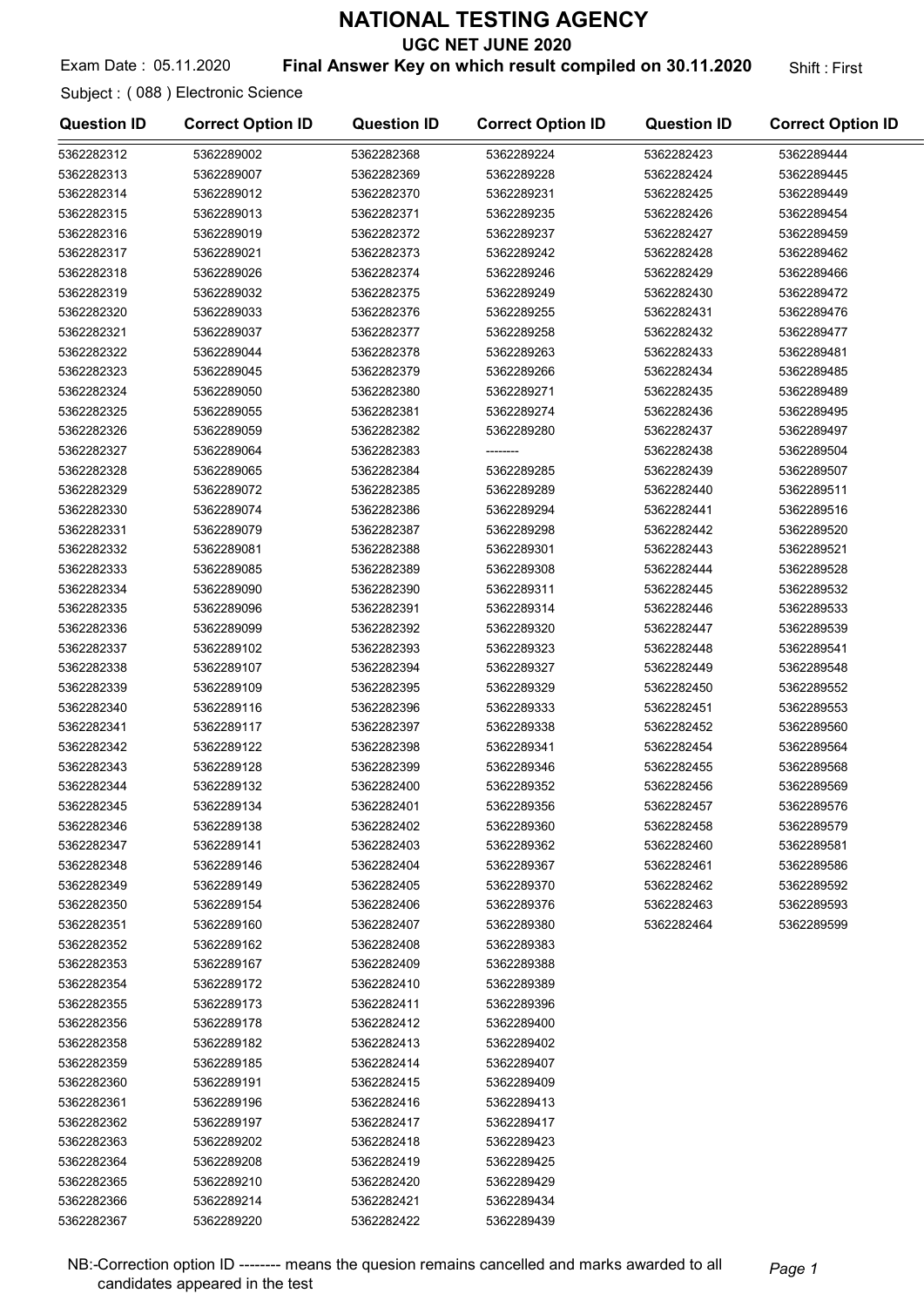UGC NET JUNE 2020

Exam Date: 29.09.2020 **Final Answer Key on which result compiled on 30.11.2020** Shift : Second

Subject : ( 089 ) Environmental Sciences

| <b>Question ID</b> | <b>Correct Option ID</b> | <b>Question ID</b> | <b>Correct Option ID</b> | <b>Question ID</b> | <b>Correct Option ID</b> |
|--------------------|--------------------------|--------------------|--------------------------|--------------------|--------------------------|
| 2105297940         | 21052931202              | 2105297996         | 21052931423              | 2105298051         | 21052931643              |
| 2105297941         | 21052931207              | 2105297997         | 21052931426              | 2105298052         | 21052931648              |
| 2105297942         | 21052931209              | 2105297998         | 21052931430              | 2105298053         | 21052931651              |
| 2105297943         | 21052931216              | 2105297999         | 21052931435              | 2105298054         | 21052931653              |
| 2105297944         | 21052931220              | 2105298000         | 21052931437              | 2105298055         | 21052931659              |
| 2105297945         | 21052931224              | 2105298001         | 21052931441              | 2105298056         | 21052931663              |
| 2105297946         | 21052931228              | 2105298002         | 21052931447              | 2105298057         | 21052931668              |
| 2105297947         | 21052931230              | 2105298003         | 21052931450              | 2105298058         | 21052931672              |
| 2105297948         | 21052931233              | 2105298004         | 21052931455              | 2105298059         | 21052931676              |
| 2105297949         | 21052931239              | 2105298005         | 21052931457              | 2105298060         | 21052931678              |
| 2105297950         | 21052931243              | 2105298006         | 21052931464              | 2105298061         | 21052931682              |
| 2105297951         | 21052931247              | 2105298007         | 21052931467              | 2105298062         | 21052931687              |
| 2105297952         | 21052931249              | 2105298008         | 21052931470              | 2105298063         | 21052931691              |
| 2105297953         | 21052931253              | 2105298009         | 21052931474              | 2105298064         | 21052931696              |
| 2105297954         | 21052931259              | 2105298010         | 21052931478              | 2105298065         | 21052931700              |
| 2105297955         | 21052931264              | 2105298011         | 21052931484              | 2105298066         | 21052931703              |
| 2105297956         | 21052931266              | 2105298012         | 21052931486              | 2105298067         | 21052931708              |
| 2105297957         | 21052931269              | 2105298013         | 21052931491              | 2105298068         | 21052931711              |
| 2105297958         | 21052931275              | 2105298014         | 21052931495              | 2105298069         | 21052931714              |
| 2105297959         | 21052931280              | 2105298015         | 21052931500              | 2105298070         | 21052931717              |
| 2105297960         | 21052931284              | 2105298016         | 21052931503              | 2105298071         | 21052931721              |
| 2105297961         | 21052931286              | 2105298017         | 21052931505              | 2105298072         | 21052931726              |
| 2105297962         | 21052931292              | 2105298018         | 21052931510              | 2105298073         | 21052931732              |
| 2105297963         | 21052931293              | 2105298019         | --------                 | 2105298074         | 21052931733              |
| 2105297964         | 21052931298              | 2105298020         | 21052931517              | 2105298075         | 21052931737              |
| 2105297965         | 21052931302              | 2105298021         | 21052931523              | 2105298076         | 21052931743              |
| 2105297966         | 21052931308              | 2105298022         | 21052931526              | 2105298077         | 21052931748              |
| 2105297967         | 21052931311              | 2105298023         | 21052931529              | 2105298078         | 21052931750              |
| 2105297968         | 21052931316              | 2105298024         | 21052931535              | 2105298079         | 21052931753              |
| 2105297969         | 21052931318              | 2105298025         | 21052931538              | 2105298080         | 21052931758              |
| 2105297970         | 21052931323              | 2105298026         | 21052931542              | 2105298082         | 21052931761              |
| 2105297971         | 21052931328              | 2105298027         | 21052931547              | 2105298083         | 21052931767              |
| 2105297972         | 21052931329              | 2105298028         | 21052931552              | 2105298084         | 21052931769              |
| 2105297973         | 21052931334              | 2105298029         | 21052931554              | 2105298085         | 21052931773              |
| 2105297974         | 21052931337              | 2105298030         | 21052931558              | 2105298086         | 21052931779              |
| 2105297975         | 21052931341              | 2105298031         | 21052931564              | 2105298088         | 21052931783              |
| 2105297976         | 21052931348              | 2105298032         | 21052931568              | 2105298089         | 21052931787              |
| 2105297977         | 21052931351              | 2105298033         | 21052931572              | 2105298090         | 21052931790              |
| 2105297978         | 21052931356              | 2105298034         | 21052931575              | 2105298091         | 21052931793              |
| 2105297979         | 21052931358              | 2105298035         | 21052931579              | 2105298092         | 21052931800              |
| 2105297980         | 21052931361              | 2105298036         | 21052931582              |                    |                          |
| 2105297981         | 21052931365              | 2105298037         | 21052931585              |                    |                          |
| 2105297982         | 21052931372              | 2105298038         | 21052931591              |                    |                          |
| 2105297983         | 21052931375              | 2105298039         | 21052931593              |                    |                          |
| 2105297984         | 21052931378              | 2105298040         | 21052931600              |                    |                          |
| 2105297986         | 21052931382              | 2105298041         | 21052931603              |                    |                          |
| 2105297987         | 21052931385              | 2105298042         | 21052931605              |                    |                          |
| 2105297988         | 21052931390              | 2105298043         | 21052931612              |                    |                          |
| 2105297989         | 21052931395              | 2105298044         | 21052931614              |                    |                          |
| 2105297990         | 21052931400              | 2105298045         | 21052931617              |                    |                          |
| 2105297991         | 21052931404              | 2105298046         | 21052931623              |                    |                          |
| 2105297992         | 21052931408              | 2105298047         | 21052931625              |                    |                          |
| 2105297993         | 21052931412              | 2105298048         | 21052931631              |                    |                          |
| 2105297994         | 21052931413              | 2105298049         | 21052931636              |                    |                          |
| 2105297995         | 21052931418              | 2105298050         | 21052931639              |                    |                          |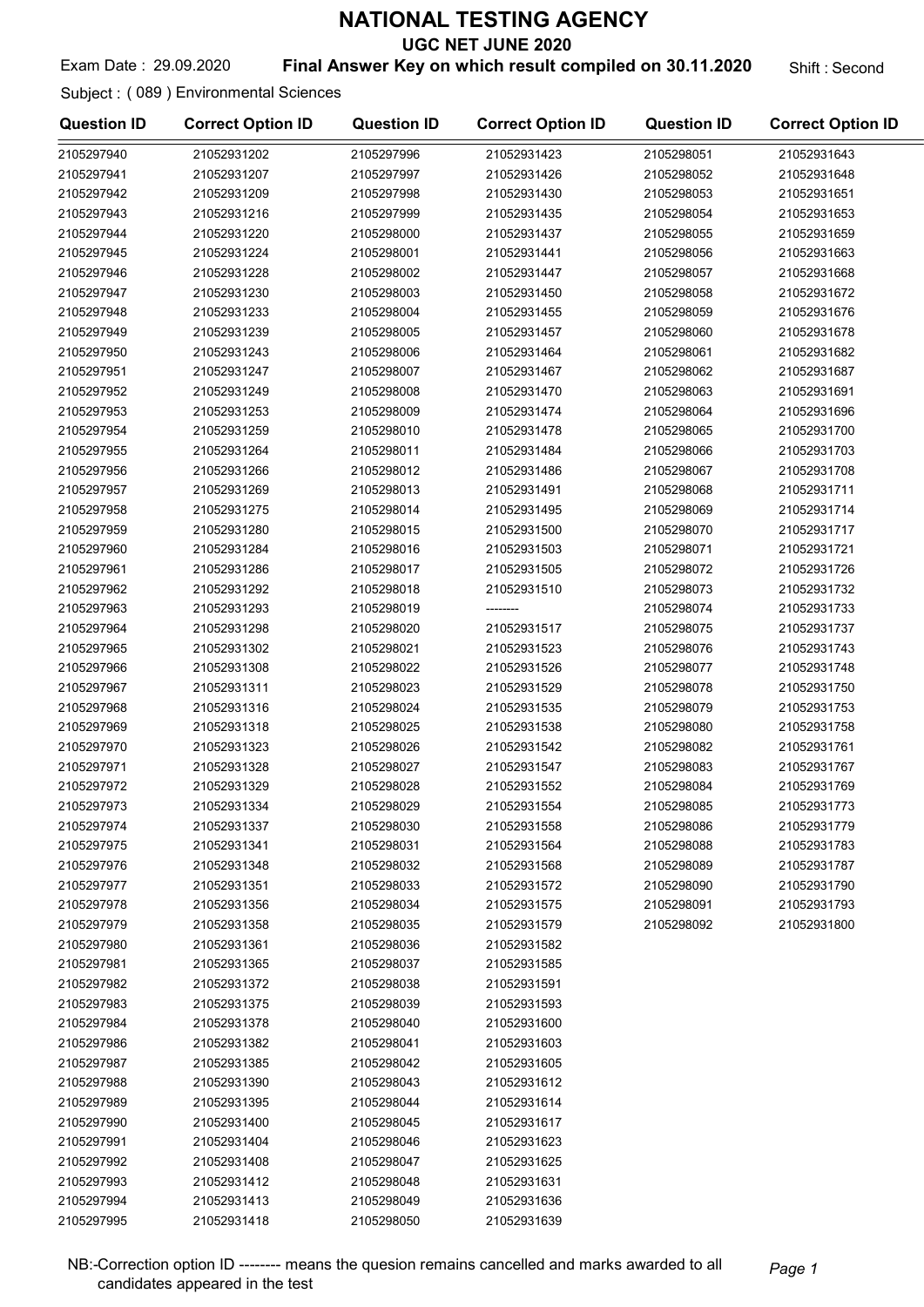UGC NET JUNE 2020

#### Exam Date : 25.09.2020 **Final Answer Key on which result compiled on 30.11.2020** Shift : Second

Subject : ( 090 ) International and Area Studies

| <b>Question ID</b>         | <b>Correct Option ID</b> | <b>Question ID</b> | <b>Correct Option ID</b> | <b>Question ID</b> | <b>Correct Option ID</b> |
|----------------------------|--------------------------|--------------------|--------------------------|--------------------|--------------------------|
| 71087011115                |                          | 71087011173        | 71087044501              | 71087011229        | 71087044724              |
| 71087011116                | 71087044287              | 71087011174        | 71087044507              | 71087011230        | 71087044725              |
| 71087011117                | 71087044289              | 71087011175        | 71087044509              | 71087011231        | 71087044729              |
| 71087011118                | 71087044293              | 71087011176        | 71087044515              | 71087011232        | 71087044735              |
| 71087011119                | 71087044299              | 71087011177        | 71087044518              | 71087011233        | 71087044740              |
| 71087011120                | 71087044304              | 71087011178        | 71087044522              | 71087011234        | 71087044744              |
| 71087011121                | 71087044307              | 71087011179        | 71087044525              | 71087011235        | 71087044746              |
| 71087011122                | 71087044309              | 71087011180        | 71087044530              | 71087011236        | 71087044749              |
| 71087011123                | 71087044313              | 71087011181        | 71087044534              | 71087011237        | 71087044753              |
| 71087011124                | 71087044319              | 71087011182        | 71087044538              | 71087011238        | 71087044759              |
| 71087011126                | 71087044322              | 71087011183        | 71087044541              | 71087011239        | 71087044762              |
| 71087011127                | 71087044328              | 71087011184        | 71087044546              | 71087011240        | 71087044765              |
| 71087011128                | 71087044331              | 71087011185        | 71087044549              | 71087011241        | 71087044772              |
| 71087011129                | 71087044333              | 71087011186        | 71087044554              | 71087011242        | 71087044776              |
| 71087011130                | 71087044338              | 71087011187        | 71087044557              | 71087011243        | 71087044778              |
| 71087011131                | 71087044344              | 71087011188        | 71087044561              | 71087011244        | --------                 |
| 71087011132                | 71087044348              | 71087011189        | 71087044567              | 71087011245        | 71087044788              |
| 71087011133                | 71087044349              | 71087011190        | 71087044571              | 71087011246        | 71087044789              |
| 71087011134                | 71087044356              | 71087011191        | 71087044573              | 71087011247        | 71087044793              |
| 71087011135                | 71087044360              | 71087011192        | 71087044579              | 71087011248        | 71087044800              |
| 71087011136                | 71087044364              | 71087011193        | 71087044581              | 71087011249        | 71087044801              |
| 71087011137                | 71087044368              | 71087011194        | 71087044585              | 71087011250        | 71087044807              |
| 71087011138                | 71087044370              | 71087011195        | 71087044592              | 71087011251        | 71087044812              |
| 71087011139                | 71087044375              | 71087011196        | 71087044594              | 71087011252        | 71087044813              |
| 71087011140                | 71087044379              | 71087011197        | 71087044599              | 71087011253        | 71087044818              |
| 71087011141                | 71087044384              | 71087011198        | 71087044603              | 71087011254        | 71087044823              |
| 71087011142                | 71087044387              | 71087011199        | 71087044607              | 71087011255        | 71087044828              |
| 71087011143                | 71087044389              | 71087011200        | 71087044611              | 71087011256        | 71087044832              |
| 71087011144                | 71087044394              | 71087011201        | 71087044615              | 71087011257        | 71087044836              |
| 71087011145                | 71087044399              | 71087011202        | 71087044619              | 71087011258        | 71087044837              |
| 71087011147                | 71087044402              | 71087011203        | 71087044621              | 71087011259        | 71087044842              |
| 71087011148                | 71087044407              | 71087011204        | 71087044626              | 71087011260        | 71087044845              |
| 71087011149                | 71087044412              | 71087011205        | 71087044630              | 71087011261        | 71087044849              |
| 71087011150                | 71087044413              | 71087011206        | 71087044633              | 71087011262        | 71087044856              |
|                            |                          |                    |                          |                    |                          |
| 71087011151<br>71087011152 | 71087044419              | 71087011207        | 71087044637              | 71087011263        | 71087044859              |
|                            | 71087044422              | 71087011208        | 71087044642              | 71087011264        | 71087044864              |
| 71087011153                | 71087044428              | 71087011209        | 71087044645              | 71087011265        | 71087044867              |
| 71087011154                | 71087044429              | 71087011210        | 71087044652              | 71087011266        | 71087044872              |
| 71087011155                | 71087044435,             | 71087011211        | 71087044655              | 71087011267        | 71087044873              |
|                            | 71087044436              | 71087011212        | 71087044657              | 71087011268        | 71087044878              |
| 71087011156                | 71087044440              | 71087011214        | 71087044663              |                    |                          |
| 71087011157                | 71087044444              | 71087011215        | 71087044668              |                    |                          |
| 71087011158                | 71087044446              | 71087011216        | 71087044670              |                    |                          |
| 71087011159                | 71087044451              | 71087011217        | 71087044673              |                    |                          |
| 71087011160                | 71087044453              | 71087011218        | 71087044677              |                    |                          |
| 71087011161                | 71087044457              | 71087011219        | 71087044683              |                    |                          |
| 71087011162                | 71087044464              | 71087011220        | 71087044685              |                    |                          |
| 71087011163                | 71087044467              | 71087011221        | 71087044691              |                    |                          |
| 71087011164                | 71087044470              | 71087011222        | 71087044694              |                    |                          |
| 71087011165                | 71087044473              | 71087011223        | 71087044699              |                    |                          |
| 71087011166                | 71087044478              | 71087011224        | 71087044702              |                    |                          |
| 71087011167                | 71087044481              | 71087011225        | 71087044706              |                    |                          |
| 71087011168                | 71087044487              | 71087011226        | 71087044712              |                    |                          |
| 71087011169                | 71087044489              | 71087011227        | 71087044714              |                    |                          |
| 71087011170                | 71087044494              | 71087011228        | 71087044719              |                    |                          |
| 71087011171                | 71087044497              |                    |                          |                    |                          |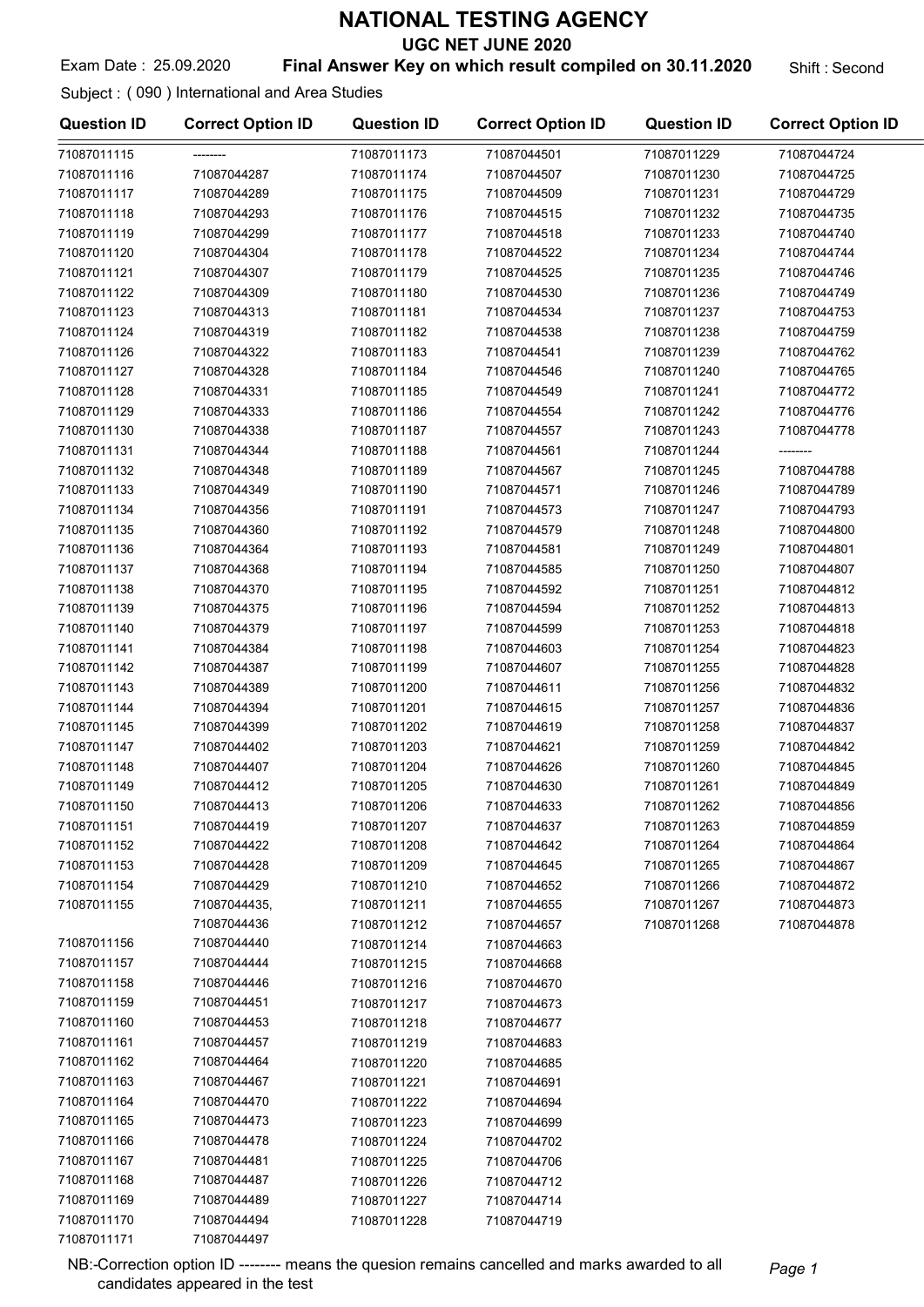UGC NET JUNE 2020

Exam Date: 24.09.2020 **Final Answer Key on which result compiled on 30.11.2020** Shift: First

Subject : ( 091 ) Prakrit

| <b>Question ID</b>         | <b>Correct Option ID</b>   | <b>Question ID</b>         | <b>Correct Option ID</b>   | <b>Question ID</b>         | <b>Correct Option ID</b>   |
|----------------------------|----------------------------|----------------------------|----------------------------|----------------------------|----------------------------|
| 71087013271                | 71087052682                | 71087013328                | 71087052904                | 71087013383                | 71087053124                |
| 71087013272                | 71087052688                | 71087013329                | 71087052907                | 71087013384                | 71087053125                |
| 71087013273                | 71087052691                | 71087013330                | 71087052912                | 71087013385                | 71087053131                |
| 71087013274                | 71087052694                | 71087013331                | 71087052914                | 71087013386                | 71087053136                |
| 71087013275                | 71087052697                | 71087013332                | 71087052917                | 71087013387                | 71087053139                |
| 71087013276                | 71087052702                | 71087013333                | 71087052923                | 71087013388                | 71087053143                |
| 71087013277                | 71087052707                | 71087013334                | 71087052928                | 71087013389                | 71087053145                |
| 71087013278                | 71087052712                | 71087013335                | 71087052931                | 71087013390                | 71087053150                |
| 71087013279                | 71087052713                | 71087013336                | 71087052935                | 71087013391                | 71087053153                |
| 71087013280                | 71087052720                | 71087013337                | 71087052940                | 71087013392                | 71087053158                |
| 71087013282                | 71087052724                | 71087013338                | 71087052943                | 71087013393                | 71087053161                |
| 71087013283                | 71087052725                | 71087013339                | 71087052948                | 71087013394                | 71087053165                |
| 71087013284                | 71087052731                | 71087013340                | 71087052951                | 71087013395                | 71087053172                |
| 71087013285                | 71087052735                | 71087013341                | 71087052954                | 71087013396                | 71087053173                |
| 71087013286                | 71087052740                | 71087013342                | 71087052957                | 71087013397                | 71087053179                |
| 71087013287                | 71087052742                | 71087013343                | 71087052963                | 71087013398                | 71087053184                |
| 71087013288                | 71087052747                | 71087013344                | 71087052965                | 71087013399                | 71087053187                |
| 71087013289                | 71087052751                | 71087013345                | 71087052972                | 71087013400                | 71087053190                |
| 71087013290                | 71087052753                | 71087013346                | 71087052975                | 71087013401                | 71087053196                |
| 71087013291                | 71087052757                | 71087013347                | 71087052977                | 71087013402                | 71087053199                |
| 71087013292                | 71087052764                | 71087013348                | 71087052982                | 71087013403                | 71087053201                |
|                            |                            |                            |                            |                            |                            |
| 71087013293                | 71087052767                | 71087013349                | 71087052986                | 71087013404                | 71087053205                |
| 71087013294                | 71087052769                | 71087013350                | 71087052990                | 71087013405                | 71087053210                |
| 71087013295                | 71087052774                | 71087013351                | 71087052994                | 71087013406                | 71087053216                |
| 71087013296                | 71087052780                | 71087013352                | 71087052999                | 71087013407                | 71087053218                |
| 71087013297                | 71087052782                | 71087013353                | 71087053004                | 71087013408                | 71087053223                |
| 71087013298                | 71087052785                | 71087013354                | 71087053007                | 71087013409<br>71087013410 | 71087053227                |
| 71087013299                | 71087052789                | 71087013355                | 71087053012                |                            | 71087053229                |
| 71087013300                | 71087052795                | 71087013356                | 71087053014                | 71087013411                | 71087053235                |
| 71087013301                | 71087052799                | 71087013357                | 71087053017                | 71087013412                | 71087053237                |
| 71087013303                | 71087052802                | 71087013358                | 71087053021<br>71087053025 | 71087013414<br>71087013415 | 71087053244                |
| 71087013304<br>71087013305 | 71087052808<br>71087052809 | 71087013359<br>71087013360 | 71087053029                | 71087013416                | 71087053246<br>71087053252 |
|                            |                            |                            | 71087053033                |                            | 71087053253                |
| 71087013306                | 71087052816                | 71087013361                | 71087053038                | 71087013417                |                            |
| 71087013307                | 71087052819                | 71087013362                |                            | 71087013418                | 71087053259                |
| 71087013308                | 71087052823                | 71087013363                | 71087053042                | 71087013420                | 71087053263                |
| 71087013309                | 71087052828                | 71087013364                | 71087053046                | 71087013421                | 71087053268                |
| 71087013310                | 71087052831                | 71087013365                | 71087053051                | 71087013422                | 71087053272                |
| 71087013311                | 71087052833                | 71087013366                | 71087053054                | 71087013423                | 71087053274                |
| 71087013312                | 71087052838                | 71087013367                | 71087053057                | 71087013424                | 71087053277                |
| 71087013313                | 71087052842                | 71087013368                | 71087053062                |                            |                            |
| 71087013314                | 71087052845                | 71087013369                | 71087053067                |                            |                            |
| 71087013315                | 71087052852                | 71087013370                | 71087053072                |                            |                            |
| 71087013316                | 71087052855                | 71087013371                | 71087053075                |                            |                            |
| 71087013317                | 71087052859                | 71087013372                | 71087053080                |                            |                            |
| 71087013318                | 71087052862                | 71087013373                | 71087053081                |                            |                            |
| 71087013319                | 71087052867                | 71087013374                | 71087053085                |                            |                            |
| 71087013320                | 71087052871                | 71087013375                | 71087053090                |                            |                            |
| 71087013321                | 71087052873                | 71087013376                | 71087053095                |                            |                            |
| 71087013322                | 71087052880                | 71087013377                | 71087053097                |                            |                            |
| 71087013323                | 71087052883                | 71087013378                | 71087053101                |                            |                            |
| 71087013324                | 71087052887                | 71087013379                | 71087053106                |                            |                            |
| 71087013325                | 71087052890                | 71087013380                | 71087053112                |                            |                            |
| 71087013326                | 71087052893                | 71087013381                | 71087053115                |                            |                            |
| 71087013327                | 71087052899                | 71087013382                | 71087053118                |                            |                            |

NB:-Correction option ID -------- means the quesion remains cancelled and marks awarded to all Page 1 candidates appeared in the test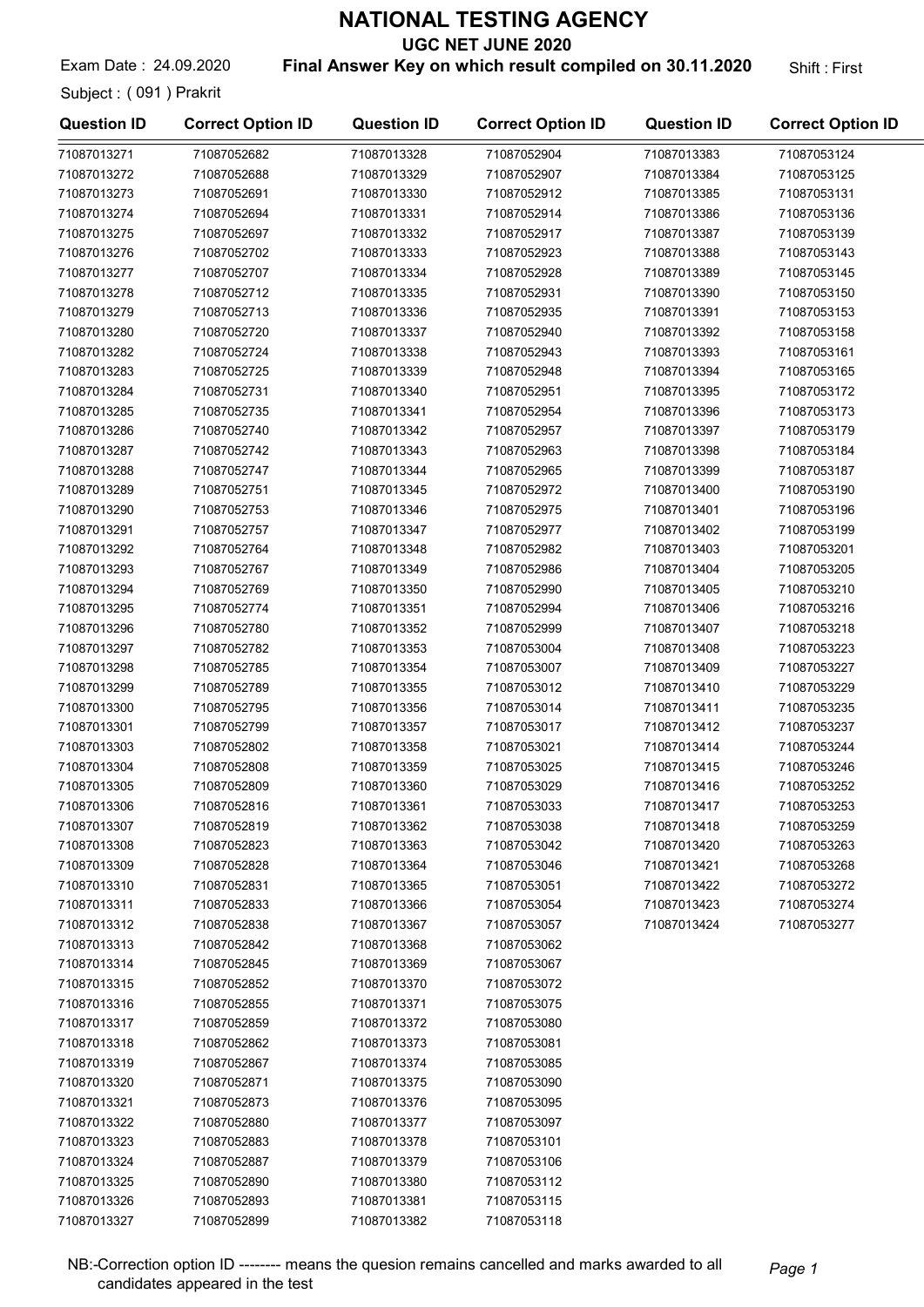UGC NET JUNE 2020

Exam Date : 25.09.2020 **Final Answer Key on which result compiled on 30.11.2020** Shift : Second

Subject : ( 092 ) Human Rights And Duties

71087010709 71087042698

| <b>Question ID</b> | <b>Correct Option ID</b> | <b>Question ID</b> | <b>Correct Option ID</b> | <b>Question ID</b> | <b>Correct Option ID</b> |
|--------------------|--------------------------|--------------------|--------------------------|--------------------|--------------------------|
| 71087010653        |                          | 71087010710        | 71087042702              | 71087010765        | 71087042921              |
| 71087010654        | 71087042487              | 71087010711        | 71087042705              | 71087010766        | 71087042927              |
| 71087010655        | 71087042489              | 71087010712        | 71087042711              | 71087010767        | 71087042932              |
| 71087010656        | 71087042493              | 71087010713        | 71087042713              | 71087010768        | 71087042935              |
| 71087010657        | 71087042499              | 71087010714        | 71087042720              | 71087010769        | 71087042939              |
| 71087010658        | 71087042504              | 71087010715        | 71087042723              | 71087010770        | 71087042941              |
| 71087010659        | 71087042507              | 71087010716        | 71087042725              | 71087010771        | 71087042947              |
| 71087010660        | 71087042509              | 71087010717        | 71087042729              | 71087010772        | 71087042952              |
| 71087010661        | 71087042513              | 71087010718        | 71087042736              | 71087010773        | 71087042954              |
| 71087010662        | 71087042519              | 71087010719        | 71087042739              | 71087010774        | 71087042957              |
| 71087010664        | 71087042522              | 71087010720        | 71087042744              | 71087010775        | 71087042964              |
| 71087010665        | 71087042528              | 71087010721        | 71087042745              | 71087010776        | 71087042965              |
| 71087010666        | 71087042531              | 71087010722        | 71087042750              | 71087010777        | 71087042971              |
| 71087010667        | 71087042533              | 71087010723        | 71087042754              | 71087010778        | 71087042974              |
| 71087010668        | 71087042538              | 71087010724        | 71087042757              | 71087010779        | 71087042977              |
| 71087010669        | 71087042544              | 71087010725        | 71087042763              | 71087010780        | 71087042982              |
| 71087010670        | 71087042548              | 71087010726        | 71087042765              | 71087010781        | 71087042987              |
| 71087010671        | 71087042549              | 71087010727        | 71087042769              | 71087010782        | 71087042989              |
| 71087010672        | 71087042556              | 71087010728        | 71087042774              | 71087010783        | 71087042994              |
| 71087010673        | 71087042560              | 71087010729        | 71087042780              | 71087010784        | 71087042997              |
| 71087010674        | 71087042564              | 71087010730        | 71087042781              | 71087010785        | 71087043004              |
| 71087010675        | 71087042568              | 71087010731        | 71087042787              | 71087010786        | 71087043005              |
| 71087010676        | 71087042570              | 71087010732        | 71087042789              | 71087010787        | 71087043010              |
| 71087010677        | 71087042575              | 71087010733        | 71087042795              | 71087010788        | 71087043013              |
| 71087010678        | 71087042579              | 71087010734        | 71087042799              | 71087010789        | 71087043018              |
| 71087010679        | 71087042584              | 71087010735        | 71087042804              | 71087010790        | 71087043021              |
| 71087010680        | 71087042587              | 71087010736        | 71087042806              | 71087010791        | 71087043028              |
| 71087010681        | 71087042589              | 71087010737        | 71087042811              | 71087010792        | 71087043031              |
| 71087010682        | 71087042594              | 71087010738        | 71087042816              | 71087010793        | 71087043033              |
| 71087010683        | 71087042599              | 71087010739        | 71087042819              | 71087010794        | 71087043040              |
| 71087010685        | 71087042602              | 71087010740        | 71087042822              | 71087010796        | 71087043044              |
| 71087010686        | 71087042607              | 71087010741        | 71087042825              | 71087010797        | 71087043047              |
| 71087010687        | 71087042612              | 71087010742        | 71087042831              | 71087010798        | 71087043052              |
| 71087010688        | 71087042613              | 71087010743        | 71087042836              | 71087010799        | 71087043053              |
| 71087010689        | 71087042619              | 71087010744        | 71087042838              | 71087010800        | 71087043058              |
| 71087010690        | 71087042622              | 71087010745        | 71087042842              | 71087010802        | 71087043064              |
| 71087010691        | 71087042628              | 71087010746        | 71087042845              | 71087010803        | 71087043065              |
| 71087010692        | 71087042629              | 71087010747        | 71087042852              | 71087010804        | 71087043071              |
| 71087010693        | 71087042635,             | 71087010748        | 71087042855              | 71087010805        | 71087043073              |
|                    | 71087042636              | 71087010749        | 71087042857              | 71087010806        | 71087043078              |
| 71087010694        | 71087042640              | 71087010750        | 71087042864              |                    |                          |
| 71087010695        | 71087042644              | 71087010751        | 71087042868              |                    |                          |
| 71087010696        | 71087042646              | 71087010752        | 71087042869              |                    |                          |
| 71087010697        | 71087042651              | 71087010753        | 71087042876              |                    |                          |
| 71087010698        | 71087042653              | 71087010754        | 71087042878              |                    |                          |
| 71087010699        | 71087042657              | 71087010755        | 71087042882              |                    |                          |
| 71087010700        | 71087042664              | 71087010756        | 71087042887              |                    |                          |
| 71087010701        | 71087042667              | 71087010757        | 71087042890              |                    |                          |
| 71087010702        | 71087042670              | 71087010758        | 71087042895              |                    |                          |
| 71087010703        | 71087042673              | 71087010759        | 71087042898              |                    |                          |
| 71087010704        | 71087042678              | 71087010760        | 71087042903              |                    |                          |
| 71087010705        | 71087042684              | 71087010761        | 71087042906              |                    |                          |
| 71087010706        | 71087042685              | 71087010762        | 71087042911              |                    |                          |
| 71087010707        | 71087042692              | 71087010763        | 71087042916              |                    |                          |
| 71087010708        | 71087042693              | 71087010764        | 71087042919              |                    |                          |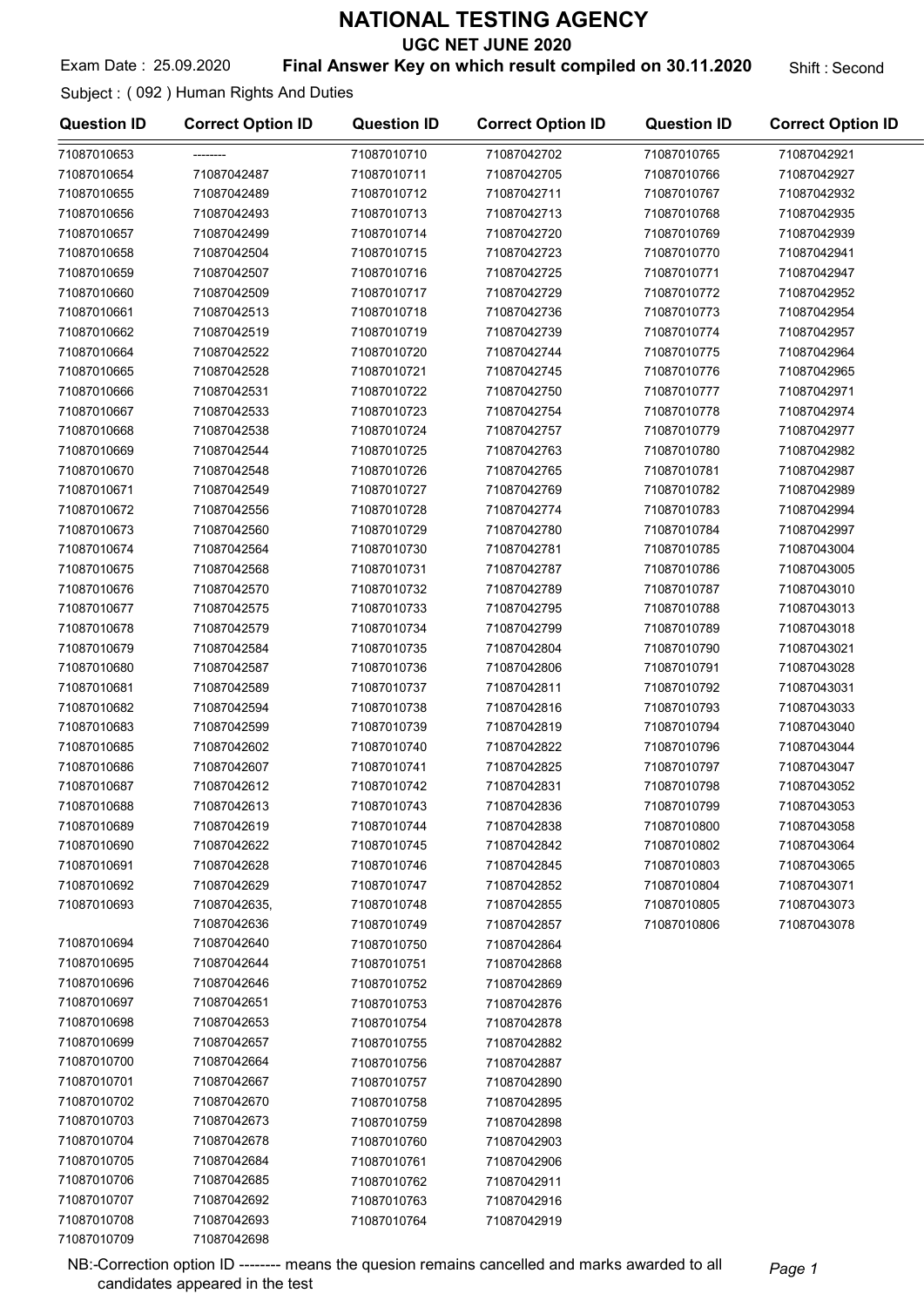UGC NET JUNE 2020

#### Exam Date: 25.09.2020 **Final Answer Key on which result compiled on 30.11.2020** Shift: First

Subject : ( 093 ) Tourism Administration and Management

| <b>Question ID</b> | <b>Correct Option ID</b> | <b>Question ID</b> | <b>Correct Option ID</b> | <b>Question ID</b> | <b>Correct Option ID</b> |
|--------------------|--------------------------|--------------------|--------------------------|--------------------|--------------------------|
| 71087010345        | 71087041282              | 71087010402        | 71087041501              | 71087010457        | 71087041724              |
| 71087010346        | 71087041285              | 71087010403        | 71087041507              | 71087010458        | 71087041725              |
| 71087010347        | 71087041291              | 71087010404        | 71087041510              | 71087010459        | 71087041730              |
| 71087010348        | 71087041293              | 71087010405        | 71087041516              | 71087010460        | 71087041734              |
| 71087010349        | 71087041300              | 71087010406        | 71087041519              | 71087010461        | 71087041739              |
| 71087010350        | 71087041304              | 71087010407        | 71087041521              | 71087010462        | 71087041744              |
| 71087010351        | 71087041305              | 71087010408        | 71087041525              | 71087010463        | 71087041748              |
| 71087010352        | 71087041312              | 71087010409        | 71087041530              | 71087010464        | 71087041751              |
| 71087010353        | 71087041314              | 71087010410        | 71087041533              | 71087010465        | 71087041756              |
| 71087010354        | 71087041317              | 71087010411        | 71087041540              | 71087010466        | 71087041758              |
| 71087010356        | 71087041322              | 71087010412        | 71087041542              | 71087010467        | 71087041763              |
| 71087010357        | 71087041327              | 71087010413        | 71087041546              | 71087010468        | 71087041767              |
| 71087010358        | 71087041329              | 71087010414        | 71087041551              | 71087010469        | 71087041770              |
| 71087010359        | 71087041335              | 71087010415        | 71087041555              | 71087010470        | 71087041773              |
| 71087010360        | 71087041338              | 71087010416        | 71087041559              | 71087010471        | 71087041777              |
| 71087010361        | 71087041341              | 71087010417        | 71087041561              | 71087010472        | --------                 |
| 71087010362        | 71087041347              | 71087010418        | 71087041568              | 71087010473        | 71087041788              |
| 71087010363        | 71087041349              | 71087010419        | 71087041572              | 71087010474        | 71087041791              |
| 71087010364        | 71087041356              | 71087010420        | 71087041574              | 71087010475        | 71087041794              |
| 71087010365        | 71087041359              | 71087010421        | 71087041578              | 71087010476        | 71087041798              |
| 71087010366        | 71087041364              | 71087010422        | 71087041582              | 71087010477        | 71087041804              |
| 71087010367        | 71087041367              | 71087010423        | 71087041587              | 71087010478        | 71087041808              |
| 71087010368        | 71087041372              | 71087010424        | 71087041589              | 71087010479        | 71087041809              |
| 71087010369        | 71087041373              | 71087010425        | 71087041593              | 71087010480        | 71087041815              |
| 71087010370        | 71087041379              | 71087010426        | 71087041598              | 71087010481        | 71087041819              |
| 71087010371        | --------                 | 71087010427        | 71087041601              | 71087010482        | 71087041822              |
| 71087010372        | 71087041386              | 71087010428        | 71087041605              | 71087010483        | 71087041825              |
| 71087010373        | 71087041390              | 71087010429        | 71087041611              | 71087010484        | 71087041831              |
| 71087010374        | 71087041394              | 71087010430        | 71087041613              | 71087010485        | 71087041833              |
| 71087010375        | 71087041397              | 71087010431        | 71087041618              | 71087010486        | 71087041837              |
| 71087010377        | 71087041402              | 71087010432        | 71087041622              | 71087010488        | 71087041841              |
| 71087010378        | 71087041408              | 71087010433        | 71087041627              | 71087010489        | 71087041845              |
| 71087010379        | 71087041409              | 71087010434        | 71087041632              | 71087010490        | 71087041851              |
| 71087010380        | 71087041415              | 71087010435        | 71087041636              | 71087010491        | 71087041853              |
| 71087010381        | 71087041418              | 71087010436        | 71087041637              | 71087010492        | 71087041859              |
| 71087010382        | 71087041422              | 71087010437        | 71087041641              | 71087010494        | 71087041864              |
| 71087010383        | 71087041427              | 71087010438        | 71087041647              | 71087010495        | 71087041867              |
| 71087010384        | 71087041429              | 71087010439        |                          | 71087010496        | 71087041870              |
| 71087010385        | 71087041433              | 71087010440        | 71087041654              | 71087010497        | 71087041875              |
| 71087010386        | 71087041438              | 71087010441        | 71087041660              | 71087010498        | 71087041878              |
| 71087010387        | 71087041442              | 71087010442        | 71087041662              |                    |                          |
| 71087010388        | 71087041447              | 71087010443        | 71087041666              |                    |                          |
| 71087010389        | 71087041449              | 71087010444        | 71087041671              |                    |                          |
| 71087010390        | 71087041454              | 71087010445        | 71087041675              |                    |                          |
| 71087010391        | 71087041459              | 71087010446        | 71087041678              |                    |                          |
| 71087010392        | 71087041461              | 71087010447        | 71087041681              |                    |                          |
| 71087010393        | 71087041468              | 71087010448        | 71087041688              |                    |                          |
| 71087010394        | 71087041471              | 71087010449        | 71087041691              |                    |                          |
| 71087010395        | 71087041475              | 71087010450        | 71087041693              |                    |                          |
| 71087010396        | 71087041478              | 71087010451        | 71087041700              |                    |                          |
| 71087010397        | 71087041481              | 71087010452        | 71087041702              |                    |                          |
| 71087010398        | 71087041488              | 71087010453        | 71087041706              |                    |                          |
| 71087010399        | 71087041489              | 71087010454        | 71087041710              |                    |                          |
| 71087010400        | 71087041494              | 71087010455        | 71087041716              |                    |                          |
| 71087010401        | 71087041498              | 71087010456        | 71087041719              |                    |                          |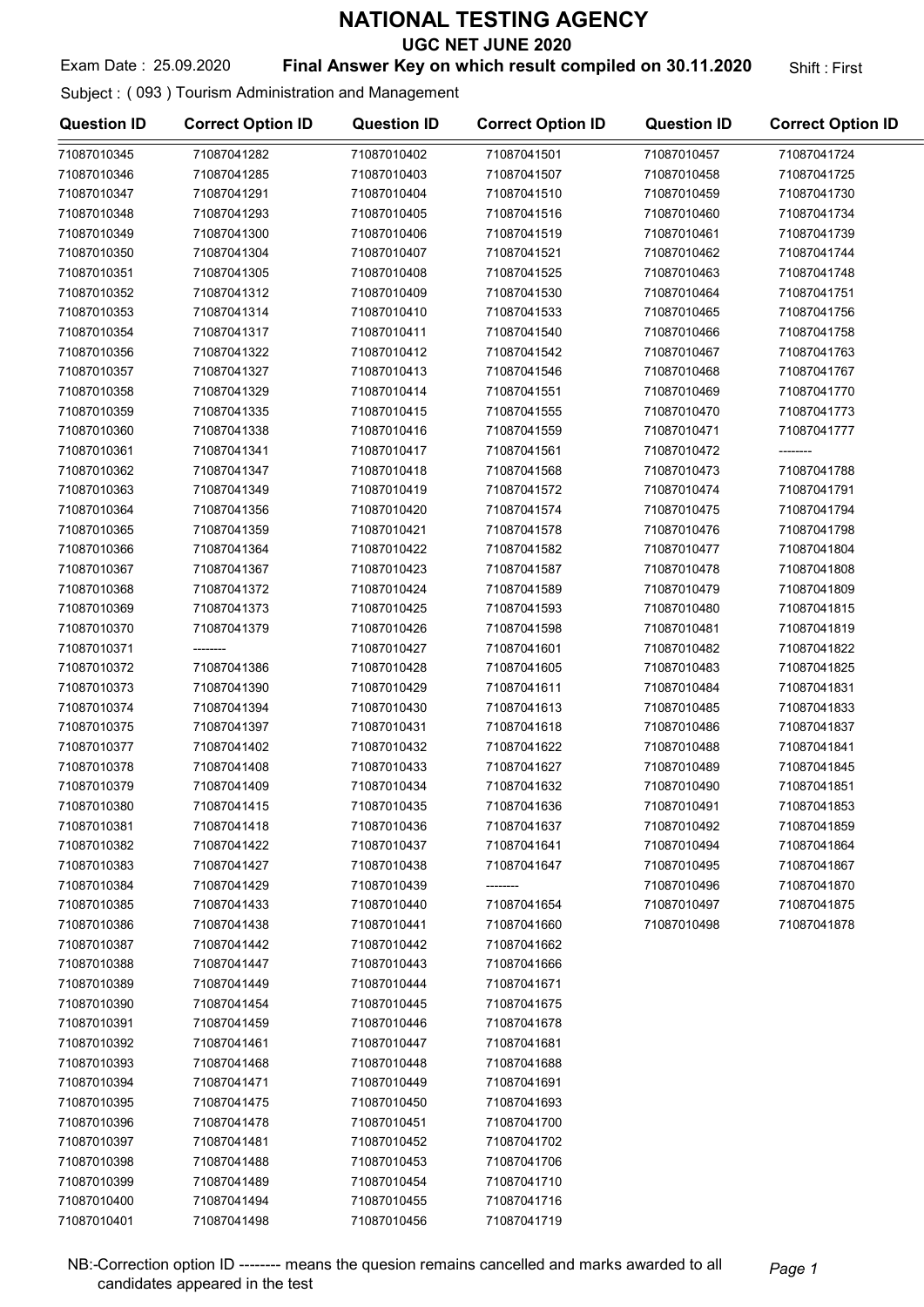UGC NET JUNE 2020

Exam Date: 04.11.2020 **Final Answer Key on which result compiled on 30.11.2020** Shift : Second

Subject : ( 094 ) Bodo

| <b>Question ID</b> | <b>Correct Option ID</b> | <b>Question ID</b> | <b>Correct Option ID</b> | <b>Question ID</b> | <b>Correct Option ID</b> |
|--------------------|--------------------------|--------------------|--------------------------|--------------------|--------------------------|
| 5362281850         | 5362287202               | 5362281906         | 5362287423               | 5362281961         | 5362287641               |
| 5362281851         | 5362287207               | 5362281907         | 5362287425               | 5362281962         | 5362287645               |
| 5362281852         | 5362287212               | 5362281908         | 5362287429               | 5362281963         | 5362287652               |
| 5362281853         | 5362287213               | 5362281909         | 5362287435               | 5362281964         | 5362287654               |
| 5362281854         | 5362287218               | 5362281910         | 5362287438               | 5362281965         | 5362287657               |
| 5362281855         | 5362287223               | 5362281911         | 5362287442               | 5362281966         | 5362287662               |
| 5362281856         | 5362287226               | 5362281912         | 5362287448               | 5362281967         | 5362287666               |
| 5362281857         | 5362287229               | 5362281913         | 5362287451               | 5362281968         | 5362287670               |
| 5362281858         | 5362287233               | 5362281914         | 5362287454               | 5362281969         | 5362287673               |
| 5362281859         | 5362287237               | 5362281915         | 5362287460               | 5362281970         | 5362287679               |
| 5362281860         | 5362287244               | 5362281916         | 5362287461               | 5362281971         | 5362287681               |
| 5362281861         | 5362287247               | 5362281917         | 5362287468               | 5362281972         | 5362287687               |
| 5362281862         | 5362287249               | 5362281918         | 5362287470               | 5362281973         | 5362287692               |
| 5362281863         | 5362287253               | 5362281919         | 5362287474               | 5362281974         | 5362287696               |
| 5362281864         | 5362287259               | 5362281920         | 5362287478               | 5362281975         | 5362287698               |
| 5362281865         | 5362287262               | 5362281921         | 5362287481               | 5362281976         | 5362287703               |
| 5362281866         | 5362287267               | 5362281922         | 5362287485               | 5362281977         | 5362287706               |
| 5362281867         | 5362287271               | 5362281923         | 5362287492               | 5362281978         | 5362287710               |
| 5362281868         | 5362287273               | 5362281924         | 5362287494               | 5362281979         | 5362287714               |
| 5362281869         | 5362287278               | 5362281925         | 5362287500               | 5362281980         | 5362287718               |
| 5362281870         | 5362287283               | 5362281926         | 5362287502               | 5362281981         | 5362287723               |
| 5362281871         | 5362287288               | 5362281927         | 5362287508               | 5362281982         | 5362287727               |
| 5362281872         |                          | 5362281928         | 5362287509               | 5362281983         | 5362287730               |
| 5362281873         | 5362287294               | 5362281929         | 5362287516               | 5362281984         | 5362287733               |
| 5362281874         | 5362287297               | 5362281930         | 5362287519               | 5362281985         | 5362287739               |
| 5362281875         | 5362287301               | 5362281931         | 5362287523               | 5362281986         | 5362287744               |
| 5362281876         | 5362287307               | 5362281932         | 5362287526               | 5362281987         | 5362287745               |
| 5362281877         | 5362287310               | 5362281933         | 5362287529               | 5362281988         | 5362287750               |
| 5362281878         | 5362287315               | 5362281934         | 5362287534               | 5362281989         | 5362287753               |
| 5362281879         | 5362287318               | 5362281935         | 5362287539               | 5362281990         | 5362287757               |
| 5362281880         | 5362287322               | 5362281936         | 5362287543               | 5362281992         | 5362287764               |
| 5362281881         | 5362287327               | 5362281937         | 5362287545               | 5362281993         | 5362287765               |
| 5362281882         | 5362287331               | 5362281938         | 5362287552               | 5362281994         | 5362287770               |
| 5362281883         | 5362287334               | 5362281939         | 5362287553               | 5362281995         | 5362287775               |
| 5362281884         | 5362287337               | 5362281940         | 5362287557               | 5362281996         | 5362287780               |
| 5362281885         | 5362287344               | 5362281941         | 5362287562               | 5362281998         | 5362287782               |
| 5362281886         | 5362287345               | 5362281942         | 5362287566               | 5362281999         | 5362287785               |
| 5362281887         | 5362287350               | 5362281943         | 5362287569               | 5362282000         | 5362287789               |
| 5362281888         | 5362287355               | 5362281944         | 5362287574               | 5362282001         | 5362287793               |
| 5362281889         | 5362287357               | 5362281945         | 5362287577               | 5362282002         | 5362287800               |
| 5362281890         | 5362287362               | 5362281946         | 5362287583               |                    |                          |
| 5362281891         | 5362287366               | 5362281947         | 5362287586               |                    |                          |
| 5362281892         | 5362287371               | 5362281948         | 5362287589               |                    |                          |
| 5362281893         | 5362287376               | 5362281949         | 5362287593               |                    |                          |
| 5362281894         | 5362287378               | 5362281950         | 5362287598               |                    |                          |
| 5362281896         | 5362287383               | 5362281951         | 5362287601               |                    |                          |
| 5362281897         | 5362287388               | 5362281952         | 5362287605               |                    |                          |
| 5362281898         | 5362287389               | 5362281953         | 5362287609               |                    |                          |
| 5362281899         | 5362287393               | 5362281954         | 5362287616               |                    |                          |
| 5362281900         | 5362287400               | 5362281955         | 5362287617               |                    |                          |
| 5362281901         | 5362287402               | 5362281956         | 5362287623               |                    |                          |
| 5362281902         | 5362287407               | 5362281957         | 5362287627               |                    |                          |
| 5362281903         | 5362287412               | 5362281958         | 5362287632               |                    |                          |
| 5362281904         | 5362287415               | 5362281959         | 5362287633               |                    |                          |
| 5362281905         | 5362287420               | 5362281960         | 5362287638               |                    |                          |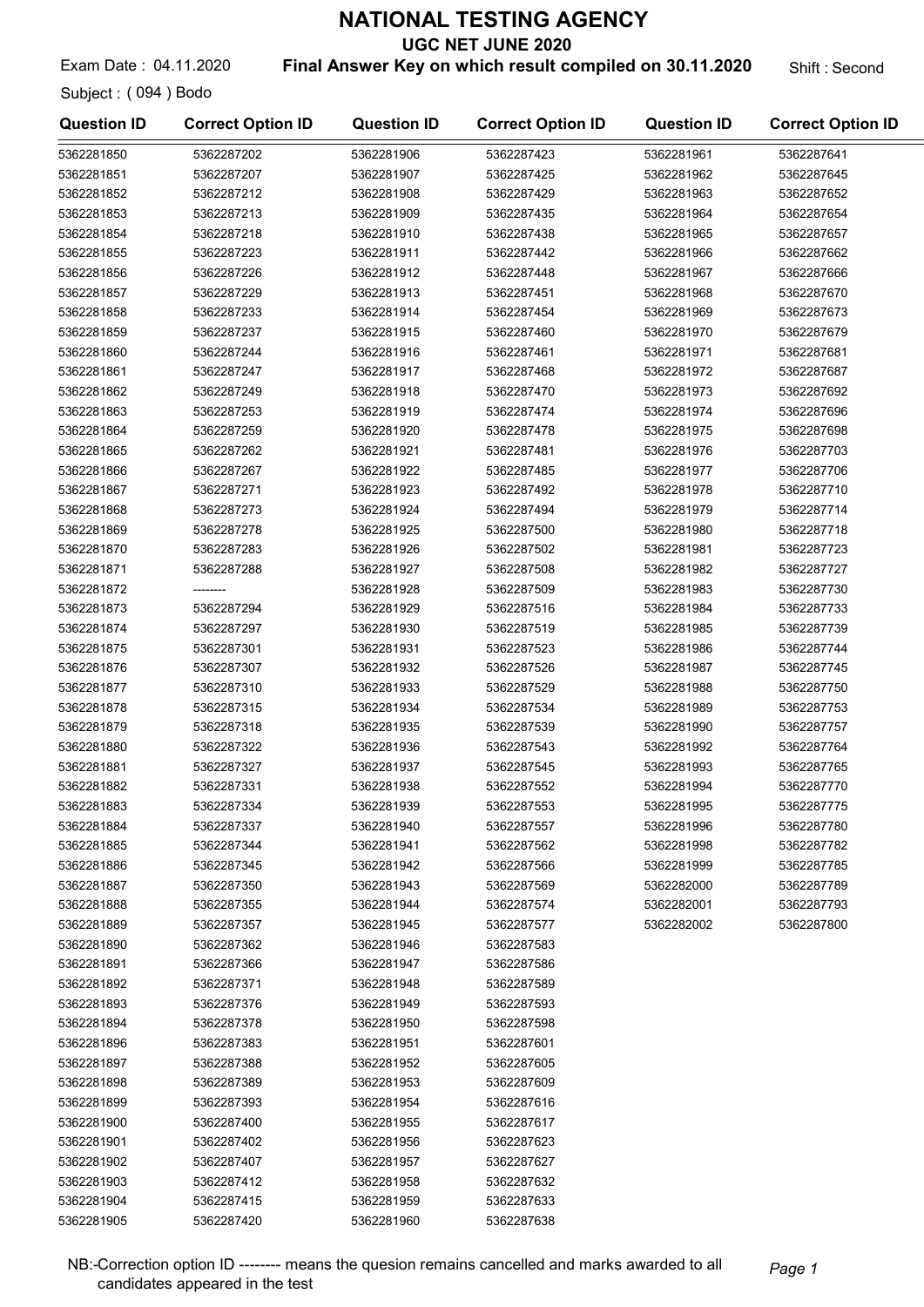UGC NET JUNE 2020

Exam Date: 29.09.2020 **Final Answer Key on which result compiled on 30.11.2020** Shift : Second

Subject : ( 095 ) Santali

| <b>Question ID</b> | <b>Correct Option ID</b> | <b>Question ID</b> | <b>Correct Option ID</b> | <b>Question ID</b> | <b>Correct Option ID</b> |
|--------------------|--------------------------|--------------------|--------------------------|--------------------|--------------------------|
| 2105298453         | 21052933202              | 2105298509         | 21052933423              | 2105298564         | 21052933643              |
| 2105298454         | 21052933207              | 2105298510         | 21052933426              | 2105298565         | 21052933645              |
| 2105298455         | 21052933209              | 2105298511         | 21052933431              | 2105298566         | 21052933651              |
| 2105298456         | 21052933216              | 2105298512         | 21052933433              | 2105298567         | 21052933653              |
| 2105298457         | 21052933220              | 2105298513         | 21052933439              | 2105298568         | 21052933660              |
| 2105298458         | 21052933224              | 2105298514         | 21052933444              | 2105298569         | 21052933662              |
| 2105298459         | 21052933228              | 2105298515         | 21052933447              | 2105298570         | 21052933665              |
| 2105298460         | 21052933230              | 2105298516         | 21052933449              | 2105298571         | 21052933671              |
| 2105298461         | 21052933233              | 2105298517         | 21052933455              | 2105298572         | 21052933673              |
| 2105298462         | 21052933239              | 2105298518         | 21052933458              | 2105298573         | 21052933680              |
| 2105298463         | 21052933243              | 2105298519         | 21052933462              | 2105298574         | 21052933681              |
| 2105298464         | 21052933247              | 2105298520         | 21052933468              | 2105298575         | 21052933687              |
| 2105298465         | 21052933249              | 2105298521         | 21052933469              | 2105298576         | 21052933689              |
| 2105298466         | 21052933253              | 2105298522         | 21052933476              | 2105298577         | 21052933694              |
| 2105298467         | 21052933259              | 2105298523         | 21052933477              | 2105298578         | 21052933697              |
| 2105298468         | 21052933264              | 2105298524         | 21052933482              | 2105298579         | 21052933703              |
| 2105298469         | 21052933266              | 2105298525         | 21052933485              | 2105298580         | 21052933705              |
| 2105298470         | 21052933269              | 2105298526         | 21052933490              | 2105298581         | 21052933710              |
| 2105298471         | 21052933275              | 2105298527         | 21052933493              | 2105298582         | 21052933716              |
| 2105298472         | 21052933280              | 2105298528         | 21052933499              | 2105298583         | 21052933717              |
| 2105298473         | 21052933284              | 2105298529         | 21052933501              | 2105298584         | 21052933724              |
| 2105298474         | 21052933286              | 2105298530         | 21052933508              | 2105298585         | 21052933727              |
| 2105298475         | 21052933292              | 2105298531         | 21052933510              | 2105298586         | 21052933729              |
| 2105298476         | 21052933293              | 2105298532         | 21052933516              | 2105298587         | 21052933736              |
| 2105298477         | 21052933298              | 2105298533         | 21052933518              | 2105298588         | 21052933740              |
| 2105298478         | 21052933302              | 2105298534         | 21052933524              | 2105298589         | 21052933742              |
| 2105298479         | 21052933308              | 2105298535         | 21052933526              | 2105298590         | 21052933745              |
| 2105298480         | 21052933311              | 2105298536         | 21052933529              | 2105298591         | 21052933750              |
| 2105298481         | 21052933316              | 2105298537         | 21052933534              | 2105298592         | 21052933753              |
| 2105298482         | 21052933318              | 2105298538         | 21052933538              | 2105298593         | 21052933759              |
| 2105298483         | 21052933323              | 2105298539         | 21052933544              | 2105298595         | 21052933764              |
| 2105298484         | 21052933328              | 2105298540         | 21052933545              | 2105298596         | 21052933767              |
| 2105298485         | 21052933329              | 2105298541         | 21052933550              | 2105298597         | 21052933770              |
| 2105298486         | 21052933334              | 2105298542         | 21052933556              | 2105298598         | 21052933773              |
| 2105298487         | 21052933337              | 2105298543         | 21052933558              | 2105298599         | 21052933778              |
| 2105298488         | 21052933341              | 2105298544         | 21052933562              | 2105298601         | 21052933781              |
| 2105298489         | 21052933348              | 2105298545         | 21052933568              | 2105298602         | 21052933786              |
| 2105298490         | 21052933351              | 2105298546         | 21052933570              | 2105298603         | 21052933792              |
| 2105298491         | 21052933356              | 2105298547         | 21052933575              | 2105298604         | 21052933795              |
| 2105298492         | 21052933358              | 2105298548         | 21052933578              | 2105298605         | 21052933797              |
| 2105298493         | 21052933361              | 2105298549         | 21052933583              |                    |                          |
| 2105298494         | 21052933365              | 2105298550         | 21052933585              |                    |                          |
| 2105298495         | 21052933372              | 2105298551         | 21052933591              |                    |                          |
| 2105298496         | 21052933375              | 2105298552         | 21052933593              |                    |                          |
| 2105298497         | 21052933378              | 2105298553         | 21052933599              |                    |                          |
| 2105298499         | 21052933382              | 2105298554         | 21052933601              |                    |                          |
| 2105298500         | 21052933385              | 2105298555         | 21052933607              |                    |                          |
| 2105298501         | 21052933390              | 2105298556         | 21052933612              |                    |                          |
| 2105298502         | 21052933395              | 2105298557         | 21052933615              |                    |                          |
| 2105298503         | 21052933400              | 2105298558         | 21052933618              |                    |                          |
| 2105298504         | 21052933401              | 2105298559         | 21052933624              |                    |                          |
| 2105298505         | 21052933407              | 2105298560         | 21052933626              |                    |                          |
| 2105298506         | 21052933409              | 2105298561         | 21052933632              |                    |                          |
| 2105298507         | 21052933416              | 2105298562         | 21052933634              |                    |                          |
| 2105298508         | 21052933417              | 2105298563         | 21052933637              |                    |                          |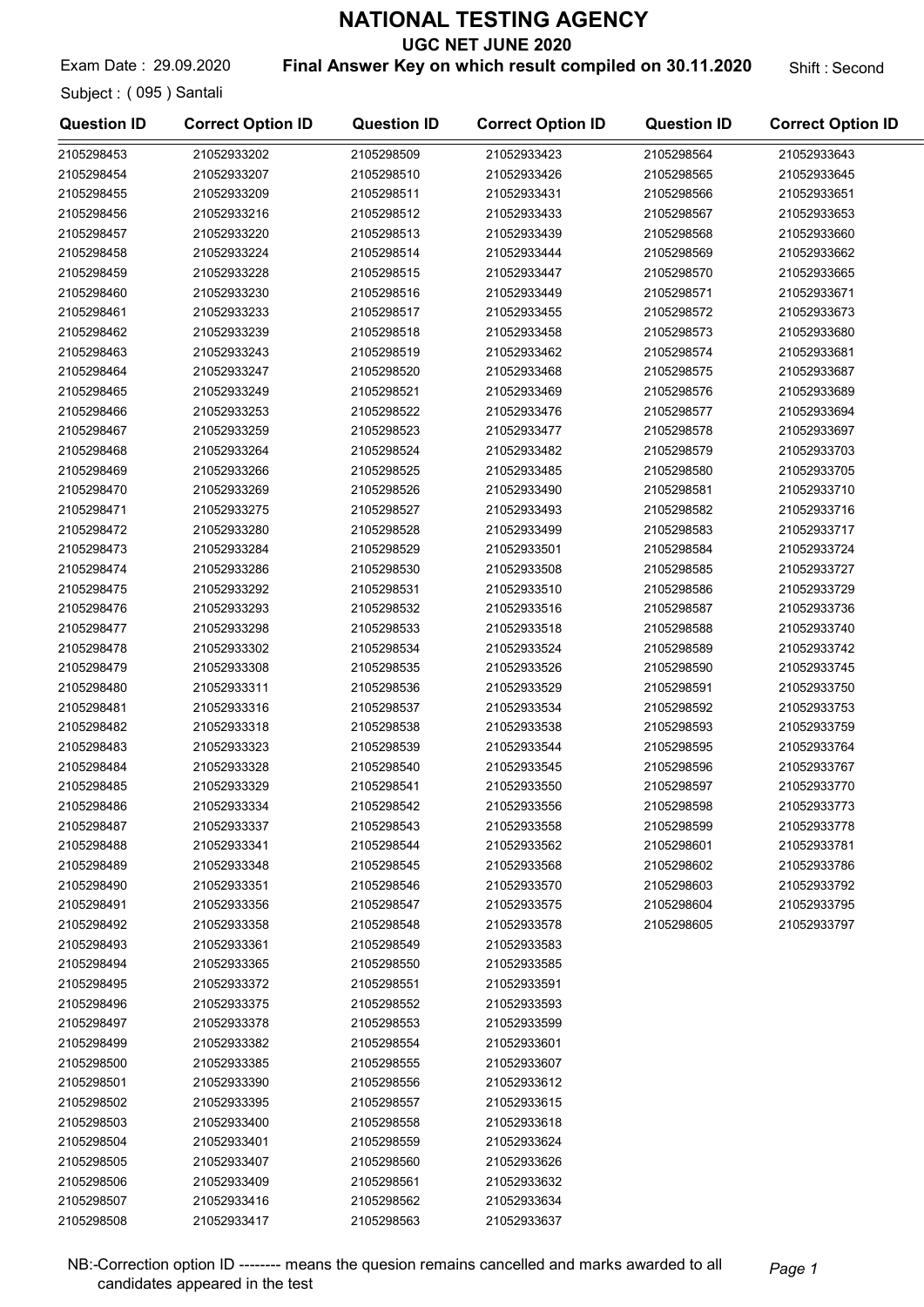UGC NET JUNE 2020

Exam Date : 05.11.2020 **Final Answer Key on which result compiled on 30.11.2020** Shift : Second

Subject : ( 100 ) Yoga

| 53622815304<br>5362283985<br>53622815523<br>5362284040<br>53622815741<br>5362284041<br>53622815748<br>53622815305<br>5362283986<br>53622815527<br>53622815310<br>5362283987<br>53622815532<br>5362284042<br>53622815749<br>5362284043<br>53622815315<br>5362283988<br>53622815536<br>53622815756<br>53622815319<br>5362283989<br>53622815540<br>5362284044<br>53622815759<br>53622815323<br>5362283990<br>53622815542<br>5362284045<br>53622815761<br>53622815326<br>5362283991<br>5362284046<br>53622815767<br>53622815548<br>53622815329<br>5362283992<br>53622815551<br>5362284047<br>53622815769<br>5362283993<br>53622815555<br>5362284048<br>53622815773<br>53622815333<br>5362283938<br>5362283994<br>5362284049<br>53622815777<br>53622815337<br>53622815560<br>5362283939<br>53622815343<br>5362283995<br>53622815563<br>5362284050<br>53622815781<br>5362283940<br>53622815786<br>53622815347<br>5362283996<br>53622815565<br>5362284051<br>5362283941<br>5362284052<br>53622815352<br>5362283997<br>53622815570<br>53622815789<br>5362283942<br>5362284053<br>53622815353<br>5362283998<br>53622815574<br>53622815796<br>5362283943<br>53622815360<br>5362283999<br>53622815578<br>5362284054<br>53622815799<br>5362283944<br>53622815363<br>5362284000<br>53622815582<br>5362284055<br>53622815801<br>5362283945<br>53622815368<br>5362284001<br>53622815586<br>5362284056<br>--------<br>5362283946<br>5362284057<br>53622815812<br>53622815370<br>5362284002<br>53622815590<br>5362283947<br>53622815594<br>53622815813<br>53622815373<br>5362284003<br>5362284058<br>5362283948<br>53622815379<br>5362284004<br>53622815598<br>5362284059<br>53622815820<br>5362283949<br>53622815383<br>5362284005<br>53622815602<br>5362284060<br>53622815824<br>5362283950<br>53622815605<br>53622815388<br>5362284006<br>5362284061<br>53622815828<br>5362283951<br>53622815390<br>53622815831<br>5362284007<br>53622815609<br>5362284062<br>5362283952<br>53622815394<br>5362284008<br>53622815614<br>5362284063<br>53622815836<br>5362283953<br>5362284009<br>5362284064<br>53622815399<br>53622815620<br>53622815837<br>5362283954<br>5362284010<br>5362284065<br>53622815842<br>53622815401<br>53622815621<br>5362283955<br>53622815405<br>5362284011<br>5362284066<br>53622815845<br>53622815625<br>5362283956<br>53622815411<br>5362284012<br>53622815629<br>5362284067<br>53622815851<br>5362283957<br>53622815416<br>5362284013<br>53622815636<br>5362284068<br>53622815853<br>5362283958<br>53622815418<br>5362284014<br>53622815638<br>5362284069<br>53622815858<br>5362283959<br>53622815422<br>5362284015<br>53622815643<br>5362284071<br>53622815864<br>5362283960<br>53622815427<br>5362284016<br>53622815646<br>5362284072<br>53622815867<br>5362283961<br>53622815430<br>5362284017<br>53622815651<br>5362284073<br>53622815871<br>5362284074<br>5362283962<br>53622815434<br>5362284018<br>53622815653<br>53622815873<br>5362283963<br>53622815440<br>5362284019<br>53622815657<br>5362284075<br>53622815877<br>5362283964<br>53622815444<br>5362284020<br>53622815663<br>5362284077<br>5362283965<br>53622815448<br>5362284021<br>53622815667<br>5362284078<br>53622815886<br>5362283966<br>5362284022<br>5362284079<br>53622815892<br>53622815451<br>53622815670<br>5362283967<br>53622815456<br>5362284023<br>53622815674<br>5362284080<br>53622815893<br>5362283968<br>53622815460<br>5362284024<br>53622815677<br>5362284081<br>53622815899<br>5362283969<br>53622815462<br>5362284025<br>53622815681<br>5362283970<br>53622815465<br>5362284026<br>53622815687<br>5362283971<br>53622815471<br>5362284027<br>53622815689<br>5362283972<br>53622815473<br>5362284028<br>53622815694<br>5362283973<br>53622815478<br>5362284029<br>53622815700<br>5362283975<br>53622815482<br>5362284030<br>53622815704<br>5362283976<br>53622815487<br>5362284031<br>53622815707<br>5362283977<br>53622815492<br>5362284032<br>53622815712<br>5362283978<br>53622815493<br>5362284033<br>53622815714<br>5362283979<br>53622815498<br>5362284034<br>53622815719<br>5362283980<br>53622815502<br>5362284035<br>53622815723<br>5362283981<br>53622815507<br>5362284036<br>53622815725<br>5362283982<br>53622815511<br>5362284037<br>53622815731<br>5362283983<br>53622815516<br>5362284038<br>53622815733<br>5362283984<br>53622815517<br>5362284039<br>53622815737 | <b>Question ID</b> | <b>Correct Option ID</b> | <b>Question ID</b> | <b>Correct Option ID</b> | <b>Question ID</b> | <b>Correct Option ID</b> |
|----------------------------------------------------------------------------------------------------------------------------------------------------------------------------------------------------------------------------------------------------------------------------------------------------------------------------------------------------------------------------------------------------------------------------------------------------------------------------------------------------------------------------------------------------------------------------------------------------------------------------------------------------------------------------------------------------------------------------------------------------------------------------------------------------------------------------------------------------------------------------------------------------------------------------------------------------------------------------------------------------------------------------------------------------------------------------------------------------------------------------------------------------------------------------------------------------------------------------------------------------------------------------------------------------------------------------------------------------------------------------------------------------------------------------------------------------------------------------------------------------------------------------------------------------------------------------------------------------------------------------------------------------------------------------------------------------------------------------------------------------------------------------------------------------------------------------------------------------------------------------------------------------------------------------------------------------------------------------------------------------------------------------------------------------------------------------------------------------------------------------------------------------------------------------------------------------------------------------------------------------------------------------------------------------------------------------------------------------------------------------------------------------------------------------------------------------------------------------------------------------------------------------------------------------------------------------------------------------------------------------------------------------------------------------------------------------------------------------------------------------------------------------------------------------------------------------------------------------------------------------------------------------------------------------------------------------------------------------------------------------------------------------------------------------------------------------------------------------------------------------------------------------------------------------------------------------------------------------------------------------------------------------------------------------------------------------------------------------------------------------------------------------------------------------------------------------------------------------------------------------------------------------------------------------------------------------------------------------------------------------------------------------------------------------------------------------------------------------------------------------------------------------------------------------------------------------------------------------------------------------------------------------------------------------------------------------------------------------------------------------------------------------------------------------------------------------------------------------------------------------------------------------------------------------------------------------------------------------------------------------------------------------------------------------------------------------------------------------------------------------|--------------------|--------------------------|--------------------|--------------------------|--------------------|--------------------------|
|                                                                                                                                                                                                                                                                                                                                                                                                                                                                                                                                                                                                                                                                                                                                                                                                                                                                                                                                                                                                                                                                                                                                                                                                                                                                                                                                                                                                                                                                                                                                                                                                                                                                                                                                                                                                                                                                                                                                                                                                                                                                                                                                                                                                                                                                                                                                                                                                                                                                                                                                                                                                                                                                                                                                                                                                                                                                                                                                                                                                                                                                                                                                                                                                                                                                                                                                                                                                                                                                                                                                                                                                                                                                                                                                                                                                                                                                                                                                                                                                                                                                                                                                                                                                                                                                                                                                                                            | 5362283929         |                          |                    |                          |                    |                          |
|                                                                                                                                                                                                                                                                                                                                                                                                                                                                                                                                                                                                                                                                                                                                                                                                                                                                                                                                                                                                                                                                                                                                                                                                                                                                                                                                                                                                                                                                                                                                                                                                                                                                                                                                                                                                                                                                                                                                                                                                                                                                                                                                                                                                                                                                                                                                                                                                                                                                                                                                                                                                                                                                                                                                                                                                                                                                                                                                                                                                                                                                                                                                                                                                                                                                                                                                                                                                                                                                                                                                                                                                                                                                                                                                                                                                                                                                                                                                                                                                                                                                                                                                                                                                                                                                                                                                                                            | 5362283930         |                          |                    |                          |                    |                          |
|                                                                                                                                                                                                                                                                                                                                                                                                                                                                                                                                                                                                                                                                                                                                                                                                                                                                                                                                                                                                                                                                                                                                                                                                                                                                                                                                                                                                                                                                                                                                                                                                                                                                                                                                                                                                                                                                                                                                                                                                                                                                                                                                                                                                                                                                                                                                                                                                                                                                                                                                                                                                                                                                                                                                                                                                                                                                                                                                                                                                                                                                                                                                                                                                                                                                                                                                                                                                                                                                                                                                                                                                                                                                                                                                                                                                                                                                                                                                                                                                                                                                                                                                                                                                                                                                                                                                                                            | 5362283931         |                          |                    |                          |                    |                          |
|                                                                                                                                                                                                                                                                                                                                                                                                                                                                                                                                                                                                                                                                                                                                                                                                                                                                                                                                                                                                                                                                                                                                                                                                                                                                                                                                                                                                                                                                                                                                                                                                                                                                                                                                                                                                                                                                                                                                                                                                                                                                                                                                                                                                                                                                                                                                                                                                                                                                                                                                                                                                                                                                                                                                                                                                                                                                                                                                                                                                                                                                                                                                                                                                                                                                                                                                                                                                                                                                                                                                                                                                                                                                                                                                                                                                                                                                                                                                                                                                                                                                                                                                                                                                                                                                                                                                                                            | 5362283932         |                          |                    |                          |                    |                          |
|                                                                                                                                                                                                                                                                                                                                                                                                                                                                                                                                                                                                                                                                                                                                                                                                                                                                                                                                                                                                                                                                                                                                                                                                                                                                                                                                                                                                                                                                                                                                                                                                                                                                                                                                                                                                                                                                                                                                                                                                                                                                                                                                                                                                                                                                                                                                                                                                                                                                                                                                                                                                                                                                                                                                                                                                                                                                                                                                                                                                                                                                                                                                                                                                                                                                                                                                                                                                                                                                                                                                                                                                                                                                                                                                                                                                                                                                                                                                                                                                                                                                                                                                                                                                                                                                                                                                                                            | 5362283933         |                          |                    |                          |                    |                          |
|                                                                                                                                                                                                                                                                                                                                                                                                                                                                                                                                                                                                                                                                                                                                                                                                                                                                                                                                                                                                                                                                                                                                                                                                                                                                                                                                                                                                                                                                                                                                                                                                                                                                                                                                                                                                                                                                                                                                                                                                                                                                                                                                                                                                                                                                                                                                                                                                                                                                                                                                                                                                                                                                                                                                                                                                                                                                                                                                                                                                                                                                                                                                                                                                                                                                                                                                                                                                                                                                                                                                                                                                                                                                                                                                                                                                                                                                                                                                                                                                                                                                                                                                                                                                                                                                                                                                                                            | 5362283934         |                          |                    |                          |                    |                          |
|                                                                                                                                                                                                                                                                                                                                                                                                                                                                                                                                                                                                                                                                                                                                                                                                                                                                                                                                                                                                                                                                                                                                                                                                                                                                                                                                                                                                                                                                                                                                                                                                                                                                                                                                                                                                                                                                                                                                                                                                                                                                                                                                                                                                                                                                                                                                                                                                                                                                                                                                                                                                                                                                                                                                                                                                                                                                                                                                                                                                                                                                                                                                                                                                                                                                                                                                                                                                                                                                                                                                                                                                                                                                                                                                                                                                                                                                                                                                                                                                                                                                                                                                                                                                                                                                                                                                                                            | 5362283935         |                          |                    |                          |                    |                          |
|                                                                                                                                                                                                                                                                                                                                                                                                                                                                                                                                                                                                                                                                                                                                                                                                                                                                                                                                                                                                                                                                                                                                                                                                                                                                                                                                                                                                                                                                                                                                                                                                                                                                                                                                                                                                                                                                                                                                                                                                                                                                                                                                                                                                                                                                                                                                                                                                                                                                                                                                                                                                                                                                                                                                                                                                                                                                                                                                                                                                                                                                                                                                                                                                                                                                                                                                                                                                                                                                                                                                                                                                                                                                                                                                                                                                                                                                                                                                                                                                                                                                                                                                                                                                                                                                                                                                                                            | 5362283936         |                          |                    |                          |                    |                          |
|                                                                                                                                                                                                                                                                                                                                                                                                                                                                                                                                                                                                                                                                                                                                                                                                                                                                                                                                                                                                                                                                                                                                                                                                                                                                                                                                                                                                                                                                                                                                                                                                                                                                                                                                                                                                                                                                                                                                                                                                                                                                                                                                                                                                                                                                                                                                                                                                                                                                                                                                                                                                                                                                                                                                                                                                                                                                                                                                                                                                                                                                                                                                                                                                                                                                                                                                                                                                                                                                                                                                                                                                                                                                                                                                                                                                                                                                                                                                                                                                                                                                                                                                                                                                                                                                                                                                                                            | 5362283937         |                          |                    |                          |                    |                          |
|                                                                                                                                                                                                                                                                                                                                                                                                                                                                                                                                                                                                                                                                                                                                                                                                                                                                                                                                                                                                                                                                                                                                                                                                                                                                                                                                                                                                                                                                                                                                                                                                                                                                                                                                                                                                                                                                                                                                                                                                                                                                                                                                                                                                                                                                                                                                                                                                                                                                                                                                                                                                                                                                                                                                                                                                                                                                                                                                                                                                                                                                                                                                                                                                                                                                                                                                                                                                                                                                                                                                                                                                                                                                                                                                                                                                                                                                                                                                                                                                                                                                                                                                                                                                                                                                                                                                                                            |                    |                          |                    |                          |                    |                          |
|                                                                                                                                                                                                                                                                                                                                                                                                                                                                                                                                                                                                                                                                                                                                                                                                                                                                                                                                                                                                                                                                                                                                                                                                                                                                                                                                                                                                                                                                                                                                                                                                                                                                                                                                                                                                                                                                                                                                                                                                                                                                                                                                                                                                                                                                                                                                                                                                                                                                                                                                                                                                                                                                                                                                                                                                                                                                                                                                                                                                                                                                                                                                                                                                                                                                                                                                                                                                                                                                                                                                                                                                                                                                                                                                                                                                                                                                                                                                                                                                                                                                                                                                                                                                                                                                                                                                                                            |                    |                          |                    |                          |                    |                          |
|                                                                                                                                                                                                                                                                                                                                                                                                                                                                                                                                                                                                                                                                                                                                                                                                                                                                                                                                                                                                                                                                                                                                                                                                                                                                                                                                                                                                                                                                                                                                                                                                                                                                                                                                                                                                                                                                                                                                                                                                                                                                                                                                                                                                                                                                                                                                                                                                                                                                                                                                                                                                                                                                                                                                                                                                                                                                                                                                                                                                                                                                                                                                                                                                                                                                                                                                                                                                                                                                                                                                                                                                                                                                                                                                                                                                                                                                                                                                                                                                                                                                                                                                                                                                                                                                                                                                                                            |                    |                          |                    |                          |                    |                          |
|                                                                                                                                                                                                                                                                                                                                                                                                                                                                                                                                                                                                                                                                                                                                                                                                                                                                                                                                                                                                                                                                                                                                                                                                                                                                                                                                                                                                                                                                                                                                                                                                                                                                                                                                                                                                                                                                                                                                                                                                                                                                                                                                                                                                                                                                                                                                                                                                                                                                                                                                                                                                                                                                                                                                                                                                                                                                                                                                                                                                                                                                                                                                                                                                                                                                                                                                                                                                                                                                                                                                                                                                                                                                                                                                                                                                                                                                                                                                                                                                                                                                                                                                                                                                                                                                                                                                                                            |                    |                          |                    |                          |                    |                          |
|                                                                                                                                                                                                                                                                                                                                                                                                                                                                                                                                                                                                                                                                                                                                                                                                                                                                                                                                                                                                                                                                                                                                                                                                                                                                                                                                                                                                                                                                                                                                                                                                                                                                                                                                                                                                                                                                                                                                                                                                                                                                                                                                                                                                                                                                                                                                                                                                                                                                                                                                                                                                                                                                                                                                                                                                                                                                                                                                                                                                                                                                                                                                                                                                                                                                                                                                                                                                                                                                                                                                                                                                                                                                                                                                                                                                                                                                                                                                                                                                                                                                                                                                                                                                                                                                                                                                                                            |                    |                          |                    |                          |                    |                          |
|                                                                                                                                                                                                                                                                                                                                                                                                                                                                                                                                                                                                                                                                                                                                                                                                                                                                                                                                                                                                                                                                                                                                                                                                                                                                                                                                                                                                                                                                                                                                                                                                                                                                                                                                                                                                                                                                                                                                                                                                                                                                                                                                                                                                                                                                                                                                                                                                                                                                                                                                                                                                                                                                                                                                                                                                                                                                                                                                                                                                                                                                                                                                                                                                                                                                                                                                                                                                                                                                                                                                                                                                                                                                                                                                                                                                                                                                                                                                                                                                                                                                                                                                                                                                                                                                                                                                                                            |                    |                          |                    |                          |                    |                          |
|                                                                                                                                                                                                                                                                                                                                                                                                                                                                                                                                                                                                                                                                                                                                                                                                                                                                                                                                                                                                                                                                                                                                                                                                                                                                                                                                                                                                                                                                                                                                                                                                                                                                                                                                                                                                                                                                                                                                                                                                                                                                                                                                                                                                                                                                                                                                                                                                                                                                                                                                                                                                                                                                                                                                                                                                                                                                                                                                                                                                                                                                                                                                                                                                                                                                                                                                                                                                                                                                                                                                                                                                                                                                                                                                                                                                                                                                                                                                                                                                                                                                                                                                                                                                                                                                                                                                                                            |                    |                          |                    |                          |                    |                          |
|                                                                                                                                                                                                                                                                                                                                                                                                                                                                                                                                                                                                                                                                                                                                                                                                                                                                                                                                                                                                                                                                                                                                                                                                                                                                                                                                                                                                                                                                                                                                                                                                                                                                                                                                                                                                                                                                                                                                                                                                                                                                                                                                                                                                                                                                                                                                                                                                                                                                                                                                                                                                                                                                                                                                                                                                                                                                                                                                                                                                                                                                                                                                                                                                                                                                                                                                                                                                                                                                                                                                                                                                                                                                                                                                                                                                                                                                                                                                                                                                                                                                                                                                                                                                                                                                                                                                                                            |                    |                          |                    |                          |                    |                          |
|                                                                                                                                                                                                                                                                                                                                                                                                                                                                                                                                                                                                                                                                                                                                                                                                                                                                                                                                                                                                                                                                                                                                                                                                                                                                                                                                                                                                                                                                                                                                                                                                                                                                                                                                                                                                                                                                                                                                                                                                                                                                                                                                                                                                                                                                                                                                                                                                                                                                                                                                                                                                                                                                                                                                                                                                                                                                                                                                                                                                                                                                                                                                                                                                                                                                                                                                                                                                                                                                                                                                                                                                                                                                                                                                                                                                                                                                                                                                                                                                                                                                                                                                                                                                                                                                                                                                                                            |                    |                          |                    |                          |                    |                          |
|                                                                                                                                                                                                                                                                                                                                                                                                                                                                                                                                                                                                                                                                                                                                                                                                                                                                                                                                                                                                                                                                                                                                                                                                                                                                                                                                                                                                                                                                                                                                                                                                                                                                                                                                                                                                                                                                                                                                                                                                                                                                                                                                                                                                                                                                                                                                                                                                                                                                                                                                                                                                                                                                                                                                                                                                                                                                                                                                                                                                                                                                                                                                                                                                                                                                                                                                                                                                                                                                                                                                                                                                                                                                                                                                                                                                                                                                                                                                                                                                                                                                                                                                                                                                                                                                                                                                                                            |                    |                          |                    |                          |                    |                          |
|                                                                                                                                                                                                                                                                                                                                                                                                                                                                                                                                                                                                                                                                                                                                                                                                                                                                                                                                                                                                                                                                                                                                                                                                                                                                                                                                                                                                                                                                                                                                                                                                                                                                                                                                                                                                                                                                                                                                                                                                                                                                                                                                                                                                                                                                                                                                                                                                                                                                                                                                                                                                                                                                                                                                                                                                                                                                                                                                                                                                                                                                                                                                                                                                                                                                                                                                                                                                                                                                                                                                                                                                                                                                                                                                                                                                                                                                                                                                                                                                                                                                                                                                                                                                                                                                                                                                                                            |                    |                          |                    |                          |                    |                          |
|                                                                                                                                                                                                                                                                                                                                                                                                                                                                                                                                                                                                                                                                                                                                                                                                                                                                                                                                                                                                                                                                                                                                                                                                                                                                                                                                                                                                                                                                                                                                                                                                                                                                                                                                                                                                                                                                                                                                                                                                                                                                                                                                                                                                                                                                                                                                                                                                                                                                                                                                                                                                                                                                                                                                                                                                                                                                                                                                                                                                                                                                                                                                                                                                                                                                                                                                                                                                                                                                                                                                                                                                                                                                                                                                                                                                                                                                                                                                                                                                                                                                                                                                                                                                                                                                                                                                                                            |                    |                          |                    |                          |                    |                          |
|                                                                                                                                                                                                                                                                                                                                                                                                                                                                                                                                                                                                                                                                                                                                                                                                                                                                                                                                                                                                                                                                                                                                                                                                                                                                                                                                                                                                                                                                                                                                                                                                                                                                                                                                                                                                                                                                                                                                                                                                                                                                                                                                                                                                                                                                                                                                                                                                                                                                                                                                                                                                                                                                                                                                                                                                                                                                                                                                                                                                                                                                                                                                                                                                                                                                                                                                                                                                                                                                                                                                                                                                                                                                                                                                                                                                                                                                                                                                                                                                                                                                                                                                                                                                                                                                                                                                                                            |                    |                          |                    |                          |                    |                          |
|                                                                                                                                                                                                                                                                                                                                                                                                                                                                                                                                                                                                                                                                                                                                                                                                                                                                                                                                                                                                                                                                                                                                                                                                                                                                                                                                                                                                                                                                                                                                                                                                                                                                                                                                                                                                                                                                                                                                                                                                                                                                                                                                                                                                                                                                                                                                                                                                                                                                                                                                                                                                                                                                                                                                                                                                                                                                                                                                                                                                                                                                                                                                                                                                                                                                                                                                                                                                                                                                                                                                                                                                                                                                                                                                                                                                                                                                                                                                                                                                                                                                                                                                                                                                                                                                                                                                                                            |                    |                          |                    |                          |                    |                          |
|                                                                                                                                                                                                                                                                                                                                                                                                                                                                                                                                                                                                                                                                                                                                                                                                                                                                                                                                                                                                                                                                                                                                                                                                                                                                                                                                                                                                                                                                                                                                                                                                                                                                                                                                                                                                                                                                                                                                                                                                                                                                                                                                                                                                                                                                                                                                                                                                                                                                                                                                                                                                                                                                                                                                                                                                                                                                                                                                                                                                                                                                                                                                                                                                                                                                                                                                                                                                                                                                                                                                                                                                                                                                                                                                                                                                                                                                                                                                                                                                                                                                                                                                                                                                                                                                                                                                                                            |                    |                          |                    |                          |                    |                          |
|                                                                                                                                                                                                                                                                                                                                                                                                                                                                                                                                                                                                                                                                                                                                                                                                                                                                                                                                                                                                                                                                                                                                                                                                                                                                                                                                                                                                                                                                                                                                                                                                                                                                                                                                                                                                                                                                                                                                                                                                                                                                                                                                                                                                                                                                                                                                                                                                                                                                                                                                                                                                                                                                                                                                                                                                                                                                                                                                                                                                                                                                                                                                                                                                                                                                                                                                                                                                                                                                                                                                                                                                                                                                                                                                                                                                                                                                                                                                                                                                                                                                                                                                                                                                                                                                                                                                                                            |                    |                          |                    |                          |                    |                          |
|                                                                                                                                                                                                                                                                                                                                                                                                                                                                                                                                                                                                                                                                                                                                                                                                                                                                                                                                                                                                                                                                                                                                                                                                                                                                                                                                                                                                                                                                                                                                                                                                                                                                                                                                                                                                                                                                                                                                                                                                                                                                                                                                                                                                                                                                                                                                                                                                                                                                                                                                                                                                                                                                                                                                                                                                                                                                                                                                                                                                                                                                                                                                                                                                                                                                                                                                                                                                                                                                                                                                                                                                                                                                                                                                                                                                                                                                                                                                                                                                                                                                                                                                                                                                                                                                                                                                                                            |                    |                          |                    |                          |                    |                          |
|                                                                                                                                                                                                                                                                                                                                                                                                                                                                                                                                                                                                                                                                                                                                                                                                                                                                                                                                                                                                                                                                                                                                                                                                                                                                                                                                                                                                                                                                                                                                                                                                                                                                                                                                                                                                                                                                                                                                                                                                                                                                                                                                                                                                                                                                                                                                                                                                                                                                                                                                                                                                                                                                                                                                                                                                                                                                                                                                                                                                                                                                                                                                                                                                                                                                                                                                                                                                                                                                                                                                                                                                                                                                                                                                                                                                                                                                                                                                                                                                                                                                                                                                                                                                                                                                                                                                                                            |                    |                          |                    |                          |                    |                          |
|                                                                                                                                                                                                                                                                                                                                                                                                                                                                                                                                                                                                                                                                                                                                                                                                                                                                                                                                                                                                                                                                                                                                                                                                                                                                                                                                                                                                                                                                                                                                                                                                                                                                                                                                                                                                                                                                                                                                                                                                                                                                                                                                                                                                                                                                                                                                                                                                                                                                                                                                                                                                                                                                                                                                                                                                                                                                                                                                                                                                                                                                                                                                                                                                                                                                                                                                                                                                                                                                                                                                                                                                                                                                                                                                                                                                                                                                                                                                                                                                                                                                                                                                                                                                                                                                                                                                                                            |                    |                          |                    |                          |                    |                          |
|                                                                                                                                                                                                                                                                                                                                                                                                                                                                                                                                                                                                                                                                                                                                                                                                                                                                                                                                                                                                                                                                                                                                                                                                                                                                                                                                                                                                                                                                                                                                                                                                                                                                                                                                                                                                                                                                                                                                                                                                                                                                                                                                                                                                                                                                                                                                                                                                                                                                                                                                                                                                                                                                                                                                                                                                                                                                                                                                                                                                                                                                                                                                                                                                                                                                                                                                                                                                                                                                                                                                                                                                                                                                                                                                                                                                                                                                                                                                                                                                                                                                                                                                                                                                                                                                                                                                                                            |                    |                          |                    |                          |                    |                          |
|                                                                                                                                                                                                                                                                                                                                                                                                                                                                                                                                                                                                                                                                                                                                                                                                                                                                                                                                                                                                                                                                                                                                                                                                                                                                                                                                                                                                                                                                                                                                                                                                                                                                                                                                                                                                                                                                                                                                                                                                                                                                                                                                                                                                                                                                                                                                                                                                                                                                                                                                                                                                                                                                                                                                                                                                                                                                                                                                                                                                                                                                                                                                                                                                                                                                                                                                                                                                                                                                                                                                                                                                                                                                                                                                                                                                                                                                                                                                                                                                                                                                                                                                                                                                                                                                                                                                                                            |                    |                          |                    |                          |                    |                          |
|                                                                                                                                                                                                                                                                                                                                                                                                                                                                                                                                                                                                                                                                                                                                                                                                                                                                                                                                                                                                                                                                                                                                                                                                                                                                                                                                                                                                                                                                                                                                                                                                                                                                                                                                                                                                                                                                                                                                                                                                                                                                                                                                                                                                                                                                                                                                                                                                                                                                                                                                                                                                                                                                                                                                                                                                                                                                                                                                                                                                                                                                                                                                                                                                                                                                                                                                                                                                                                                                                                                                                                                                                                                                                                                                                                                                                                                                                                                                                                                                                                                                                                                                                                                                                                                                                                                                                                            |                    |                          |                    |                          |                    |                          |
|                                                                                                                                                                                                                                                                                                                                                                                                                                                                                                                                                                                                                                                                                                                                                                                                                                                                                                                                                                                                                                                                                                                                                                                                                                                                                                                                                                                                                                                                                                                                                                                                                                                                                                                                                                                                                                                                                                                                                                                                                                                                                                                                                                                                                                                                                                                                                                                                                                                                                                                                                                                                                                                                                                                                                                                                                                                                                                                                                                                                                                                                                                                                                                                                                                                                                                                                                                                                                                                                                                                                                                                                                                                                                                                                                                                                                                                                                                                                                                                                                                                                                                                                                                                                                                                                                                                                                                            |                    |                          |                    |                          |                    |                          |
|                                                                                                                                                                                                                                                                                                                                                                                                                                                                                                                                                                                                                                                                                                                                                                                                                                                                                                                                                                                                                                                                                                                                                                                                                                                                                                                                                                                                                                                                                                                                                                                                                                                                                                                                                                                                                                                                                                                                                                                                                                                                                                                                                                                                                                                                                                                                                                                                                                                                                                                                                                                                                                                                                                                                                                                                                                                                                                                                                                                                                                                                                                                                                                                                                                                                                                                                                                                                                                                                                                                                                                                                                                                                                                                                                                                                                                                                                                                                                                                                                                                                                                                                                                                                                                                                                                                                                                            |                    |                          |                    |                          |                    |                          |
|                                                                                                                                                                                                                                                                                                                                                                                                                                                                                                                                                                                                                                                                                                                                                                                                                                                                                                                                                                                                                                                                                                                                                                                                                                                                                                                                                                                                                                                                                                                                                                                                                                                                                                                                                                                                                                                                                                                                                                                                                                                                                                                                                                                                                                                                                                                                                                                                                                                                                                                                                                                                                                                                                                                                                                                                                                                                                                                                                                                                                                                                                                                                                                                                                                                                                                                                                                                                                                                                                                                                                                                                                                                                                                                                                                                                                                                                                                                                                                                                                                                                                                                                                                                                                                                                                                                                                                            |                    |                          |                    |                          |                    |                          |
|                                                                                                                                                                                                                                                                                                                                                                                                                                                                                                                                                                                                                                                                                                                                                                                                                                                                                                                                                                                                                                                                                                                                                                                                                                                                                                                                                                                                                                                                                                                                                                                                                                                                                                                                                                                                                                                                                                                                                                                                                                                                                                                                                                                                                                                                                                                                                                                                                                                                                                                                                                                                                                                                                                                                                                                                                                                                                                                                                                                                                                                                                                                                                                                                                                                                                                                                                                                                                                                                                                                                                                                                                                                                                                                                                                                                                                                                                                                                                                                                                                                                                                                                                                                                                                                                                                                                                                            |                    |                          |                    |                          |                    |                          |
|                                                                                                                                                                                                                                                                                                                                                                                                                                                                                                                                                                                                                                                                                                                                                                                                                                                                                                                                                                                                                                                                                                                                                                                                                                                                                                                                                                                                                                                                                                                                                                                                                                                                                                                                                                                                                                                                                                                                                                                                                                                                                                                                                                                                                                                                                                                                                                                                                                                                                                                                                                                                                                                                                                                                                                                                                                                                                                                                                                                                                                                                                                                                                                                                                                                                                                                                                                                                                                                                                                                                                                                                                                                                                                                                                                                                                                                                                                                                                                                                                                                                                                                                                                                                                                                                                                                                                                            |                    |                          |                    |                          |                    |                          |
|                                                                                                                                                                                                                                                                                                                                                                                                                                                                                                                                                                                                                                                                                                                                                                                                                                                                                                                                                                                                                                                                                                                                                                                                                                                                                                                                                                                                                                                                                                                                                                                                                                                                                                                                                                                                                                                                                                                                                                                                                                                                                                                                                                                                                                                                                                                                                                                                                                                                                                                                                                                                                                                                                                                                                                                                                                                                                                                                                                                                                                                                                                                                                                                                                                                                                                                                                                                                                                                                                                                                                                                                                                                                                                                                                                                                                                                                                                                                                                                                                                                                                                                                                                                                                                                                                                                                                                            |                    |                          |                    |                          |                    |                          |
|                                                                                                                                                                                                                                                                                                                                                                                                                                                                                                                                                                                                                                                                                                                                                                                                                                                                                                                                                                                                                                                                                                                                                                                                                                                                                                                                                                                                                                                                                                                                                                                                                                                                                                                                                                                                                                                                                                                                                                                                                                                                                                                                                                                                                                                                                                                                                                                                                                                                                                                                                                                                                                                                                                                                                                                                                                                                                                                                                                                                                                                                                                                                                                                                                                                                                                                                                                                                                                                                                                                                                                                                                                                                                                                                                                                                                                                                                                                                                                                                                                                                                                                                                                                                                                                                                                                                                                            |                    |                          |                    |                          |                    |                          |
|                                                                                                                                                                                                                                                                                                                                                                                                                                                                                                                                                                                                                                                                                                                                                                                                                                                                                                                                                                                                                                                                                                                                                                                                                                                                                                                                                                                                                                                                                                                                                                                                                                                                                                                                                                                                                                                                                                                                                                                                                                                                                                                                                                                                                                                                                                                                                                                                                                                                                                                                                                                                                                                                                                                                                                                                                                                                                                                                                                                                                                                                                                                                                                                                                                                                                                                                                                                                                                                                                                                                                                                                                                                                                                                                                                                                                                                                                                                                                                                                                                                                                                                                                                                                                                                                                                                                                                            |                    |                          |                    |                          |                    |                          |
|                                                                                                                                                                                                                                                                                                                                                                                                                                                                                                                                                                                                                                                                                                                                                                                                                                                                                                                                                                                                                                                                                                                                                                                                                                                                                                                                                                                                                                                                                                                                                                                                                                                                                                                                                                                                                                                                                                                                                                                                                                                                                                                                                                                                                                                                                                                                                                                                                                                                                                                                                                                                                                                                                                                                                                                                                                                                                                                                                                                                                                                                                                                                                                                                                                                                                                                                                                                                                                                                                                                                                                                                                                                                                                                                                                                                                                                                                                                                                                                                                                                                                                                                                                                                                                                                                                                                                                            |                    |                          |                    |                          |                    |                          |
|                                                                                                                                                                                                                                                                                                                                                                                                                                                                                                                                                                                                                                                                                                                                                                                                                                                                                                                                                                                                                                                                                                                                                                                                                                                                                                                                                                                                                                                                                                                                                                                                                                                                                                                                                                                                                                                                                                                                                                                                                                                                                                                                                                                                                                                                                                                                                                                                                                                                                                                                                                                                                                                                                                                                                                                                                                                                                                                                                                                                                                                                                                                                                                                                                                                                                                                                                                                                                                                                                                                                                                                                                                                                                                                                                                                                                                                                                                                                                                                                                                                                                                                                                                                                                                                                                                                                                                            |                    |                          |                    |                          |                    |                          |
|                                                                                                                                                                                                                                                                                                                                                                                                                                                                                                                                                                                                                                                                                                                                                                                                                                                                                                                                                                                                                                                                                                                                                                                                                                                                                                                                                                                                                                                                                                                                                                                                                                                                                                                                                                                                                                                                                                                                                                                                                                                                                                                                                                                                                                                                                                                                                                                                                                                                                                                                                                                                                                                                                                                                                                                                                                                                                                                                                                                                                                                                                                                                                                                                                                                                                                                                                                                                                                                                                                                                                                                                                                                                                                                                                                                                                                                                                                                                                                                                                                                                                                                                                                                                                                                                                                                                                                            |                    |                          |                    |                          |                    |                          |
|                                                                                                                                                                                                                                                                                                                                                                                                                                                                                                                                                                                                                                                                                                                                                                                                                                                                                                                                                                                                                                                                                                                                                                                                                                                                                                                                                                                                                                                                                                                                                                                                                                                                                                                                                                                                                                                                                                                                                                                                                                                                                                                                                                                                                                                                                                                                                                                                                                                                                                                                                                                                                                                                                                                                                                                                                                                                                                                                                                                                                                                                                                                                                                                                                                                                                                                                                                                                                                                                                                                                                                                                                                                                                                                                                                                                                                                                                                                                                                                                                                                                                                                                                                                                                                                                                                                                                                            |                    |                          |                    |                          |                    |                          |
|                                                                                                                                                                                                                                                                                                                                                                                                                                                                                                                                                                                                                                                                                                                                                                                                                                                                                                                                                                                                                                                                                                                                                                                                                                                                                                                                                                                                                                                                                                                                                                                                                                                                                                                                                                                                                                                                                                                                                                                                                                                                                                                                                                                                                                                                                                                                                                                                                                                                                                                                                                                                                                                                                                                                                                                                                                                                                                                                                                                                                                                                                                                                                                                                                                                                                                                                                                                                                                                                                                                                                                                                                                                                                                                                                                                                                                                                                                                                                                                                                                                                                                                                                                                                                                                                                                                                                                            |                    |                          |                    |                          |                    |                          |
|                                                                                                                                                                                                                                                                                                                                                                                                                                                                                                                                                                                                                                                                                                                                                                                                                                                                                                                                                                                                                                                                                                                                                                                                                                                                                                                                                                                                                                                                                                                                                                                                                                                                                                                                                                                                                                                                                                                                                                                                                                                                                                                                                                                                                                                                                                                                                                                                                                                                                                                                                                                                                                                                                                                                                                                                                                                                                                                                                                                                                                                                                                                                                                                                                                                                                                                                                                                                                                                                                                                                                                                                                                                                                                                                                                                                                                                                                                                                                                                                                                                                                                                                                                                                                                                                                                                                                                            |                    |                          |                    |                          |                    |                          |
|                                                                                                                                                                                                                                                                                                                                                                                                                                                                                                                                                                                                                                                                                                                                                                                                                                                                                                                                                                                                                                                                                                                                                                                                                                                                                                                                                                                                                                                                                                                                                                                                                                                                                                                                                                                                                                                                                                                                                                                                                                                                                                                                                                                                                                                                                                                                                                                                                                                                                                                                                                                                                                                                                                                                                                                                                                                                                                                                                                                                                                                                                                                                                                                                                                                                                                                                                                                                                                                                                                                                                                                                                                                                                                                                                                                                                                                                                                                                                                                                                                                                                                                                                                                                                                                                                                                                                                            |                    |                          |                    |                          |                    |                          |
|                                                                                                                                                                                                                                                                                                                                                                                                                                                                                                                                                                                                                                                                                                                                                                                                                                                                                                                                                                                                                                                                                                                                                                                                                                                                                                                                                                                                                                                                                                                                                                                                                                                                                                                                                                                                                                                                                                                                                                                                                                                                                                                                                                                                                                                                                                                                                                                                                                                                                                                                                                                                                                                                                                                                                                                                                                                                                                                                                                                                                                                                                                                                                                                                                                                                                                                                                                                                                                                                                                                                                                                                                                                                                                                                                                                                                                                                                                                                                                                                                                                                                                                                                                                                                                                                                                                                                                            |                    |                          |                    |                          |                    |                          |
|                                                                                                                                                                                                                                                                                                                                                                                                                                                                                                                                                                                                                                                                                                                                                                                                                                                                                                                                                                                                                                                                                                                                                                                                                                                                                                                                                                                                                                                                                                                                                                                                                                                                                                                                                                                                                                                                                                                                                                                                                                                                                                                                                                                                                                                                                                                                                                                                                                                                                                                                                                                                                                                                                                                                                                                                                                                                                                                                                                                                                                                                                                                                                                                                                                                                                                                                                                                                                                                                                                                                                                                                                                                                                                                                                                                                                                                                                                                                                                                                                                                                                                                                                                                                                                                                                                                                                                            |                    |                          |                    |                          |                    |                          |
|                                                                                                                                                                                                                                                                                                                                                                                                                                                                                                                                                                                                                                                                                                                                                                                                                                                                                                                                                                                                                                                                                                                                                                                                                                                                                                                                                                                                                                                                                                                                                                                                                                                                                                                                                                                                                                                                                                                                                                                                                                                                                                                                                                                                                                                                                                                                                                                                                                                                                                                                                                                                                                                                                                                                                                                                                                                                                                                                                                                                                                                                                                                                                                                                                                                                                                                                                                                                                                                                                                                                                                                                                                                                                                                                                                                                                                                                                                                                                                                                                                                                                                                                                                                                                                                                                                                                                                            |                    |                          |                    |                          |                    |                          |
|                                                                                                                                                                                                                                                                                                                                                                                                                                                                                                                                                                                                                                                                                                                                                                                                                                                                                                                                                                                                                                                                                                                                                                                                                                                                                                                                                                                                                                                                                                                                                                                                                                                                                                                                                                                                                                                                                                                                                                                                                                                                                                                                                                                                                                                                                                                                                                                                                                                                                                                                                                                                                                                                                                                                                                                                                                                                                                                                                                                                                                                                                                                                                                                                                                                                                                                                                                                                                                                                                                                                                                                                                                                                                                                                                                                                                                                                                                                                                                                                                                                                                                                                                                                                                                                                                                                                                                            |                    |                          |                    |                          |                    |                          |
|                                                                                                                                                                                                                                                                                                                                                                                                                                                                                                                                                                                                                                                                                                                                                                                                                                                                                                                                                                                                                                                                                                                                                                                                                                                                                                                                                                                                                                                                                                                                                                                                                                                                                                                                                                                                                                                                                                                                                                                                                                                                                                                                                                                                                                                                                                                                                                                                                                                                                                                                                                                                                                                                                                                                                                                                                                                                                                                                                                                                                                                                                                                                                                                                                                                                                                                                                                                                                                                                                                                                                                                                                                                                                                                                                                                                                                                                                                                                                                                                                                                                                                                                                                                                                                                                                                                                                                            |                    |                          |                    |                          |                    |                          |
|                                                                                                                                                                                                                                                                                                                                                                                                                                                                                                                                                                                                                                                                                                                                                                                                                                                                                                                                                                                                                                                                                                                                                                                                                                                                                                                                                                                                                                                                                                                                                                                                                                                                                                                                                                                                                                                                                                                                                                                                                                                                                                                                                                                                                                                                                                                                                                                                                                                                                                                                                                                                                                                                                                                                                                                                                                                                                                                                                                                                                                                                                                                                                                                                                                                                                                                                                                                                                                                                                                                                                                                                                                                                                                                                                                                                                                                                                                                                                                                                                                                                                                                                                                                                                                                                                                                                                                            |                    |                          |                    |                          |                    |                          |
|                                                                                                                                                                                                                                                                                                                                                                                                                                                                                                                                                                                                                                                                                                                                                                                                                                                                                                                                                                                                                                                                                                                                                                                                                                                                                                                                                                                                                                                                                                                                                                                                                                                                                                                                                                                                                                                                                                                                                                                                                                                                                                                                                                                                                                                                                                                                                                                                                                                                                                                                                                                                                                                                                                                                                                                                                                                                                                                                                                                                                                                                                                                                                                                                                                                                                                                                                                                                                                                                                                                                                                                                                                                                                                                                                                                                                                                                                                                                                                                                                                                                                                                                                                                                                                                                                                                                                                            |                    |                          |                    |                          |                    |                          |
|                                                                                                                                                                                                                                                                                                                                                                                                                                                                                                                                                                                                                                                                                                                                                                                                                                                                                                                                                                                                                                                                                                                                                                                                                                                                                                                                                                                                                                                                                                                                                                                                                                                                                                                                                                                                                                                                                                                                                                                                                                                                                                                                                                                                                                                                                                                                                                                                                                                                                                                                                                                                                                                                                                                                                                                                                                                                                                                                                                                                                                                                                                                                                                                                                                                                                                                                                                                                                                                                                                                                                                                                                                                                                                                                                                                                                                                                                                                                                                                                                                                                                                                                                                                                                                                                                                                                                                            |                    |                          |                    |                          |                    |                          |
|                                                                                                                                                                                                                                                                                                                                                                                                                                                                                                                                                                                                                                                                                                                                                                                                                                                                                                                                                                                                                                                                                                                                                                                                                                                                                                                                                                                                                                                                                                                                                                                                                                                                                                                                                                                                                                                                                                                                                                                                                                                                                                                                                                                                                                                                                                                                                                                                                                                                                                                                                                                                                                                                                                                                                                                                                                                                                                                                                                                                                                                                                                                                                                                                                                                                                                                                                                                                                                                                                                                                                                                                                                                                                                                                                                                                                                                                                                                                                                                                                                                                                                                                                                                                                                                                                                                                                                            |                    |                          |                    |                          |                    |                          |